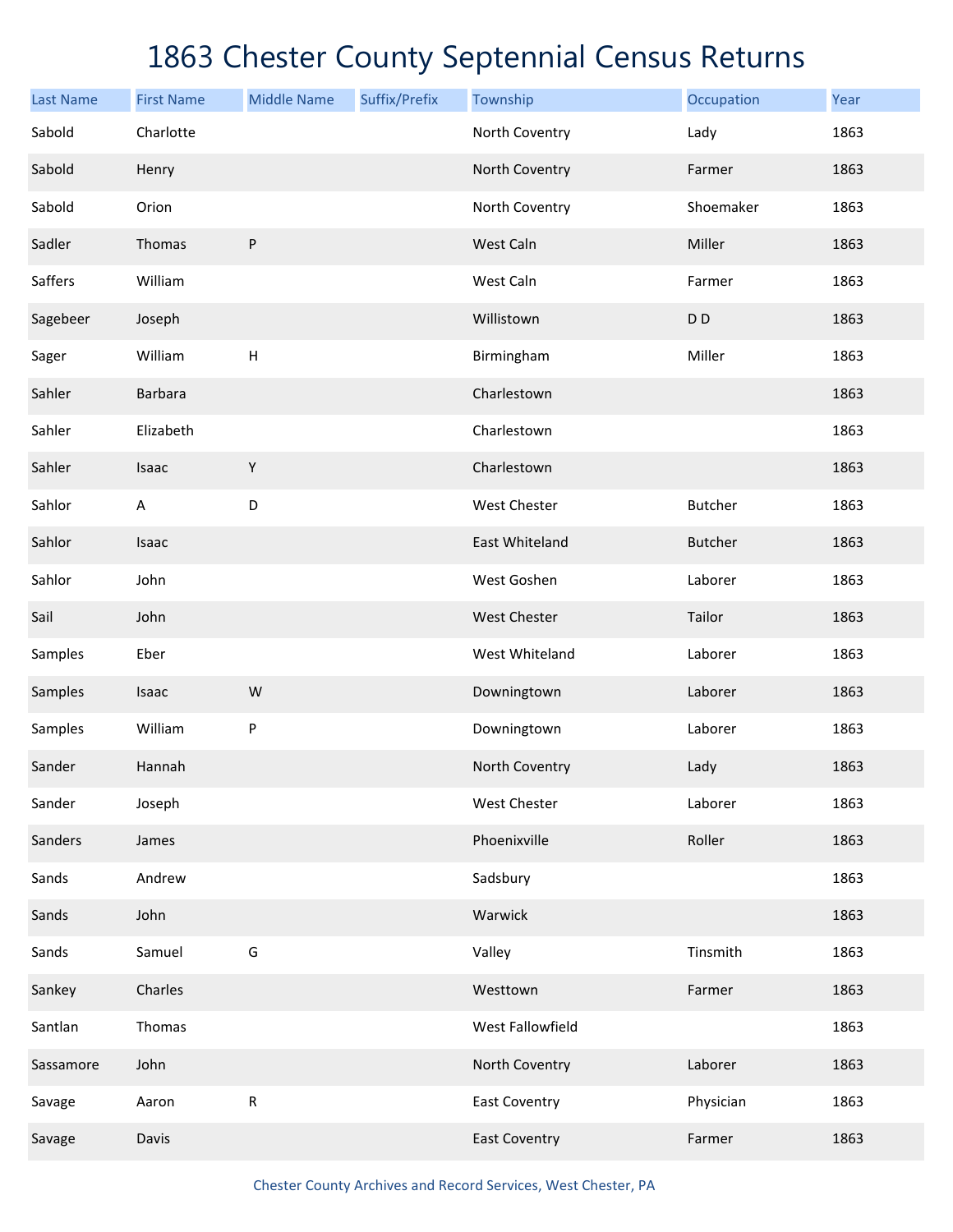| <b>Last Name</b> | <b>First Name</b> | <b>Middle Name</b>        | Suffix/Prefix | Township                | Occupation            | Year |
|------------------|-------------------|---------------------------|---------------|-------------------------|-----------------------|------|
| Savage           | Elhanen           |                           |               | <b>East Coventry</b>    | Laborer               | 1863 |
| Savage           | George            |                           |               | <b>East Coventry</b>    | Farmer                | 1863 |
| Savage           | John              | L                         |               | Londonderry             |                       | 1863 |
| Savage           | Josiah            |                           |               | <b>East Coventry</b>    | Lock Tender           | 1863 |
| Savage           | Nathaniel         |                           |               | <b>East Coventry</b>    | Laborer               | 1863 |
| Savage           | William           |                           |               | <b>East Fallowfield</b> | Carpenter             | 1863 |
| Savage           | Zenas             |                           | Sr.           | <b>East Coventry</b>    | Farmer                | 1863 |
| Savage           | Zenas             |                           |               | Warwick                 |                       | 1863 |
| Savage           | Zenas             | ${\sf M}$                 |               | <b>East Coventry</b>    | <b>School Teacher</b> | 1863 |
| Savery           | Hannah            | $\boldsymbol{\mathsf{H}}$ |               | Pennsbury               | Farmer                | 1863 |
| Savery           | Sarah             |                           |               | Pennsbury               | Gentlewoman           | 1863 |
| Savery           | Stephen           | W                         |               | Pennsbury               | Farmer                | 1863 |
| Savery           | Thomas            |                           |               | Pennsbury               | Farmer                | 1863 |
| Sayler           | George            |                           |               | Charlestown             |                       | 1863 |
| Sayler           | John              | $\mathsf C$               |               | <b>East Coventry</b>    | Miller                | 1863 |
| Saylor           | Jane              |                           |               | Honey Brook             |                       | 1863 |
| Saylor           | John              |                           |               | West Caln               | Farmer                | 1863 |
| Saylor           | John              |                           |               | <b>West Vincent</b>     | Miller                | 1863 |
| Scantlan         | Hugh              |                           |               | Kennett                 |                       | 1863 |
| Scarlet          | Joel              | $\sf B$                   |               | Kennett                 |                       | 1863 |
| Scarlet          | John              |                           |               | Kennett Square          | Farmer                | 1863 |
| Scarlet          | Levi              |                           |               | Sadsbury                | Laborer               | 1863 |
| Scarlet          | Susan             |                           |               | Kennett Square          |                       | 1863 |
| Scarlet          | William           |                           |               | <b>West Bradford</b>    | Gentleman             | 1863 |
| Scarlett         | Abiah             |                           |               | New Garden              | Farmer                | 1863 |
| Scartet          | Joseph            |                           |               | Sadsbury                |                       | 1863 |
| Scatchard        | George            |                           |               | <b>East Coventry</b>    | <b>Factory Man</b>    | 1863 |
| Scatchard        | John              |                           |               | <b>East Coventry</b>    | <b>Factory Man</b>    | 1863 |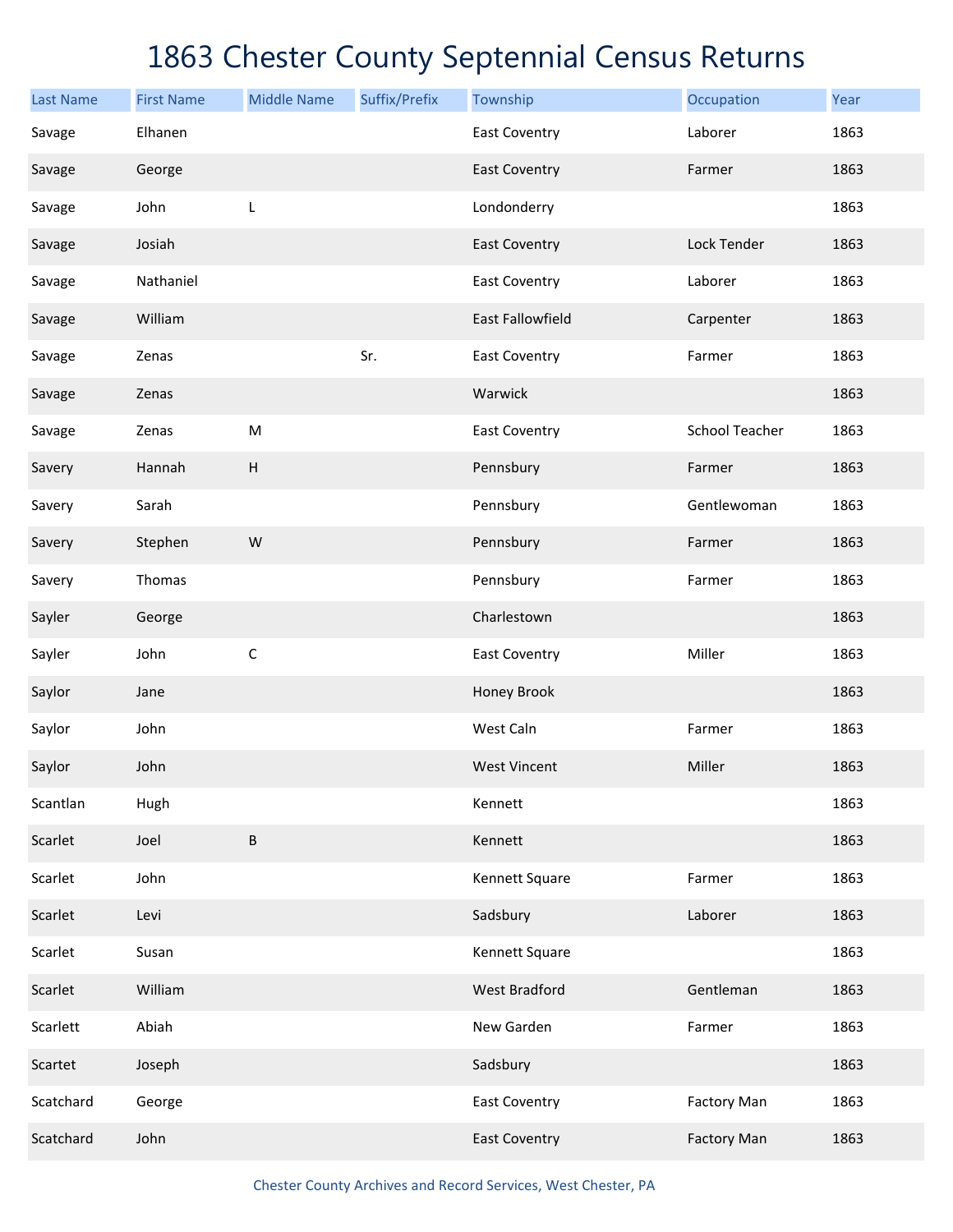| <b>Last Name</b> | <b>First Name</b> | <b>Middle Name</b> | Suffix/Prefix | Township             | Occupation         | Year |
|------------------|-------------------|--------------------|---------------|----------------------|--------------------|------|
| Scatchard        | Joseph            |                    | Sr.           | <b>East Coventry</b> | Manufacturer       | 1863 |
| Scatchard        | Joseph            |                    | Jr.           | <b>East Coventry</b> | Weaver             | 1863 |
| Scatchard        | William           |                    |               | <b>East Coventry</b> | <b>Factory Man</b> | 1863 |
| Scatergood       | Thomas            |                    |               | <b>West Bradford</b> | Farmer             | 1863 |
| Scatergood       | Thomas            | F                  |               | West Bradford        | Farmer             | 1863 |
| Scatergood       | Thomas            | F                  |               | <b>West Bradford</b> | Farmer             | 1863 |
| Scattergood      | Elizabeth         |                    |               | West Chester         | Lady               | 1863 |
| Scheib           | John              |                    |               | <b>West Vincent</b>  | Mechanic           | 1863 |
| Schick           | Amos              |                    |               | <b>East Vincent</b>  |                    | 1863 |
| Schlegle         | William           |                    |               | Franklin             | Miller             | 1863 |
| Schleichter      | Malin             |                    |               | Schuylkill           | Blacksmith         | 1863 |
| Schlipf          | Daniel            |                    |               | Warwick              |                    | 1863 |
| Schlipp          | Godfrey           |                    |               | East Coventry        | Tin Smith          | 1863 |
| Schmearer        | William           |                    |               | <b>East Coventry</b> | Miller             | 1863 |
| Schmull          | Jacob             |                    |               | East Coventry        | Laborer            | 1863 |
| Schnell          | Jacob             |                    |               | <b>East Coventry</b> | Laborer            | 1863 |
| Schnieder        | Jacob             |                    |               | Phoenixville         | Laborer            | 1863 |
| Schofield        | Edward            |                    |               | Charlestown          |                    | 1863 |
| Schofield        | Edward            |                    |               | Downingtown          | Laborer            | 1863 |
| Schofield        | Edward            |                    |               | East Whiteland       | Farmer             | 1863 |
| Schofield        | Henry             |                    |               | Elk                  | Potter             | 1863 |
| Schofield        | John              |                    |               | East Whiteland       | Farmer             | 1863 |
| Schofield        | William           |                    | Sr.           | Tredyffrin           |                    | 1863 |
| Schofield        | William           |                    | Jr.           | Tredyffrin           |                    | 1863 |
| Schoofield       | Nelson            |                    |               | West Caln            |                    | 1863 |
| School           | Thomas            |                    |               | Phoenixville         | Puddler            | 1863 |
| Schrack          | Benjamin          |                    |               | West Caln            | Farmer             | 1863 |
| Schrack          | Daniel            |                    |               | West Caln            | Farmer             | 1863 |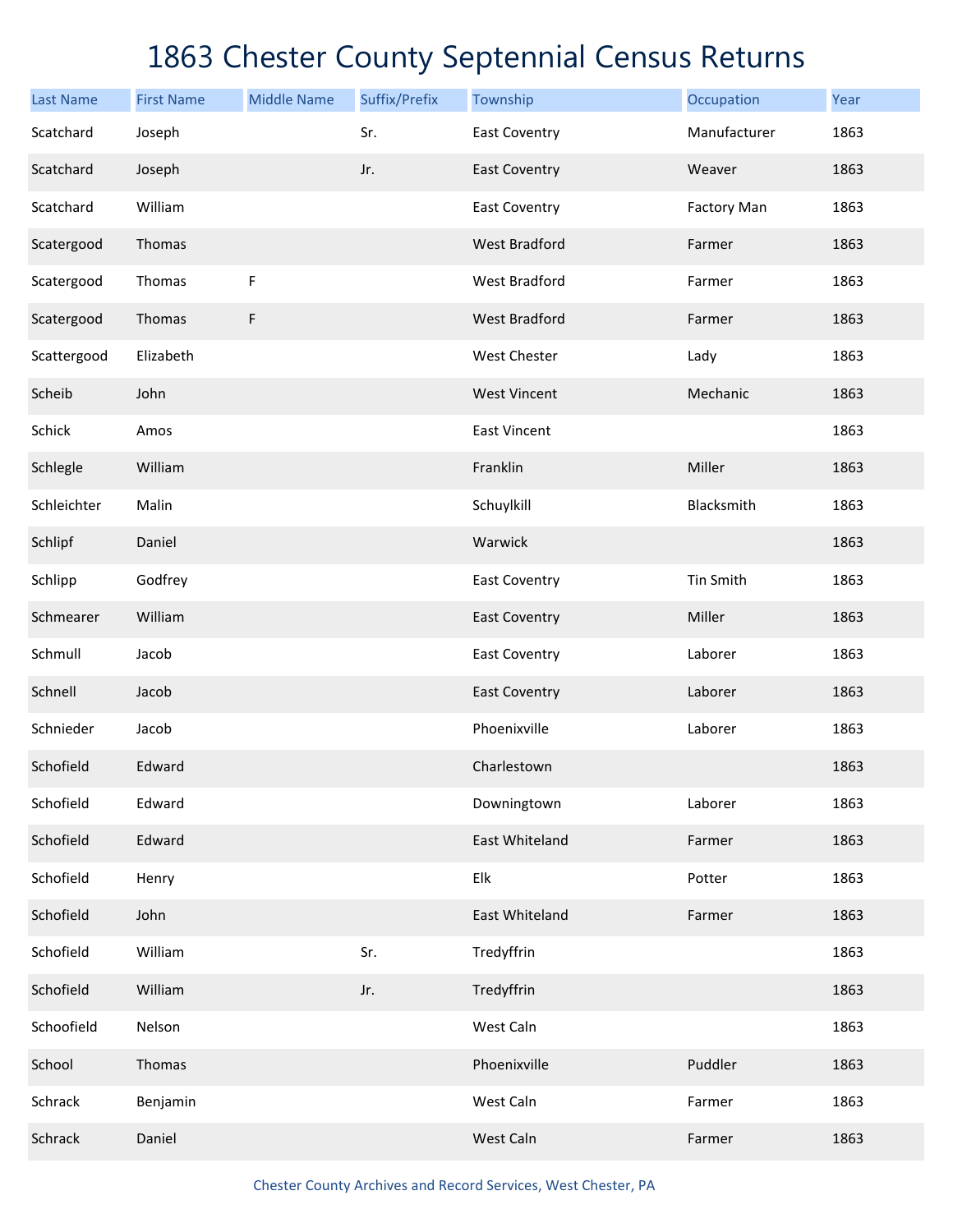| <b>Last Name</b> | <b>First Name</b> | <b>Middle Name</b> | Suffix/Prefix | Township             | Occupation            | Year |
|------------------|-------------------|--------------------|---------------|----------------------|-----------------------|------|
| Schrack          | John              |                    |               | West Caln            | Farmer                | 1863 |
| Schrack          | John              |                    |               | West Caln            | Laborer               | 1863 |
| Schrack          | John              | H                  |               | West Caln            | Farmer                | 1863 |
| Schrack          | Moses             |                    |               | <b>East Coventry</b> | Laborer               | 1863 |
| Schrack          | William           |                    |               | West Caln            | Saddler               | 1863 |
| Schreeder        | Earnest           |                    |               | Willistown           | Laborer               | 1863 |
| Schrock          | David             | L                  |               | East Pikeland        | Farmer                | 1863 |
| Schroyer         | Benjamin          |                    |               | South Coventry       | Merchant              | 1863 |
| Schruber         | W                 | A H                |               | Phoenixville         | Merchant              | 1863 |
| Schwarner        | Charles           |                    |               | Phoenixville         | Laborer               | 1863 |
| Schwartz         | Christian         |                    |               | <b>West Vincent</b>  | Farmer                | 1863 |
| Schwenk          | Mulvina           |                    |               | <b>East Vincent</b>  |                       | 1863 |
| Scofield         | Casver            |                    |               | Sadsbury             | Farmer                | 1863 |
| Scolfield        | Davis             |                    |               | Phoenixville         | Laborer               | 1863 |
| Scolfield        | James             |                    |               | Phoenixville         | Laborer               | 1863 |
| Scolfield        | Joseph            | $\sf B$            |               | Valley               | Farmer                | 1863 |
| Scott            | Amos              |                    |               | Valley               | Farmer                | 1863 |
| Scott            | Amos              |                    |               | <b>West Bradford</b> | Farmer                | 1863 |
| Scott            | Amos              | B                  |               | East Nottingham      | Laborer               | 1863 |
| Scott            | Ann               |                    |               | East Nottingham      |                       | 1863 |
| Scott            | <b>Bertless</b>   |                    |               | Phoenixville         | Soldier               | 1863 |
| Scott            | Charles           | W                  |               | West Chester         | Blacksmith            | 1863 |
| Scott            | Clinton           |                    |               | <b>West Bradford</b> | Farmer                | 1863 |
| Scott            | David             |                    |               | East Fallowfield     | Farmer                | 1863 |
| Scott            | David             |                    |               | Highland             | Farmer                | 1863 |
| Scott            | David             | E                  |               | Highland             | Farmer                | 1863 |
| Scott            | David             | J                  |               | Lower Oxford         | Carpenter             | 1863 |
| Scott            | David             | J                  |               | Westtown             | <b>School Teacher</b> | 1863 |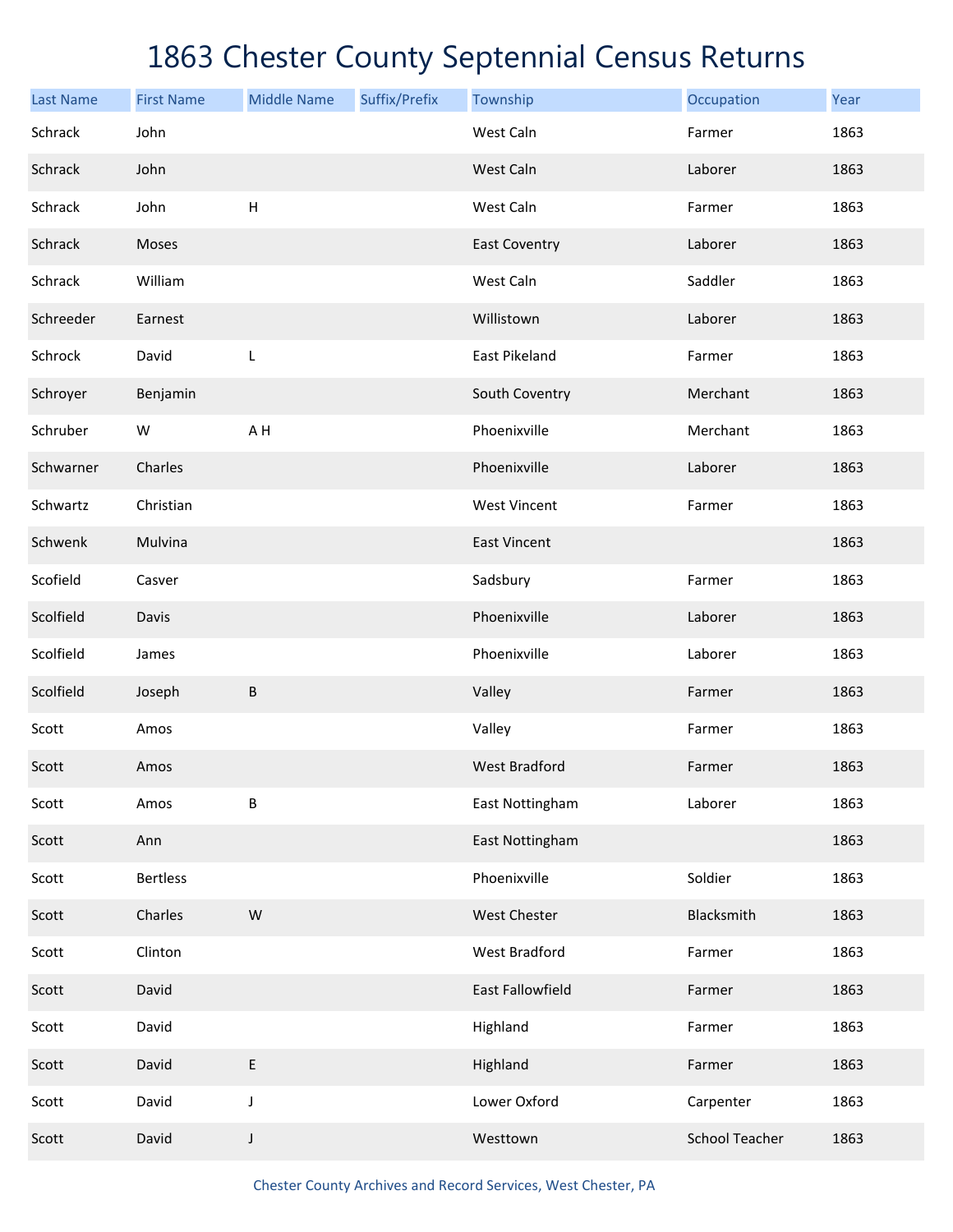| <b>Last Name</b> | <b>First Name</b> | <b>Middle Name</b>        | Suffix/Prefix | Township                  | Occupation  | Year |
|------------------|-------------------|---------------------------|---------------|---------------------------|-------------|------|
| Scott            | Edward            | F                         |               | Elk                       | Farmer      | 1863 |
| Scott            | Elwood            |                           |               | East Bradford             |             | 1863 |
| Scott            | Frank             |                           |               | Kennett Square            | Carpenter   | 1863 |
| Scott            | Garett            |                           |               | West Goshen               | Farmer      | 1863 |
| Scott            | Henry             |                           |               | <b>East Vincent</b>       |             | 1863 |
| Scott            | Henry             |                           |               | Easttown                  | Farmer      | 1863 |
| Scott            | Hiram             |                           |               | Sadsbury                  | Farmer      | 1863 |
| Scott            | Hiram             |                           |               | West Whiteland            | Laborer     | 1863 |
| Scott            | J                 | Wallace                   |               | Valley                    | Farmer      | 1863 |
| Scott            | James             | L                         |               | Valley                    | Physician   | 1863 |
| Scott            | Joel              | $\boldsymbol{\mathsf{H}}$ |               | West Bradford             | Merchant    | 1863 |
| Scott            | John              |                           |               | East Fallowfield          | Farmer      | 1863 |
| Scott            | John              |                           |               | Valley                    | Farmer      | 1863 |
| Scott            | John              |                           | Sr.           | Valley                    | Gentleman   | 1863 |
| Scott            | John              | G                         |               | West Goshen               | Laborer     | 1863 |
| Scott            | John              | R                         |               | East Bradford             |             | 1863 |
| Scott            | Joshua            |                           |               | Valley                    | Shoemaker   | 1863 |
| Scott            | Margaret          | B                         |               | Franklin                  | Housekeeper | 1863 |
| Scott            | Michael           |                           |               | Sadsbury                  | Miller      | 1863 |
| Scott            | Nelson            |                           |               | <b>West Bradford</b>      | Farmer      | 1863 |
| Scott            | Owen              | ${\sf R}$                 |               | Elk                       | Farmer      | 1863 |
| Scott            | Robert            |                           |               | Phoenixville              | Machinist   | 1863 |
| Scott            | Robert            |                           |               | Valley                    | Farmer      | 1863 |
| Scott            | Robert            | $\mathsf Z$               |               | East Fallowfield          | Farmer      | 1863 |
| Scott            | Samuel            | W                         |               | Valley                    | Farmer      | 1863 |
| Scott            | $\mathsf T$       | ${\sf P}$                 |               | ${\sf E} {\sf I} {\sf k}$ | Stonemason  | 1863 |
| Scott            | Thomas            |                           |               | Downingtown               | Watchmaker  | 1863 |
| Scott            | Thomas            |                           |               | Franklin                  | Farmer      | 1863 |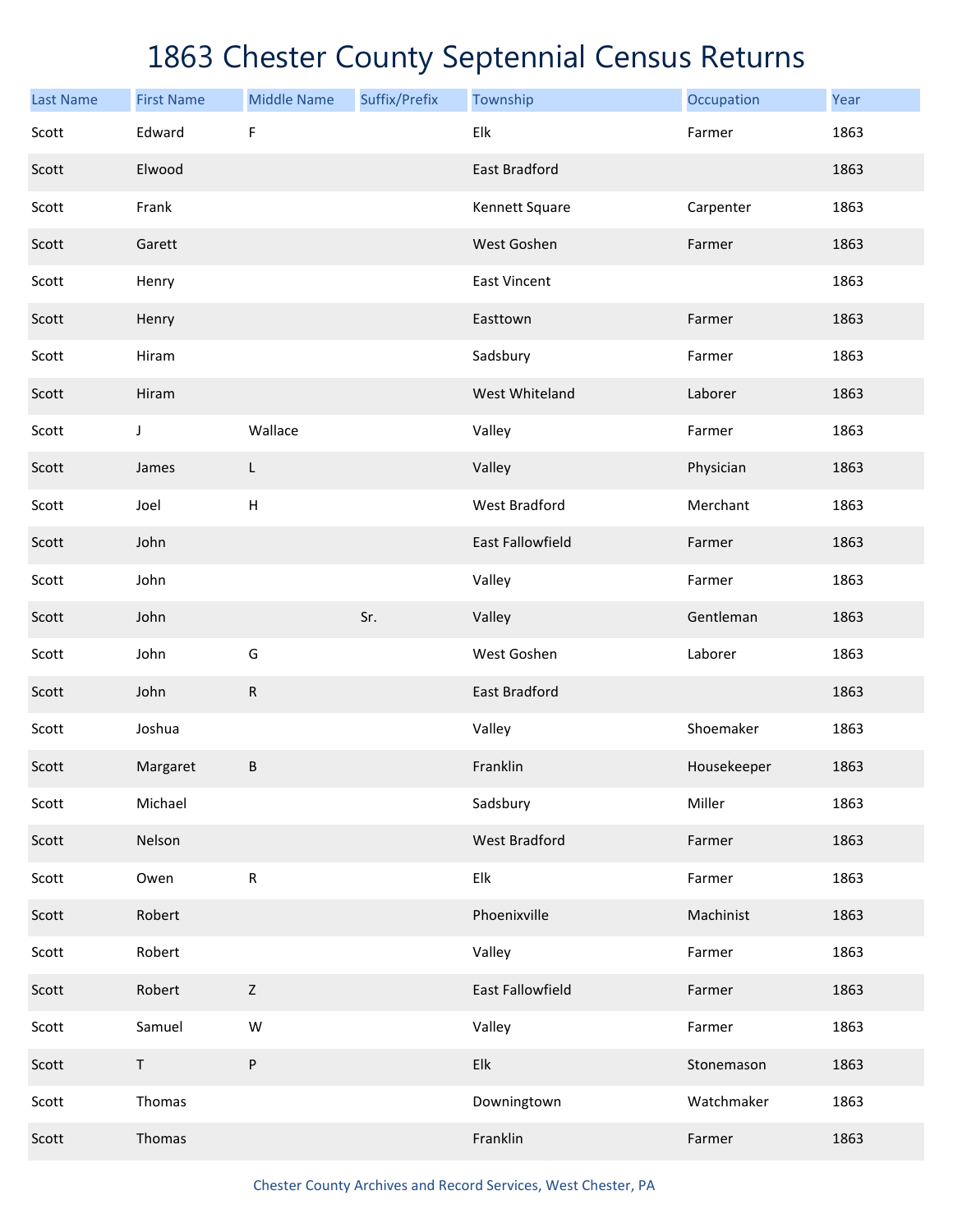| <b>Last Name</b> | <b>First Name</b> | <b>Middle Name</b> | Suffix/Prefix | Township         | Occupation | Year |
|------------------|-------------------|--------------------|---------------|------------------|------------|------|
| Scott            | Thomas            |                    |               | Sadsbury         | Farmer     | 1863 |
| Scott            | William           |                    |               | Valley           | Gentleman  | 1863 |
| Scott            | William           | J                  |               | Valley           | Blacksmith | 1863 |
| Scott            | William           | T                  |               | Franklin         | Farmer     | 1863 |
| Scott            | William           | W                  |               | Valley           | Farmer     | 1863 |
| Scotten          | D                 | ${\sf M}$          |               | West Chester     | Painter    | 1863 |
| Scotten          | Samuel            |                    |               | West Nottingham  | Farmer     | 1863 |
| Scotten          | William           |                    |               | Franklin         | Laborer    | 1863 |
| Scruble          | Joseph            |                    |               | East Pikeland    | Laborer    | 1863 |
| Sculby           |                   |                    |               | Tredyffrin       |            | 1863 |
| Scull            | Alfred            |                    |               | Phoenixville     | Merchant   | 1863 |
| Scull            | J                 | ${\sf R}$          |               | Phoenixville     | Clerk      | 1863 |
| Scullen          | John              |                    |               | Phoenixville     | Laborer    | 1863 |
| Seaboldt         | Daniel            |                    |               | West Caln        | Farmer     | 1863 |
| Seaboldt         | Daniel            |                    |               | West Caln        | Shoemaker  | 1863 |
| Seaboldt         | Henry             |                    |               | West Caln        | Farmer     | 1863 |
| Seabolt          | Peter             |                    |               | Honey Brook      | Laborer    | 1863 |
| Seal             | Alban             |                    |               | Birmingham       |            | 1863 |
| Seal             | Benjamin          |                    |               | London Grove     |            | 1863 |
| Seal             | Edwin             | B                  |               | Birmingham       |            | 1863 |
| Seal             | Edwin             | $\sf H$            |               | East Marlborough | Merchant   | 1863 |
| Seal             | Francis           |                    |               | New Garden       | Carpenter  | 1863 |
| Seal             | Jesse             |                    |               | East Goshen      | Gentleman  | 1863 |
| Seal             | Joseph            |                    |               | Pennsbury        | Farmer     | 1863 |
| Seal             | Lewis             |                    |               | London Grove     |            | 1863 |
| Seal             | Lidia             |                    |               | New Garden       |            | 1863 |
| Seal             | Sarah             |                    |               | West Chester     | Lady       | 1863 |
| Seal             | Thomas            |                    | Dr.           | East Marlborough |            | 1863 |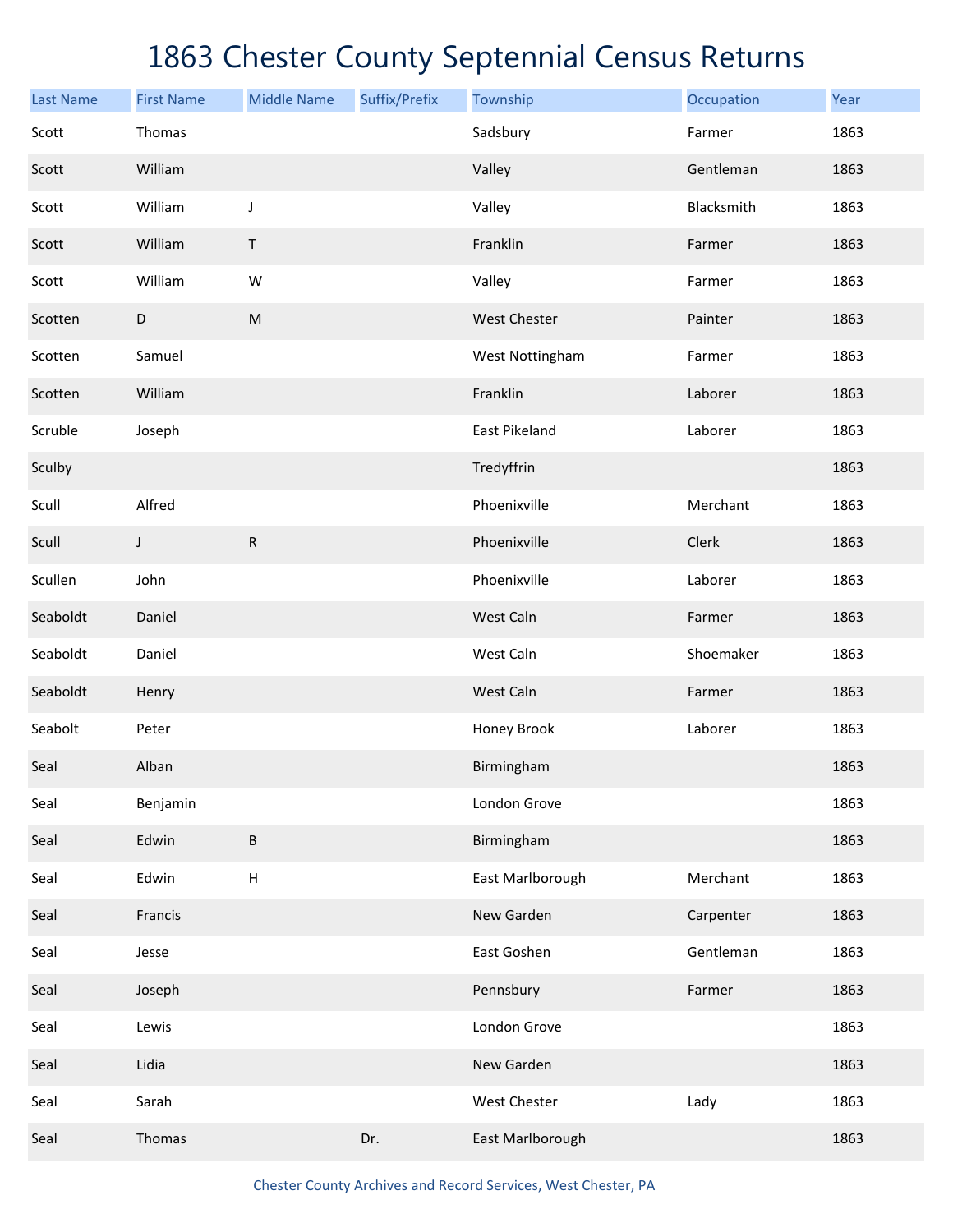| <b>Last Name</b> | <b>First Name</b>         | <b>Middle Name</b> | Suffix/Prefix | Township             | Occupation  | Year |
|------------------|---------------------------|--------------------|---------------|----------------------|-------------|------|
| Seal             | Thomas                    | F                  |               | East Marlborough     | Farmer      | 1863 |
| Seal             | Thomas                    | G                  |               | New Garden           | Farmer      | 1863 |
| Seal             | Titus                     |                    |               | Pennsbury            | Laborer     | 1863 |
| Seal             | William                   |                    |               | Birmingham           |             | 1863 |
| Seaman           | July                      | Ann                |               | East Fallowfield     | Laborer     | 1863 |
| Seaman           | Samuel                    |                    |               | East Marlborough     | Farmer      | 1863 |
| Searle           | Richard                   |                    | Jr.           | Downingtown          | Tin Smith   | 1863 |
| Seary            | John                      |                    |               | Lower Oxford         | Laborer     | 1863 |
| Seary            | Owen                      |                    |               | Tredyffrin           |             | 1863 |
| Seattergood      | Joseph                    |                    |               | West Goshen          | Farmer      | 1863 |
| Seazholtz        | William                   |                    |               | <b>East Coventry</b> | Thresher    | 1863 |
| Sebble           | Allen                     |                    |               | West Caln            |             | 1863 |
| Sebble           | Thomas                    |                    |               | West Caln            | Farmer      | 1863 |
| See              | Theodore                  |                    |               | West Chester         | Carpenter   | 1863 |
| Seeds            | Emmor                     |                    | Jr.           | East Bradford        |             | 1863 |
| Seeds            | Enos                      |                    |               | East Bradford        |             | 1863 |
| Seeds            | George                    |                    |               | Pocopson             | Farmer      | 1863 |
| Seeds            | George                    |                    | Jr.           | Pocopson             | Farmer      | 1863 |
| Seeds            | Hannah                    |                    |               | West Bradford        | Housekeeper | 1863 |
| Seeds            | Joseph                    | ${\sf P}$          |               | Pocopson             | Farmer      | 1863 |
| Seeds            | Ruth                      |                    |               | Kennett              |             | 1863 |
| Segner           | William                   |                    |               | West Brandywine      | Laborer     | 1863 |
| Seidel           | Jacob                     |                    |               | <b>West Nantmeal</b> | Farmer      | 1863 |
| Seidle           | Francis                   |                    |               | <b>East Nantmeal</b> |             | 1863 |
| Seidner          | John                      |                    |               | Tredyffrin           |             | 1863 |
| Seidner          | William                   |                    |               | Tredyffrin           |             | 1863 |
| Sell             | $\boldsymbol{\mathsf{H}}$ | W                  |               | West Chester         | Clerk       | 1863 |
| Sellers          | Abiah                     |                    |               | Pocopson             | Farmer      | 1863 |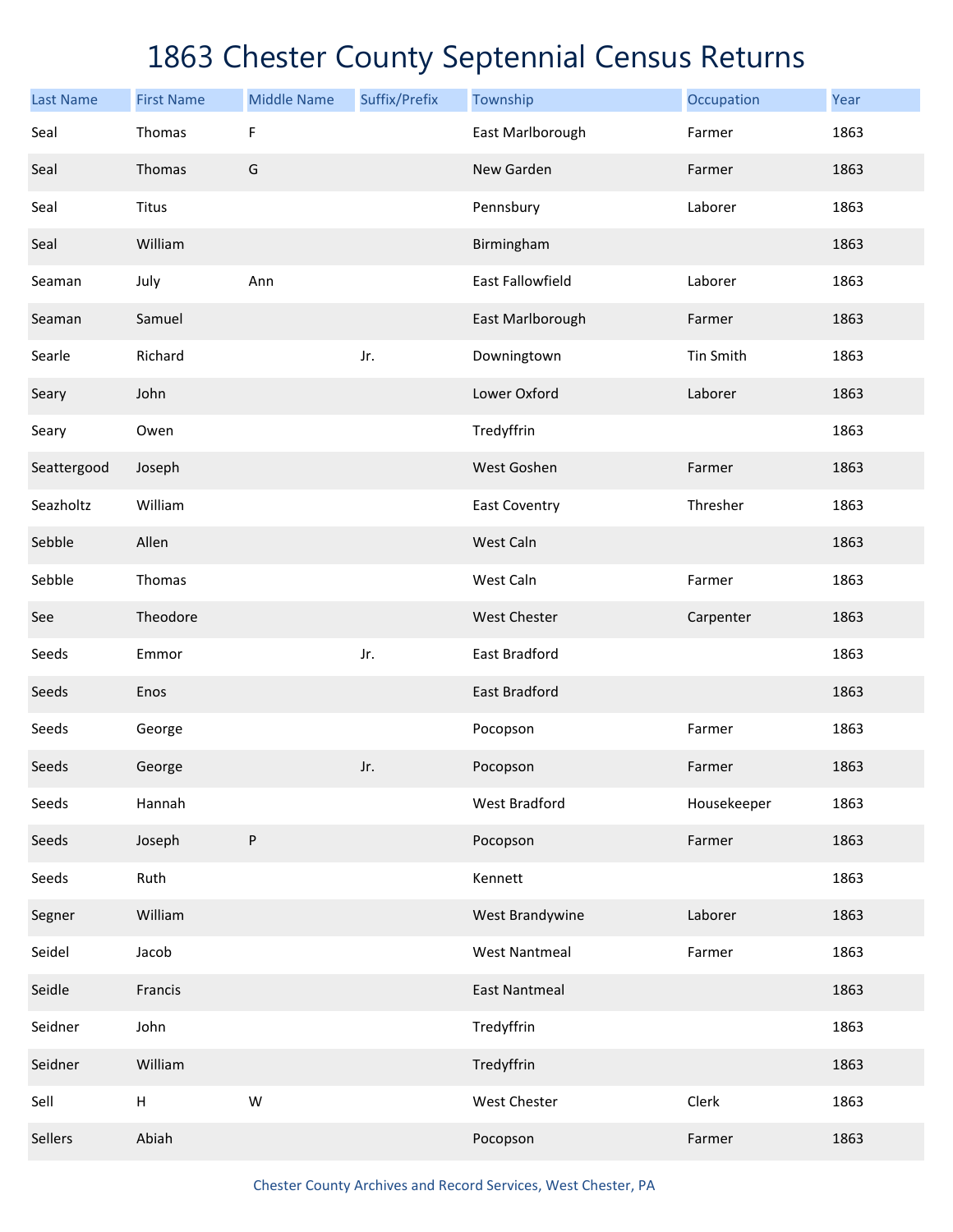| <b>Last Name</b> | <b>First Name</b> | <b>Middle Name</b>        | Suffix/Prefix | Township                | Occupation     | Year |
|------------------|-------------------|---------------------------|---------------|-------------------------|----------------|------|
| Sellers          | Adam              |                           |               | Phoenixville            | Laborer        | 1863 |
| Sellers          | Fred              |                           |               | East Brandywine         | Forgeman       | 1863 |
| Sellers          | George            | $\mathsf C$               |               | Phoenixville            | Superintend    | 1863 |
| Sellers          | Isreal            |                           |               | Pocopson                | Mason          | 1863 |
| Sellers          | John              |                           |               | Lower Oxford            | Laborer        | 1863 |
| Sellers          | John              | F                         |               | North Coventry          | <b>Butcher</b> | 1863 |
| Sellers          | Jonathan          | $\mathsf T$               |               | Pocopson                | Farmer         | 1863 |
| Sellers          | Joseph            |                           |               | Pocopson                | Farmer         | 1863 |
| <b>Sellers</b>   | ${\sf M}$         |                           |               | West Fallowfield        |                | 1863 |
| Sellers          | Samuel            |                           |               | West Fallowfield        |                | 1863 |
| Sellers          | Samuel            | W                         |               | Pocopson                | Farmer         | 1863 |
| Sellers          | Thomas            | W                         |               | West Fallowfield        |                | 1863 |
| Sellers          | William           |                           |               | Lower Oxford            | Laborer        | 1863 |
| Sellers          | William           |                           | Jr.           | West Fallowfield        |                | 1863 |
| Seltzer          | Andrew            |                           |               | Valley                  | Farmer         | 1863 |
| Seltzer          | David             |                           |               | Highland                | Farmer         | 1863 |
| Seltzer          | David             |                           |               | Valley                  | Farmer         | 1863 |
| Seltzer          | Eli               |                           |               | <b>West Fallowfield</b> |                | 1863 |
| Seltzer          | Eli               |                           |               | West Marlborough        | Farmer         | 1863 |
| Seltzer          | Epharain          |                           |               | West Fallowfield        |                | 1863 |
| Seltzer          | Ephraim           |                           |               | Valley                  | Laborer        | 1863 |
| Seltzer          | Isaac             |                           | Jr.           | Highland                | Teacher        | 1863 |
| Seltzer          | Isaac             |                           |               | Highland                | Farmer         | 1863 |
| Seltzer          | Jacob             |                           |               | Highland                | Farmer         | 1863 |
| Seltzer          | John              | $\boldsymbol{\mathsf{H}}$ |               | Valley                  | Laborer        | 1863 |
| Seltzer          | Samuel            | P                         |               | Highland                | Farmer         | 1863 |
| Seney            | George            |                           |               | Penn                    | Laborer        | 1863 |
| Senior           | John              |                           |               | Charlestown             |                | 1863 |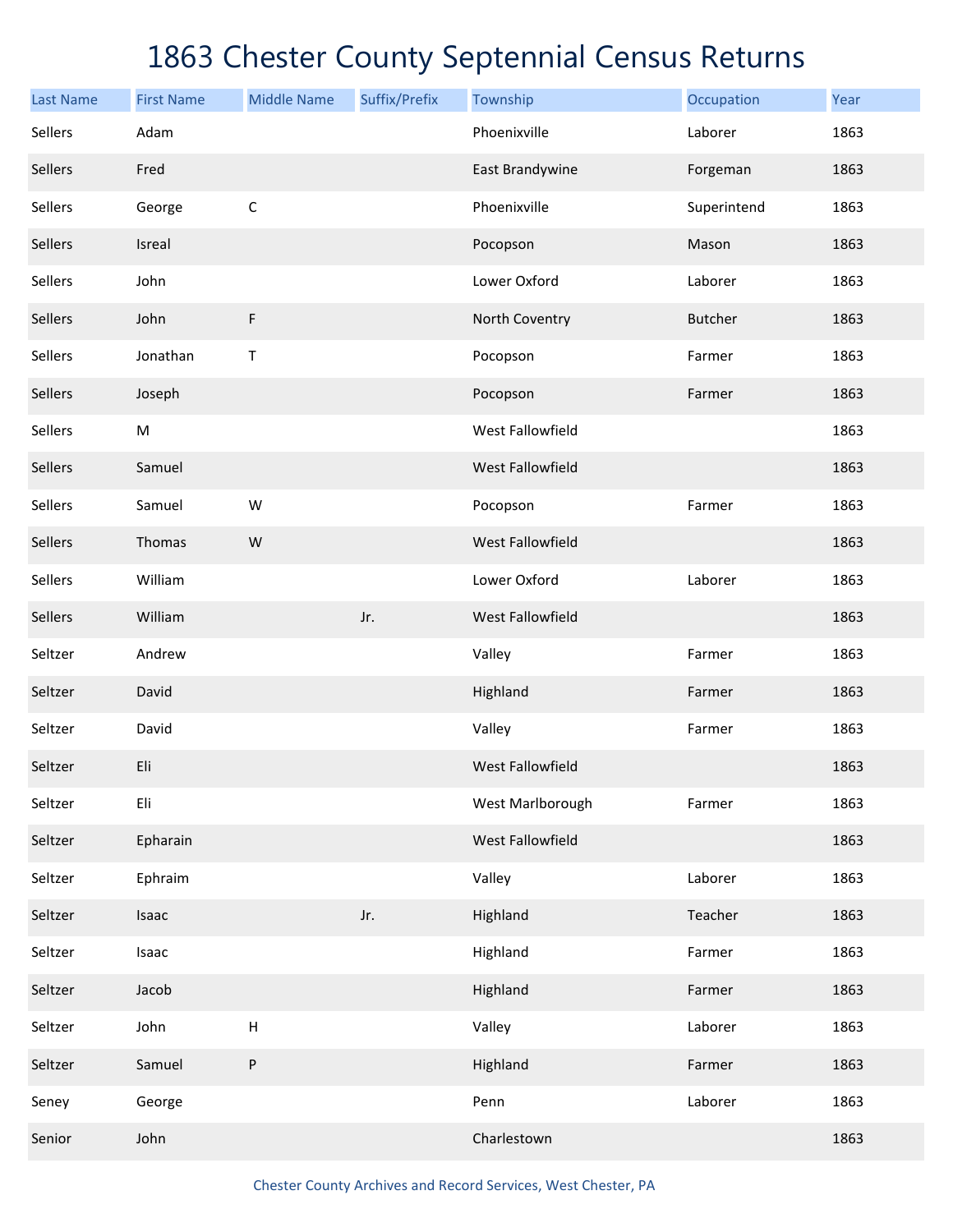| <b>Last Name</b> | <b>First Name</b> | <b>Middle Name</b> | Suffix/Prefix | Township             | Occupation              | Year |
|------------------|-------------------|--------------------|---------------|----------------------|-------------------------|------|
| Senior           | Thomas            |                    |               | Charlestown          |                         | 1863 |
| Sensenich        | Jacob             |                    |               | West Caln            | Tin Smith               | 1863 |
| Sensenich        | John              |                    |               | West Caln            | Papermaker              | 1863 |
| Sentmen          | John              | $\mathsf F$        |               | London Britain       | Laborer                 | 1863 |
| Sentmen          | William           |                    |               | London Britain       | Laborer                 | 1863 |
| Sentment         | Joseph            |                    |               | London Britain       | Laborer                 | 1863 |
| Sephard          | Abraham           |                    |               | <b>West Nantmeal</b> | Farmer                  | 1863 |
| Sephard          | Jacob             |                    |               | <b>West Nantmeal</b> | Laborer                 | 1863 |
| Sepherd          | Henry             |                    |               | Warwick              |                         | 1863 |
| Sepley           | Jacob             |                    |               | Phoenixville         | Laborer                 | 1863 |
| Sergeant         | Jackson           |                    |               | West Chester         | Druggist                | 1863 |
| Sergent          | John              |                    |               | London Britain       | Laborer                 | 1863 |
| Sergent          | Robert            |                    |               | London Britain       | Farmer                  | 1863 |
| Sergeson         | Charles           |                    |               | New Garden           | Laborer                 | 1863 |
| Serrill          | Josiah            |                    |               | Easttown             | Farmer                  | 1863 |
| Serrill          | Thomas            | D                  |               | Tredyffrin           |                         | 1863 |
| Settstar         | Frederick         |                    |               | <b>East Vincent</b>  |                         | 1863 |
| Settstar         | Jacob             | B                  |               | <b>East Vincent</b>  |                         | 1863 |
| Settstar         | Washington        |                    |               | <b>East Vincent</b>  |                         | 1863 |
| Settster         | Frederick         |                    |               | <b>East Vincent</b>  |                         | 1863 |
| Setzler          | Frederic          |                    |               | <b>East Coventry</b> | <b>Retired Merchant</b> | 1863 |
| Setzler          | Washington        |                    |               | <b>East Coventry</b> | Farmer                  | 1863 |
| Setzler          | Webster           | К                  |               | <b>East Coventry</b> | Laborer                 | 1863 |
| Sevares          | Thomas            |                    |               | Schuylkill           | Laborer                 | 1863 |
| Severs           | Aaron             |                    |               | West Bradford        | Laborer                 | 1863 |
| Seymore          | Michael           |                    |               | East Whiteland       | Laborer                 | 1863 |
| Seymour          | John              | T                  |               | Valley               | Teamster                | 1863 |
| Shafer           | Albert            |                    |               | Phoenixville         | Clerk                   | 1863 |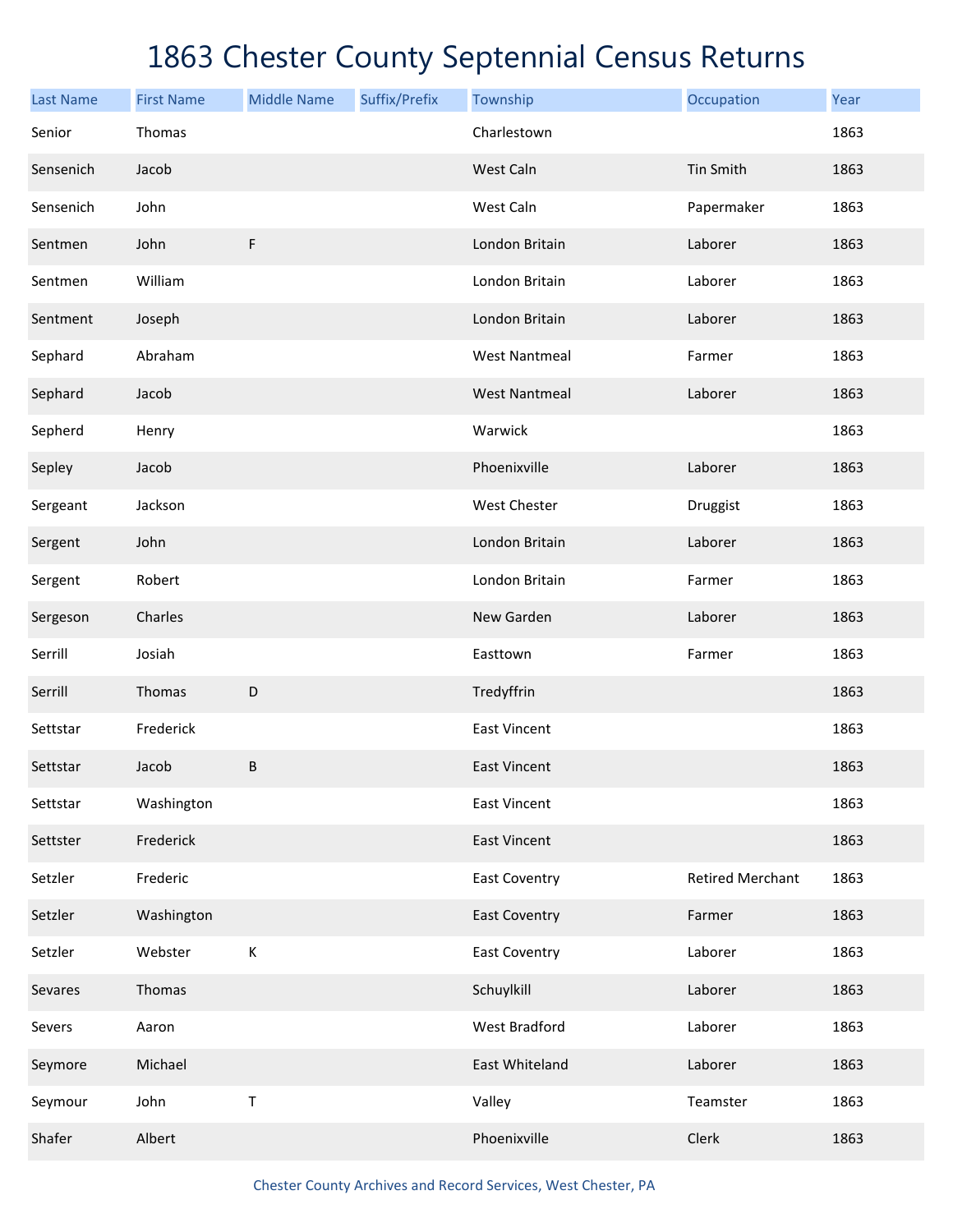| <b>Last Name</b> | <b>First Name</b> | <b>Middle Name</b> | Suffix/Prefix | Township             | Occupation        | Year |
|------------------|-------------------|--------------------|---------------|----------------------|-------------------|------|
| Shafer           | Charles           |                    |               | Phoenixville         | <b>Brickmaker</b> | 1863 |
| Shafer           | Daniel?           |                    |               | Warwick              |                   | 1863 |
| Shafer           | David             |                    |               | North Coventry       | Farmer            | 1863 |
| Shafer           | Henry             |                    |               | Phoenixville         | Puddler           | 1863 |
| Shafer           | Henry             |                    |               | West Chester         | Gentleman         | 1863 |
| Shafer           | John              |                    |               | Charlestown          |                   | 1863 |
| Shafer           | Samuel            |                    |               | North Coventry       | Farmer            | 1863 |
| Shafer           | Westley           |                    |               | East Brandywine      | Cooper            | 1863 |
| Shafer           | William           |                    |               | North Coventry       | Laborer           | 1863 |
| Shafer           | William           |                    |               | Schuylkill           | Laborer           | 1863 |
| Shafer           | William           | Τ                  |               | <b>West Pikeland</b> | Merchant          | 1863 |
| Shaffer          | Matthiss          |                    |               | <b>East Coventry</b> | Laborer           | 1863 |
| Shaffer          | Thomas            |                    |               | Phoenixville         | Superintend       | 1863 |
| Shahan           | Timothy           |                    |               | New Garden           | Farmer            | 1863 |
| Shalkup          | Daniel            |                    |               | <b>East Vincent</b>  |                   | 1863 |
| Shallcross       | John              |                    |               | Valley               | Farmer            | 1863 |
| Shaner           | Amos              |                    |               | North Coventry       | Tin Smith         | 1863 |
| Shaner           | Christopher       |                    |               | North Coventry       | Laborer           | 1863 |
| Shaner           | Daniel            | S                  |               | North Coventry       | Tin Smith         | 1863 |
| Shaner           | Englehert         |                    |               | Warwick              |                   | 1863 |
| Shaner           | Henry             |                    |               | Warwick              |                   | 1863 |
| Shaner           | Jacob             |                    |               | Warwick              |                   | 1863 |
| Shaner           | Jefferson         |                    |               | West Chester         | Tallow chandler   | 1863 |
| Shaner           | John              |                    |               | North Coventry       | Laborer           | 1863 |
| Shaner           | Phebe             |                    |               | North Coventry       | Lady              | 1863 |
| Shaner           | Samuel            |                    |               | North Coventry       | Carpenter         | 1863 |
| Shaner           | Solomon           |                    |               | North Coventry       | Tin Smith         | 1863 |
| Shaner           | Thomas            |                    |               | <b>Upper Uwchlan</b> | Farmer            | 1863 |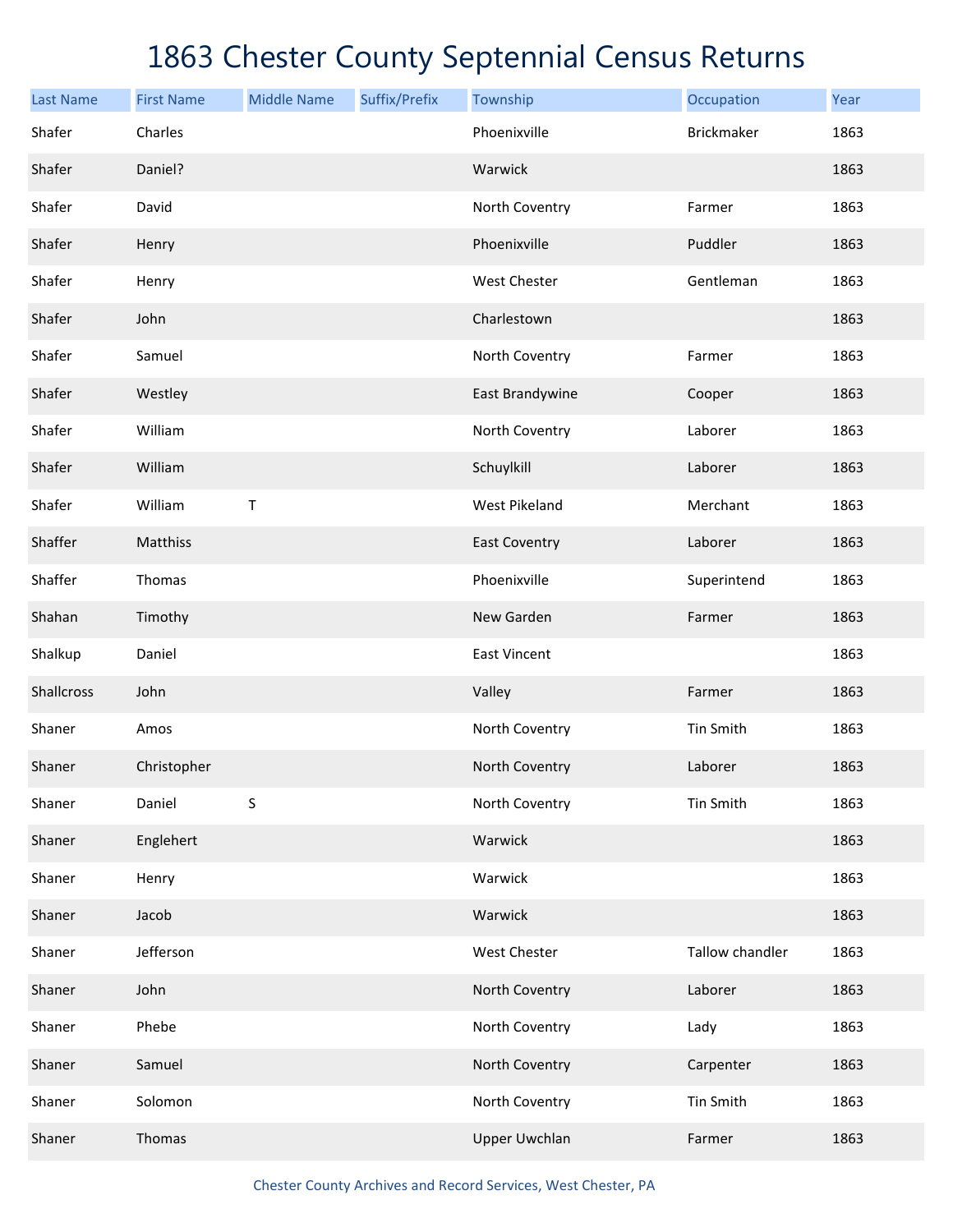| <b>Last Name</b> | <b>First Name</b> | <b>Middle Name</b>                                                                                         | Suffix/Prefix | Township                | Occupation            | Year |
|------------------|-------------------|------------------------------------------------------------------------------------------------------------|---------------|-------------------------|-----------------------|------|
| Shaner           | William           |                                                                                                            |               | <b>West Vincent</b>     | Laborer               | 1863 |
| Shaner           | William           | H                                                                                                          |               | North Coventry          | Laborer               | 1863 |
| Shank            | William           |                                                                                                            |               | Willistown              | Butcher               | 1863 |
| Shannon          | Andrew            |                                                                                                            |               | Sadsbury                | Tailor                | 1863 |
| Shannon          | Mary              |                                                                                                            |               | West Caln               | Farmer                | 1863 |
| Shannon          | Samuel            |                                                                                                            |               | Phoenixville            | <b>Blast Furnance</b> | 1863 |
| Shantz           | Elizabeth         |                                                                                                            |               | <b>East Coventry</b>    |                       | 1863 |
| Shantz           | Enos              |                                                                                                            |               | <b>East Coventry</b>    | Farmer                | 1863 |
| Shantz           | Lewis             | $\mathsf{M}% _{T}=\mathsf{M}_{T}\!\left( a,b\right) ,\ \mathsf{M}_{T}=\mathsf{M}_{T}\!\left( a,b\right) ,$ |               | <b>East Coventry</b>    | Merchant              | 1863 |
| Shappard         | Thomas            |                                                                                                            |               | Willistown              | Laborer               | 1863 |
| Sharp            | Benjamin          | F                                                                                                          |               | Valley                  | Carpenter             | 1863 |
| Sharp            | Eber              | ${\sf W}$                                                                                                  |               | New Garden              | Farmer                | 1863 |
| Sharp            | James             |                                                                                                            |               | Birmingham              |                       | 1863 |
| Sharp            | James             |                                                                                                            |               | Westtown                | Cooper                | 1863 |
| Sharp            | Jefferson         |                                                                                                            |               | <b>East Fallowfield</b> | Heater R. Mill        | 1863 |
| Sharp            | John              |                                                                                                            |               | New Garden              | Laborer               | 1863 |
| Sharp            | John              |                                                                                                            |               | New Garden              | Laborer               | 1863 |
| Sharp            | John              |                                                                                                            |               | Tredyffrin              |                       | 1863 |
| Sharp            | Joseph            | W                                                                                                          |               | Easttown                | Farmer                | 1863 |
| Sharp            | Phillip           | G                                                                                                          |               | Charlestown             |                       | 1863 |
| Sharp            | Samuel            |                                                                                                            |               | Valley                  | Laborer               | 1863 |
| Sharp            | Samuel            |                                                                                                            |               | West Brandywine         | Laborer               | 1863 |
| Sharp            | Samuel            |                                                                                                            |               | West Chester            | Gentleman             | 1863 |
| Sharp            | Thomas            |                                                                                                            |               | Valley                  | Heater                | 1863 |
| Sharpe           | George            | B                                                                                                          |               | London Grove            |                       | 1863 |
| Sharpless        | Aaron             |                                                                                                            |               | Birmingham              |                       | 1863 |
| Sharpless        | Abner             |                                                                                                            |               | West Goshen             | Farmer                | 1863 |
| Sharpless        | Alfred            |                                                                                                            |               | West Chester            | Gentleman             | 1863 |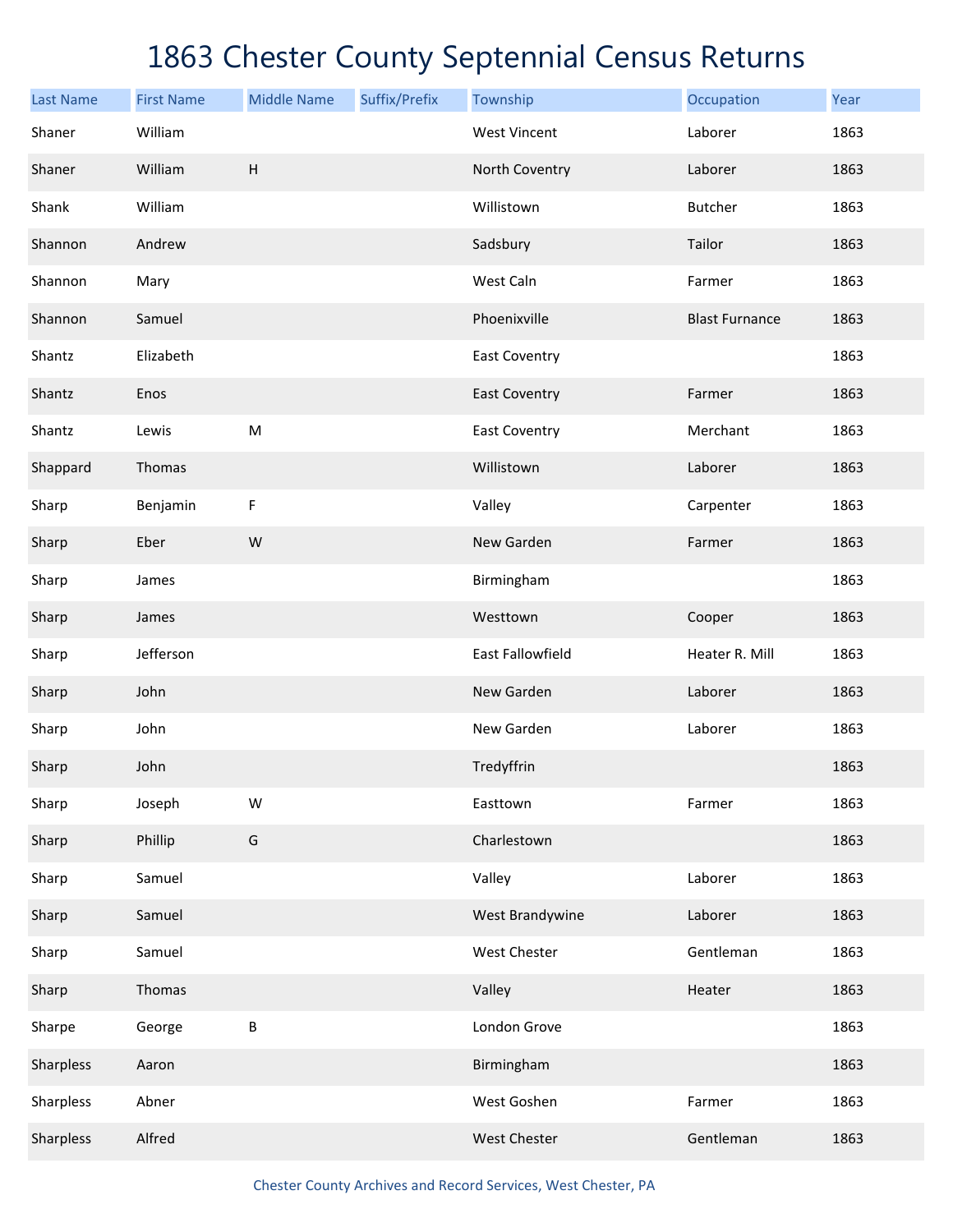| <b>Last Name</b> | <b>First Name</b> | <b>Middle Name</b> | Suffix/Prefix | Township            | Occupation            | Year |
|------------------|-------------------|--------------------|---------------|---------------------|-----------------------|------|
| Sharpless        | B                 | Frank              |               | West Goshen         | Doctor                | 1863 |
| Sharpless        | Benjamin          |                    |               | Birmingham          |                       | 1863 |
| Sharpless        | Benjamin          |                    |               | London Britain      | Farmer                | 1863 |
| Sharpless        | Benjamin          |                    |               | Pennsbury           | Stonemason            | 1863 |
| Sharpless        | Charles           |                    |               | London Britain      | Farmer                | 1863 |
| Sharpless        | Edith             |                    |               | Birmingham          |                       | 1863 |
| Sharpless        | Elizabeth         |                    |               | Birmingham          |                       | 1863 |
| Sharpless        | Ellen             | ${\sf P}$          |               | London Britain      | Farmer                | 1863 |
| Sharpless        | Enos              |                    |               | East Bradford       |                       | 1863 |
| Sharpless        | Henry             | ${\sf P}$          |               | <b>West Chester</b> | Gentleman             | 1863 |
| Sharpless        | Isaac             |                    |               | Willistown          | Farmer                | 1863 |
| Sharpless        | Jacob             | ${\sf W}$          |               | Pennsbury           | Stonemason            | 1863 |
| Sharpless        | Jesse             |                    |               | East Goshen         | Farmer                | 1863 |
| Sharpless        | Jesse             |                    |               | <b>West Chester</b> | Gentleman             | 1863 |
| Sharpless        | Jesse             | D                  |               | Pennsbury           | <b>School Teacher</b> | 1863 |
| Sharpless        | John              |                    |               | <b>West Chester</b> | Gentleman             | 1863 |
| Sharpless        | Joshua            |                    |               | Pennsbury           | Stonemason            | 1863 |
| Sharpless        | Joshua            | $\sf B$            |               | Downingtown         | Gentleman             | 1863 |
| Sharpless        | Lewis             |                    |               | East Bradford       |                       | 1863 |
| Sharpless        | Mary              |                    |               | London Britain      | Farmer                | 1863 |
| Sharpless        | Mary              | $\mathsf D$        |               | Downingtown         | Lady                  | 1863 |
| Sharpless        | Milton            |                    |               | East Goshen         | Farmer                | 1863 |
| Sharpless        | Nathan            | $\mathsf J$        |               | West Marlborough    | Farmer                | 1863 |
| Sharpless        | Oliver            |                    |               | East Bradford       |                       | 1863 |
| Sharpless        | P                 | P                  |               | West Chester        | Gentleman             | 1863 |
| Sharpless        | $\mathsf S$       | Emlen              |               | West Chester        | Coal dealer           | 1863 |
| Sharpless        | $\sf S$           | $\sf P$            |               | West Chester        | Teacher               | 1863 |
| Sharpless        | Samuel            |                    |               | <b>West Chester</b> | Gentleman             | 1863 |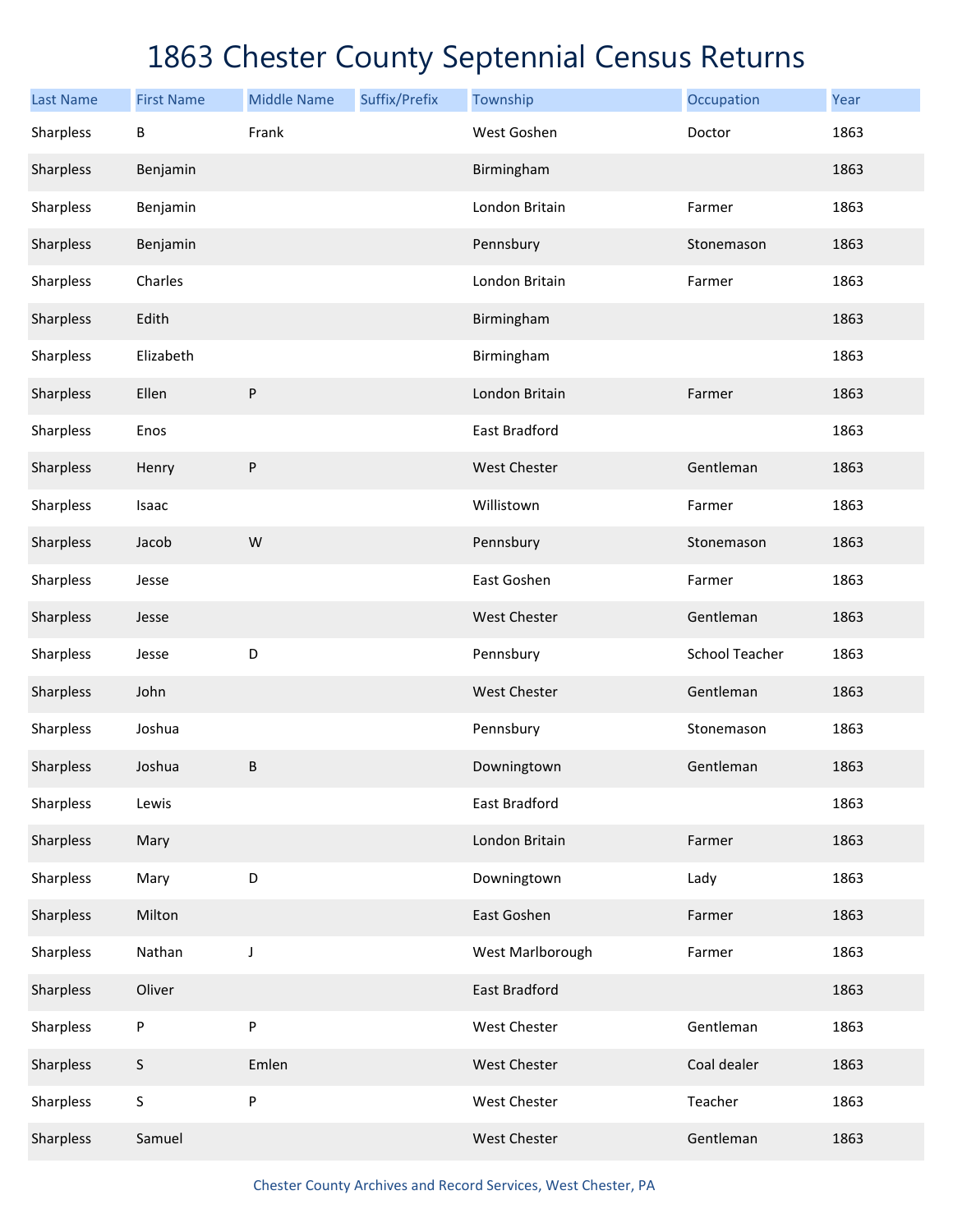| <b>Last Name</b> | <b>First Name</b> | <b>Middle Name</b>                                                                                         | Suffix/Prefix | Township            | Occupation     | Year |
|------------------|-------------------|------------------------------------------------------------------------------------------------------------|---------------|---------------------|----------------|------|
| Sharpless        | Samuel            |                                                                                                            |               | Westtown            | Farmer         | 1863 |
| Sharpless        | Samuel            | J                                                                                                          |               | Thornbury           |                | 1863 |
| Sharpless        | Sidney            |                                                                                                            |               | Birmingham          |                | 1863 |
| Sharpless        | Smith             |                                                                                                            |               | West Goshen         | Farmer         | 1863 |
| Sharpless        | $\mathsf T$       | ${\sf P}$                                                                                                  |               | West Chester        | Gentleman      | 1863 |
| Sharpless        | Thomas            |                                                                                                            |               | Birmingham          | Laborer        | 1863 |
| Sharpless        | Thomas            | $\mathsf A$                                                                                                |               | East Goshen         | Farmer         | 1863 |
| Sharpless        | William           |                                                                                                            |               | Pennsbury           | Storekeeper    | 1863 |
| Sharpless        | William           |                                                                                                            | Jr.           | <b>West Chester</b> | Gentleman      | 1863 |
| Sharpless        | William           |                                                                                                            |               | <b>West Chester</b> | Gentleman      | 1863 |
| Sharpless        | William           | Τ                                                                                                          |               | East Goshen         | Farmer         | 1863 |
| Shartle          | John              |                                                                                                            |               | Lower Oxford        | Papermaker     | 1863 |
| Shartledge       | Evan              |                                                                                                            |               | New Garden          | Farmer         | 1863 |
| Shauer           | Erasmus           |                                                                                                            |               | <b>East Vincent</b> |                | 1863 |
| Shaver           | Jesse             |                                                                                                            |               | <b>East Vincent</b> |                | 1863 |
| Shaw             | Aaron             |                                                                                                            |               | Phoenixville        | Puddler        | 1863 |
| Shaw             | Aaron             |                                                                                                            |               | Phoenixville        | Laborer        | 1863 |
| Shaw             | Abner             |                                                                                                            |               | East Caln           | Farmer         | 1863 |
| Shaw             | Andrew            |                                                                                                            |               | West Whiteland      | Gentleman      | 1863 |
| Shaw             | Charles           | $\sf B$                                                                                                    |               | Pocopson            | Shoemaker      | 1863 |
| Shaw             | Francis           |                                                                                                            |               | East Bradford       |                | 1863 |
| Shaw             | George            | ${\sf W}$                                                                                                  |               | Penn                | Laborer        | 1863 |
| Shaw             | Henson            | S                                                                                                          |               | <b>East Vincent</b> |                | 1863 |
| Shaw             | Isaac             |                                                                                                            |               | Pocopson            | Mason          | 1863 |
| Shaw             | John              | $\mathsf{M}% _{T}=\mathsf{M}_{T}\!\left( a,b\right) ,\ \mathsf{M}_{T}=\mathsf{M}_{T}\!\left( a,b\right) ,$ |               | Pocopson            | Mason          | 1863 |
| Shaw             | Joseph            |                                                                                                            |               | Schuylkill          | Factoryman     | 1863 |
| Shaw             | Marshall          |                                                                                                            |               | West Chester        | <b>Butcher</b> | 1863 |
| Shaw             | Samuel            |                                                                                                            |               | Pocopson            | Shoemaker      | 1863 |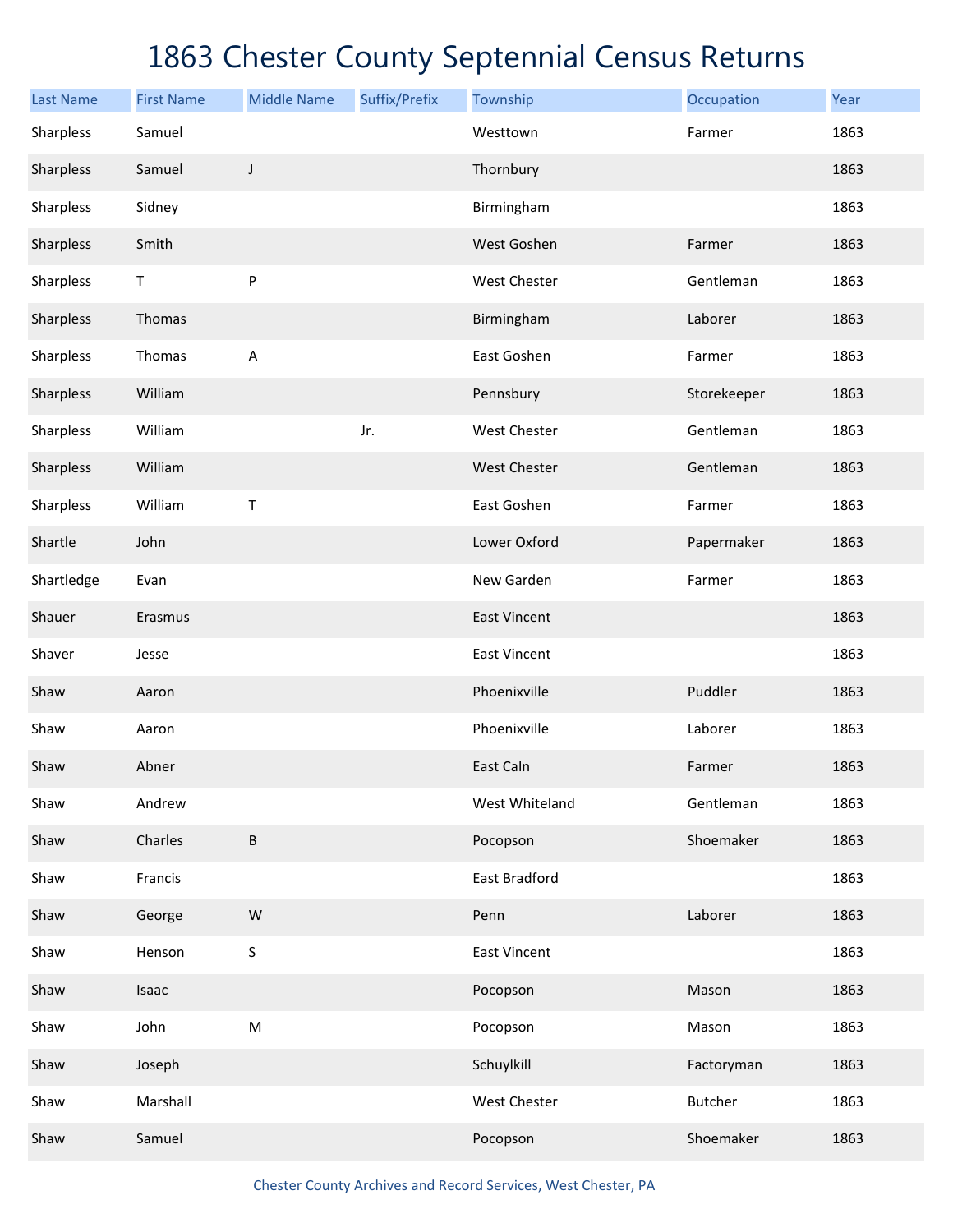| <b>Last Name</b> | <b>First Name</b> | <b>Middle Name</b> | Suffix/Prefix | Township             | Occupation | Year |
|------------------|-------------------|--------------------|---------------|----------------------|------------|------|
| Shaw             | Thomas            | G                  |               | London Grove         | Farmer     | 1863 |
| Shaw             | William           |                    |               | East Bradford        |            | 1863 |
| Shays            | Lewis             |                    |               | East Whiteland       |            | 1863 |
| Shea             | Edward            |                    |               | <b>West Chester</b>  | Laborer    | 1863 |
| Shea             | Mat               |                    |               | East Marlborough     | Laborer    | 1863 |
| Shearer          | Hannah            |                    |               | West Whiteland       |            | 1863 |
| Shearer          | John              |                    |               | <b>West Vincent</b>  | Mason      | 1863 |
| Shearer          | John              |                    |               | <b>West Vincent</b>  | Farmer     | 1863 |
| Shearer          | William           |                    |               | <b>West Vincent</b>  |            | 1863 |
| Sheares          | Susanna           |                    |               | <b>West Pikeland</b> |            | 1863 |
| Sheats           | John              |                    |               | East Whiteland       | Laborer    | 1863 |
| Shee             | Elizabeth         | Ann                |               | Charlestown          |            | 1863 |
| Sheean           | Peter             |                    |               | Thornbury            |            | 1863 |
| Sheeder          | Frederick         |                    |               | <b>East Vincent</b>  |            | 1863 |
| Sheeder          | Jacob             |                    |               | <b>East Vincent</b>  |            | 1863 |
| Sheeder          | Joseph            |                    |               | <b>East Nantmeal</b> |            | 1863 |
| Sheeder          | Samuel            |                    |               | East Pikeland        | Laborer    | 1863 |
| Sheeler          | Evan              |                    |               | Warwick              |            | 1863 |
| Sheeler          | Henry             |                    | Sr.           | <b>West Nantmeal</b> | Farmer     | 1863 |
| Sheeler          | Jacob             |                    |               | Warwick              |            | 1863 |
| Sheeler          | Jacob             |                    |               | <b>West Nantmeal</b> | Carpenter  | 1863 |
| Sheeler          | John              |                    |               | <b>West Nantmeal</b> | Gentleman  | 1863 |
| Sheeler          | Joseph            |                    |               | Warwick              |            | 1863 |
| Sheeler          | Levi              |                    |               | <b>West Nantmeal</b> | Laborer    | 1863 |
| Sheeler          | Mary              |                    |               | Warwick              |            | 1863 |
| Sheeler          | Thomas            |                    |               | Warwick              |            | 1863 |
| Sheeler          | William           |                    |               | Downingtown          | Innkeeper  | 1863 |
| Sheeler          | William           |                    |               | <b>West Nantmeal</b> | Farmer     | 1863 |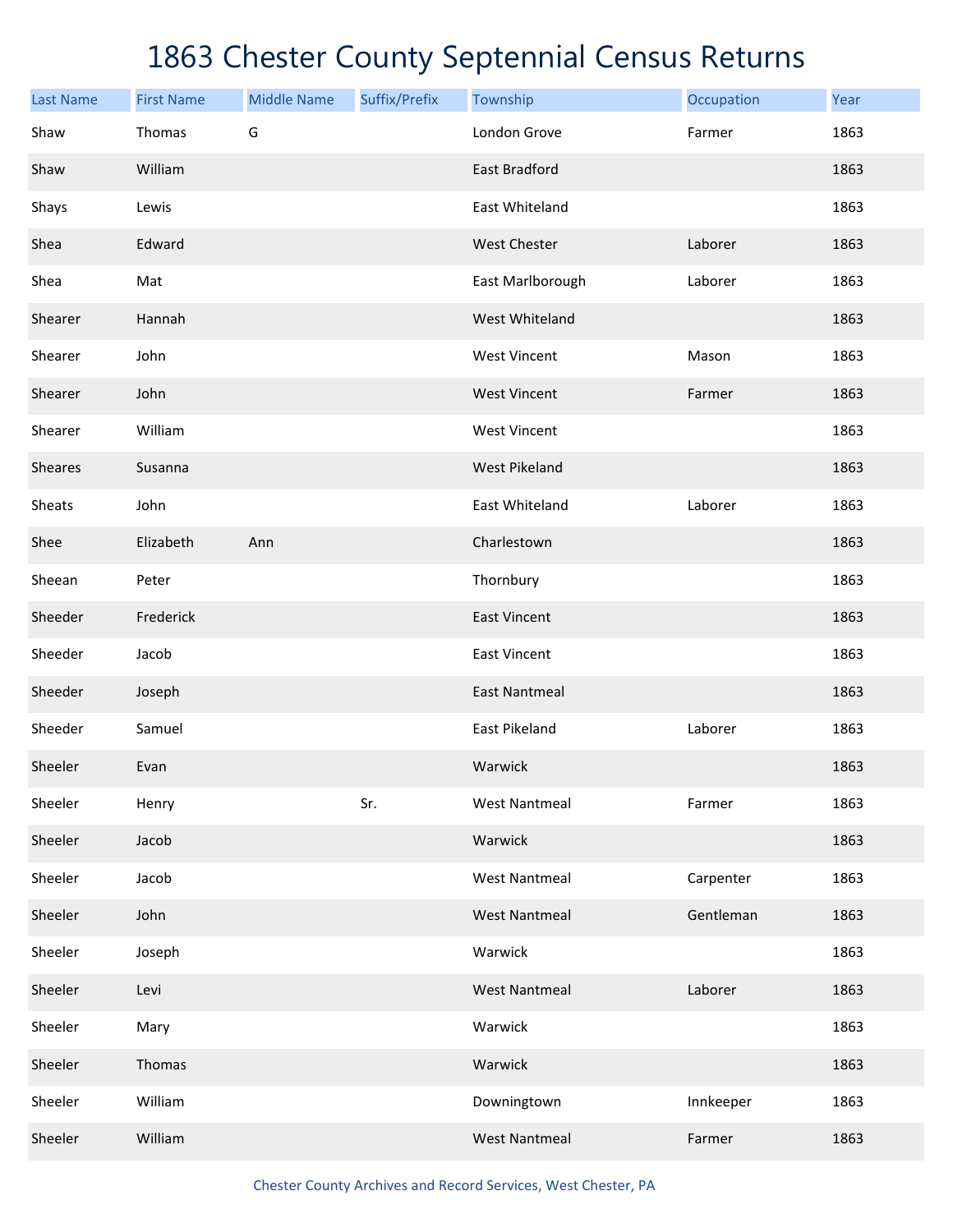| <b>Last Name</b> | <b>First Name</b> | <b>Middle Name</b>        | Suffix/Prefix | Township             | Occupation            | Year |
|------------------|-------------------|---------------------------|---------------|----------------------|-----------------------|------|
| Sheely           | John              |                           |               | West Brandywine      | Tanner                | 1863 |
| Sheets           | John              |                           |               | North Coventry       | Laborer               | 1863 |
| Sheetz           | William           |                           |               | Honey Brook          | Cabinetmaker          | 1863 |
| Sheffy           | Augustus          |                           |               | <b>East Coventry</b> | Tin Smith             | 1863 |
| Sheffy           | George            |                           | Mrs.          | <b>East Coventry</b> |                       | 1863 |
| Sheffy           | Washington        |                           |               | <b>East Coventry</b> | Lock Tender           | 1863 |
| Sheghen          | Thomas            |                           |               | Lower Oxford         | Laborer               | 1863 |
| Shehan           | William           |                           |               | New Garden           | Laborer               | 1863 |
| Shehey           | James             |                           |               | West Whiteland       | Laborer               | 1863 |
| Shelby           | Siman             |                           |               | East Whiteland       | Laborer               | 1863 |
| Sheldrake        | William           | $\mathsf H$               |               | Charlestown          |                       | 1863 |
| Sheldrake        | William           | $\boldsymbol{\mathsf{H}}$ |               | Charlestown          |                       | 1863 |
| Shellady         | Andrew            |                           |               | Penn                 | Shoemaker             | 1863 |
| Sheller          | Charles           |                           |               | West Chester         | Laborer               | 1863 |
| Shelly           | John              |                           |               | West Nottingham      | Farmer                | 1863 |
| Shelly           | Patrick           |                           |               | East Brandywine      | On Railroad           | 1863 |
| Shelmire         | David             |                           |               | Downingtown          | Miller                | 1863 |
| Shelmire         | Jacob             |                           |               | Downingtown          | Miller                | 1863 |
| Shenard          | Robert            |                           |               | West Chester         | Laborer               | 1863 |
| Sheneman         | David             |                           |               | <b>West Pikeland</b> | Laborer               | 1863 |
| Sheneman         | Davis             |                           |               | Upper Uwchlan        | Farmer                | 1863 |
| Sheneman         | John              |                           |               | <b>Upper Uwchlan</b> | Farmer                | 1863 |
| Sheneman         | Joseph            |                           |               | <b>West Pikeland</b> | Farmer                | 1863 |
| Sheneman         | Oliver            |                           |               | <b>West Pikeland</b> | Laborer               | 1863 |
| Sheneman         | Sylvester         |                           |               | Honey Brook          | <b>School Teacher</b> | 1863 |
| Sheneman         | William           |                           |               | <b>Upper Uwchlan</b> | Farmer                | 1863 |
| Shepard          | Richard           |                           |               | East Bradford        |                       | 1863 |
| Shepard          | Richard           |                           |               | East Bradford        |                       | 1863 |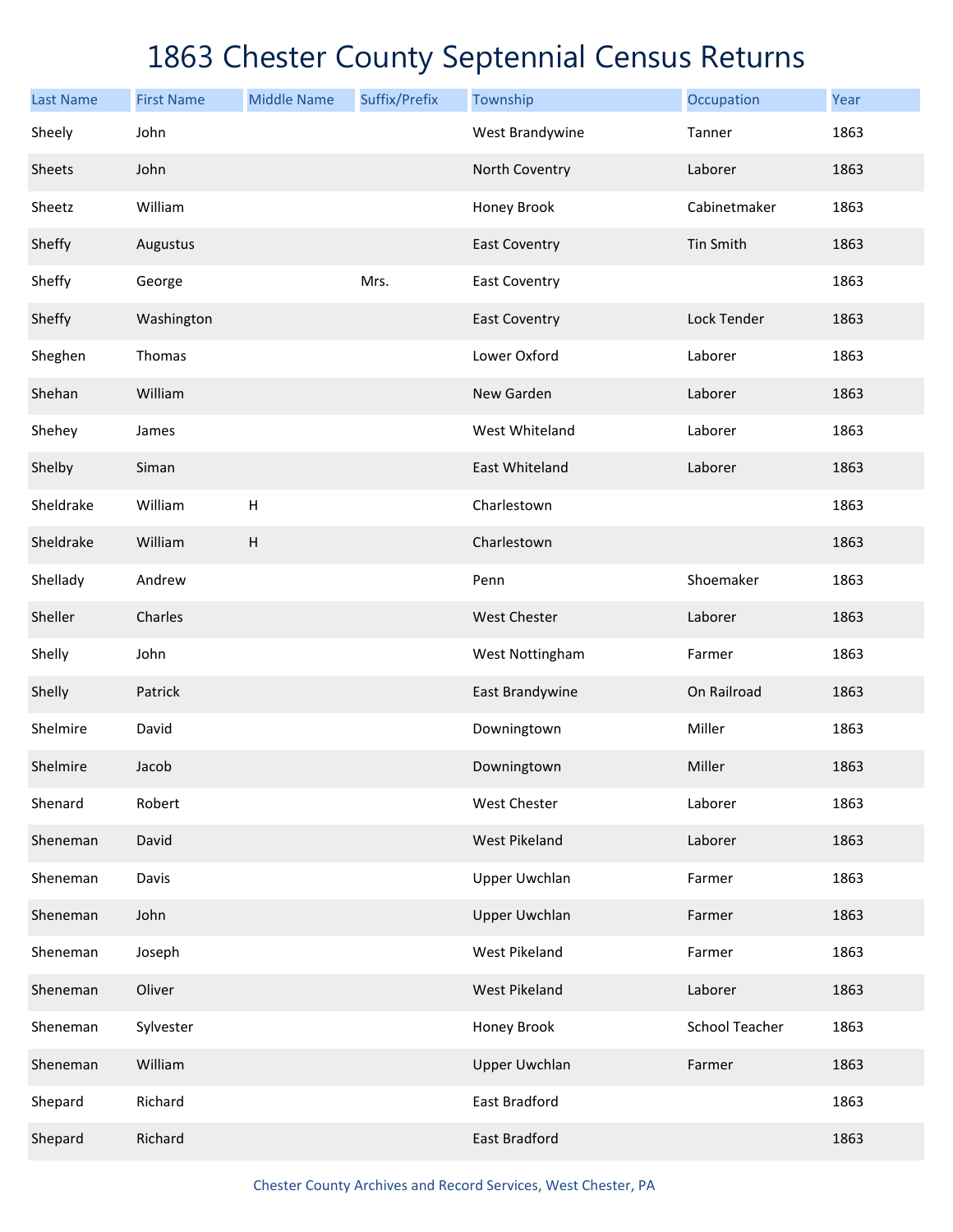| <b>Last Name</b> | <b>First Name</b> | <b>Middle Name</b> | Suffix/Prefix | Township                | Occupation | Year |
|------------------|-------------------|--------------------|---------------|-------------------------|------------|------|
| Shepherd         | Isaac             |                    |               | Elk                     | Farmer     | 1863 |
| Shepherd         | John              |                    |               | Londonderry             |            | 1863 |
| Shepherd         | John              |                    |               | West Goshen             | Farmer     | 1863 |
| Sheppard         | Ann               |                    |               | <b>West Chester</b>     | Lady       | 1863 |
| Sheppard         | Charles           | $\sf B$            |               | West Chester            | Clerk      | 1863 |
| Sheppard         | Samuel            |                    |               | East Nottingham         |            | 1863 |
| Shepperd         | William           |                    |               | West Goshen             | Laborer    | 1863 |
| Sherer           | Robert            | ${\sf M}$          |               | Elk                     | Postmaster | 1863 |
| Sherid           | Benjamin          |                    |               | Tredyffrin              |            | 1863 |
| Sherid           | Sephen            |                    |               | Schuylkill              | Laborer    | 1863 |
| Sheridan         | James             |                    |               | Valley                  | Laborer    | 1863 |
| Sherran          | James             |                    |               | <b>West Chester</b>     | Laborer    | 1863 |
| Shewalter        | John              |                    |               | Charlestown             |            | 1863 |
| Sheward          | Thomas            |                    |               | Birmingham              |            | 1863 |
| Shick            | Henry             |                    |               | Warwick                 |            | 1863 |
| Shick            | James             |                    |               | Warwick                 |            | 1863 |
| Shick            | Lewis             |                    |               | Warwick                 |            | 1863 |
| Shick            | William           |                    |               | South Coventry          | Farmer     | 1863 |
| Shickland        | ${\sf N}$         |                    |               | West Chester            | Gentleman  | 1863 |
| Shields          | David             |                    |               | West Caln               | Farmer     | 1863 |
| Shields          | David             | ${\sf P}$          |               | Honey Brook             | Saddler    | 1863 |
| Shields          | Deborah           |                    |               | West Chester            | Lady       | 1863 |
| Shields          | James             |                    |               | <b>East Fallowfield</b> | Farmer     | 1863 |
| Shields          | James             |                    |               | East Whiteland          | Laborer    | 1863 |
| Shields          | L                 | ${\sf W}$          |               | West Chester            | Plasterer  | 1863 |
| Shields          | Robert            |                    |               | West Caln               | Farmer     | 1863 |
| Shields          | Thomas            |                    |               | East Marlborough        | Laborer    | 1863 |
| Shields          | Thomas            | W                  |               | East Fallowfield        | Farmer     | 1863 |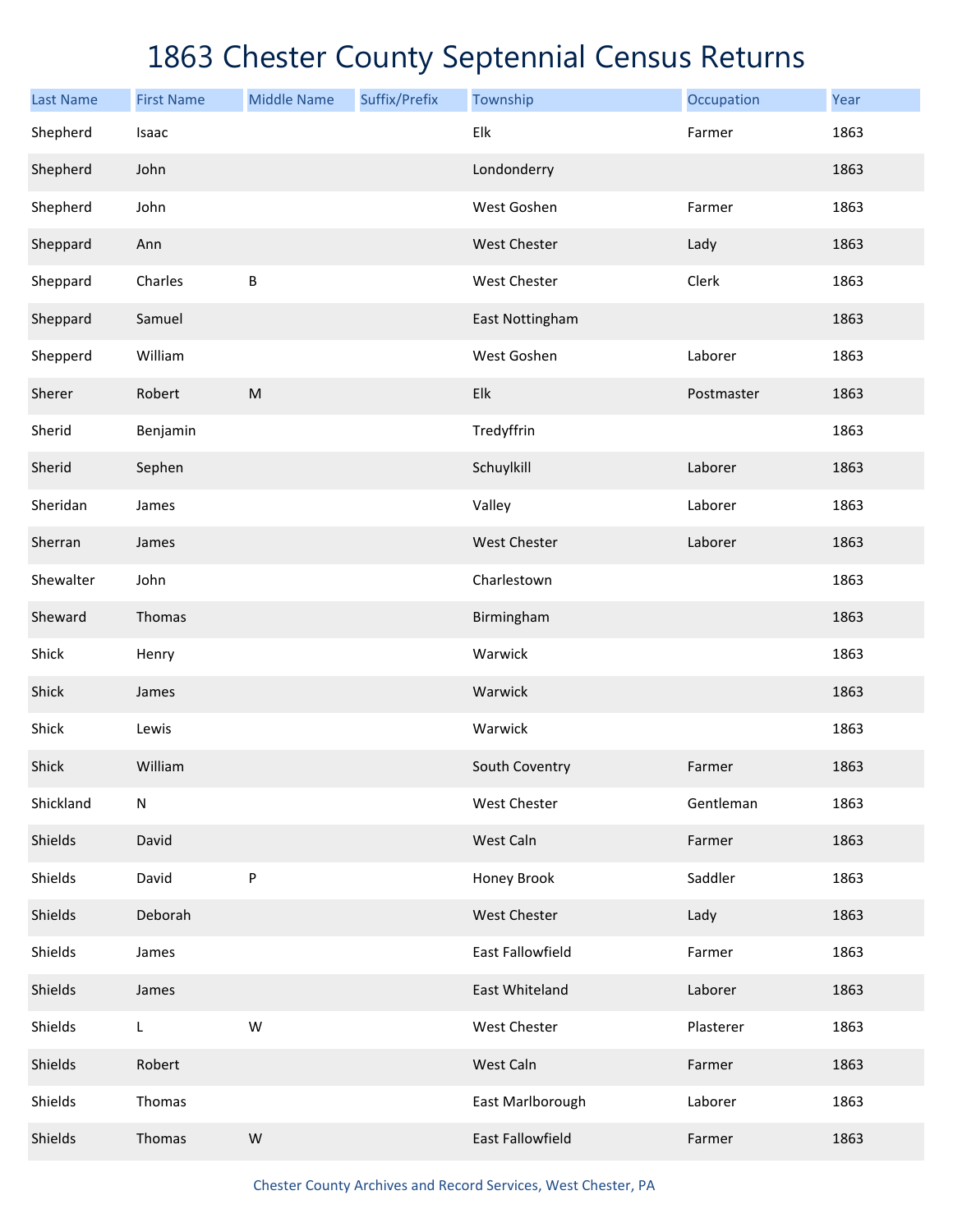| <b>Last Name</b> | <b>First Name</b> | <b>Middle Name</b> | Suffix/Prefix | Township             | Occupation | Year |
|------------------|-------------------|--------------------|---------------|----------------------|------------|------|
| Shields          | William           |                    |               | <b>West Chester</b>  | Plasterer  | 1863 |
| Shileigh         | Amoriah           |                    |               | <b>East Coventry</b> | Farmer     | 1863 |
| Shileigh         | Valentine         |                    | Mrs.          | <b>East Coventry</b> |            | 1863 |
| Shillick         | John              |                    |               | <b>East Vincent</b>  |            | 1863 |
| Shimer           | Andrew            | J                  |               | East Pikeland        | Laborer    | 1863 |
| Shimer           | Anthony           |                    |               | Phoenixville         | Painter    | 1863 |
| Shimer           | William           |                    |               | East Pikeland        | Pumpmaker  | 1863 |
| Shimer           | William           |                    |               | Thornbury            |            | 1863 |
| Shimer           | William           |                    |               | <b>West Vincent</b>  | Gentleman  | 1863 |
| Shingle          | David             |                    |               | Wallace              | Blacksmith | 1863 |
| Shingle          | Elijah            | B                  |               | <b>West Nantmeal</b> | Blacksmith | 1863 |
| Shingle          | Franklin          |                    |               | <b>West Nantmeal</b> | Laborer    | 1863 |
| Shingle          | George            | W                  |               | <b>West Nantmeal</b> | Laborer    | 1863 |
| Shingle          | Henry             |                    |               | <b>West Nantmeal</b> | Farmer     | 1863 |
| Shingle          | John              | D                  |               | <b>West Nantmeal</b> | Farmer     | 1863 |
| Shingle          | Levi              |                    |               | Warwick              |            | 1863 |
| Shingle          | Ruth              | Ann                |               | <b>West Nantmeal</b> | Farmer     | 1863 |
| Shingle          | Samuel            |                    |               | <b>East Nantmeal</b> |            | 1863 |
| Shingle          | Samuel            |                    |               | <b>West Nantmeal</b> | Farmer     | 1863 |
| Shingle          | Samuel            | ${\sf M}$          |               | <b>West Nantmeal</b> | Laborer    | 1863 |
| Shingle          | <b>Titus</b>      |                    |               | Warwick              |            | 1863 |
| Shingles         | Chalkley          | G                  |               | East Goshen          | Farmer     | 1863 |
| Shingles         | Jm.               |                    |               | East Goshen          | Farmer     | 1863 |
| Shinline         | Jacob             |                    |               | Tredyffrin           |            | 1863 |
| Shinneman        | Benjamin          |                    |               | Tredyffrin           |            | 1863 |
| Shippin          | Amos              |                    |               | Valley               | Laborer    | 1863 |
| Shirer           | William           |                    |               | New London           | Farmer     | 1863 |
| Shirk            | Samuel            |                    |               | West Caln            | Farmer     | 1863 |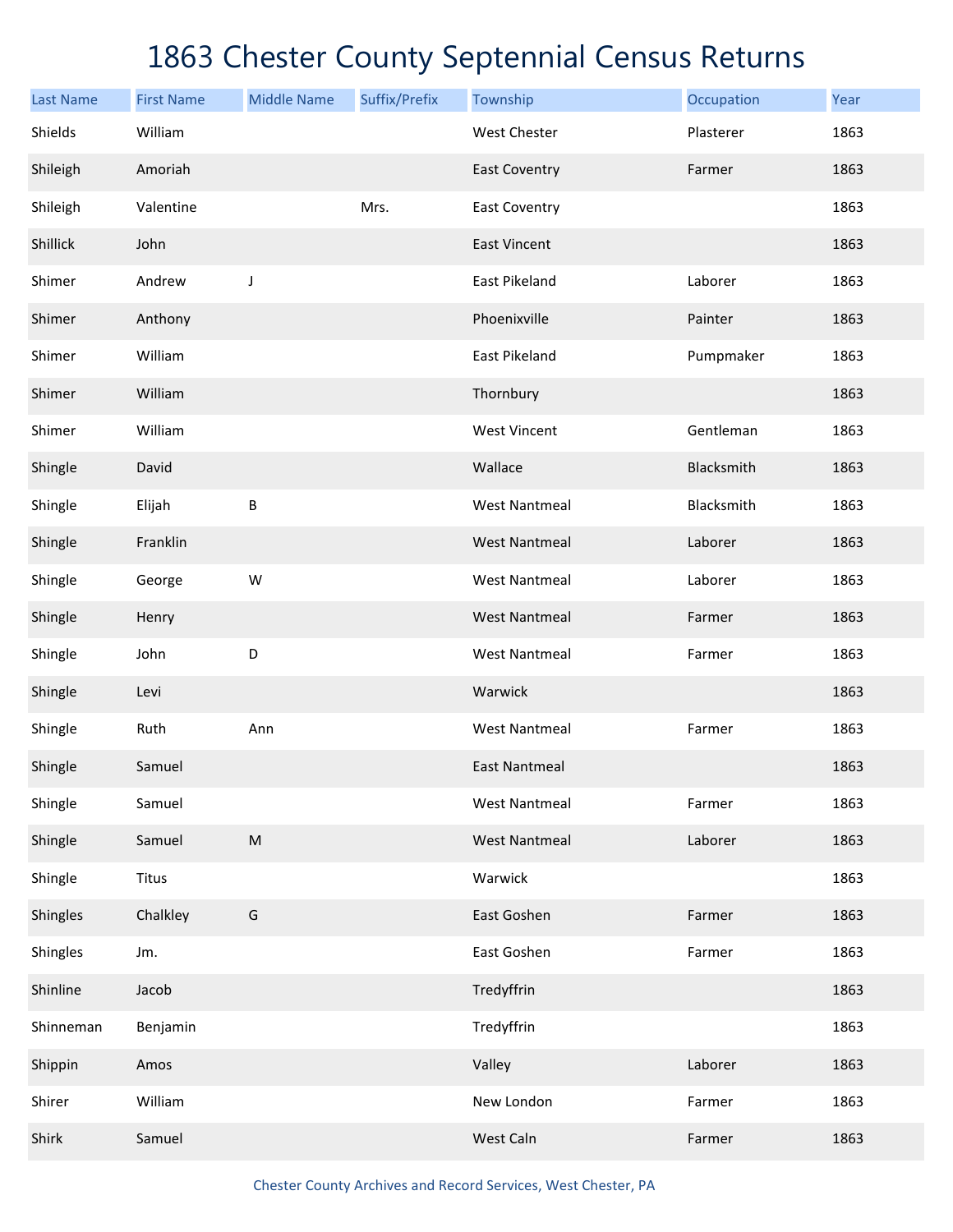| <b>Last Name</b> | <b>First Name</b> | <b>Middle Name</b> | Suffix/Prefix | Township                | Occupation | Year |
|------------------|-------------------|--------------------|---------------|-------------------------|------------|------|
| Shock            | Gotleib           |                    |               | <b>East Vincent</b>     |            | 1863 |
| Shoemaker        | Abraham           |                    |               | West Caln               | Laborer    | 1863 |
| Shoemaker        | Benjamin          |                    |               | West Caln               | Carpenter  | 1863 |
| Shoemaker        | David             |                    |               | West Caln               | Carpenter  | 1863 |
| Shoemaker        | Ebenezer          |                    |               | East Fallowfield        | Farmer     | 1863 |
| Shoemaker        | Franklin          |                    |               | West Caln               |            | 1863 |
| Shoemaker        | George            |                    |               | West Caln               | Laborer    | 1863 |
| Shoemaker        | Kersey            |                    |               | East Caln               | Lime Mt.   | 1863 |
| Shoemaker        | Peter             | W                  |               | <b>East Fallowfield</b> | Farmer     | 1863 |
| Shoemaker        | Robert            | $\sf B$            |               | <b>East Fallowfield</b> | Farmer     | 1863 |
| Shoevelin        | Peter             |                    |               | Phoenixville            | Laborer    | 1863 |
| Shoffner         | Abraham           |                    |               | <b>West Pikeland</b>    | Laborer    | 1863 |
| Shoffner         | George            |                    |               | Charlestown             |            | 1863 |
| Shoffner         | George            |                    |               | <b>West Pikeland</b>    | Farmer     | 1863 |
| Shoffner         | Henry             |                    |               | West Pikeland           | Laborer    | 1863 |
| Shoffner         | Isaac             | ${\sf N}$          |               | <b>West Pikeland</b>    | Laborer    | 1863 |
| Shoffner         | James             |                    |               | West Pikeland           | Laborer    | 1863 |
| Shoffner         | John              |                    |               | Charlestown             |            | 1863 |
| Shoffner         | Martin            |                    |               | Charlestown             |            | 1863 |
| Shoffner         | Samuel            |                    |               | <b>West Pikeland</b>    | Mason      | 1863 |
| Sholl            | John              |                    |               | <b>East Nantmeal</b>    |            | 1863 |
| Shollenberger    | Jacob             |                    |               | <b>East Coventry</b>    | Laborer    | 1863 |
| Shonefeld        | John              |                    |               | Sadsbury                |            | 1863 |
| Shontz           | William           |                    |               | <b>East Vincent</b>     |            | 1863 |
| Short            | Hugh              |                    |               | South Coventry          | Laborer    | 1863 |
| Short            | John              |                    |               | Phoenixville            | Laborer    | 1863 |
| Short            | Terrence          |                    |               | Phoenixville            | Laborer    | 1863 |
| Shortledge       | George            |                    |               | New Garden              | Laborer    | 1863 |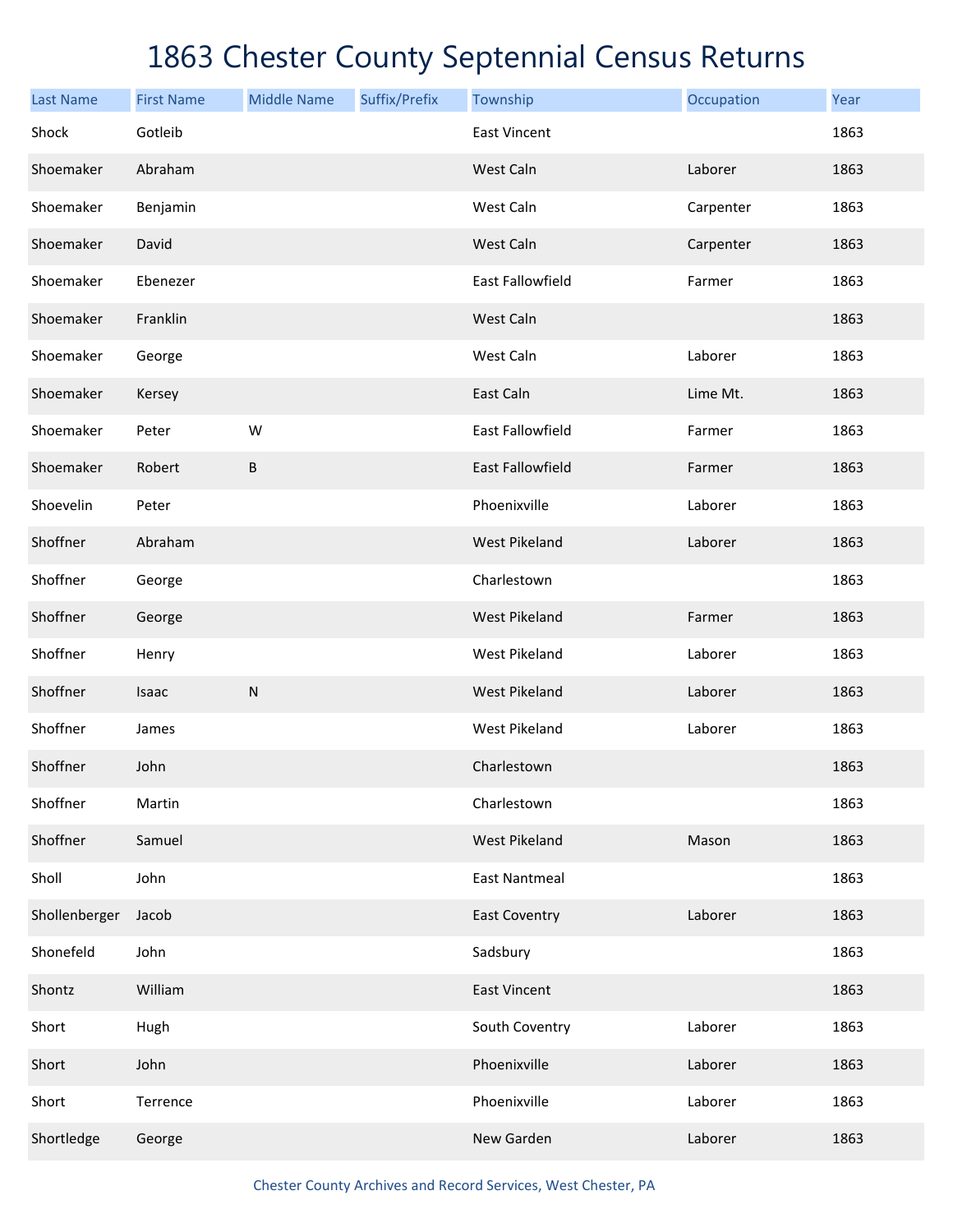| <b>Last Name</b> | <b>First Name</b> | <b>Middle Name</b> | Suffix/Prefix | Township             | Occupation | Year |
|------------------|-------------------|--------------------|---------------|----------------------|------------|------|
| Shortledge       | Jacob             |                    |               | New Garden           | Farmer     | 1863 |
| Shortledge       | Joshua            |                    |               | New Garden           | Farmer     | 1863 |
| Shortlidge       | Joel              |                    |               | Franklin             | Teacher    | 1863 |
| Shovlin          | John              |                    |               | Phoenixville         | Heater     | 1863 |
| Showalter        | Isaac             |                    |               | East Whiteland       | Laborer    | 1863 |
| Showalter        | Jacob             |                    |               | <b>West Vincent</b>  | Farmer     | 1863 |
| Showalter        | Jacob             | F                  |               | Schuylkill           | Laborer    | 1863 |
| Showalter        | James             |                    |               | <b>West Vincent</b>  | Farmer     | 1863 |
| Showalter        | John              |                    |               | Schuylkill           | Farmer     | 1863 |
| Showalter        | Joseph            |                    |               | Oxford               | Farmer     | 1863 |
| Showalter        | Joseph            | B                  |               | Willistown           | PRR        | 1863 |
| Showalter        | Mathias           | P                  |               | Schuylkill           | Laborer    | 1863 |
| Showalter        | Peter             |                    |               | <b>East Vincent</b>  |            | 1863 |
| Showalter        | Ruben             |                    |               | <b>West Vincent</b>  | Farmer     | 1863 |
| Showalter        | William           |                    |               | <b>East Vincent</b>  |            | 1863 |
| Shower           | George            |                    |               | North Coventry       | Laborer    | 1863 |
| Showers          | Frank             |                    |               | Downingtown          | Blacksmith | 1863 |
| Shrack           | Abraham           |                    |               | <b>East Coventry</b> | Farmer     | 1863 |
| Shrack           | David             |                    |               | <b>East Nantmeal</b> |            | 1863 |
| Shriver          | John              |                    |               | Phoenixville         | Carpenter  | 1863 |
| Shroch           | David             |                    |               | <b>West Vincent</b>  | Farmer     | 1863 |
| Shrock           | Gotleib           |                    |               | <b>East Vincent</b>  |            | 1863 |
| Shroger          |                   |                    |               | <b>East Vincent</b>  |            | 1863 |
| Shrum            | Daniel            |                    |               | <b>West Vincent</b>  | Farmer     | 1863 |
| Shugar           | William           | D                  |               | West Bradford        | Farmer     | 1863 |
| Shugars          | Charles           |                    |               | <b>West Bradford</b> |            | 1863 |
| Shulby           | Simon             |                    |               | <b>East Coventry</b> | Laborer    | 1863 |
| Shuler           | Eliza             |                    |               | South Coventry       |            | 1863 |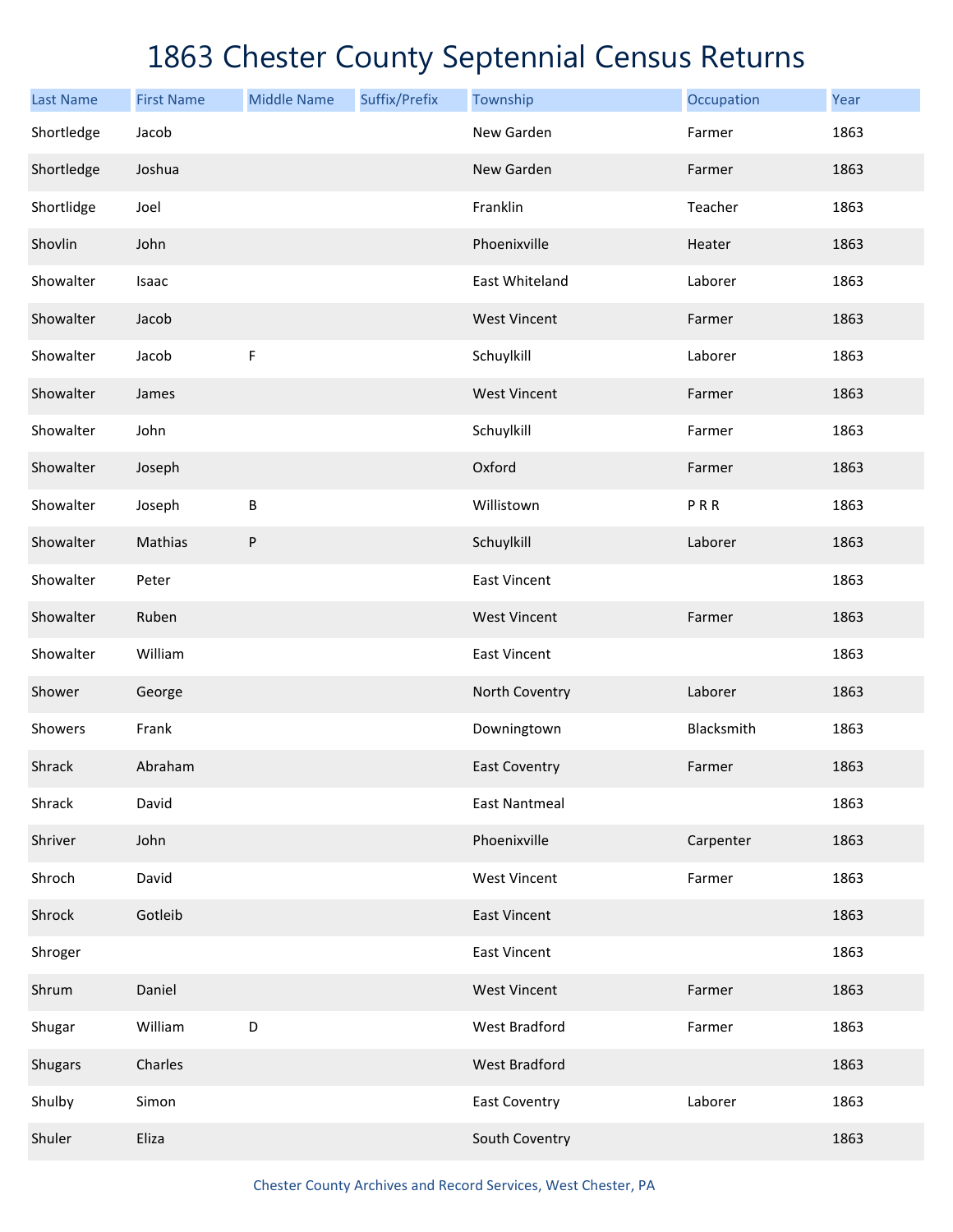| <b>Last Name</b> | <b>First Name</b> | <b>Middle Name</b> | Suffix/Prefix | Township             | Occupation  | Year |
|------------------|-------------------|--------------------|---------------|----------------------|-------------|------|
| Shuler           | Lewis             | Н                  |               | South Coventry       | Merchant    | 1863 |
| Shuler           | William           | ${\sf R}$          |               | <b>West Vincent</b>  | Storekeeper | 1863 |
| Shult            | Henry             |                    |               | East Bradford        |             | 1863 |
| Shults           | Charles           | L                  |               | Kennett Square       | Moulder     | 1863 |
| Shultz           | Christrana        |                    |               | Honey Brook          |             | 1863 |
| Shultz           | George            | F                  |               | Honey Brook          | Cordwainer  | 1863 |
| Shultz           | Jesse             |                    |               | <b>East Vincent</b>  |             | 1863 |
| Shumaker         | Charles           |                    |               | Sadsbury             | Laborer     | 1863 |
| Shumaker         | David             |                    |               | Sadsbury             | Carpenter   | 1863 |
| Shumaker         | John              |                    |               | Sadsbury             | Carpenter   | 1863 |
| Shumaker         | ${\sf N}$         | F                  |               | Sadsbury             |             | 1863 |
| Shumaker         | Peter             |                    |               | Sadsbury             |             | 1863 |
| Shumaker         | Preston           |                    |               | Sadsbury             | Laborer     | 1863 |
| Shumaker         | Samuel            |                    |               | Sadsbury             | Farmer      | 1863 |
| Shumaker         | William           | S                  |               | Sadsbury             | Laborer     | 1863 |
| Shuman           | Christian         |                    |               | Easttown             | Laborer     | 1863 |
| Shuman           | Elizabeth         |                    |               | <b>East Vincent</b>  |             | 1863 |
| Shuman           | Henry             |                    |               | <b>East Coventry</b> | Farmer      | 1863 |
| Shuman           | Margaret          |                    |               | East Pikeland        | Lady        | 1863 |
| Shuman           | Mary              |                    |               | <b>East Vincent</b>  |             | 1863 |
| Shunck           | James             |                    |               | Phoenixville         | Soldier     | 1863 |
| Shunk            | Abram             | B                  |               | East Caln            | Farmer      | 1863 |
| Shunk            | Frederick         |                    |               | Phoenixville         | Carpenter   | 1863 |
| Shupe            | Joseph            |                    |               | East Pikeland        | Boatman     | 1863 |
| Shurr            | Richard           |                    |               | West Chester         | Blacksmith  | 1863 |
| Sible            | John              |                    |               | Valley               | Carpenter   | 1863 |
| Sickels          | $\mathsf C$       | Τ                  |               | Kennett Square       | Gentleman   | 1863 |
| Sidel            | Owen              |                    |               | <b>East Coventry</b> | Carpenter   | 1863 |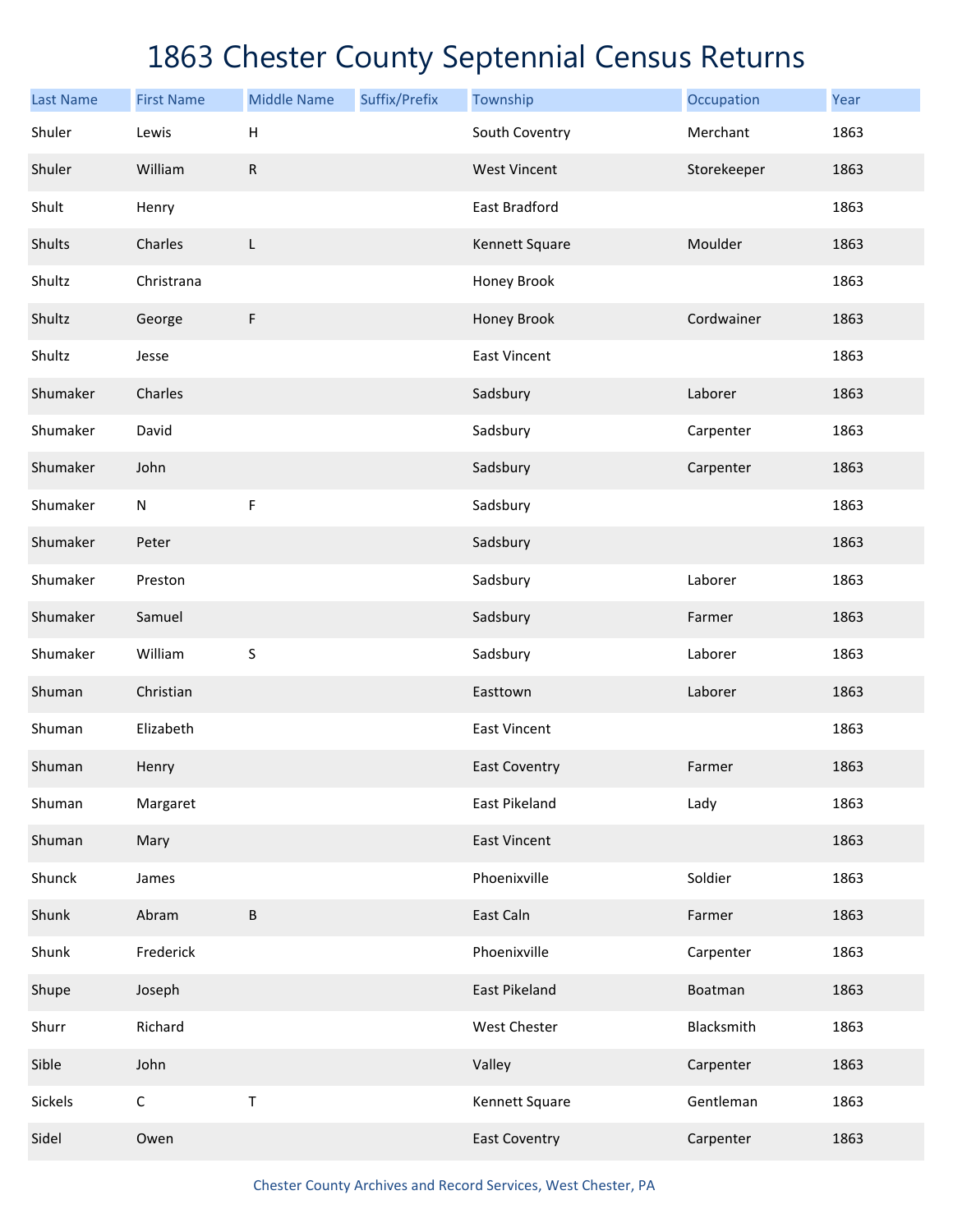| <b>Last Name</b> | <b>First Name</b> | <b>Middle Name</b>        | Suffix/Prefix | Township             | Occupation  | Year |
|------------------|-------------------|---------------------------|---------------|----------------------|-------------|------|
| Siders           | George            |                           |               | Schuylkill           | Carpenter   | 1863 |
| Sides            | Jacob             |                           |               | <b>East Nantmeal</b> |             | 1863 |
| Sidner           | Margaret          |                           |               | Tredyffrin           |             | 1863 |
| Sidner           | Martin            |                           |               | Tredyffrin           |             | 1863 |
| Sidwell          | Abraham           |                           |               | West Nottingham      | Laborer     | 1863 |
| Sidwell          | Catharine         |                           |               | East Nottingham      |             | 1863 |
| Sidwell          | Isaac             |                           |               | West Nottingham      | Farmer      | 1863 |
| Sidwell          | Oliver            |                           |               | East Nottingham      |             | 1863 |
| Sidwell          | Oliver            |                           |               | West Chester         | Lawyer      | 1863 |
| Sidwell          | Richard           |                           |               | Elk                  | Farmer      | 1863 |
| Sidwell          | William           |                           |               | West Nottingham      | Farmer      | 1863 |
| Sigman           | George            |                           |               | Warwick              |             | 1863 |
| Sigman           | John              |                           |               | <b>East Nantmeal</b> |             | 1863 |
| Sigman           | John              |                           |               | <b>West Nantmeal</b> | Farmer      | 1863 |
| Signet           | Samuel            |                           |               | Schuylkill           | Laborer     | 1863 |
| Silknitter       | Jacob             |                           |               | <b>West Nantmeal</b> | Farmer      | 1863 |
| Sill             | Anthony           |                           |               | Willistown           | Laborer     | 1863 |
| Sill             | Benjamin          | F                         |               | Easttown             | Laborer     | 1863 |
| Sill             | Davis             |                           |               | Kennett              |             | 1863 |
| Sill             | Ezra              |                           |               | Kennett              |             | 1863 |
| Sill             | James             |                           |               | West Bradford        | Farmer      | 1863 |
| Sill             | Sarah             |                           |               | Willistown           | Farmer      | 1863 |
| Sill             | ${\sf W}$         |                           |               | Willistown           | Farmer      | 1863 |
| Sill             | William           |                           |               | Easttown             | Farmer      | 1863 |
| Sill             | William           | $\boldsymbol{\mathsf{H}}$ |               | New Garden           | Laborer     | 1863 |
| Silvers          | G                 | W M                       |               | West Chester         | Storekeeper | 1863 |
| Silvester        | John              |                           |               | <b>East Vincent</b>  |             | 1863 |
| Simcox           | Addison           |                           |               | East Goshen          | Laborer     | 1863 |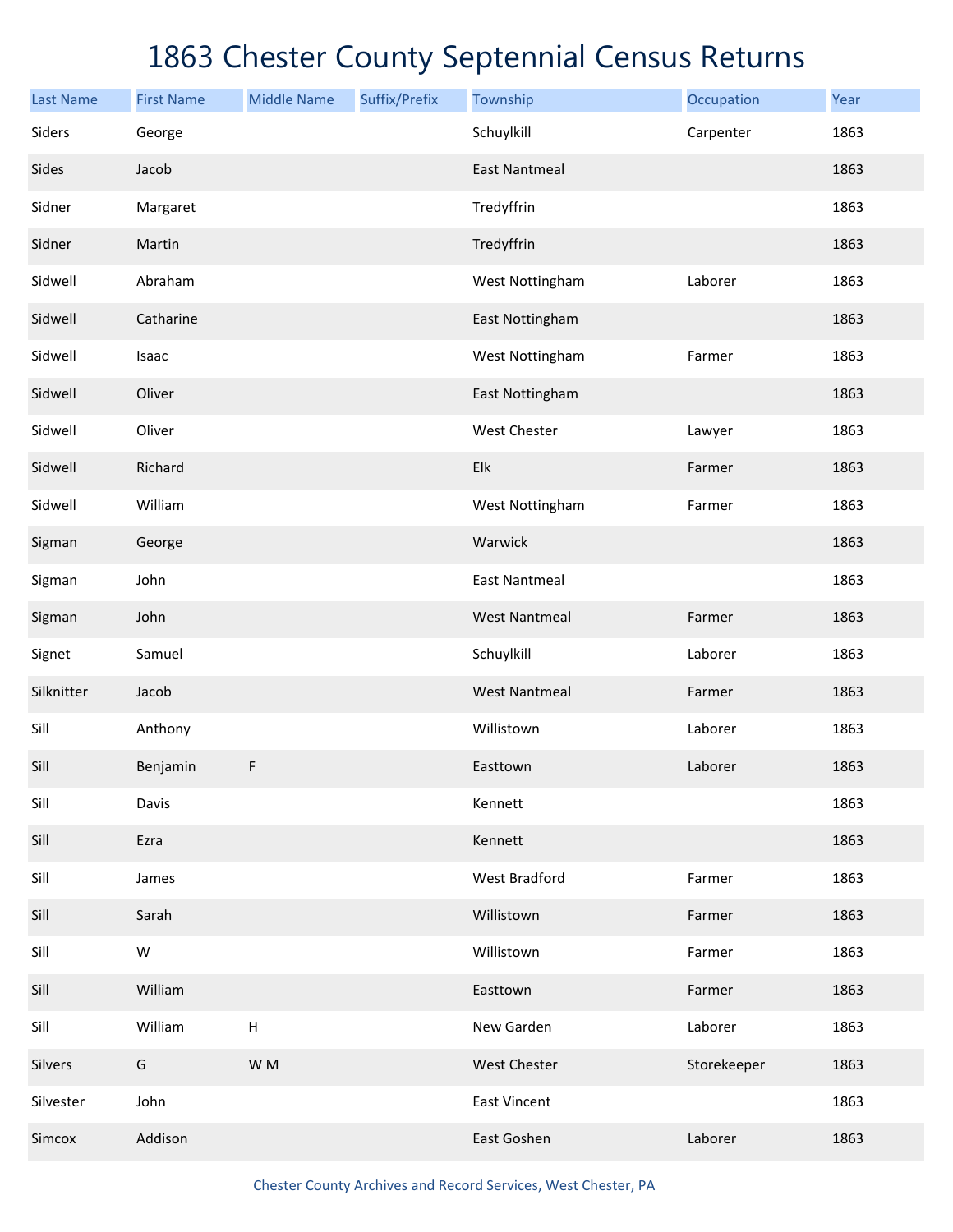| <b>Last Name</b> | <b>First Name</b> | <b>Middle Name</b> | Suffix/Prefix | Township             | Occupation  | Year |
|------------------|-------------------|--------------------|---------------|----------------------|-------------|------|
| Simcox           | Chaney            |                    |               | Willistown           | Wheelwright | 1863 |
| Simcox           | Eli               |                    |               | Newlin               | Laborer     | 1863 |
| Simcox           | Emmor             |                    |               | West Chester         | Shoemaker   | 1863 |
| Simcox           | Leonard           |                    |               | Willistown           | Laborer     | 1863 |
| Simcox           | Washington        |                    |               | West Chester         | Bricklayer  | 1863 |
| Simmers          | James             | Wilson             |               | <b>West Nantmeal</b> | Stonecutter | 1863 |
| Simmers          | Joseph            |                    |               | <b>West Vincent</b>  | Peddler     | 1863 |
| Simmers          | Thomas            |                    |               | <b>West Pikeland</b> | Farmer      | 1863 |
| Simmers          | William           |                    |               | Honey Brook          | Laborer     | 1863 |
| Simmons          | John              |                    |               | Elk                  | Farmer      | 1863 |
| Simmons          | Nathaniel         |                    |               | Warwick              |             | 1863 |
| Simmors          | Daniel            |                    |               | Warwick              |             | 1863 |
| Simms            | Ivester           |                    |               | Wallace              | Farmer      | 1863 |
| Simons           | Philip            |                    |               | <b>East Vincent</b>  |             | 1863 |
| Simpers          | James             |                    |               | London Britain       | Farmer      | 1863 |
| Simpson          | Albert            |                    |               | <b>East Vincent</b>  |             | 1863 |
| Simpson          | Edward            |                    |               | <b>East Vincent</b>  |             | 1863 |
| Simpson          | Francis           | $\sf H$            |               | North Coventry       | Farmer      | 1863 |
| Simpson          | George            |                    |               | Honey Brook          | Laborer     | 1863 |
| Simpson          | Howard            |                    |               | West Brandywine      | Carpenter   | 1863 |
| Simpson          | James             |                    |               | Sadsbury             | Laborer     | 1863 |
| Simpson          | John              |                    |               | Valley               | Carpenter   | 1863 |
| Simpson          | John              |                    |               | <b>West Bradford</b> | Laborer     | 1863 |
| Simpson          | Robert            |                    |               | Downingtown          | Laborer     | 1863 |
| Sims             | Henry             |                    |               | West Fallowfield     |             | 1863 |
| Sims             | Joseph            |                    |               | East Caln            | Gatekeeper  | 1863 |
| Sinclair         | Samuel            |                    |               | Kennett              |             | 1863 |
| Sinclair         | Thomas            |                    |               | Kennett              | Gentleman   | 1863 |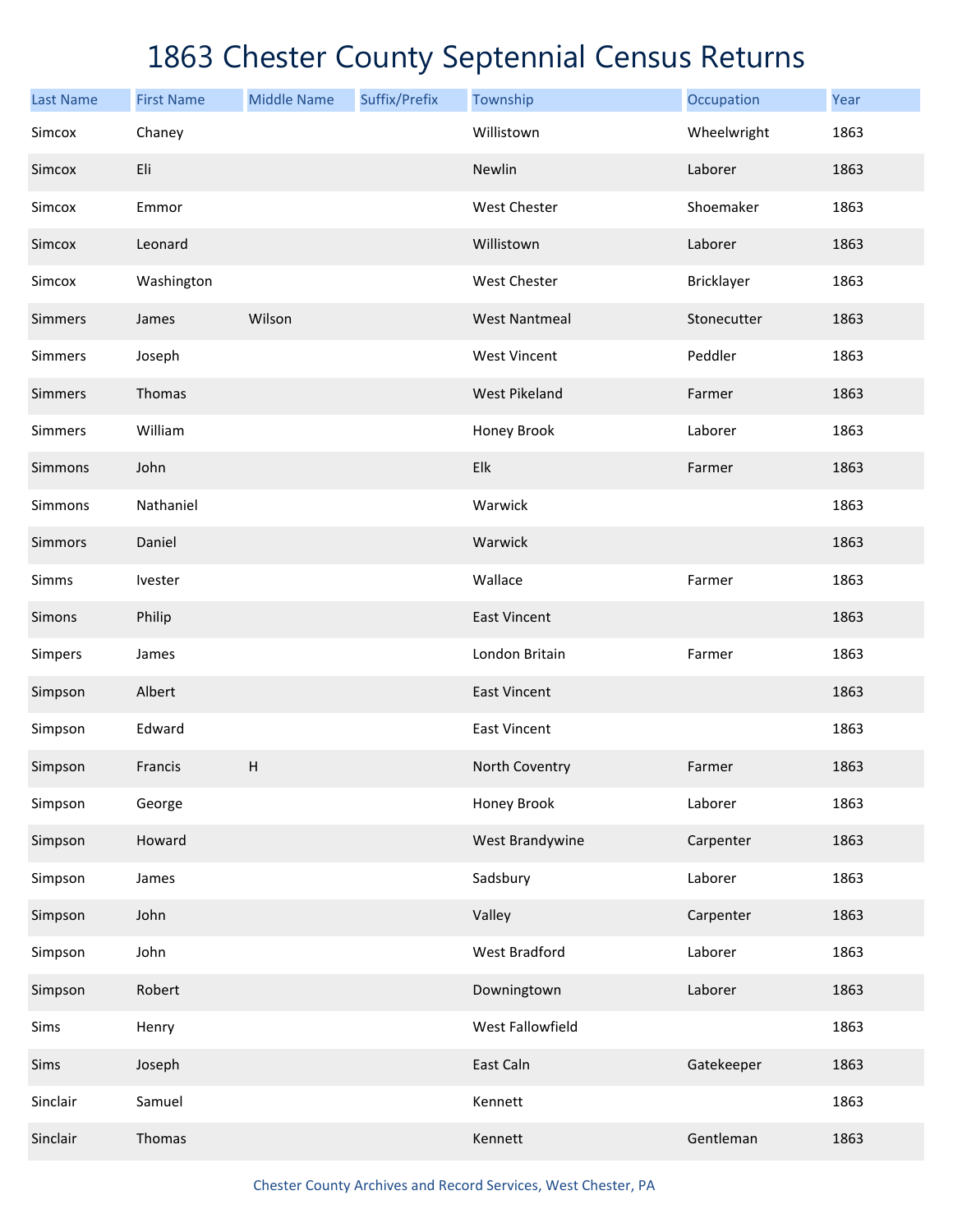| <b>Last Name</b> | <b>First Name</b> | <b>Middle Name</b> | Suffix/Prefix | Township                | Occupation            | Year |
|------------------|-------------------|--------------------|---------------|-------------------------|-----------------------|------|
| Sinclair         | Thomas            |                    |               | Kennett                 | Gentleman             | 1863 |
| Sinclear         | Samuel            |                    |               | <b>West Chester</b>     | Gentleman             | 1863 |
| Sincler          | Thomas            |                    |               | Kennett Square          | Gentleman             | 1863 |
| Sincox           | Kersy             |                    |               | Westtown                | Laborer               | 1863 |
| Single           | Joseph            |                    |               | Willistown              | Mechanic              | 1863 |
| Singleton        | William           |                    |               | <b>East Fallowfield</b> | Laborer               | 1863 |
| Sinn             | Griffeth          |                    |               | West Brandywine         | Laborer               | 1863 |
| Sinn             | John              |                    |               | West Brandywine         | Laborer               | 1863 |
| Sinquett         | В                 | Franklin           |               | Willistown              | Laborer               | 1863 |
| Sinquett         | Daniel            |                    |               | Willistown              | Farmer                | 1863 |
| Sinquett         | George            |                    |               | Willistown              | Carpenter             | 1863 |
| Sinquett         | John              |                    |               | Willistown              | Carpenter             | 1863 |
| Siphard          | James             |                    |               | East Brandywine         | Laborer               | 1863 |
| Sisler           |                   |                    |               | <b>East Coventry</b>    | Foundry               | 1863 |
| Sisler           | Edmund            |                    |               | <b>East Coventry</b>    | Foundryman            | 1863 |
| Siter            | Adam              |                    |               | Easttown                | Farmer                | 1863 |
| Siter            | John              | B                  |               | Easttown                | Farmer                | 1863 |
| Siter            | William           | ${\sf R}$          |               | Easttown                | <b>School Teacher</b> | 1863 |
| Siter            | Wilmer            |                    |               | Easttown                | Laborer               | 1863 |
| Siverd           | Abram             |                    |               | Wallace                 | Laborer               | 1863 |
| Siverd           | Charles           | W                  |               | Wallace                 | Carpenter             | 1863 |
| Siverd           | John              |                    |               | Wallace                 | Laborer               | 1863 |
| Siverd           | John              | F                  |               | Wallace                 | Shool Teacher         | 1863 |
| Skeen            | Amos              |                    |               | Schuylkill              | Drover                | 1863 |
| Skeen            | Benjamin          |                    |               | Schuylkill              | Laborer               | 1863 |
| Skeen            | Robert            |                    |               | Downingtown             | Laborer               | 1863 |
| Skeen            | Robert            |                    | Jr.           | Downingtown             | Shoemaker             | 1863 |
| Skeets           | James             |                    |               | West Goshen             | Laborer               | 1863 |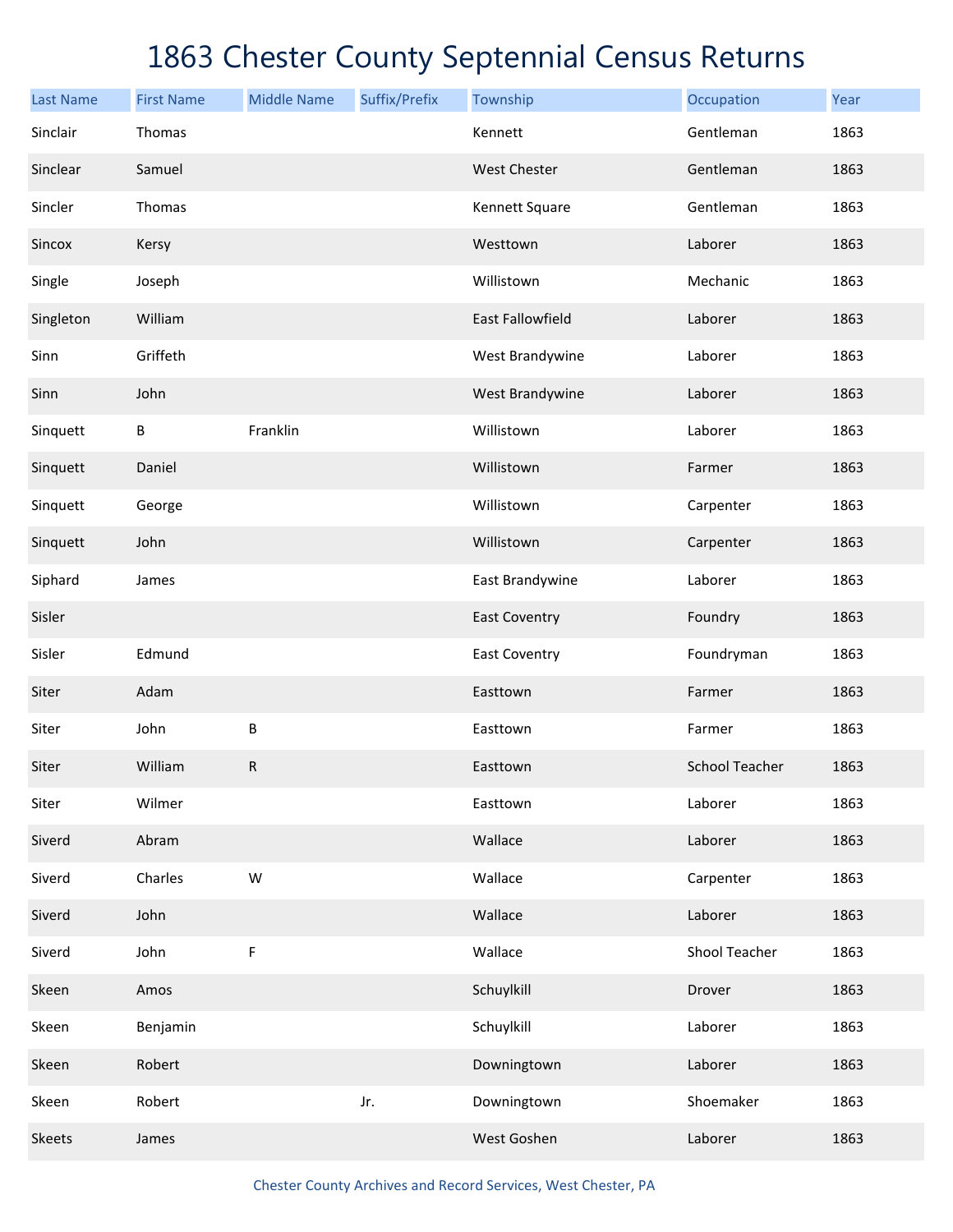| <b>Last Name</b> | <b>First Name</b> | <b>Middle Name</b>        | Suffix/Prefix | Township             | Occupation | Year |
|------------------|-------------------|---------------------------|---------------|----------------------|------------|------|
| Skelton          | Elias             | $\boldsymbol{\mathsf{H}}$ |               | West Fallowfield     |            | 1863 |
| Skelton          | Isaac             |                           |               | West Marlborough     | Farmer     | 1863 |
| Skelton          | Isaac             |                           | Jr.           | West Marlborough     | Farmer     | 1863 |
| Skelton          | William           |                           |               | West Marlborough     | Farmer     | 1863 |
| <b>Skiles</b>    | Harman            |                           |               | Sadsbury             | Laborer    | 1863 |
| <b>Skiles</b>    | Harmin            |                           |               | Sadsbury             | Farmer     | 1863 |
| <b>Skiles</b>    | Hugh              | $\mathsf F$               |               | West Caln            | Laborer    | 1863 |
| <b>Skiles</b>    | James             |                           |               | West Caln            | Laborer    | 1863 |
| <b>Skiles</b>    | John              |                           |               | Sadsbury             |            | 1863 |
| <b>Skiles</b>    | Susanna           |                           |               | West Caln            | Farmer     | 1863 |
| <b>Skiles</b>    | William           |                           |               | West Caln            |            | 1863 |
| Skinlan          | Martin            |                           |               | Phoenixville         | Laborer    | 1863 |
| Slack            | Е                 | $\sf S$                   |               | West Chester         | Bricklayer | 1863 |
| Slack            | Hall              |                           |               | West Fallowfield     |            | 1863 |
| Slack            | Thomas            |                           |               | London Britain       | Farmer     | 1863 |
| Slack            | Thomas            |                           |               | New London           | Farmer     | 1863 |
| Slack            | Timothy           |                           |               | East Nottingham      |            | 1863 |
| Slackhouse       | G                 | ${\sf N}$                 |               | Sadsbury             |            | 1863 |
| Slain            | Pat               |                           |               | Phoenixville         | Laborer    | 1863 |
| Slask            | Isaac             |                           |               | New Garden           | Carpenter  | 1863 |
| Slaughter        | William           |                           |               | Birmingham           |            | 1863 |
| Slawter          | Alexander         |                           |               | Sadsbury             |            | 1863 |
| Sleeper          | George            |                           | Rev.          | <b>West Vincent</b>  |            | 1863 |
| Sleighter        | Abraham           |                           |               | <b>East Vincent</b>  |            | 1863 |
| Sleighter        | William           |                           |               | <b>East Vincent</b>  |            | 1863 |
| Slichter         | Isaac             |                           |               | <b>East Coventry</b> | Farmer     | 1863 |
| Slider           | Benjamin          |                           |               | <b>West Nantmeal</b> | Laborer    | 1863 |
| Slider           | Calvin            |                           |               | <b>West Nantmeal</b> | Laborer    | 1863 |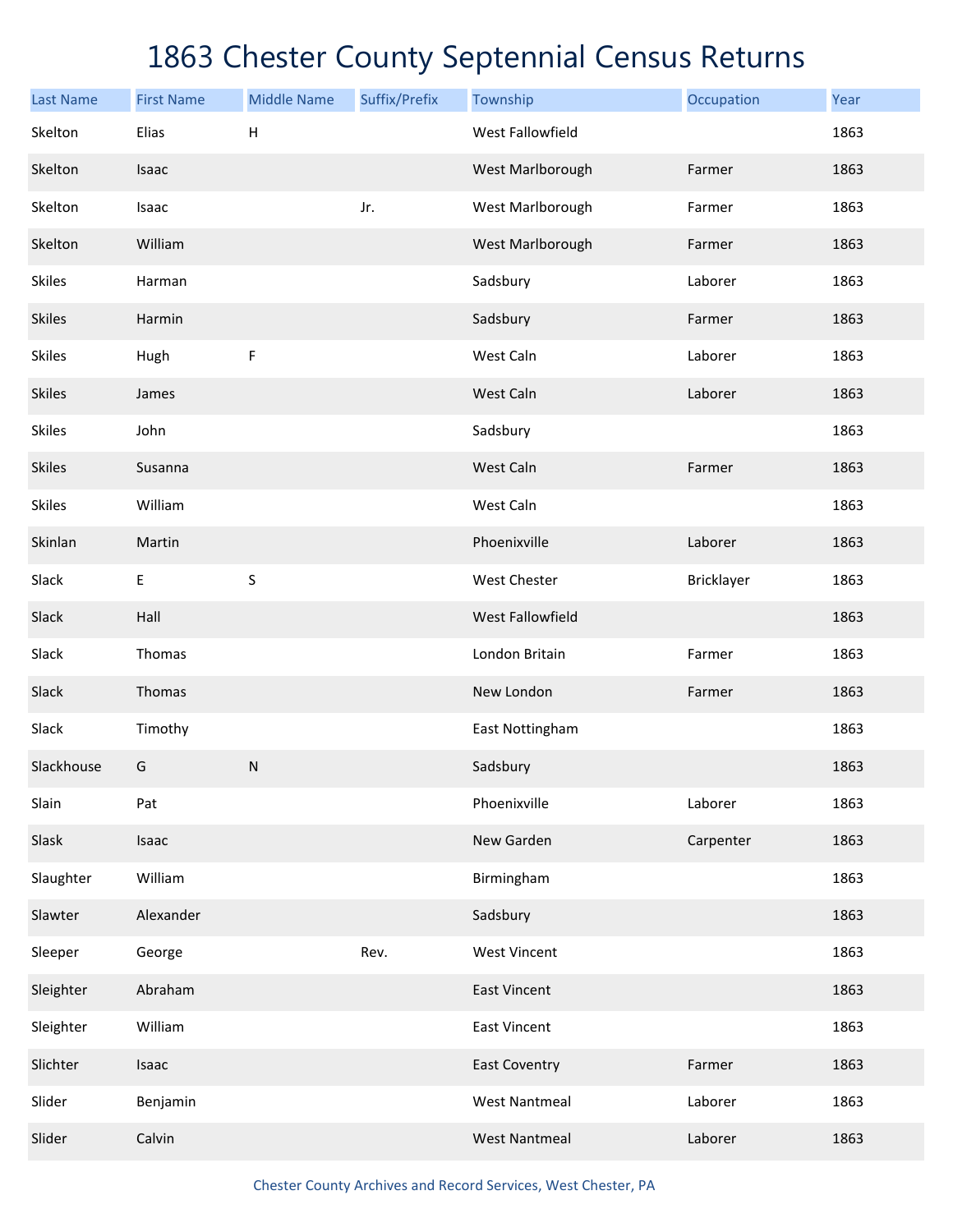| <b>Last Name</b> | <b>First Name</b> | <b>Middle Name</b> | Suffix/Prefix | Township             | Occupation  | Year |
|------------------|-------------------|--------------------|---------------|----------------------|-------------|------|
| Slider           | George            |                    |               | <b>Upper Uwchlan</b> | Factory man | 1863 |
| Slider           | Ruth              | Ann                |               | <b>West Nantmeal</b> | Farmer      | 1863 |
| Slides           | Rebecca           |                    |               | <b>West Nantmeal</b> | Farmer      | 1863 |
| Sline            | Adam              |                    |               | <b>West Pikeland</b> | Farmer      | 1863 |
| Sline            | Peter             |                    |               | West Pikeland        | Laborer     | 1863 |
| Sloan            |                   |                    | Mrs.          | Phoenixville         | Housekeeper | 1863 |
| Sloan            | Hugh              |                    |               | Oxford               | Carpenter   | 1863 |
| Sloan            | Hugh              |                    |               | <b>West Chester</b>  | Gentleman   | 1863 |
| Sloan            | James             |                    |               | East Nottingham      |             | 1863 |
| Sloan            | James             |                    |               | Phoenixville         | Soldier     | 1863 |
| Sloan            | James             |                    |               | Tredyffrin           |             | 1863 |
| Sloan            | John              |                    |               | London Grove         |             | 1863 |
| Sloan            | John              | B                  |               | East Caln            | Farmer      | 1863 |
| Sloan            | Thomas            |                    |               | Oxford               | Gentleman   | 1863 |
| Sloanaker        | Lizzia            |                    |               | Uwchlan              |             | 1863 |
| Sloanaker        | Mary              |                    |               | Uwchlan              |             | 1863 |
| Sloanaker        | William           | S                  |               | <b>West Vincent</b>  | Farmer      | 1863 |
| Slonaker         | Davis             |                    |               | <b>West Pikeland</b> | Miner       | 1863 |
| Slone            | Robert            |                    |               | Uwchlan              | Cooper      | 1863 |
| Slover           | Owen              |                    |               | North Coventry       | Farmer      | 1863 |
| Slowyer          | George            |                    |               | Charlestown          |             | 1863 |
| Slowyer          | George            |                    |               | <b>West Pikeland</b> | Farmer      | 1863 |
| Sloyer           | Conard            |                    |               | Charlestown          |             | 1863 |
| Sloyer           | Eli               |                    |               | West Chester         | Laborer     | 1863 |
| Sloyer           | Henry             |                    |               | Charlestown          |             | 1863 |
| Sloyer           | Lewis             |                    |               | Charlestown          |             | 1863 |
| Sloyer           | William           |                    |               | Phoenixville         | Carpenter   | 1863 |
| Sloyor           | Henry             |                    |               | Charlestown          |             | 1863 |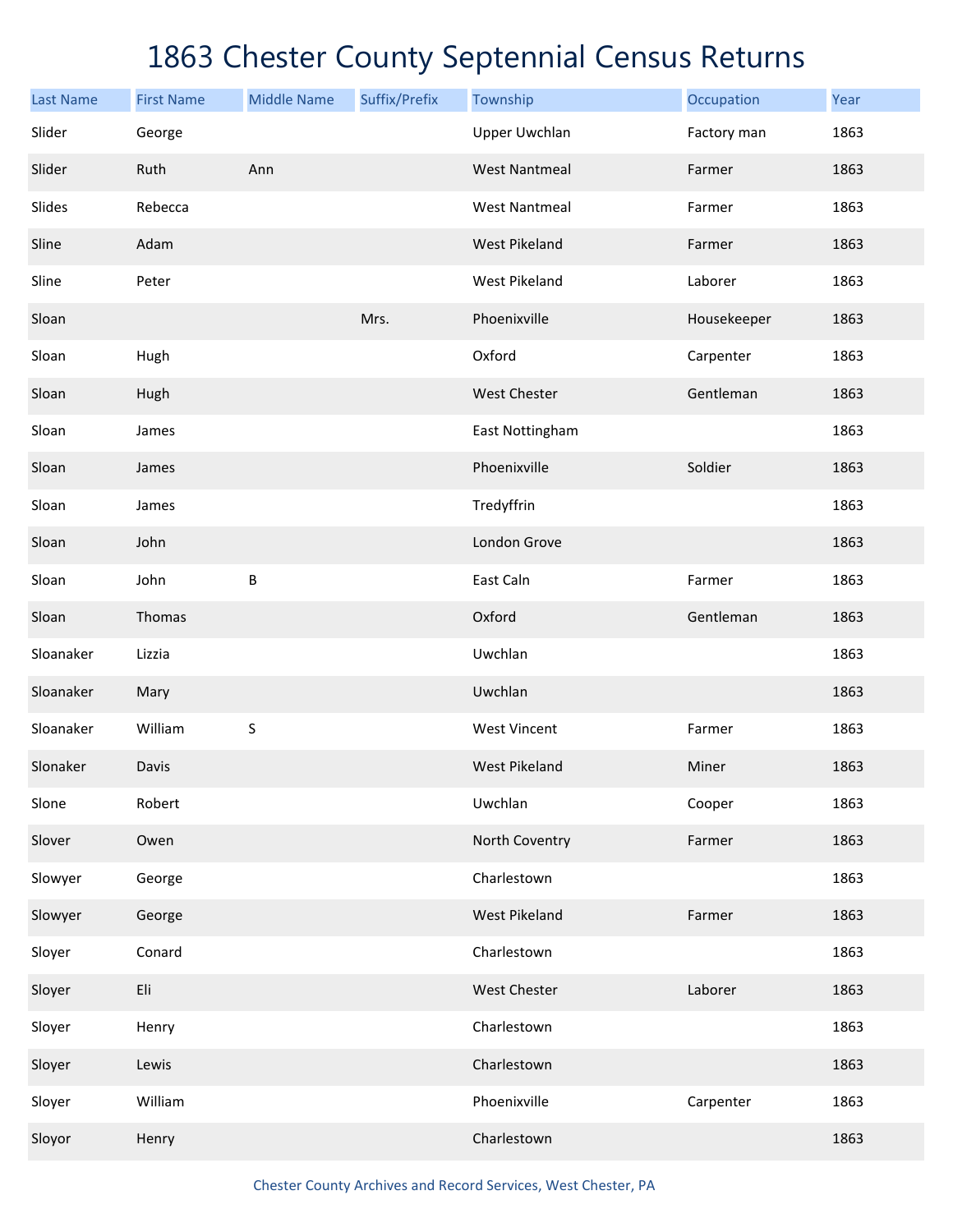| <b>Last Name</b> | <b>First Name</b> | <b>Middle Name</b> | Suffix/Prefix | Township             | Occupation | Year |
|------------------|-------------------|--------------------|---------------|----------------------|------------|------|
| Slyder           | Benjamin          |                    |               | <b>East Nantmeal</b> |            | 1863 |
| Slyfer           | Isaac             |                    |               | East Pikeland        | Farmer     | 1863 |
| Slyfer           | William           | $\sf H$            |               | East Pikeland        | Laborer    | 1863 |
| Smale            | Daniel            |                    |               | North Coventry       | Carpenter  | 1863 |
| Smale            | George            |                    |               | North Coventry       | Farmer     | 1863 |
| Smale            | George            |                    |               | North Coventry       | Farmer     | 1863 |
| Smale            | James             |                    |               | North Coventry       | Farmer     | 1863 |
| Smale            | James             |                    |               | North Coventry       | Farmer     | 1863 |
| Smale            | John              | B                  |               | North Coventry       | Farmer     | 1863 |
| Smale            | John              | B                  |               | North Coventry       | Farmer     | 1863 |
| Smale            | Samuel            |                    |               | North Coventry       | Farmer     | 1863 |
| Smalwood         | Frank             |                    |               | <b>Upper Oxford</b>  | Laborer    | 1863 |
| Smalwood         | John              |                    |               | <b>Upper Oxford</b>  | Laborer    | 1863 |
| Smalwood         | Moses             |                    |               | <b>Upper Oxford</b>  | Farmer     | 1863 |
| Smart            | Henry             | D                  |               | West Chester         | Cooper     | 1863 |
| Smedley          | Ann               |                    | "Estate Of"   | East Brandywine      |            | 1863 |
| Smedley          | Bartholomew       |                    |               | East Goshen          | Farmer     | 1863 |
| Smedley          | Bartholomew       | M                  |               | Willistown           | Mechanic   | 1863 |
| Smedley          | Benjamin          |                    |               | Willistown           | Farmer     | 1863 |
| Smedley          | Benjamin          | F                  |               | Phoenixville         | Laborer    | 1863 |
| Smedley          | Bennett           |                    |               | Willistown           | Farmer     | 1863 |
| Smedley          | Caleb             |                    |               | East Whiteland       | Merchant   | 1863 |
| Smedley          | Catharine         |                    |               | Willistown           | Farmer     | 1863 |
| Smedley          | Edwin             |                    |               | Uwchlan              | Miller     | 1863 |
| Smedley          | Elijah            |                    |               | Willistown           | Laborer    | 1863 |
| Smedley          | Elwood            |                    |               | Willistown           | Farmer     | 1863 |
| Smedley          | Enos              |                    |               | West Chester         | Gentleman  | 1863 |
| Smedley          | Ezra              |                    |               | <b>West Bradford</b> | Farmer     | 1863 |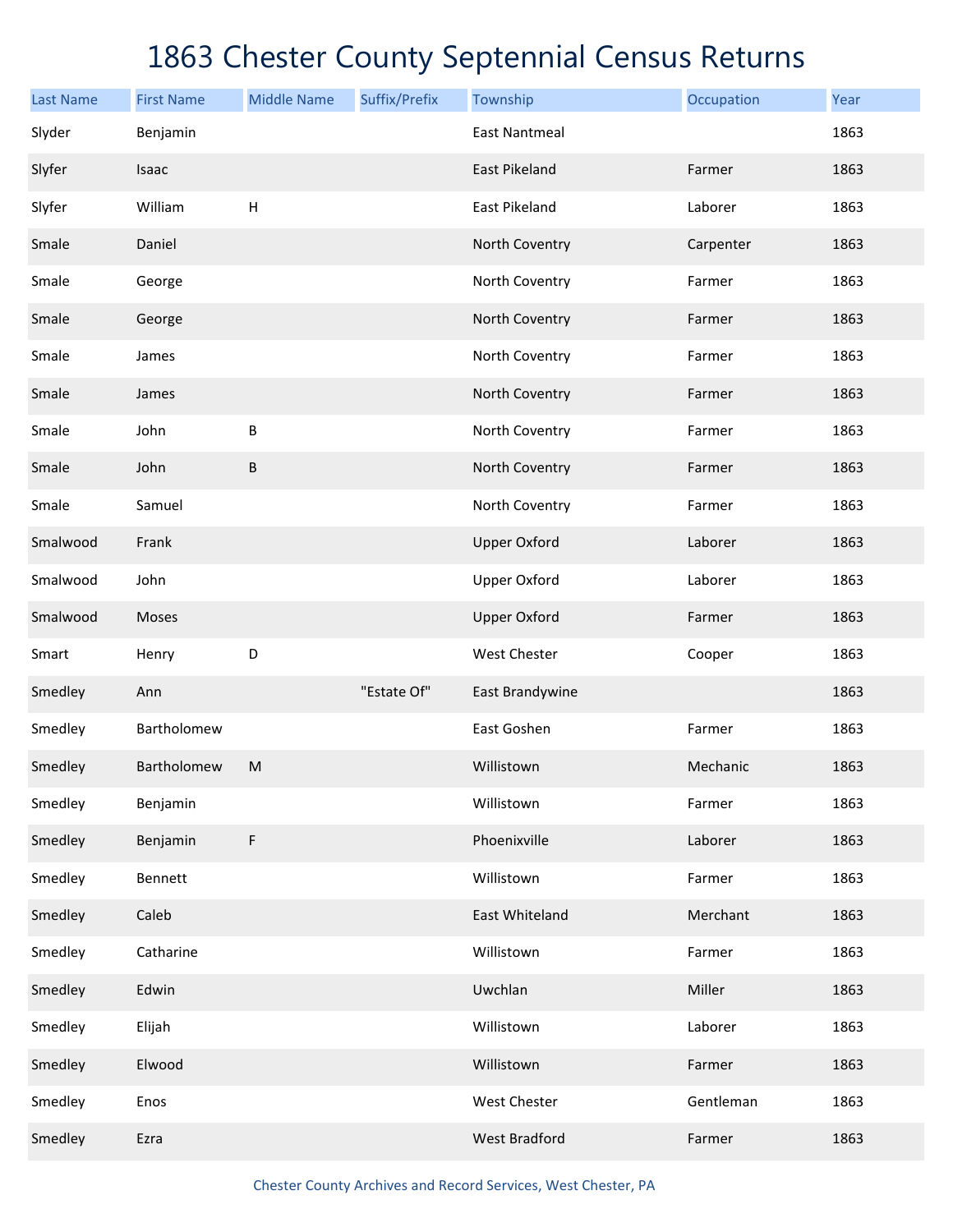| <b>Last Name</b> | <b>First Name</b> | <b>Middle Name</b> | Suffix/Prefix | Township             | Occupation  | Year |
|------------------|-------------------|--------------------|---------------|----------------------|-------------|------|
| Smedley          | George            |                    |               | Uwchlan              | Laborer     | 1863 |
| Smedley          | Hunter            |                    |               | Willistown           | Farmer      | 1863 |
| Smedley          | Isaac             |                    |               | Uwchlan              | Farmer      | 1863 |
| Smedley          | Isaac             |                    |               | Willistown           | Laborer     | 1863 |
| Smedley          | James             |                    |               | West Chester         | Soldier     | 1863 |
| Smedley          | Jane              |                    |               | Willistown           |             | 1863 |
| Smedley          | Jeffrie           |                    |               | East Whiteland       | Gentleman   | 1863 |
| Smedley          | John              | G                  |               | Willistown           | Laborer     | 1863 |
| Smedley          | Joseph            |                    |               | Upper Uwchlan        | Farmer      | 1863 |
| Smedley          | Otto              |                    |               | West Whiteland       | Storekeeper | 1863 |
| Smedley          | Peter             |                    |               | East Bradford        |             | 1863 |
| Smedley          | Phebe             |                    |               | West Chester         | Lady        | 1863 |
| Smedley          | Phoeby            |                    |               | Upper Uwchlan        | Lady        | 1863 |
| Smedley          | Richard           | B                  |               | Willistown           | Farmer      | 1863 |
| Smedley          | Robert            | $\mathsf C$        |               | West Chester         | Physician   | 1863 |
| Smedley          | Samuel            |                    |               | Tredyffrin           |             | 1863 |
| Smedley          | Sharpless         |                    |               | Uwchlan              | Miller      | 1863 |
| Smedley          | Τ                 |                    |               | Willistown           | Farmer      | 1863 |
| Smedley          | Taylor            |                    |               | Uwchlan              | Miller      | 1863 |
| Smedley          | Thomas            |                    |               | <b>West Bradford</b> | Laborer     | 1863 |
| Smedley          | Thomas            |                    |               | West Whiteland       | Cooper      | 1863 |
| Smedley          | Thomas            | $\mathsf C$        |               | Uwchlan              | Miller      | 1863 |
| Smedley          | Thomas            | G                  |               | Willistown           | Mechanic    | 1863 |
| Smedley          | Thomas            | $\sf H$            |               | East Goshen          | Farmer      | 1863 |
| Smedley          | William           | $\sf T$            |               | Uwchlan              | Miller      | 1863 |
| Smedly           | Peter             | $\mathsf J$        |               | Kennett              |             | 1863 |
| Smiley           | Samuel            |                    |               | Uwchlan              | Miller      | 1863 |
| Smiley           | William           |                    |               | Uwchlan              | Shoemaker   | 1863 |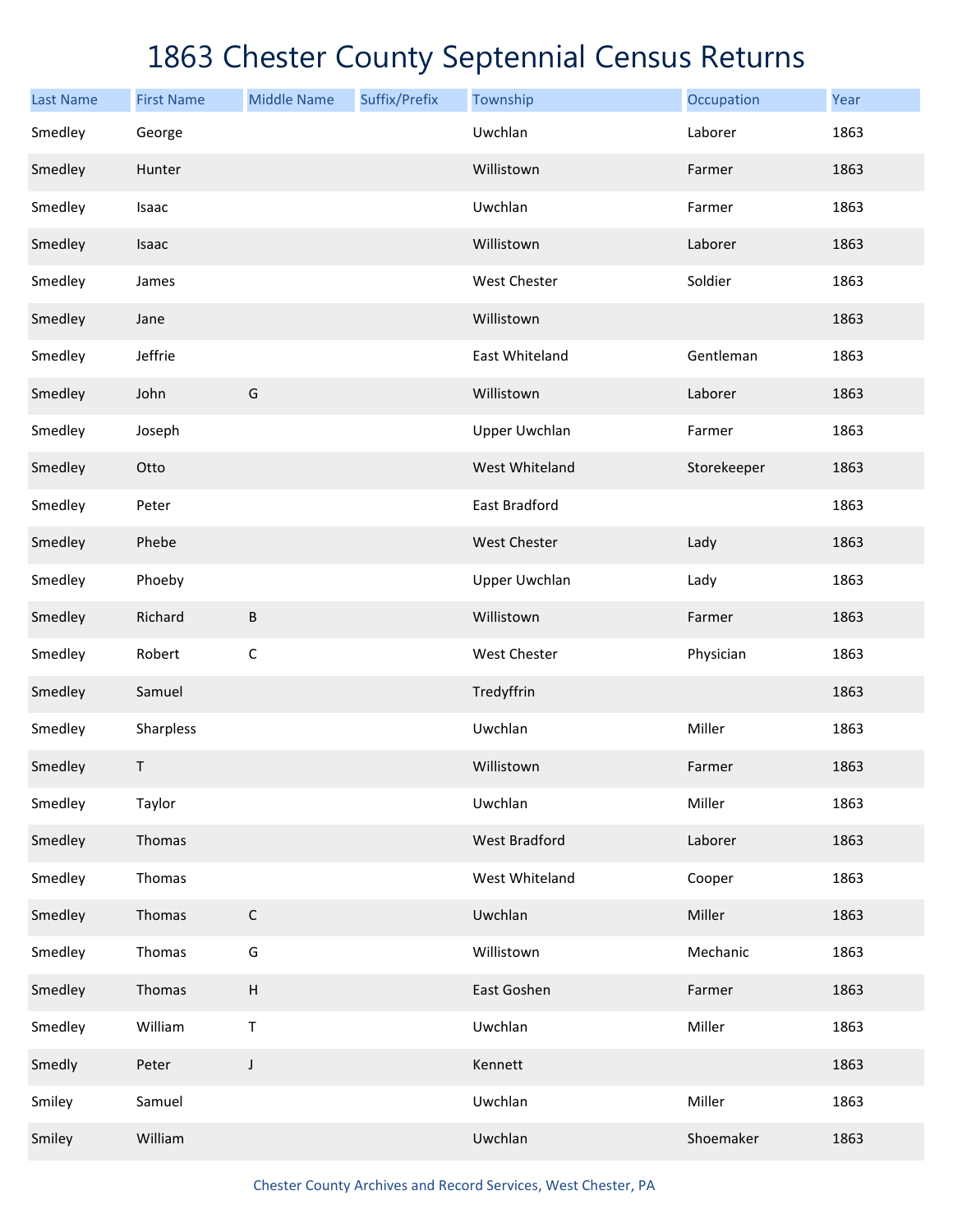| <b>Last Name</b> | <b>First Name</b> | <b>Middle Name</b> | Suffix/Prefix | Township             | Occupation  | Year |
|------------------|-------------------|--------------------|---------------|----------------------|-------------|------|
| Smily            | Samuel            |                    |               | <b>Upper Uwchlan</b> | Farmer      | 1863 |
| Smirthwaite      | H                 |                    |               | West Chester         | Carpenter   | 1863 |
| Smirthwaite      | William           | L                  |               | West Chester         | Engineer    | 1863 |
| Smith            | Aaron             | $\mathsf S$        |               | West Brandywine      | Innkeeper   | 1863 |
| Smith            | Abner             |                    |               | West Marlborough     | Farmer      | 1863 |
| Smith            | Abraham           |                    |               | <b>Upper Oxford</b>  | Farmer      | 1863 |
| Smith            | Abram             |                    |               | West Chester         | Laborer     | 1863 |
| Smith            | Adam              |                    |               | Phoenixville         | Laborer     | 1863 |
| Smith            | Adam              |                    |               | Phoenixville         | Laborer     | 1863 |
| Smith            | Adolphus          |                    |               | West Chester         | Laborer     | 1863 |
| Smith            | Albert            |                    |               | Easttown             | Laborer     | 1863 |
| Smith            | Albert            | M                  |               | West Brandywine      | Laborer     | 1863 |
| Smith            | Alfred            | P                  |               | West Chester         | Clerk       | 1863 |
| Smith            | Ann               |                    |               | West Chester         | Storekeeper | 1863 |
| Smith            | Ann               |                    |               | West Marlborough     |             | 1863 |
| Smith            | B                 |                    |               | Kennett              |             | 1863 |
| Smith            | <b>Barclay</b>    |                    |               | West Marlborough     | Farmer      | 1863 |
| Smith            | Benjamin          |                    |               | Penn                 | Laborer     | 1863 |
| Smith            | Benjamin          |                    |               | Valley               | Laborer     | 1863 |
| Smith            | Benjamin          | F                  |               | East Whiteland       | Miller      | 1863 |
| Smith            | Benjamin          | ${\sf R}$          |               | East Whiteland       | Merchanic   | 1863 |
| Smith            | Canby             | $\sf S$            |               | Tredyffrin           |             | 1863 |
| Smith            | Charles           |                    |               | <b>East Nantmeal</b> |             | 1863 |
| Smith            | Charles           |                    |               | Easttown             | Farmer      | 1863 |
| Smith            | Charles           |                    |               | West Caln            | Laborer     | 1863 |
| Smith            | Charles           |                    |               | West Chester         | Laborer     | 1863 |
| Smith            | Charles           |                    |               | West Fallowfield     |             | 1863 |
| Smith            | Charles           |                    |               | West Goshen          | Miller      | 1863 |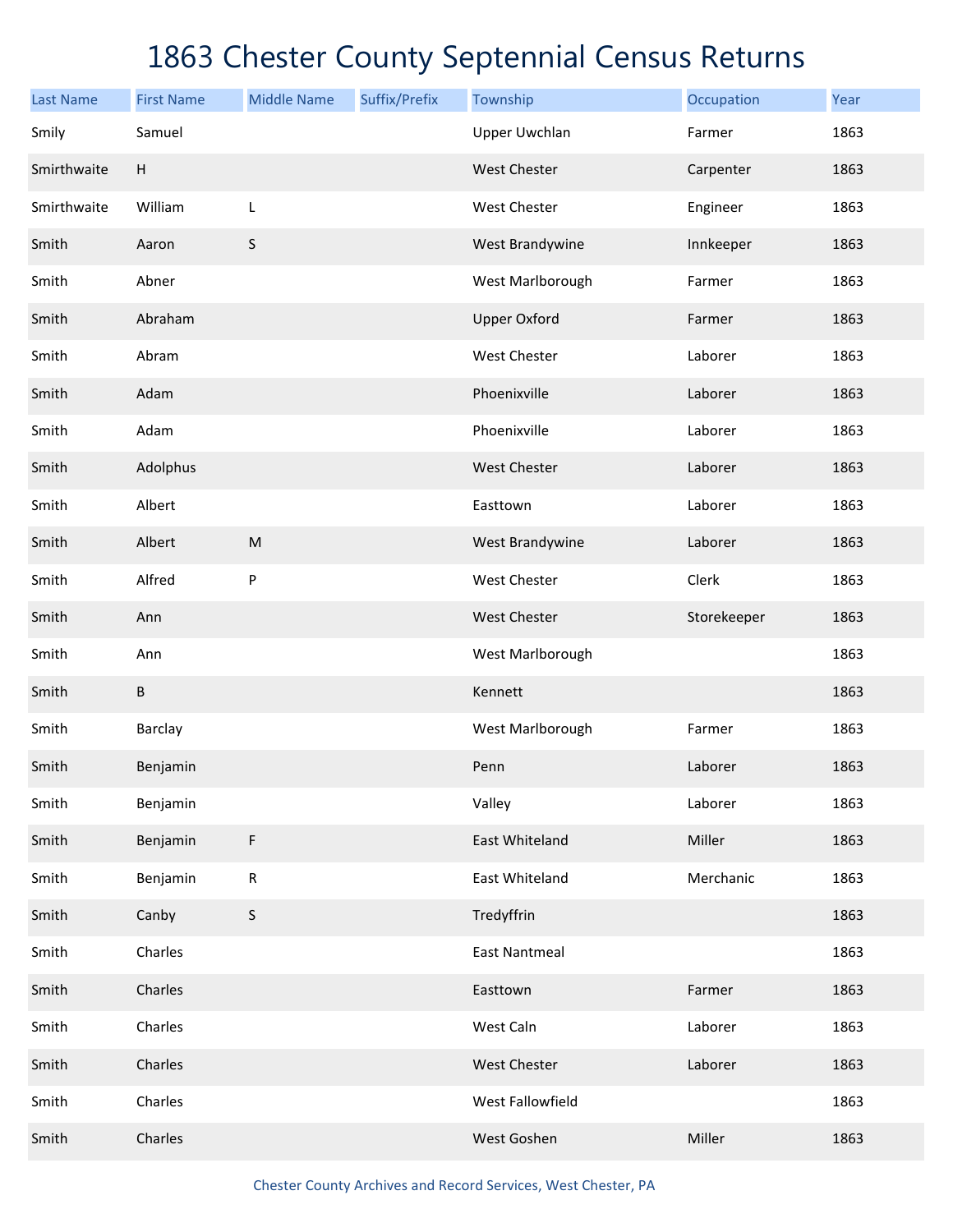| <b>Last Name</b> | <b>First Name</b> | <b>Middle Name</b> | Suffix/Prefix | Township             | Occupation            | Year |
|------------------|-------------------|--------------------|---------------|----------------------|-----------------------|------|
| Smith            | Cloud             |                    |               | Londonderry          |                       | 1863 |
| Smith            | David             |                    |               | Honey Brook          | Laborer               | 1863 |
| Smith            | David             |                    |               | North Coventry       | Farmer                | 1863 |
| Smith            | David             | ${\sf M}$          |               | Phoenixville         | Machinist             | 1863 |
| Smith            | Davis             | ${\sf R}$          |               | Wallace              | Farmer                | 1863 |
| Smith            | E                 | Franklin           |               | Highland             | Peddler               | 1863 |
| Smith            | Eber              |                    |               | East Fallowfield     | Miller                | 1863 |
| Smith            | Edwin             |                    |               | Tredyffrin           |                       | 1863 |
| Smith            | Elton             |                    |               | New Garden           | Farmer                | 1863 |
| Smith            | Ephreim           |                    |               | Westtown             | <b>School Teacher</b> | 1863 |
| Smith            | Evans             | W                  |               | Tredyffrin           |                       | 1863 |
| Smith            | Francis           |                    |               | New Garden           | Carpenter             | 1863 |
| Smith            | Frederick         |                    |               | Honey Brook          | Tailor                | 1863 |
| Smith            | George            |                    |               | Birmingham           | Laborer               | 1863 |
| Smith            | George            |                    |               | East Marlborough     | Laborer               | 1863 |
| Smith            | George            |                    |               | Lower Oxford         | Farmer                | 1863 |
| Smith            | George            |                    |               | <b>West Bradford</b> | Farmer                | 1863 |
| Smith            | George            |                    |               | West Goshen          | Laborer               | 1863 |
| Smith            | George            |                    |               | <b>West Vincent</b>  | Gentleman             | 1863 |
| Smith            | George            | F                  |               | <b>West Chester</b>  | Soldier               | 1863 |
| Smith            | George            | ${\sf M}$          |               | <b>West Bradford</b> | Tobacconist           | 1863 |
| Smith            | George            | S                  |               | <b>West Bradford</b> | Carpenter             | 1863 |
| Smith            | George            | W                  |               | Phoenixville         | Shoemaker             | 1863 |
| Smith            | Hadley            |                    |               | Londonderry          |                       | 1863 |
| Smith            | Hannah            |                    |               | East Pikeland        | Lady                  | 1863 |
| Smith            | Henry             |                    |               | West Caln            |                       | 1863 |
| Smith            | Henry             |                    |               | West Nottingham      | Potter                | 1863 |
| Smith            | Henry             |                    |               | <b>West Vincent</b>  | Farmer                | 1863 |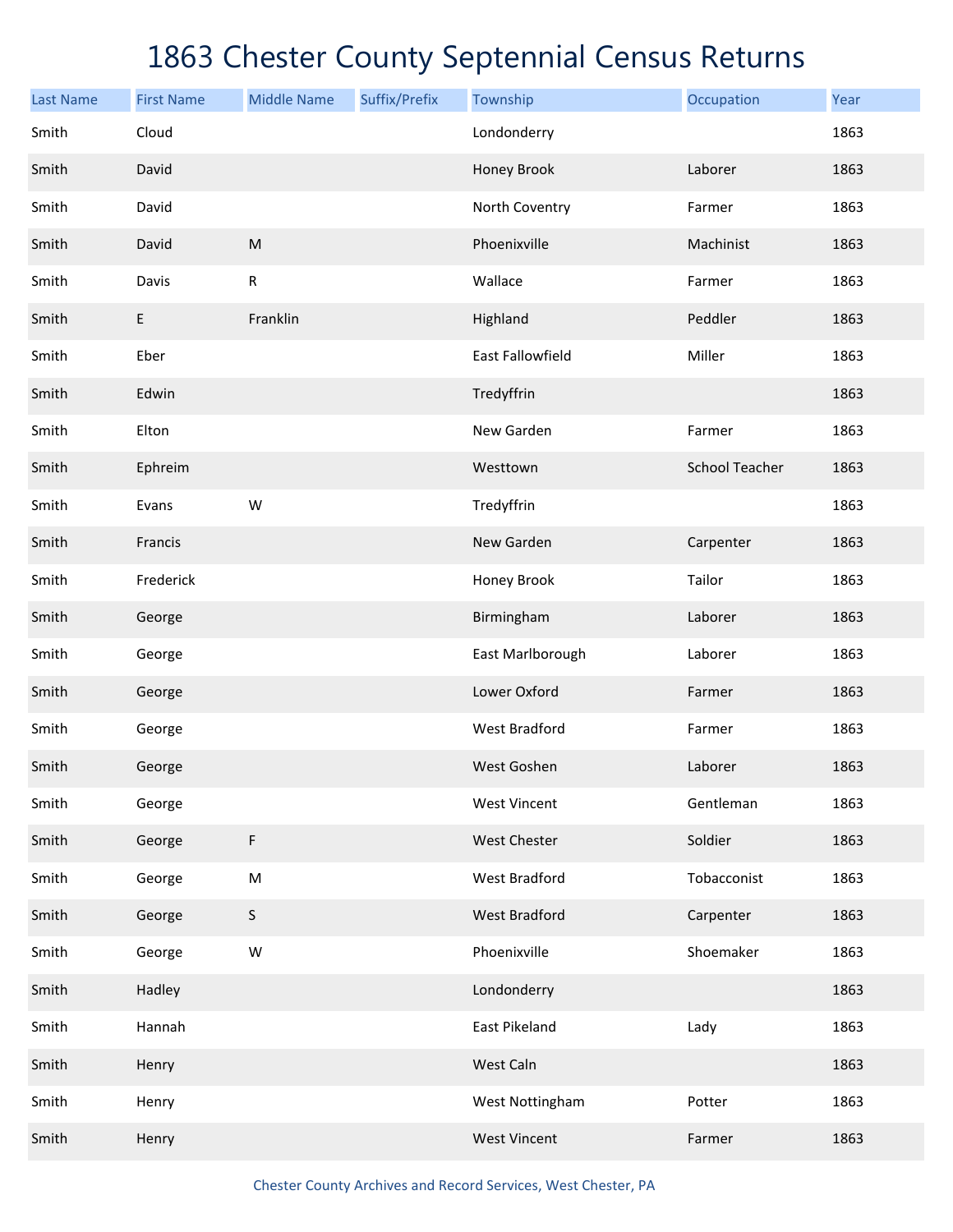| <b>Last Name</b> | <b>First Name</b> | <b>Middle Name</b> | Suffix/Prefix | Township                | Occupation | Year |
|------------------|-------------------|--------------------|---------------|-------------------------|------------|------|
| Smith            | Henry             |                    |               | West Whiteland          | Laborer    | 1863 |
| Smith            | Isaac             |                    |               | Charlestown             |            | 1863 |
| Smith            | Isaac             |                    |               | East Marlborough        | Farmer     | 1863 |
| Smith            | Isaac             |                    |               | East Pikeland           | Laborer    | 1863 |
| Smith            | Isaac             |                    |               | North Coventry          | Laborer    | 1863 |
| Smith            | Isaac             |                    |               | Uwchlan                 | Farmer     | 1863 |
| Smith            | Isaac             |                    |               | <b>West Vincent</b>     | Farmer     | 1863 |
| Smith            | Isabel            |                    |               | Kennett Square          |            | 1863 |
| Smith            | J                 | J                  |               | <b>West Fallowfield</b> |            | 1863 |
| Smith            | J                 | Taylor             |               | Willistown              | Farmer     | 1863 |
| Smith            | Jackson           |                    |               | East Vincent            |            | 1863 |
| Smith            | Jackson           |                    |               | <b>Upper Oxford</b>     | Farmer     | 1863 |
| Smith            | Jacob             |                    |               | Birmingham              | Laborer    | 1863 |
| Smith            | Jacob             |                    |               | <b>East Nantmeal</b>    |            | 1863 |
| Smith            | Jacob             |                    |               | East Whiteland          | Gentleman  | 1863 |
| Smith            | Jacob             |                    |               | Kennett                 |            | 1863 |
| Smith            | Jacob             |                    |               | North Coventry          | Farmer     | 1863 |
| Smith            | Jacob             |                    |               | <b>Upper Oxford</b>     | Farmer     | 1863 |
| Smith            | Jacob             |                    |               | West Brandywine         | Laborer    | 1863 |
| Smith            | James             |                    |               | East Marlborough        | Merchant   | 1863 |
| Smith            | James             |                    |               | Pennsbury               | Gentleman  | 1863 |
| Smith            | James             |                    |               | Sadsbury                |            | 1863 |
| Smith            | James             |                    |               | West Fallowfield        |            | 1863 |
| Smith            | James             | R                  |               | East Nottingham         |            | 1863 |
| Smith            | James             | $\mathsf T$        |               | Lower Oxford            | Carpenter  | 1863 |
| Smith            | James             | Y                  |               | Lower Oxford            | Farmer     | 1863 |
| Smith            | Jane              |                    |               | East Whiteland          |            | 1863 |
| Smith            | Jane              |                    |               | West Chester            | Lady       | 1863 |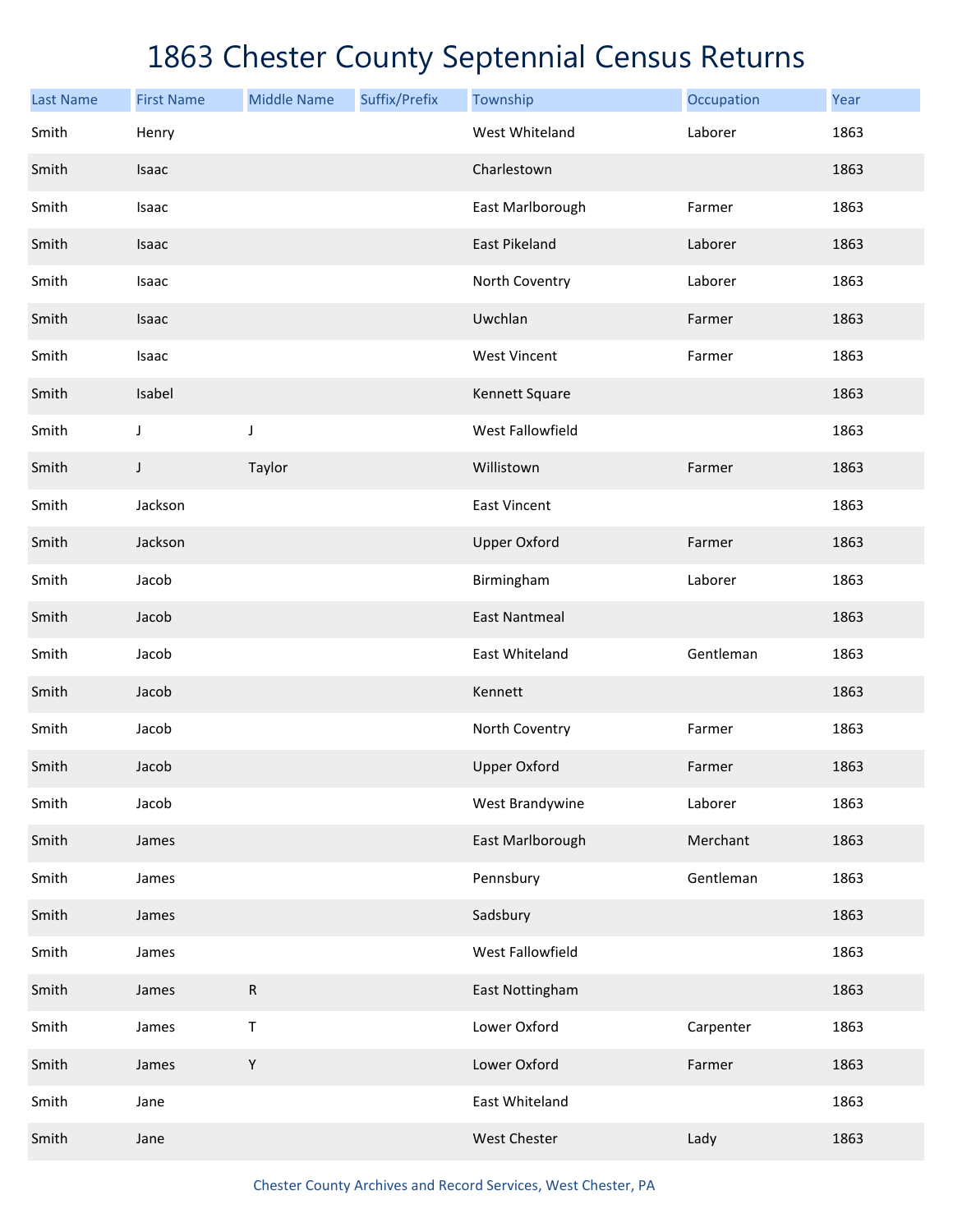| <b>Last Name</b> | <b>First Name</b> | <b>Middle Name</b> | Suffix/Prefix | Township             | Occupation | Year |
|------------------|-------------------|--------------------|---------------|----------------------|------------|------|
| Smith            | Jesse             |                    |               | Tredyffrin           |            | 1863 |
| Smith            | Jesse             |                    |               | <b>Upper Oxford</b>  | Farmer     | 1863 |
| Smith            | Jesse             |                    |               | West Caln            |            | 1863 |
| Smith            | Jesse             | $\sf T$            |               | Downingtown          | Fireman    | 1863 |
| Smith            | John              |                    |               | East Bradford        |            | 1863 |
| Smith            | John              |                    |               | East Marlborough     | Laborer    | 1863 |
| Smith            | John              |                    |               | East Nottingham      |            | 1863 |
| Smith            | John              |                    |               | <b>East Vincent</b>  |            | 1863 |
| Smith            | John              |                    |               | Franklin             | Laborer    | 1863 |
| Smith            | John              |                    |               | North Coventry       | Laborer    | 1863 |
| Smith            | John              |                    |               | Phoenixville         | Puddler    | 1863 |
| Smith            | John              |                    |               | Phoenixville         | Laborer    | 1863 |
| Smith            | John              |                    |               | Phoenixville         | Blacksmith | 1863 |
| Smith            | John              |                    |               | Tredyffrin           |            | 1863 |
| Smith            | John              |                    |               | Tredyffrin           |            | 1863 |
| Smith            | John              |                    |               | Wallace              | Farmer     | 1863 |
| Smith            | John              |                    |               | <b>West Bradford</b> | Laborer    | 1863 |
| Smith            | John              |                    |               | <b>West Vincent</b>  | Mason      | 1863 |
| Smith            | John              | B                  |               | Lower Oxford         | Farmer     | 1863 |
| Smith            | John              | $\mathsf C$        |               | <b>Upper Oxford</b>  | Blacksmith | 1863 |
| Smith            | John              | G                  |               | Lower Oxford         | Farmer     | 1863 |
| Smith            | John              | G                  |               | Lower Oxford         | Laborer    | 1863 |
| Smith            | John              | ${\sf M}$          |               | West Chester         | Clerk      | 1863 |
| Smith            | John              | ${\sf M}$          |               | West Chester         | Carpenter  | 1863 |
| Smith            | John              | ${\sf N}$          |               | <b>Upper Oxford</b>  | Miller     | 1863 |
| Smith            | Jonathan          |                    |               | <b>East Nantmeal</b> |            | 1863 |
| Smith            | Joseph            |                    |               | Easttown             | Farmer     | 1863 |
| Smith            | Joseph            |                    |               | Lower Oxford         | Farmer     | 1863 |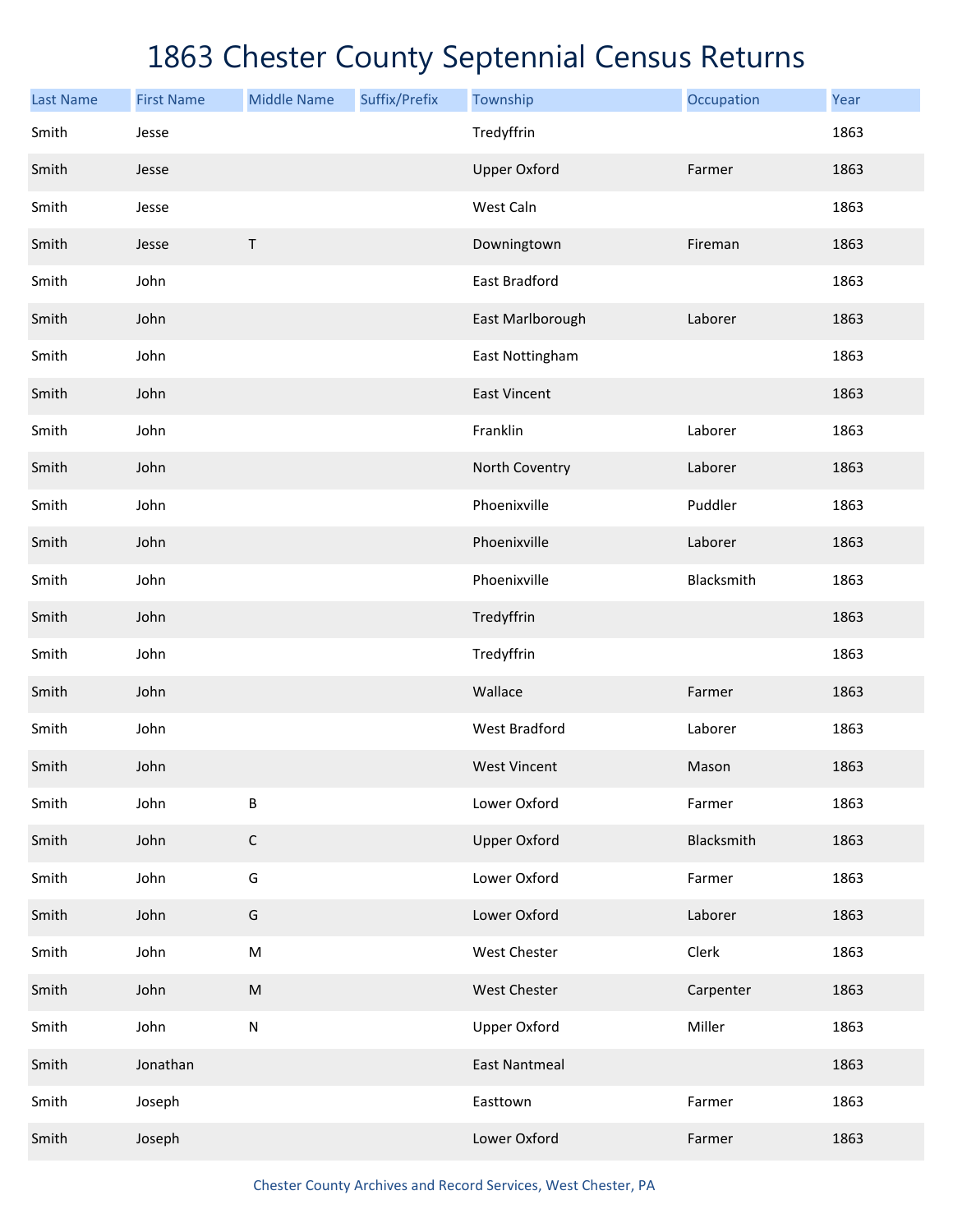| <b>Last Name</b> | <b>First Name</b> | <b>Middle Name</b>        | Suffix/Prefix | Township             | Occupation                 | Year |
|------------------|-------------------|---------------------------|---------------|----------------------|----------------------------|------|
| Smith            | Joseph            |                           |               | New London           | Minister of theGospel 1863 |      |
| Smith            | Joseph            |                           |               | Phoenixville         | Laborer                    | 1863 |
| Smith            | Joseph            |                           |               | West Fallowfield     |                            | 1863 |
| Smith            | Joseph            |                           |               | West Whiteland       | Laborer                    | 1863 |
| Smith            | Joseph            | $\sf B$                   |               | Penn                 | Joiner                     | 1863 |
| Smith            | Joseph            | $\sf B$                   |               | Schuylkill           | Laborer                    | 1863 |
| Smith            | Joseph            | $\boldsymbol{\mathsf{H}}$ |               | New Garden           | Laborer                    | 1863 |
| Smith            | Joseph            | L                         |               | Willistown           | PRR                        | 1863 |
| Smith            | Joseph            | L                         |               | Willistown           |                            | 1863 |
| Smith            | Joshua            | $\mathsf C$               |               | <b>West Chester</b>  | Storekeeper                | 1863 |
| Smith            | Lesher            | S                         |               | West Brandywine      | Laborer                    | 1863 |
| Smith            | Levi              |                           |               | <b>East Coventry</b> | Laborer                    | 1863 |
| Smith            | Levi              |                           |               | Wallace              | Farmer                     | 1863 |
| Smith            | Lewis             |                           |               | <b>West Vincent</b>  | Mechanic                   | 1863 |
| Smith            | ${\sf M}$         | D                         |               | New Garden           | Spokemaker                 | 1863 |
| Smith            | Mahlon            |                           |               | <b>West Chester</b>  | Blacksmith                 | 1863 |
| Smith            | Marshall          | L                         |               | Schuylkill           | Farmer                     | 1863 |
| Smith            | Martin            |                           |               | Easttown             | Laborer                    | 1863 |
| Smith            | Martin            |                           |               | North Coventry       | Laborer                    | 1863 |
| Smith            | Martin            |                           |               | <b>West Pikeland</b> | Laborer                    | 1863 |
| Smith            | Mary              |                           |               | Charlestown          |                            | 1863 |
| Smith            | Mary              |                           |               | North Coventry       | Lady                       | 1863 |
| Smith            | Mary              |                           |               | West Chester         | Lady                       | 1863 |
| Smith            | Mary              | Ann                       |               | West Marlborough     |                            | 1863 |
| Smith            | Michael           |                           |               | Kennett Square       | Laborer                    | 1863 |
| Smith            | Micheal           |                           |               | Kennett              |                            | 1863 |
| Smith            | ${\sf N}$         | T                         |               | West Chester         | Printer                    | 1863 |
| Smith            | P                 | F                         |               | West Chester         | Lawyer                     | 1863 |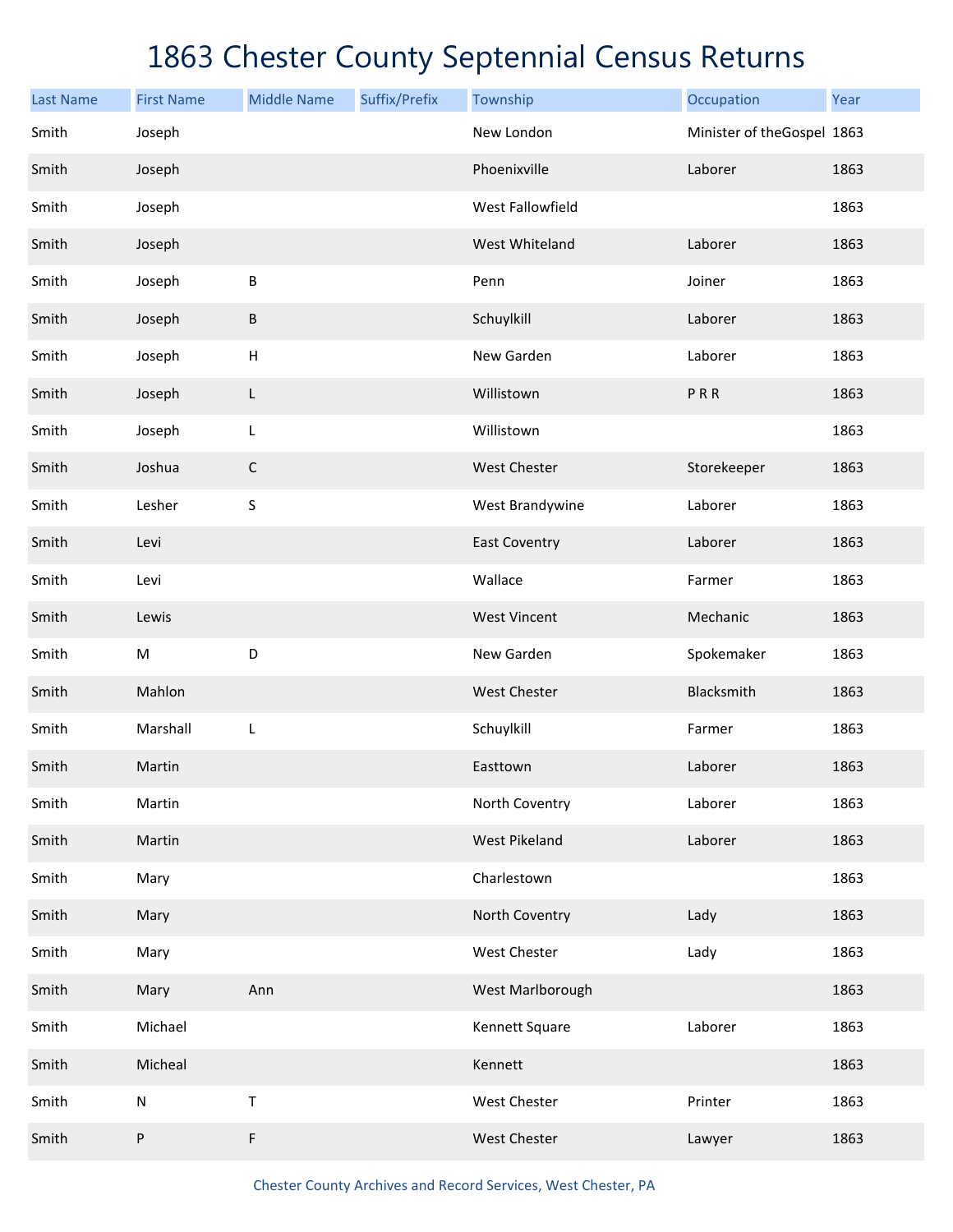| <b>Last Name</b> | <b>First Name</b> | <b>Middle Name</b> | Suffix/Prefix | Township             | Occupation  | Year |
|------------------|-------------------|--------------------|---------------|----------------------|-------------|------|
| Smith            | Parven            |                    |               | Sadsbury             |             | 1863 |
| Smith            | Pat               |                    |               | Phoenixville         | Laborer     | 1863 |
| Smith            | Patrick           |                    |               | Honey Brook          | Laborer     | 1863 |
| Smith            | Patrick           |                    |               | West Fallowfield     |             | 1863 |
| Smith            | Perry             |                    |               | East Marlborough     | Laborer     | 1863 |
| Smith            | Peter             |                    |               | East Caln            | Laborer     | 1863 |
| Smith            | Robert            |                    |               | Highland             | Farmer      | 1863 |
| Smith            | Robert            |                    |               | <b>West Bradford</b> | Tobacconist | 1863 |
| Smith            | Robert            | Е                  |               | West Bradford        | Tobacconist | 1863 |
| Smith            | Robert            | P                  |               | Lower Oxford         | Laborer     | 1863 |
| Smith            | Samuel            |                    |               | Birmingham           | Laborer     | 1863 |
| Smith            | Samuel            |                    |               | <b>East Vincent</b>  |             | 1863 |
| Smith            | Samuel            |                    |               | Kennett              |             | 1863 |
| Smith            | Samuel            |                    | Sr.           | Oxford               | Gentleman   | 1863 |
| Smith            | Samuel            |                    |               | Sadsbury             |             | 1863 |
| Smith            | Samuel            |                    |               | West Whiteland       | Shoemaker   | 1863 |
| Smith            | Samuel            |                    |               | Willistown           | Farmer      | 1863 |
| Smith            | Samuel            |                    |               | Hopewell             | Carpenter   | 1863 |
| Smith            | Samuel            | G                  |               | Valley               | Watchmaker  | 1863 |
| Smith            | Sarah             |                    |               | <b>West Nantmeal</b> | Milliner    | 1863 |
| Smith            | Stewart           |                    |               | <b>Upper Oxford</b>  | Farmer      | 1863 |
| Smith            | Sylvester         |                    |               | New Garden           |             | 1863 |
| Smith            | Talley            |                    |               | West Marlborough     | Farmer      | 1863 |
| Smith            | Theodore          |                    |               | West Chester         | Carpenter   | 1863 |
| Smith            | Thomas            |                    |               | Newlin               | Laborer     | 1863 |
| Smith            | Thomas            |                    |               | Phoenixville         | Puddler     | 1863 |
| Smith            | Thomas            |                    |               | <b>Upper Oxford</b>  | Farmer      | 1863 |
| Smith            | Thomas            | $\sf T$            |               | <b>West Bradford</b> | Tobacconist | 1863 |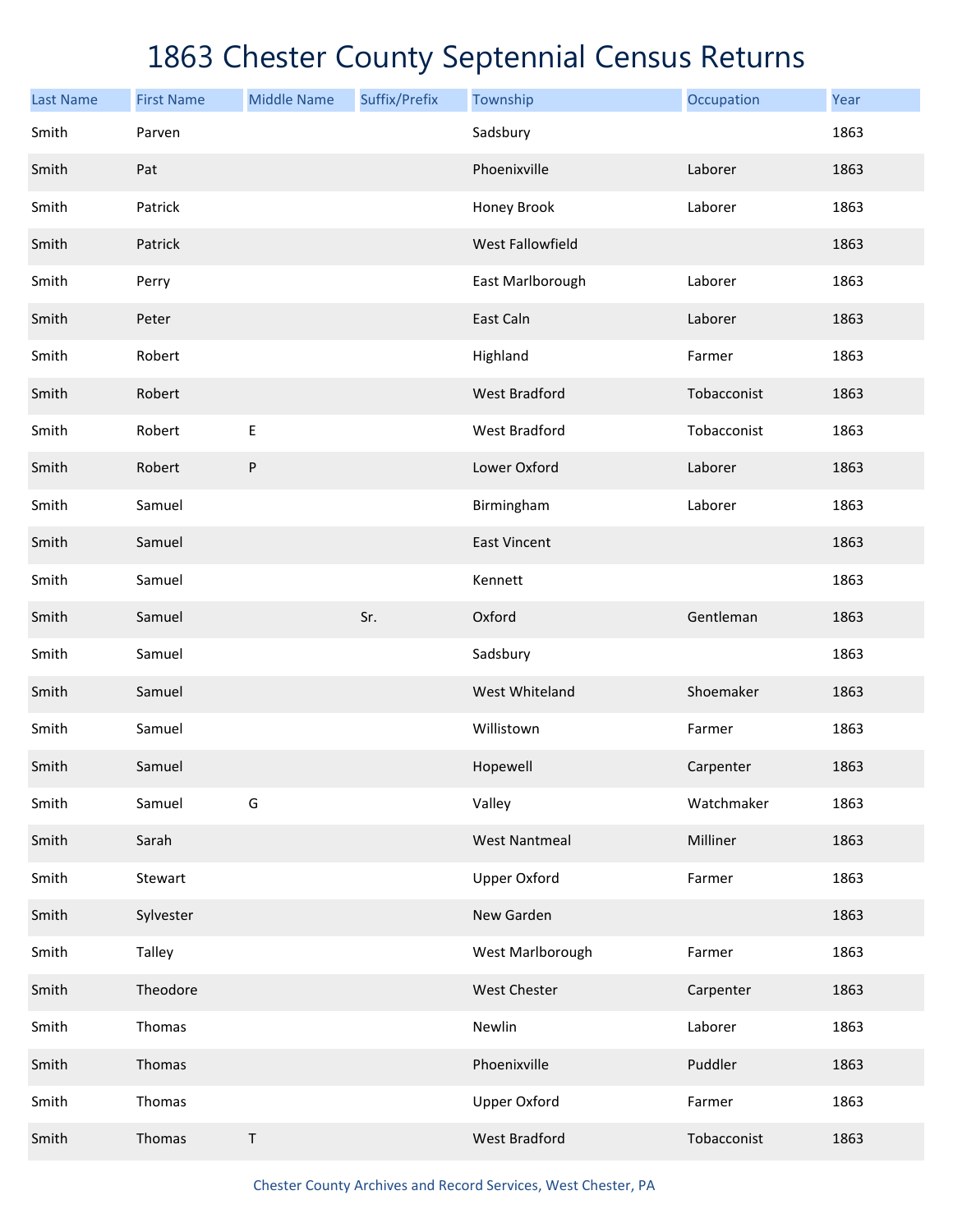| <b>Last Name</b> | <b>First Name</b> | <b>Middle Name</b> | Suffix/Prefix | Township             | Occupation  | Year |
|------------------|-------------------|--------------------|---------------|----------------------|-------------|------|
| Smith            | Thomas            | $\sf T$            |               | <b>West Chester</b>  | Tobacconist | 1863 |
| Smith            | Uriah             |                    |               | Valley               | Laborer     | 1863 |
| Smith            | Valentine         |                    |               | <b>East Nantmeal</b> |             | 1863 |
| Smith            | Vaughan           |                    |               | West Whiteland       | Minister    | 1863 |
| Smith            | W                 | H Harrison         |               | Willistown           | PRR         | 1863 |
| Smith            | William           |                    |               | Lower Oxford         | Laborer     | 1863 |
| Smith            | William           |                    |               | Lower Oxford         | Miller      | 1863 |
| Smith            | William           |                    |               | Lower Oxford         | Farmer      | 1863 |
| Smith            | William           |                    |               | North Coventry       | Farmer      | 1863 |
| Smith            | William           |                    |               | Tredyffrin           |             | 1863 |
| Smith            | William           |                    |               | <b>Upper Oxford</b>  | Laborer     | 1863 |
| Smith            | William           |                    |               | Uwchlan              | Farmer      | 1863 |
| Smith            | William           |                    |               | <b>West Bradford</b> | Farmer      | 1863 |
| Smith            | William           |                    |               | <b>West Vincent</b>  | Farmer      | 1863 |
| Smith            | William           | H                  |               | West Whiteland       | Laborer     | 1863 |
| Smith            | William           | L                  |               | Downingtown          | Laborer     | 1863 |
| Smith            | William           | ${\sf M}$          |               | Oxford               | Painter     | 1863 |
| Smith            | William           | P                  |               | Kennett Square       | Shoemaker   | 1863 |
| Smith            | William           | R                  |               | Schuylkill           | Farmer      | 1863 |
| Smith            | William           | $\mathsf T$        |               | Highland             | Farmer      | 1863 |
| Smith            | William           | $\sf T$            |               | West Chester         | Clerk       | 1863 |
| Smithors         | John              |                    |               | Tredyffrin           |             | 1863 |
| Smoyer           | Daniel            | B                  |               | Valley               | Shoemaker   | 1863 |
| Smull            | Jesse             |                    |               | <b>East Vincent</b>  |             | 1863 |
| Snare            | Miller            |                    |               | West Chester         | Agent       | 1863 |
| Snare            | $\sf S$           | G                  |               | West Chester         | Tailor      | 1863 |
| Snare            | William           | S                  |               | West Chester         | Gentleman   | 1863 |
| Snead            | John              | B                  |               | West Fallowfield     |             | 1863 |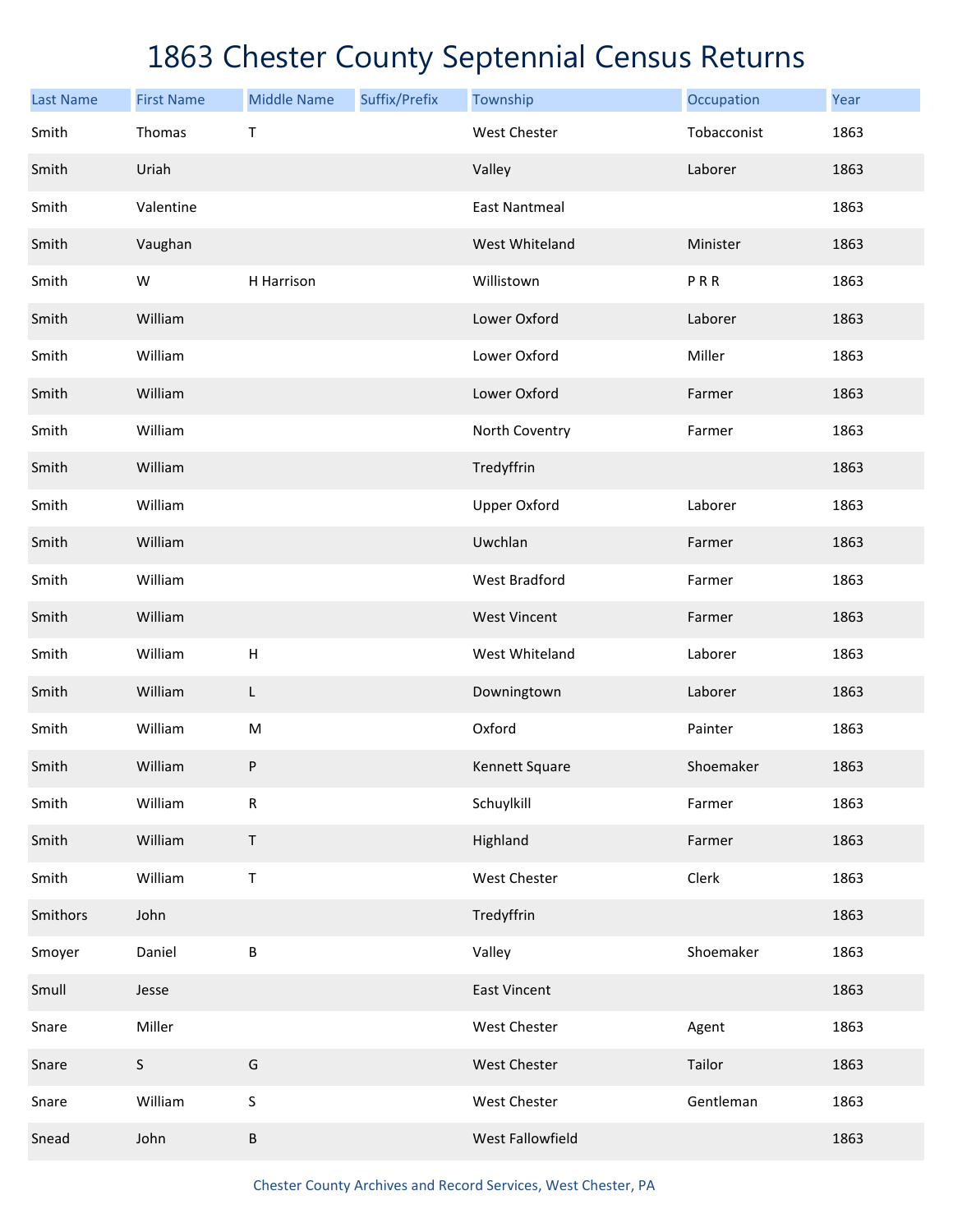| <b>Last Name</b> | <b>First Name</b>         | <b>Middle Name</b> | Suffix/Prefix | Township             | Occupation | Year |
|------------------|---------------------------|--------------------|---------------|----------------------|------------|------|
| Snead            | Milton                    |                    |               | West Fallowfield     |            | 1863 |
| Snell            | Conrad                    |                    |               | <b>East Vincent</b>  |            | 1863 |
| Snell            | Jacob                     |                    |               | Phoenixville         | Shoemaker  | 1863 |
| Snell            | Samuel                    |                    |               | Phoenixville         | Heater     | 1863 |
| Snodgrass        | F                         |                    |               | West Fallowfield     |            | 1863 |
| Snodgrass        | $\mathsf T$               | ${\sf P}$          |               | West Fallowfield     |            | 1863 |
| Snyder           | $\boldsymbol{\mathsf{A}}$ | $\sf U$            |               | <b>West Pikeland</b> | Innkeeper  | 1863 |
| Snyder           | Aaron                     |                    |               | East Pikeland        | Laborer    | 1863 |
| Snyder           | Amos                      |                    |               | West Brandywine      | Farmer     | 1863 |
| Snyder           | Andrew                    |                    |               | <b>East Pikeland</b> | Farmer     | 1863 |
| Snyder           | Atlee                     | E                  |               | <b>West Pikeland</b> | Laborer    | 1863 |
| Snyder           | Charles                   | $\mathsf{R}$       |               | <b>Upper Uwchlan</b> | Laborer    | 1863 |
| Snyder           | Daniel                    |                    |               | <b>West Pikeland</b> | Laborer    | 1863 |
| Snyder           | Elizabeth                 |                    |               | Charlestown          |            | 1863 |
| Snyder           | Elizabeth                 |                    |               | Charlestown          |            | 1863 |
| Snyder           | Frederick                 |                    |               | London Grove         |            | 1863 |
| Snyder           | Frederick                 |                    |               | Londonderry          |            | 1863 |
| Snyder           | George                    |                    |               | <b>East Vincent</b>  |            | 1863 |
| Snyder           | Hannah                    |                    |               | Charlestown          |            | 1863 |
| Snyder           | Henry                     |                    |               | Charlestown          |            | 1863 |
| Snyder           | Henry                     |                    |               | <b>East Vincent</b>  |            | 1863 |
| Snyder           | Henry                     |                    |               | <b>West Nantmeal</b> | Farmer     | 1863 |
| Snyder           | Henry                     |                    |               | <b>West Pikeland</b> | Farmer     | 1863 |
| Snyder           | Isaac                     |                    |               | <b>West Nantmeal</b> | Laborer    | 1863 |
| Snyder           | Jacob                     |                    |               | Franklin             | Farmer     | 1863 |
| Snyder           | Jacob                     |                    |               | Phoenixville         | Laborer    | 1863 |
| Snyder           | Jacob                     |                    |               | Warwick              |            | 1863 |
| Snyder           | Jacob                     | ${\sf P}$          |               | <b>West Pikeland</b> | Laborer    | 1863 |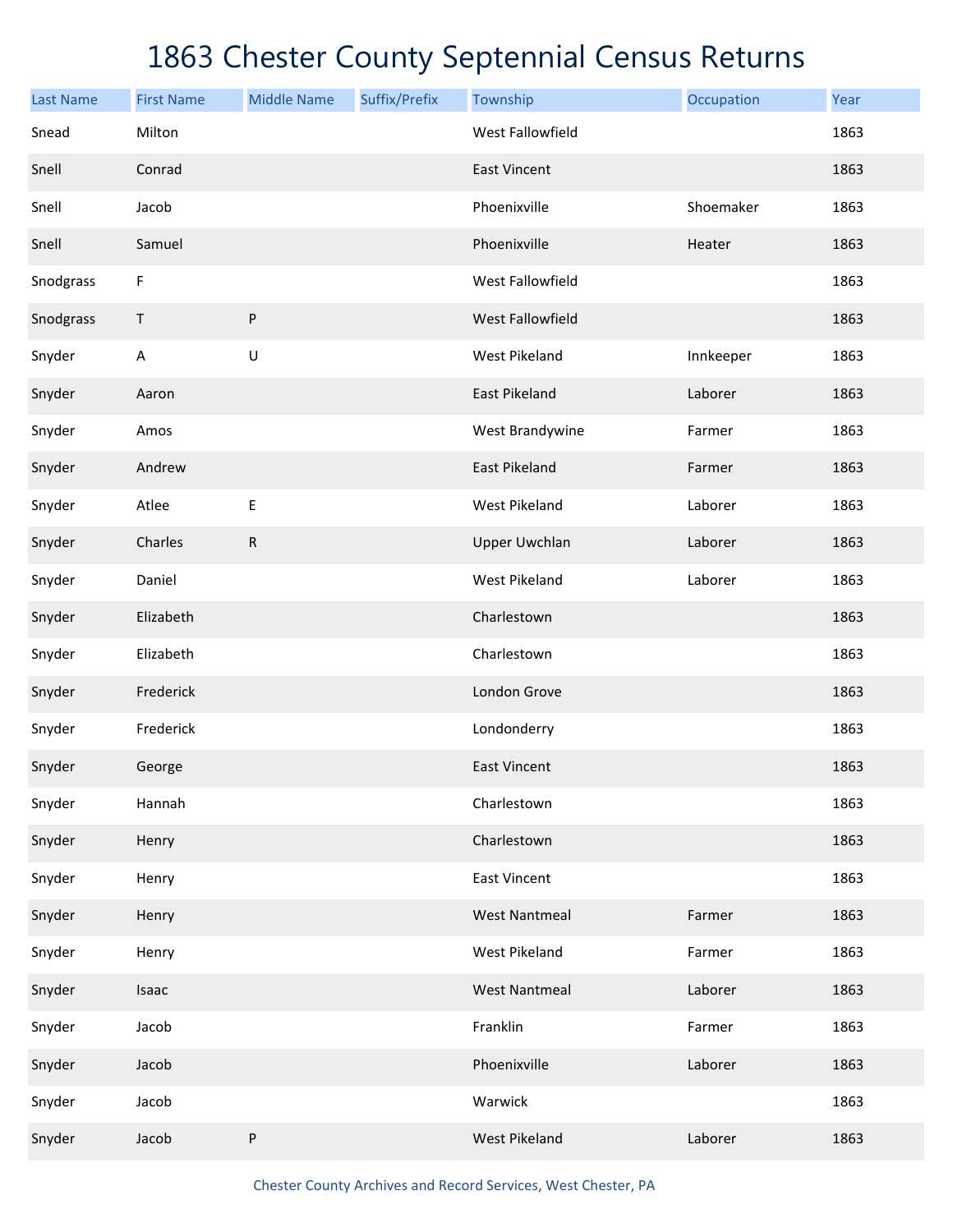| <b>Last Name</b> | <b>First Name</b> | <b>Middle Name</b> | Suffix/Prefix | Township             | Occupation | Year |
|------------------|-------------------|--------------------|---------------|----------------------|------------|------|
| Snyder           | John              |                    |               | <b>East Nantmeal</b> |            | 1863 |
| Snyder           | John              |                    |               | <b>East Vincent</b>  |            | 1863 |
| Snyder           | John              | $\mathsf A$        |               | East Pikeland        | Laborer    | 1863 |
| Snyder           | John              | Τ                  |               | Charlestown          |            | 1863 |
| Snyder           | Jonathan          |                    |               | West Pikeland        | Farmer     | 1863 |
| Snyder           | Joseph            |                    |               | Charlestown          |            | 1863 |
| Snyder           | Magdalene         |                    |               | North Coventry       | Lady       | 1863 |
| Snyder           | Mary              |                    |               | <b>East Vincent</b>  |            | 1863 |
| Snyder           | Samuel            |                    |               | London Britain       | Laborer    | 1863 |
| Snyder           | Samuel            |                    |               | Warwick              |            | 1863 |
| Snyder           | Thomas            |                    |               | East Pikeland        | Farmer     | 1863 |
| Snyder           | Thomas            |                    |               | Phoenixville         | Bricklayer | 1863 |
| Snyder           | Thomas            |                    |               | Phoenixville         | Machinist  | 1863 |
| Snyder           | Thomas            |                    |               | Tredyffrin           |            | 1863 |
| Snyder           | Thomas            | S                  |               | Franklin             | Farmer     | 1863 |
| Snyder           | Victor            | D                  |               | London Britain       | Blacksmith | 1863 |
| Snyder           | William           |                    |               | Charlestown          |            | 1863 |
| Snyder           | William           |                    |               | Charlestown          |            | 1863 |
| Sollinger        | Henry             |                    |               | Phoenixville         | Laborer    | 1863 |
| Sollinger        | James             |                    |               | Phoenixville         | Puddler    | 1863 |
| Sollinger        | John              |                    |               | Phoenixville         | Laborer    | 1863 |
| Solomon          | $\mathsf{A}$      |                    | Rev.          | Uwchlan              | Gentleman  | 1863 |
| Somax            | Elisha            |                    |               | Pocopson             | Laborer    | 1863 |
| Sommers          | Jacob             |                    |               | East Fallowfield     | Farmer     | 1863 |
| Sorber           | William           |                    |               | <b>East Coventry</b> | Minister   | 1863 |
| Souder           | George            |                    |               | Tredyffrin           |            | 1863 |
| Souders          | Charles           |                    |               | Valley               | Laborer    | 1863 |
| Souders          | Christian         |                    |               | Tredyffrin           |            | 1863 |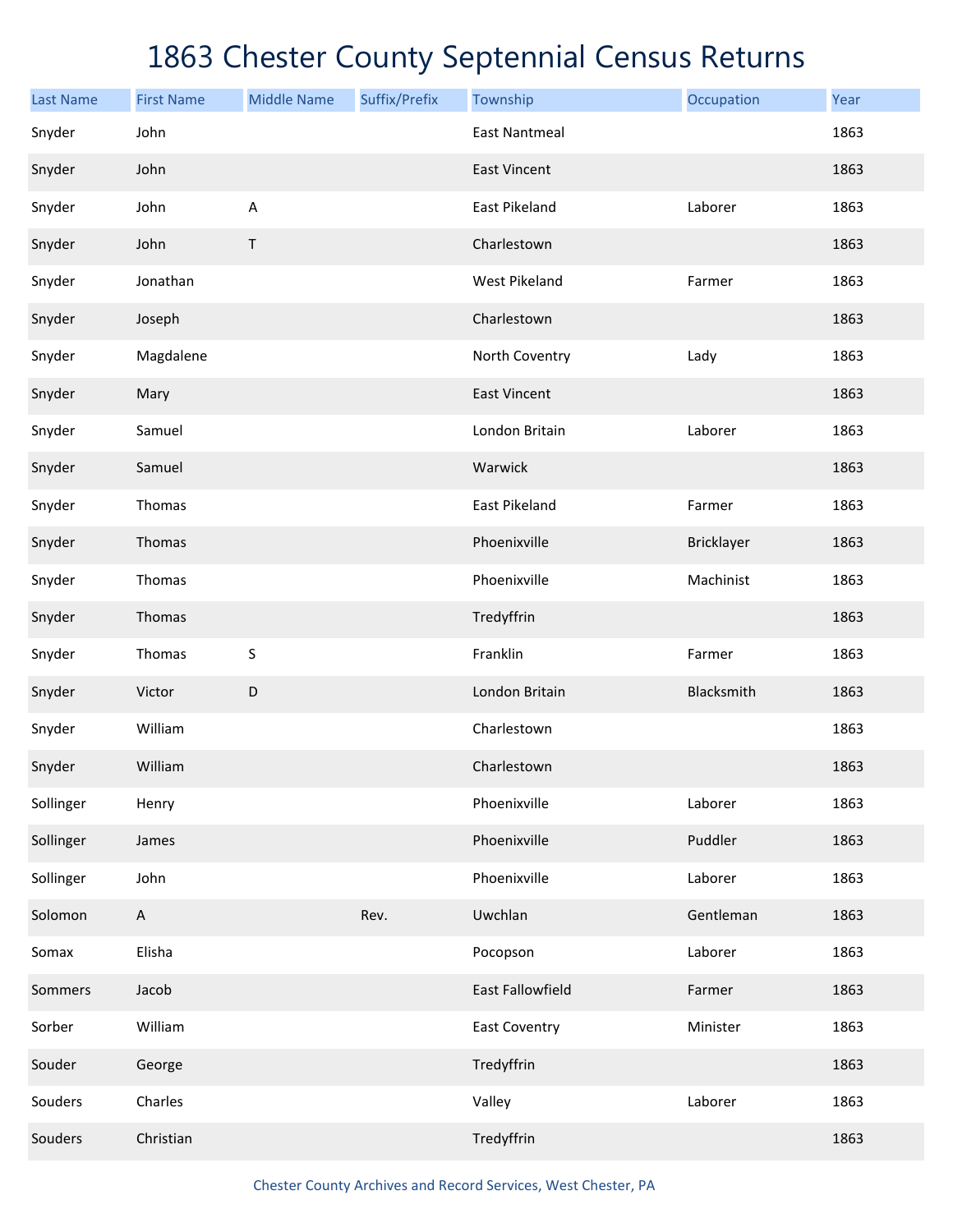| <b>Last Name</b> | <b>First Name</b> | <b>Middle Name</b> | Suffix/Prefix | Township             | Occupation     | Year |
|------------------|-------------------|--------------------|---------------|----------------------|----------------|------|
| Souders          | Henry             |                    |               | <b>East Coventry</b> | Laborer        | 1863 |
| Souders          | John              |                    |               | West Caln            | Laborer        | 1863 |
| Souders          | Samuel            |                    |               | <b>East Coventry</b> | Farmer         | 1863 |
| Southard         | Abraham           |                    |               | <b>West Bradford</b> | Tobacconist    | 1863 |
| Southwood        | Jacob             |                    |               | West Chester         | Laborer        | 1863 |
| Sowden           | Harry             |                    |               | East Brandywine      | Laborer        | 1863 |
| Sowden           | Jonathan          |                    |               | Schuylkill           | Laborer        | 1863 |
| Sowden           | Mary              |                    |               | East Brandywine      | Farmer         | 1863 |
| Sowden           | William           |                    |               | Schuylkill           | Soldier        | 1863 |
| Sowders          | Christian         |                    |               | Sadsbury             |                | 1863 |
| Sowders          | Jacob             |                    |               | <b>East Coventry</b> | Farmer         | 1863 |
| Sowders          | John              | ${\sf P}$          |               | West Goshen          | Farmer         | 1863 |
| Sowders          | Samuel            |                    |               | South Coventry       | Farmer         | 1863 |
| Sowders          | William           |                    |               | West Goshen          | Farmer         | 1863 |
| Sowdin           | Nicholas          |                    |               | Schuylkill           | Farmer         | 1863 |
| Sower            | Daniel            |                    |               | Schuylkill           | Farmer         | 1863 |
| Sower            | David             |                    |               | Schuylkill           | <b>Butcher</b> | 1863 |
| Sowers           | Henry             |                    |               | Sadsbury             | Laborer        | 1863 |
| Sowers           | John              |                    |               | Sadsbury             | Laborer        | 1863 |
| Sowers           | Jonathan          |                    |               | West Brandywine      | Laborer        | 1863 |
| Sowers           | Joseph            |                    |               | <b>East Coventry</b> | Farmer         | 1863 |
| Spackman         | Amanda            |                    |               | East Caln            |                | 1863 |
| Spackman         | Edith             |                    |               | East Caln            |                | 1863 |
| Spackman         | Emeline           |                    |               | East Caln            |                | 1863 |
| Spackman         | George            |                    |               | West Chester         | Gentleman      | 1863 |
| Spackman         | Hannah            |                    |               | East Caln            |                | 1863 |
| Spackman         | Isaac             |                    |               | East Caln            | Farmer         | 1863 |
| Spackman         | Isaac             |                    |               | West Whiteland       | Farmer         | 1863 |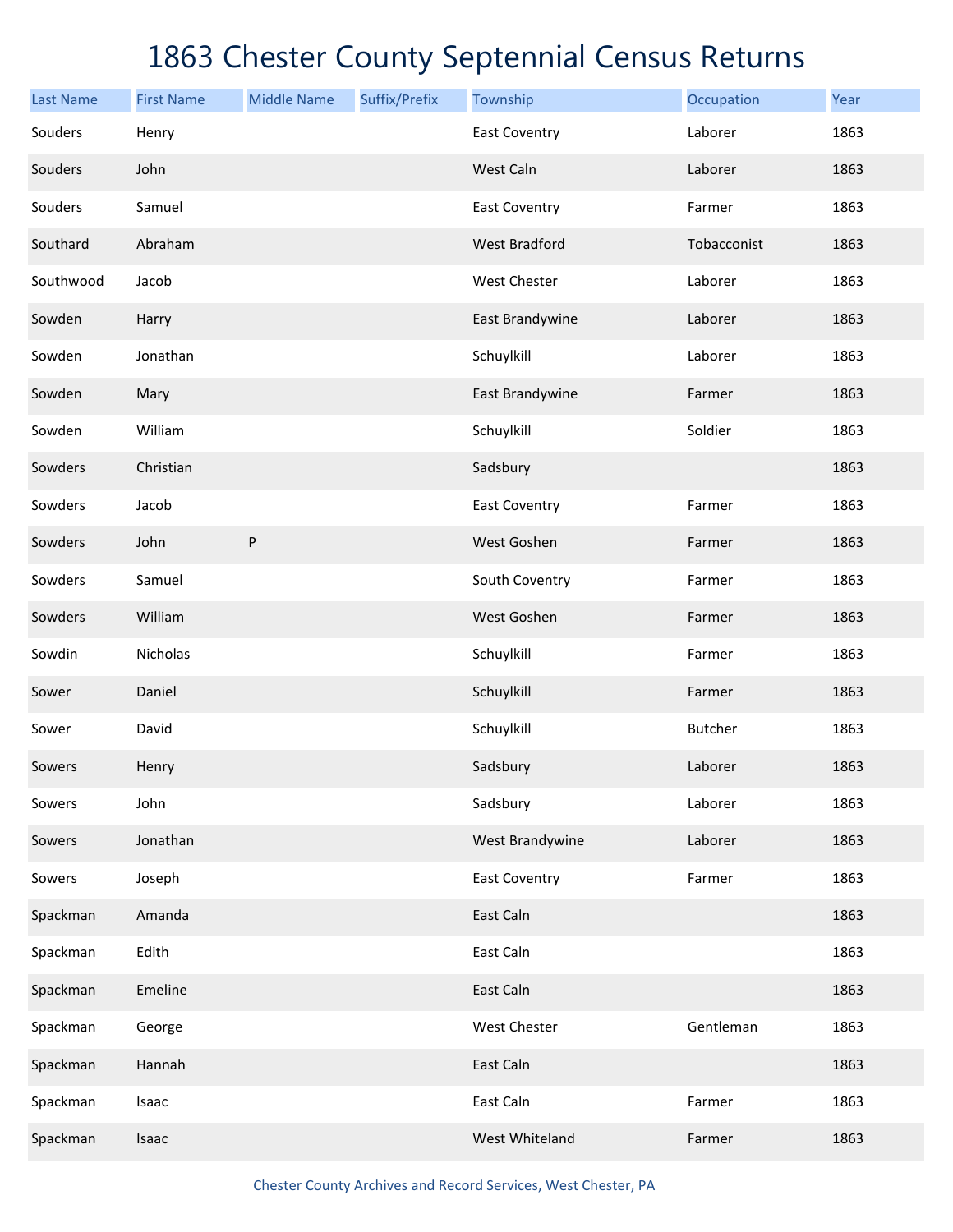| <b>Last Name</b> | <b>First Name</b> | <b>Middle Name</b>        | Suffix/Prefix | Township             | Occupation  | Year |
|------------------|-------------------|---------------------------|---------------|----------------------|-------------|------|
| Spackman         | John              |                           |               | Honey Brook          | Merchant    | 1863 |
| Spackman         | Joseph            |                           |               | West Whiteland       | Farmer      | 1863 |
| Spackman         | Lee               |                           |               | West Whiteland       | Farmer      | 1863 |
| Spakeman         | Lewis             |                           |               | Hopewell             | Papermaker  | 1863 |
| Spalding         | Martha            |                           |               | West Chester         | Housekeeper | 1863 |
| Spare            | Gordon            |                           |               | Phoenixville         | Soldier     | 1863 |
| Spare            | Nathan            |                           |               | Phoenixville         | Laborer     | 1863 |
| Sparr            | George            |                           |               | Honey Brook          | Farmer      | 1863 |
| Speace           | Henry             |                           |               | Phoenixville         | Laborer     | 1863 |
| Speakman         | Aaron             |                           |               | London Grove         |             | 1863 |
| Speakman         | Allen             |                           |               | Valley               | Storekeeper | 1863 |
| Speakman         | Amos              |                           |               | London Grove         |             | 1863 |
| Speakman         | Baldwin           |                           |               | <b>West Bradford</b> | Farmer      | 1863 |
| Speakman         | Benjamin          |                           |               | Londonderry          |             | 1863 |
| Speakman         | <b>Brinton</b>    |                           |               | Willistown           | Papermaker  | 1863 |
| Speakman         | Caleb             | $\mathsf C$               |               | London Grove         | Mason       | 1863 |
| Speakman         | Chalkley          |                           |               | West Goshen          | Carpenter   | 1863 |
| Speakman         | David             | $\boldsymbol{\mathsf{H}}$ |               | Londonderry          |             | 1863 |
| Speakman         | Ebenezer          |                           |               | East Bradford        |             | 1863 |
| Speakman         | Ebezer            |                           |               | <b>West Bradford</b> | Farmer      | 1863 |
| Speakman         | Edmund            | B                         |               | London Britain       | Farmer      | 1863 |
| Speakman         | Elaxandriel?      |                           |               | Westtown             | Carpenter   | 1863 |
| Speakman         | Elisha            |                           |               | London Grove         |             | 1863 |
| Speakman         | Elisha            |                           |               | Thornbury            |             | 1863 |
| Speakman         | <b>Ellis</b>      |                           |               | East Fallowfield     | Farmer      | 1863 |
| Speakman         | George            |                           |               | <b>West Bradford</b> | Gentleman   | 1863 |
| Speakman         | George            | $\mathsf C$               |               | West Bradford        | Millwright  | 1863 |
| Speakman         | Isaac             |                           |               | London Grove         |             | 1863 |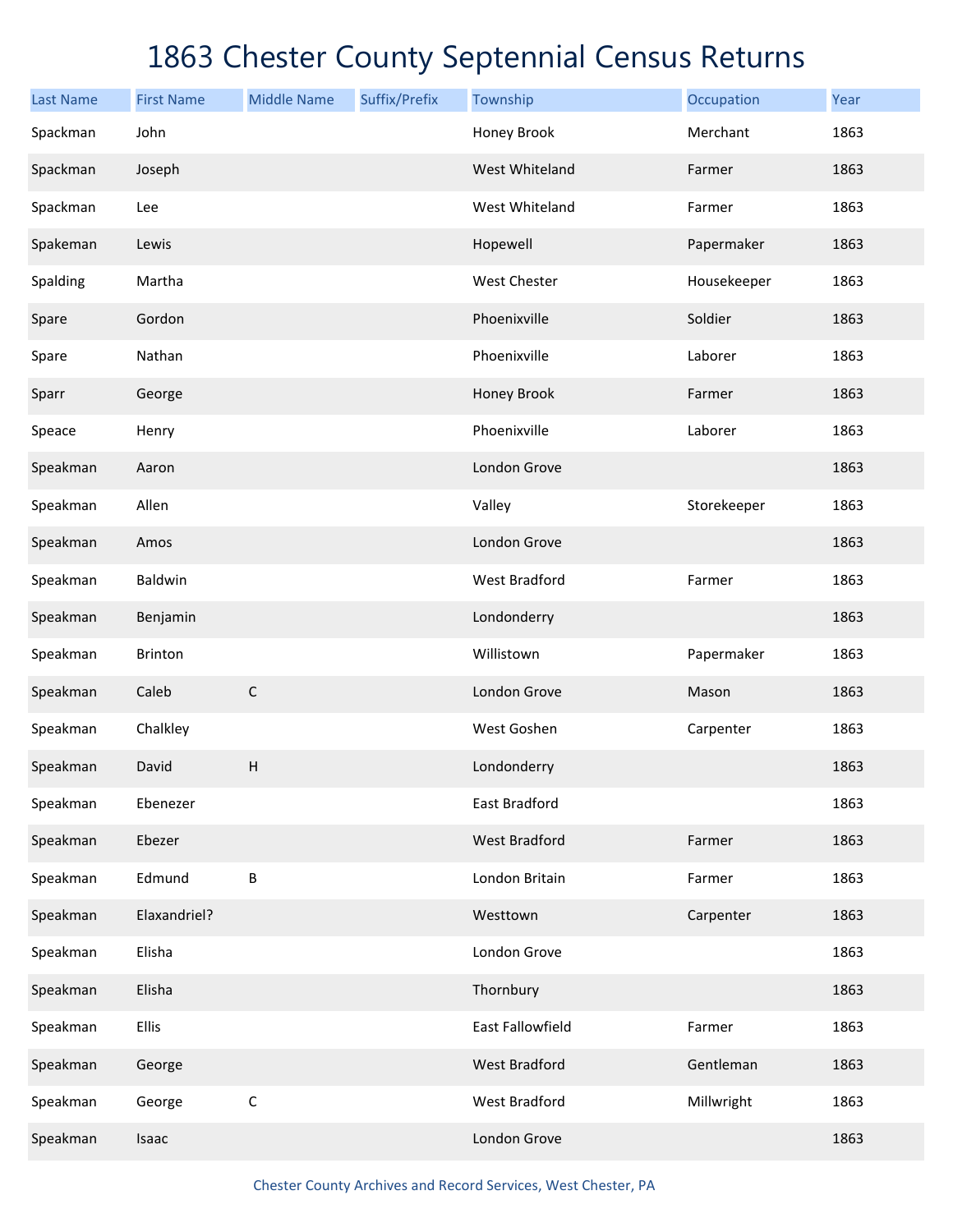| <b>Last Name</b> | <b>First Name</b> | <b>Middle Name</b> | Suffix/Prefix | Township                | Occupation         | Year |
|------------------|-------------------|--------------------|---------------|-------------------------|--------------------|------|
| Speakman         | James             |                    |               | <b>East Fallowfield</b> | Farmer             | 1863 |
| Speakman         | James             |                    |               | London Grove            | Farmer             | 1863 |
| Speakman         | James             |                    |               | <b>West Bradford</b>    | Farmer             | 1863 |
| Speakman         | John              |                    |               | Penn                    | Farmer             | 1863 |
| Speakman         | John              |                    |               | Valley                  | Storekeeper        | 1863 |
| Speakman         | John              |                    |               | <b>West Bradford</b>    | Gentleman          | 1863 |
| Speakman         | John              |                    |               | <b>West Bradford</b>    | Farmer             | 1863 |
| Speakman         | John              |                    |               | Willistown              | Laborer            | 1863 |
| Speakman         | John              | $\mathsf T$        |               | Lower Oxford            | Carpenter          | 1863 |
| Speakman         | Jonathan          |                    |               | <b>West Chester</b>     | Carpenter          | 1863 |
| Speakman         | Joseph            |                    |               | Londonderry             |                    | 1863 |
| Speakman         | Joshua            |                    |               | London Grove            |                    | 1863 |
| Speakman         | Joshua            |                    |               | <b>West Vincent</b>     | Laborer            | 1863 |
| Speakman         | Kersey            |                    |               | Londonderry             |                    | 1863 |
| Speakman         | Lydia             |                    |               | <b>West Bradford</b>    | Housekeeper        | 1863 |
| Speakman         | ${\sf M}$         | J                  |               | <b>West Chester</b>     | Clerk              | 1863 |
| Speakman         | Martha            |                    |               | West Goshen             | House & Lott       | 1863 |
| Speakman         | Mary              | Jane               |               | <b>West Bradford</b>    | Housekeeper        | 1863 |
| Speakman         | Peter             |                    |               | Uwchlan                 | Laborer            | 1863 |
| Speakman         | Richard           | ${\sf M}$          |               | <b>West Bradford</b>    | Innkeeper          | 1863 |
| Speakman         | Riley             |                    |               | West Goshen             | Laborer            | 1863 |
| Speakman         | Ruel              |                    |               | Westtown                | Laundryman         | 1863 |
| Speakman         | $\sf S$           | W                  |               | London Grove            |                    | 1863 |
| Speakman         | Thomas            |                    |               | Newlin                  | Merchant           | 1863 |
| Speakman         | William           |                    |               | Oxford                  | <b>Brick Mason</b> | 1863 |
| Speakman         | William           |                    |               | Wallace                 | Farmer             | 1863 |
| Speakman         | William           |                    |               | West Goshen             | Laborer            | 1863 |
| Speakman         | Wilson            |                    |               | West Chester            | Gentleman          | 1863 |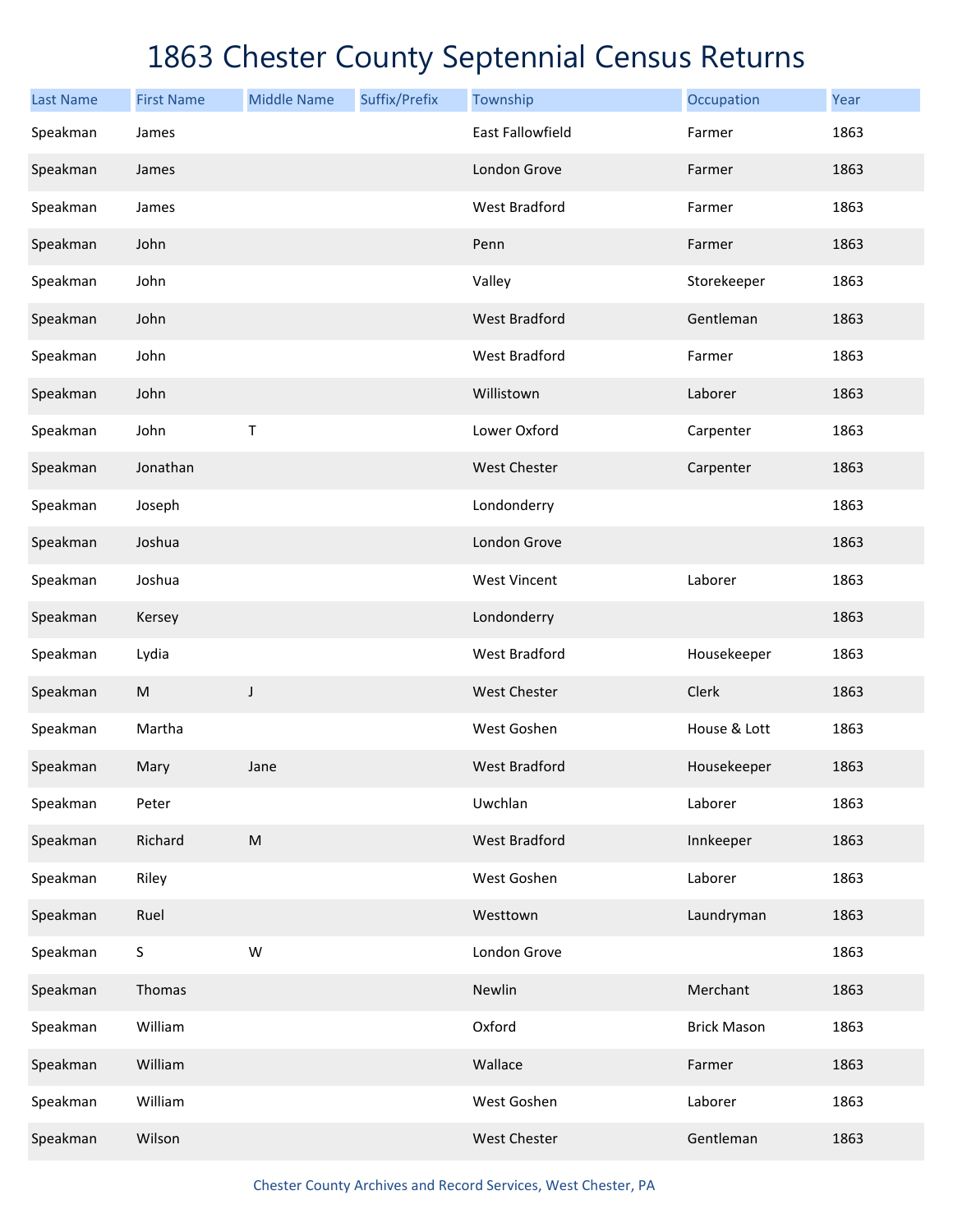| <b>Last Name</b> | <b>First Name</b> | <b>Middle Name</b> | Suffix/Prefix | Township             | Occupation | Year |
|------------------|-------------------|--------------------|---------------|----------------------|------------|------|
| Spear            | Albert            |                    |               | Phoenixville         | Bricklayer | 1863 |
| Spear            | Andrew            |                    |               | Phoenixville         | Soldier    | 1863 |
| Spear            | Andrew            | J                  |               | West Bradford        | Laborer    | 1863 |
| Spear            | Charles           |                    |               | Oxford               | Laborer    | 1863 |
| Spear            | Ebenezer          |                    |               | Oxford               | Carpenter  | 1863 |
| Spear            | Isaac             |                    | Esq.          | East Nottingham      |            | 1863 |
| Spear            | M                 | J                  |               | Oxford               | Lady       | 1863 |
| Spear            | Mary              | J                  |               | Oxford               | Lady       | 1863 |
| Spear            | Nathan            |                    |               | Phoenixville         | Laborer    | 1863 |
| Spear            | ${\sf R}$         | J                  |               | Oxford               | Farmer     | 1863 |
| Spear            | William           |                    |               | Oxford               | Merchant   | 1863 |
| Speara           | Agustus           |                    |               | East Brandywine      | Farmer     | 1863 |
| Speare           | John              |                    |               | <b>East Coventry</b> | Farmer     | 1863 |
| Spease           | John              |                    |               | East Pikeland        | Laborer    | 1863 |
| Speer            | Andrew            |                    |               | East Coventry        | Farmer     | 1863 |
| Speer            | John              |                    |               | Phoenixville         | Baker      | 1863 |
| Speer            | Joshua            |                    |               | Phoenixville         | Mason      | 1863 |
| Spence           | Amanda            |                    |               | <b>West Chester</b>  | Oysterman  | 1863 |
| Spence           | Henry             |                    |               | West Chester         | Oysterman  | 1863 |
| Spence           | William           |                    |               | Valley               | Laborer    | 1863 |
| Spence           | William           | $\sf H$            |               | West Nottingham      | Farmer     | 1863 |
| Spencer          | Aaron             |                    |               | Elk                  | Farmer     | 1863 |
| Spencer          | Ann               |                    |               | Franklin             | Farmer     | 1863 |
| Spencer          | Cadwaleder        |                    |               | London Grove         | Farmer     | 1863 |
| Spencer          | David             |                    |               | Franklin             | Farmer     | 1863 |
| Spencer          | David             |                    |               | Franklin             | Farmer     | 1863 |
| Spencer          | Edward            |                    |               | Valley               | Laborer    | 1863 |
| Spencer          | Jesse             |                    |               | Franklin             | Farmer     | 1863 |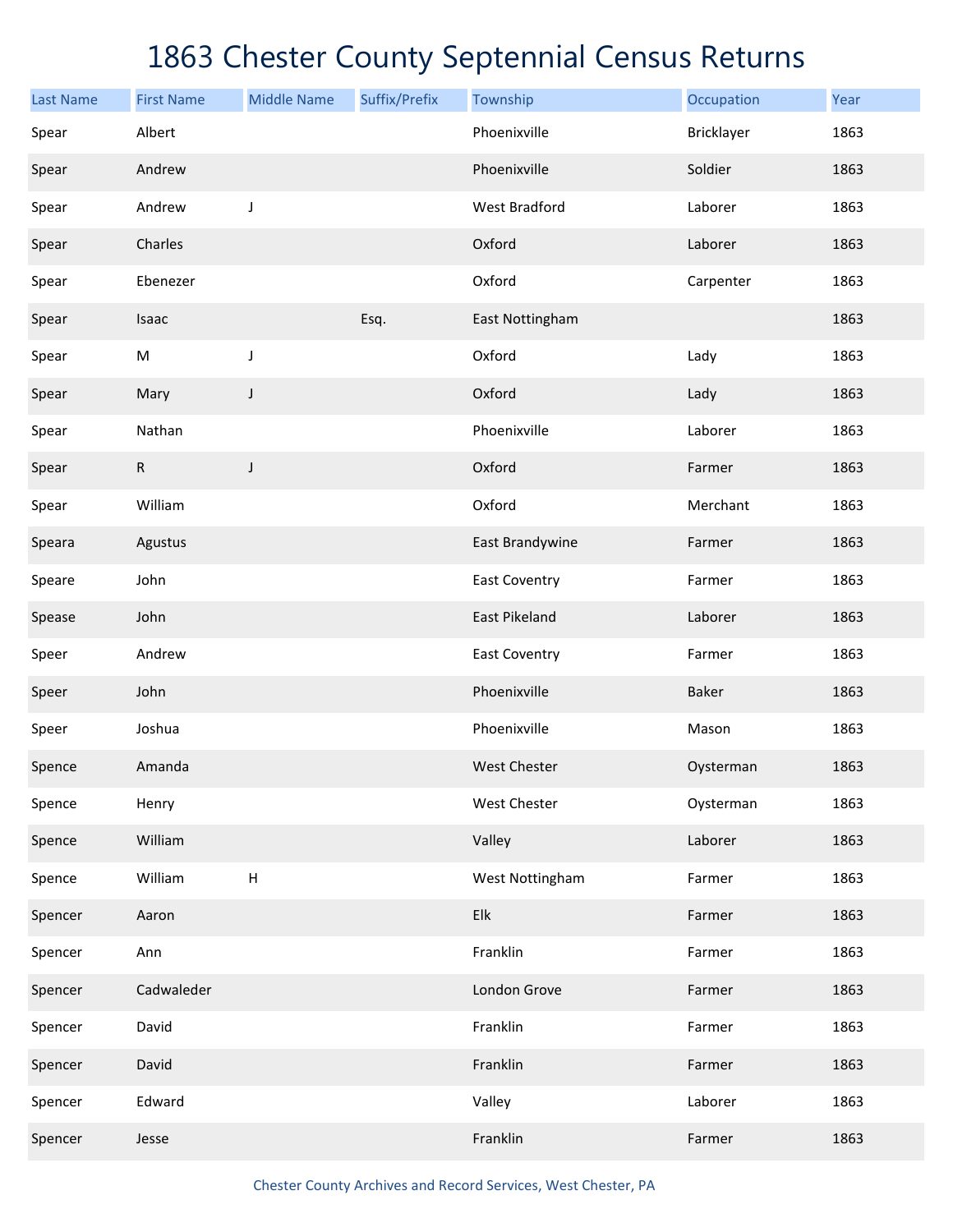| <b>Last Name</b> | <b>First Name</b> | <b>Middle Name</b> | Suffix/Prefix | Township             | Occupation          | Year |
|------------------|-------------------|--------------------|---------------|----------------------|---------------------|------|
| Spencer          | Samuel            |                    |               | Franklin             | Farmer              | 1863 |
| Sperry           | Samuel            |                    |               | South Coventry       | Coachmaker          | 1863 |
| Spies            | Christian         |                    |               | North Coventry       | Farmer              | 1863 |
| Spies            | George            |                    |               | North Coventry       | Laborer             | 1863 |
| Spies            | Henry             |                    |               | North Coventry       | Laborer             | 1863 |
| Spies            | Jacob             |                    |               | North Coventry       | Farmer              | 1863 |
| Spies            | Jacob             |                    |               | North Coventry       | Farmer              | 1863 |
| Spies            | Lewis             |                    |               | North Coventry       | Farmer              | 1863 |
| Spiese           | Charles           |                    |               | Warwick              |                     | 1863 |
| Spope            | Melchor           |                    |               | London Grove         |                     | 1863 |
| Spotten          | John              |                    |               | Phoenixville         | Laborer             | 1863 |
| Spotten          | Robert            |                    |               | Phoenixville         | Soldier             | 1863 |
| Spotts           | David             |                    |               | <b>West Nantmeal</b> | Limeburner          | 1863 |
| Spotts           | Jacob             |                    |               | Honey Brook          | Laborer             | 1863 |
| Sprats           | John              |                    |               | Sadsbury             | Laborer             | 1863 |
| Springer         | Charles           |                    |               | <b>West Chester</b>  | Coach Trimmer       | 1863 |
| Springer         | David             |                    |               | East Vincent         |                     | 1863 |
| Springer         | Isaac             |                    |               | Elk                  | Farmer              | 1863 |
| Springer         | J                 | Sharpless          |               | East Bradford        |                     | 1863 |
| Springer         | James             |                    |               | Lower Oxford         | Farmer              | 1863 |
| Springer         | John              |                    |               | East Bradford        |                     | 1863 |
| Springer         | John              |                    |               | New Garden           | Farmer              | 1863 |
| Springer         | John              |                    |               | New Garden           | Farmer              | 1863 |
| Springer         | Levi              |                    |               | Lower Oxford         | Farmer              | 1863 |
| Springer         | Lewis             | $\sf H$            |               | West Nottingham      | Farmer              | 1863 |
| Springer         | Orpha             | E                  |               | New Garden           |                     | 1863 |
| Springer         | Sharpless         |                    |               | West Bradford        | Laborer             | 1863 |
| Sprout           | Annie             |                    | Mrs.          | New London           | <b>Retired Lady</b> | 1863 |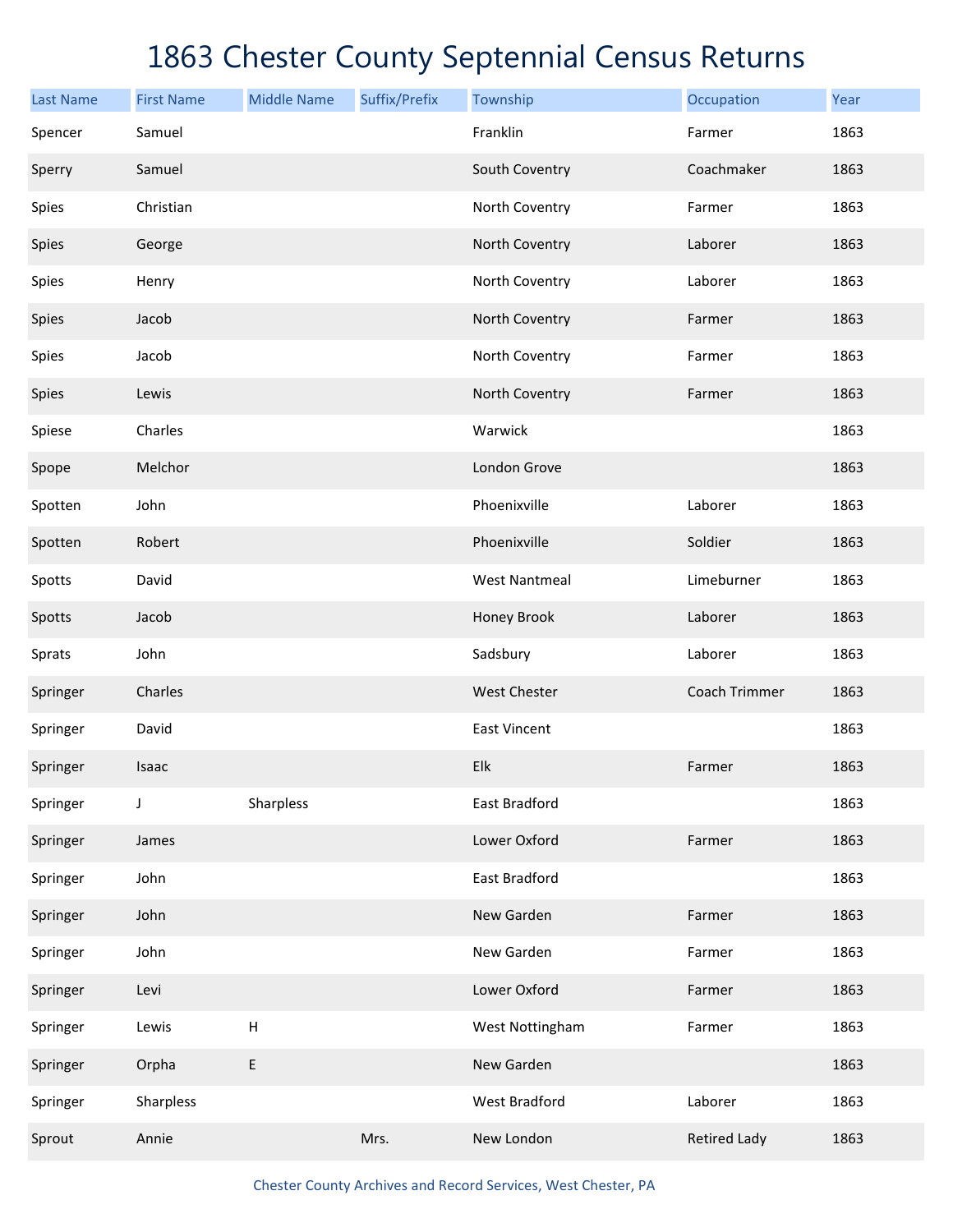| <b>Last Name</b> | <b>First Name</b> | <b>Middle Name</b> | Suffix/Prefix | Township             | Occupation           | Year |
|------------------|-------------------|--------------------|---------------|----------------------|----------------------|------|
| Sprout           | Charles           | $\mathsf{N}$       |               | New London           | Justice of the Peace | 1863 |
| Sprout           | John              | $\sf B$            |               | West Nottingham      | Laborer              | 1863 |
| Squib            | Enoch             |                    |               | Warwick              |                      | 1863 |
| Squibb           | Clement           |                    |               | <b>West Nantmeal</b> | Blacksmith           | 1863 |
| Squire           | William           |                    |               | Hopewell             | Farmer               | 1863 |
| Srieves          | Ellen             |                    |               | <b>West Bradford</b> | Housekeeper          | 1863 |
| Stackhouse       | Abel              |                    |               | Willistown           | Farmer               | 1863 |
| Stackhouse       | Caleb             |                    |               | Phoenixville         | Laborer              | 1863 |
| Stackhouse       | E                 | ${\sf N}$          |               | Phoenixville         | Soldier              | 1863 |
| Stackhouse       | Harvey            |                    |               | New Garden           | Farmer               | 1863 |
| Stackhouse       | John              |                    |               | East Whiteland       | Laborer              | 1863 |
| Stackhouse       | John              |                    |               | West Caln            | Farmer               | 1863 |
| Stackhouse       | John              | W                  |               | New Garden           | Farmer               | 1863 |
| Stackhouse       | Joshua            |                    |               | Phoenixville         | Heater               | 1863 |
| Stackhouse       | Pearson           |                    |               | Phoenixville         | Laborer              | 1863 |
| Stackhouse       | Silas             |                    |               | New Garden           | Farmer               | 1863 |
| Stackston        |                   |                    | Rev./Mr.      | Phoenixville         | Preacher             | 1863 |
| Stacy            | John              |                    |               | Oxford               | Shoemaker            | 1863 |
| Staddon          | Garrett           |                    |               | Downingtown          | Blacksmith           | 1863 |
| Stafford         | John              |                    |               | Kennett              |                      | 1863 |
| Stafford         | Nicholas          |                    |               | Schuylkill           | Laborer              | 1863 |
| Stafford         | William           |                    |               | <b>East Coventry</b> | Laborer              | 1863 |
| Stager           | John              | H                  |               | North Coventry       | Farmer               | 1863 |
| Staley           | Adam              |                    |               | <b>Upper Uwchlan</b> | Saddler              | 1863 |
| Stamp            | William           |                    |               | East Fallowfield     | Laborer              | 1863 |
| Stamp            | William           |                    | Jr.           | East Fallowfield     | Laborer              | 1863 |
| Stamton          | John              |                    |               | West Caln            |                      | 1863 |
| Stanett          | Maria             |                    |               | West Chester         | Lady                 | 1863 |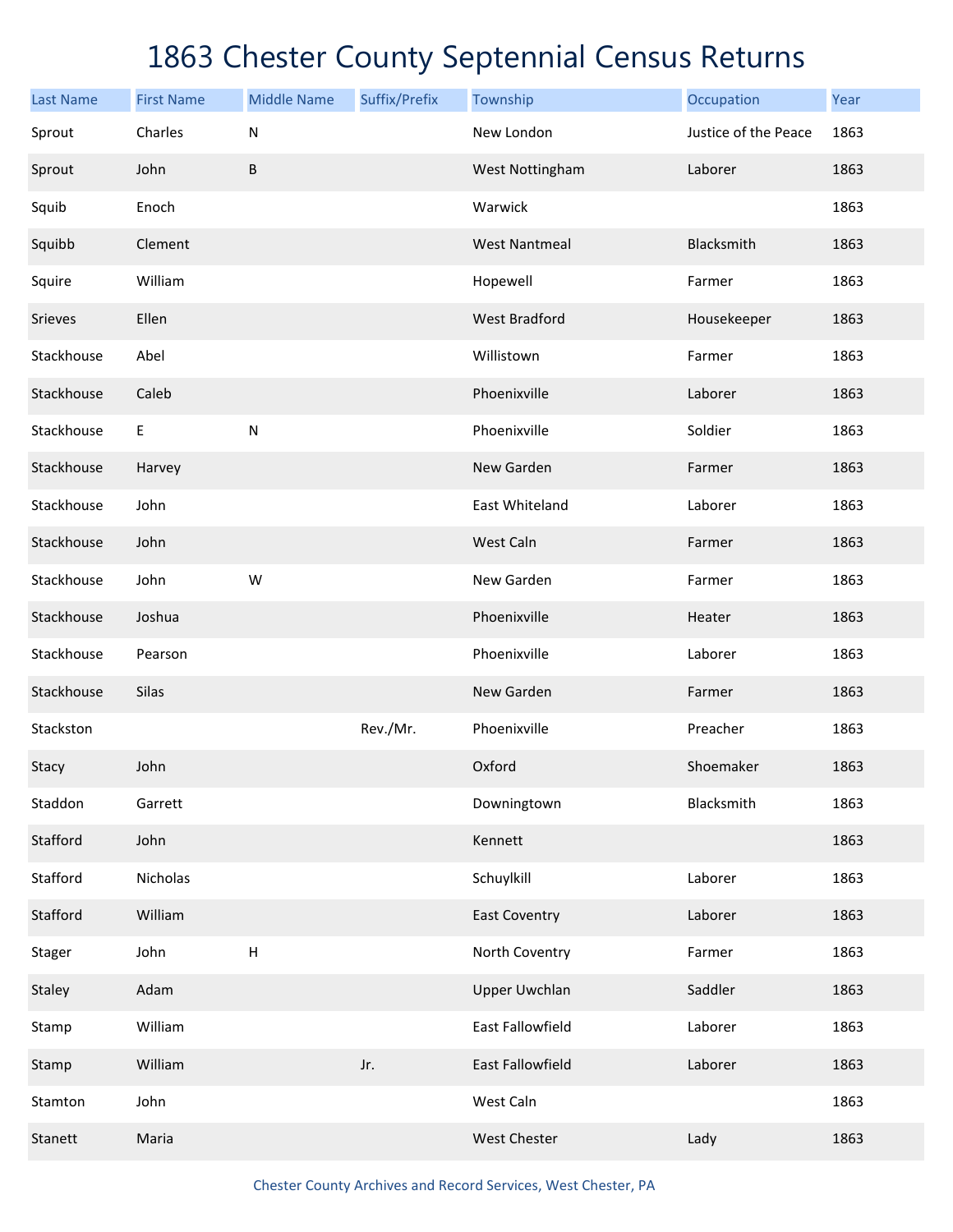| <b>Last Name</b> | <b>First Name</b> | <b>Middle Name</b> | Suffix/Prefix | Township             | Occupation     | Year |
|------------------|-------------------|--------------------|---------------|----------------------|----------------|------|
| Stanley          | Emmor             |                    |               | East Bradford        |                | 1863 |
| Stanley          | George            |                    |               | East Marlborough     | Laborer        | 1863 |
| Stanley          | George            |                    |               | Willistown           | Laborer        | 1863 |
| Stanley          | James             |                    |               | West Brandywine      | Laborer        | 1863 |
| Stanley          | John              |                    |               | Honey Brook          | Laborer        | 1863 |
| Stanley          | John              |                    |               | Willistown           | PRR            | 1863 |
| Stanley          | Joseph            |                    |               | New Garden           | Farmer         | 1863 |
| Stanley          | Lydia             |                    |               | East Marlborough     |                | 1863 |
| Stanley          | Matthew           |                    |               | West Brandywine      | Farmer         | 1863 |
| Stanley          | Matthew           |                    |               | West Brandywine      | Laborer        | 1863 |
| Stanley          | Taylor            |                    |               | West Caln            | Laborer        | 1863 |
| Stanly           | Speakman          |                    |               | Valley               | Laborer        | 1863 |
| Stanly           | Taylor            |                    |               | East Goshen          | Laborer        | 1863 |
| Stapleton        | Charles           | $\mathsf C$        |               | West Caln            | Drover         | 1863 |
| Stapleton        | Hibbert           |                    |               | West Caln            | Farmer         | 1863 |
| Stapleton        | John              | R                  |               | West Caln            | Farmer         | 1863 |
| Starke           | James             |                    |               | <b>West Chester</b>  | Shoemaker      | 1863 |
| Starkey          | John              |                    |               | Phoenixville         | Merchant       | 1863 |
| Starkweather     | Channey           | G                  |               | Valley               | Patternmaker   | 1863 |
| Starr            | Hannah            |                    |               | East Bradford        |                | 1863 |
| Starr            | James             | S                  |               | East Bradford        |                | 1863 |
| Starr            | Jeremiah          |                    | Jr.           | New Garden           | Farmer         | 1863 |
| Starr            | Jeremiah          |                    | Sr.           | New Garden           | Farmer         | 1863 |
| Starr            | Moses             |                    |               | London Grove         | <b>Butcher</b> | 1863 |
| Starr            | Samuel            |                    |               | <b>West Chester</b>  | Laborer        | 1863 |
| Starr            | Samuel            | W                  |               | Franklin             | Trader         | 1863 |
| Starret          | James             |                    |               | Kennett              |                | 1863 |
| Starrett         | Jacob             |                    |               | <b>East Nantmeal</b> |                | 1863 |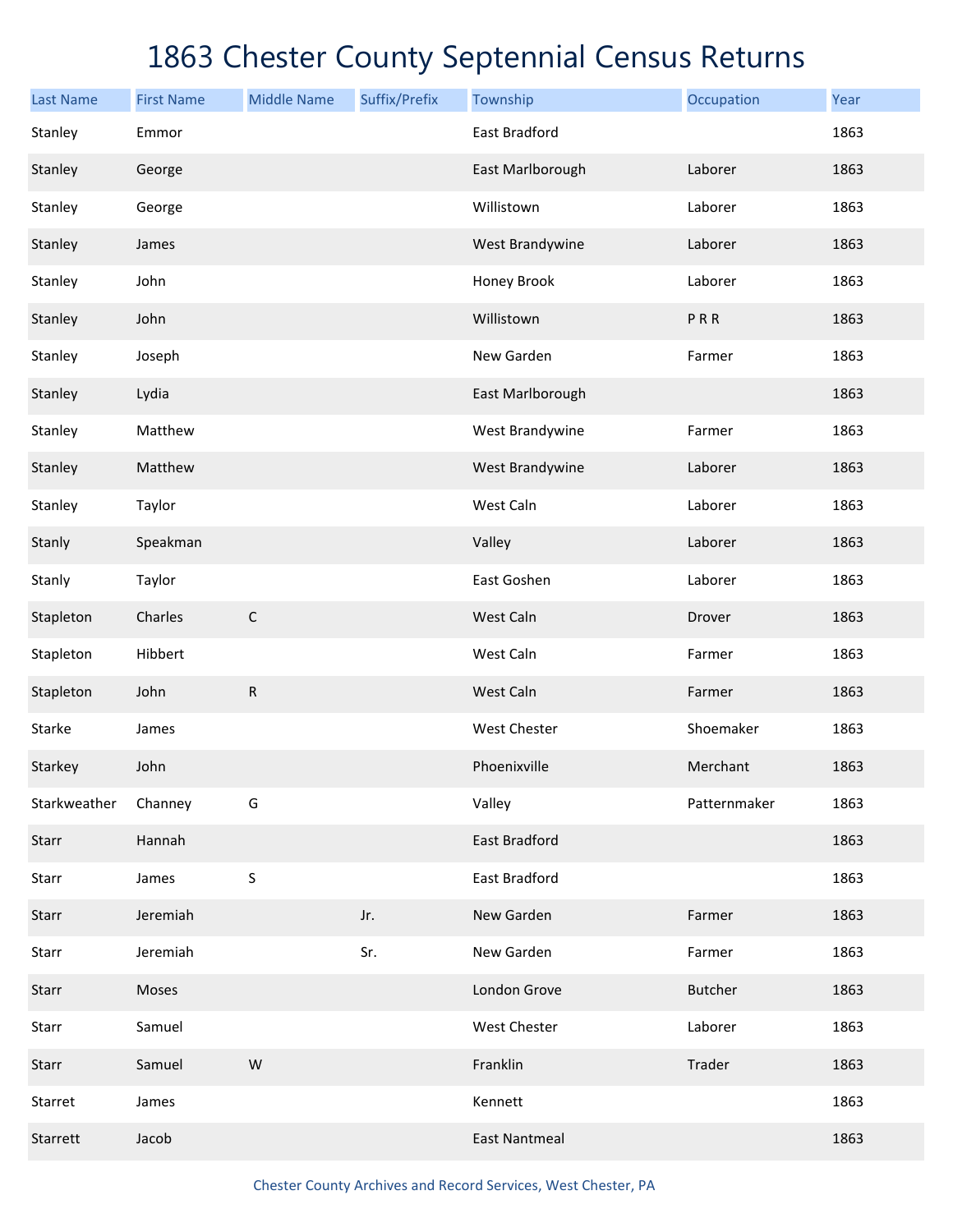| <b>Last Name</b> | <b>First Name</b> | <b>Middle Name</b> | Suffix/Prefix | Township             | Occupation        | Year |
|------------------|-------------------|--------------------|---------------|----------------------|-------------------|------|
| Starrett         | John              |                    |               | <b>West Nantmeal</b> | Farmer            | 1863 |
| Starrett         | Maria             |                    | Mrs           | <b>East Nantmeal</b> |                   | 1863 |
| Staufer          | Rudolph           |                    |               | East Pikeland        | Farmer            | 1863 |
| Stauffer         | Abraham           |                    |               | North Coventry       | Farmer            | 1863 |
| Stauffer         | Abram             |                    |               | Uwchlan              | Carpenter         | 1863 |
| Stauffer         | Benjamin          |                    |               | Tredyffrin           |                   | 1863 |
| Stauffer         | Henry             | M                  |               | <b>East Coventry</b> | Wheelwright       | 1863 |
| Stauffer         | Henry             | $\sf T$            |               | <b>East Coventry</b> | Laborer           | 1863 |
| Stauffer         | Jacob             |                    |               | <b>East Coventry</b> | Carpenter         | 1863 |
| Stauffer         | Jacob             | $\sf B$            |               | Charlestown          |                   | 1863 |
| Stauffer         | John              |                    |               | <b>West Nantmeal</b> | Miller            | 1863 |
| Stauffer         | John              | ${\sf M}$          |               | <b>East Coventry</b> | Farmer            | 1863 |
| Stauffer         | John              | Τ                  |               | <b>East Coventry</b> | Laborer           | 1863 |
| Stauffer         | Mary              |                    |               | <b>East Coventry</b> |                   | 1863 |
| Stauffer         | Peter             |                    |               | <b>West Nantmeal</b> | Farmer            | 1863 |
| Stauffer         | Samuel            |                    |               | North Coventry       | Farmer            | 1863 |
| Stauffer         | William           | M                  |               | East Coventry        | Farmer            | 1863 |
| Stebbins         | Sumner            |                    | Dr.           | East Marlborough     |                   | 1863 |
| Stedham          | Joseph            |                    |               | East Bradford        |                   | 1863 |
| Steel            |                   |                    |               | Valley               | Iron Manufacturer | 1863 |
| Steel            | Alexander         |                    |               | Kennett              |                   | 1863 |
| Steel            | Anthony           |                    | Estate        | West Nottingham      | Farmer            | 1863 |
| Steel            | Canby             |                    |               | East Goshen          | Miller            | 1863 |
| Steel            | David             |                    |               | <b>Upper Oxford</b>  | Laborer           | 1863 |
| Steel            | Dilwn             |                    |               | <b>West Bradford</b> | Miller            | 1863 |
| Steel            | George            | ${\sf W}$          |               | Lower Oxford         | Wheelwright       | 1863 |
| Steel            | Henry             |                    |               | Oxford               | Brickmaker        | 1863 |
| Steel            | John              |                    |               | <b>Upper Oxford</b>  | Farmer            | 1863 |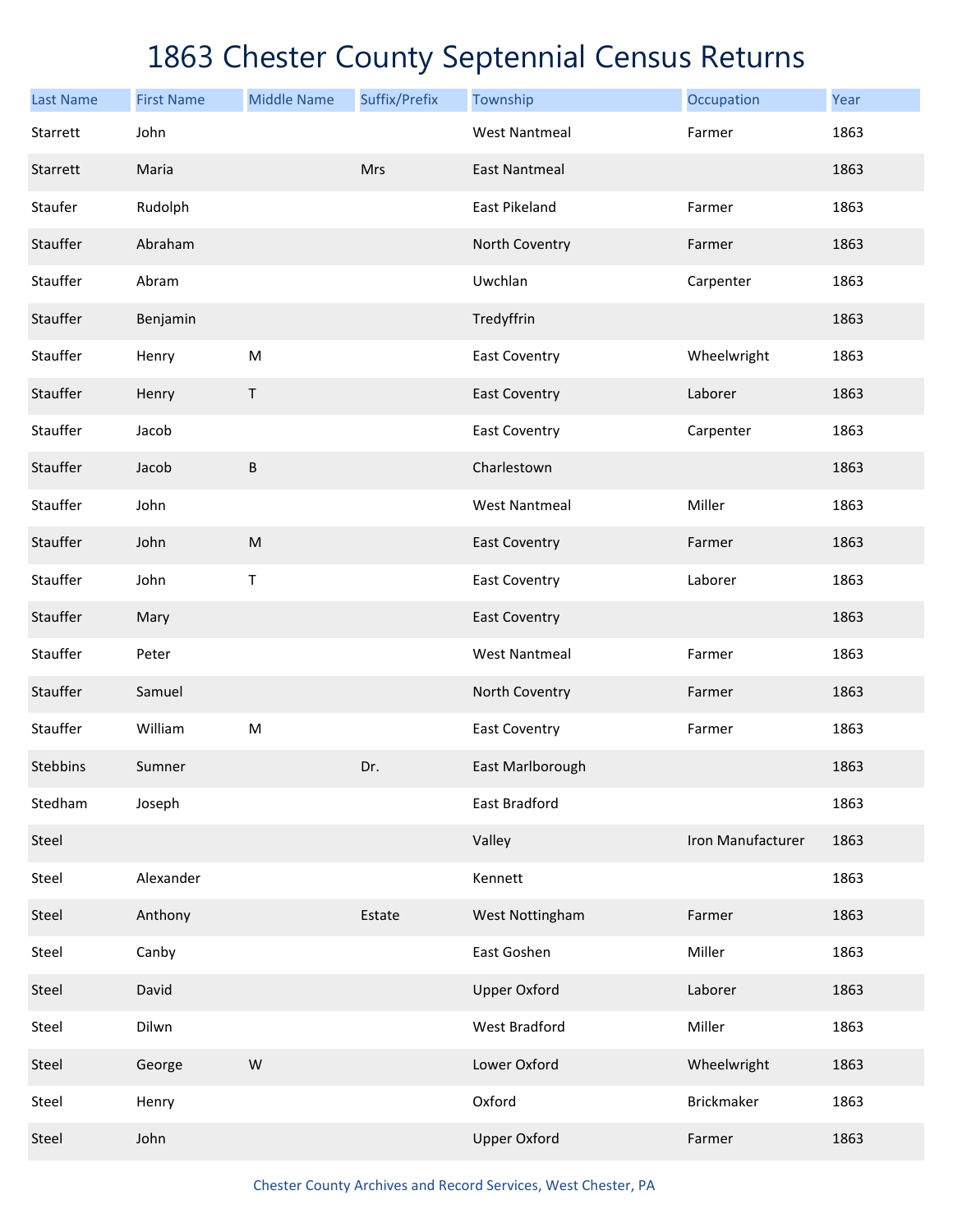| <b>Last Name</b> | <b>First Name</b> | <b>Middle Name</b>                                                                                         | Suffix/Prefix | Township             | Occupation     | Year |
|------------------|-------------------|------------------------------------------------------------------------------------------------------------|---------------|----------------------|----------------|------|
| Steel            | John              |                                                                                                            |               | <b>West Bradford</b> | Innkeeper      | 1863 |
| Steel            | John              | $\mathsf D$                                                                                                |               | <b>West Bradford</b> | Farmer         | 1863 |
| Steel            | Milton            |                                                                                                            |               | <b>West Bradford</b> | Saddler        | 1863 |
| Steel            | Mordecai          |                                                                                                            |               | West Chester         | Storekeeper    | 1863 |
| Steel            | Phillip           | W                                                                                                          |               | West Nottingham      | Farmer         | 1863 |
| Steel            | ${\sf R}$         | $\mathsf C$                                                                                                |               | Honey Brook          | Farmer         | 1863 |
| Steel            | Robert            |                                                                                                            |               | <b>West Bradford</b> | Innkeeper      | 1863 |
| Steel            | Samuel            |                                                                                                            |               | West Nottingham      | Laborer        | 1863 |
| Steel            | Samuel            | $\boldsymbol{\mathsf{A}}$                                                                                  |               | New Garden           | Farmer         | 1863 |
| Steel            | Thomas            | S                                                                                                          |               | Kennett Square       | Laborer        | 1863 |
| Steel            | William           |                                                                                                            |               | Sadsbury             |                | 1863 |
| Steel            | William           |                                                                                                            |               | <b>Upper Oxford</b>  | Farmer         | 1863 |
| Steel            | William           |                                                                                                            |               | <b>West Bradford</b> | Dealer         | 1863 |
| Steel            | William           | $\mathsf{M}% _{T}=\mathsf{M}_{T}\!\left( a,b\right) ,\ \mathsf{M}_{T}=\mathsf{M}_{T}\!\left( a,b\right) ,$ |               | Schuylkill           | Soldier        | 1863 |
| Steele           | Albert            |                                                                                                            |               | Easttown             | Laborer        | 1863 |
| Steele           | Clement           |                                                                                                            |               | Franklin             | Farmer         | 1863 |
| Steele           | Davis             |                                                                                                            |               | Phoenixville         | Laborer        | 1863 |
| Steele           | Hugh              | E                                                                                                          |               | Newlin               | Iron Master    | 1863 |
| Steele           | John              |                                                                                                            |               | Franklin             | Farmer         | 1863 |
| Steele           | John              | $\mathsf K$                                                                                                |               | Franklin             | Farmer         | 1863 |
| Steele           | John              | Τ                                                                                                          |               | Franklin             | Farmer         | 1863 |
| Steele           | Joseph            |                                                                                                            |               | Easttown             | Laborer        | 1863 |
| Steele           | William           |                                                                                                            |               | Easttown             | Innkeeper      | 1863 |
| Steele           | William           |                                                                                                            |               | Franklin             | Farmer         | 1863 |
| Steele           | William           | G                                                                                                          |               | Franklin             | Farmer         | 1863 |
| Steelmen         | John              |                                                                                                            |               | East Fallowfield     | M <sub>D</sub> | 1863 |
| Steen            | Albina            |                                                                                                            |               | Newlin               | Washer         | 1863 |
| Steen            | Elizabeth         |                                                                                                            |               | Newlin               | Farmer         | 1863 |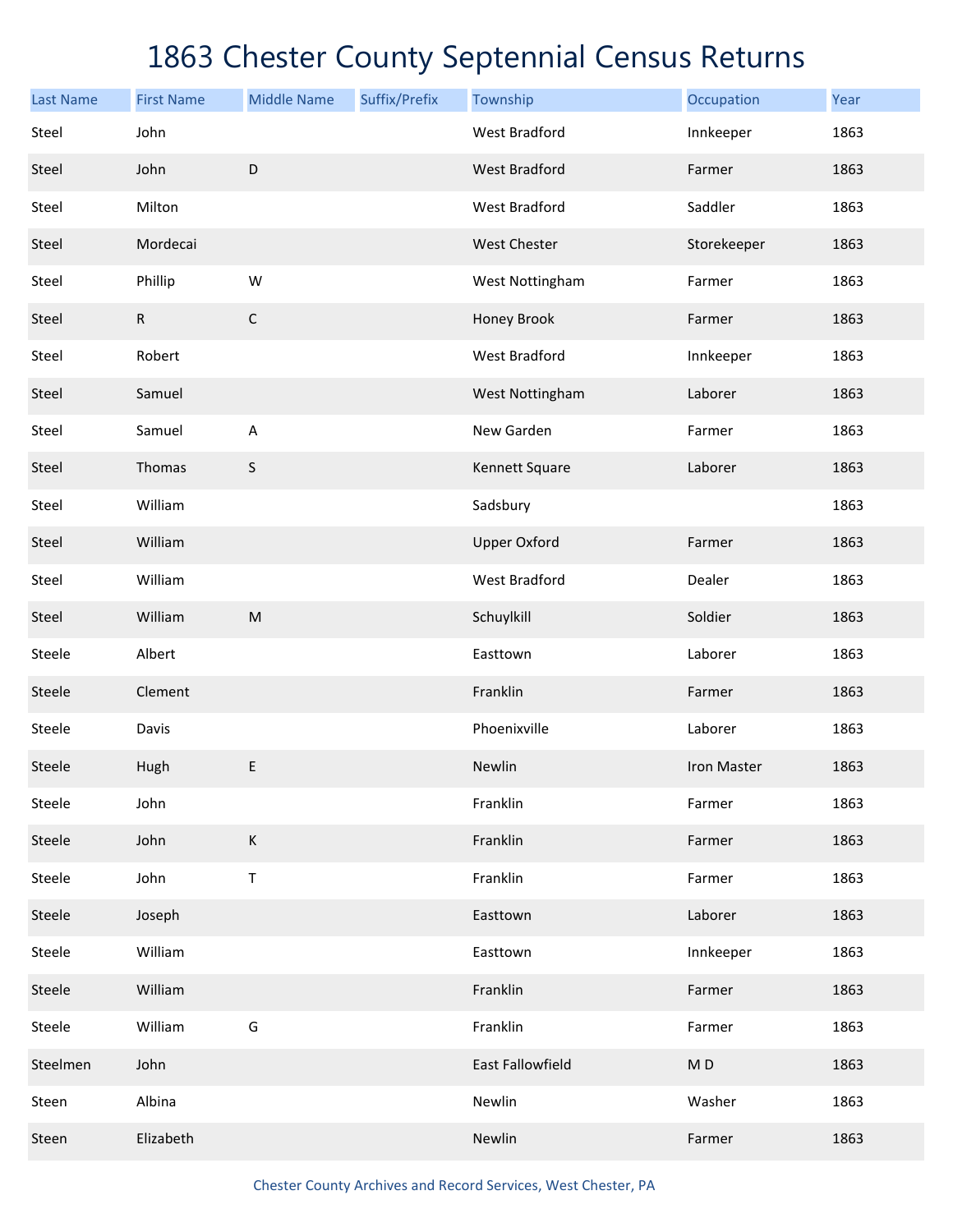| <b>Last Name</b> | <b>First Name</b> | <b>Middle Name</b> | Suffix/Prefix | Township                  | Occupation | Year |
|------------------|-------------------|--------------------|---------------|---------------------------|------------|------|
| Steen            | George            |                    |               | West Nottingham           | Laborer    | 1863 |
| Steen            | Hugh              | J                  |               | Tredyffrin                |            | 1863 |
| Steen            | James             |                    |               | <b>West Chester</b>       | Plasterer  | 1863 |
| Steen            | James             | H                  |               | Newlin                    | Farmer     | 1863 |
| Steen            | John              |                    |               | Newlin                    | Laborer    | 1863 |
| Steen            | Joseph            |                    |               | <b>West Bradford</b>      | Laborer    | 1863 |
| Steen            | Robert            |                    |               | Valley                    |            | 1863 |
| Steen            | Robert            | B                  |               | <b>East Fallowfield</b>   | Farmer     | 1863 |
| Steen            | Samuel            |                    |               | Newlin                    | Farmer     | 1863 |
| Steen            | Samuel            |                    |               | Valley                    | Heater     | 1863 |
| Steen            | William           |                    |               | Valley                    | Screwman   | 1863 |
| Steen            | William           | $\sf S$            |               | <b>East Fallowfield</b>   | Farmer     | 1863 |
| Steffy           | Jeremiah          |                    |               | Honey Brook               | Carpenter  | 1863 |
| Steigers         | Samuel            |                    |               | East Brandywine           | Laborer    | 1863 |
| Steitler         | Stephen           |                    |               | Phoenixville              | Laborer    | 1863 |
| Stem             | Ann               |                    |               | <b>East Nantmeal</b>      |            | 1863 |
| Stem             | Thomas            | W                  |               | North Coventry            | Farmer     | 1863 |
| Stemer           | James             |                    |               | West Fallowfield          |            | 1863 |
| Stemfeg          | George            |                    |               | Phoenixville              | Laborer    | 1863 |
| Stemple          | Ruben             |                    |               | West Goshen               | Farmer     | 1863 |
| Stepenson        | Jane              |                    |               | East Whiteland            | Farmer     | 1863 |
| Stepenson        | Nelson            |                    |               | West Goshen               | Miller     | 1863 |
| Stephens         | Ennols            |                    |               | <b>West Bradford</b>      | Laborer    | 1863 |
| Stephens         | George            |                    |               | Lower Oxford              | Laborer    | 1863 |
| Stephens         | George            |                    |               | Phoenixville              | Roller     | 1863 |
| Stephens         | John              |                    |               | <b>East Nantmeal</b>      |            | 1863 |
| Stephens         | John              |                    |               | Franklin                  | Farmer     | 1863 |
| Stephens         | Linson            |                    |               | ${\sf E} {\sf I} {\sf k}$ | Farmer     | 1863 |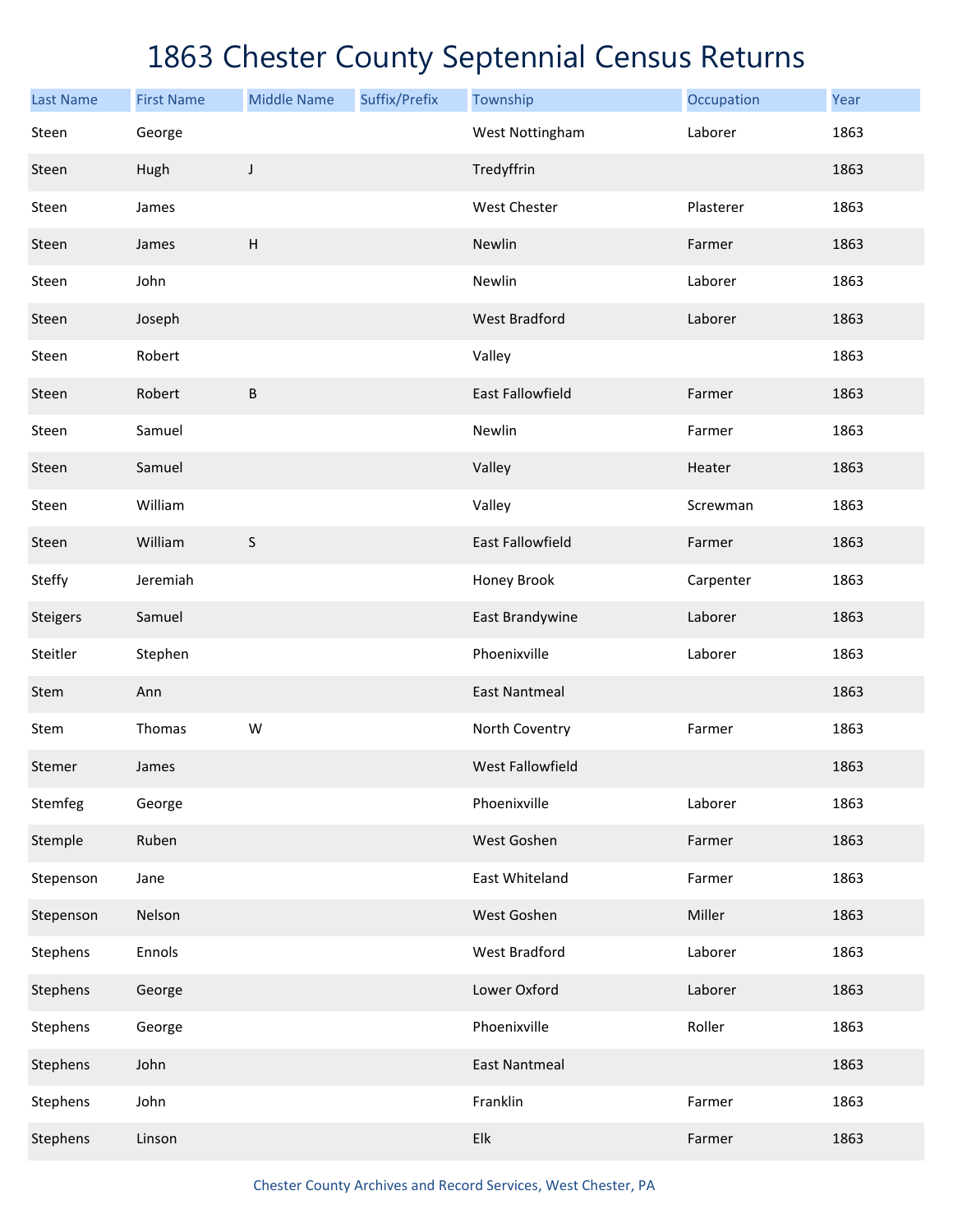| <b>Last Name</b> | <b>First Name</b> | <b>Middle Name</b> | Suffix/Prefix | Township             | Occupation  | Year |
|------------------|-------------------|--------------------|---------------|----------------------|-------------|------|
| Stephens         | Richard           | $\mathsf C$        |               | Schuylkill           | Farmer      | 1863 |
| Stephens         | Stephen           |                    |               | Tredyffrin           |             | 1863 |
| Stephens         | Stephen           |                    |               | <b>West Pikeland</b> | Wheelwright | 1863 |
| Stephensan       | Coralina          |                    |               | East Whiteland       |             | 1863 |
| Stephensan       | James             | L                  |               | East Whiteland       | Farmer      | 1863 |
| Stephenson       | Alexander         |                    |               | East Whiteland       | Farmer      | 1863 |
| Stephenson       | James             |                    |               | Honey Brook          | Farmer      | 1863 |
| Stephenson       | Richard           |                    |               | <b>West Chester</b>  | Laborer     | 1863 |
| Stephenson       | Robert            |                    |               | Valley               | Innkeeper   | 1863 |
| Stephenson       | William           |                    |               | <b>West Chester</b>  | Carpenter   | 1863 |
| Stepleton        | William           |                    |               | West Whiteland       | Mason       | 1863 |
| Steringer        | John              |                    |               | West Caln            | Laborer     | 1863 |
| Steringer        | Wattel            |                    |               | Highland             | Carpenter   | 1863 |
| Stern            | Charles           |                    |               | Franklin             | Laborer     | 1863 |
| Stern            | Eber              |                    |               | Franklin             | Farmer      | 1863 |
| Stern            | George            |                    |               | Elk                  | Carpenter   | 1863 |
| Stern            | George            |                    |               | Kennett              | Gentleman   | 1863 |
| Stern            | Joseph            |                    |               | East Bradford        |             | 1863 |
| Stern            | Lewis             | $\mathsf O$        |               | Pennsbury            | Farmer      | 1863 |
| Stern            | Thomas            | S                  |               | Elk                  | Farmer      | 1863 |
| Stern            | William           |                    |               | Franklin             | Farmer      | 1863 |
| Stern            | William           |                    |               | <b>West Vincent</b>  | Laborer     | 1863 |
| Stern            | William           | $\mathsf C$        |               | Penn                 | Blacksmith  | 1863 |
| Sterne           | William           | $\mathsf T$        |               | Pocopson             | Carpenter   | 1863 |
| Sterrett         | John              | B                  |               | <b>East Nantmeal</b> |             | 1863 |
| Stevans          | Jonathan          |                    |               | <b>East Vincent</b>  |             | 1863 |
| Steven           | Abraham           |                    |               | West Marlborough     | Farmer      | 1863 |
| Stevens          | Abijah            |                    |               | Schuylkill           | Farmer      | 1863 |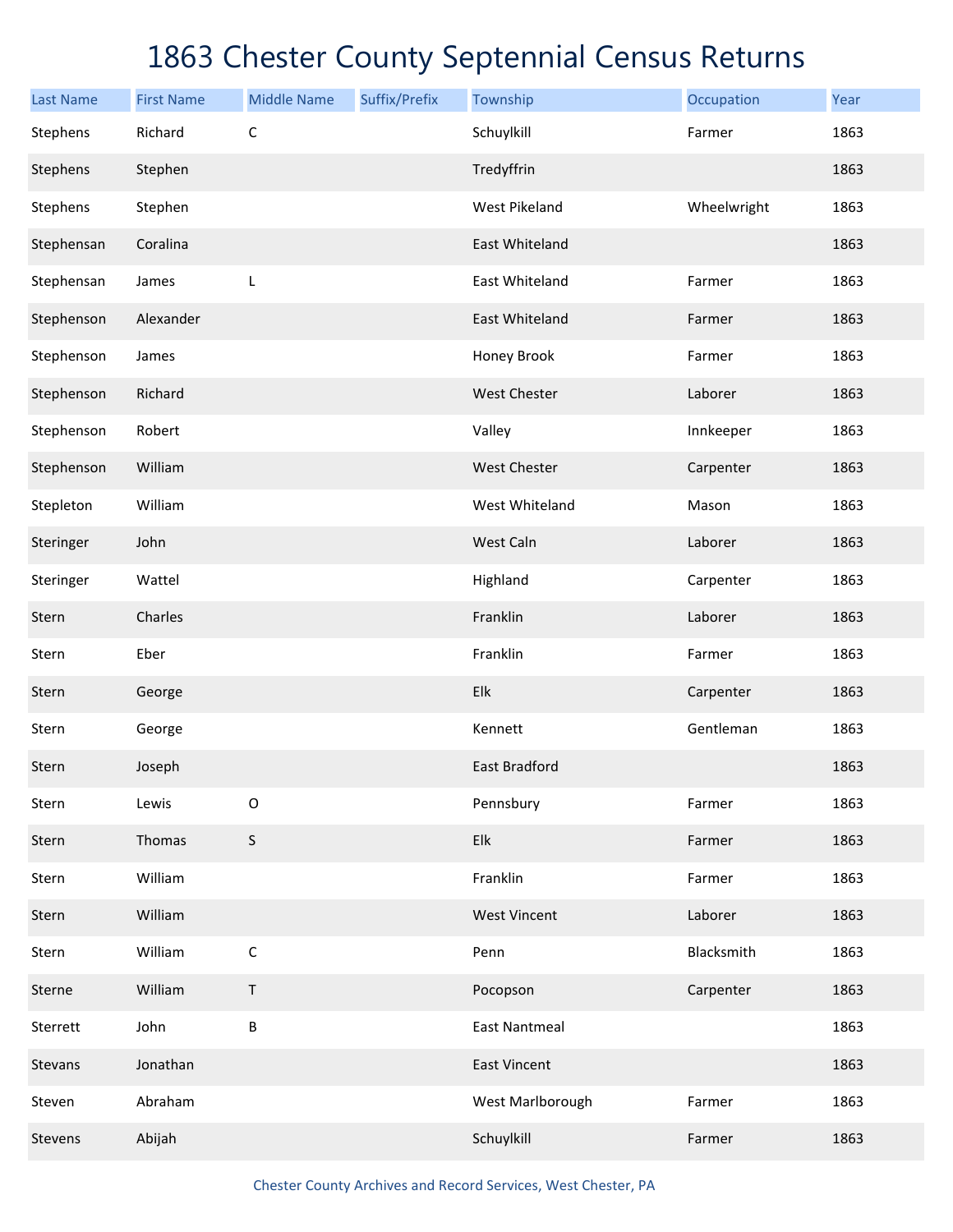| <b>Last Name</b> | <b>First Name</b> | <b>Middle Name</b> | Suffix/Prefix | Township         | Occupation | Year |
|------------------|-------------------|--------------------|---------------|------------------|------------|------|
| Stevens          | Jesse             |                    |               | Elk              | Miller     | 1863 |
| Stevens          | John              |                    |               | Elk              | Farmer     | 1863 |
| Stevens          | John              | M                  |               | Newlin           | Farmer     | 1863 |
| Stevens          | William           |                    |               | Newlin           | Farmer     | 1863 |
| Steward          | Andrew            |                    |               | Sadsbury         |            | 1863 |
| Steward          | Benjamin          |                    |               | Schuylkill       | Laborer    | 1863 |
| Steward          | Benjamin          | Н                  |               | Schuylkill       | Laborer    | 1863 |
| Steward          | Elijah            |                    |               | Charlestown      |            | 1863 |
| Steward          | Elijah            |                    |               | Sadsbury         |            | 1863 |
| Steward          | Elizabeth         |                    |               | Sadsbury         | Milliner   | 1863 |
| Steward          | Enoch             |                    | Estate        | Sadsbury         |            | 1863 |
| Steward          | Hannah            |                    |               | West Goshen      | Farmer     | 1863 |
| Steward          | Hugh              |                    |               | London Britain   | Farmer     | 1863 |
| Steward          | Joseph            |                    |               | New Garden       | Laborer    | 1863 |
| Steward          | Mary              |                    |               | Sadsbury         | Milliner   | 1863 |
| Steward          | Seth              |                    |               | New Garden       | Laborer    | 1863 |
| Stewart          | Andrew            |                    |               | West Fallowfield |            | 1863 |
| Stewart          | Benjamin          |                    |               | Schuylkill       | Farmer     | 1863 |
| Stewart          | <b>Elias</b>      |                    |               | Schuylkill       | Laborer    | 1863 |
| Stewart          | Elijah            |                    |               | Schuylkill       | Farmer     | 1863 |
| Stewart          | $\mathsf J$       | Baker              |               | Highland         | Farmer     | 1863 |
| Stewart          | Jackson           |                    |               | West Whiteland   | Laborer    | 1863 |
| Stewart          | James             |                    |               | Highland         | Farmer     | 1863 |
| Stewart          | James             |                    |               | Honey Brook      | Cooper     | 1863 |
| Stewart          | James             | L                  |               | Highland         | Farmer     | 1863 |
| Stewart          | John              |                    |               | Willistown       | Farmer     | 1863 |
| Stewart          | John              | D                  |               | Phoenixville     | Laborer    | 1863 |
| Stewart          | Martin            |                    |               | East Whiteland   | Laborer    | 1863 |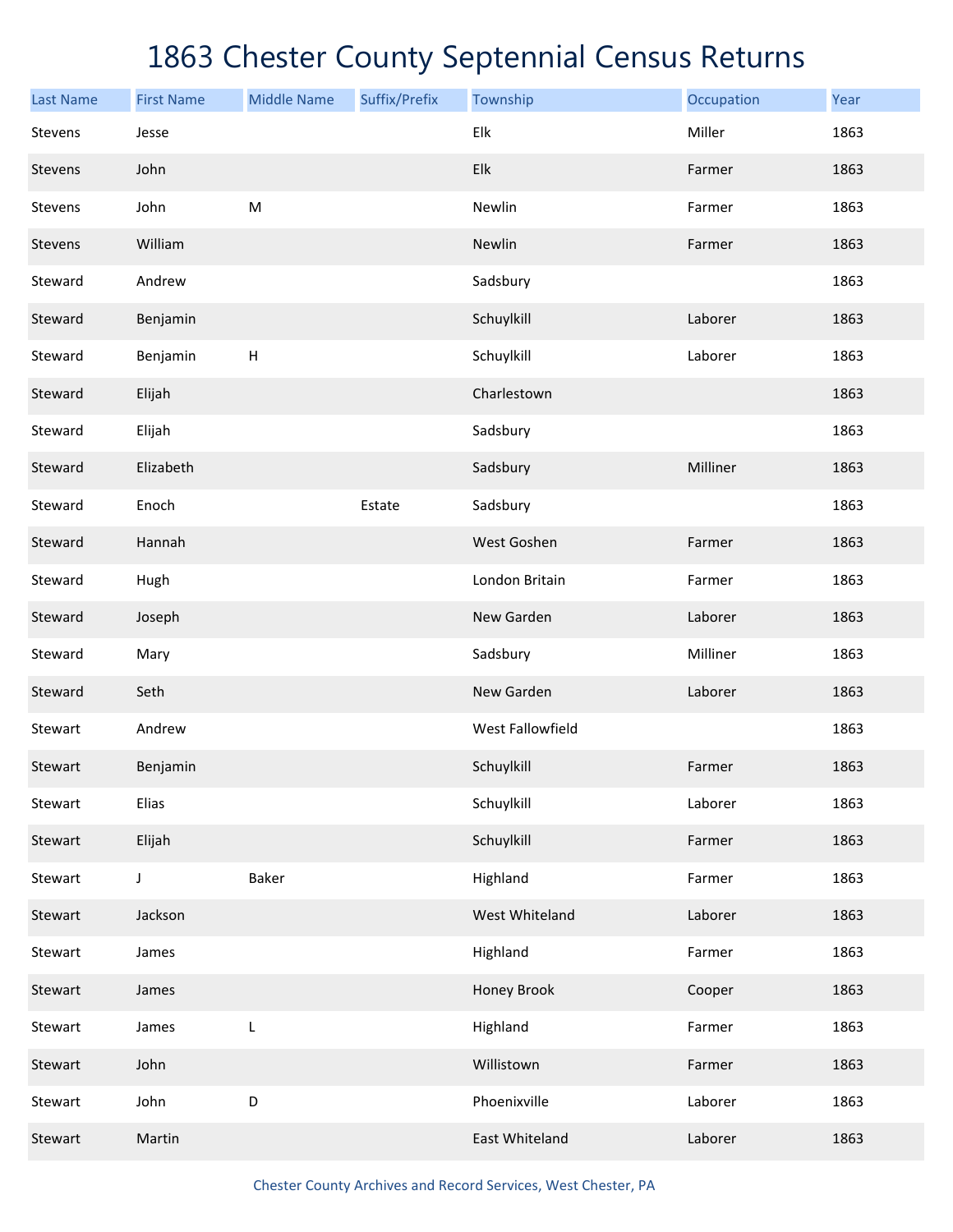| <b>Last Name</b> | <b>First Name</b> | <b>Middle Name</b> | Suffix/Prefix | Township                | Occupation  | Year |
|------------------|-------------------|--------------------|---------------|-------------------------|-------------|------|
| Stewart          | Patrick           |                    |               | East Whiteland          | Dealer      | 1863 |
| Stewart          | Riley             |                    |               | East Bradford           |             | 1863 |
| Stewart          | Samuel            |                    |               | London Britain          | Laborer     | 1863 |
| Stewart          | Thomas            |                    |               | Highland                | Farmer      | 1863 |
| Stewart          | Thomas            |                    |               | Phoenixville            | Laborer     | 1863 |
| Stewart          | Thomas            | $\mathsf{R}$       |               | Valley                  | Shoemaker   | 1863 |
| Stewart          | William           |                    |               | Highland                | Farmer      | 1863 |
| Stiggers         | William           |                    |               | Honey Brook             | Tailor      | 1863 |
| <b>Stiles</b>    | Anthoney          |                    |               | <b>West Bradford</b>    | Laborer     | 1863 |
| <b>Stiles</b>    | Ellen             |                    |               | <b>West Chester</b>     | Lady        | 1863 |
| Still            | Abram             |                    |               | West Chester            | Blacksmith  | 1863 |
| Still            | Amos              | B                  |               | <b>East Coventry</b>    | Minister    | 1863 |
| Still            | Charles           |                    |               | East Whiteland          | Farmer      | 1863 |
| Still            | David             |                    |               | <b>East Fallowfield</b> | Farmer      | 1863 |
| Still            | George            |                    |               | <b>West Vincent</b>     | Farmer      | 1863 |
| Still            | George            | $\mathsf D$        |               | <b>East Fallowfield</b> | Farmer      | 1863 |
| Still            | Henry             |                    |               | <b>West Vincent</b>     | Farmer      | 1863 |
| Still            | John              |                    |               | Easttown                | Storekeeper | 1863 |
| Still            | John              | G                  |               | East Fallowfield        | Laborer     | 1863 |
| Still            | Levi              |                    |               | <b>West Vincent</b>     | Miller      | 1863 |
| Still            | Robert            | B                  |               | East Fallowfield        | Farmer      | 1863 |
| Stiller          | John              |                    |               | Charlestown             |             | 1863 |
| Stilly           | Thomas            |                    |               | East Nottingham         | Storekeeper | 1863 |
| Stimely          | Godfrey           |                    |               | Phoenixville            | Laborer     | 1863 |
| Stinart          | Evan              | E                  |               | London Grove            |             | 1863 |
| Stine            | Christian         |                    |               | Charlestown             |             | 1863 |
| Stine            | Christian         |                    |               | Charlestown             |             | 1863 |
| Stine            | Isaac             | ${\sf M}$          |               | Penn                    | Mason       | 1863 |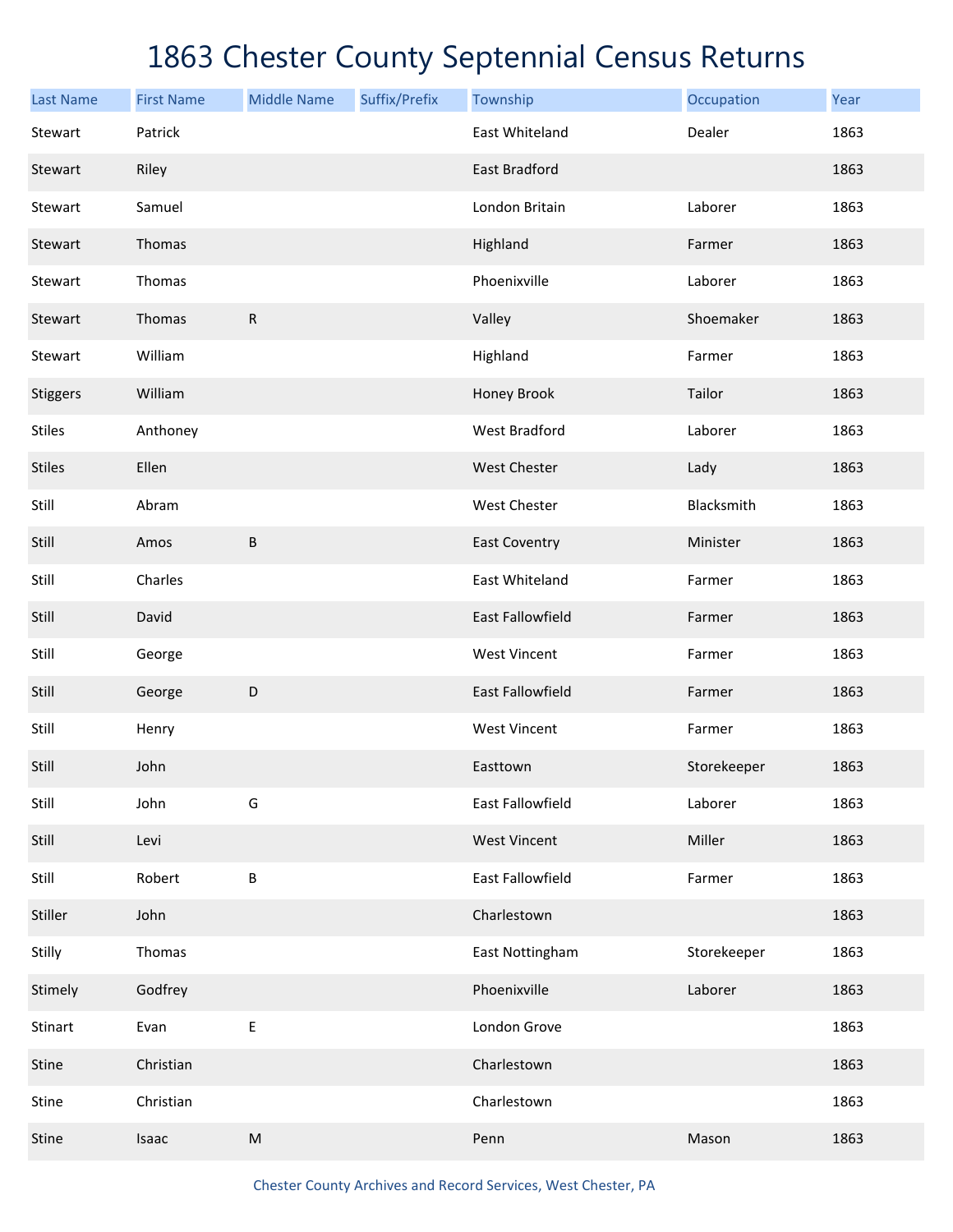| <b>Last Name</b> | <b>First Name</b> | <b>Middle Name</b> | Suffix/Prefix | Township             | Occupation  | Year |
|------------------|-------------------|--------------------|---------------|----------------------|-------------|------|
| Stine            | Jacob             |                    |               | East Bradford        |             | 1863 |
| Stine            | John              |                    |               | Phoenixville         | Heater      | 1863 |
| Stine            | William           |                    |               | East Bradford        |             | 1863 |
| Stine            | William           |                    |               | East Bradford        |             | 1863 |
| Stineart         | Lewis             |                    |               | Penn                 | Farmer      | 1863 |
| Stinely          | Godfrey           |                    |               | Phoenixville         | Heater      | 1863 |
| Stiner           | Abner             |                    |               | Lower Oxford         | Carpenter   | 1863 |
| Stiner           | William           |                    |               | Lower Oxford         | Laborer     | 1863 |
| Stineruck        | Henry             |                    |               | East Coventry        | Wheelwright | 1863 |
| Stinnart         | Charles           |                    |               | London Grove         | Laborer     | 1863 |
| Stinson          | William           |                    |               | London Grove         | Merchant    | 1863 |
| Stirk            | George            |                    |               | Kennett Square       | Blacksmith  | 1863 |
| Stiteler         | David             |                    |               | <b>Upper Uwchlan</b> | Farmer      | 1863 |
| Stiteler         | David             |                    | Jr.           | Uwchlan              | Farmer      | 1863 |
| Stiteler         | George            |                    |               | <b>Upper Uwchlan</b> | Farmer      | 1863 |
| Stiteler         | George            |                    |               | <b>West Vincent</b>  | Farmer      | 1863 |
| Stiteler         | Henry             |                    |               | <b>West Vincent</b>  | Farmer      | 1863 |
| Stiteler         | Henry             | W                  |               | <b>Upper Uwchlan</b> | Farmer      | 1863 |
| Stiteler         | J                 | Elwood             |               | Uwchlan              | Farmer      | 1863 |
| Stiteler         | John              |                    | Sr.           | Uwchlan              | Farmer      | 1863 |
| Stiteler         | John              |                    | Jr.           | Uwchlan              | Farmer      | 1863 |
| Stiteler         | John              | L                  |               | Uwchlan              | Farmer      | 1863 |
| Stiteler         | Peter             |                    |               | Uwchlan              | Farmer      | 1863 |
| Stiteler         | Peter             |                    |               | <b>West Vincent</b>  | Farmer      | 1863 |
| Stiteler         | Washington        |                    |               | Uwchlan              | Farmer      | 1863 |
| Stiteter         | John              |                    |               | East Pikeland        | Fenchmaker  | 1863 |
| Stiteter         | William           |                    |               | East Pikeland        | Laborer     | 1863 |
| Stiteter         | Wilson            |                    |               | East Pikeland        | Laborer     | 1863 |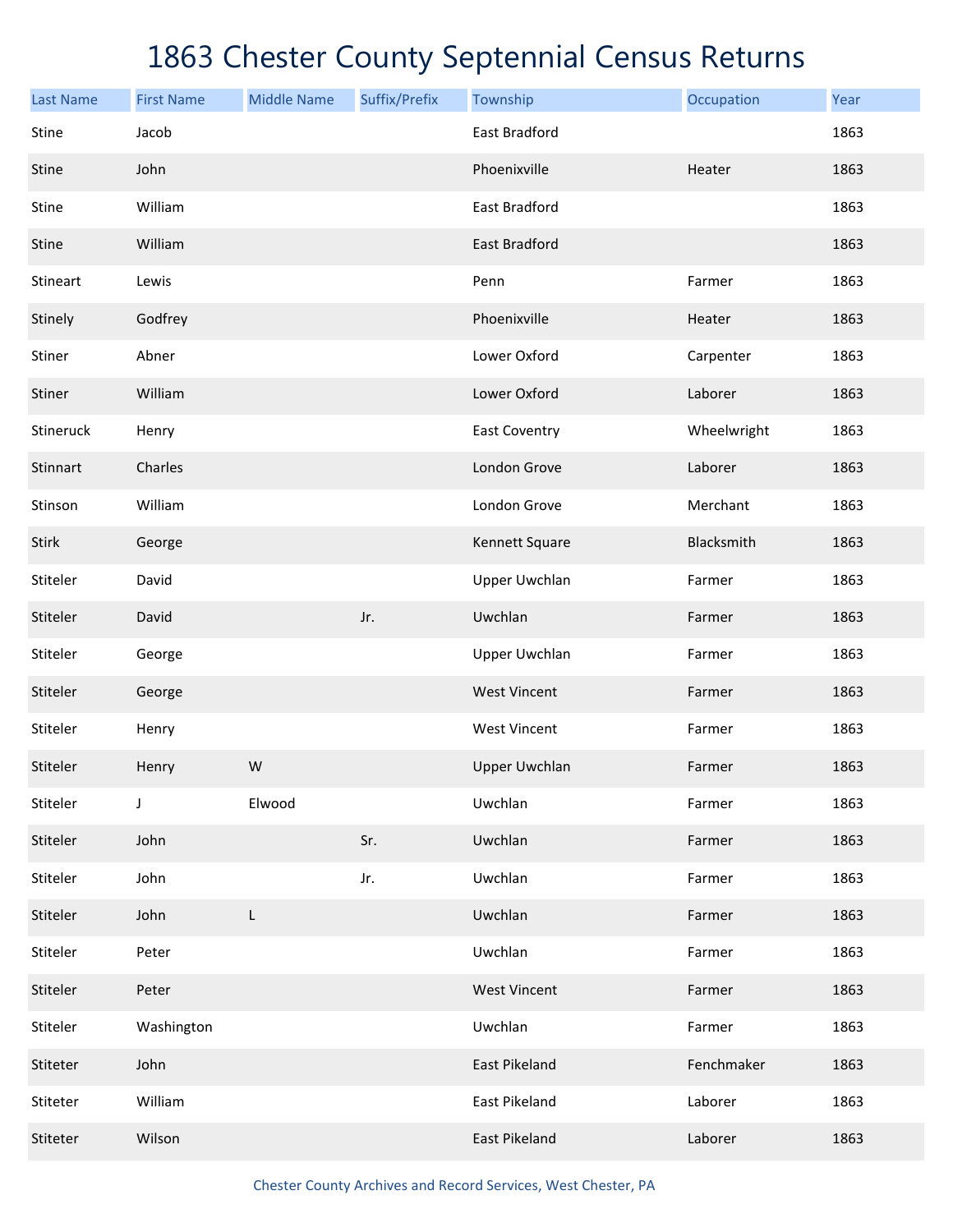| <b>Last Name</b> | <b>First Name</b> | <b>Middle Name</b> | Suffix/Prefix | Township                  | Occupation | Year |
|------------------|-------------------|--------------------|---------------|---------------------------|------------|------|
| Stitler          | Edwin             | D                  |               | Tredyffrin                |            | 1863 |
| Stitler          | Peter             | D                  |               | <b>West Pikeland</b>      | Farmer     | 1863 |
| Stitler          | Samuel            |                    |               | West Caln                 | Farmer     | 1863 |
| Stockey          | John              |                    |               | Willistown                | Mechanic   | 1863 |
| Stokes           | Elwood            |                    |               | East Marlborough          | Laborer    | 1863 |
| Stone            | G                 | W                  |               | Sadsbury                  |            | 1863 |
| Stone            | Hiram             |                    |               | <b>East Fallowfield</b>   | Laborer    | 1863 |
| Stone            | Isaac             |                    |               | <b>East Fallowfield</b>   | Laborer    | 1863 |
| Stone            | John              |                    |               | <b>East Nantmeal</b>      |            | 1863 |
| Stone            | John              |                    |               | <b>West Fallowfield</b>   |            | 1863 |
| Stone            | John              | ${\sf P}$          |               | Sadsbury                  |            | 1863 |
| Stone            | John              | W                  |               | West Whiteland            | Farmer     | 1863 |
| Stone            | Margarett         |                    |               | <b>East Fallowfield</b>   | Laborer    | 1863 |
| Stone            | W                 | $\mathsf K$        |               | Sadsbury                  |            | 1863 |
| Stone            | William           |                    |               | Sadsbury                  |            | 1863 |
| Stoneback        | George            |                    |               | Warwick                   |            | 1863 |
| Stoneback        | Jacob             |                    |               | South Coventry            | Farmer     | 1863 |
| Stoneback        | Samuel            |                    |               | Warwick                   |            | 1863 |
| Stoneback        | Samuel            |                    |               | Warwick                   |            | 1863 |
| Stoner           | David             |                    | Sr.           | West Fallowfield          |            | 1863 |
| Stoner           | David             |                    | Jr.           | West Fallowfield          |            | 1863 |
| Stoner           | Jacob             |                    |               | West Fallowfield          |            | 1863 |
| Stoner           | John              |                    |               | West Fallowfield          |            | 1863 |
| Stoop            | Oliver            |                    |               | East Nottingham           |            | 1863 |
| Stoops           | Albert            |                    |               | ${\sf E} {\sf I} {\sf k}$ | Farmer     | 1863 |
| Storey           | George            |                    |               | New London                | Farmer     | 1863 |
| Storey           | George            |                    |               | Penn                      | Farmer     | 1863 |
| Storey           | James             | ${\sf R}$          |               | New London                | Laborer    | 1863 |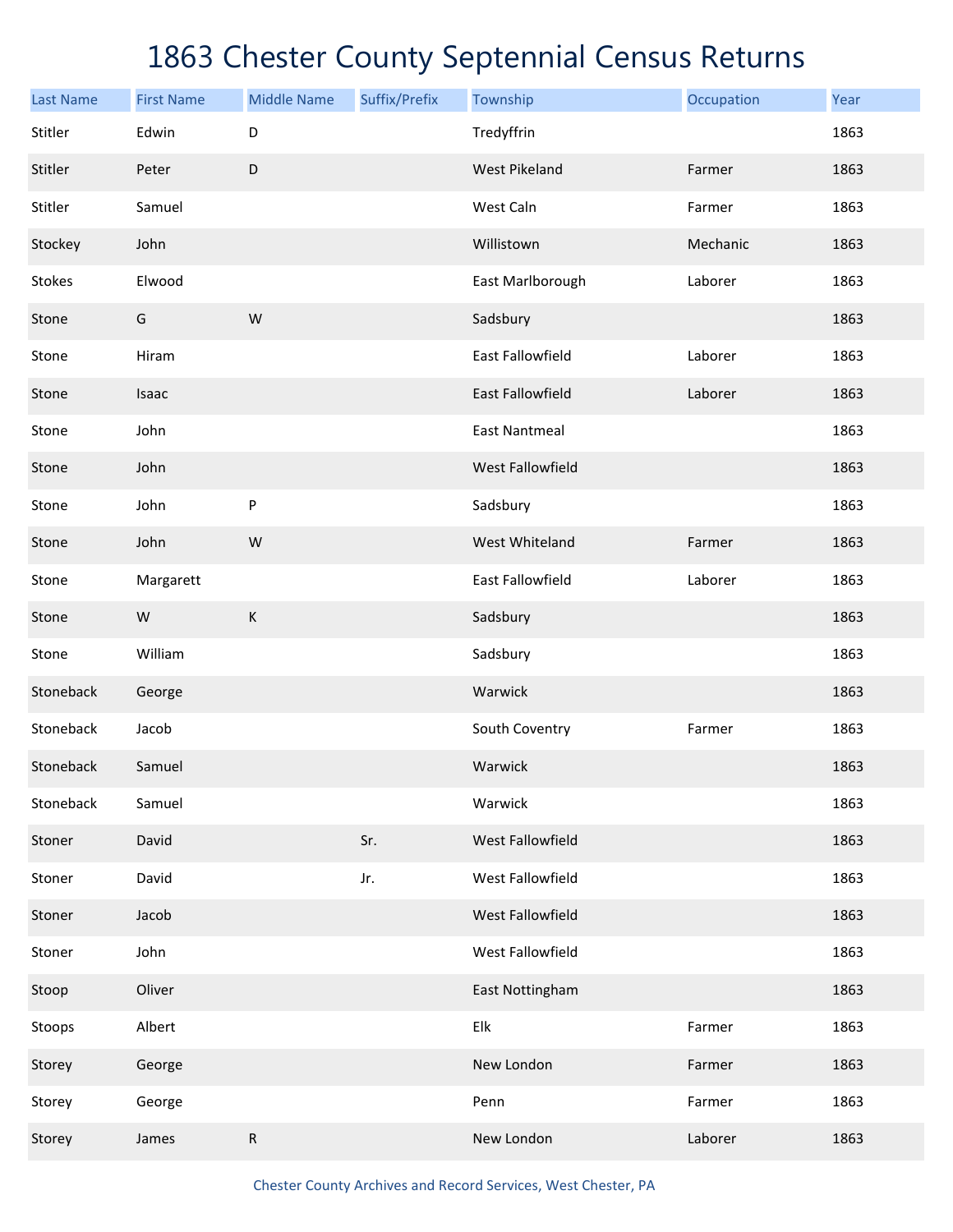| <b>Last Name</b> | <b>First Name</b> | <b>Middle Name</b> | Suffix/Prefix | Township             | Occupation | Year |
|------------------|-------------------|--------------------|---------------|----------------------|------------|------|
| Storey           | Robert            |                    |               | New London           | Farmer     | 1863 |
| Storey           | Samuel            | H                  |               | New London           | Farmer     | 1863 |
| Story            | George            | ${\sf R}$          |               | Elk                  | Farmer     | 1863 |
| Story            | Henry             |                    |               | London Grove         |            | 1863 |
| Story            | James             |                    |               | London Grove         | Miller     | 1863 |
| Story            | Thomas            |                    |               | London Grove         | Farmer     | 1863 |
| Storz            | Joseph            |                    |               | Birmingham           | Laborer    | 1863 |
| Stott            | David             |                    |               | Sadsbury             |            | 1863 |
| Stott            | George            |                    |               | Phoenixville         | Heater     | 1863 |
| Stott            | Jacob             | $\sf S$            |               | Valley               | Clerk      | 1863 |
| Stott            | Joseph            |                    |               | Sadsbury             |            | 1863 |
| Stott            | Thomas            |                    |               | Sadsbury             |            | 1863 |
| Stott            | William           |                    |               | Sadsbury             | Gentleman  | 1863 |
| Stott            | William           |                    |               | Schuylkill           | Carpenter  | 1863 |
| Stoufer          | Abram             | B                  |               | <b>West Vincent</b>  | Farmer     | 1863 |
| Stoufer          | Jacob             |                    |               | <b>West Vincent</b>  | Laborer    | 1863 |
| Stoufer          | John              |                    |               | <b>West Vincent</b>  | Laborer    | 1863 |
| Stoufer          | Samuel            |                    |               | <b>West Vincent</b>  | Farmer     | 1863 |
| Stoufer          | William           |                    |               | <b>West Vincent</b>  | Farmer     | 1863 |
| Stouff           | Henry             |                    |               | West Brandywine      | Carpenter  | 1863 |
| Stouff           | John              |                    |               | West Brandywine      | Laborer    | 1863 |
| Stouffer         | Andrew            |                    |               | Honey Brook          | Moulder    | 1863 |
| Stouffer         | Ephraim           |                    |               | Honey Brook          | Moulder    | 1863 |
| Stout            | Perry             |                    |               | New Garden           |            | 1863 |
| Strahorn         | Joseph            | $\sf H$            |               | London Britain       | Laborer    | 1863 |
| Strahorn         | Samuel            |                    |               | London Britain       | Mechanic   | 1863 |
| Stratch          | William           |                    |               | Phoenixville         | Puddler    | 1863 |
| Stratten         | Robert            |                    |               | <b>East Coventry</b> | Merchant   | 1863 |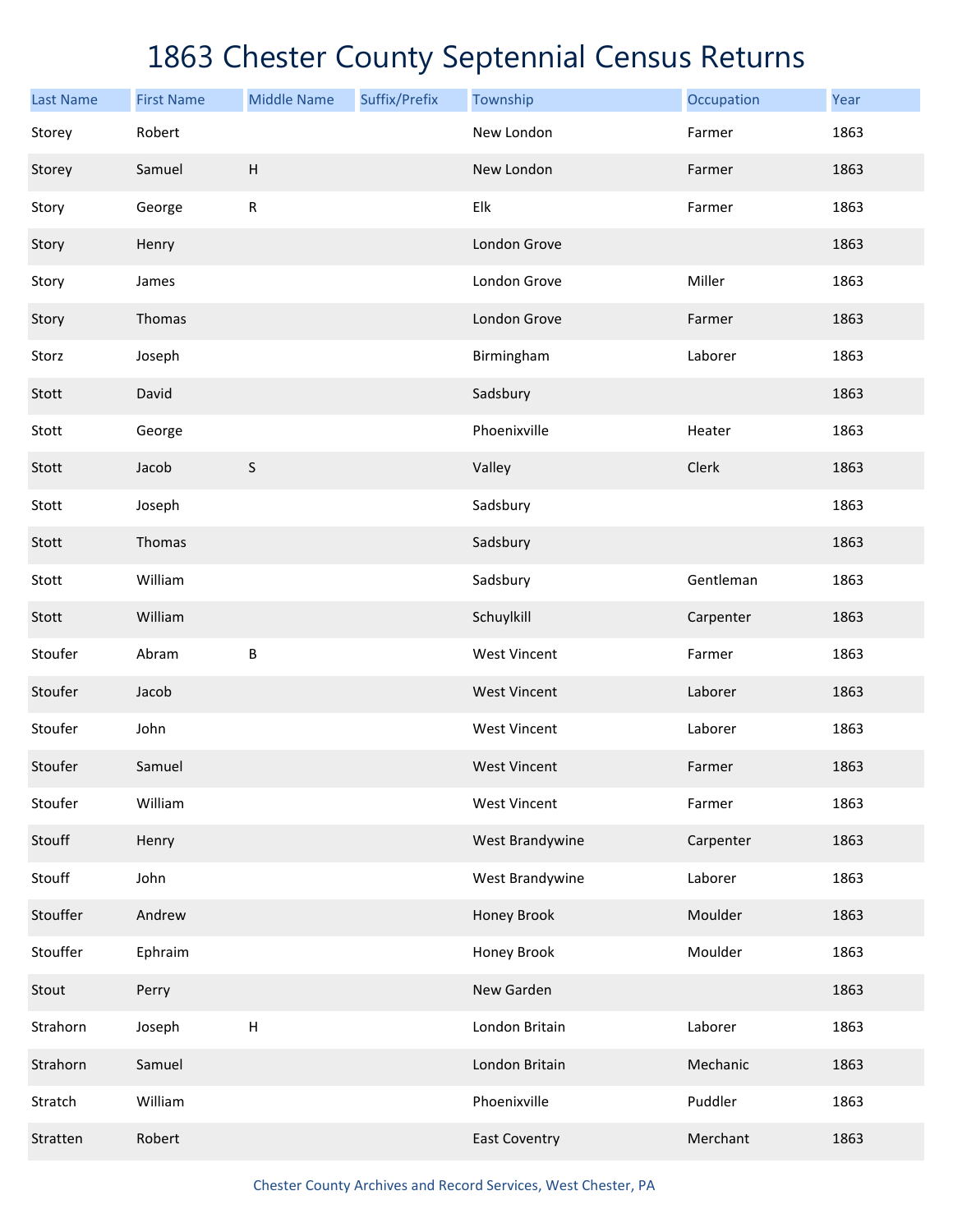| <b>Last Name</b> | <b>First Name</b> | <b>Middle Name</b>        | Suffix/Prefix | Township             | Occupation | Year |
|------------------|-------------------|---------------------------|---------------|----------------------|------------|------|
| Strawbridge      | James             | $\mathsf H$               |               | Penn                 | Farmer     | 1863 |
| Strawbridge      | Robert            | $\boldsymbol{\mathsf{H}}$ |               | Penn                 | Farmer     | 1863 |
| Strayhorn        | Robert            |                           |               | Franklin             | Farmer     | 1863 |
| Street           | Cornelius         |                           |               | Valley               | Weaver     | 1863 |
| Streiby          | William           |                           |               | West Caln            | Farmer     | 1863 |
| Strickland       | Amariah           |                           |               | Charlestown          |            | 1863 |
| Strickland       | Amos              |                           |               | West Fallowfield     |            | 1863 |
| Strickland       | D                 |                           |               | West Fallowfield     |            | 1863 |
| Strickland       | E                 | ${\sf M}$                 |               | <b>Upper Uwchlan</b> | Farmer     | 1863 |
| Strickland       | Esau              |                           |               | West Whiteland       | Farmer     | 1863 |
| Strickland       | James             |                           |               | Lower Oxford         | Farmer     | 1863 |
| Strickland       | Jesse             |                           |               | <b>Upper Uwchlan</b> | Farmer     | 1863 |
| Strickland       | Jesse             | $\overline{A}$            |               | East Nottingham      |            | 1863 |
| Strickland       | John              |                           |               | Lower Oxford         | Farmer     | 1863 |
| Strickland       | John              |                           |               | <b>West Vincent</b>  | Farmer     | 1863 |
| Strickland       | John              | J                         |               | Franklin             | Farmer     | 1863 |
| Strickland       | John              | ${\sf R}$                 |               | Lower Oxford         | Farmer     | 1863 |
| Strickland       | Joseph            |                           |               | East Marlborough     | Carpenter  | 1863 |
| Strickland       | Joseph            |                           |               | East Nottingham      | Laborer    | 1863 |
| Strickland       | Joseph            |                           |               | Londonderry          |            | 1863 |
| Strickland       | Rebecca           |                           |               | Franklin             | Farmer     | 1863 |
| Strickland       | Thomas            |                           |               | <b>East Nantmeal</b> |            | 1863 |
| Strickland       | William           |                           |               | Franklin             | Laborer    | 1863 |
| Strickland       | William           |                           |               | Lower Oxford         | Farmer     | 1863 |
| Strickland       | William           |                           |               | West Fallowfield     |            | 1863 |
| Strickland       | William           |                           |               | <b>West Vincent</b>  | Mechanic   | 1863 |
| Stricklen        | Amos              |                           |               | West Fallowfield     |            | 1863 |
| Stricklen        | Christopher       |                           |               | East Marlborough     |            | 1863 |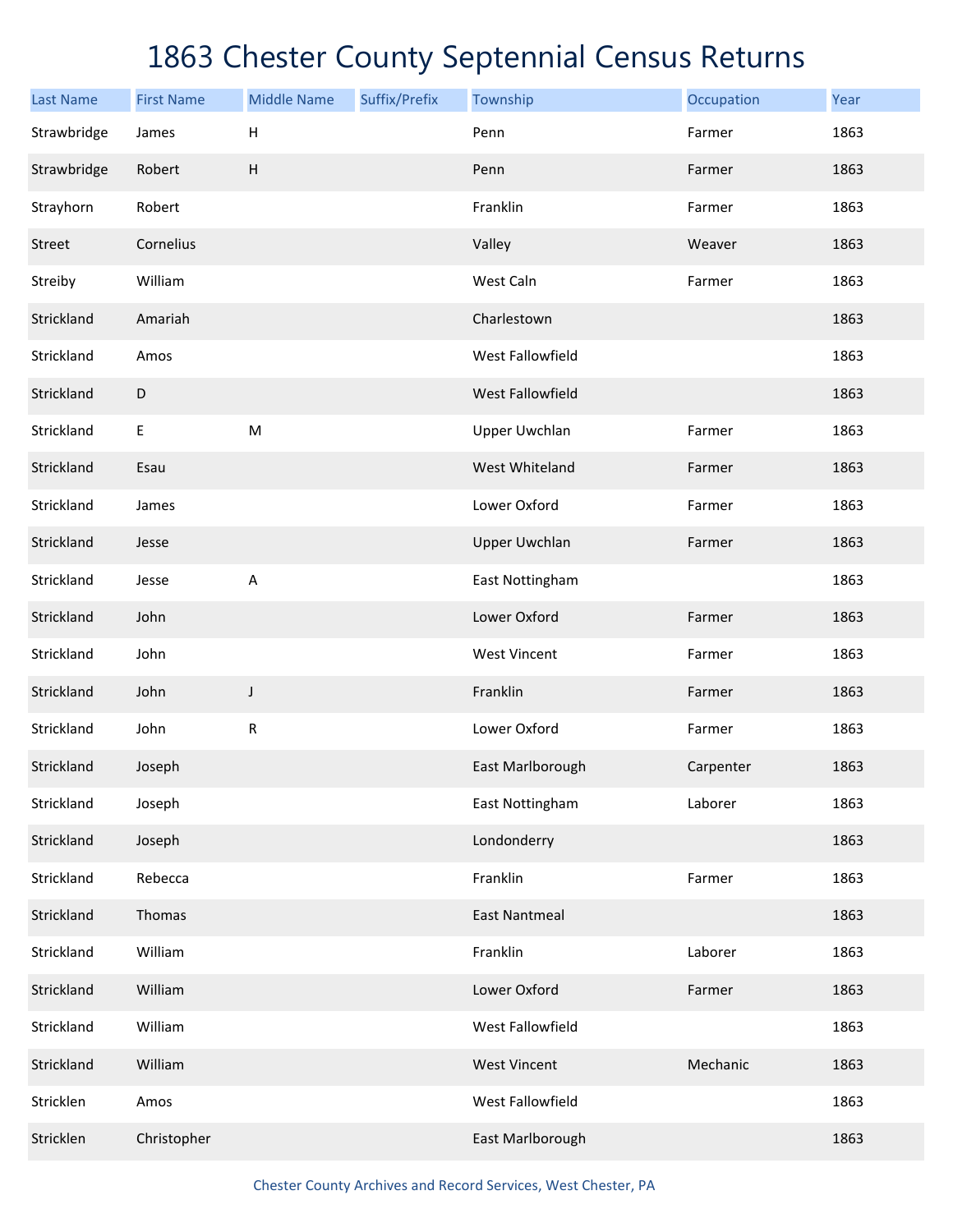| <b>Last Name</b> | <b>First Name</b> | <b>Middle Name</b> | Suffix/Prefix | Township             | Occupation     | Year |
|------------------|-------------------|--------------------|---------------|----------------------|----------------|------|
| Stricklen        | William           |                    |               | East Marlborough     | Carpenter      | 1863 |
| Strickler        | Jacob             |                    |               | Londonderry          |                | 1863 |
| Stricklin        | Amos              |                    |               | Sadsbury             | Laborer        | 1863 |
| Stricklin        | Miles             |                    |               | Sadsbury             | Laborer        | 1863 |
| Strieby          | George            |                    |               | West Caln            | Farmer         | 1863 |
| Stringer         | Gibbon            |                    |               | Valley               | Laborer        | 1863 |
| Stringfellow     | Franklin          | $\sf S$            |               | <b>West Vincent</b>  | Laborer        | 1863 |
| Stringfellow     | George            | $\sf B$            |               | West Brandywine      | Wheelwright    | 1863 |
| Stringfellow     | Joseph            |                    |               | South Coventry       | Smith          | 1863 |
| Stringfellow     | Joseph            | $\sf B$            |               | South Coventry       | Wheelwright    | 1863 |
| Strode           | Caleb             |                    |               | East Bradford        |                | 1863 |
| Strode           | Francis           |                    |               | Westtown             | Farmer         | 1863 |
| Strode           | George            | ${\sf M}$          |               | Westtown             | Farmer         | 1863 |
| Strode           | Joseph            | $\mathsf C$        |               | East Bradford        |                | 1863 |
| Strode           | Marshall          |                    |               | East Bradford        |                | 1863 |
| Strode           | Oliver            |                    |               | <b>East Bradford</b> |                | 1863 |
| Strode           | Oliver            |                    |               | East Bradford        |                | 1863 |
| Strode           | Richard           |                    |               | Valley               | Farmer         | 1863 |
| Strode           | Richard           |                    |               | Westtown             | <b>Butcher</b> | 1863 |
| Strode           | Thomas            |                    |               | London Grove         | Laborer        | 1863 |
| Strode           | Thomas            | $\sf T$            |               | Newlin               | Gentleman      | 1863 |
| Strog            | Edward            |                    |               | Kennett Square       | Painter        | 1863 |
| Strohm           | Simeon            |                    |               | South Coventry       | Farmer         | 1863 |
| Stroman          | John              |                    |               | Phoenixville         | Engineer       | 1863 |
| Stromberg        | Olof              |                    |               | West Chester         | Gentleman      | 1863 |
| Strone           | $\sf T$           | James              |               | Kennett Square       | Blacksmith     | 1863 |
| Strong           | $\mathsf J$       | Wilmer             |               | Honey Brook          | Farmer         | 1863 |
| Strong           | John              |                    |               | Honey Brook          | Farmer         | 1863 |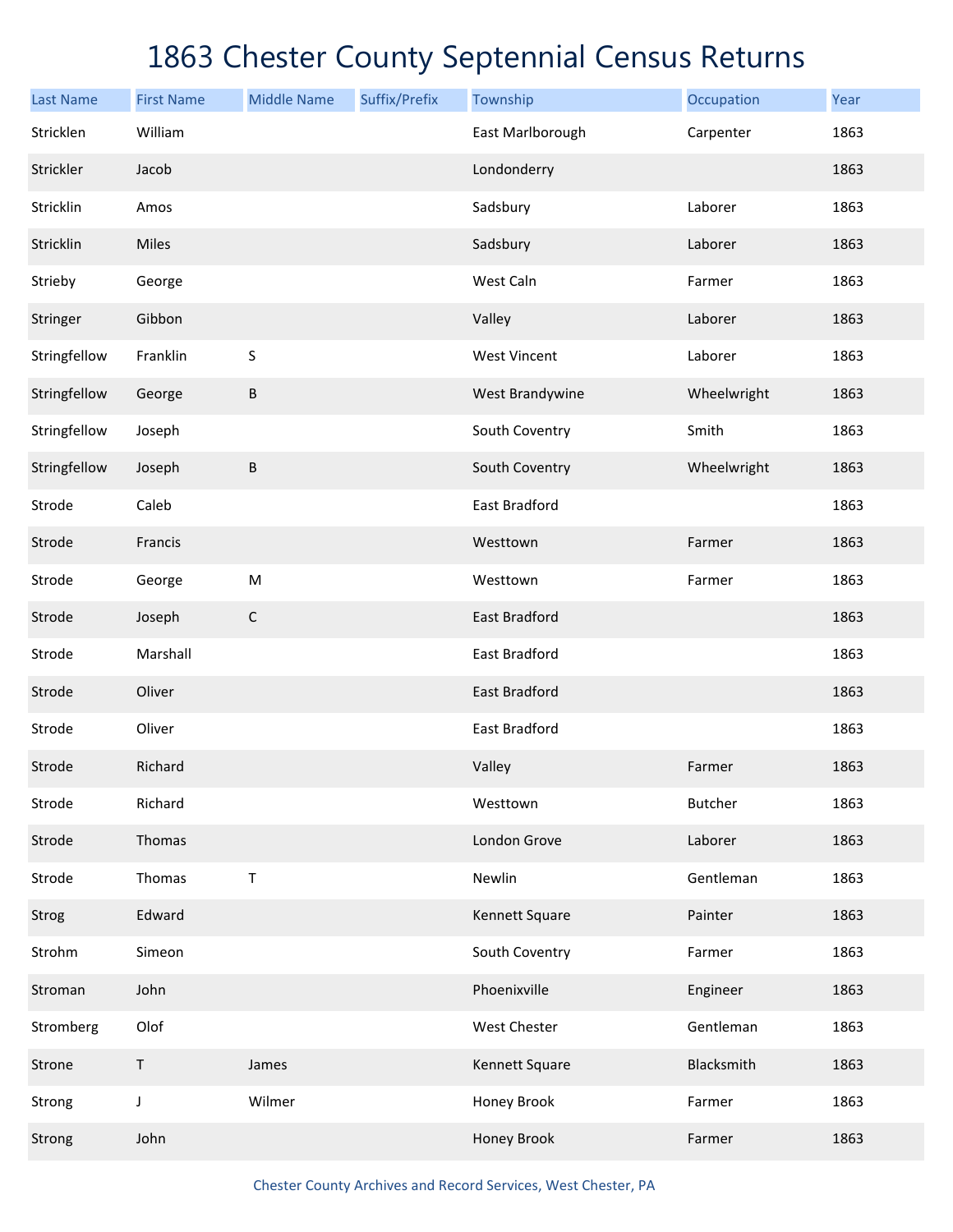| <b>Last Name</b> | <b>First Name</b> | <b>Middle Name</b> | Suffix/Prefix | Township                | Occupation | Year |
|------------------|-------------------|--------------------|---------------|-------------------------|------------|------|
| Strong           | Washington        |                    |               | New Garden              | Farmer     | 1863 |
| Stroud           | B                 | Franklin           |               | Highland                | Farmer     | 1863 |
| Stroud           | Caleb             |                    |               | Highland                | Laborer    | 1863 |
| Stroud           | Edward            | $\mathsf F$        |               | Kennett Square          | Shoemaker  | 1863 |
| Stroud           | Hiland            |                    |               | Sadsbury                |            | 1863 |
| Stroud           | Joshua            |                    |               | <b>East Fallowfield</b> | Farmer     | 1863 |
| Stroud           | Kennard           |                    |               | <b>East Fallowfield</b> | Farmer     | 1863 |
| Stroud           | Margaret          |                    |               | Highland                | Farmer     | 1863 |
| Stroud           | Mary              |                    |               | West Caln               | Farmer     | 1863 |
| Strough          | Frederick         |                    |               | East Pikeland           | Gentleman  | 1863 |
| Strough          | George            |                    |               | <b>West Vincent</b>     | Mechanic   | 1863 |
| Strubb           | Abraham           |                    |               | Charlestown             |            | 1863 |
| Strunk           | Abraham           |                    |               | North Coventry          | Carpenter  | 1863 |
| Strunk           | Cyrus             |                    |               | North Coventry          | Carpenter  | 1863 |
| Strunk           | David             |                    |               | North Coventry          | Farmer     | 1863 |
| Strunk           | David             | B                  |               | North Coventry          | Laborer    | 1863 |
| Strunk           | Jacob             |                    |               | North Coventry          | Boatman    | 1863 |
| Stuart           | Jacob             |                    |               | <b>West Pikeland</b>    | Cooper     | 1863 |
| Stubbebine       | George            | ${\sf M}$          |               | North Coventry          | Farmer     | 1863 |
| Stubblebine      | Daniel            |                    |               | North Coventry          | Laborer    | 1863 |
| Stubblebine      | David             |                    |               | Warwick                 |            | 1863 |
| Stubblebine      | George            |                    |               | North Coventry          | Farmer     | 1863 |
| Stubblebine      | Henry             |                    |               | North Coventry          | Carpenter  | 1863 |
| Stubblebine      | Hiram             |                    |               | North Coventry          | Carpenter  | 1863 |
| Stubblebine      | Lewis             | B                  |               | South Coventry          | Farmer     | 1863 |
| Stubblebine      | William           |                    |               | North Coventry          | Farmer     | 1863 |
| Stubbs           | Daniel            |                    |               | East Nottingham         |            | 1863 |
| Stubbs           | Joseph            |                    | Dr.           | London Grove            |            | 1863 |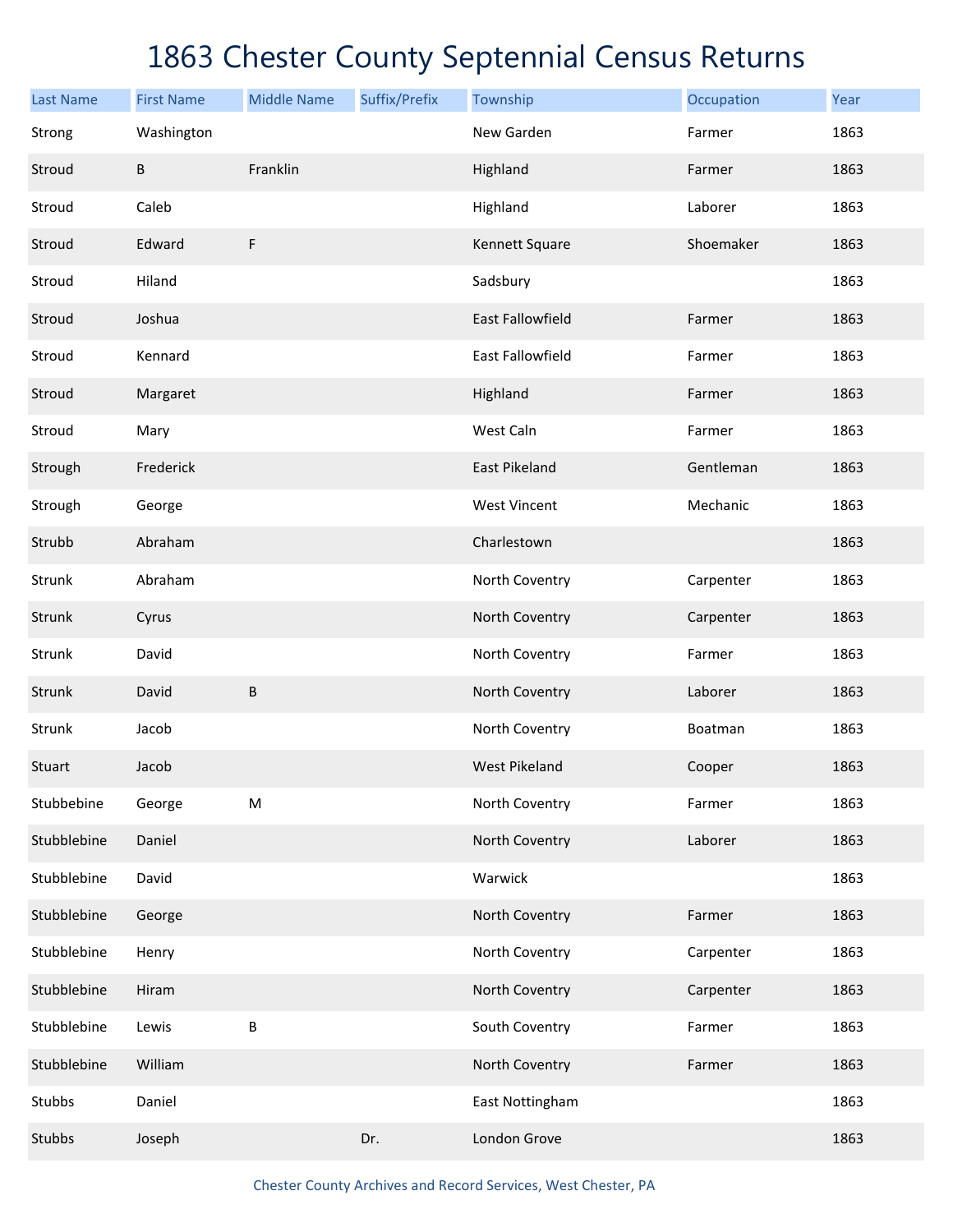| <b>Last Name</b> | <b>First Name</b> | <b>Middle Name</b> | Suffix/Prefix | Township             | Occupation         | Year |
|------------------|-------------------|--------------------|---------------|----------------------|--------------------|------|
| Stubbs           | Joseph            | T                  |               | East Nottingham      |                    | 1863 |
| Stufflet?        | Isaac             |                    |               | North Coventry       | Cooper             | 1863 |
| Stuffold?        | Patrick           |                    |               | <b>West Bradford</b> | Laborer            | 1863 |
| Stukey           | David             |                    |               | Warwick              |                    | 1863 |
| Stull            | Henry             |                    |               | <b>East Vincent</b>  |                    | 1863 |
| Stultz           | Lewis             |                    |               | Phoenixville         | <b>Roll Turner</b> | 1863 |
| Stultz           | Michael           |                    |               | <b>Upper Uwchlan</b> | Farmer             | 1863 |
| Stump            | Robert            |                    |               | Valley               | Laborer            | 1863 |
| Sturges          | Hiram             |                    |               | <b>West Vincent</b>  | Farmer             | 1863 |
| Sturges          | Jesse             |                    |               | Uwchlan              | Laborer            | 1863 |
| Sturges          | Joseph            |                    |               | <b>West Vincent</b>  | Laborer            | 1863 |
| Sturges          | Lemuel            |                    |               | West Whiteland       | Shoemaker          | 1863 |
| Sturn            | Thomas            |                    |               | Elk                  | Farmer             | 1863 |
| Styer            | Rufus             |                    |               | <b>East Vincent</b>  |                    | 1863 |
| Sulivan          | John              | S                  |               | West Brandywine      | Laborer            | 1863 |
| Sullavan         | Allen             |                    |               | <b>West Bradford</b> | Ditcher            | 1863 |
| Sullivan         | Andrew            |                    |               | Phoenixville         | Teacher            | 1863 |
| Sullivan         | Cornelius         |                    |               | London Grove         |                    | 1863 |
| Sullivan         | Daniel            |                    |               | Downingtown          | Tailor             | 1863 |
| Sullivan         | Dennis            |                    |               | Phoenixville         | Laborer            | 1863 |
| Sullivan         | Eugene            |                    |               | Phoenixville         | Peddler            | 1863 |
| Sullivan         | James             |                    |               | East Bradford        |                    | 1863 |
| Sullivan         | John              |                    |               | West Chester         | Tailor             | 1863 |
| Sullivan         | Luke              |                    |               | Phoenixville         | Laborer            | 1863 |
| Sumeril          | George            |                    |               | Kennett Square       | Tin Plate Worker   | 1863 |
| Summons          | Caleb             |                    |               | <b>East Nantmeal</b> |                    | 1863 |
| Summons          | Caleb             |                    |               | <b>East Nantmeal</b> |                    | 1863 |
| Summons          | William           |                    |               | <b>East Nantmeal</b> |                    | 1863 |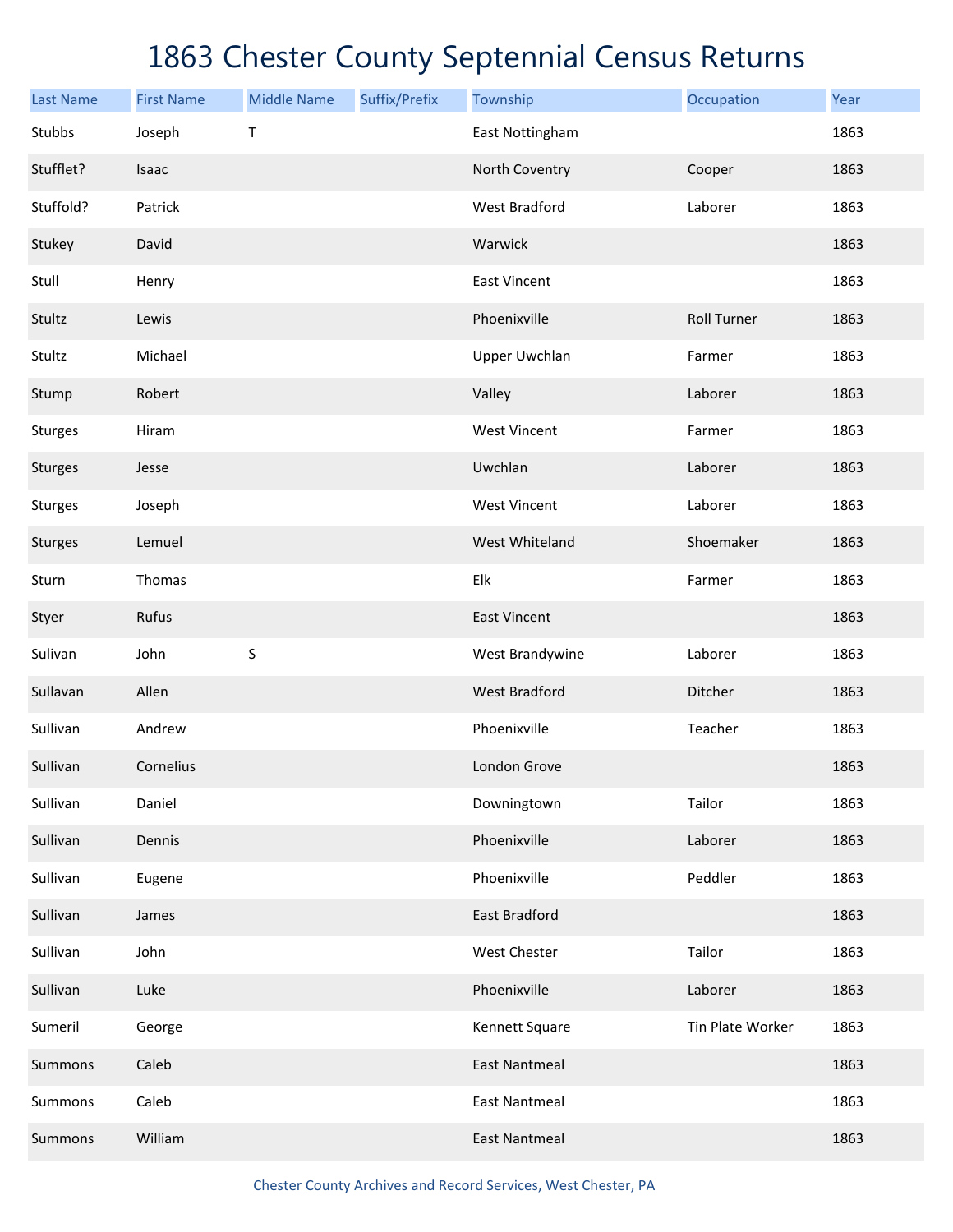| <b>Last Name</b> | <b>First Name</b> | <b>Middle Name</b> | Suffix/Prefix | Township            | Occupation    | Year |
|------------------|-------------------|--------------------|---------------|---------------------|---------------|------|
| Sumption         | Thomas            |                    |               | Oxford              | Minister      | 1863 |
| Super            | Joseph            |                    |               | West Whiteland      | Laborer       | 1863 |
| Suple            | Edward            |                    |               | Phoenixville        | Coal Merchant | 1863 |
| Suplee           | Benjamin          | F                  |               | Honey Brook         | Farmer        | 1863 |
| Suplee           | $\mathsf C$       | E                  |               | Schuylkill          | Farmer        | 1863 |
| Suplee           | Curtis            |                    |               | Honey Brook         | Laborer       | 1863 |
| Suplee           | Ephraim           |                    | Jr.           | Honey Brook         | Farmer        | 1863 |
| Suplee           | Ephraim           |                    |               | Honey Brook         | Farmer        | 1863 |
| Suplee           | Horatio           |                    |               | Honey Brook         | Farmer        | 1863 |
| Suplee           | John              |                    |               | Tredyffrin          |               | 1863 |
| Suplee           | John              | ${\sf M}$          |               | Honey Brook         | Carpenter     | 1863 |
| Suplee           | Jones             |                    |               | Schuylkill          | Laborer       | 1863 |
| Suplee           | Peter             |                    |               | Easttown            | Farmer        | 1863 |
| Suplee           | Peter             |                    |               | Honey Brook         | Farmer        | 1863 |
| Suplee           | Peter             | $\sf S$            |               | Honey Brook         | Farmer        | 1863 |
| Suplee           | Rudolph           |                    |               | Schuylkill          | Farmer        | 1863 |
| Suplee           | William           |                    |               | Easttown            | Farmer        | 1863 |
| Suplee           | Zinnerman         |                    |               | Easttown            | Wheelwright   | 1863 |
| Supplee          | Cadwallader       |                    |               | Charlestown         |               | 1863 |
| Supplee          | George            |                    |               | Tredyffrin          |               | 1863 |
| Surgison         | James             | ${\sf M}$          |               | Honey Brook         | Dentist       | 1863 |
| Sutton           | Gabriel           |                    |               | Franklin            |               | 1863 |
| Sutton           | Jacob             |                    |               | Franklin            |               | 1863 |
| Suydam           | Joseph            | L                  |               | Valley              | Agent         | 1863 |
| Swane            | Caleb             |                    |               | West Marlborough    | Collector     | 1863 |
| Swaney           | James             |                    |               | London Britain      | Farmer        | 1863 |
| Swarner          | James             |                    |               | Wallace             | Farmer        | 1863 |
| Swarts           | Christain         |                    |               | <b>East Vincent</b> |               | 1863 |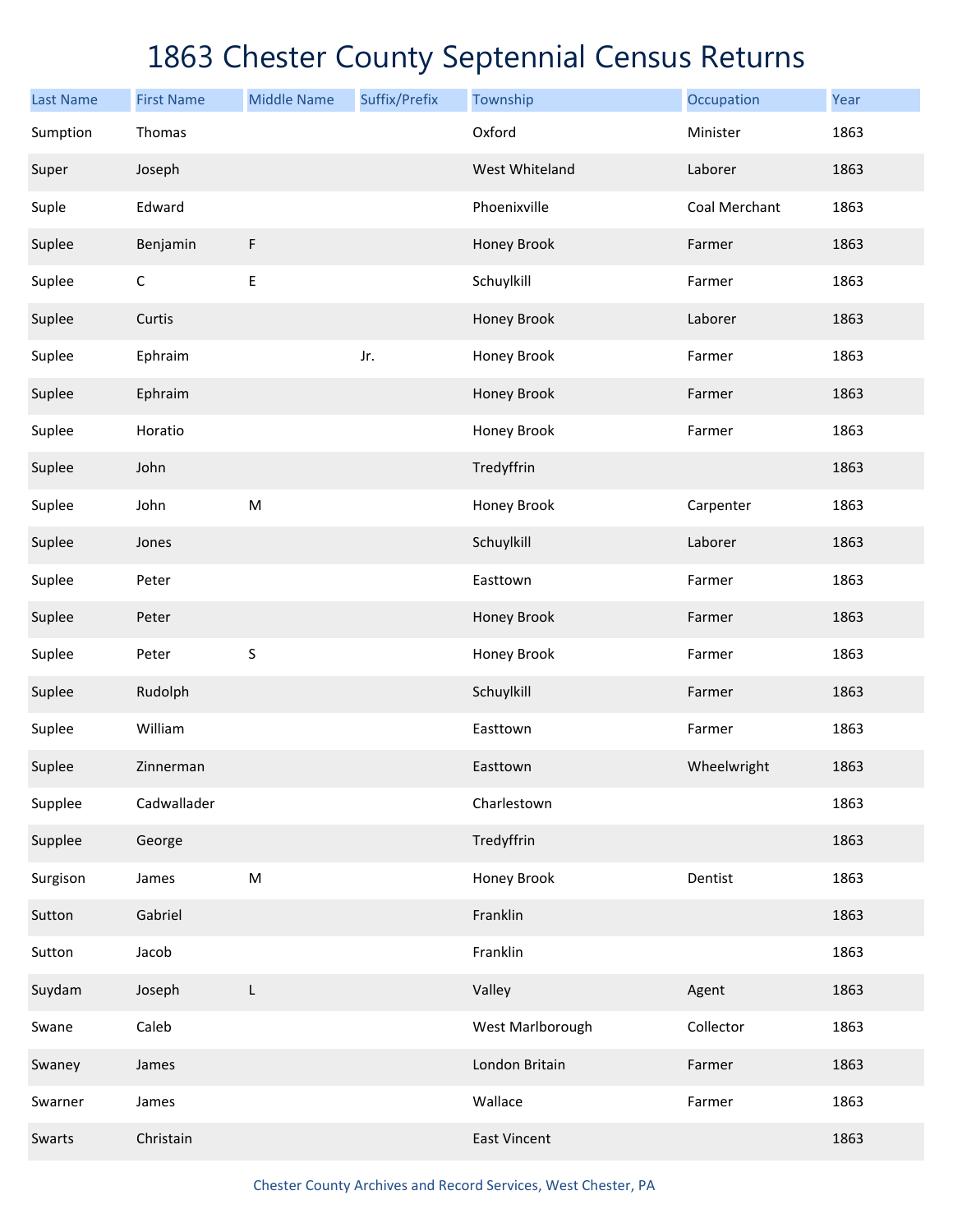| <b>Last Name</b> | <b>First Name</b> | <b>Middle Name</b> | Suffix/Prefix | Township            | Occupation | Year |
|------------------|-------------------|--------------------|---------------|---------------------|------------|------|
| Swarts           | Emanuel           |                    |               | <b>East Vincent</b> |            | 1863 |
| Swarts           | Henry             |                    |               | <b>East Vincent</b> |            | 1863 |
| Swartz           | Eliza             |                    |               | <b>East Vincent</b> |            | 1863 |
| Swavely          | Allan             |                    |               | North Coventry      | Laborer    | 1863 |
| Swayne           | Benjamin          |                    |               | London Grove        |            | 1863 |
| Swayne           | Benjamin          | W                  |               | London Grove        |            | 1863 |
| Swayne           | Caleb             |                    |               | West Goshen         | Drover     | 1863 |
| Swayne           | David             | $\mathsf C$        |               | East Marlborough    | Farmer     | 1863 |
| Swayne           | Elizabeth         |                    |               | East Marlborough    |            | 1863 |
| Swayne           | Enoch             |                    |               | East Marlborough    | Farmer     | 1863 |
| Swayne           | Evan              | Τ                  |               | London Grove        |            | 1863 |
| Swayne           | Hannah            |                    |               | East Marlborough    |            | 1863 |
| Swayne           | Jacob             |                    |               | Pennsbury           | Farmer     | 1863 |
| Swayne           | John              |                    |               | East Marlborough    | Farmer     | 1863 |
| Swayne           | Joseph            |                    |               | <b>Upper Oxford</b> | Carpenter  | 1863 |
| Swayne           | Louisa            | ${\sf P}$          |               | East Marlborough    |            | 1863 |
| Swayne           | Rachel            | ${\sf M}$          |               | <b>Upper Oxford</b> |            | 1863 |
| Swayne           | William           | $\sf K$            |               | <b>Upper Oxford</b> | Farmer     | 1863 |
| Swayne           | William           | ${\sf M}$          |               | West Chester        | Gentleman  | 1863 |
| Swayne           | William           | $\sf P$            |               | East Marlborough    | Farmer     | 1863 |
| Swaynes          | William           | $\sf H$            |               | East Marlborough    | Merchant   | 1863 |
| Swearer          | William           |                    |               | Tredyffrin          |            | 1863 |
| Sweed            | Samuel            |                    |               | East Nottingham     | Laborer    | 1863 |
| Sweeney          | Edward            |                    |               | Pennsbury           | Laborer    | 1863 |
| Sweeney          | John              |                    |               | East Caln           | Laborer    | 1863 |
| Sweeney          | John              |                    |               | Pennsbury           | Laborer    | 1863 |
| Sweeney          | Neal              |                    |               | Pennsbury           | Laborer    | 1863 |
| Sweeny           | Daniel            |                    |               | Valley              | Laborer    | 1863 |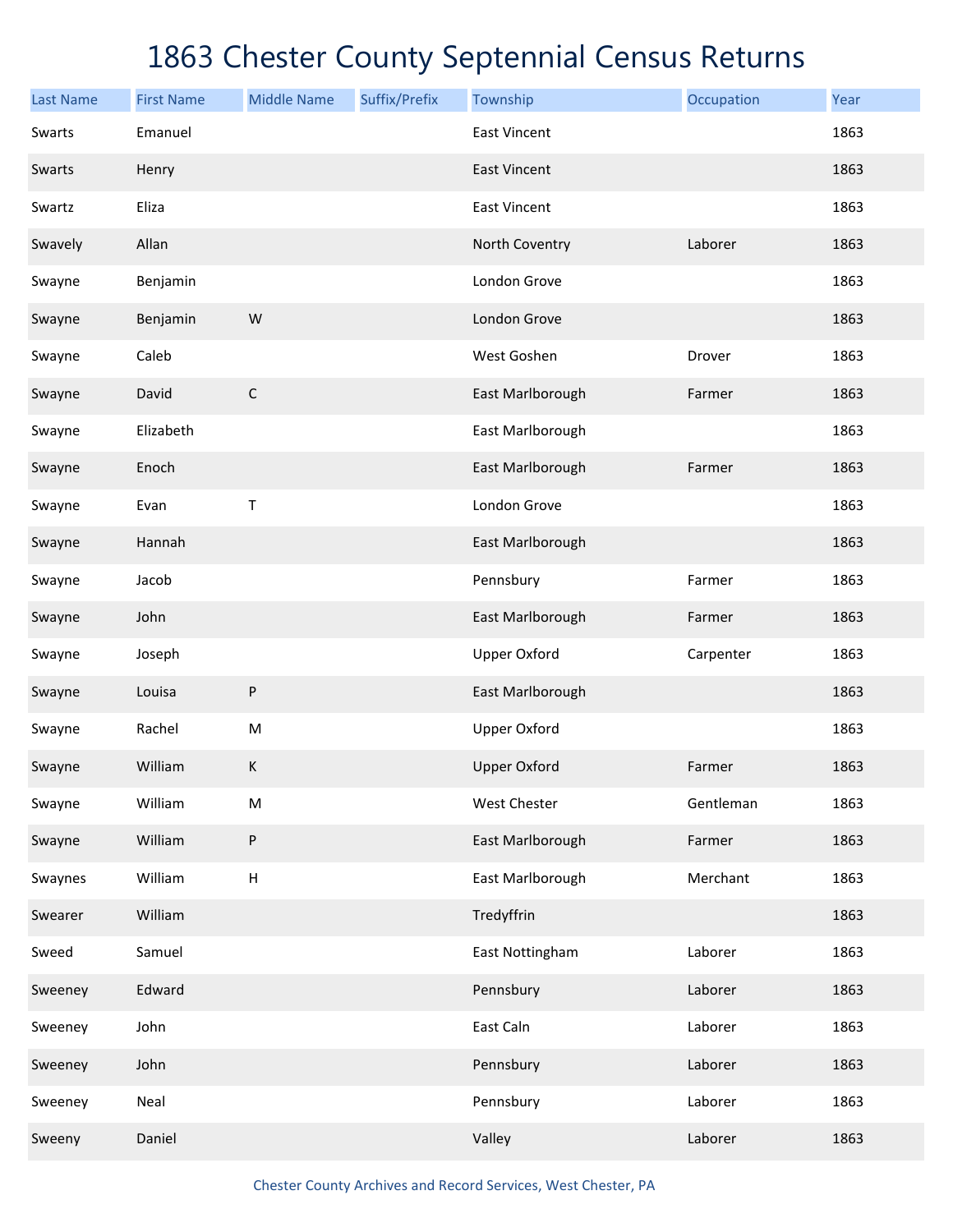| <b>Last Name</b> | <b>First Name</b> | <b>Middle Name</b>        | Suffix/Prefix | Township             | Occupation     | Year |
|------------------|-------------------|---------------------------|---------------|----------------------|----------------|------|
| Sweeny           | John              |                           |               | Valley               | Laborer        | 1863 |
| Sweeten          | Catharine         |                           |               | Downingtown          | Lady           | 1863 |
| Sweeten          | George            |                           |               | Downingtown          | Wood Sawyer?   | 1863 |
| Sweney           | Charles           | $\sf T$                   |               | <b>West Chester</b>  | Soldier        | 1863 |
| Sweney           | Elizabeth         |                           | Sr.           | West Chester         | Lady           | 1863 |
| Sweney           | Elizabeth         |                           |               | <b>West Chester</b>  | Lady           | 1863 |
| Sweney           | Isaac             |                           |               | West Chester         | Gentleman      | 1863 |
| Sweney           | James             |                           |               | <b>West Chester</b>  | Gentleman      | 1863 |
| Sweney           | John              | $\boldsymbol{\mathsf{H}}$ |               | West Chester         | Storekeeper    | 1863 |
| Sweney           | John              | ${\sf R}$                 |               | <b>West Chester</b>  | Teacher        | 1863 |
| Sweney           | Joseph            |                           |               | West Chester         | Clerk          | 1863 |
| Sweney           | Patrick           |                           |               | London Grove         | Laborer        | 1863 |
| Sweney           | Thomas            | H                         |               | Westtown             | Gardner        | 1863 |
| Swindle          | William           |                           |               | Oxford               | Stonemason     | 1863 |
| Swinehard        | Mary              | Ann                       |               | <b>West Nantmeal</b> | Laborer        | 1863 |
| Swinehart        | Abram             |                           |               | South Coventry       | Farmer         | 1863 |
| Swinehart        | Davis             |                           |               | Warwick              |                | 1863 |
| Swinehart        | Harrison          |                           |               | <b>East Vincent</b>  |                | 1863 |
| Swinehart        | Henry             |                           |               | Warwick              |                | 1863 |
| Swinehart        | Henry             |                           |               | <b>West Nantmeal</b> | <b>Butcher</b> | 1863 |
| Swinehart        | Jacob             |                           |               | <b>West Vincent</b>  | Farmer         | 1863 |
| Swinehart        | John              |                           |               | Warwick              |                | 1863 |
| Swinehart        | John              |                           |               | <b>West Vincent</b>  | Farmer         | 1863 |
| Swinehart        | John              |                           |               | <b>West Vincent</b>  | Farmer         | 1863 |
| Swinehart        | John              |                           |               | <b>West Vincent</b>  | Farmer         | 1863 |
| Swinehart        | Lewis             |                           |               | Warwick              |                | 1863 |
| Swinehart        | Mary              |                           |               | Warwick              |                | 1863 |
| Swinehart        | William           |                           |               | <b>West Vincent</b>  |                | 1863 |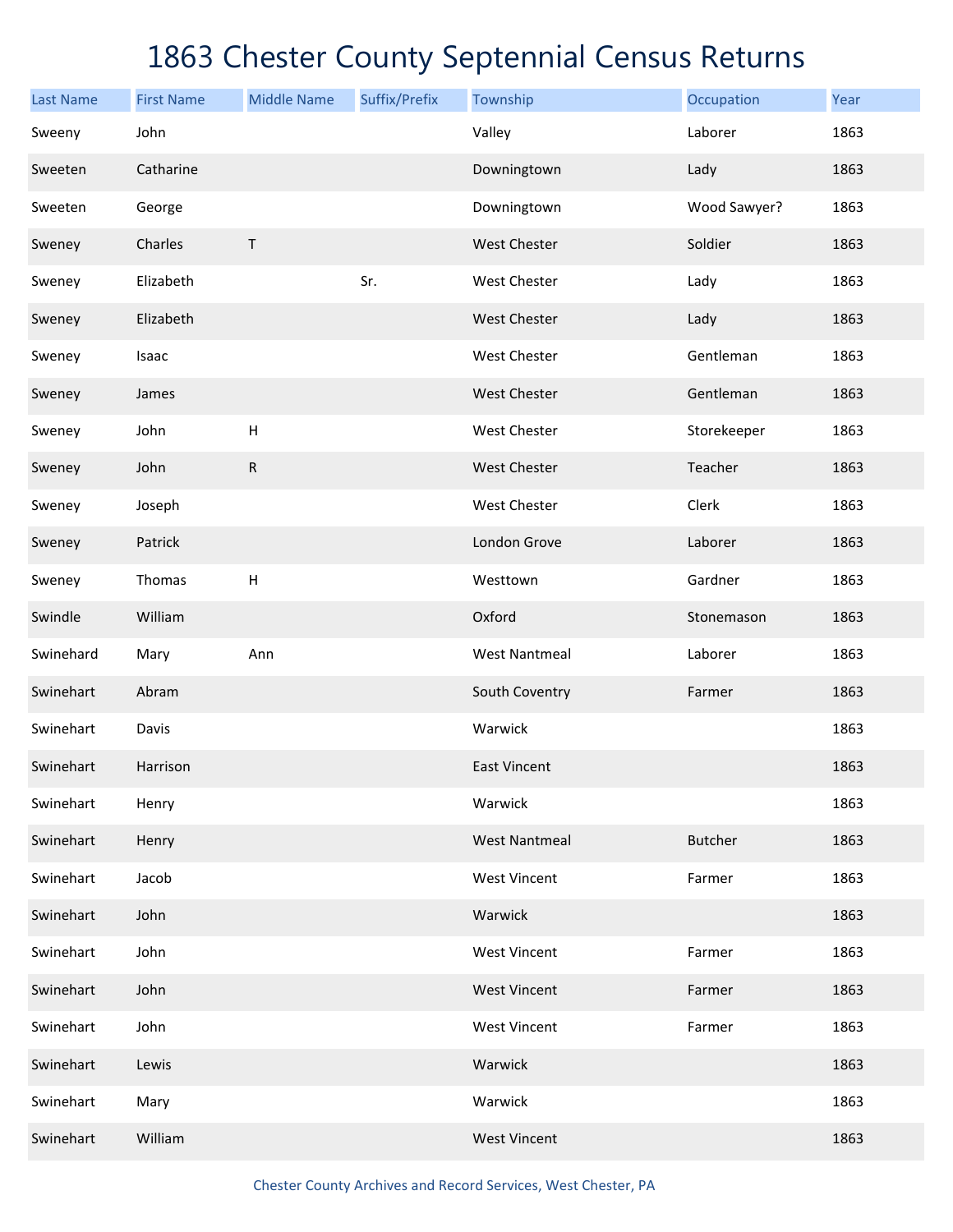| <b>Last Name</b> | <b>First Name</b> | <b>Middle Name</b>        | Suffix/Prefix | Township             | Occupation  | Year |
|------------------|-------------------|---------------------------|---------------|----------------------|-------------|------|
| Swope            | Peter             | V                         |               | East Caln            | Laborer     | 1863 |
| Swymelar         | Joseph            |                           |               | East Bradford        |             | 1863 |
| Swymelear        | Balser            |                           |               | West Goshen          | Farmer      | 1863 |
| Swymlear         | Joseph            |                           |               | West Goshen          | Laborer     | 1863 |
| Sykes            | Daniel            |                           |               | <b>East Vincent</b>  |             | 1863 |
| Sylcox           | Joseph            |                           |               | East Brandywine      | Laborer     | 1863 |
| Sylvester        | John              |                           |               | <b>West Bradford</b> | Farmer      | 1863 |
| Sylvester        | Lewis             |                           |               | East Whiteland       | Limeburner  | 1863 |
| Sylvester        | Solomon           |                           |               | East Bradford        |             | 1863 |
| Sylvester        | Thomas            |                           |               | West Whiteland       | Laborer     | 1863 |
| Syphard          | Abraham           |                           |               | Warwick              |             | 1863 |
| Syphard          | Henery            |                           |               | Wallace              | Farmer      | 1863 |
| Syphard          | Leonard           |                           |               | Wallace              | Farmer      | 1863 |
| Syphard          | Samuel            |                           |               | Wallace              | Farmer      | 1863 |
| Syphard          | Samuel            |                           |               | Wallace              | Farmer      | 1863 |
| Syphard          | William           |                           |               | Wallace              | Laborer     | 1863 |
| Sypherd          | Henry             |                           |               | <b>Upper Uwchlan</b> | Farmer      | 1863 |
| Sypherd          | Leonard           |                           |               | <b>East Nantmeal</b> |             | 1863 |
| Syvester         | Joseph            |                           |               | East Brandywine      | Laborer     | 1863 |
| Tagart           | Frank             | $\boldsymbol{\mathsf{H}}$ |               | West Chester         | Soldier     | 1863 |
| Taggart          | Alexander         |                           |               | Valley               | Storekeeper | 1863 |
| Taggart          | Jane              |                           |               | Kennett              |             | 1863 |
| Taggart          | Levi              |                           |               | London Grove         |             | 1863 |
| Taggart          | Lewis             |                           |               | Franklin             | Carpenter   | 1863 |
| Taggart          | Mary              | Ann                       |               | East Marlborough     |             | 1863 |
| Taggart          | William           |                           |               | East Marlborough     | Farmer      | 1863 |
| Taggert          | George            | W                         |               | East Goshen          | Miller      | 1863 |
| Taggert          | Hugh              |                           |               | Phoenixville         | Laborer     | 1863 |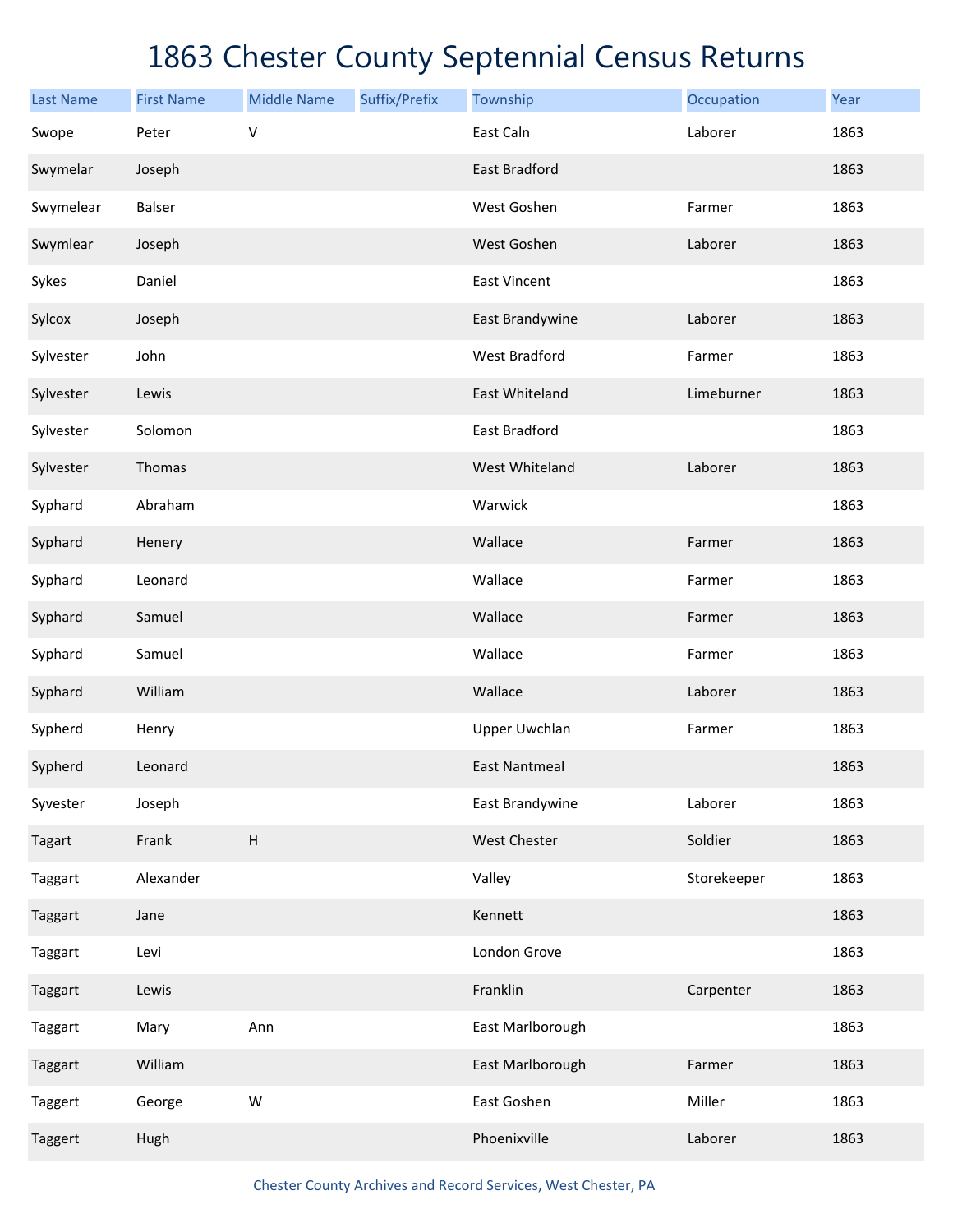| <b>Last Name</b> | <b>First Name</b> | <b>Middle Name</b> | Suffix/Prefix | Township            | Occupation   | Year |
|------------------|-------------------|--------------------|---------------|---------------------|--------------|------|
| Taggert          | James             |                    |               | Phoenixville        | Laborer      | 1863 |
| Taggert          | James             |                    |               | Phoenixville        | Gentleman    | 1863 |
| Taggert          | Joseph            |                    |               | Phoenixville        | Soldier      | 1863 |
| Taggert          | Michael           |                    |               | Phoenixville        | Shopkeeper   | 1863 |
| Taggert          | Nicholas          |                    |               | Phoenixville        | Laborer      | 1863 |
| Taggert          | Thomas            |                    |               | Phoenixville        | Moulder      | 1863 |
| Talbort          | Caleb             | P                  |               | Honey Brook         | Farmer       | 1863 |
| Talbort          | William           | G                  |               | Honey Brook         | Farmer       | 1863 |
| Talbot           | D                 | $\sf S$            |               | Honey Brook         | Teacher      | 1863 |
| Talbot           | John              | J                  |               | Honey Brook         | Mail Carrier | 1863 |
| Tallant          | Henry             |                    |               | West Whiteland      | Farmer       | 1863 |
| <b>Talley</b>    | Alban             |                    |               | Pennsbury           | Laborer      | 1863 |
| Talley           | Allen             |                    |               | Pennsbury           | Laborer      | 1863 |
| <b>Talley</b>    | E                 | L                  |               | West Chester        | Carpenter    | 1863 |
| Talor            | Thomas            | J                  |               | East Fallowfield    |              | 1863 |
| Taney            | Jacob             |                    |               | Phoenixville        | Laborer      | 1863 |
| Tangart          | Benjamin          |                    |               | West Fallowfield    |              | 1863 |
| Tangart          | Peter             |                    |               | West Fallowfield    |              | 1863 |
| Tanguey          | Charles           |                    |               | Westtown            | Storekeeper  | 1863 |
| Tany             | Abraham           |                    |               | <b>East Vincent</b> |              | 1863 |
| Tany             | John              | Υ                  |               | Schuylkill          | Laborer      | 1863 |
| Tarrence         | Jane              |                    |               | West Chester        | Seamstress   | 1863 |
| Tawresey?        | John              |                    |               | London Britain      | Farmer       | 1863 |
| Taylor           | Alexander         |                    |               | West Marlborough    | Farmer       | 1863 |
| Taylor           | Andrew            | J                  |               | New Garden          | Farmer       | 1863 |
| Taylor           | Ann               | ${\sf M}$          |               | West Chester        | Lady         | 1863 |
| Taylor           | Anthony           |                    |               | West Chester        | Gentleman    | 1863 |
| Taylor           | Bayard            |                    |               | East Marlborough    | Author       | 1863 |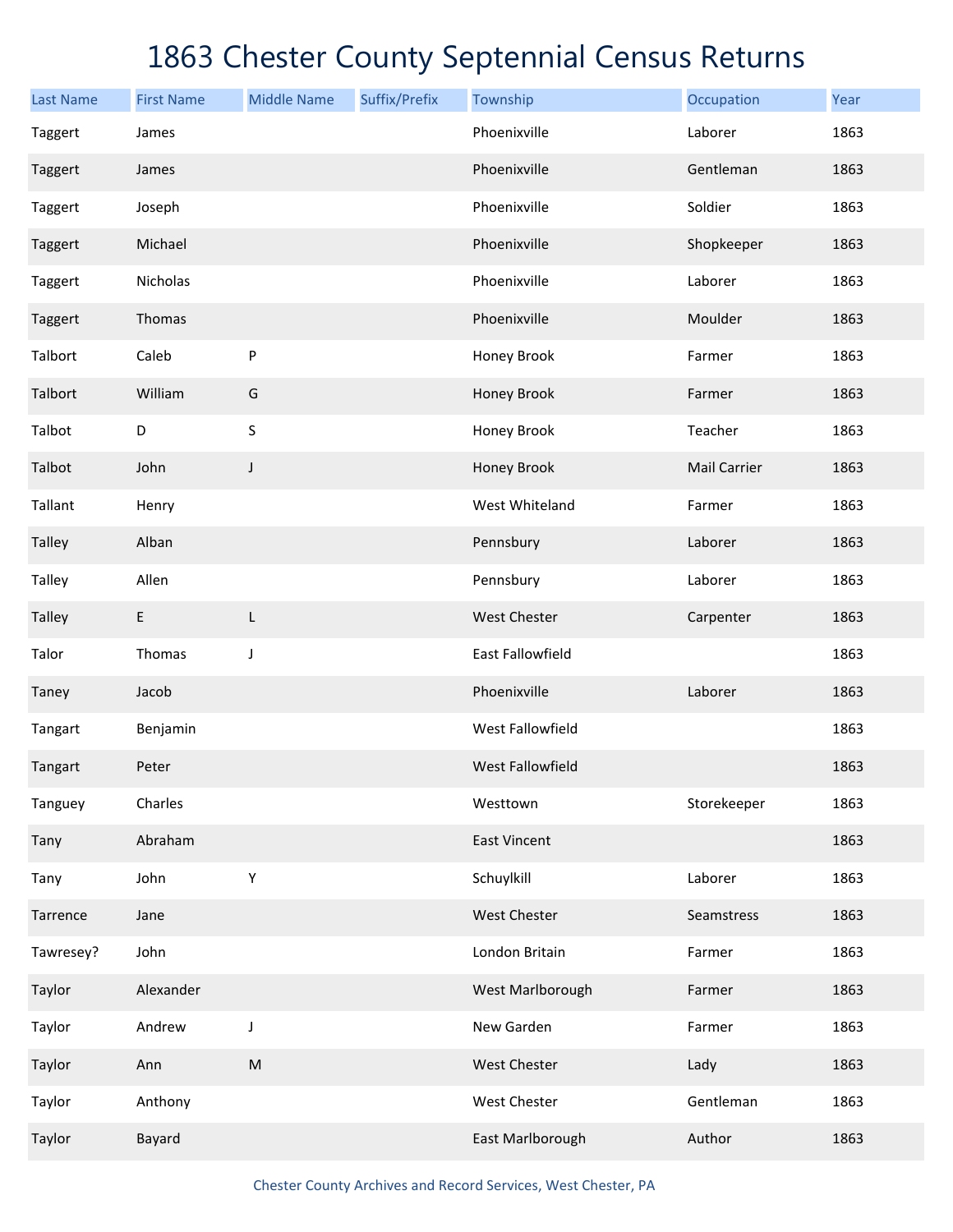| <b>Last Name</b> | <b>First Name</b> | <b>Middle Name</b> | Suffix/Prefix | Township            | Occupation    | Year |
|------------------|-------------------|--------------------|---------------|---------------------|---------------|------|
| Taylor           | Benjamin          |                    |               | West Goshen         | Miller        | 1863 |
| Taylor           | Bowman            |                    |               | Kennett             |               | 1863 |
| Taylor           | Brinton           |                    |               | Kennett             |               | 1863 |
| Taylor           | Caleb             |                    |               | <b>West Chester</b> | Storekeeper   | 1863 |
| Taylor           | Caleb             | M                  |               | East Goshen         | Farmer        | 1863 |
| Taylor           | Chandler          |                    |               | Franklin            | Laborer       | 1863 |
| Taylor           | Charity           |                    |               | West Chester        | Milliner      | 1863 |
| Taylor           | Cyrus             |                    |               | West Caln           | Farmer        | 1863 |
| Taylor           | David             | Н                  |               | Westtown            | Tavern Keeper | 1863 |
| Taylor           | David             | ${\sf M}$          |               | East Marlborough    | Innkeeper     | 1863 |
| Taylor           | Davis             |                    |               | Easttown            | Mason         | 1863 |
| Taylor           | Eaton             |                    |               | Elk                 | Farmer        | 1863 |
| Taylor           | Edwin             | $\mathsf O$        |               | East Bradford       |               | 1863 |
| Taylor           | Edwin             | $\mathsf O$        |               | Thornbury           |               | 1863 |
| Taylor           | Edwin             | $\mathsf O$        |               | West Chester        | Bricklayer    | 1863 |
| Taylor           | Elisha            | B                  |               | West Marlborough    | Farmer        | 1863 |
| Taylor           | Elwood            |                    |               | East Marlborough    | Farmer        | 1863 |
| Taylor           | Emma              |                    |               | <b>West Chester</b> | Lady          | 1863 |
| Taylor           | Franklin          |                    |               | West Chester        | Post Master   | 1863 |
| Taylor           | Franklin          |                    |               | West Marlborough    | Farmer        | 1863 |
| Taylor           | George            |                    |               | Oxford              | Laborer       | 1863 |
| Taylor           | George            |                    |               | Westtown            | Laborer       | 1863 |
| Taylor           | George            | G                  |               | <b>West Chester</b> | Storekeeper   | 1863 |
| Taylor           | George            | ${\sf W}$          |               | East Marlborough    | Farmer        | 1863 |
| Taylor           | Hannah            |                    |               | West Chester        | Lady          | 1863 |
| Taylor           | Hannah            | ${\sf M}$          |               | West Chester        | Storekeeper   | 1863 |
| Taylor           | Humphrey          |                    |               | Willistown          | Mechanic      | 1863 |
| Taylor           | Huson             |                    |               | East Marlborough    | Farmer        | 1863 |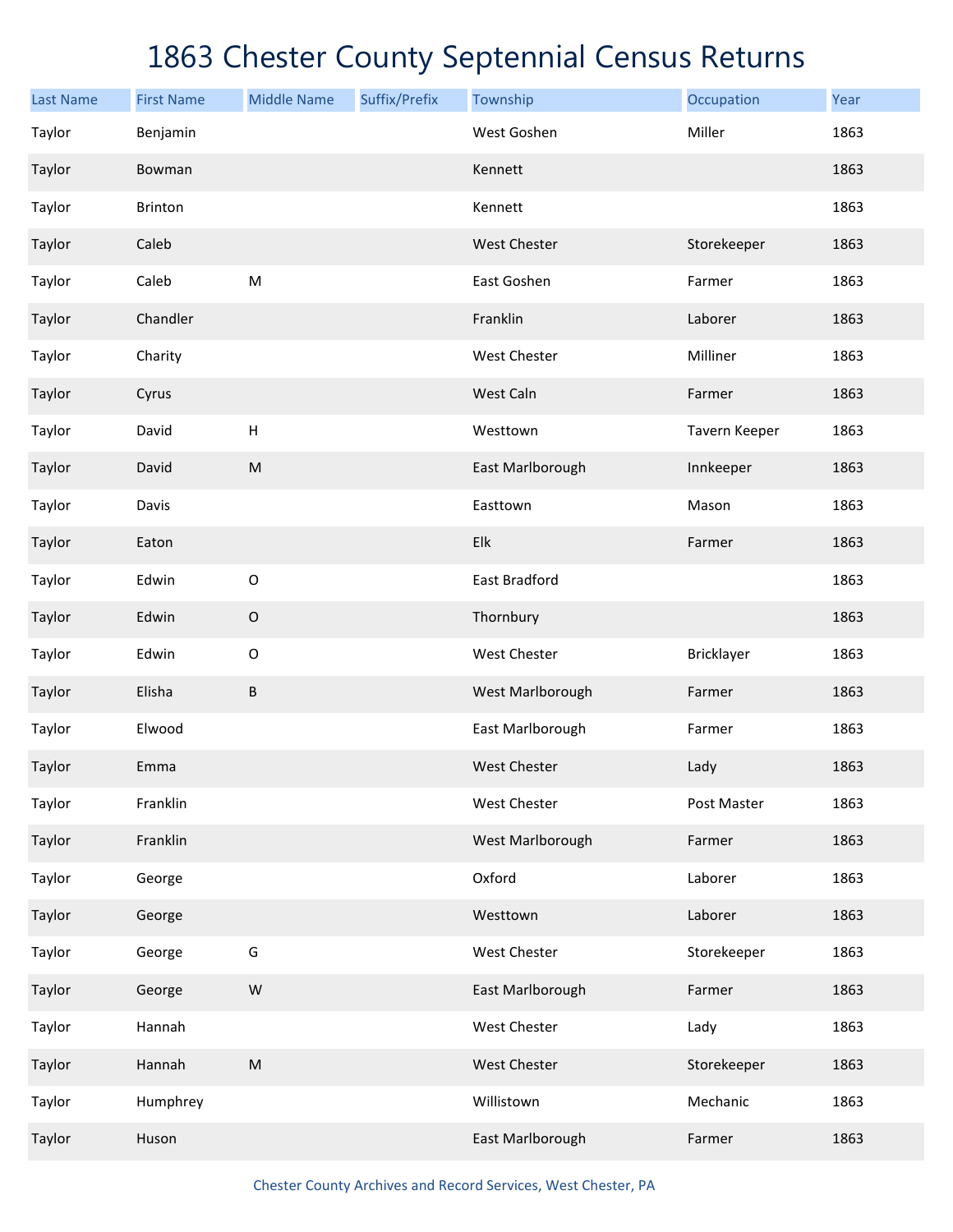| <b>Last Name</b> | <b>First Name</b> | <b>Middle Name</b> | Suffix/Prefix | Township                  | Occupation     | Year |
|------------------|-------------------|--------------------|---------------|---------------------------|----------------|------|
| Taylor           | Isaac             |                    |               | East Goshen               | Farmer         | 1863 |
| Taylor           | Isaac             |                    |               | East Marlborough          | Farmer         | 1863 |
| Taylor           | Isaac             |                    |               | West Chester              | Gentleman      | 1863 |
| Taylor           | Israel            |                    |               | Highland                  | Laborer        | 1863 |
| Taylor           | Jacob             |                    |               | Kennett Square            | Gentleman      | 1863 |
| Taylor           | Jacob             |                    |               | New Garden                | Farmer         | 1863 |
| Taylor           | Jacob             |                    |               | <b>West Bradford</b>      | Laborer        | 1863 |
| Taylor           | James             |                    |               | East Bradford             |                | 1863 |
| Taylor           | James             |                    |               | Phoenixville              | <b>Butcher</b> | 1863 |
| Taylor           | James             | K                  |               | New Garden                | Farmer         | 1863 |
| Taylor           | James             | ${\sf N}$          |               | West Marlborough          | Farmer         | 1863 |
| Taylor           | Jeremiah          |                    |               | Tredyffrin                |                | 1863 |
| Taylor           | Jesse             |                    |               | East Marlborough          | Farmer         | 1863 |
| Taylor           | Jesse             |                    |               | Valley                    | Laborer        | 1863 |
| Taylor           | Jesse             |                    |               | West Chester              | Storekeeper    | 1863 |
| Taylor           | Jesse             | J                  |               | West Goshen               | Farmer         | 1863 |
| Taylor           | John              |                    |               | Birmingham                |                | 1863 |
| Taylor           | John              |                    |               | Oxford                    | Carpenter      | 1863 |
| Taylor           | John              | A                  |               | East Pikeland             | Miller         | 1863 |
| Taylor           | John              | F                  |               | New Garden                | Turner         | 1863 |
| Taylor           | John              | L                  |               | West Chester              | Clerk          | 1863 |
| Taylor           | John              | P                  |               | East Caln                 | Laborer        | 1863 |
| Taylor           | John              | P                  |               | East Whiteland            | Cabinetmaker   | 1863 |
| Taylor           | John              | Q                  |               | Thornbury                 |                | 1863 |
| Taylor           | Jonathan          | К                  |               | Valley                    | Teacher        | 1863 |
| Taylor           | Joseph            |                    |               | East Marlborough          | Farmer         | 1863 |
| Taylor           | Joseph            |                    |               | East Marlborough          | M <sub>D</sub> | 1863 |
| Taylor           | Joseph            |                    |               | ${\sf E} {\sf I} {\sf k}$ | Rum Seller     | 1863 |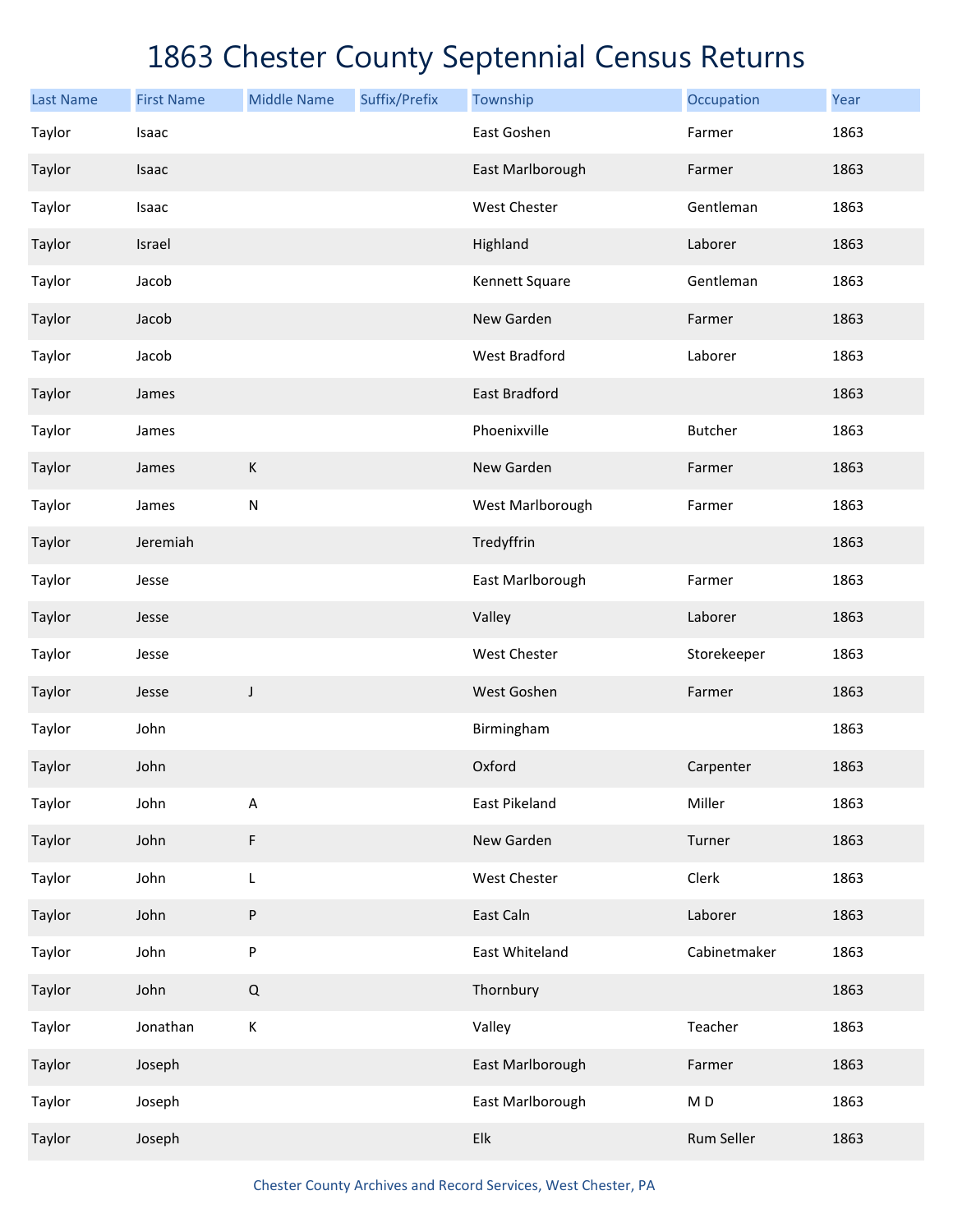| <b>Last Name</b> | <b>First Name</b> | <b>Middle Name</b> | Suffix/Prefix | Township            | Occupation          | Year |
|------------------|-------------------|--------------------|---------------|---------------------|---------------------|------|
| Taylor           | Joseph            |                    |               | Kennett             |                     | 1863 |
| Taylor           | Joseph            | $\sf B$            |               | West Chester        | Wheelwright         | 1863 |
| Taylor           | Joseph            | G                  |               | West Chester        | Farmer              | 1863 |
| Taylor           | Joseph            | $\sf H$            |               | New London          | Farmer              | 1863 |
| Taylor           | Joseph            | L                  |               | West Chester        | Gentleman           | 1863 |
| Taylor           | Joshua            |                    |               | Kennett Square      | Farmer              | 1863 |
| Taylor           | Maris             | $\mathsf C$        |               | West Marlborough    | Farmer              | 1863 |
| Taylor           | Marsh             | J                  |               | Thornbury           |                     | 1863 |
| Taylor           | Marshall          |                    |               | Pocopson            | Blacksmith          | 1863 |
| Taylor           | Martin            |                    |               | Kennett Square      | Laborer             | 1863 |
| Taylor           | Mary              | $\mathsf A$        |               | West Chester        | Lady                | 1863 |
| Taylor           | Mary              | E                  |               | West Chester        |                     | 1863 |
| Taylor           | Milton            |                    |               | Kennett             |                     | 1863 |
| Taylor           | Mordecai          | $\mathsf V$        |               | New Garden          | Farmer              | 1863 |
| Taylor           | Moses             |                    |               | Westtown            | Carpenter           | 1863 |
| Taylor           | P                 | L                  |               | Pennsbury           | Farmer              | 1863 |
| Taylor           | P                 | L                  |               | Thornbury           |                     | 1863 |
| Taylor           | Rachel            |                    |               | East Whiteland      |                     | 1863 |
| Taylor           | Richard           |                    |               | Elk                 | Farmer              | 1863 |
| Taylor           | Richard           | $\sf B$            |               | West Goshen         | Farmer              | 1863 |
| Taylor           | Samuel            |                    |               | <b>East Vincent</b> |                     | 1863 |
| Taylor           | Samuel            |                    |               | Franklin            | Farmer              | 1863 |
| Taylor           | Samuel            |                    |               | Pocopson            | Farmer              | 1863 |
| Taylor           | Samuel            | $\mathsf D$        |               | <b>East Vincent</b> |                     | 1863 |
| Taylor           | Sarah             | $\sf H$            |               | West Chester        | Lady                | 1863 |
| Taylor           | Sharpless         |                    |               | West Chester        | Storekeeper         | 1863 |
| Taylor           | Stephen           |                    |               | Westtown            | Farmer              | 1863 |
| Taylor           | Stephen           |                    |               | Westtown            | <b>Mail Carrier</b> | 1863 |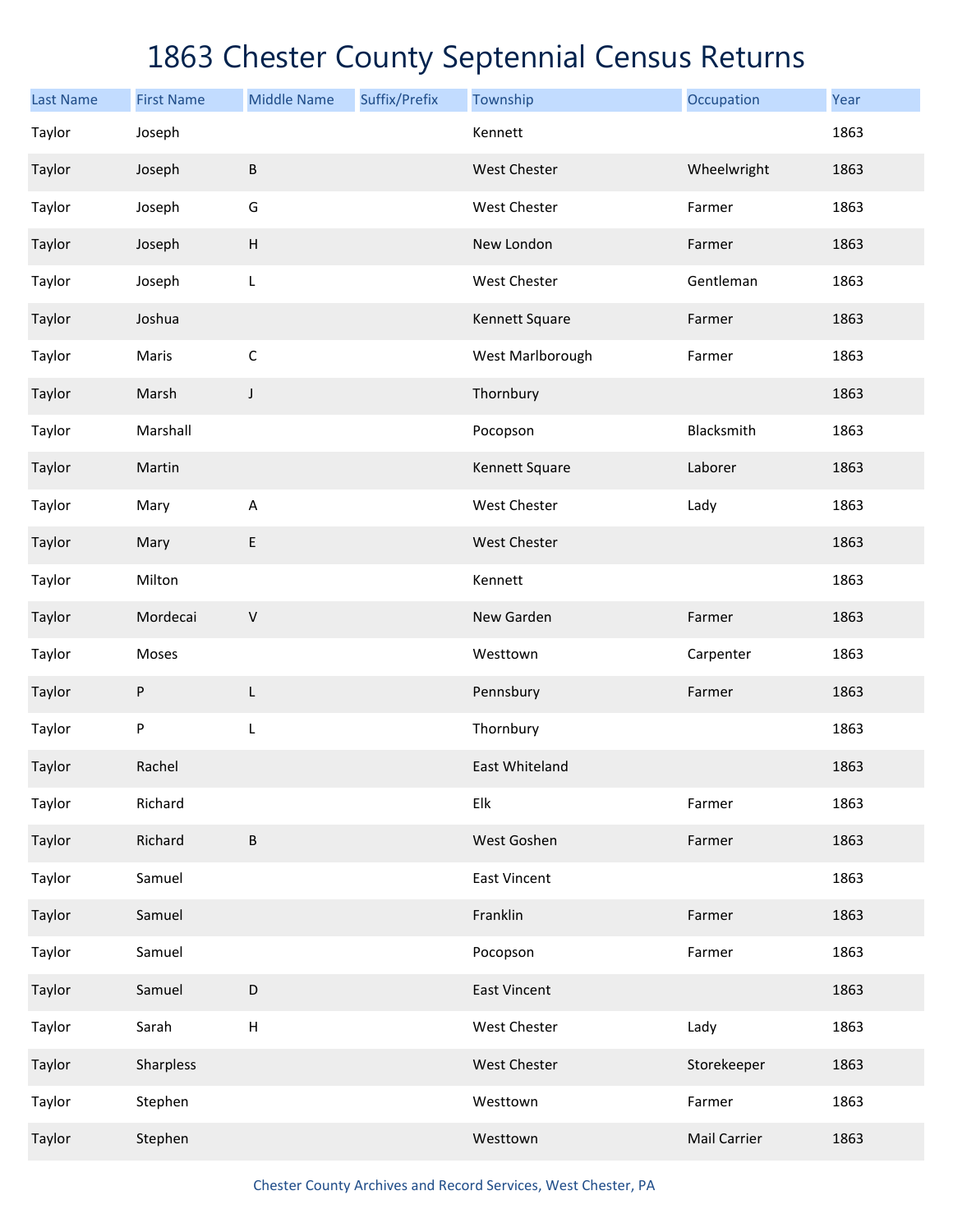| <b>Last Name</b> | <b>First Name</b> | <b>Middle Name</b>        | Suffix/Prefix | Township            | Occupation    | Year |
|------------------|-------------------|---------------------------|---------------|---------------------|---------------|------|
| Taylor           | Susan             |                           |               | Kennett Square      |               | 1863 |
| Taylor           | Thomas            |                           |               | Elk                 | Farmer        | 1863 |
| Taylor           | Thomas            |                           |               | Kennett Square      | M.D.          | 1863 |
| Taylor           | Thomas            |                           |               | Phoenixville        |               | 1863 |
| Taylor           | Thomas            |                           |               | Schuylkill          | Farmer        | 1863 |
| Taylor           | Thomas            | B                         |               | Kennett             |               | 1863 |
| Taylor           | Thomas            | D                         |               | Pocopson            | Farmer        | 1863 |
| Taylor           | Thomas            | $\boldsymbol{\mathsf{H}}$ |               | Phoenixville        | Machinist     | 1863 |
| Taylor           | Thomas            | W                         |               | East Marlborough    | Farmer        | 1863 |
| Taylor           | Thomas            | ${\sf W}$                 |               | West Chester        | Photographist | 1863 |
| Taylor           | W                 | ${\sf W}$                 |               | Thornbury           |               | 1863 |
| Taylor           | William           |                           |               | East Marlborough    | Farmer        | 1863 |
| Taylor           | William           |                           |               | East Marlborough    | Laborer       | 1863 |
| Taylor           | William           |                           |               | London Britain      | Thresher      | 1863 |
| Taylor           | William           |                           |               | New Garden          | Farmer        | 1863 |
| Taylor           | William           |                           |               | Phoenixville        | Chair Chipper | 1863 |
| Taylor           | William           |                           |               | <b>West Chester</b> | Oysterman     | 1863 |
| Taylor           | William           | A                         |               | <b>West Chester</b> | Carpenter     | 1863 |
| Taylor           | William           | G                         |               | Kennett             |               | 1863 |
| Taylor           | William           | ${\sf M}$                 |               | Birmingham          | Carpenter     | 1863 |
| Taylor           | William           | ${\sf R}$                 |               | East Nottingham     |               | 1863 |
| Taylor           | William           | S                         |               | East Marlborough    | Farmer        | 1863 |
| Taylor           | William           | ${\sf W}$                 |               | Pennsbury           | Farmer        | 1863 |
| Taylor           | William           | ${\sf W}$                 |               | West Chester        | Storekeeper   | 1863 |
| Taylor           | Zebulon           | P                         |               | Kennett             |               | 1863 |
| Tealey           | Elijah            |                           |               | Sadsbury            | Laborer       | 1863 |
| Teany            | John              |                           |               | East Pikeland       | Farmer        | 1863 |
| Teauee           | Jeremiah          |                           |               | Lower Oxford        | Farmer        | 1863 |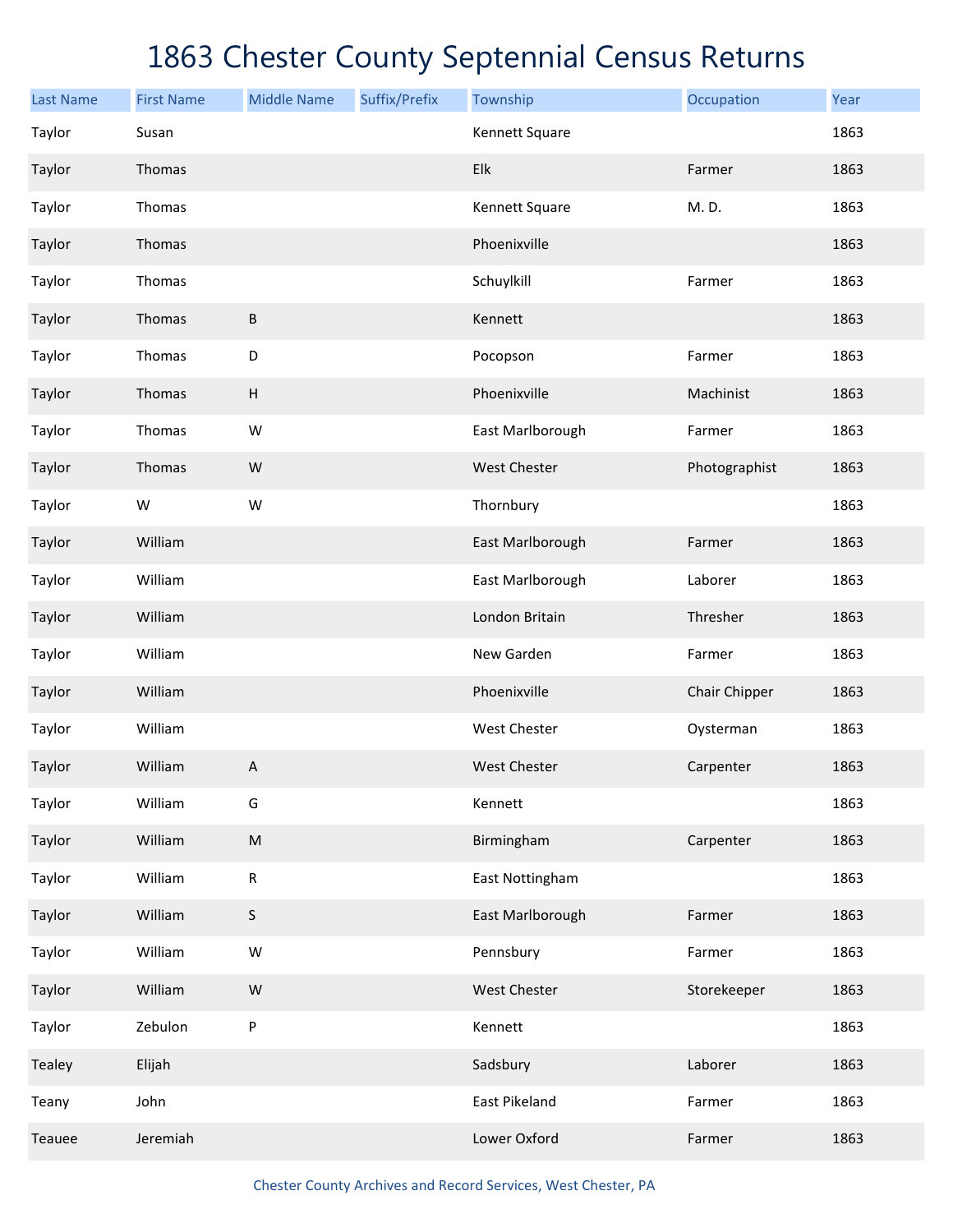| <b>Last Name</b> | <b>First Name</b> | <b>Middle Name</b> | Suffix/Prefix | Township             | Occupation | Year |
|------------------|-------------------|--------------------|---------------|----------------------|------------|------|
| Temple           | Abraham           |                    |               | <b>West Bradford</b> | Farmer     | 1863 |
| Temple           | Daniel            |                    |               | <b>West Bradford</b> | Farmer     | 1863 |
| Temple           | E                 | Isreal             |               | Pennsbury            | Farmer     | 1863 |
| Temple           | George            |                    |               | East Marlborough     | Farmer     | 1863 |
| Temple           | Hadley            |                    |               | Pocopson             | Laborer    | 1863 |
| Temple           | Henry             |                    |               | <b>West Bradford</b> | Farmer     | 1863 |
| Temple           | John              |                    |               | East Brandywine      | Laborer    | 1863 |
| Temple           | John              |                    |               | East Caln            | Laborer    | 1863 |
| Temple           | John              | B                  |               | <b>West Bradford</b> | Watchmaker | 1863 |
| Temple           | John              | H                  |               | Pennsbury            | Laborer    | 1863 |
| Temple           | John              | ${\sf M}$          |               | Uwchlan              | Tanner     | 1863 |
| Temple           | John              | $\sf S$            |               | Tredyffrin           |            | 1863 |
| Temple           | Levi              |                    |               | South Coventry       | Farmer     | 1863 |
| Temple           | Marian            |                    |               | East Brandywine      | Farmer     | 1863 |
| Temple           | Norris            |                    |               | Pennsbury            | Farmer     | 1863 |
| Temple           | Richard           |                    |               | East Brandywine      | Laborer    | 1863 |
| Temple           | Smedley           |                    |               | <b>West Bradford</b> | Fuller     | 1863 |
| Temple           | Soloman           |                    |               | <b>West Bradford</b> | Farmer     | 1863 |
| Temple           | Thomas            | B                  |               | Uwchlan              | Tanner     | 1863 |
| Temple           | William           |                    |               | <b>West Bradford</b> | Farmer     | 1863 |
| Templeton        | Benjamin          |                    |               | West Caln            | Laborer    | 1863 |
| Templeton        | James             | G                  |               | West Brandywine      | Farmer     | 1863 |
| Templeton        | John              |                    |               | West Brandywine      | Farmer     | 1863 |
| Templeton        | William           |                    |               | Honey Brook          | Farmer     | 1863 |
| Templin          | Lewis             |                    |               | <b>East Nantmeal</b> |            | 1863 |
| Templin          | Lewis             |                    |               | Warwick              |            | 1863 |
| Templon          | George            |                    |               | South Coventry       | Laborer    | 1863 |
| Temptleton       | John              |                    |               | East Whiteland       | Farmer     | 1863 |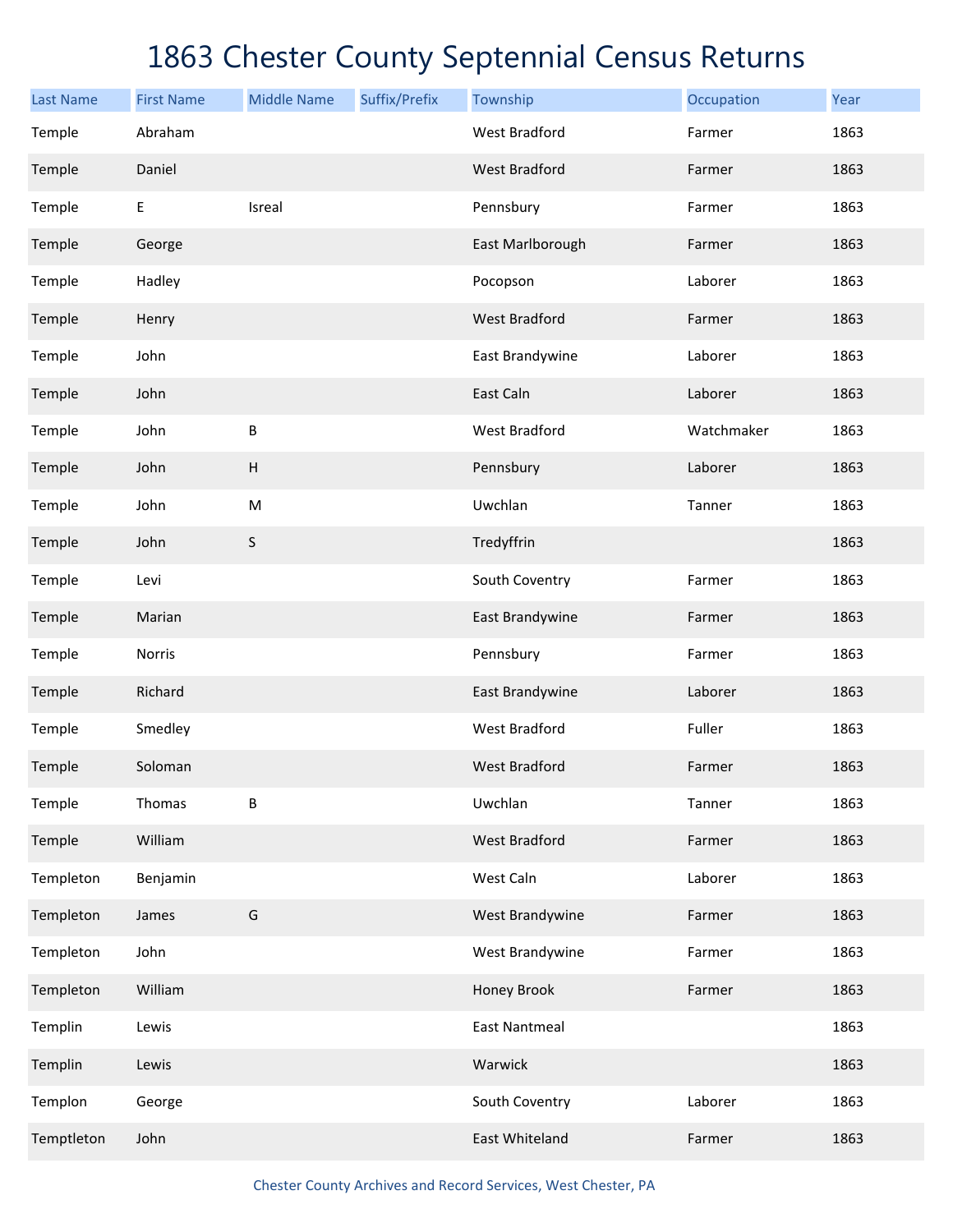| <b>Last Name</b> | <b>First Name</b> | <b>Middle Name</b> | Suffix/Prefix | Township            | Occupation            | Year |
|------------------|-------------------|--------------------|---------------|---------------------|-----------------------|------|
| Temptleton       | William           |                    |               | East Whiteland      | Farmer                | 1863 |
| Tencade          | F                 | A                  |               | Phoenixville        | Soldier               | 1863 |
| Tencade          | Francis           |                    |               | Phoenixville        | Housekeeper           | 1863 |
| Tencade          | John              |                    |               | Phoenixville        | Shoemaker             | 1863 |
| Tenney           | John              |                    |               | Sadsbury            |                       | 1863 |
| Tennis           | Samuel            | L                  |               | East Goshen         | Farmer                | 1863 |
| Tenny            | Michael           |                    |               | London Grove        | Laborer               | 1863 |
| Terrel           | William           |                    |               | Tredyffrin          |                       | 1863 |
| Terrell          | Alex              |                    |               | London Britain      | <b>School Teacher</b> | 1863 |
| Terrell          | James             |                    |               | <b>West Chester</b> | Shoemaker             | 1863 |
| Terrell          | John              | $\sf S$            |               | London Britain      | Farmer                | 1863 |
| Terry            | Joseph            |                    |               | Oxford              | Laborer               | 1863 |
| Tetlow           | Henry             |                    |               | <b>West Vincent</b> | Gentleman             | 1863 |
| Tetlow           | Henry             |                    |               | <b>West Vincent</b> | Farmer                | 1863 |
| Tetwiler         | Amos              |                    |               | <b>East Vincent</b> |                       | 1863 |
| Thackaray        | George            |                    |               | Valley              | Loom Boss             | 1863 |
| Thatcher         | Beulah            |                    |               | <b>West Chester</b> | Lady                  | 1863 |
| Thatcher         | Eli               |                    |               | <b>West Chester</b> | Farmer                | 1863 |
| Thatcher         | Richard           | J                  |               | Willistown          | Farmer                | 1863 |
| Thomas           | Abraham           |                    |               | Sadsbury            | Laborer               | 1863 |
| Thomas           | Absalom           |                    |               | London Grove        |                       | 1863 |
| Thomas           | Amos              |                    |               | West Caln           | Farmer                | 1863 |
| Thomas           | Aquilla           |                    |               | Newlin              | Farmer                | 1863 |
| Thomas           | Azariah           |                    |               | West Whiteland      | Farmer                | 1863 |
| Thomas           | Benjamin          |                    |               | Londonderry         |                       | 1863 |
| Thomas           | Benjamin          |                    |               | Sadsbury            |                       | 1863 |
| Thomas           | Catharine         |                    |               | East Whiteland      | Farmer                | 1863 |
| Thomas           | Charles           |                    |               | Tredyffrin          |                       | 1863 |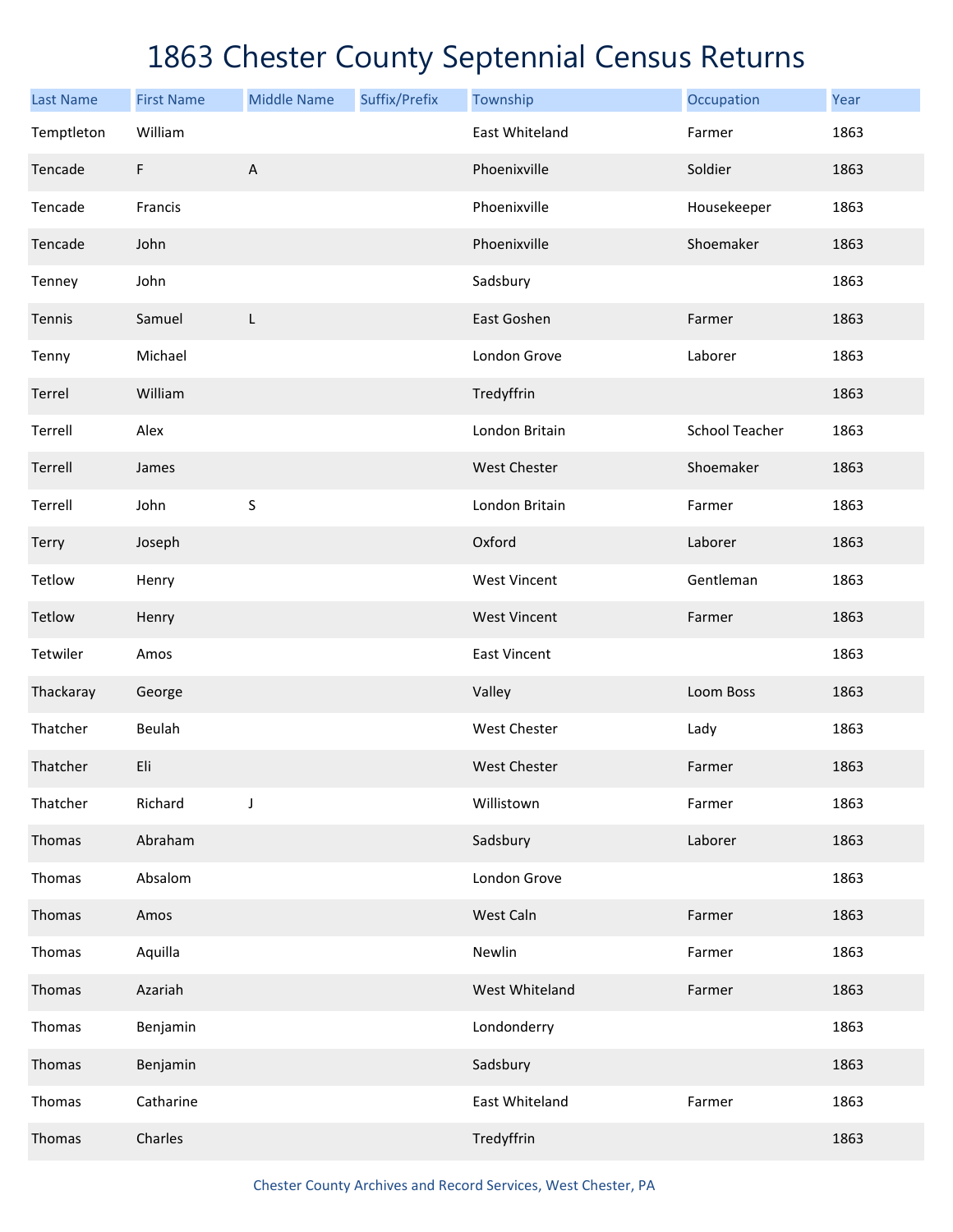| <b>Last Name</b> | <b>First Name</b> | <b>Middle Name</b>        | Suffix/Prefix | Township             | Occupation       | Year |
|------------------|-------------------|---------------------------|---------------|----------------------|------------------|------|
| Thomas           | Charles           | ${\sf M}$                 |               | Willistown           | Laborer          | 1863 |
| Thomas           | David             |                           |               | <b>East Vincent</b>  |                  | 1863 |
| Thomas           | David             |                           |               | Lower Oxford         | Smith            | 1863 |
| Thomas           | David             |                           |               | Phoenixville         | Shoemaker        | 1863 |
| Thomas           | David             | $\boldsymbol{\mathsf{H}}$ |               | <b>East Vincent</b>  |                  | 1863 |
| Thomas           | David             | ${\sf R}$                 |               | Lower Oxford         | Tanner           | 1863 |
| Thomas           | Davis             |                           |               | East Brandywine      | Laborer          | 1863 |
| Thomas           | Davis             |                           |               | Highland             | Laborer          | 1863 |
| Thomas           | Е                 | $\sf B$                   |               | Newlin               | Clerk            | 1863 |
| Thomas           | E                 | $\mathsf D$               |               | Honey Brook          | Farmer           | 1863 |
| Thomas           | Elizabeth         |                           |               | Charlestown          |                  | 1863 |
| Thomas           | Elizabeth         |                           |               | <b>West Chester</b>  | Lady             | 1863 |
| Thomas           | Elwood            |                           |               | Tredyffrin           |                  | 1863 |
| Thomas           | Emmor             |                           |               | West Goshen          | Farmer           | 1863 |
| Thomas           | Ennos             |                           |               | <b>West Chester</b>  | Gentleman        | 1863 |
| Thomas           | Ezekiel           |                           |               | <b>East Vincent</b>  |                  | 1863 |
| Thomas           | Ezra              |                           |               | Willistown           | Farmer           | 1863 |
| Thomas           | Francis           |                           |               | Phoenixville         | Laborer          | 1863 |
| Thomas           | G                 | B                         |               | West Chester         | Gentleman        | 1863 |
| Thomas           | George            |                           |               | West Chester         | Laborer          | 1863 |
| Thomas           | George            |                           | Dr.           | West Whiteland       | Farmer           | 1863 |
| Thomas           | George            |                           |               | Willistown           | Laborer          | 1863 |
| Thomas           | Hayward           |                           |               | Wallace              | Laborer          | 1863 |
| Thomas           | Henry             |                           |               | Schuylkill           | Miller           | 1863 |
| Thomas           | Henry             | $\sf B$                   |               | Schuylkill           | Laborer          | 1863 |
| Thomas           | Henry             | G                         |               | Valley               | Justice of Peace | 1863 |
| Thomas           | Isaac             |                           |               | Honey Brook          | Farmer           | 1863 |
| Thomas           | Isaac             |                           |               | <b>Upper Uwchlan</b> | Farmer           | 1863 |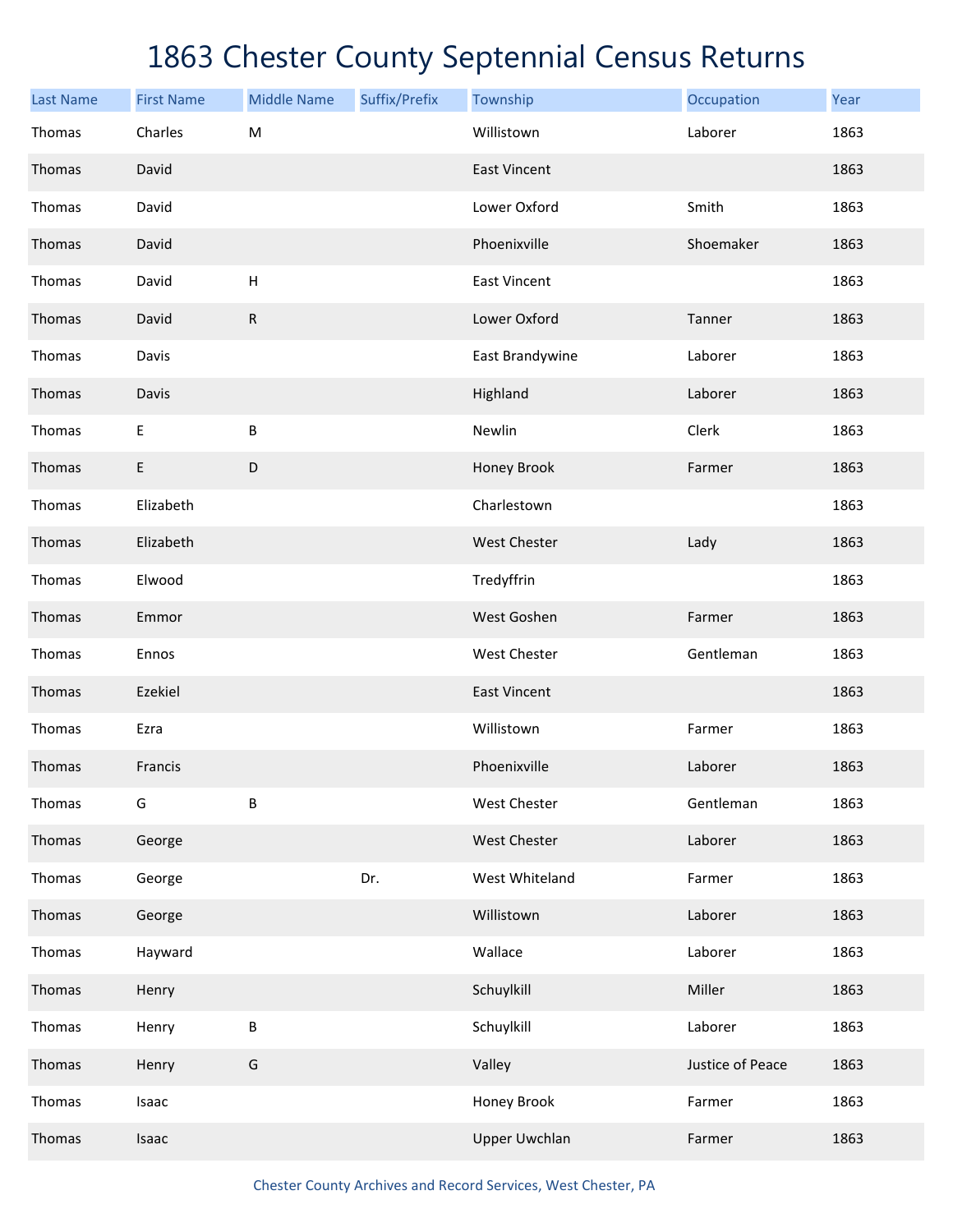| <b>Last Name</b> | <b>First Name</b> | <b>Middle Name</b> | Suffix/Prefix | Township            | Occupation     | Year |
|------------------|-------------------|--------------------|---------------|---------------------|----------------|------|
| Thomas           | Isaac             |                    |               | <b>West Chester</b> | Physician      | 1863 |
| Thomas           | Isaac             |                    |               | West Goshen         | Farmer         | 1863 |
| Thomas           | Isaac             |                    |               | Westtown            | M <sub>D</sub> | 1863 |
| Thomas           | J                 | Preston            |               | Thornbury           |                | 1863 |
| Thomas           | J                 | Preston            |               | West Whiteland      | Farmer         | 1863 |
| Thomas           | James             | E                  |               | Valley              | Laborer        | 1863 |
| Thomas           | James             | $\mathsf F$        |               | Lower Oxford        | Farmer         | 1863 |
| Thomas           | Jesse             |                    |               | East Whiteland      | Smith          | 1863 |
| Thomas           | Jesse             |                    |               | <b>West Vincent</b> | Gentleman      | 1863 |
| Thomas           | Jesse             | E                  |               | <b>West Vincent</b> | Teacher        | 1863 |
| Thomas           | John              |                    |               | East Brandywine     | Laborer        | 1863 |
| Thomas           | John              |                    |               | New Garden          | Farmer         | 1863 |
| Thomas           | John              |                    |               | New Garden          | Gentleman      | 1863 |
| Thomas           | John              |                    |               | Phoenixville        | Laborer        | 1863 |
| Thomas           | John              |                    |               | South Coventry      | Laborer        | 1863 |
| Thomas           | John              |                    |               | Valley              | Laborer        | 1863 |
| Thomas           | John              |                    |               | West Caln           |                | 1863 |
| Thomas           | John              |                    |               | <b>West Chester</b> | Laborer        | 1863 |
| Thomas           | John              |                    |               | <b>West Vincent</b> | Smith          | 1863 |
| Thomas           | John              |                    |               | <b>West Vincent</b> | Farmer         | 1863 |
| Thomas           | John              |                    |               | Willistown          | Farmer         | 1863 |
| Thomas           | John              | ${\sf W}$          | Esq.          | New Garden          |                | 1863 |
| Thomas           | John              | ${\sf W}$          |               | Tredyffrin          |                | 1863 |
| Thomas           | Jonathan          |                    |               | Charlestown         |                | 1863 |
| Thomas           | Jonathan          | ${\sf R}$          |               | East Whiteland      | Farmer         | 1863 |
| Thomas           | Joseph            |                    |               | Charlestown         |                | 1863 |
| Thomas           | Joseph            | ${\sf W}$          |               | Tredyffrin          |                | 1863 |
| Thomas           | Levi              | E                  |               | West Chester        | Dentist        | 1863 |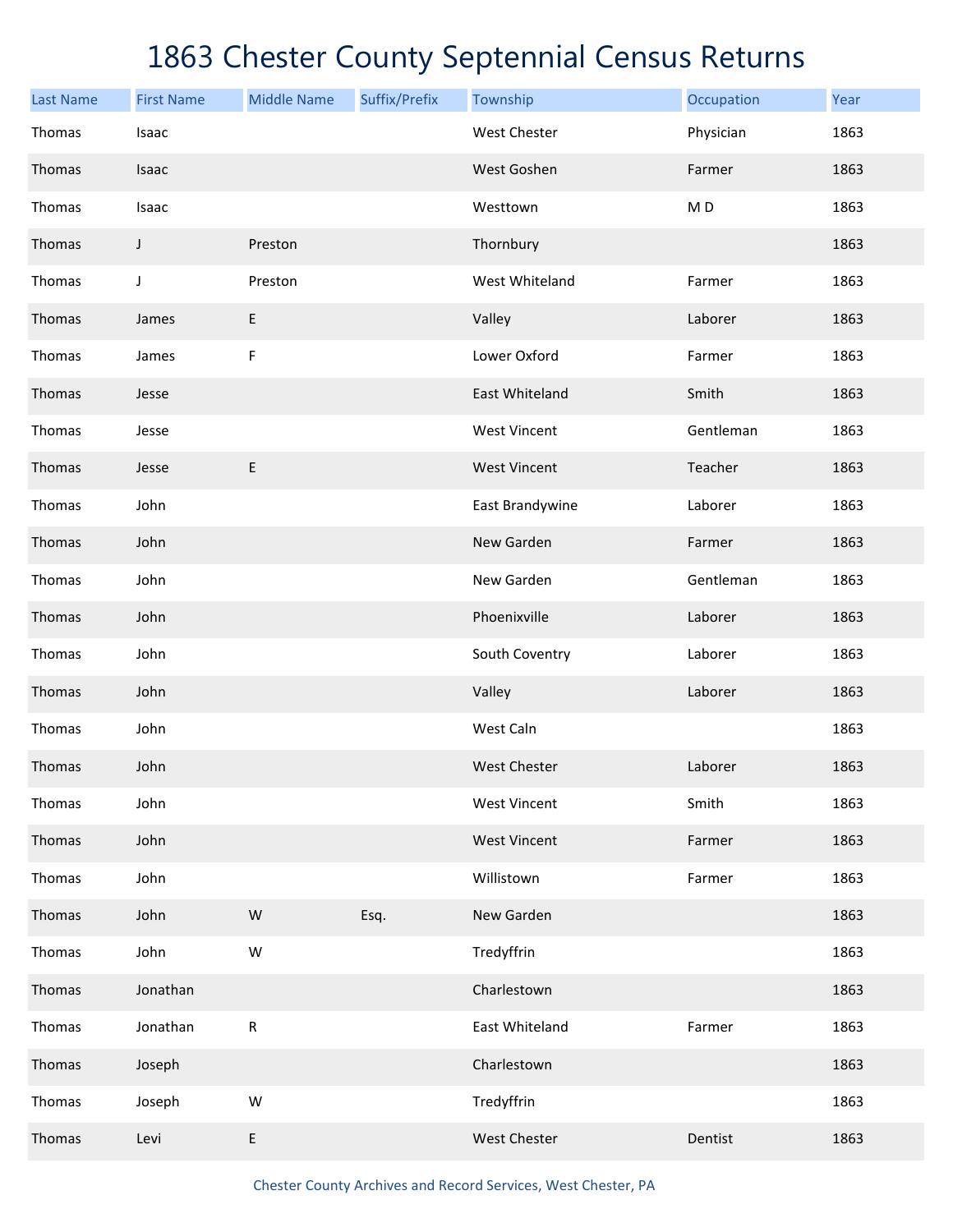| <b>Last Name</b> | <b>First Name</b> | <b>Middle Name</b> | Suffix/Prefix | Township             | Occupation | Year |
|------------------|-------------------|--------------------|---------------|----------------------|------------|------|
| Thomas           | Lewis             |                    |               | New Garden           | Farmer     | 1863 |
| Thomas           | ${\sf M}$         |                    |               | East Bradford        |            | 1863 |
| Thomas           | Mary              |                    |               | East Pikeland        |            | 1863 |
| Thomas           | Mary              |                    |               | Lower Oxford         | Lady       | 1863 |
| Thomas           | Mary              | Н                  |               | West Chester         | Lady       | 1863 |
| Thomas           | Mordecai          |                    |               | Willistown           | Laborer    | 1863 |
| Thomas           | Morgan            |                    |               | East Whiteland       | Miller     | 1863 |
| Thomas           | P                 | W                  |               | <b>West Vincent</b>  | Laborer    | 1863 |
| Thomas           | Peter             |                    |               | East Pikeland        |            | 1863 |
| Thomas           | Philip            |                    |               | Phoenixville         | Puddler    | 1863 |
| Thomas           | Richard           |                    |               | <b>Upper Oxford</b>  | Laborer    | 1863 |
| Thomas           | Richard           | M                  |               | West Whiteland       | Farmer     | 1863 |
| Thomas           | Rueben            |                    |               | Willistown           | Farmer     | 1863 |
| Thomas           | Samuel            |                    |               | <b>West Bradford</b> | Laborer    | 1863 |
| Thomas           | Samuel            |                    |               | West Caln            | Carpenter  | 1863 |
| Thomas           | Slater            | $\mathsf C$        |               | Tredyffrin           |            | 1863 |
| Thomas           | Templin           | ${\sf R}$          |               | West Whiteland       | Farmer     | 1863 |
| Thomas           | Thomas            | P                  |               | Warwick              |            | 1863 |
| Thomas           | W                 |                    |               | Willistown           | Farmer     | 1863 |
| Thomas           | William           |                    |               | Londonderry          |            | 1863 |
| Thomas           | William           |                    |               | Uwchlan              | Painter    | 1863 |
| Thomas           | William           |                    |               | Valley               | Laborer    | 1863 |
| Thomas           | William           |                    |               | Willistown           | Laborer    | 1863 |
| Thomas           | William           | B                  |               | West Caln            | Painter    | 1863 |
| Thomas           | William           | D                  |               | Schuylkill           | Laborer    | 1863 |
| Thomas           | William           | $\sf H$            |               | <b>East Coventry</b> | Farmer     | 1863 |
| Thomas           | William           | ${\sf R}$          |               | West Whiteland       | Miller     | 1863 |
| Thomas           | Zebulon           |                    |               | Downingtown          | Gentleman  | 1863 |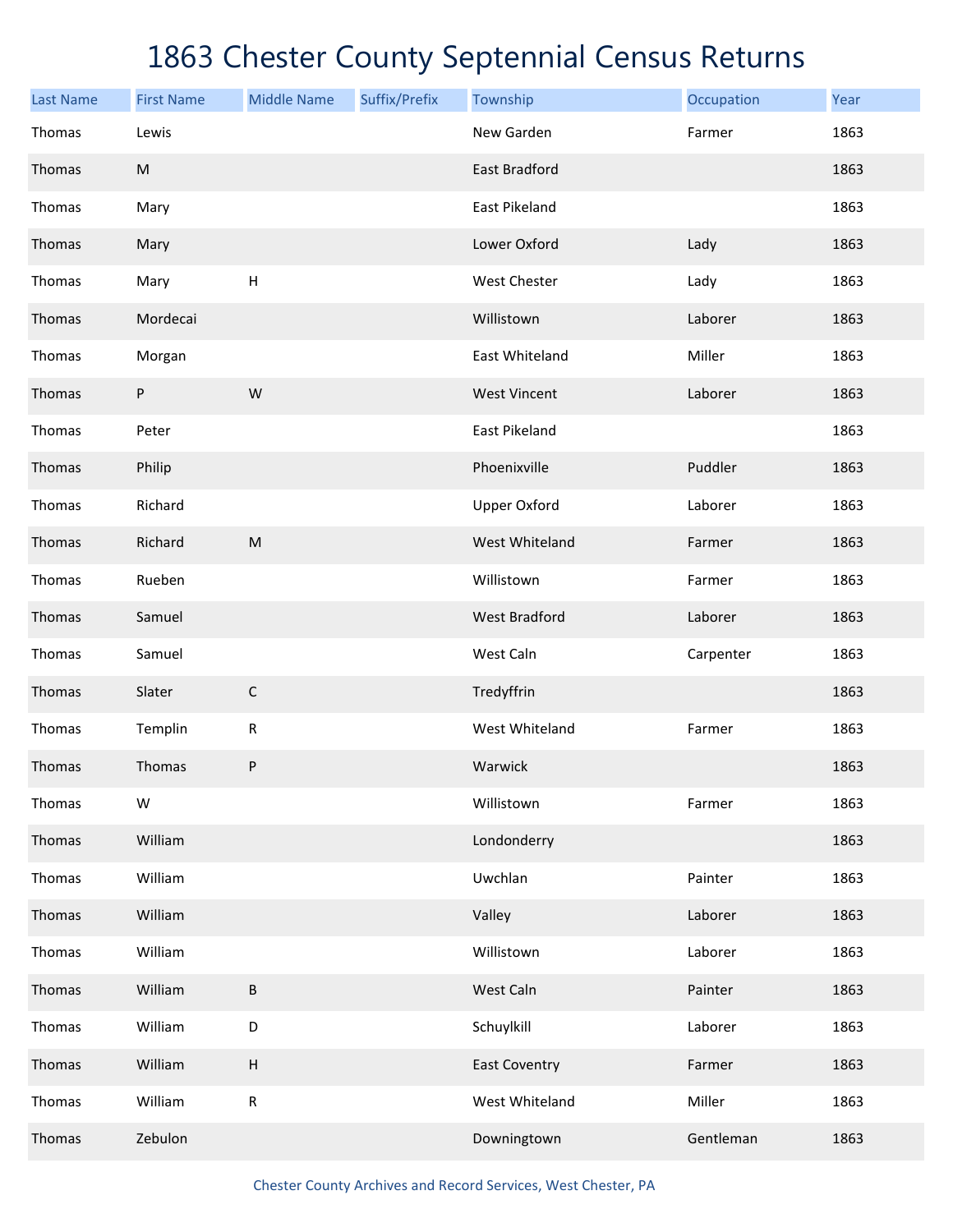| <b>Last Name</b> | <b>First Name</b>         | <b>Middle Name</b> | Suffix/Prefix | Township             | Occupation           | Year |
|------------------|---------------------------|--------------------|---------------|----------------------|----------------------|------|
| Thompkins        | John                      |                    |               | Tredyffrin           |                      | 1863 |
| Thompson         | $\boldsymbol{\mathsf{A}}$ |                    |               | Phoenixville         | Justice of the Peace | 1863 |
| Thompson         | Abia                      |                    |               | Penn                 | Blacksmith           | 1863 |
| Thompson         | Alexander                 |                    |               | Kennett              |                      | 1863 |
| Thompson         | Amor                      |                    |               | East Brandywine      | Gentleman            | 1863 |
| Thompson         | Amos                      |                    |               | Highland             | Farmer               | 1863 |
| Thompson         | Andrew                    |                    |               | East Fallowfield     | Blacksmith           | 1863 |
| Thompson         | Andrew                    |                    |               | Londonderry          |                      | 1863 |
| Thompson         | Benjamin                  |                    |               | New Garden           | M.D.                 | 1863 |
| Thompson         | Caleb                     |                    |               | London Grove         | Turner               | 1863 |
| Thompson         | Charles                   |                    |               | Easttown             | Superintendent       | 1863 |
| Thompson         | Charles                   |                    |               | Highland             | Laborer              | 1863 |
| Thompson         | Charles                   |                    |               | Tredyffrin           |                      | 1863 |
| Thompson         | Charles                   |                    |               | West Caln            | Laborer              | 1863 |
| Thompson         | Clayton                   |                    |               | West Fallowfield     |                      | 1863 |
| Thompson         | Daniel                    |                    |               | <b>East Bradford</b> |                      | 1863 |
| Thompson         | Daniel                    |                    |               | <b>East Nantmeal</b> |                      | 1863 |
| Thompson         | Daniel                    |                    |               | Highland             | Farmer               | 1863 |
| Thompson         | Daniel                    |                    |               | <b>West Nantmeal</b> | Laborer              | 1863 |
| Thompson         | David                     |                    |               | Highland             | Farmer               | 1863 |
| Thompson         | David                     |                    |               | Willistown           | Farmer               | 1863 |
| Thompson         | David                     | J                  |               | Willistown           | Laborer              | 1863 |
| Thompson         | Edward                    |                    |               | Highland             | Laborer              | 1863 |
| Thompson         | Eli                       |                    |               | London Britain       | Farmer               | 1863 |
| Thompson         | Eli                       |                    |               | West Marlborough     | Farmer               | 1863 |
| Thompson         | Elijah                    |                    |               | Franklin             | Farmer               | 1863 |
| Thompson         | Elizabeth                 |                    |               | South Coventry       |                      | 1863 |
| Thompson         | Emmor                     |                    |               | East Marlborough     | Laborer              | 1863 |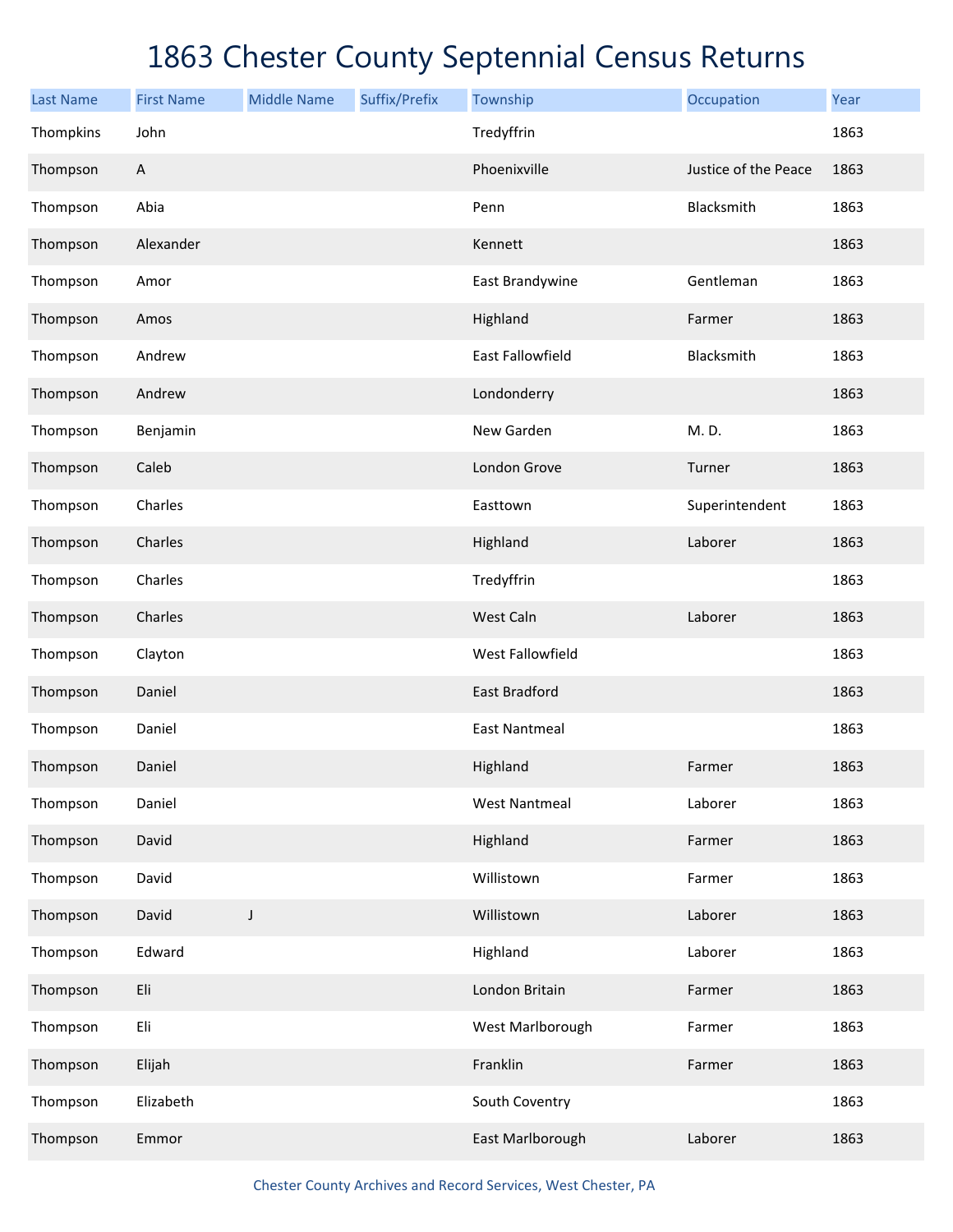| <b>Last Name</b> | <b>First Name</b> | <b>Middle Name</b> | Suffix/Prefix | Township             | Occupation        | Year |
|------------------|-------------------|--------------------|---------------|----------------------|-------------------|------|
| Thompson         | Eyra              |                    |               | London Britain       | Farmer            | 1863 |
| Thompson         | Francis           |                    |               | New Garden           | <b>Butcher</b>    | 1863 |
| Thompson         | Franklin          |                    |               | West Caln            | Laborer           | 1863 |
| Thompson         | Gabey             |                    |               | New Garden           | Farmer            | 1863 |
| Thompson         | George            |                    |               | Highland             | Farmer            | 1863 |
| Thompson         | George            |                    |               | Uwchlan              | Farmer            | 1863 |
| Thompson         | George            |                    |               | Warwick              |                   | 1863 |
| Thompson         | George            |                    |               | Warwick              |                   | 1863 |
| Thompson         | George            | B                  |               | Downingtown          | Laborer           | 1863 |
| Thompson         | Gilpin            |                    |               | West Goshen          | Laborer           | 1863 |
| Thompson         | Gilpins           |                    |               | Thornbury            |                   | 1863 |
| Thompson         | Hariett           |                    |               | West Caln            |                   | 1863 |
| Thompson         | Heber             |                    |               | West Caln            | Farmer            | 1863 |
| Thompson         | Henry             |                    |               | Highland             | Laborer           | 1863 |
| Thompson         | Henry             | L                  |               | <b>Upper Uwchlan</b> | Farmer            | 1863 |
| Thompson         | Jacob             |                    |               | West Caln            |                   | 1863 |
| Thompson         | James             |                    |               | Londonderry          |                   | 1863 |
| Thompson         | James             |                    |               | West Brandywine      | Farmer            | 1863 |
| Thompson         | James             |                    |               | West Caln            |                   | 1863 |
| Thompson         | James             | G                  |               | West Chester         | Jeweller          | 1863 |
| Thompson         | Joel              |                    |               | West Chester         | <b>Brickmaker</b> | 1863 |
| Thompson         | Joel              | G                  |               | Valley               | Dentist           | 1863 |
| Thompson         | John              |                    |               | East Bradford        |                   | 1863 |
| Thompson         | John              |                    |               | East Nottingham      |                   | 1863 |
| Thompson         | John              |                    |               | Kennett              |                   | 1863 |
| Thompson         | John              |                    |               | West Marlborough     | Farmer            | 1863 |
| Thompson         | John              | $\mathsf C$        |               | East Fallowfield     | Laborer           | 1863 |
| Thompson         | John              | J                  |               | Lower Oxford         | Farmer            | 1863 |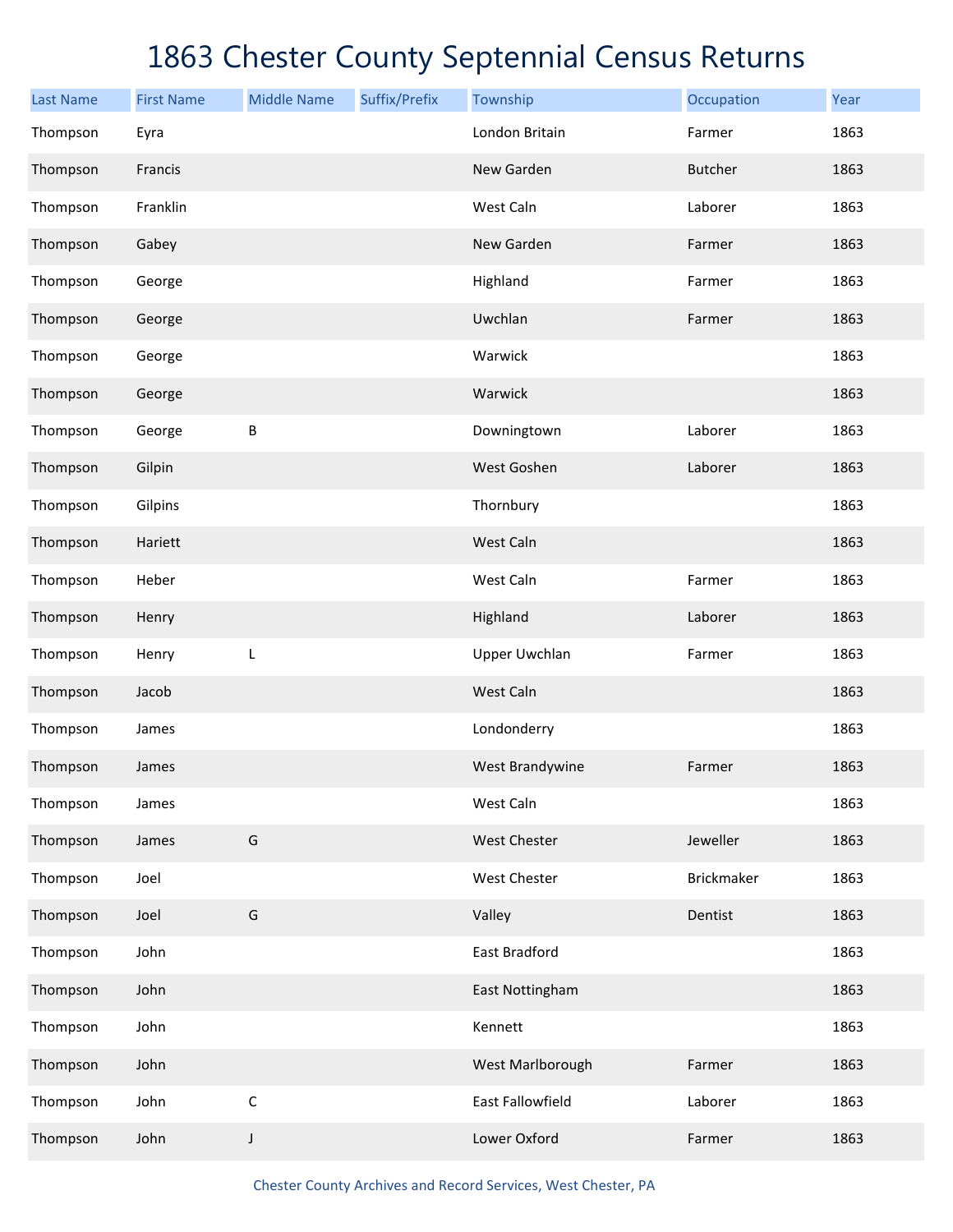| <b>Last Name</b> | <b>First Name</b> | <b>Middle Name</b>        | Suffix/Prefix | Township            | Occupation            | Year |
|------------------|-------------------|---------------------------|---------------|---------------------|-----------------------|------|
| Thompson         | John              | M                         |               | Lower Oxford        | Soldier               | 1863 |
| Thompson         | John              | $\mathsf{R}$              |               | West Brandywine     | Farmer                | 1863 |
| Thompson         | Joseph            |                           |               | East Goshen         | Farmer                | 1863 |
| Thompson         | Joseph            |                           |               | London Grove        | Laborer               | 1863 |
| Thompson         | Joseph            | ${\sf M}$                 |               | West Marlborough    | Farmer                | 1863 |
| Thompson         | Joseph            | Τ                         |               | Willistown          | Gentleman             | 1863 |
| Thompson         | Joshua            |                           |               | New Garden          | Farmer                | 1863 |
| Thompson         | Laura             | L                         |               | West Brandywine     | Lady                  | 1863 |
| Thompson         | Lewis             |                           |               | Honey Brook         | Laborer               | 1863 |
| Thompson         | Lewis             |                           |               | London Britain      | Farmer                | 1863 |
| Thompson         | Lewis             |                           |               | <b>Upper Oxford</b> | Carpenter             | 1863 |
| Thompson         | Lewis             |                           |               | Willistown          | Laborer               | 1863 |
| Thompson         | Mahlon            |                           |               | Honey Brook         | Laborer               | 1863 |
| Thompson         | Milton            |                           |               | Phoenixville        | <b>Roll Turner</b>    | 1863 |
| Thompson         | Morris            |                           |               | East Caln           | Farmer                | 1863 |
| Thompson         | Nathen            | G                         |               | West Brandywine     | <b>Medical Doctor</b> | 1863 |
| Thompson         | Richard           |                           |               | London Grove        |                       | 1863 |
| Thompson         | Riter             |                           |               | East Caln           | Laborer               | 1863 |
| Thompson         | Robert            |                           |               | Lower Oxford        | Farmer                | 1863 |
| Thompson         | Samuel            |                           |               | West Brandywine     | Laborer               | 1863 |
| Thompson         | Samuel            | $\sf B$                   |               | Pocopson            | Farmer                | 1863 |
| Thompson         | Samuel            | G                         |               | West Chester        | Clerk                 | 1863 |
| Thompson         | Samuel            | $\boldsymbol{\mathsf{H}}$ |               | New Garden          | Farmer                | 1863 |
| Thompson         | Susan             | S                         |               | West Brandywine     | Lady                  | 1863 |
| Thompson         | Τ                 | $\sf H$                   |               | Oxford              | Post Master           | 1863 |
| Thompson         | Taylor            |                           |               | New Garden          | Undertaker            | 1863 |
| Thompson         | Walter            |                           |               | Phoenixville        | Laborer               | 1863 |
| Thompson         | William           |                           |               | Downingtown         | Shoemaker             | 1863 |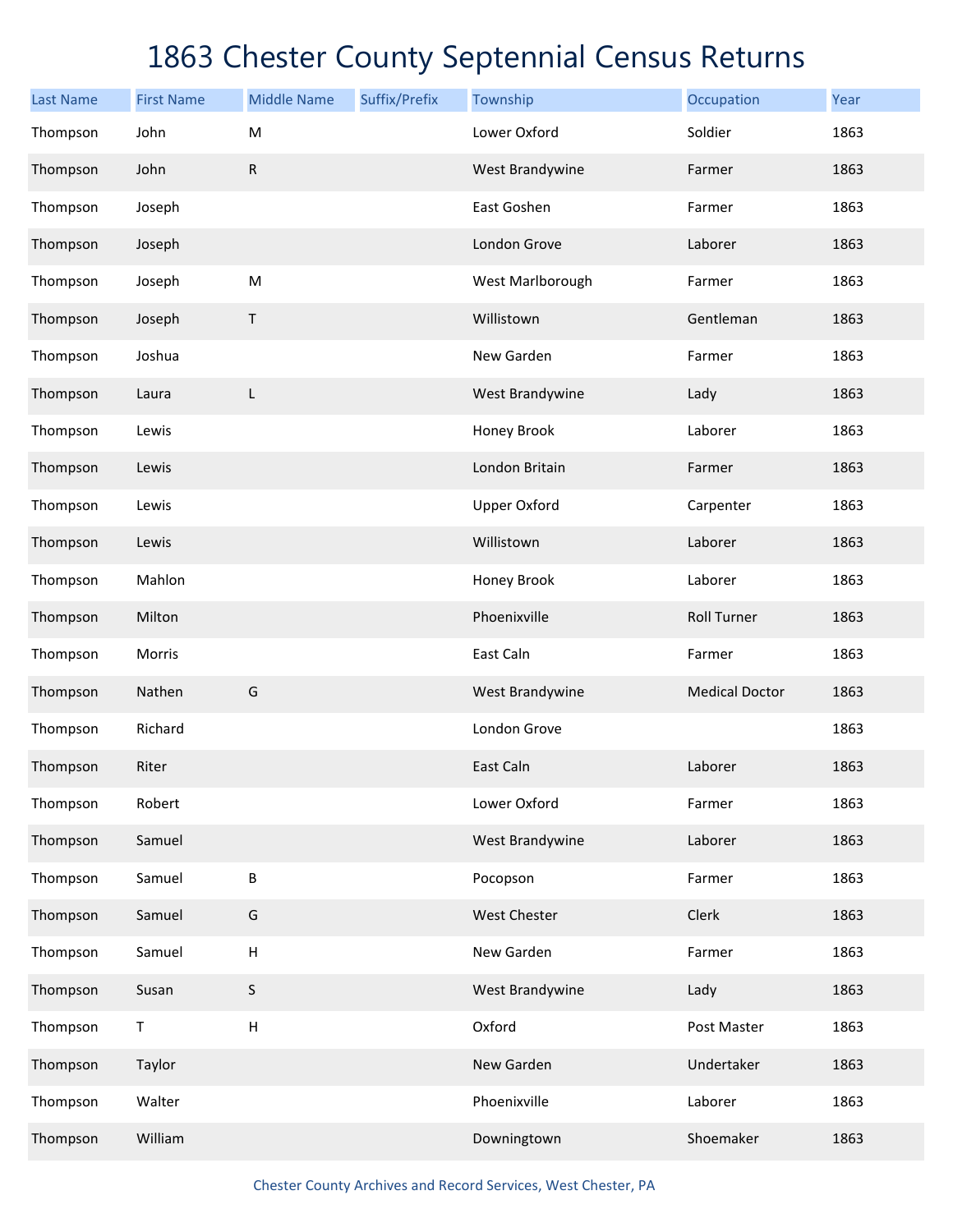| <b>Last Name</b> | <b>First Name</b> | <b>Middle Name</b> | Suffix/Prefix | Township             | Occupation     | Year |
|------------------|-------------------|--------------------|---------------|----------------------|----------------|------|
| Thompson         | William           |                    |               | New Garden           | Undertaker     | 1863 |
| Thompson         | William           |                    |               | Penn                 | Miller         | 1863 |
| Thompson         | William           |                    |               | Penn                 | Laborer        | 1863 |
| Thompson         | William           |                    |               | West Caln            | Laborer        | 1863 |
| Thompson         | William           | H                  |               | Valley               | Dentist        | 1863 |
| Thompson         | William           | M                  |               | Lower Oxford         | Saddler        | 1863 |
| Thompson         | Wilmer            |                    |               | Phoenixville         | Clerk          | 1863 |
| Thomptson        | Joshua            |                    |               | Tredyffrin           |                | 1863 |
| Thomson          | Levis             |                    |               | West Whiteland       | Farmer         | 1863 |
| Thorn            | Charles           |                    |               | West Caln            | Laborer        | 1863 |
| Thorn            | Henry             |                    |               | West Chester         | Painter        | 1863 |
| Thorn            | J                 | $\mathsf C$        |               | Honey Brook          | Clergyman      | 1863 |
| Thorn            | John              | W                  |               | Sadsbury             |                | 1863 |
| Thornbury        | Eliza             |                    |               | Downingtown          | Lady           | 1863 |
| Thornbury        | Hanson            |                    |               | East Bradford        |                | 1863 |
| Thornbury        | John              | $\sf P$            |               | <b>West Bradford</b> | <b>Butcher</b> | 1863 |
| Thornbury        | Mifflin           | $\sf B$            |               | East Bradford        |                | 1863 |
| Thornbury        | Paschall          |                    |               | Newlin               | Farmer         | 1863 |
| Thornbury        | Yearsley          |                    |               | West Bradford        | Mason          | 1863 |
| Thorne           | Jason             | D                  |               | Highland             | Farmer         | 1863 |
| Thorne           | Thomas            | $\sf B$            |               | Highland             | Farmer         | 1863 |
| Thorne           | William           |                    |               | Highland             | Farmer         | 1863 |
| Thornly          | John              |                    |               | East Brandywine      | Laborer        | 1863 |
| Thornton         | Simeon            |                    |               | East Caln            | Laborer        | 1863 |
| Thorp            | Thomas            |                    |               | Uwchlan              | Farmer         | 1863 |
| Thrift           | Orlando           |                    |               | Charlestown          |                | 1863 |
| Thropp           | Isaah             |                    |               | Schuylkill           | Merchant       | 1863 |
| Tibbons          | John              |                    |               | Phoenixville         | Laborer        | 1863 |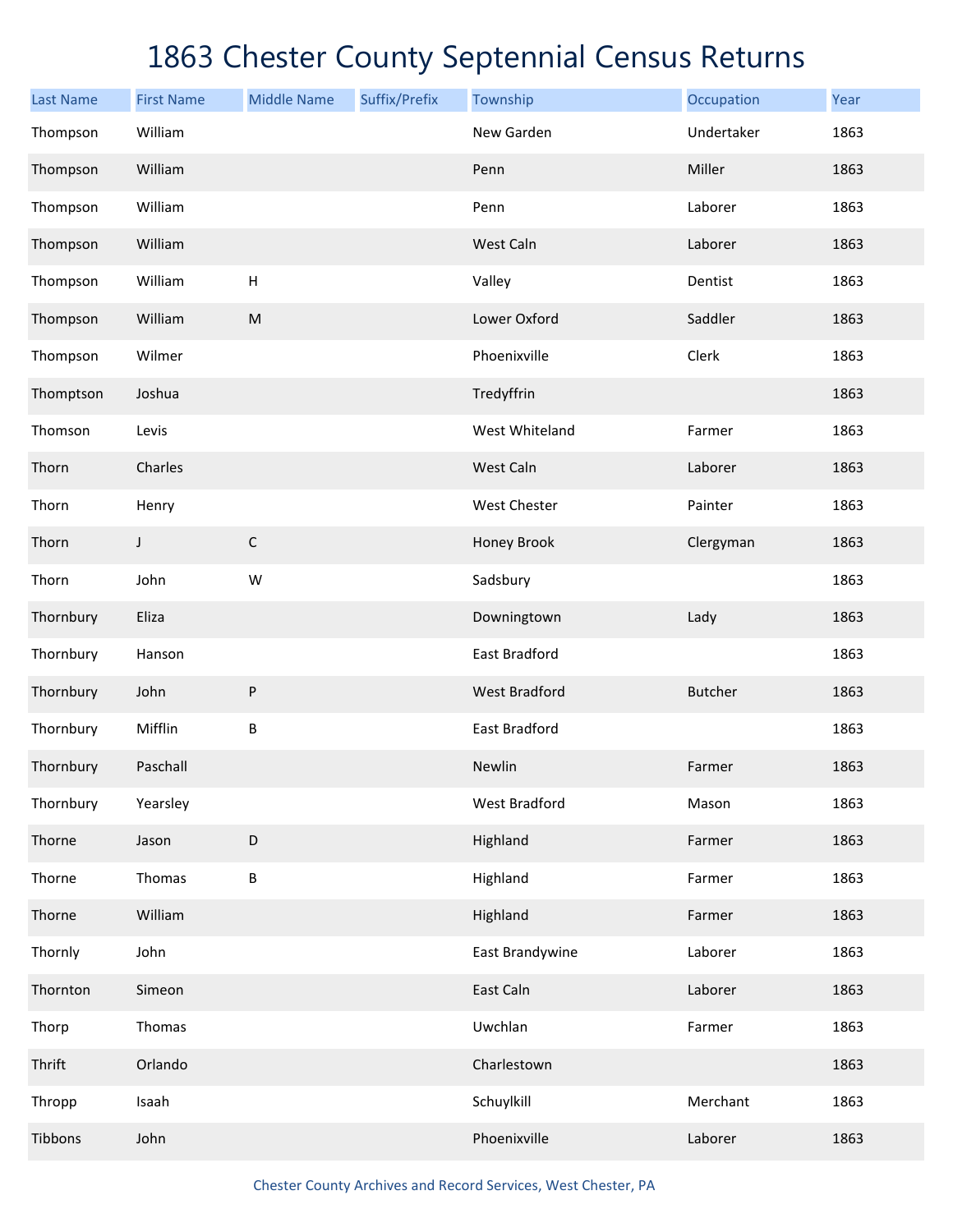| <b>Last Name</b> | <b>First Name</b> | <b>Middle Name</b>        | Suffix/Prefix | Township             | Occupation | Year |
|------------------|-------------------|---------------------------|---------------|----------------------|------------|------|
| Tice             | David             |                           |               | Highland             | Laborer    | 1863 |
| Tice             | John              |                           |               | Londonderry          |            | 1863 |
| Tice             | William           |                           |               | Birmingham           | Cooper     | 1863 |
| Tillium          | B                 | $\mathsf F$               |               | Sadsbury             | Druggist   | 1863 |
| Tillum           | B                 | F                         |               | Sadsbury             |            | 1863 |
| Tillum           | James             |                           |               | West Chester         | Gentleman  | 1863 |
| Tilman           | John              |                           |               | <b>West Bradford</b> | Laborer    | 1863 |
| Timanus          | Charles           |                           |               | Penn                 | Mechanic   | 1863 |
| Timanus          | George            |                           |               | Lower Oxford         | Farmer     | 1863 |
| Timanus          | Richard           | $\boldsymbol{\mathsf{A}}$ |               | Penn                 | Laborer    | 1863 |
| Timbler          | Milton            |                           |               | East Caln            | Laborer    | 1863 |
| Tindall          | Joseph            |                           |               | Newlin               | Laborer    | 1863 |
| Tindall          | Michell           |                           |               | West Chester         | Laborer    | 1863 |
| Tinner           | C                 | $\mathsf F$               |               | West Chester         | Minister   | 1863 |
| Tinsley          | Aaron             |                           |               | Valley               | Shoemaker  | 1863 |
| Tinson           | Edward            |                           |               | East Caln            |            | 1863 |
| Tinson           | Jacob             |                           |               | West Whiteland       | Laborer    | 1863 |
| Tinson           | William           |                           |               | East Caln            |            | 1863 |
| Tison            | B                 | F                         |               | West Goshen          | Farmer     | 1863 |
| Titlow           | David             |                           |               | North Coventry       | Farmer     | 1863 |
| Titlow           | John              |                           |               | North Coventry       | Farmer     | 1863 |
| <b>Titus</b>     | George            | $\sf B$                   |               | Elk                  | Farmer     | 1863 |
| Toben            | John              |                           |               | East Whiteland       | Laborer    | 1863 |
| Tobert           | Robert            | P <sub>M</sub>            |               | East Caln            |            | 1863 |
| Todd             | Albert            |                           | Jr.           | East Whiteland       | Farmer     | 1863 |
| Todd             | David             |                           |               | Warwick              |            | 1863 |
| Todd             | Gilbert           | $\boldsymbol{\mathsf{H}}$ |               | East Whiteland       | Farmer     | 1863 |
| Todd             | Harrison          |                           |               | <b>Upper Uwchlan</b> | Farmer     | 1863 |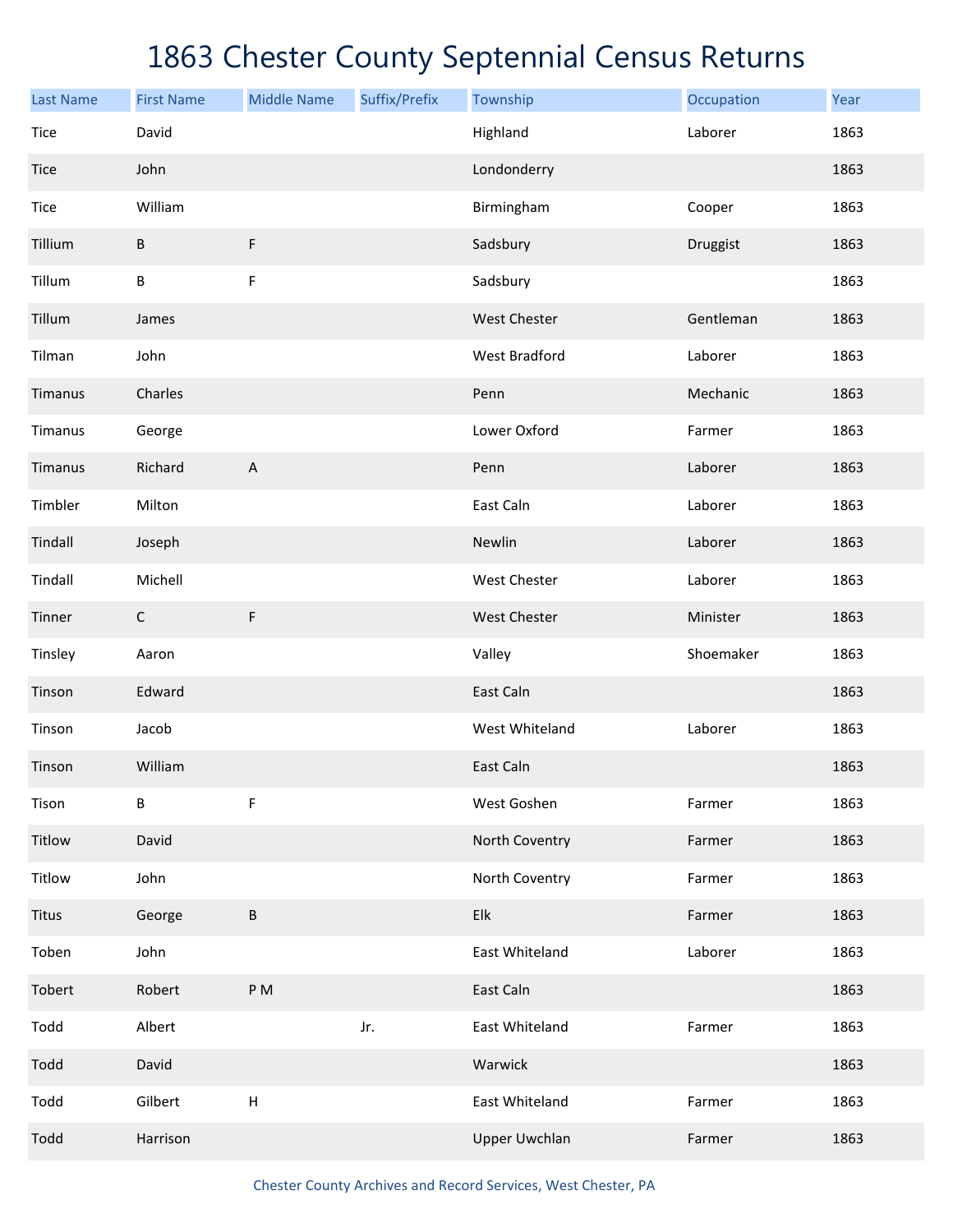| <b>Last Name</b> | <b>First Name</b> | <b>Middle Name</b>       | Suffix/Prefix | Township             | Occupation  | Year |
|------------------|-------------------|--------------------------|---------------|----------------------|-------------|------|
| Todd             | Hestan            | $\overline{\phantom{a}}$ |               | East Whiteland       | Farmer      | 1863 |
| Todd             | James             | $\sf S$                  |               | East Whiteland       | Mechanic    | 1863 |
| Todd             | John              |                          |               | Charlestown          |             | 1863 |
| Todd             | John              |                          |               | East Whiteland       | Farmer      | 1863 |
| Todd             | John              |                          |               | <b>Upper Uwchlan</b> | Farmer      | 1863 |
| Todd             | John              |                          |               | <b>West Bradford</b> | Laborer     | 1863 |
| Todd             | John              |                          |               | Westtown             | Farmer      | 1863 |
| Todd             | Margaret          |                          |               | Wallace              |             | 1863 |
| Todd             | Porter            | D                        |               | East Whiteland       | Farmer      | 1863 |
| Todd             | Robert            |                          |               | Charlestown          |             | 1863 |
| Todd             | Robert            |                          | Sr.           | East Whiteland       | Farmer      | 1863 |
| Todd             | Robert            |                          | Jr.           | East Whiteland       | Farmer      | 1863 |
| Todd             | Robert            |                          |               | Wallace              | Farmer      | 1863 |
| Todd             | William           |                          |               | Wallace              | Farmer      | 1863 |
| Toland           | Elie              |                          |               | Sadsbury             |             | 1863 |
| Tolbert          | William           |                          |               | Highland             | Laborer     | 1863 |
| Tolland          | James             |                          |               | London Grove         | Laborer     | 1863 |
| Tomas            | John              | $\sf K$                  |               | Schuylkill           | Farmer      | 1863 |
| Tomelson         | Jacob             |                          |               | Phoenixville         | Laborer     | 1863 |
| Tomilson         | <b>Baily</b>      |                          |               | Oxford               | Stonecutter | 1863 |
| Tomler           | Ann               |                          |               | <b>West Vincent</b>  |             | 1863 |
| Tomler           | Levi              |                          |               | <b>West Vincent</b>  | Laborer     | 1863 |
| Tomlinson        | Daniel            |                          |               | Westtown             | Carpenter   | 1863 |
| Tomlinson        | Johnathan         |                          | Jr.           | Westtown             | Carpenter   | 1863 |
| Tomlinson        | Johnathan         |                          |               | Westtown             | Dairyman    | 1863 |
| Tompkins         | John              |                          |               | Tredyffrin           |             | 1863 |
| Tompkins         | Peter             |                          |               | Tredyffrin           |             | 1863 |
| Tompson          | Elexander         | F                        |               | West Fallowfield     |             | 1863 |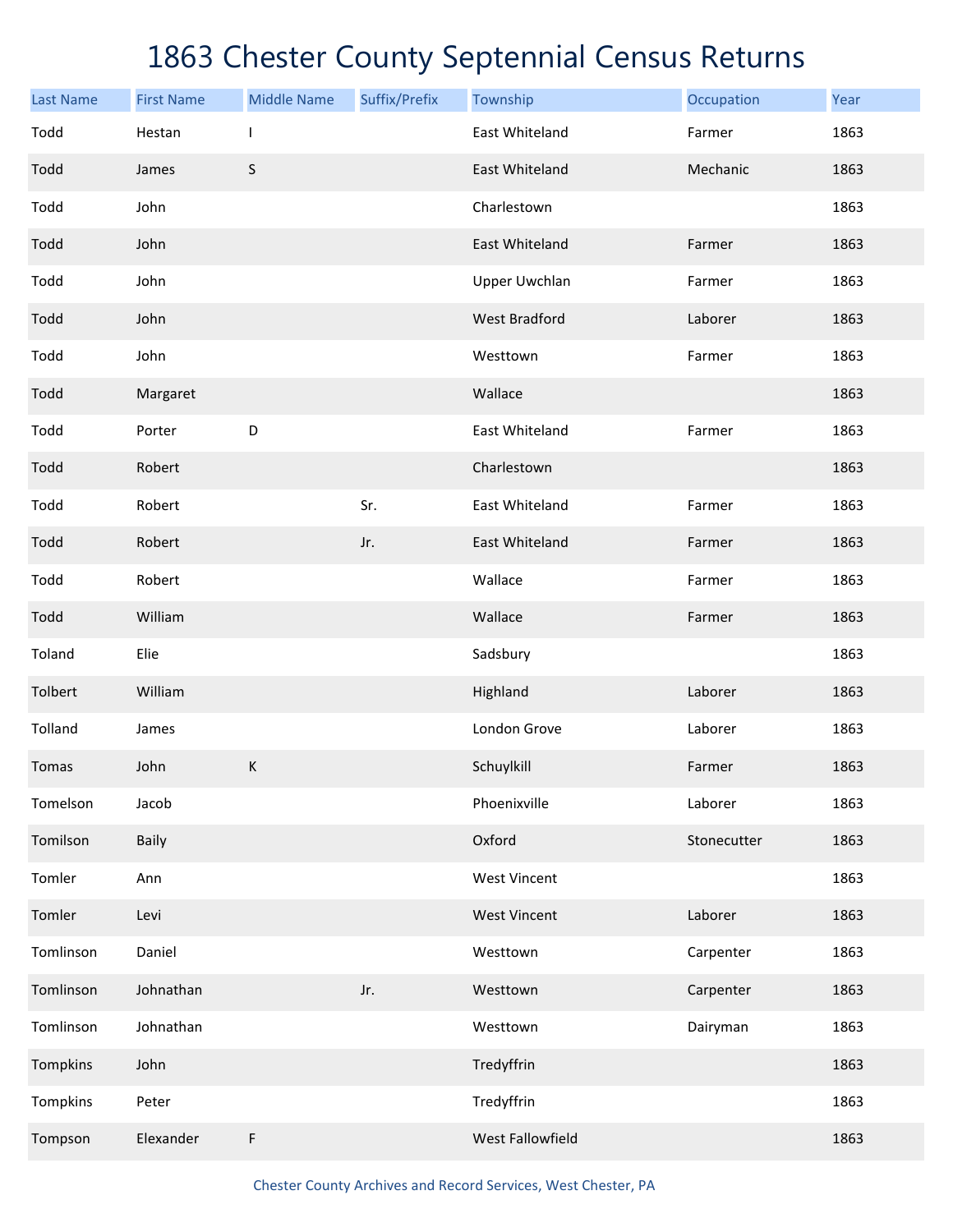| <b>Last Name</b> | <b>First Name</b> | <b>Middle Name</b>        | Suffix/Prefix | Township                | Occupation           | Year |
|------------------|-------------------|---------------------------|---------------|-------------------------|----------------------|------|
| Tompson          | Hannah            |                           |               | <b>Upper Oxford</b>     |                      | 1863 |
| Tompson          | Isaac             |                           |               | <b>East Nantmeal</b>    |                      | 1863 |
| Tompson          | John              |                           |               | Sadsbury                | Laborer              | 1863 |
| Tomson           | William           |                           |               | <b>East Nantmeal</b>    |                      | 1863 |
| Tool             | William           |                           |               | East Caln               | Laborer              | 1863 |
| Tootall          | William           |                           |               | Phoenixville            | <b>Blast Furance</b> | 1863 |
| Torbert          | Benjamin          |                           |               | East Caln               | Laborer              | 1863 |
| Torbert          | Mary              | Τ                         |               | <b>East Fallowfield</b> | Farmer               | 1863 |
| Torbert          | Oliver            | H                         |               | East Caln               | Stonemason           | 1863 |
| Torbert          | Samuel            |                           |               | Valley                  | Farmer               | 1863 |
| Torbert          | Samuel            | J                         |               | Valley                  | Farmer               | 1863 |
| Torbert          | William           |                           |               | East Caln               | Farmer               | 1863 |
| Torbert          | William           | B                         |               | East Caln               | Farmer               | 1863 |
| Torbert          | William           | H                         |               | <b>East Fallowfield</b> | Farmer               | 1863 |
| Torbet           | Alexander         |                           |               | <b>West Bradford</b>    | Farmer               | 1863 |
| Toresy           | William           |                           |               | New London              | Laborer              | 1863 |
| Towers           | John              |                           |               | <b>East Coventry</b>    | Carpenter            | 1863 |
| Towers           | Michael           |                           |               | <b>East Vincent</b>     |                      | 1863 |
| Town             | John              | $\sf H$                   |               | Tredyffrin              |                      | 1863 |
| Townley          | Mary              |                           |               | West Caln               |                      | 1863 |
| Townsand         | Amos              |                           |               | Sadsbury                | Laborer              | 1863 |
| Townsend         | Abram             |                           |               | Uwchlan                 | Farmer               | 1863 |
| Townsend         | Caleb             |                           |               | Valley                  | Shoemaker            | 1863 |
| Townsend         | Cheyney           |                           |               | <b>East Bradford</b>    |                      | 1863 |
| Townsend         | Cheyney           |                           |               | West Whiteland          | Carpenter            | 1863 |
| Townsend         | Davis             | $\mathsf E$               |               | West Chester            | Shoemaker            | 1863 |
| Townsend         | Dowlin            |                           |               | West Bradford           | Laborer              | 1863 |
| Townsend         | E                 | $\boldsymbol{\mathsf{H}}$ |               | West Chester            | Storekeeper          | 1863 |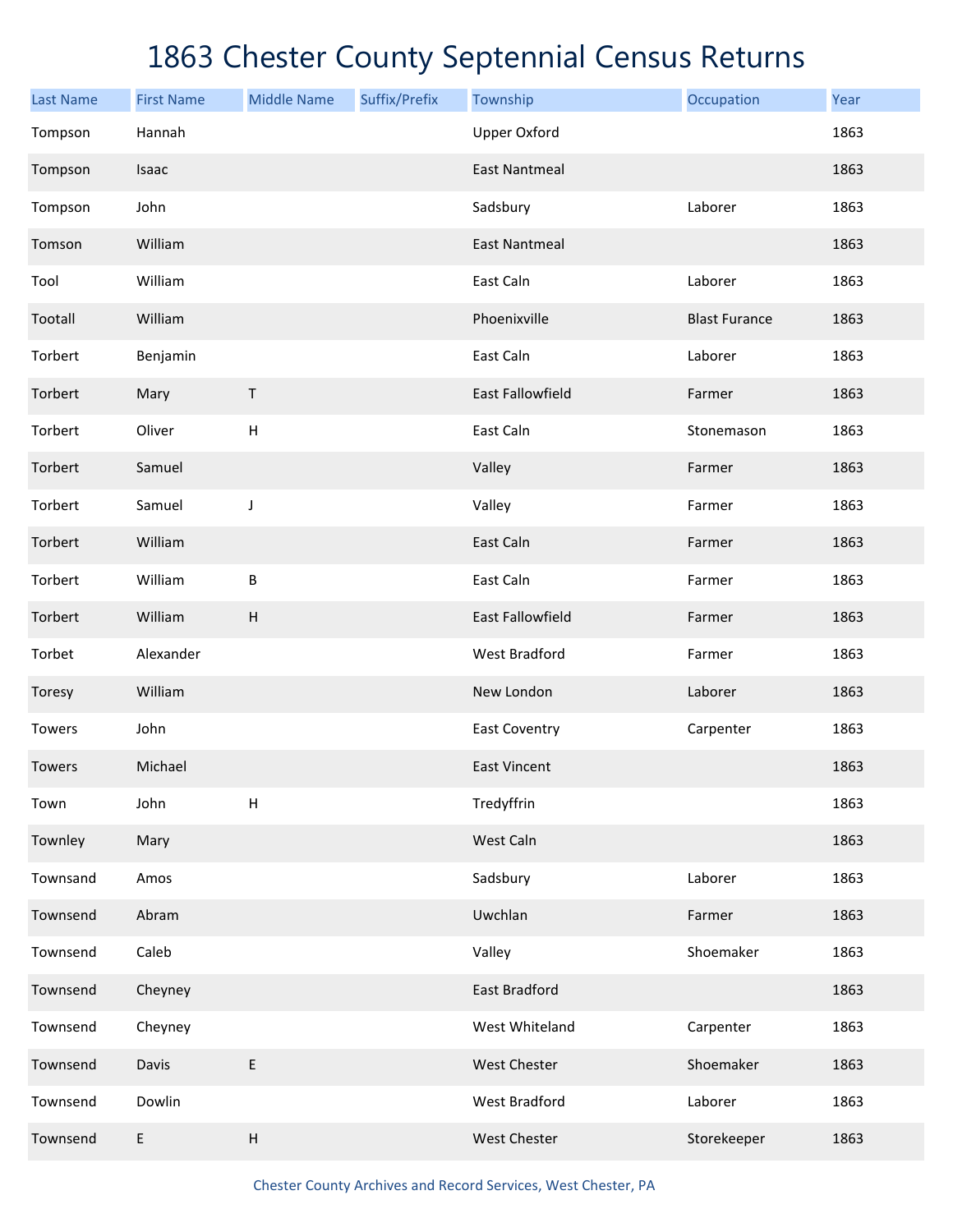| <b>Last Name</b> | <b>First Name</b> | <b>Middle Name</b> | Suffix/Prefix | Township            | Occupation  | Year |
|------------------|-------------------|--------------------|---------------|---------------------|-------------|------|
| Townsend         | Eber              |                    |               | Thornbury           |             | 1863 |
| Townsend         | Eber              |                    |               | West Whiteland      | Carpenter   | 1863 |
| Townsend         | Elis              | P                  |               | West Marlborough    | M.D.        | 1863 |
| Townsend         | Emmor             |                    |               | West Chester        | Laborer     | 1863 |
| Townsend         | Emmor             |                    |               | West Whiteland      | Farmer      | 1863 |
| Townsend         | Eusebues          |                    |               | East Bradford       |             | 1863 |
| Townsend         | G                 | B                  |               | West Chester        | Storekeeper | 1863 |
| Townsend         | $\overline{H}$    | W                  |               | London Grove        |             | 1863 |
| Townsend         | Henry             |                    |               | Thornbury           |             | 1863 |
| Townsend         | J                 | W                  |               | <b>West Chester</b> | Gentleman   | 1863 |
| Townsend         | John              |                    |               | Uwchlan             | Farmer      | 1863 |
| Townsend         | Joseph            |                    |               | Valley              | Shoemaker   | 1863 |
| Townsend         | Joseph            | B                  |               | East Bradford       |             | 1863 |
| Townsend         | Joseph            | $\mathsf S$        |               | <b>West Chester</b> | Machinist   | 1863 |
| Townsend         | Lewis             |                    |               | Schuylkill          | Carpenter   | 1863 |
| Townsend         | Lewis             |                    |               | West Whiteland      | Laborer     | 1863 |
| Townsend         | Lydia             | $\mathsf A$        |               | West Chester        | Lady        | 1863 |
| Townsend         | ${\sf R}$         | D                  |               | <b>West Chester</b> | Shoemaker   | 1863 |
| Townsend         | S                 |                    |               | London Grove        |             | 1863 |
| Townsend         | Stephen           |                    |               | Penn                | Farmer      | 1863 |
| Townsend         | Thomas            |                    |               | Penn                | Farmer      | 1863 |
| Townsend         | Thomas            |                    |               | West Chester        | Bricklayer  | 1863 |
| Townsend         | Thomas            | B                  |               | West Whiteland      | Teacher     | 1863 |
| Townsend         | Thomas            | J                  |               | West Chester        | Shoemaker   | 1863 |
| Townsend         | W                 |                    |               | West Chester        | Lawyer      | 1863 |
| Townsend         | William           | P                  |               | East Bradford       |             | 1863 |
| Townsend         | William           | W                  | Dr.           | London Grove        |             | 1863 |
| Townsend         | William           | $\mathsf Z$        |               | Valley              | Shoemaker   | 1863 |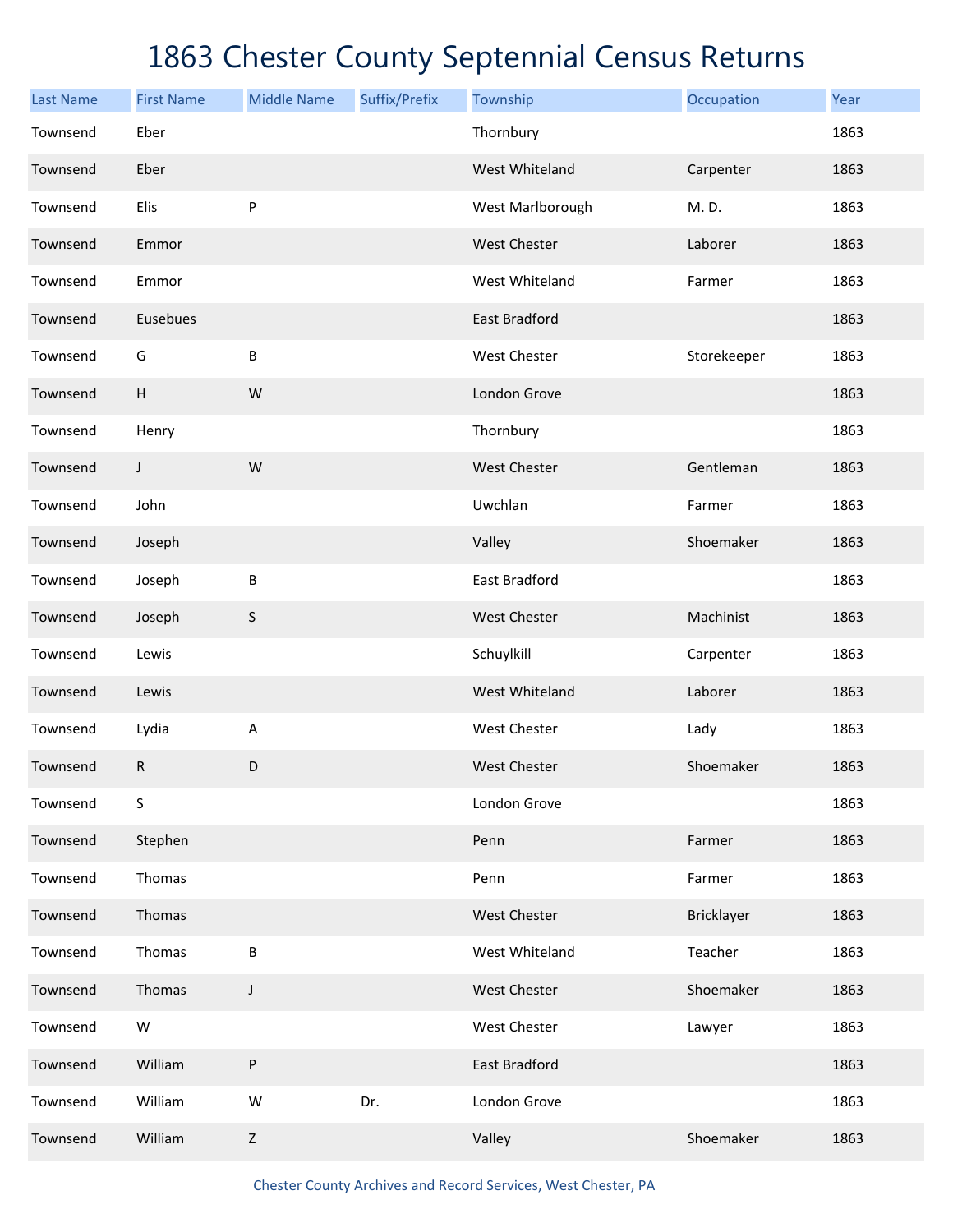| <b>Last Name</b> | <b>First Name</b> | <b>Middle Name</b> | Suffix/Prefix | Township             | Occupation       | Year |
|------------------|-------------------|--------------------|---------------|----------------------|------------------|------|
| Townset          | $\mathsf{R}$      | D                  |               | Schuylkill           | Farmer           | 1863 |
| Townsley         | Barton            |                    |               | Wallace              | Blacksmith       | 1863 |
| Townsley         | Entrekin          |                    |               | West Caln            | Farmer           | 1863 |
| Townsley         | John              | W                  |               | Valley               | Laborer          | 1863 |
| Townsley         | Levi              |                    |               | West Caln            | Laborer          | 1863 |
| Townsley         | Rheuben           |                    |               | West Caln            | Forgeman         | 1863 |
| Townsley         | Robert            |                    |               | Wallace              | Forgeman         | 1863 |
| Townsly          | Henry             |                    |               | West Brandywine      | Laborer          | 1863 |
| Townsly          | Levi              |                    |               | West Brandywine      | Laborer          | 1863 |
| Townsly          | William           |                    |               | West Brandywine      | Laborer          | 1863 |
| Toy              | John              | Τ                  |               | Hopewell             | Sergeant in Army | 1863 |
| Toyl             | Harriet           | Ann                |               | Willistown           |                  | 1863 |
| Toyl             | Miles             |                    |               | Willistown           |                  | 1863 |
| Trace            | Nathan            |                    |               | Phoenixville         | Roller           | 1863 |
| Trace            | Reuben            |                    |               | Phoenixville         | Chair Chipper    | 1863 |
| Tracey           | Patrick           |                    |               | <b>West Chester</b>  | Laborer          | 1863 |
| Trainer          | William           |                    |               | Westtown             | Laborer          | 1863 |
| Trainor          | Joseph            |                    |               | <b>East Nantmeal</b> |                  | 1863 |
| Travilla         | George            |                    |               | West Marlborough     | Farmer           | 1863 |
| Travilla         | Jonathan          |                    |               | <b>West Chester</b>  | Storekeeper      | 1863 |
| Travilla         | $\sf T$           | $\mathsf C$        |               | West Chester         | Storekeeper      | 1863 |
| Travilla         | Thomas            |                    |               | West Marlborough     | Farmer           | 1863 |
| Trayner          | John              |                    |               | Lower Oxford         | Farmer           | 1863 |
| Treene           | Henrietta         | L                  |               | West Whiteland       |                  | 1863 |
| Trego            | Absalon           |                    |               | Honey Brook          | Farmer           | 1863 |
| Trego            | Albert            |                    |               | Warwick              |                  | 1863 |
| Trego            | Annie             |                    |               | Kennett Square       |                  | 1863 |
| Trego            | Daniel            |                    |               | <b>West Nantmeal</b> | Farmer           | 1863 |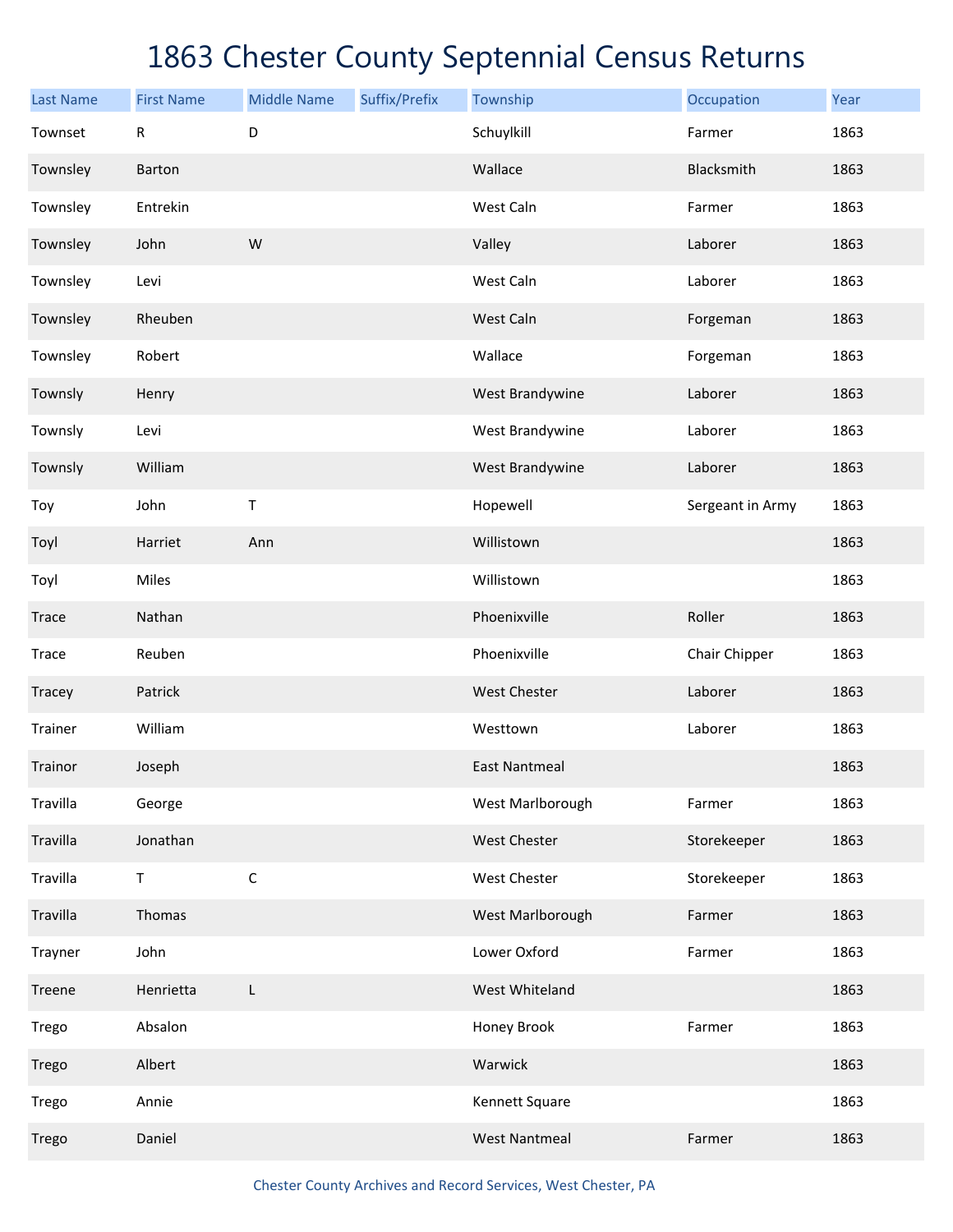| <b>Last Name</b> | <b>First Name</b> | <b>Middle Name</b> | Suffix/Prefix | Township             | Occupation  | Year |
|------------------|-------------------|--------------------|---------------|----------------------|-------------|------|
| Trego            | Davis             |                    |               | Honey Brook          | Gentleman   | 1863 |
| Trego            | Eli               |                    |               | <b>West Nantmeal</b> | Farmer      | 1863 |
| Trego            | Emmor             |                    |               | Honey Brook          | Gentleman   | 1863 |
| Trego            | Evan              |                    |               | Honey Brook          | Farmer      | 1863 |
| Trego            | Hannah            |                    |               | Honey Brook          |             | 1863 |
| Trego            | Harris            |                    |               | West Whiteland       | Miller      | 1863 |
| Trego            | Isaac             |                    |               | West Brandywine      | Farmer      | 1863 |
| Trego            | Isaac             |                    |               | West Brandywine      | Farmer      | 1863 |
| Trego            | Isaac             | M                  |               | Honey Brook          | Gentleman   | 1863 |
| Trego            | James             |                    |               | Honey Brook          | Farmer      | 1863 |
| Trego            | James             |                    |               | <b>West Nantmeal</b> | Farmer      | 1863 |
| Trego            | John              |                    |               | Tredyffrin           |             | 1863 |
| Trego            | Joseph            |                    |               | <b>West Nantmeal</b> | Farmer      | 1863 |
| Trego            | Joseph            | В                  |               | Honey Brook          | Farmer      | 1863 |
| Trego            | Julian            | Ann                |               | Honey Brook          |             | 1863 |
| Trego            | Lewis             |                    |               | <b>West Nantmeal</b> | Farmer      | 1863 |
| Trego            | Mary              |                    | Mrs.          | <b>West Nantmeal</b> |             | 1863 |
| Trego            | Matilda           |                    |               | West Brandywine      | Lady        | 1863 |
| Trego            | R                 | $\mathsf C$        |               | Honey Brook          | Farmer      | 1863 |
| Trego            | Robert            |                    |               | Honey Brook          | Farmer      | 1863 |
| Trego            | William           |                    |               | <b>West Nantmeal</b> | Farmer      | 1863 |
| Trego            | William           |                    |               | <b>West Nantmeal</b> | Laborer     | 1863 |
| Trego            | William           | B                  |               | Honey Brook          | Farmer      | 1863 |
| Tricket          | James             |                    |               | West Chester         | Minister    | 1863 |
| <b>Trigg</b>     | Richard           |                    |               | West Chester         | Teacher     | 1863 |
| Trimble          | Abram             | $\sf V$            |               | West Whiteland       | Farmer      | 1863 |
| Trimble          | Annah             |                    | Jr.           | West Bradford        | Housekeeper | 1863 |
| Trimble          | Annah             |                    | Sr.           | <b>West Bradford</b> | Housekeeper | 1863 |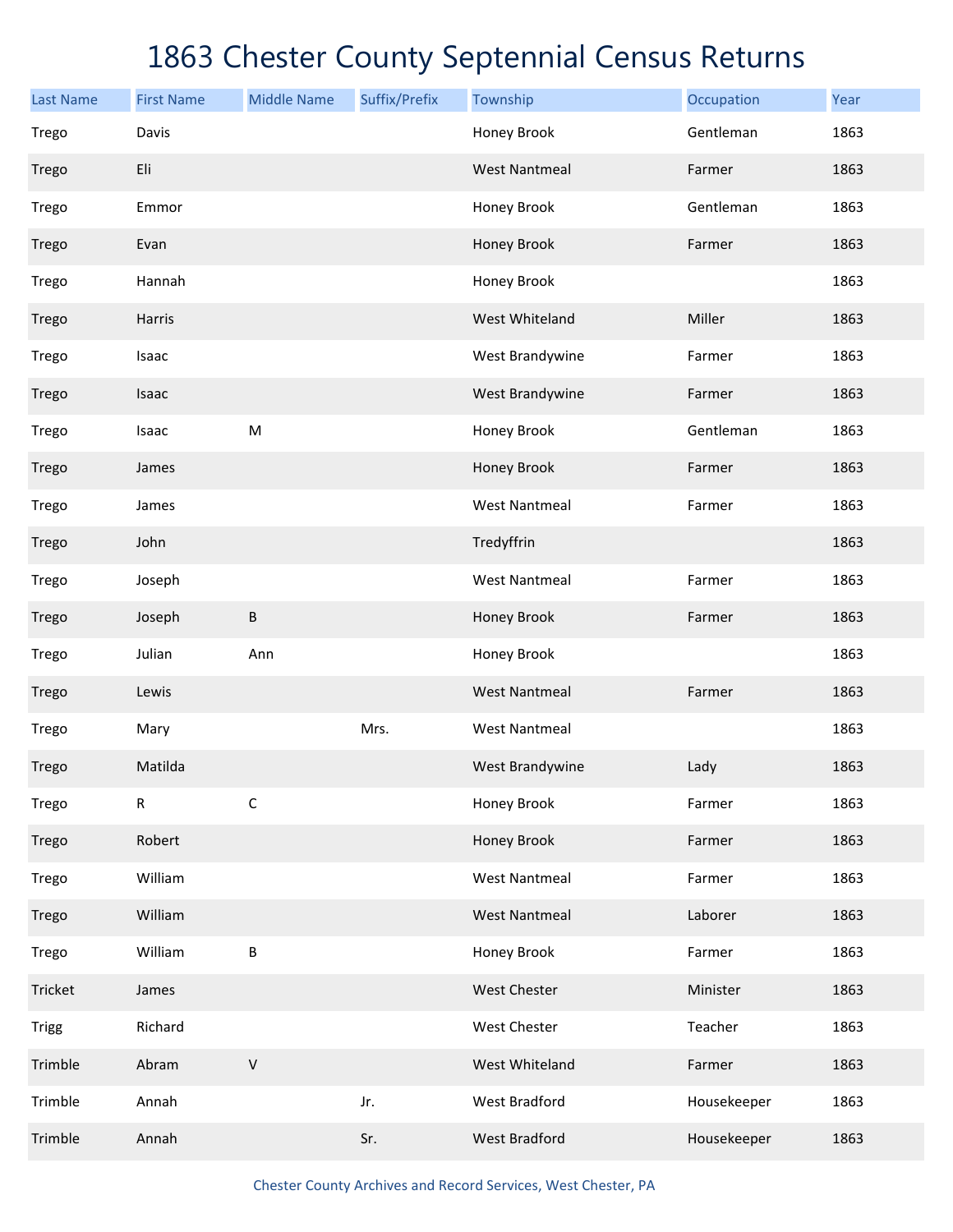| <b>Last Name</b> | <b>First Name</b> | <b>Middle Name</b>        | Suffix/Prefix | Township             | Occupation      | Year |
|------------------|-------------------|---------------------------|---------------|----------------------|-----------------|------|
| Trimble          | Hettie            | B                         |               | <b>West Chester</b>  | Farmer          | 1863 |
| Trimble          | Isaac             |                           |               | <b>West Bradford</b> | Miller          | 1863 |
| Trimble          | Jacob             |                           |               | Pocopson             | Farmer          | 1863 |
| Trimble          | James             |                           |               | East Whiteland       | Farmer          | 1863 |
| Trimble          | John              |                           |               | <b>West Bradford</b> | Farmer          | 1863 |
| Trimble          | Mary              | $\boldsymbol{\mathsf{A}}$ |               | West Whiteland       |                 | 1863 |
| Trimble          | Phillip           | A                         |               | East Whiteland       | Farmer          | 1863 |
| Trimble          | Richard           |                           |               | <b>West Chester</b>  | Gentleman       | 1863 |
| Trimble          | Thomas            | D                         |               | West Whiteland       | Farmer          | 1863 |
| Trimble          | Thomas            | $\mathsf{R}$              |               | East Whiteland       | Farmer          | 1863 |
| Trimble          | William           |                           | Jr.           | West Whiteland       | Farmer & Miller | 1863 |
| Trinley          | Jacob             |                           |               | <b>East Vincent</b>  |                 | 1863 |
| Trintey          | John              |                           |               | East Pikeland        | Farmer          | 1863 |
| Trisby           | Charles           | H                         |               | West Marlborough     |                 | 1863 |
| Troap            | Jacob             |                           |               | Highland             | Laborer         | 1863 |
| Troop            | Samuel            |                           |               | Sadsbury             | Laborer         | 1863 |
| Troope           | Amos              |                           |               | Sadsbury             | Laborer         | 1863 |
| Troope           | John              |                           |               | Sadsbury             |                 | 1863 |
| Troth            | Samuel            |                           |               | Tredyffrin           |                 | 1863 |
| Troub            | Adam              |                           |               | Honey Brook          | Farmer          | 1863 |
| Troub            | John              |                           |               | Honey Brook          | Saddler         | 1863 |
| Trout            | Paul              | $\boldsymbol{\mathsf{A}}$ |               | Charlestown          |                 | 1863 |
| Trowry           | Amos              |                           |               | East Whiteland       |                 | 1863 |
| Trueman          | Thomas            |                           |               | East Nottingham      | Laborer         | 1863 |
| Truemen          | Emaline           |                           |               | East Fallowfield     | Farmer          | 1863 |
| Truin            | Stephen           |                           |               | Downingtown          | Laborer         | 1863 |
| Truman           | Joseph            |                           |               | Sadsbury             |                 | 1863 |
| Trumbar          | William           |                           |               | <b>West Vincent</b>  | Mechanic        | 1863 |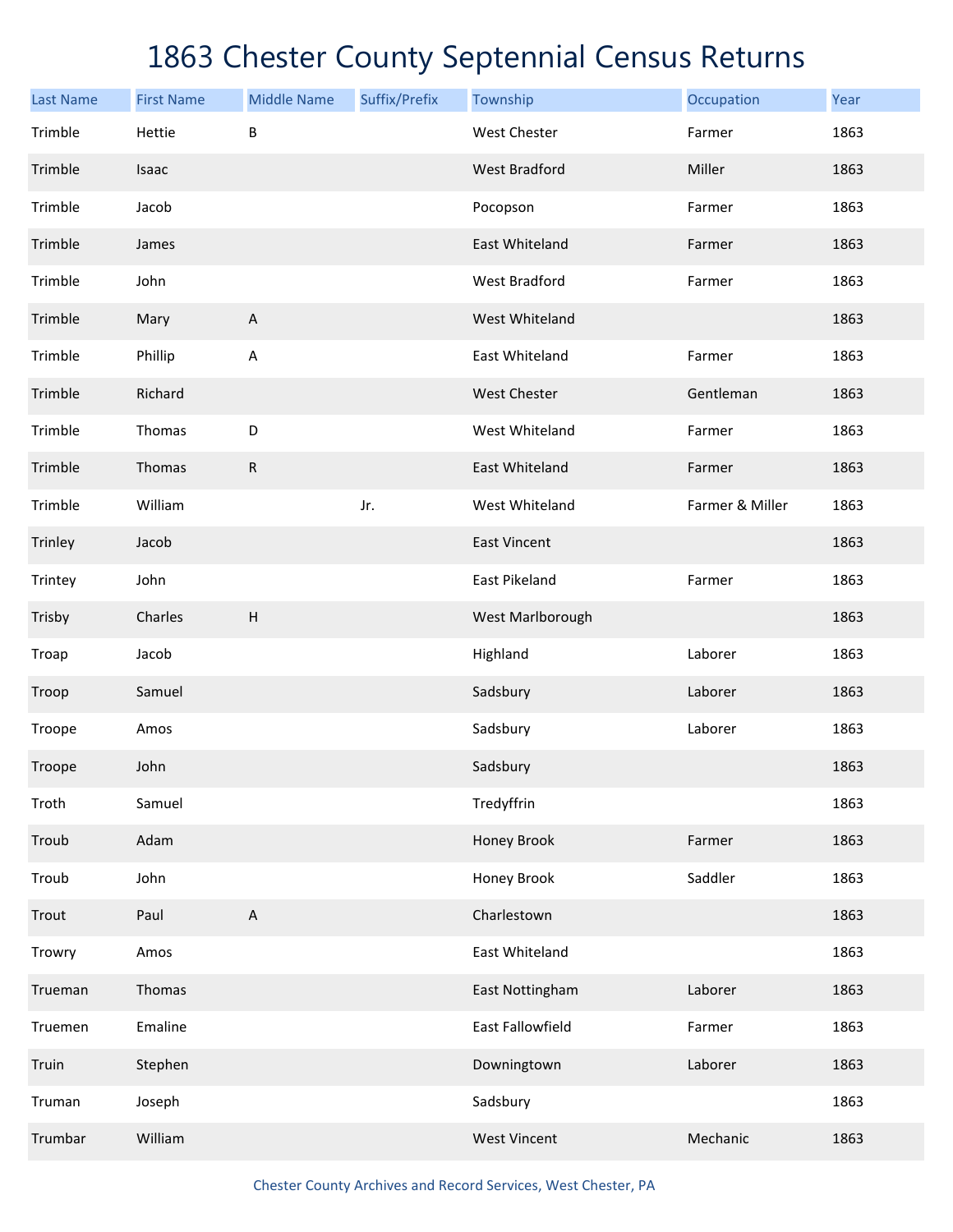| <b>Last Name</b> | <b>First Name</b> | <b>Middle Name</b>        | Suffix/Prefix | Township                | Occupation       | Year |
|------------------|-------------------|---------------------------|---------------|-------------------------|------------------|------|
| Tryshall         | James             |                           |               | Warwick                 |                  | 1863 |
| Tryshall         | John              |                           |               | Warwick                 |                  | 1863 |
| Trythall         | William           |                           |               | Warwick                 |                  | 1863 |
| Tucker           | George            |                           |               | Franklin                |                  | 1863 |
| Tucker           | John              |                           |               | Schuylkill              | Farmer           | 1863 |
| Tuling           | James             |                           |               | Phoenixville            | Puddler          | 1863 |
| Tunis            | Richard           |                           |               | Kennett Square          | Blacksmith       | 1863 |
| Turnar           | Edward            | $\boldsymbol{\mathsf{H}}$ |               | East Whiteland          | Laborer          | 1863 |
| Turner           | Abraham           |                           |               | Sadsbury                |                  | 1863 |
| Turner           | Alexander         |                           |               | Sadsbury                | Carpenter        | 1863 |
| Turner           | Archibald         |                           |               | West Nottingham         | Farmer           | 1863 |
| Turner           | J                 | Armstrong                 |               | <b>Upper Oxford</b>     | Farmer           | 1863 |
| Turner           | James             |                           |               | Valley                  | Laborer          | 1863 |
| Turner           | James             | W                         |               | West Fallowfield        |                  | 1863 |
| Turner           | John              | $\mathsf F$               |               | East Nottingham         |                  | 1863 |
| Turner           | John              | $\sf H$                   |               | Kennett Square          | Tin Plate Worker | 1863 |
| Turner           | Joseph            |                           |               | <b>East Fallowfield</b> | Farmer           | 1863 |
| Turner           | Joseph            |                           |               | West Nottingham         | Teacher          | 1863 |
| Turner           | Margaretta        |                           |               | <b>West Bradford</b>    | Housekeeper      | 1863 |
| Turner           | Richard           |                           |               | West Nottingham         | Farmer           | 1863 |
| Turner           | Robert            |                           |               | Tredyffrin              |                  | 1863 |
| Turner           | Samuel            |                           |               | <b>East Vincent</b>     |                  | 1863 |
| Turner           | Samuel            | E                         |               | <b>Upper Oxford</b>     | Farmer           | 1863 |
| Turner           | Washington        | $\sf B$                   |               | <b>Upper Oxford</b>     | Farmer           | 1863 |
| Turner           | William           |                           |               | Phoenixville            | Machinist        | 1863 |
| Turney           | Micheal           |                           |               | New Garden              | Laborer          | 1863 |
| Tussey           | Isaac             |                           |               | Newlin                  | Farmer           | 1863 |
| Tussey           | Jacob             |                           |               | East Bradford           |                  | 1863 |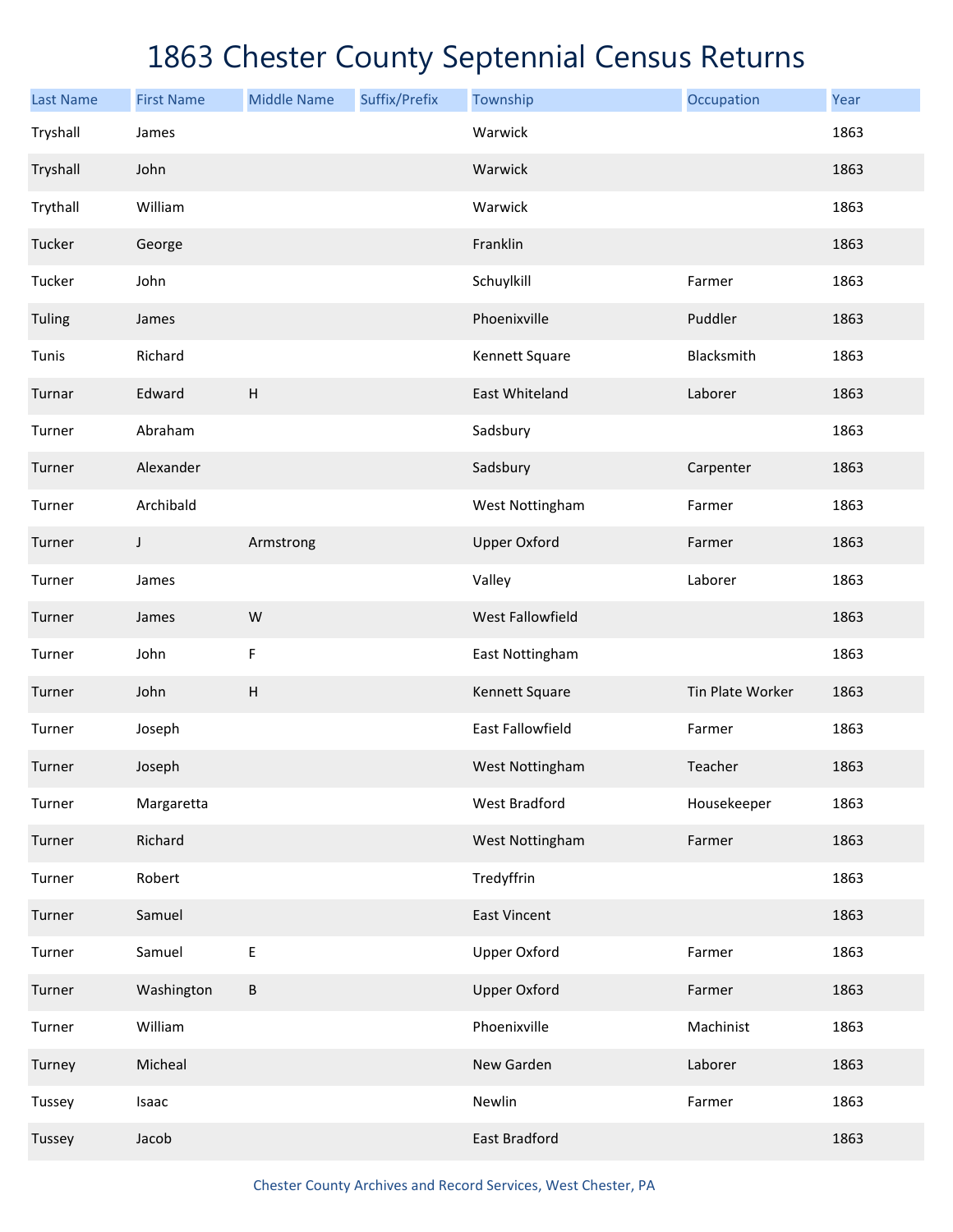| <b>Last Name</b> | <b>First Name</b> | <b>Middle Name</b> | Suffix/Prefix | Township                | Occupation | Year |
|------------------|-------------------|--------------------|---------------|-------------------------|------------|------|
| Tussey           | William           |                    |               | Newlin                  | Farmer     | 1863 |
| Tustin           | Isaac             |                    |               | <b>West Pikeland</b>    | Farmer     | 1863 |
| Tustin           | James             |                    |               | Schuylkill              | Farmer     | 1863 |
| Tustin           | Jones             |                    |               | Charlestown             |            | 1863 |
| Tustin           | Joseph            | J                  |               | <b>West Pikeland</b>    | Farmer     | 1863 |
| Tustin           | Mary              |                    |               | <b>Upper Uwchlan</b>    | Lady       | 1863 |
| Tuton            | James             | M                  |               | East Fallowfield        | Farmer     | 1863 |
| Twaddell         | John              |                    |               | Lower Oxford            | Innkeeper  | 1863 |
| Twadell          | Lorenzo           |                    |               | Pennsbury               | Innkeeper  | 1863 |
| Tweed            | John              |                    | Jr.           | Franklin                | Farmer     | 1863 |
| Twigs            | John              |                    |               | Willistown              | Laborer    | 1863 |
| Twohig           | Daniel            |                    |               | Penn                    | Laborer    | 1863 |
| Tyson            | Abraham           |                    |               | <b>East Vincent</b>     |            | 1863 |
| Tyson            | George            | W                  |               | <b>East Fallowfield</b> | Papermaker | 1863 |
| Tyson            | Isaac             |                    |               | East Nottingham         |            | 1863 |
| Tyson            | Jacob             |                    |               | <b>East Coventry</b>    | Farmer     | 1863 |
| Tyson            | John              | G                  |               | <b>East Fallowfield</b> |            | 1863 |
| Tyson            | Jonathen          |                    |               | <b>East Fallowfield</b> | Papermaker | 1863 |
| Tyson            | Joseph            |                    |               | <b>East Vincent</b>     |            | 1863 |
| Tyson            | Joshua            |                    | Sr.           | <b>East Vincent</b>     |            | 1863 |
| Tyson            | Matthias          |                    |               | <b>East Vincent</b>     |            | 1863 |
| Tyson            | Newton            |                    |               | West Nottingham         | Laborer    | 1863 |
| Tyson            | Samuel            |                    |               | <b>East Pikeland</b>    | Dealer     | 1863 |
| Tyson            | Samuel            |                    |               | <b>East Vincent</b>     |            | 1863 |
| Tyson            | William           |                    |               | <b>East Vincent</b>     |            | 1863 |
| Ubil             | George            |                    |               | Honey Brook             | Farmer     | 1863 |
| Ubil             | George            |                    |               | West Caln               | Mason      | 1863 |
| Ubil             | Sarah             |                    |               | Honey Brook             | Farmer     | 1863 |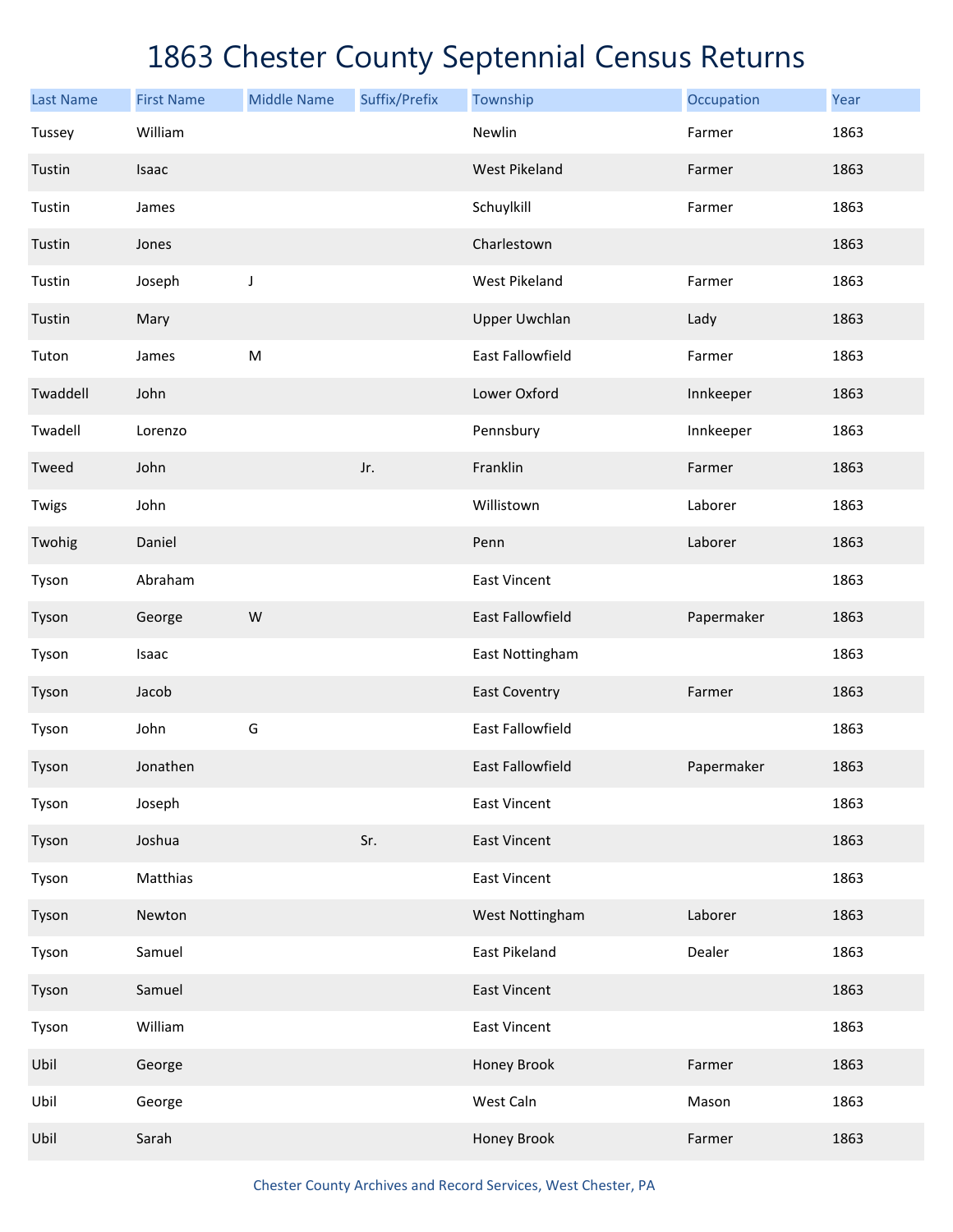| <b>Last Name</b> | <b>First Name</b> | <b>Middle Name</b> | Suffix/Prefix | Township             | Occupation     | Year |
|------------------|-------------------|--------------------|---------------|----------------------|----------------|------|
| Ubrian           | John              |                    |               | <b>West Pikeland</b> | Miner          | 1863 |
| Udderzook        | Frank             |                    |               | Sadsbury             | Laborer        | 1863 |
| Ullman           | L                 |                    | Col.          | Phoenixville         | Innkeeper      | 1863 |
| Ullman           | Uriah             |                    |               | Phoenixville         | <b>Butcher</b> | 1863 |
| Umphlet          | Ira               |                    |               | Londonderry          |                | 1863 |
| Umstead          | Abraham           |                    |               | West Caln            | Farmer         | 1863 |
| Umstead          | David             |                    |               | Warwick              |                | 1863 |
| Umstead          | Enos              | $\sf S$            |               | Valley               | Farmer         | 1863 |
| Umstead          | John              |                    |               | Warwick              |                | 1863 |
| Umstead          | Justus            |                    |               | West Fallowfield     |                | 1863 |
| Umstead          | Theodore          |                    |               | West Caln            | <b>Butcher</b> | 1863 |
| Umstead          | William           |                    |               | Warwick              |                | 1863 |
| Umsted           | Francis           |                    |               | West Brandywine      | Farmer         | 1863 |
| Umsted           | John              |                    |               | West Brandywine      | Farmer         | 1863 |
| Umsted           | Joseph            |                    |               | West Brandywine      | Lawyer         | 1863 |
| Umsted           | Justus            | Τ                  | Rev.          | Londonderry          |                | 1863 |
| Umsted           | Philip            |                    |               | West Brandywine      | Farmer         | 1863 |
| Underwood        | Benjamin          | F                  |               | New London           | Tinsmith       | 1863 |
| Underwood        | Eli               |                    |               | New London           | Couchmaker     | 1863 |
| Underwood        | Jeremiah          |                    |               | Penn                 | Farmer         | 1863 |
| Underwood        | John              |                    | Sr.           | Pennsbury            | Carpenter      | 1863 |
| Underwood        | John              |                    | Jr.           | Pennsbury            | Carpenter      | 1863 |
| Underwood        | Lidia             |                    |               | <b>Upper Oxford</b>  |                | 1863 |
| Underwood        | Shemmenth         |                    |               | Oxford               | Lady           | 1863 |
| Underwood        | Thomas            |                    |               | New London           | Blacksmith     | 1863 |
| Underwood        | William           |                    |               | Penn                 | Farmer         | 1863 |
| Underzook        | Henry             |                    |               | East Whiteland       | Shoemaker      | 1863 |
| Updyke           | Jonathen          |                    |               | East Fallowfield     | Farmer         | 1863 |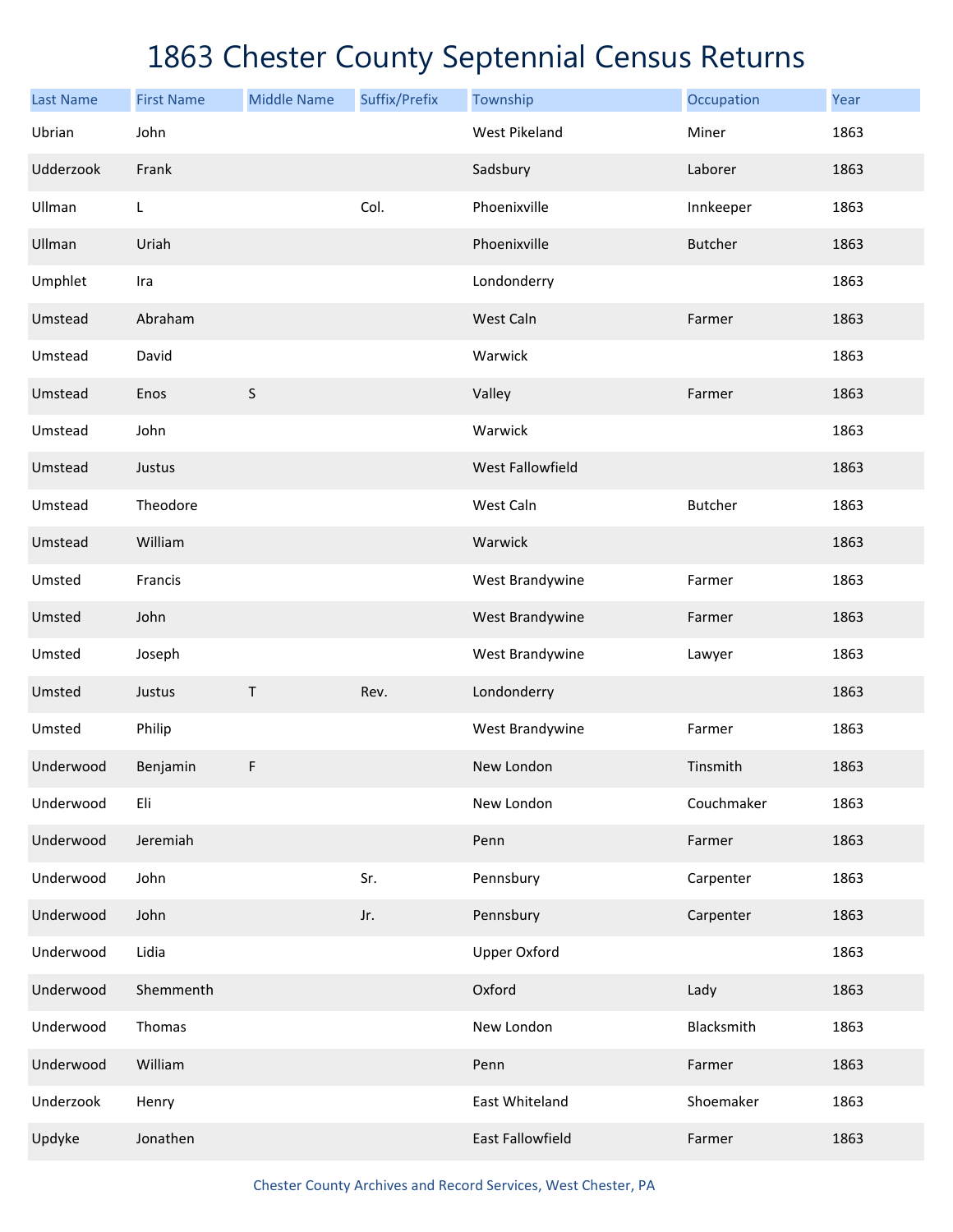| <b>Last Name</b> | <b>First Name</b> | <b>Middle Name</b> | Suffix/Prefix | Township                | Occupation       | Year |
|------------------|-------------------|--------------------|---------------|-------------------------|------------------|------|
| Upperman         | David             |                    |               | <b>West Pikeland</b>    | Farmer           | 1863 |
| Upperman         | David             |                    |               | <b>West Pikeland</b>    | Cigarmaker       | 1863 |
| Upperman         | John              |                    |               | <b>West Pikeland</b>    | Laborer          | 1863 |
| Upperman         | Joseph            |                    |               | Charlestown             |                  | 1863 |
| Urner            | Daniel            |                    |               | <b>East Coventry</b>    | Boatman          | 1863 |
| Urner            | Eli               |                    |               | Warwick                 |                  | 1863 |
| Urner            | Jacob             |                    |               | Warwick                 |                  | 1863 |
| Urner            | Jonathan          |                    |               | <b>East Coventry</b>    | Farmer           | 1863 |
| Urr              | John              |                    |               | West Pikeland           | Farmer           | 1863 |
| Uxley            | Elisha            |                    |               | West Fallowfield        |                  | 1863 |
| Valentine        | Abraham           |                    |               | Londonderry             |                  | 1863 |
| Valentine        | Absalem           |                    |               | Londonderry             |                  | 1863 |
| Valentine        | Benjamin          |                    |               | East Marlborough        | Shoemaker        | 1863 |
| Valentine        | Benjamin          |                    |               | Sadsbury                | Laborer          | 1863 |
| Valentine        | Benjamin          |                    |               | West Fallowfield        |                  | 1863 |
| Valentine        | Benjamin          | F                  |               | Valley                  |                  | 1863 |
| Valentine        | $\mathsf C$       | ${\sf M}$          |               | <b>West Chester</b>     | Dentist          | 1863 |
| Valentine        | Edwin             | ${\sf M}$          |               | East Bradford           |                  | 1863 |
| Valentine        | Ellen             |                    |               | Lower Oxford            | Lady             | 1863 |
| Valentine        | Francis           |                    |               | Sadsbury                |                  | 1863 |
| Valentine        | Henry             | $\mathsf C$        |               | East Bradford           |                  | 1863 |
| Valentine        | Henry             | F                  |               | <b>East Fallowfield</b> | Farmer           | 1863 |
| Valentine        | John              |                    |               | East Marlborough        | Farmer           | 1863 |
| Valentine        | John              | $\sf T$            |               | Valley                  | Farmer           | 1863 |
| Valentine        | John              | ${\sf W}$          |               | East Fallowfield        | Laborer          | 1863 |
| Valentine        | Jonathan          |                    |               | East Bradford           |                  | 1863 |
| Valentine        | Joseph            | D                  |               | Schuylkill              | Merchant         | 1863 |
| Valentine        | Robert            |                    |               | Phoenixville            | Gentleman loafer | 1863 |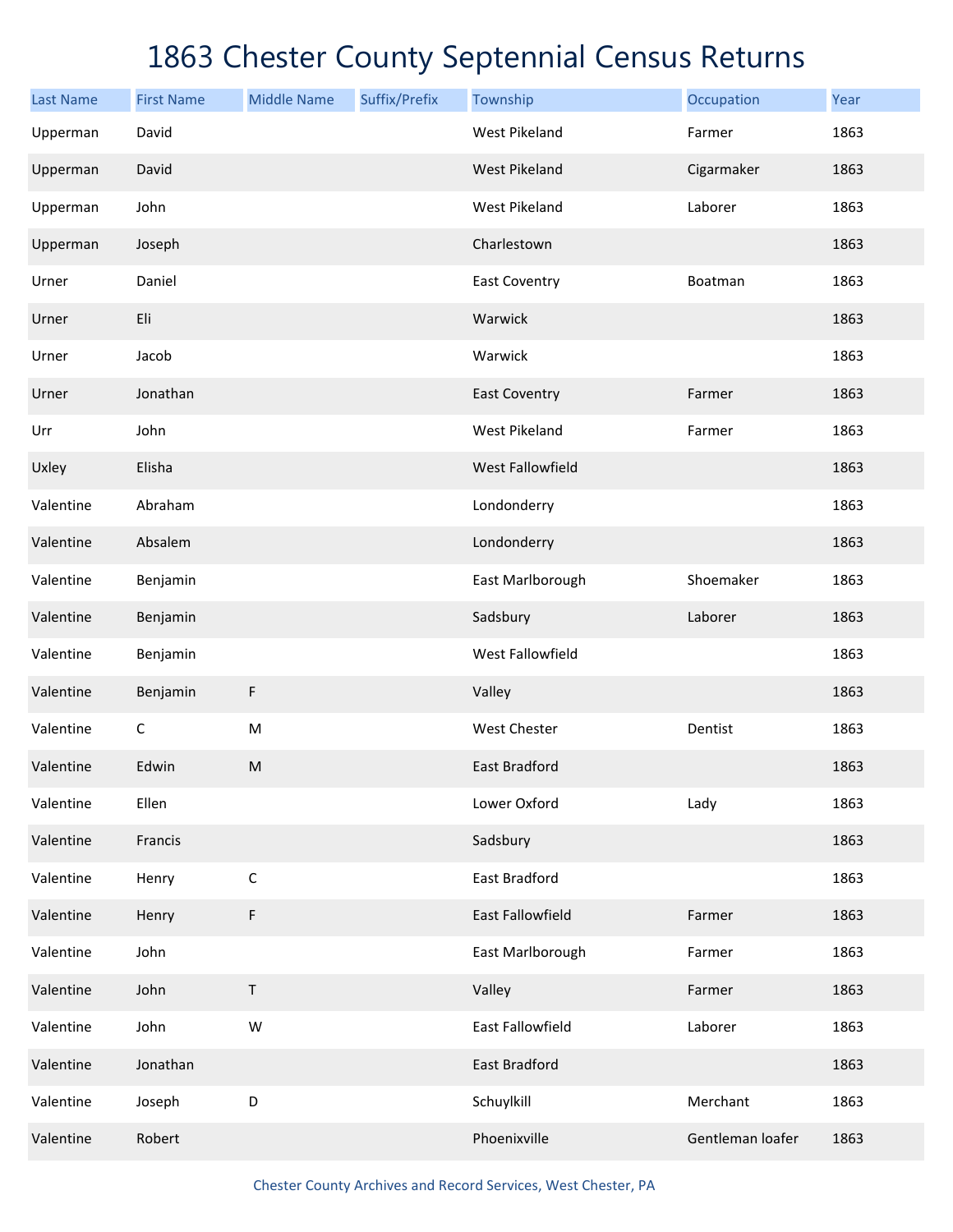| <b>Last Name</b> | <b>First Name</b> | <b>Middle Name</b> | Suffix/Prefix | Township             | Occupation     | Year |
|------------------|-------------------|--------------------|---------------|----------------------|----------------|------|
| Valentine        | Sarah             |                    |               | East Caln            |                | 1863 |
| Valentine        | Thamazine         |                    |               | East Caln            |                | 1863 |
| Valentine        | Thomas            |                    |               | Phoenixville         | Jeweller       | 1863 |
| Valentine        | Thomas            | $\sf S$            |               | Valley               | Farmer         | 1863 |
| Valentine        | Tilghman          |                    |               | <b>West Chester</b>  | Laborer        | 1863 |
| Valentine        | William           | A                  |               | Valley               | Blacksmith     | 1863 |
| Vancaner?        | Michael           |                    |               | <b>West Pikeland</b> | Miner          | 1863 |
| Vance            | Jacob             |                    |               | East Brandywine      | Carpenter      | 1863 |
| Vance            | Thomas            |                    |               | East Brandywine      | Farmer         | 1863 |
| Vance            | Washington        |                    |               | West Marlborough     | Farmer         | 1863 |
| Vanciso          | Edwin             |                    |               | Kennett              | School Teacher | 1863 |
| Vandaleer        | Charles           |                    |               | <b>East Vincent</b>  |                | 1863 |
| Vandaver         | John              |                    |               | <b>West Bradford</b> | Laborer        | 1863 |
| Vandegrift       | Abel              |                    |               | East Marlborough     | Shoemaker      | 1863 |
| Vandegrift       | <b>Burrows</b>    |                    |               | <b>Upper Oxford</b>  | Carpenter      | 1863 |
| Vandegrift       | Joseph            |                    |               | <b>Upper Oxford</b>  | Bricklayer     | 1863 |
| Vandergrift      | Isaac             |                    |               | Penn                 | Carpenter      | 1863 |
| Vanderslice      | Α                 | S                  |               | Phoenixville         | Coal Merchant  | 1863 |
| Vanderslice      | Dahlin            |                    |               | Phoenixville         | Mason          | 1863 |
| Vanderslice      | Englebirt         |                    |               | <b>East Pikeland</b> | Farmer         | 1863 |
| Vanderslice      | Hamilton          |                    |               | Phoenixville         | Soldier        | 1863 |
| Vanderslice      | Jacob             |                    |               | <b>East Vincent</b>  |                | 1863 |
| Vanderslice      | James             |                    |               | Schuylkill           | Farmer         | 1863 |
| Vanderslice      | John              |                    |               | Charlestown          |                | 1863 |
| Vanderslice      | John              |                    |               | Phoenixville         | Farmer         | 1863 |
| Vanderslice      | John              | $\sf V$            |               | Phoenixville         | Mason          | 1863 |
| Vanderslice      | Joseph            |                    |               | <b>East Vincent</b>  |                | 1863 |
| Vanderslice      | Thomas            |                    |               | Phoenixville         | Bricklayer     | 1863 |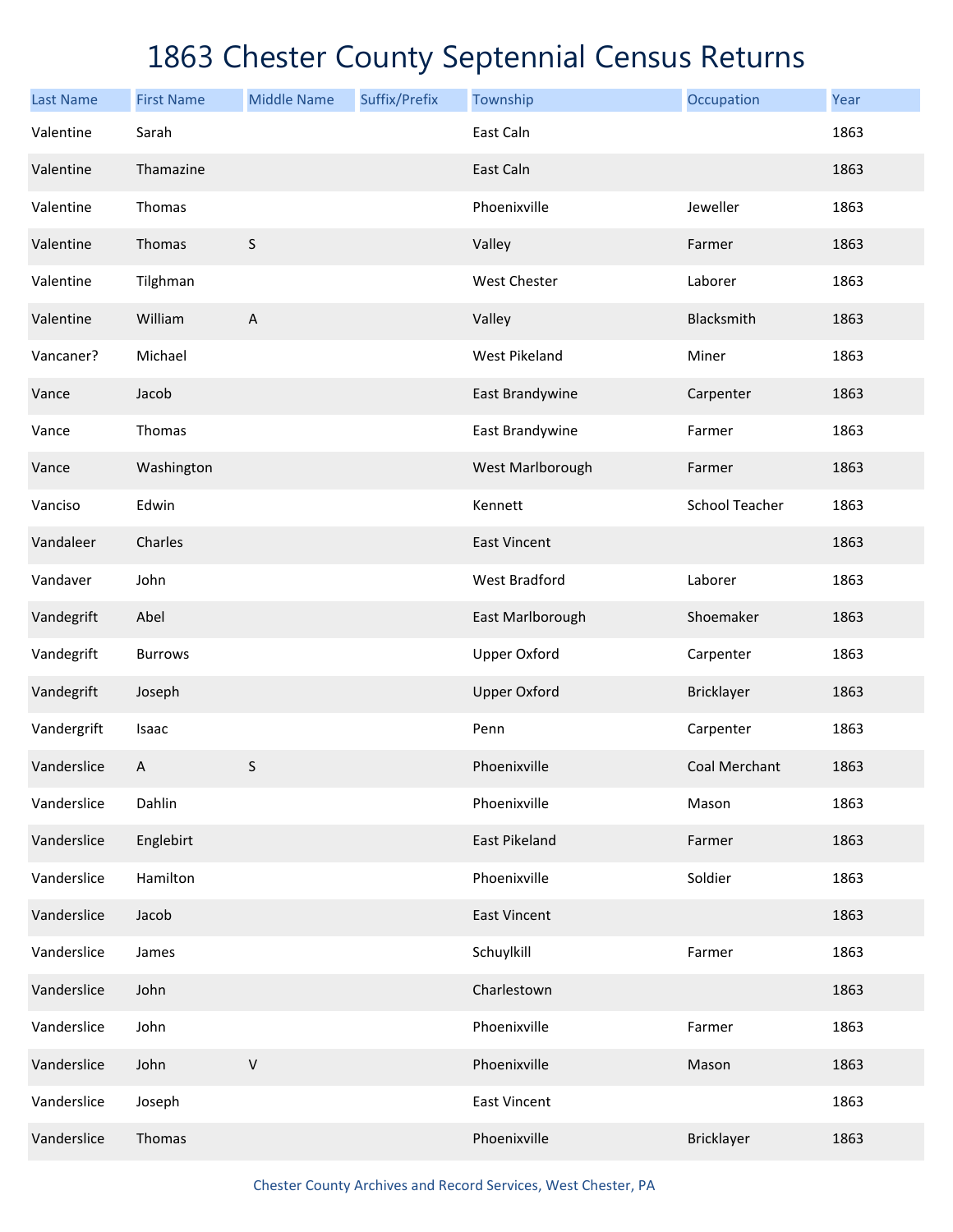| <b>Last Name</b> | <b>First Name</b> | <b>Middle Name</b> | Suffix/Prefix | Township             | Occupation   | Year |
|------------------|-------------------|--------------------|---------------|----------------------|--------------|------|
| Vanderslice      | William           |                    |               | Phoenixville         | Gentleman    | 1863 |
| Vandesol         | Isaac             |                    |               | Sadsbury             | Farmer       | 1863 |
| Vandever         | Eli               |                    |               | Franklin             | Laborer      | 1863 |
| Vandigriff       | David             |                    |               | Londonderry          |              | 1863 |
| Vandike          | Alexander         |                    |               | New Garden           | Laborer      | 1863 |
| Vandiver         | Sarah             |                    |               | Londonderry          |              | 1863 |
| Vandiver         | Thomas            |                    |               | East Fallowfield     | Farmer       | 1863 |
| Vandiver         | Wilson            |                    |               | Kennett              | Stonemason   | 1863 |
| Vandiver         | Wilson            |                    |               | Kennett Square       | Stonemason   | 1863 |
| Vandover         | Morton            |                    |               | East Marlborough     | Laborer      | 1863 |
| Vanhorn          | Crispin           | P                  |               | Valley               | Laborer      | 1863 |
| Vanhorn          | George            |                    |               | Valley               | Farmer       | 1863 |
| Vanhorn          | Samuel            |                    |               | Phoenixville         | Laborer      | 1863 |
| Vanleer          | Isaac             | ${\sf W}$          |               | <b>West Nantmeal</b> | Farmer       | 1863 |
| Vanleer          | John              | $\mathsf F$        |               | Downingtown          | Clerk        | 1863 |
| Vanleer          | Joseph            | ${\sf W}$          |               | Downingtown          | Laborer      | 1863 |
| Vanleer          | Sarah             |                    |               | Tredyffrin           |              | 1863 |
| Vanleer          | William           |                    |               | Tredyffrin           |              | 1863 |
| Vanlers          | George            | ${\sf R}$          |               | Tredyffrin           |              | 1863 |
| Vanmeter         | Joel              |                    |               | West Chester         | Paper hanger | 1863 |
| Vanosten         | William           |                    |               | West Chester         | Shoemaker    | 1863 |
| Vansant          | John              |                    |               | London Britain       | Farmer       | 1863 |
| VanSkite         | George            |                    |               | West Whiteland       | Farmer       | 1863 |
| Varnts           | $\mathsf C$       | $\mathsf E$        |               | Sadsbury             |              | 1863 |
| Varnts           | George            |                    |               | Sadsbury             | Laborer      | 1863 |
| Varnts           | Peter             |                    |               | Sadsbury             |              | 1863 |
| Vaughan          | Mathew            |                    |               | East Bradford        |              | 1863 |
| Vaughn           | James             | ${\sf W}$          |               | Downingtown          | Laborer      | 1863 |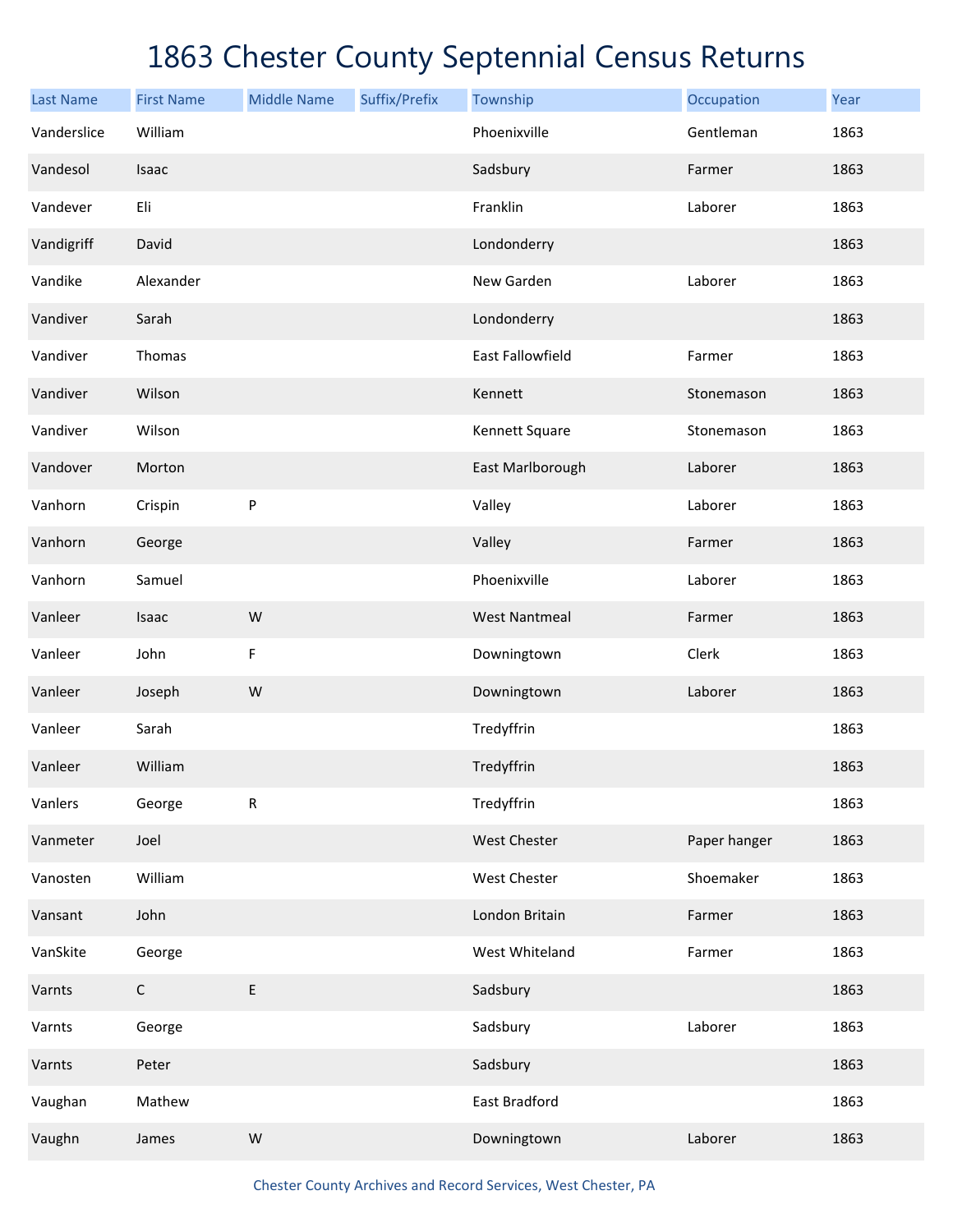| <b>Last Name</b> | <b>First Name</b> | <b>Middle Name</b>        | Suffix/Prefix | Township              | Occupation   | Year |
|------------------|-------------------|---------------------------|---------------|-----------------------|--------------|------|
| Veacock          | Agness            |                           |               | Tredyffrin            |              | 1863 |
| Veit             | George            |                           |               | Phoenixville          | <b>Baker</b> | 1863 |
| Veit             | Henry             |                           |               | East Marlborough      | Shoemaker    | 1863 |
| Vendegrift       | Charles           |                           |               | Lower Oxford          | Smith        | 1863 |
| Vennamon         | Hugh              |                           |               | Phoenixville          | Restaurant   | 1863 |
| Vernom           | William           |                           |               | New Garden            | Plasterer    | 1863 |
| Vernon           | Alfred            | A                         |               | Pocopson              | Miller       | 1863 |
| Vernon           | Charles           |                           |               | West Whiteland        | Wheelwright  | 1863 |
| Vernon           | Hoopes            |                           |               | Valley                | Bricklayer   | 1863 |
| Vernon           | James             | $\boldsymbol{\mathsf{A}}$ |               | <b>East Whiteland</b> | Laborer      | 1863 |
| Veyee            | Henry             |                           |               | New Garden            |              | 1863 |
| Vickers          | Jonathan          |                           |               | <b>West Chester</b>   | Soldier      | 1863 |
| Vickers          | Joseph            |                           |               | <b>West Chester</b>   | Gentleman    | 1863 |
| Vickers          | Joseph            | ${\sf P}$                 |               | <b>West Chester</b>   | Physician    | 1863 |
| Vickers          | Paxson            |                           |               | Uwchlan               | Potter       | 1863 |
| Viller           | Jacob             |                           |               | Phoenixville          | Laborer      | 1863 |
| Viny             | John              |                           |               | Schuylkill            | Laborer      | 1863 |
| Wack             | David             |                           |               | Tredyffrin            |              | 1863 |
| Wack             | John              |                           |               | Tredyffrin            |              | 1863 |
| Wacker           | Charles           |                           |               | <b>East Vincent</b>   |              | 1863 |
| Wacker           | G                 |                           |               | <b>East Vincent</b>   |              | 1863 |
| Wacker           | Joseph            |                           |               | <b>East Vincent</b>   |              | 1863 |
| Wacker           | Samuel            |                           |               | <b>East Vincent</b>   |              | 1863 |
| Waddell          | William           | B                         |               | <b>West Chester</b>   | Lawyer       | 1863 |
| Waddle           | John              |                           |               | West Nottingham       | Laborer      | 1863 |
| Wade             | John              | ${\sf W}$                 |               | West Fallowfield      |              | 1863 |
| Wadsworth        | Joseph            |                           |               | <b>West Vincent</b>   | Laborer      | 1863 |
| Waedmer          | Samuel            |                           |               | Sadsbury              | Laborer      | 1863 |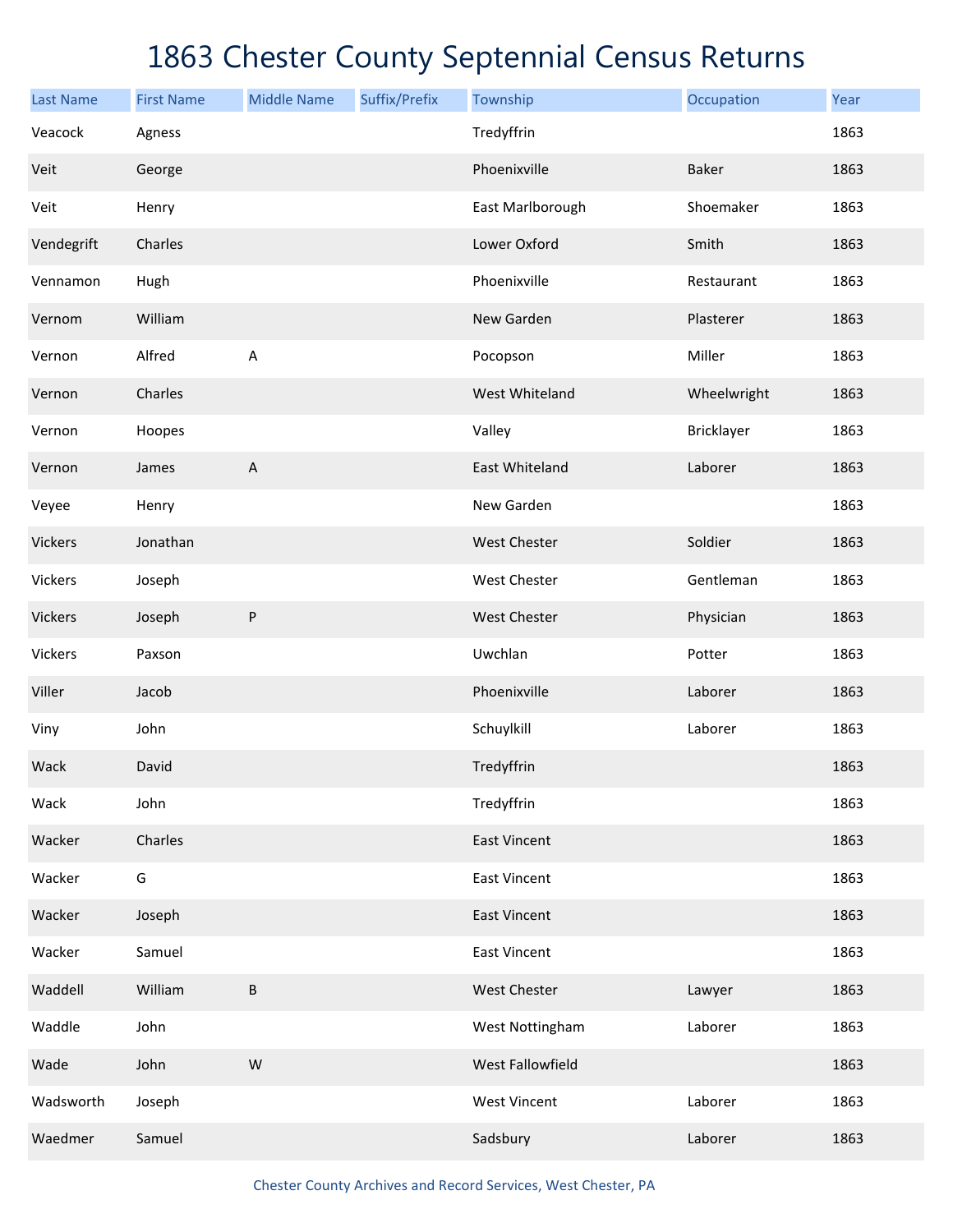| <b>Last Name</b> | <b>First Name</b> | <b>Middle Name</b>        | Suffix/Prefix | Township             | Occupation | Year |
|------------------|-------------------|---------------------------|---------------|----------------------|------------|------|
| Waffull          | William           |                           |               | <b>West Chester</b>  | Laborer    | 1863 |
| Waggonseller     | William           |                           |               | <b>West Pikeland</b> | Farmer     | 1863 |
| Wagner           | Charles           |                           |               | New Garden           | Laborer    | 1863 |
| Wagner           | Fredrick          |                           |               | New Garden           | Laborer    | 1863 |
| Wagner           | George            |                           |               | New Garden           | Laborer    | 1863 |
| Wagner           | George            |                           |               | West Caln            | Farmer     | 1863 |
| Wagner           | George            |                           |               | West Caln            | Farmer     | 1863 |
| Wagner           | James             | $\boldsymbol{\mathsf{A}}$ |               | West Caln            | Farmer     | 1863 |
| Wagner           | John              |                           |               | <b>East Vincent</b>  |            | 1863 |
| Wagner           | John              |                           |               | West Caln            | Farmer     | 1863 |
| Wagner           | Samuel            |                           |               | Schuylkill           | Huckster   | 1863 |
| Wagner           | William           |                           |               | West Caln            | Farmer     | 1863 |
| Wagoner          | Benjamin          |                           |               | East Pikeland        | Farmer     | 1863 |
| Wagoner          | Benjamin          |                           |               | <b>West Vincent</b>  | Mechanic   | 1863 |
| Wagoner          | C                 |                           |               | Charlestown          |            | 1863 |
| Wagoner          | Christian         |                           |               | East Pikeland        | Farmer     | 1863 |
| Wagoner          | Davis             |                           | Sr.           | East Pikeland        | Farmer     | 1863 |
| Wagoner          | Davis             |                           | Jr.           | <b>East Pikeland</b> | Puddler    | 1863 |
| Wagoner          | George            |                           |               | Charlestown          |            | 1863 |
| Wagoner          | Hannah            |                           |               | Valley               | Farmer     | 1863 |
| Wagoner          | J                 |                           |               | Charlestown          |            | 1863 |
| Wagoner          | Jacob             |                           |               | Charlestown          |            | 1863 |
| Wagoner          | Jacob             |                           |               | East Pikeland        | Farmer     | 1863 |
| Wagoner          | John              |                           |               | Valley               | Laborer    | 1863 |
| Wagoner          | Joseph            |                           |               | Charlestown          |            | 1863 |
| Wagoner          | Joseph            |                           |               | East Pikeland        | Farmer     | 1863 |
| Wagoner          | Nathan            |                           |               | Phoenixville         | Merchant   | 1863 |
| Wagoner          | Peter             |                           |               | <b>West Vincent</b>  | Laborer    | 1863 |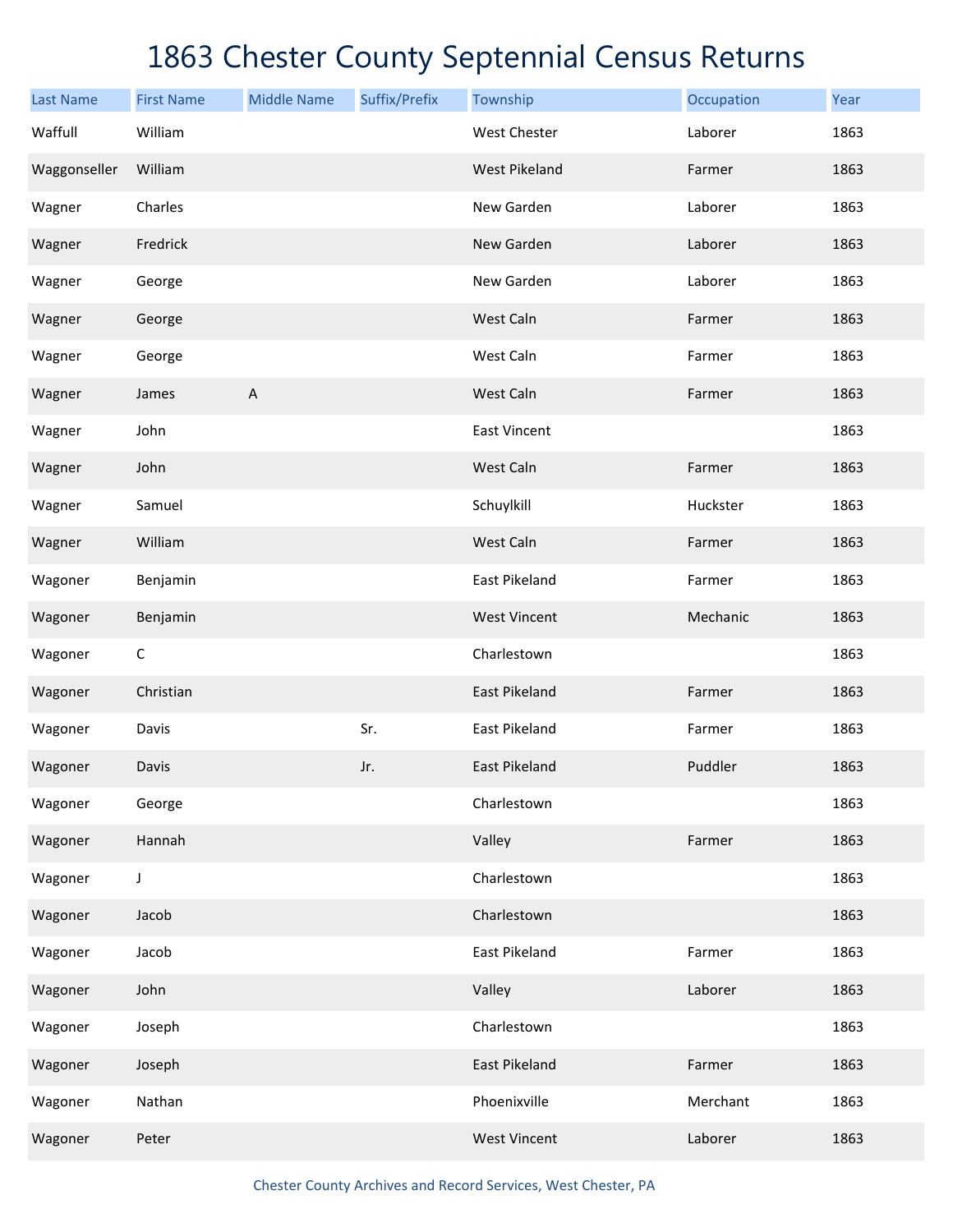| <b>Last Name</b> | <b>First Name</b> | <b>Middle Name</b>        | Suffix/Prefix | Township            | Occupation     | Year |
|------------------|-------------------|---------------------------|---------------|---------------------|----------------|------|
| Wagoner          | William           |                           |               | East Pikeland       | Farmer         | 1863 |
| Wagoner          | William           | $\boldsymbol{\mathsf{H}}$ |               | Valley              | Laborer        | 1863 |
| Wagonseller      | John              |                           |               | Wallace             | Farmer         | 1863 |
| Wagonseller      | Levi              |                           |               | East Brandywine     | Farmer         | 1863 |
| Wagonseller      | Levi              |                           |               | East Brandywine     | Store          | 1863 |
| Wagonsellers     | William           |                           |               | Charlestown         |                | 1863 |
| Wahl             | Frederick         |                           |               | Phoenixville        | <b>Butcher</b> | 1863 |
| Wahl             | John              |                           |               | Phoenixville        | Heater         | 1863 |
| Wahl             | Joseph            |                           |               | Phoenixville        | Soldier        | 1863 |
| Wahl             | William           |                           |               | Phoenixville        | <b>Butcher</b> | 1863 |
| Wainwright       | Abraham           |                           |               | <b>East Vincent</b> |                | 1863 |
| Waitneight       | Maria             |                           |               | East Pikeland       | Farmer         | 1863 |
| Waitneight       | William           |                           |               | Phoenixville        | Merchant       | 1863 |
| Waitnouer        | George            |                           |               | Phoenixville        | Engineer       | 1863 |
| Wakefield        | George            |                           |               | Valley              | Clerk          | 1863 |
| Wakler           | Robert            | J                         |               | East Brandywine     | Farmer         | 1863 |
| Wales            | Henry             |                           |               | Westtown            | Gentleman      | 1863 |
| Wales            | John              |                           |               | Highland            | Laborer        | 1863 |
| Walkenhoad       | Henry             |                           |               | East Whiteland      | Mechanic       | 1863 |
| Walker           | Asahel            |                           |               | West Marlborough    | Farmer         | 1863 |
| Walker           | Benjamin          |                           |               | Kennett             |                | 1863 |
| Walker           | Benjamin          |                           |               | Pennsbury           | Farmer         | 1863 |
| Walker           | Benjamin          |                           |               | Valley              | Weaver         | 1863 |
| Walker           | Benjamin          | $\mathsf C$               |               | Penn                | Harnessmaker   | 1863 |
| Walker           | Bennaiah          |                           |               | Pennsbury           | Farmer         | 1863 |
| Walker           | Charles           | $\mathsf D$               |               | Tredyffrin          |                | 1863 |
| Walker           | Charles           | D                         |               | Tredyffrin          |                | 1863 |
| Walker           | David             |                           |               | Tredyffrin          |                | 1863 |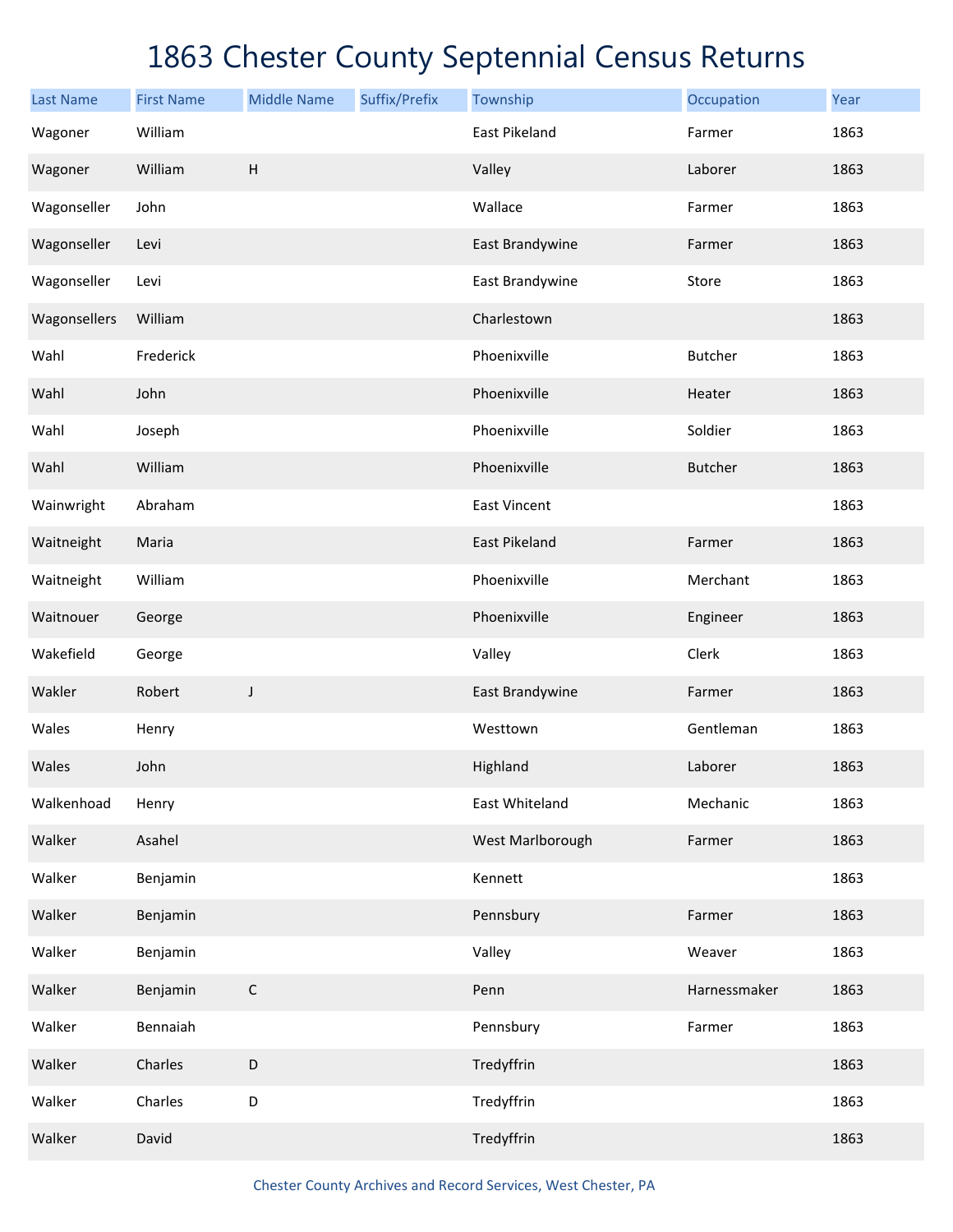| <b>Last Name</b> | <b>First Name</b> | <b>Middle Name</b>                                                                                         | Suffix/Prefix | Township                | Occupation         | Year |
|------------------|-------------------|------------------------------------------------------------------------------------------------------------|---------------|-------------------------|--------------------|------|
| Walker           | Ellis             | W                                                                                                          |               | East Fallowfield        | Farmer             | 1863 |
| Walker           | Ezekiel           |                                                                                                            |               | Pennsbury               | Laborer            | 1863 |
| Walker           | George            |                                                                                                            |               | <b>East Pikeland</b>    | Carpenter          | 1863 |
| Walker           | Harvard           |                                                                                                            |               | Tredyffrin              |                    | 1863 |
| Walker           | Henry             |                                                                                                            |               | East Brandywine         |                    | 1863 |
| Walker           | Isaac             |                                                                                                            |               | Tredyffrin              |                    | 1863 |
| Walker           | James             |                                                                                                            |               | Kennett Square          | Laborer            | 1863 |
| Walker           | James             |                                                                                                            |               | West Fallowfield        |                    | 1863 |
| Walker           | James             | $\boldsymbol{\mathsf{H}}$                                                                                  |               | Lower Oxford            | Farmer             | 1863 |
| Walker           | John              |                                                                                                            |               | Downingtown             | Laborer            | 1863 |
| Walker           | John              |                                                                                                            |               | Pennsbury               |                    | 1863 |
| Walker           | John              | $\mathsf{M}% _{T}=\mathsf{M}_{T}\!\left( a,b\right) ,\ \mathsf{M}_{T}=\mathsf{M}_{T}\!\left( a,b\right) ,$ |               | Tredyffrin              |                    | 1863 |
| Walker           | John              | W                                                                                                          |               | Valley                  | Laborer            | 1863 |
| Walker           | Jonathan          |                                                                                                            |               | Schuylkill              | Farmer             | 1863 |
| Walker           | Jones             |                                                                                                            |               | West Whiteland          | Carpenter          | 1863 |
| Walker           | Joseph            |                                                                                                            |               | <b>West Fallowfield</b> |                    | 1863 |
| Walker           | Joseph            | $\sf B$                                                                                                    |               | Tredyffrin              |                    | 1863 |
| Walker           | Joseph            | ${\sf R}$                                                                                                  |               | Downingtown             | Miller             | 1863 |
| Walker           | Joseph            | ${\sf R}$                                                                                                  |               | Tredyffrin              |                    | 1863 |
| Walker           | Joseph            | ${\sf R}$                                                                                                  | Jr.           | Tredyffrin              |                    | 1863 |
| Walker           | Lewis             |                                                                                                            |               | West Fallowfield        |                    | 1863 |
| Walker           | Martha            |                                                                                                            |               | Downingtown             | Milenners          | 1863 |
| Walker           | Martin            | $\mathsf C$                                                                                                |               | East Fallowfield        | Farmer             | 1863 |
| Walker           | Matthew           |                                                                                                            |               | Thornbury               |                    | 1863 |
| Walker           | Miller            |                                                                                                            |               | Lower Oxford            | Farmer             | 1863 |
| Walker           | Moses             |                                                                                                            |               | East Whiteland          | Mason              | 1863 |
| Walker           | Moses             |                                                                                                            |               | Tredyffrin              |                    | 1863 |
| Walker           | Plumer            | $\sf E$                                                                                                    |               | East Fallowfield        | <b>Team Driver</b> | 1863 |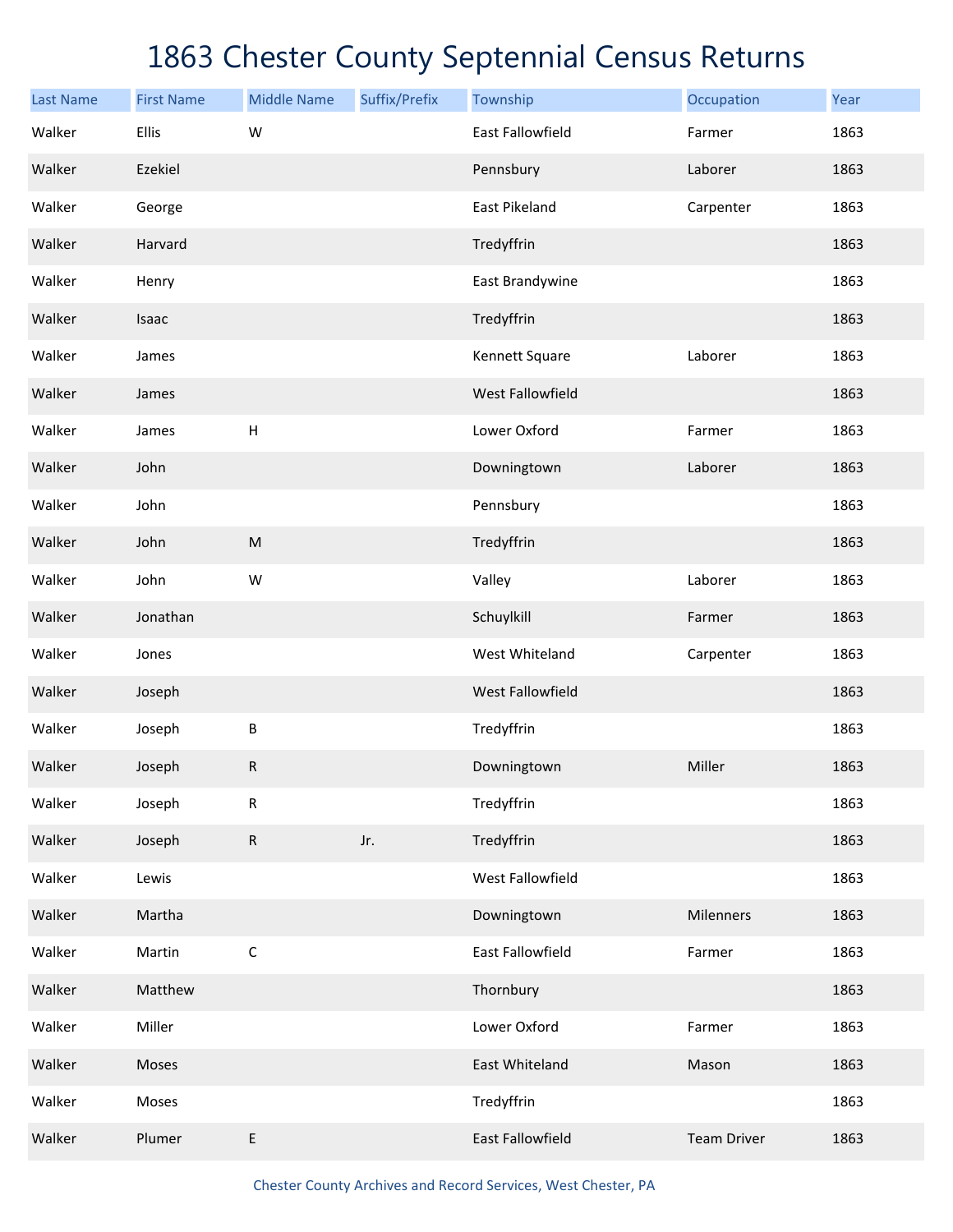| <b>Last Name</b> | <b>First Name</b> | <b>Middle Name</b> | Suffix/Prefix | Township             | Occupation              | Year |
|------------------|-------------------|--------------------|---------------|----------------------|-------------------------|------|
| Walker           | Presten           |                    |               | Pennsbury            | Stonemason              | 1863 |
| Walker           | Richard           | $\mathsf C$        |               | Tredyffrin           |                         | 1863 |
| Walker           | Robert            |                    |               | Highland             | Farmer                  | 1863 |
| Walker           | Samuel            |                    |               | Highland             | Farmer                  | 1863 |
| Walker           | Samuel            |                    | Sr.           | Lower Oxford         | Farmer                  | 1863 |
| Walker           | Samuel            |                    | Jr.           | Lower Oxford         | Farmer                  | 1863 |
| Walker           | Samuel            |                    |               | Upper Uwchlan        | Farmer                  | 1863 |
| Walker           | $\sf T$           | Ivins              |               | Tredyffrin           |                         | 1863 |
| Walker           | Theodore          |                    |               | Tredyffrin           |                         | 1863 |
| Walker           | Theodore          | W                  |               | Tredyffrin           |                         | 1863 |
| Walker           | Thomas            |                    |               | East Brandywine      | Laborer                 | 1863 |
| Walker           | Thomas            |                    |               | Highland             | Farmer                  | 1863 |
| Walker           | Thomas            |                    |               | Honey Brook          | Farmer                  | 1863 |
| Walker           | Thomas            |                    |               | West Nottingham      | Laborer                 | 1863 |
| Walker           | Thomas            | ${\sf P}$          |               | Schuylkill           | Farmer                  | 1863 |
| Walker           | Thomas            | ${\sf R}$          |               | Tredyffrin           |                         | 1863 |
| Walker           | Thomas            | $\sf U$            |               | Tredyffrin           |                         | 1863 |
| Walker           | William           |                    |               | New Garden           | Shoemaker               | 1863 |
| Walker           | William           |                    |               | New Garden           | Farmer                  | 1863 |
| Walker           | William           |                    |               | Penn                 | Farmer                  | 1863 |
| Walker           | William           |                    |               | Tredyffrin           |                         | 1863 |
| Walker           | William           |                    |               | Valley               | Laborer                 | 1863 |
| Walker           | William           |                    |               | West Goshen          | <b>Toll Gate Keeper</b> | 1863 |
| Walker           | William           | ${\sf N}$          |               | Tredyffrin           |                         | 1863 |
| Walker           | Wilson            |                    |               | West Nottingham      | Farmer                  | 1863 |
| Walker           | Zebulen           | ${\sf M}$          |               | Penn                 | Carpenter               | 1863 |
| Walkes           | Joseph            |                    |               | East Whiteland       | Laborer                 | 1863 |
| Wall             | David             |                    |               | <b>West Nantmeal</b> | Farmer                  | 1863 |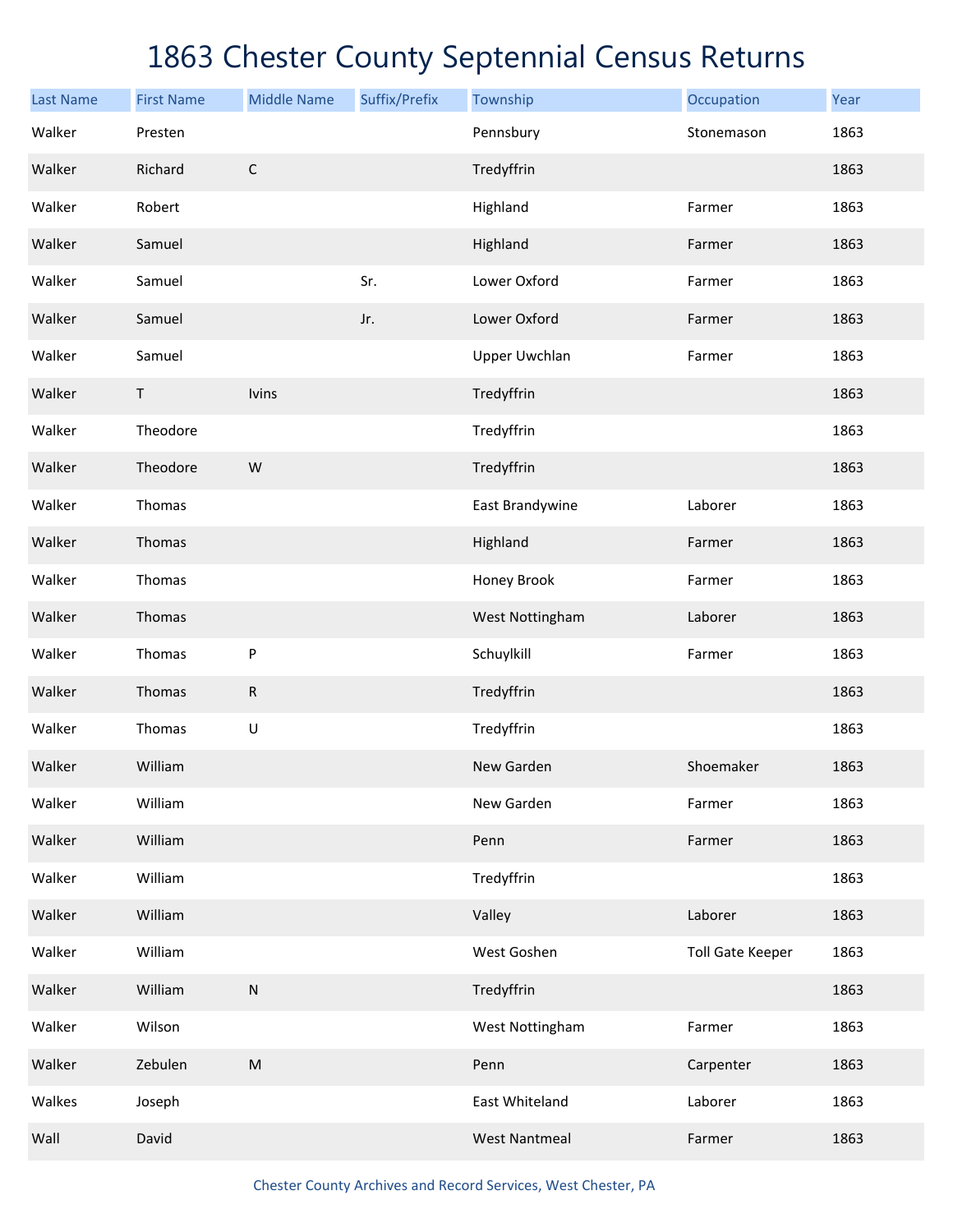| <b>Last Name</b> | <b>First Name</b> | <b>Middle Name</b> | Suffix/Prefix | Township             | Occupation | Year |
|------------------|-------------------|--------------------|---------------|----------------------|------------|------|
| Wall             | William           | D                  |               | East Nottingham      |            | 1863 |
| Wallace          | Arthur            |                    |               | Highland             | Farmer     | 1863 |
| Wallace          | Elizabeth         |                    |               | Highland             | Farmer     | 1863 |
| Wallace          | Emetin            |                    |               | <b>Upper Oxford</b>  |            | 1863 |
| Wallace          | James             | H                  |               | Highland             | Laborer    | 1863 |
| Wallace          | John              |                    |               | Highland             | Farmer     | 1863 |
| Wallace          | John              | $\sf A$            |               | Penn                 | Farmer     | 1863 |
| Wallace          | John              | G                  |               | Highland             | Farmer     | 1863 |
| Wallace          | John              | H                  |               | Highland             | Farmer     | 1863 |
| Wallace          | Thomas            |                    |               | Highland             | Farmer     | 1863 |
| Wallace          | Thomas            |                    |               | Phoenixville         | Machinist  | 1863 |
| Wallace          | Thomas            |                    |               | West Chester         | Laborer    | 1863 |
| Wallace          | Thomas            |                    |               | West Fallowfield     |            | 1863 |
| Wallace          | William           | F                  |               | Lower Oxford         | Laborer    | 1863 |
| Wallace          | William           | ${\sf R}$          |               | Highland             | Farmer     | 1863 |
| Walleigh         | Dan               |                    |               | <b>East Nantmeal</b> |            | 1863 |
| Walleigh         | George            |                    |               | <b>West Vincent</b>  | Farmer     | 1863 |
| Walleigh         | George            |                    |               | <b>West Vincent</b>  | Gentleman  | 1863 |
| Walleigh         | Henry             |                    |               | Tredyffrin           |            | 1863 |
| Walleigh         | Jacob             |                    |               | <b>East Nantmeal</b> |            | 1863 |
| Walleigh         | John              |                    |               | <b>West Vincent</b>  | Farmer     | 1863 |
| Walleigh         | Levi              | B                  |               | <b>West Vincent</b>  | Farmer     | 1863 |
| Walling          | D                 | $\mathsf J$        |               | West Chester         | Painter    | 1863 |
| Walling          | Henry             |                    |               | West Chester         | Gentleman  | 1863 |
| Wallrand         | William           |                    |               | West Chester         | Jeweller   | 1863 |
| Walls            | Charles           |                    |               | Lower Oxford         | Laborer    | 1863 |
| Walls            | George            |                    | Sr.           | Lower Oxford         | Farmer     | 1863 |
| Walls            | George            |                    | Jr.           | Lower Oxford         | Laborer    | 1863 |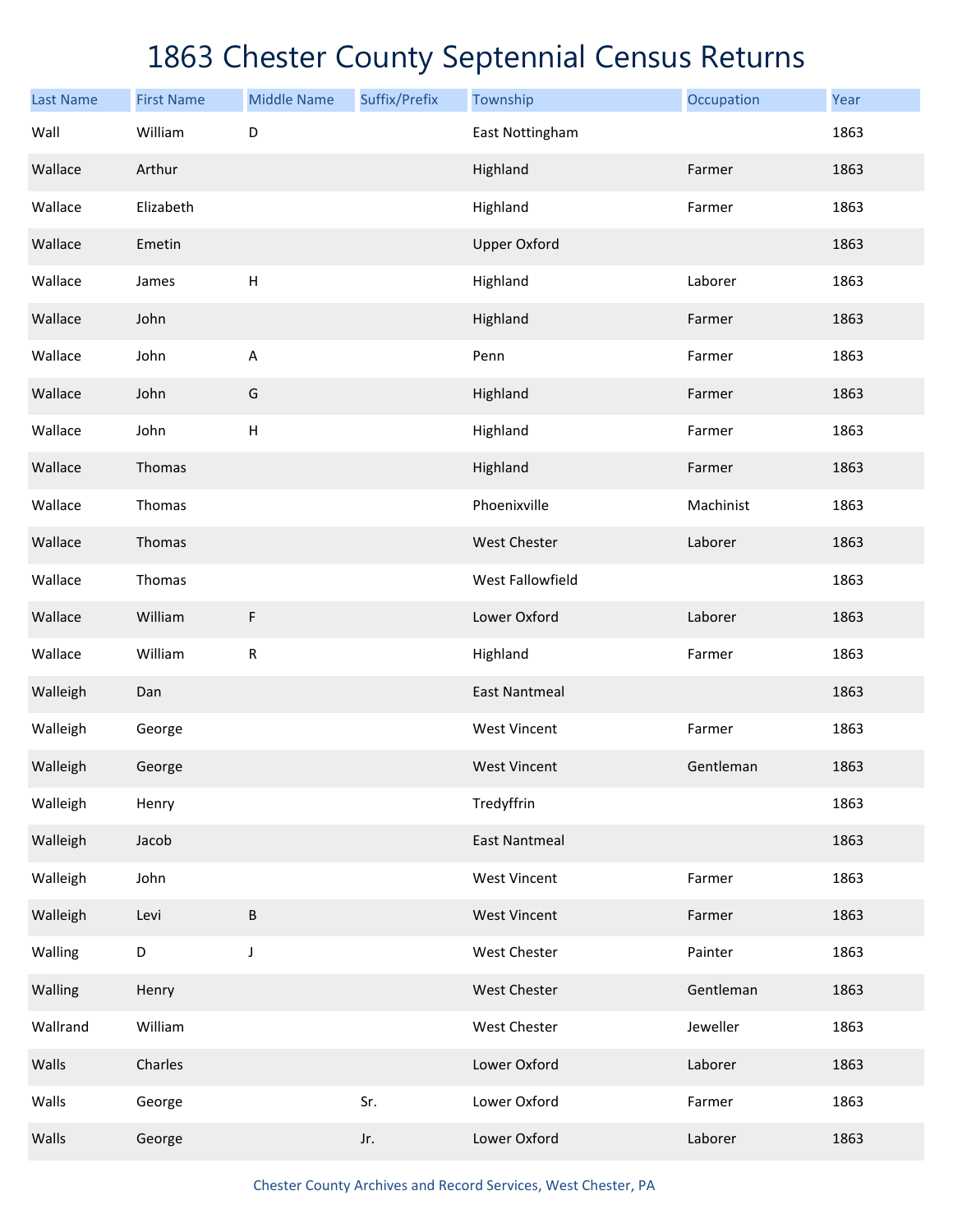| <b>Last Name</b> | <b>First Name</b> | <b>Middle Name</b> | Suffix/Prefix | Township             | Occupation  | Year |
|------------------|-------------------|--------------------|---------------|----------------------|-------------|------|
| Walls            | James             |                    |               | Lower Oxford         | Laborer     | 1863 |
| Walter           | Amos              |                    |               | <b>East Vincent</b>  |             | 1863 |
| Walter           | Elizabeth         |                    |               | Pennsbury            | Gentlewoman | 1863 |
| Walter           | Henry             |                    |               | Pocopson             | Farmer      | 1863 |
| Walter           | Jacob             |                    |               | Downingtown          | Saddler     | 1863 |
| Walter           | James             |                    |               | East Marlborough     | Farmer      | 1863 |
| Walter           | James             |                    |               | Pennsbury            | Hatter      | 1863 |
| Walter           | Jonas             | ${\sf P}$          |               | <b>West Pikeland</b> | Blacksmith  | 1863 |
| Walter           | Joseph            | $\sf S$            |               | Valley               | Farmer      | 1863 |
| Walter           | Marshall          |                    |               | East Marlborough     | Laborer     | 1863 |
| Walter           | Phebe             |                    |               | Pennsbury            | Gentlewoman | 1863 |
| Walter           | Rachel            |                    |               | Pennsbury            | Gentlewoman | 1863 |
| Walter           | Rebecca           |                    |               | Kennett Square       |             | 1863 |
| Walter           | Robert            |                    |               | <b>East Coventry</b> | Laborer     | 1863 |
| Walter           | Robert            | L                  |               | Kennett              |             | 1863 |
| Walter           | William           |                    |               | East Marlborough     | Farmer      | 1863 |
| Walter           | William           |                    |               | Kennett              |             | 1863 |
| Walters          | George            |                    |               | Phoenixville         | Engineer    | 1863 |
| Walters          | Henry             |                    |               | Valley               | Papermaker  | 1863 |
| Walters          | Isaac             |                    |               | Phoenixville         | Laborer     | 1863 |
| Walters          | Jefferson         |                    |               | Phoenixville         | Carpenter   | 1863 |
| Walters          | Jesse             |                    |               | West Marlborough     | Farmer      | 1863 |
| Walters          | Joseph            |                    |               | Charlestown          |             | 1863 |
| Walters          | Lewis             |                    |               | East Marlborough     | Laborer     | 1863 |
| Walters          | Noah              |                    |               | Phoenixville         | Clerk       | 1863 |
| Walters          | Rebecca           | Τ                  |               | Kennett              |             | 1863 |
| Walters          | Robert            |                    |               | <b>West Nantmeal</b> | Blacksmith  | 1863 |
| Walters          | Samuel            | ${\sf M}$          |               | <b>West Bradford</b> | Farmer      | 1863 |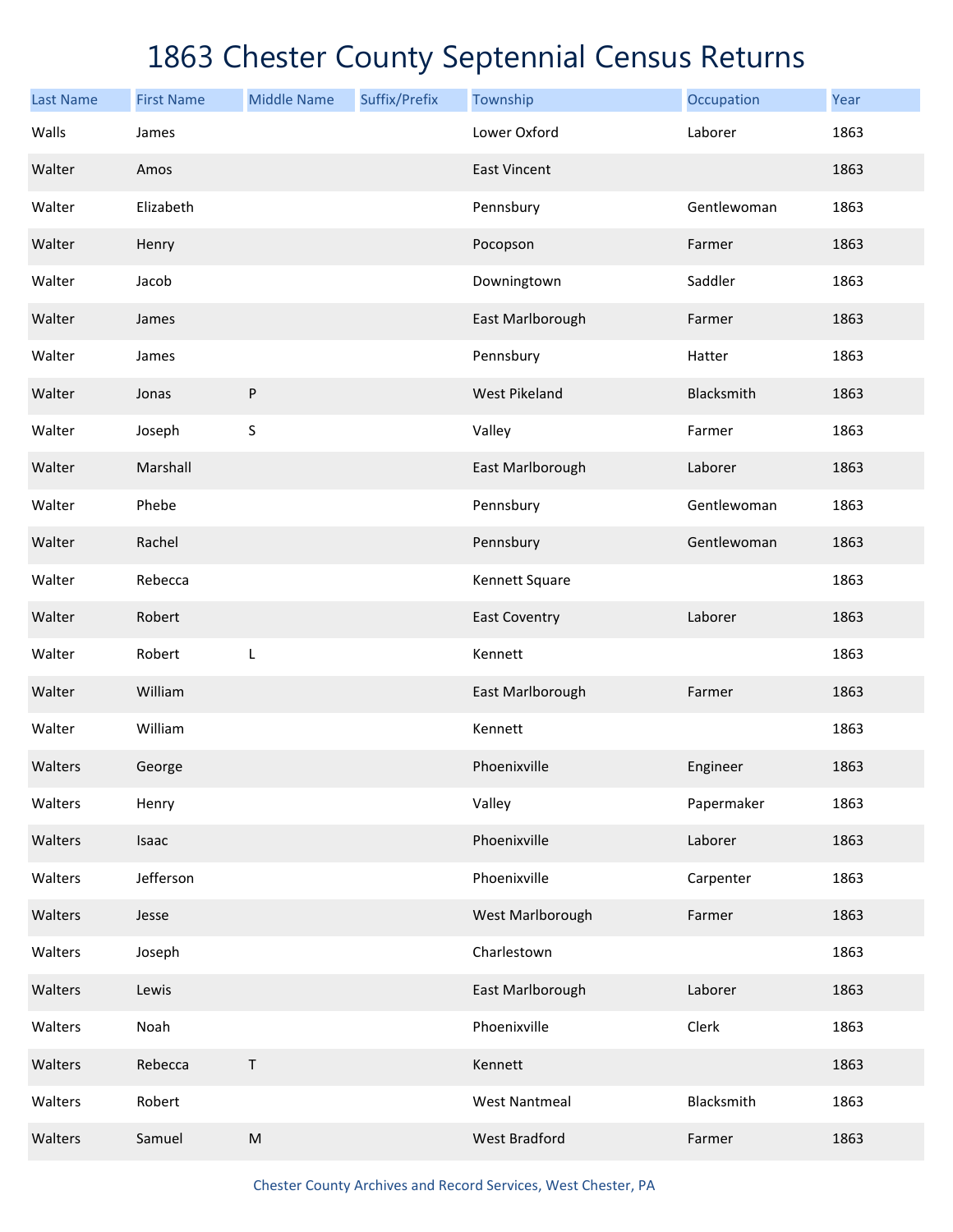| <b>Last Name</b> | <b>First Name</b> | <b>Middle Name</b> | Suffix/Prefix | Township                | Occupation  | Year |
|------------------|-------------------|--------------------|---------------|-------------------------|-------------|------|
| Walters          | Thomas            |                    |               | West Caln               |             | 1863 |
| Walters          | Townsend          |                    |               | Pocopson                | Farmer      | 1863 |
| Walters          | William           | H                  |               | Kennett                 |             | 1863 |
| Walton           | Abiah             |                    |               | <b>West Bradford</b>    | Laborer     | 1863 |
| Walton           | В                 |                    |               | West Fallowfield        |             | 1863 |
| Walton           | Bennet            | J                  |               | West Marlborough        | Farmer      | 1863 |
| Walton           | Charles           | B                  |               | Pocopson                | Farmer      | 1863 |
| Walton           | Daniel            |                    |               | <b>West Chester</b>     | Gentleman   | 1863 |
| Walton           | David             |                    |               | <b>East Fallowfield</b> | Farmer      | 1863 |
| Walton           | David             |                    |               | West Marlborough        | Gentleman   | 1863 |
| Walton           | Eber              |                    |               | East Bradford           |             | 1863 |
| Walton           | Edgar             |                    |               | <b>West Chester</b>     | Storekeeper | 1863 |
| Walton           | Edwin             |                    |               | Highland                | Farmer      | 1863 |
| Walton           | Elisha            |                    |               | New Garden              | Laborer     | 1863 |
| Walton           | George            |                    |               | <b>East Fallowfield</b> | Farmer      | 1863 |
| Walton           | Isaac             |                    |               | London Grove            |             | 1863 |
| Walton           | Isaac             |                    |               | West Marlborough        | Farmer      | 1863 |
| Walton           | J                 | ${\sf P}$          |               | West Fallowfield        |             | 1863 |
| Walton           | Jacob             |                    |               | Penn                    | Laborer     | 1863 |
| Walton           | Jacob             | $\mathsf Y$        |               | Westtown                | Farmer      | 1863 |
| Walton           | James             |                    |               | West Chester            | Plasterer   | 1863 |
| Walton           | Joel              |                    |               | New Garden              | Farmer      | 1863 |
| Walton           | John              |                    |               | East Bradford           |             | 1863 |
| Walton           | John              |                    |               | East Marlborough        | Farmer      | 1863 |
| Walton           | John              |                    |               | Easttown                | Farmer      | 1863 |
| Walton           | John              |                    |               | <b>West Bradford</b>    | Laborer     | 1863 |
| Walton           | John              | $\mathsf C$        |               | East Marlborough        | Farmer      | 1863 |
| Walton           | Joseph            |                    |               | East Fallowfield        | Farmer      | 1863 |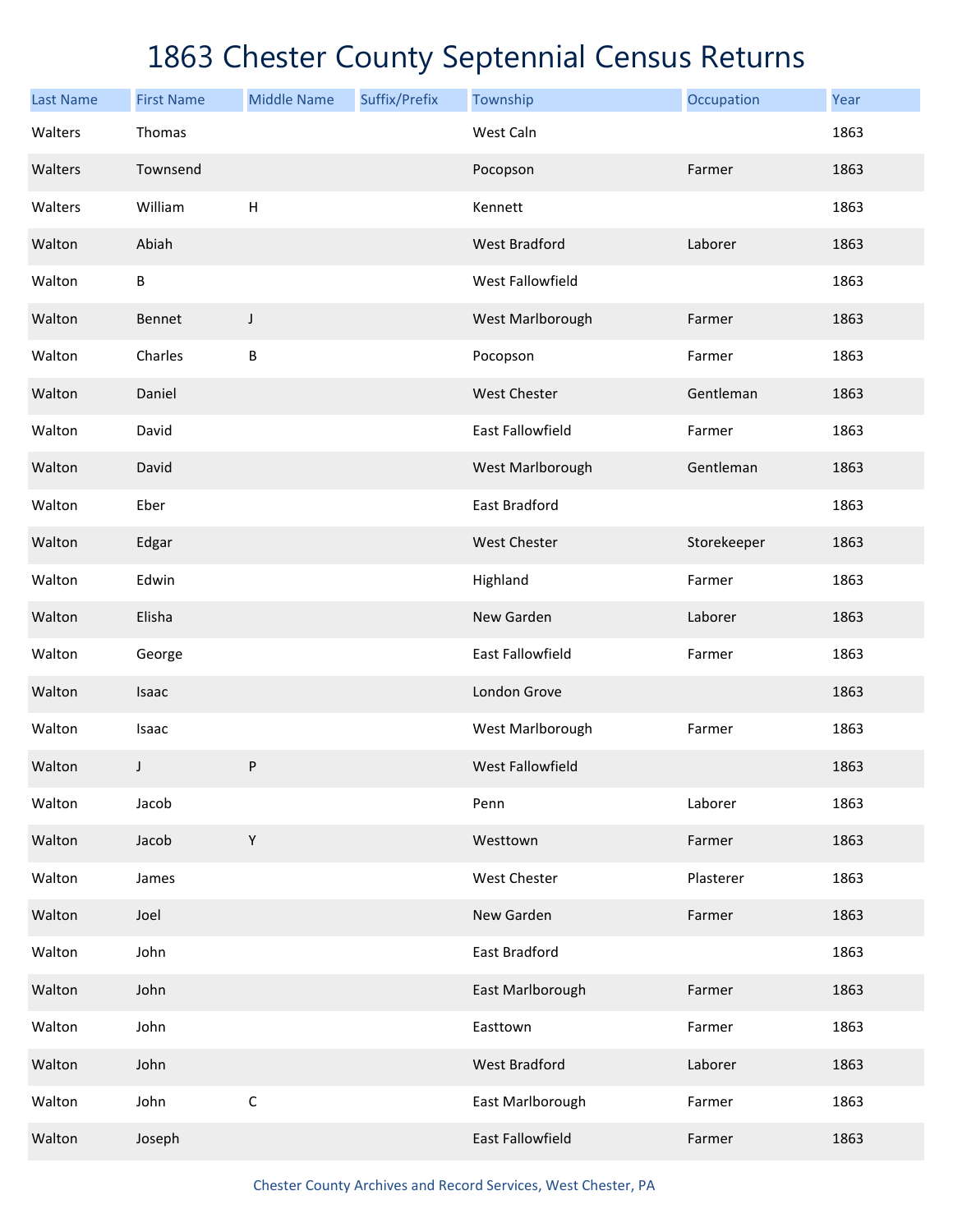| <b>Last Name</b> | <b>First Name</b> | <b>Middle Name</b>        | Suffix/Prefix | Township             | Occupation     | Year |
|------------------|-------------------|---------------------------|---------------|----------------------|----------------|------|
| Walton           | Joseph            |                           |               | <b>West Bradford</b> | Blacksmith     | 1863 |
| Walton           | Joseph            | $\boldsymbol{\mathsf{H}}$ |               | <b>Upper Oxford</b>  | Farmer         | 1863 |
| Walton           | Joseph            | P                         |               | West Fallowfield     |                | 1863 |
| Walton           | Joshua            |                           |               | East Caln            | M <sub>D</sub> | 1863 |
| Walton           | Kessiah           |                           |               | <b>West Bradford</b> | Housekeeper    | 1863 |
| Walton           | Mary              |                           |               | <b>Upper Oxford</b>  |                | 1863 |
| Walton           | Mary              |                           |               | <b>Upper Oxford</b>  |                | 1863 |
| Walton           | Rodman            |                           |               | London Britain       | Farmer         | 1863 |
| Walton           | S                 |                           |               | West Fallowfield     |                | 1863 |
| Walton           | Silas             |                           |               | West Whiteland       | Plasterer      | 1863 |
| Walton           | Thomas            | B                         |               | <b>Upper Oxford</b>  | Farmer         | 1863 |
| Walton           | Tobias            |                           |               | Highland             | Laborer        | 1863 |
| Walton           | Townsend          |                           |               | Downingtown          | Plasterer      | 1863 |
| Walton           | William           |                           |               | Highland             | Farmer         | 1863 |
| Walton           | William           |                           |               | West Marlborough     | Blacksmith     | 1863 |
| Walton           | William           | P                         |               | East Marlborough     | Farmer         | 1863 |
| Walz             | Jacob             |                           |               | East Goshen          | Laborer        | 1863 |
| Wampole          | Galena            |                           |               | <b>East Nantmeal</b> |                | 1863 |
| Wanger           | Abram             |                           |               | West Chester         | Lawyer         | 1863 |
| Wanger           | Annie             |                           |               | North Coventry       | Lady           | 1863 |
| Wanger           | David             |                           |               | <b>East Coventry</b> | Farmer         | 1863 |
| Wanger           | George            |                           |               | North Coventry       | Farmer         | 1863 |
| Wanger           | Mary              |                           |               | North Coventry       | Lady           | 1863 |
| Wank             | John              | P                         |               | Phoenixville         | Laborer        | 1863 |
| Ward             | John              |                           |               | London Britain       | Laborer        | 1863 |
| Ward             | Levi              | B                         |               | East Marlborough     | Painter        | 1863 |
| Ward             | Patrick           |                           |               | Charlestown          |                | 1863 |
| Ward             | Uriah             |                           |               | Lower Oxford         | Laborer        | 1863 |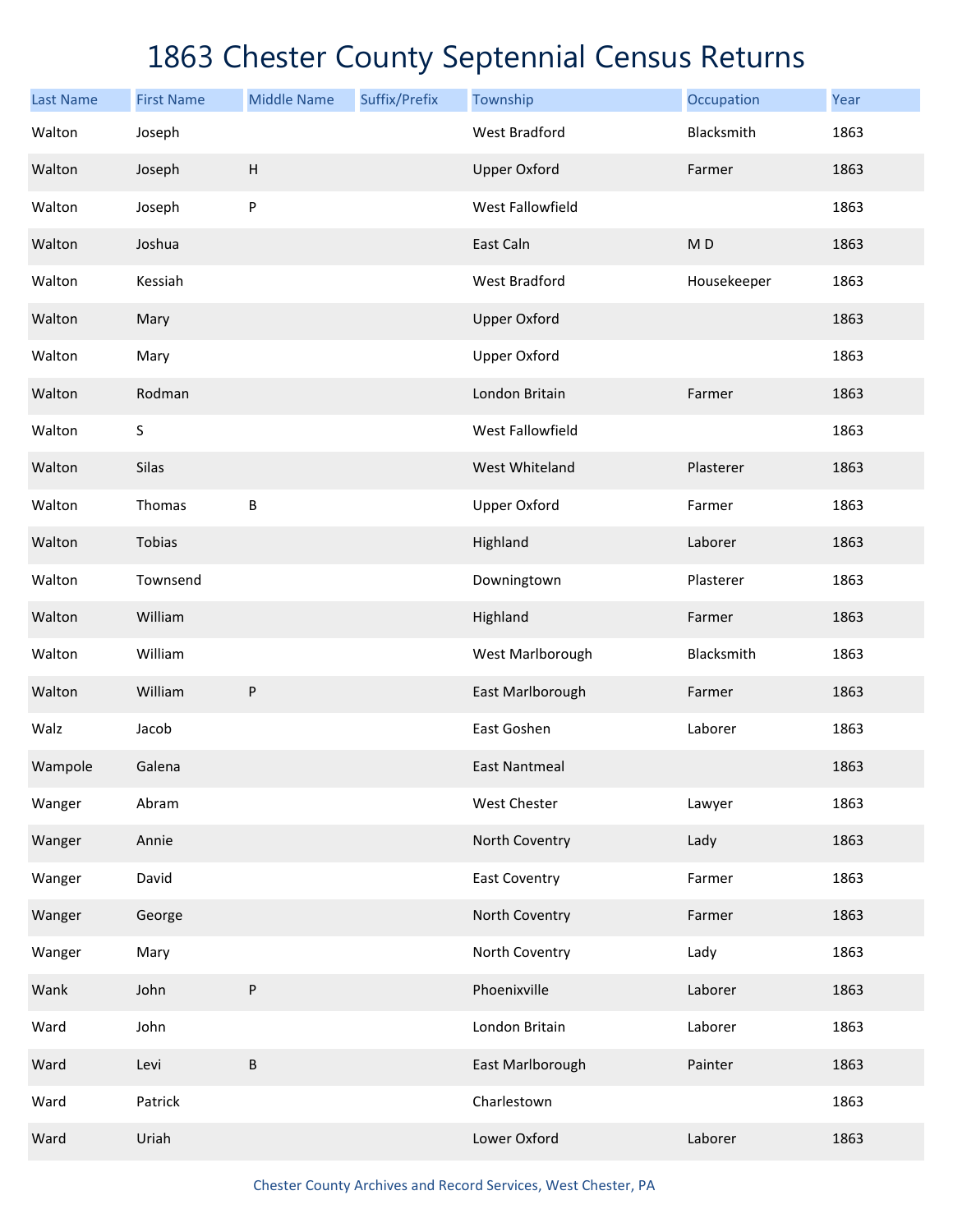| <b>Last Name</b> | <b>First Name</b> | <b>Middle Name</b> | Suffix/Prefix | Township                | Occupation  | Year |
|------------------|-------------------|--------------------|---------------|-------------------------|-------------|------|
| Warden           | George            |                    |               | West Nottingham         | Farmer      | 1863 |
| Warner           | Edward            |                    |               | Warwick                 |             | 1863 |
| Warner           | John              |                    |               | Sadsbury                |             | 1863 |
| Warner           | John              |                    |               | Valley                  | Laborer     | 1863 |
| Warner           | Miffler           |                    |               | Sadsbury                |             | 1863 |
| Warner           | $\mathsf{N}$      | $\sf B$            |               | Sadsbury                | Laborer     | 1863 |
| Warner           | Simeon            |                    |               | Sadsbury                |             | 1863 |
| Warren           | John              | L                  |               | <b>West Bradford</b>    | M.D.        | 1863 |
| Warrington       | Thomas            |                    |               | <b>West Chester</b>     | Storekeeper | 1863 |
| Warton           | James             |                    |               | Phoenixville            | Laborer     | 1863 |
| Warton           | Joshua            |                    |               | East Caln               | Laborer     | 1863 |
| Warton           | Wilson            |                    |               | Easttown                | Farmer      | 1863 |
| Washington       | George            |                    |               | Honey Brook             | Laborer     | 1863 |
| Waterman         | Authar            |                    |               | Kennett                 |             | 1863 |
| Waters           | Adley             |                    |               | East Whiteland          | Mechanic    | 1863 |
| Waters           | Cornelius         |                    |               | East Goshen             | Farmer      | 1863 |
| Waters           | Enos              |                    |               | <b>East Fallowfield</b> | Farmer      | 1863 |
| Waters           | Frederick         |                    |               | Willistown              | Farmer      | 1863 |
| Waters           | Morgan            |                    |               | Phoenixville            | Soldier     | 1863 |
| Waters           | Tyson             |                    |               | East Whiteland          | Mechanic    | 1863 |
| Waters           | William           | $\sf B$            |               | East Fallowfield        | Laborer     | 1863 |
| Waterson         | William           |                    |               | Lower Oxford            | Laborer     | 1863 |
| Watkin           | Chaney            | J                  |               | <b>Upper Oxford</b>     | Farmer      | 1863 |
| Watkin           | Edward            | $\sf S$            |               | <b>West Vincent</b>     | Farmer      | 1863 |
| Watkin           | John              |                    |               | <b>Upper Oxford</b>     | Farmer      | 1863 |
| Watkin           | William           | ${\sf M}$          |               | <b>Upper Oxford</b>     | Farmer      | 1863 |
| Watkins          | John              | ${\sf R}$          |               | Lower Oxford            | Farmer      | 1863 |
| Watson           |                   |                    |               | Kennett                 |             | 1863 |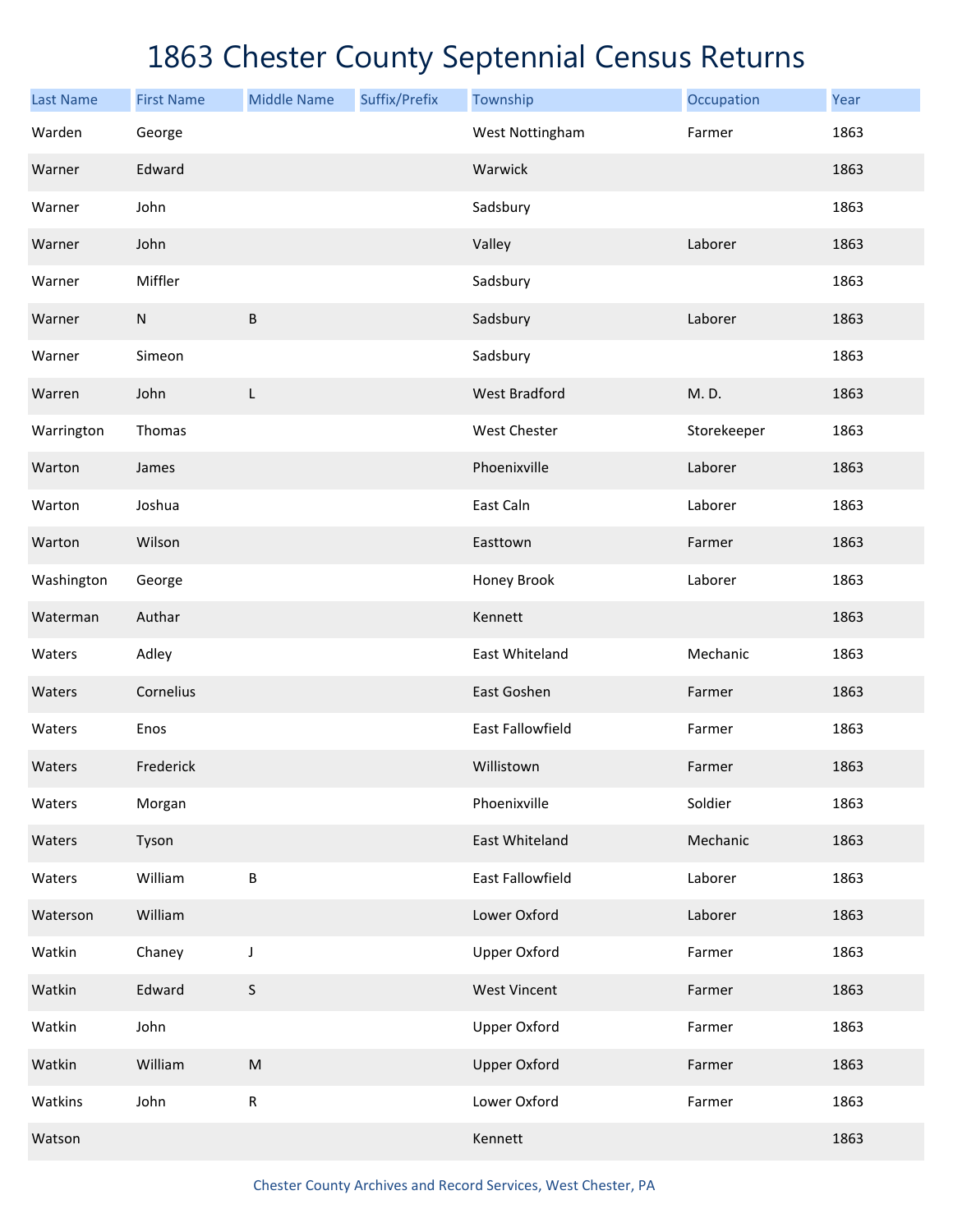| <b>Last Name</b> | <b>First Name</b> | <b>Middle Name</b>        | Suffix/Prefix | Township            | Occupation   | Year |
|------------------|-------------------|---------------------------|---------------|---------------------|--------------|------|
| Watson           | Benjamin          |                           |               | Charlestown         |              | 1863 |
| Watson           | Cabel             |                           |               | Birmingham          | Laborer      | 1863 |
| Watson           | Charles           | L                         |               | <b>Upper Oxford</b> | Wagonmaker   | 1863 |
| Watson           | George            | $\boldsymbol{\mathsf{H}}$ |               | London Britain      | Wheelwright  | 1863 |
| Watson           | Humphry           |                           |               | Franklin            | Wheelwright  | 1863 |
| Watson           | J                 | Morris                    |               | London Britain      | Farmer       | 1863 |
| Watson           | Jacob             |                           |               | West Fallowfield    |              | 1863 |
| Watson           | Joel              |                           |               | Birmingham          | Wheelwright  | 1863 |
| Watson           | John              |                           |               | East Whiteland      | Gentleman    | 1863 |
| Watson           | John              |                           |               | London Grove        | Laborer      | 1863 |
| Watson           | John              | $\sf B$                   |               | East Bradford       |              | 1863 |
| Watson           | Lehman            | A                         |               | West Chester        | Patternmaker | 1863 |
| Watson           | Oliver            |                           |               | Pennsbury           | Laborer      | 1863 |
| Watson           | Sarah             |                           |               | Tredyffrin          |              | 1863 |
| Watt             | Jackson           | A                         |               | Lower Oxford        | Farmer       | 1863 |
| Watt             | James             |                           |               | <b>Upper Oxford</b> | Farmer       | 1863 |
| Watt             | James             | A                         |               | <b>Upper Oxford</b> | Farmer       | 1863 |
| Watters          | Joseph            |                           |               | Londonderry         |              | 1863 |
| Watterson        | A                 | Jackson                   |               | East Nottingham     | Laborer      | 1863 |
| Watterson        | George            |                           |               | East Nottingham     |              | 1863 |
| Watterson        | George            |                           |               | West Nottingham     | Laborer      | 1863 |
| Watterson        | James             |                           |               | West Nottingham     | Farmer       | 1863 |
| Watterson        | John              |                           |               | <b>Upper Oxford</b> | Farmer       | 1863 |
| Watterson        | John              |                           |               | West Fallowfield    |              | 1863 |
| Watterson        | Joseph            |                           |               | <b>Upper Oxford</b> | Farmer       | 1863 |
| Watterson        | Joseph            |                           |               | West Nottingham     | Laborer      | 1863 |
| Watterson        | Samuel            |                           |               | West Fallowfield    |              | 1863 |
| Watterson        | Samuel            |                           |               | West Nottingham     | Farmer       | 1863 |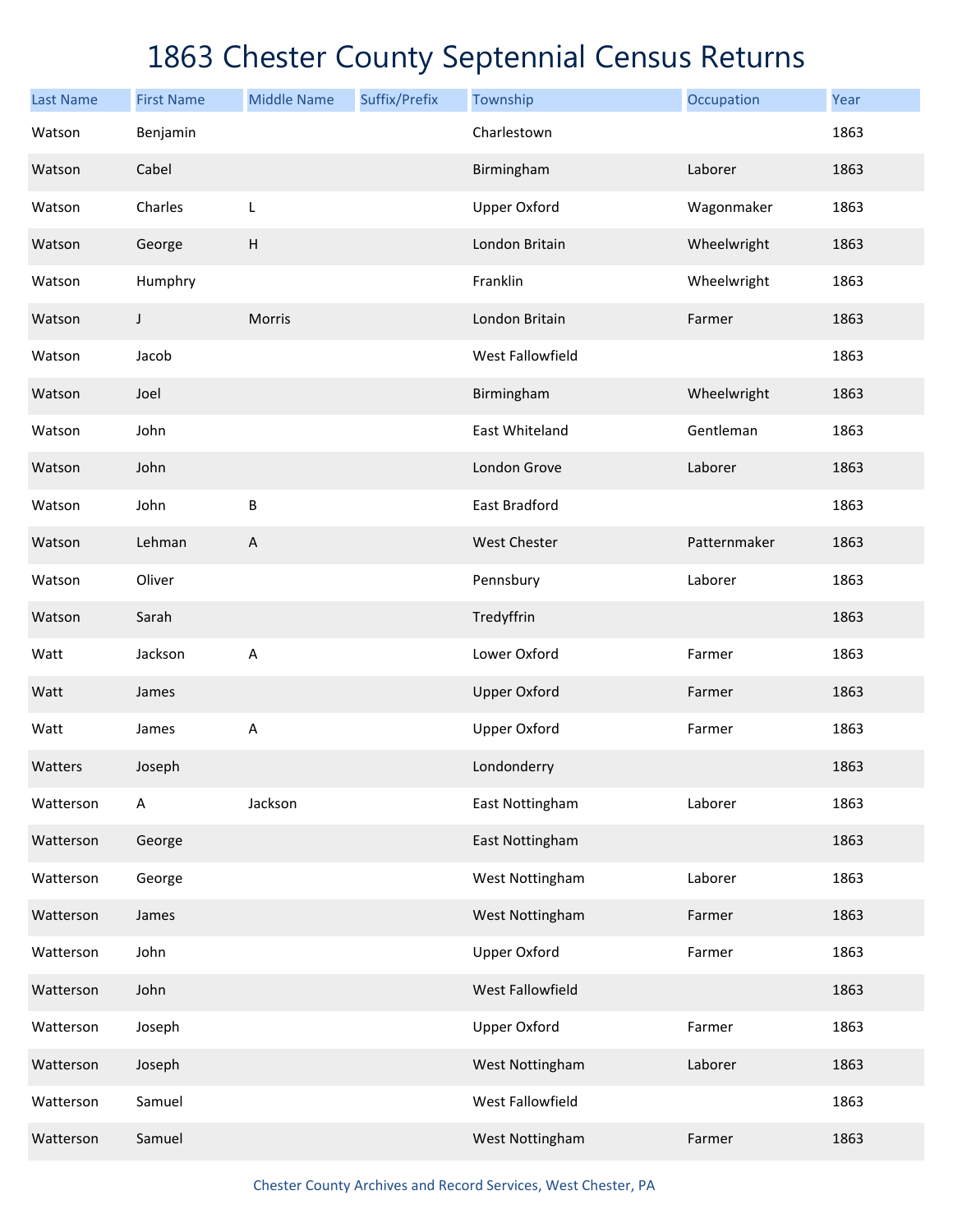| <b>Last Name</b> | <b>First Name</b> | <b>Middle Name</b>        | Suffix/Prefix | Township             | Occupation          | Year |
|------------------|-------------------|---------------------------|---------------|----------------------|---------------------|------|
| Watterson        | William           |                           |               | Elk                  | Stonemason          | 1863 |
| Watts            | Enos              |                           |               | London Grove         | Laborer             | 1863 |
| Wattson          | James             |                           |               | New Garden           | Storekeeper         | 1863 |
| Waugh            | Abraham           |                           |               | <b>East Bradford</b> |                     | 1863 |
| Waugh            | Ann               |                           | Miss          | New London           | <b>Retired Lady</b> | 1863 |
| Waugh            | George            |                           |               | East Brandywine      | Farmer              | 1863 |
| Waugh            | Isabella          |                           | Miss          | New London           | <b>Retired Lady</b> | 1863 |
| Waugh            | R                 |                           |               | East Brandywine      | Farmer              | 1863 |
| Waugh            | Rebecka           |                           | Miss          | New London           | <b>Retired Lady</b> | 1863 |
| Wauls            | James             |                           |               | West Chester         | Soldier             | 1863 |
| Wauls            | Thomas            |                           |               | West Chester         | Gentleman           | 1863 |
| Waus             | Edward            |                           |               | <b>Upper Oxford</b>  | Farmer              | 1863 |
| Way              | Albert            |                           |               | Newlin               | Farmer              | 1863 |
| Way              | Albin             |                           |               | Kennett Square       | Dentist             | 1863 |
| Way              | Caleb             |                           |               | Kennett              | Farmer              | 1863 |
| Way              | Caleb             | ${\sf P}$                 |               | Kennett Square       | Laborer             | 1863 |
| Way              | Chandler          | ${\sf R}$                 |               | Kennett Square       | Carpenter           | 1863 |
| Way              | Emmor             |                           |               | Kennett              |                     | 1863 |
| Way              | Emmor             |                           |               | Newlin               | Farmer              | 1863 |
| Way              | Franklin          |                           |               | East Marlborough     | Farmer              | 1863 |
| Way              | George            |                           |               | West Chester         | Painter             | 1863 |
| Way              | L                 | ${\sf R}$                 |               | London Grove         |                     | 1863 |
| Way              | Isaac             |                           |               | East Nottingham      |                     | 1863 |
| Way              | Israel            | $\boldsymbol{\mathsf{H}}$ |               | London Grove         | Tanner              | 1863 |
| Way              | Jacob             |                           |               | East Marlborough     | Farmer              | 1863 |
| Way              | Jacob             | $\boldsymbol{\mathsf{H}}$ |               | Kennett Square       | Clerk               | 1863 |
| Way              | James             |                           |               | New London           | Laborer             | 1863 |
| Way              | James             |                           |               | West Caln            | Farmer              | 1863 |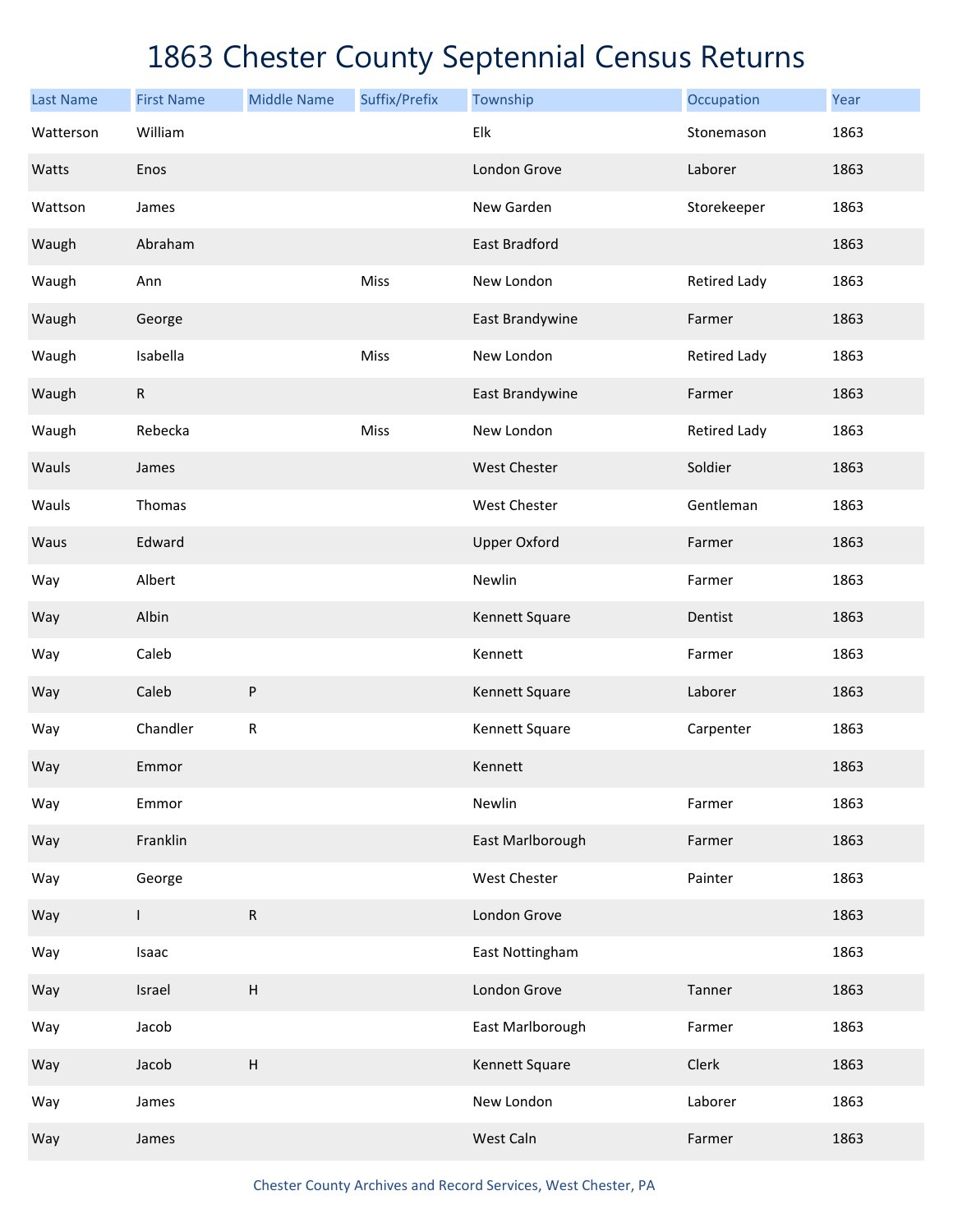| <b>Last Name</b> | <b>First Name</b> | <b>Middle Name</b>        | Suffix/Prefix | Township                | Occupation | Year |
|------------------|-------------------|---------------------------|---------------|-------------------------|------------|------|
| Way              | James             | B                         |               | <b>East Fallowfield</b> | Farmer     | 1863 |
| Way              | Jesse             |                           |               | East Marlborough        | Carpenter  | 1863 |
| Way              | John              |                           |               | London Grove            | Tanner     | 1863 |
| Way              | John              |                           |               | London Grove            |            | 1863 |
| Way              | John              | W                         |               | West Chester            | Bricklayer | 1863 |
| Way              | Joseph            |                           |               | Kennett                 |            | 1863 |
| Way              | Joseph            | P                         |               | East Marlborough        | Farmer     | 1863 |
| Way              | Joshua            |                           |               | Kennett                 |            | 1863 |
| Way              | Joshua            |                           |               | Kennett Square          | Gentleman  | 1863 |
| Way              | Lydia             | $\mathsf C$               |               | Pocopson                | Lady       | 1863 |
| Way              | Milton            |                           |               | Pennsbury               | Farmer     | 1863 |
| Way              | Morris            |                           |               | West Marlborough        | Farmer     | 1863 |
| Way              | Moses             |                           |               | East Marlborough        | Farmer     | 1863 |
| Way              | Pennock           |                           |               | Kennett                 |            | 1863 |
| Way              | Samuel            |                           |               | West Chester            | Gentleman  | 1863 |
| Way              | Taylor            |                           |               | East Nottingham         | Farmer     | 1863 |
| Way              | William           |                           |               | New London              | Farmer     | 1863 |
| Way              | William           | Н                         |               | New London              | Farmer     | 1863 |
| Way              | William           | $\boldsymbol{\mathsf{H}}$ |               | Valley                  | Laborer    | 1863 |
| Way              | William           | P                         |               | Kennett                 |            | 1863 |
| Way              | Ziba              |                           |               | Kennett                 |            | 1863 |
| Wayne            | William           |                           |               | Easttown                | Farmer     | 1863 |
| Weadly           | William           |                           |               | Tredyffrin              |            | 1863 |
| Wear             | James             |                           |               | Tredyffrin              |            | 1863 |
| Wear             | Joseph            |                           |               | Tredyffrin              |            | 1863 |
| Weare            | James             |                           |               | Charlestown             |            | 1863 |
| Weatherall       | William           |                           |               | West Goshen             | Farmer     | 1863 |
| Weatherall       | William           | $\mathsf C$               |               | West Goshen             | Farmer     | 1863 |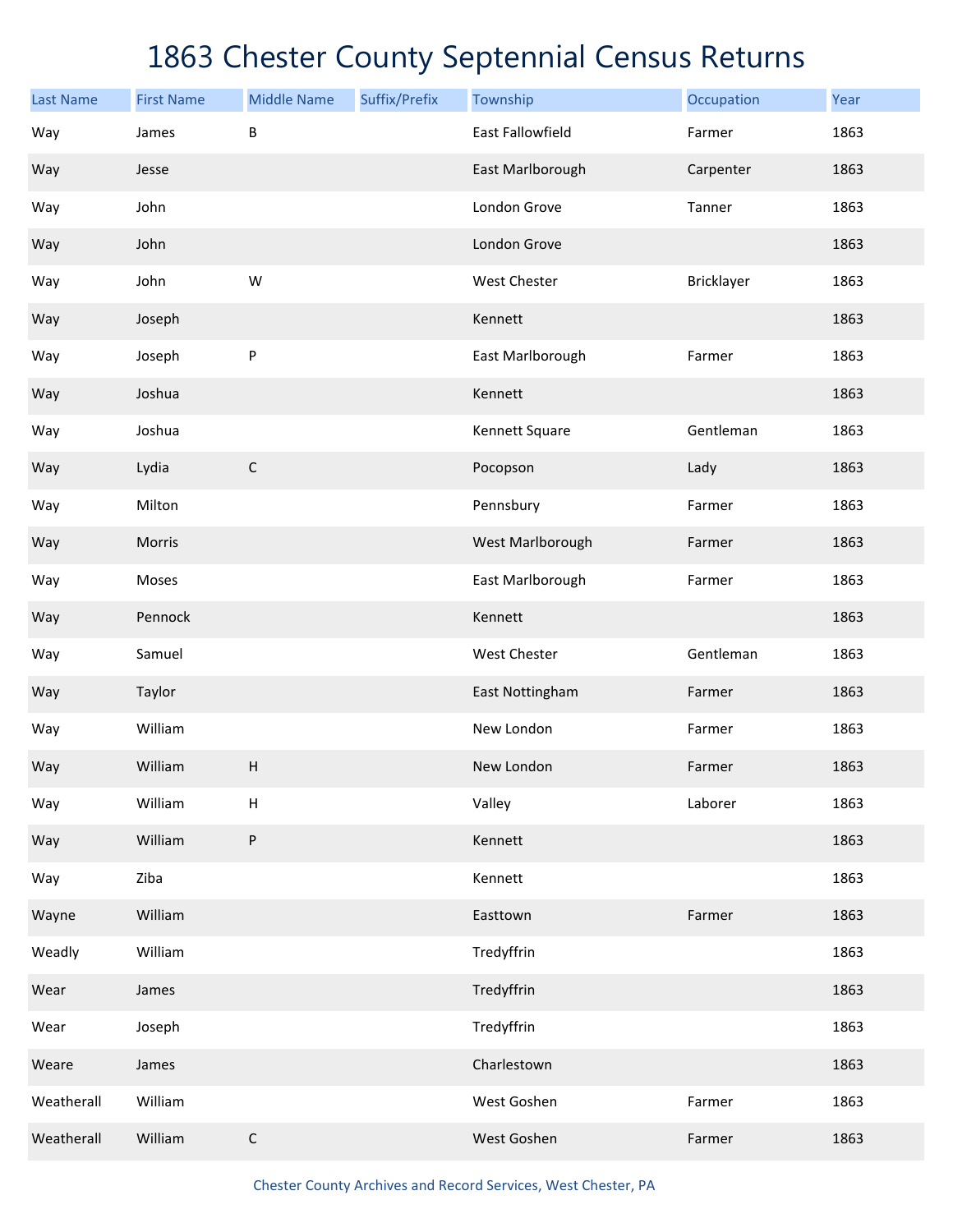| <b>Last Name</b> | <b>First Name</b> | <b>Middle Name</b>        | Suffix/Prefix | Township             | Occupation           | Year |
|------------------|-------------------|---------------------------|---------------|----------------------|----------------------|------|
| Weatherill       | James             |                           |               | East Caln            | Laborer              | 1863 |
| Weatherill       | William           |                           |               | East Caln            |                      | 1863 |
| Weaver           | Baldwin           |                           |               | Tredyffrin           |                      | 1863 |
| Weaver           | Charles           |                           |               | <b>West Nantmeal</b> | <b>Mail Carrier</b>  | 1863 |
| Weaver           | Conrad            |                           |               | Phoenixville         | Laborer              | 1863 |
| Weaver           | Daniel            |                           |               | East Nottingham      | Shoemaker            | 1863 |
| Weaver           | Daniel            |                           |               | Lower Oxford         | Shoemaker            | 1863 |
| Weaver           | Jacob             |                           |               | Penn                 | Laborer              | 1863 |
| Weaver           | John              |                           |               | <b>West Nantmeal</b> | Laborer              | 1863 |
| Weaver           | Lewis             |                           |               | <b>East Vincent</b>  |                      | 1863 |
| Weaver           | Sidney            |                           |               | West Chester         | lady                 | 1863 |
| Weaver           | W                 |                           | Rev.          | Schuylkill           | Preacher             | 1863 |
| Web              | Richard           |                           |               | East Fallowfield     | Carpenter            | 1863 |
| Webb             | Alban             |                           |               | Pennsbury            | Justice of the Peace | 1863 |
| Webb             | Bennett           |                           |               | Pocopson             | Farmer               | 1863 |
| Webb             | $\mathsf C$       | $\boldsymbol{\mathsf{H}}$ |               | Pocopson             | Miller               | 1863 |
| Webb             | Carpenter         |                           |               | Pennsbury            | Storekeeper          | 1863 |
| Webb             | Cyrus             | L.                        |               | Kennett              |                      | 1863 |
| Webb             | Ezekiel           |                           |               | Kennett              |                      | 1863 |
| Webb             | Hannah            |                           |               | West Chester         | Lady                 | 1863 |
| Webb             | Hester            |                           |               | East Marlborough     |                      | 1863 |
| Webb             | Hiram             |                           |               | Franklin             | Laborer              | 1863 |
| Webb             | Isaac             | $\sf B$                   |               | Pennsbury            | Farmer               | 1863 |
| Webb             | Jacob             | L                         |               | Franklin             | Carpenter            | 1863 |
| Webb             | James             |                           |               | Kennett              |                      | 1863 |
| Webb             | Jesse             |                           |               | East Bradford        |                      | 1863 |
| Webb             | Jesse             |                           |               | East Marlborough     | Farmer               | 1863 |
| Webb             | John              | $\sf B$                   |               | West Whiteland       | Farmer               | 1863 |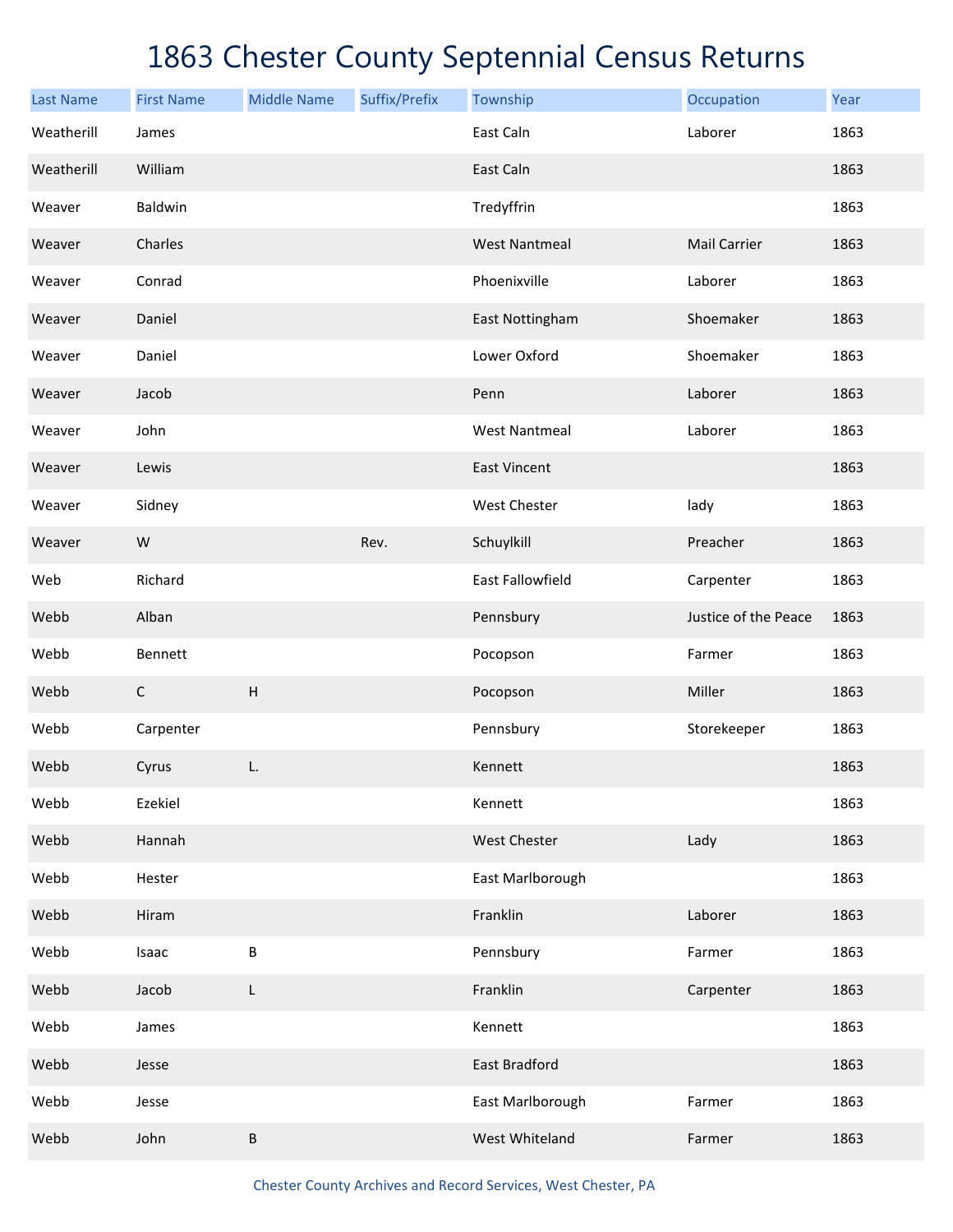| <b>Last Name</b> | <b>First Name</b> | <b>Middle Name</b>        | Suffix/Prefix | Township            | Occupation | Year |
|------------------|-------------------|---------------------------|---------------|---------------------|------------|------|
| Webb             | Malinda           |                           |               | East Marlborough    |            | 1863 |
| Webb             | Malinda           |                           |               | East Marlborough    |            | 1863 |
| Webb             | Margaretta        | Τ                         |               | <b>West Chester</b> | Lady       | 1863 |
| Webb             | Samuel            | ${\sf P}$                 |               | Pennsbury           | Farmer     | 1863 |
| Webb             | Stephen           |                           |               | Kennett             |            | 1863 |
| Webb             | Stephen           | $\boldsymbol{\mathsf{A}}$ |               | Pennsbury           | Farmer     | 1863 |
| Webb             | Thomas            |                           |               | New Garden          |            | 1863 |
| Webb             | Thomas            | J                         |               | East Marlborough    | Miller     | 1863 |
| Webb             | William           |                           |               | East Marlborough    | Farmer     | 1863 |
| Webb             | William           |                           |               | Pennsbury           | Farmer     | 1863 |
| Webb             | William           | ${\sf M}$                 |               | Pennsbury           | Farmer     | 1863 |
| Webber           | Adam              |                           |               | <b>West Chester</b> | Tailor     | 1863 |
| Webber           | Phillip           |                           |               | West Caln           |            | 1863 |
| Webele           | Adam              |                           |               | <b>West Chester</b> | Baker      | 1863 |
| Weber            | Benjamin          |                           |               | Wallace             | Farmer     | 1863 |
| Weber            | James             |                           |               | Wallace             | Laborer    | 1863 |
| Weber            | John              |                           |               | Wallace             | Farmer     | 1863 |
| Weber            | John              | W                         |               | Phoenixville        | Shoemaker  | 1863 |
| Weber            | Margaret          |                           |               | Wallace             | Farmer     | 1863 |
| Webster          | Alfred            |                           |               | Downingtown         | Laborer    | 1863 |
| Webster          | Anna              |                           |               | <b>Upper Oxford</b> |            | 1863 |
| Webster          | Asa               |                           |               | <b>Upper Oxford</b> | Farmer     | 1863 |
| Webster          | Chalkley          |                           |               | West Fallowfield    |            | 1863 |
| Webster          | Charles           |                           |               | Phoenixville        | Laborer    | 1863 |
| Webster          | Downing           |                           |               | Downingtown         | Quarryman  | 1863 |
| Webster          | Henry             |                           |               | Highland            | Farmer     | 1863 |
| Webster          | Henry             | E                         |               | Downingtown         | Gentleman  | 1863 |
| Webster          | Isaac             |                           |               | Downingtown         | Lumberman  | 1863 |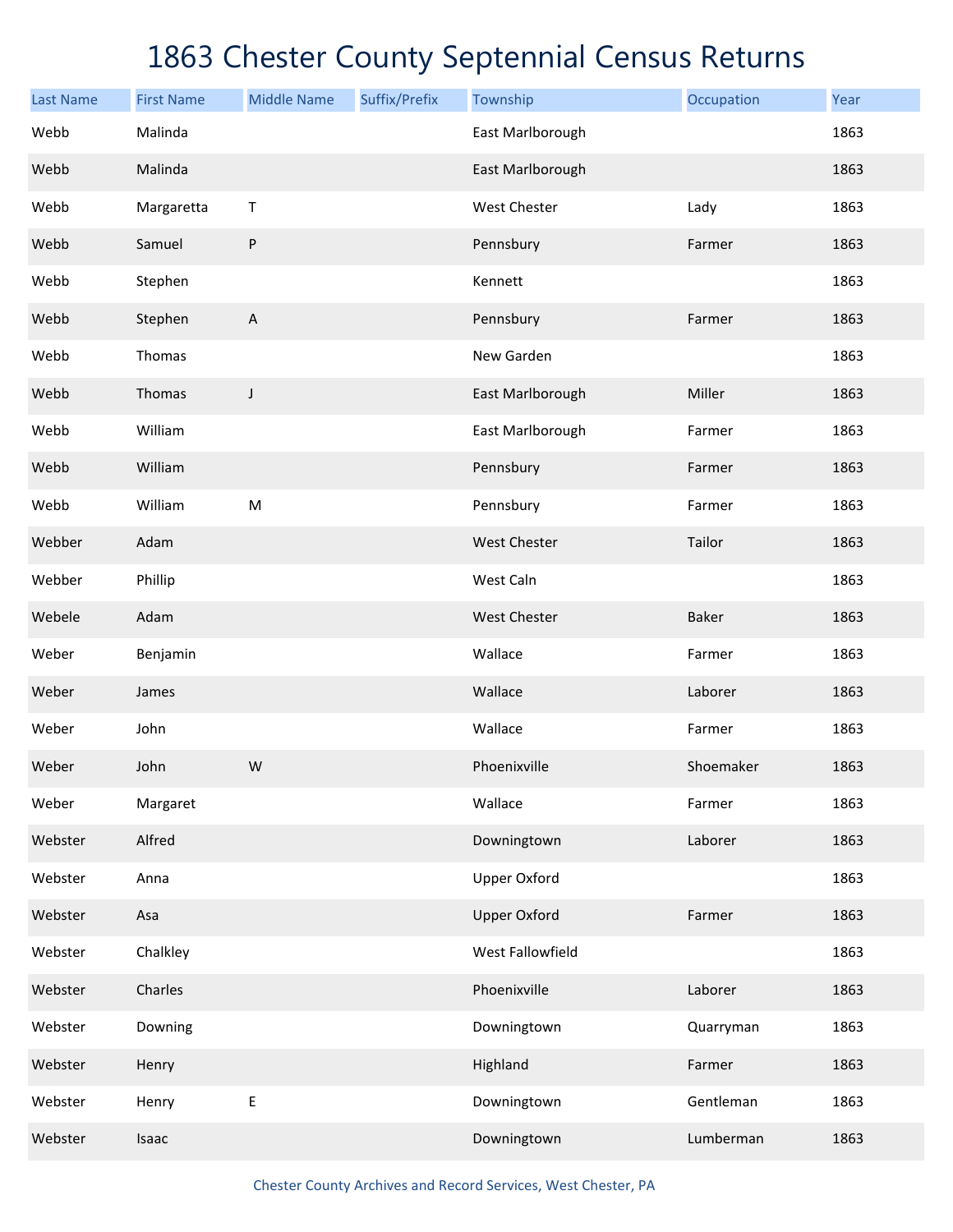| <b>Last Name</b> | <b>First Name</b> | <b>Middle Name</b> | Suffix/Prefix | Township             | Occupation                 | Year |
|------------------|-------------------|--------------------|---------------|----------------------|----------------------------|------|
| Webster          | James             |                    |               | Downingtown          | Gentleman                  | 1863 |
| Webster          | John              |                    |               | Downingtown          | Assistant Rev. Asseso 1863 |      |
| Webster          | Joseph            |                    |               | East Marlborough     | Farmer                     | 1863 |
| Webster          | Joseph            | ${\sf M}$          |               | Downingtown          | Carpenter                  | 1863 |
| Webster          | Richard           |                    |               | Downingtown          | Carpenter                  | 1863 |
| Webster          | Samuel            |                    |               | Downingtown          | <b>Bridge Tender</b>       | 1863 |
| Webster          | William           |                    |               | East Fallowfield     | Storekeeper                | 1863 |
| Webster          | William           |                    |               | Penn                 | Farmer                     | 1863 |
| Weidner          | David             |                    |               | Warwick              |                            | 1863 |
| Weidner          | Joseph            |                    |               | Warwick              |                            | 1863 |
| Weidner          | Mary              |                    |               | <b>East Nantmeal</b> |                            | 1863 |
| Weir             | Joseph            |                    |               | Valley               | Laborer                    | 1863 |
| Welch            | Dennis            |                    |               | Kennett              |                            | 1863 |
| Welch            | James             |                    |               | <b>West Chester</b>  | Laborer                    | 1863 |
| Welch            | Lee               |                    |               | Valley               | Millwright                 | 1863 |
| Welch            | Patrick           |                    |               | Elk                  | Farmer                     | 1863 |
| Welch            | Richard           |                    |               | Westtown             | Farmer                     | 1863 |
| Welch            | Sarah             |                    |               | Valley               | Gentlewoman                | 1863 |
| Welch            | Thomas            |                    |               | Valley               | Laborer                    | 1863 |
| Welch            | William           |                    |               | West Chester         | Carpenter                  | 1863 |
| Welker           | Thomas            | J                  |               | Franklin             | Carpenter                  | 1863 |
| Wellen           | Morris            |                    |               | West Chester         | Storekeeper                | 1863 |
| Weller           | Daniel            |                    |               | West Pikeland        | Laborer                    | 1863 |
| Wells            | Catharine         |                    |               | Charlestown          |                            | 1863 |
| Wells            | Catherine         |                    |               | Charlestown          |                            | 1863 |
| Wells            | Charles           |                    |               | Tredyffrin           |                            | 1863 |
| Wells            | Charles           | L                  |               | Downingtown          | Merchant                   | 1863 |
| Wells            | David             |                    |               | North Coventry       | Farmer                     | 1863 |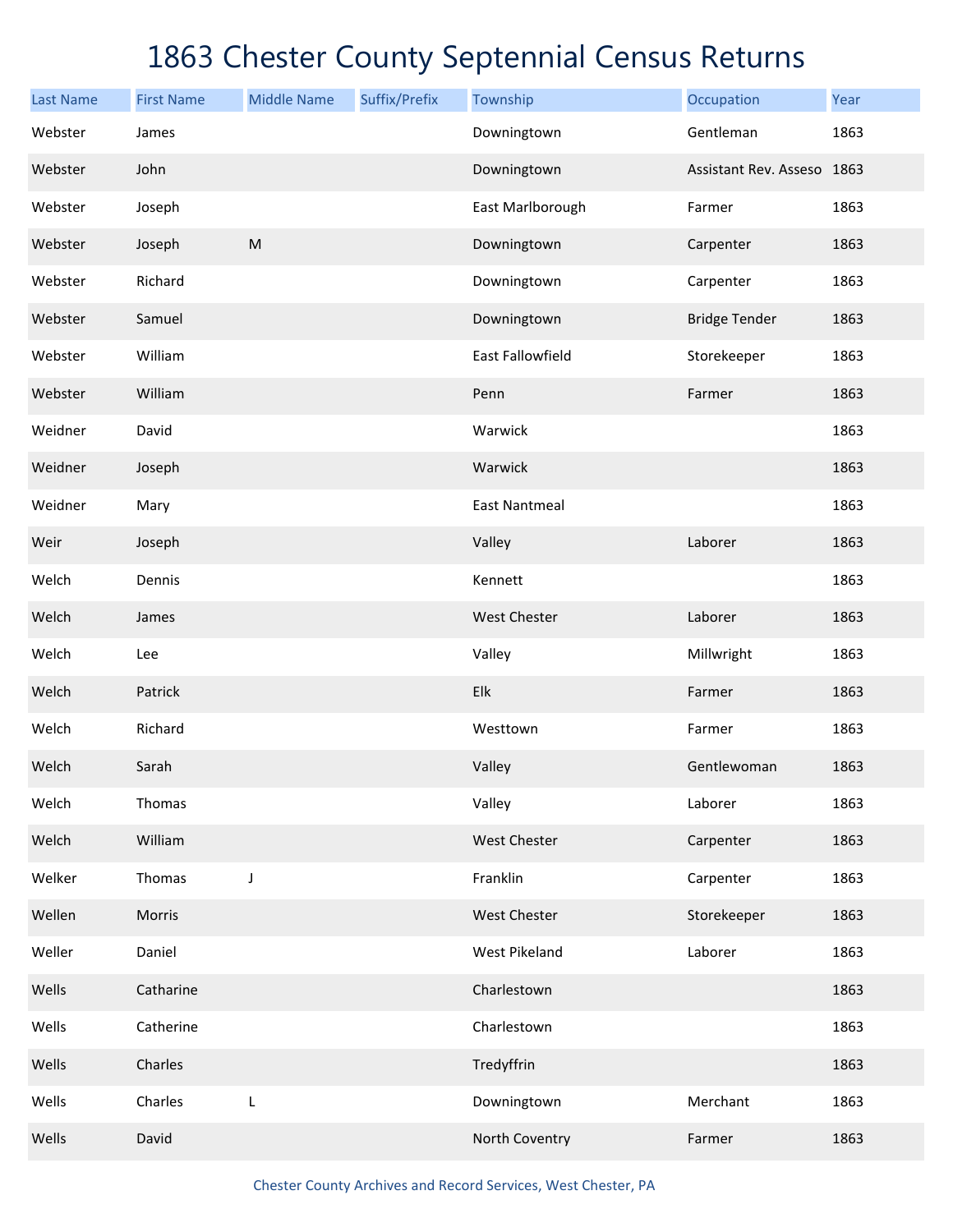| <b>Last Name</b> | <b>First Name</b> | <b>Middle Name</b>        | Suffix/Prefix | Township            | Occupation      | Year |
|------------------|-------------------|---------------------------|---------------|---------------------|-----------------|------|
| Wells            | David             | G                         |               | <b>East Vincent</b> |                 | 1863 |
| Wells            | Enoch             | $\sf S$                   |               | North Coventry      | Farmer          | 1863 |
| Wells            | Ephraim           |                           |               | West Whiteland      | Blacksmith      | 1863 |
| Wells            | George            |                           |               | West Fallowfield    |                 | 1863 |
| Wells            | George            | Τ                         |               | West Chester        | Teacher         | 1863 |
| Wells            | George            | Τ                         |               | West Whiteland      | Teacher         | 1863 |
| Wells            | J                 | Linderman                 |               | Warwick             |                 | 1863 |
| Wells            | James             |                           |               | West Nottingham     | Farmer          | 1863 |
| Wells            | Jesse             |                           |               | <b>East Vincent</b> |                 | 1863 |
| Wells            | John              |                           |               | Charlestown         |                 | 1863 |
| Wells            | Joseph            |                           | Estate        | <b>East Vincent</b> |                 | 1863 |
| Wells            | Oliver            |                           |               | North Coventry      | Lumber Merchant | 1863 |
| Wells            | Peter             |                           |               | Charlestown         |                 | 1863 |
| Wells            | Richard           | D                         |               | Downingtown         | Merchant        | 1863 |
| Wells            | Sarah             |                           |               | Charlestown         |                 | 1863 |
| Wells            | W                 |                           |               | <b>East Vincent</b> |                 | 1863 |
| Wells            | William           |                           |               | Willistown          | Carpenter       | 1863 |
| Wells            | William           | $\sf S$                   |               | Willistown          | Farmer          | 1863 |
| Welsh            | David             |                           |               | East Brandywine     | Laborer         | 1863 |
| Welsh            | James             |                           |               | West Brandywine     | Laborer         | 1863 |
| Welsh            | James             | $\boldsymbol{\mathsf{H}}$ |               | Honey Brook         | Cordwainer      | 1863 |
| Welsh            | John              |                           |               | Phoenixville        | Laborer         | 1863 |
| Welsh            | John              |                           |               | West Brandywine     | Laborer         | 1863 |
| Welsh            | John              |                           |               | West Whiteland      | Laborer         | 1863 |
| Welsh            | Jonathan          |                           |               | Honey Brook         | Farmer          | 1863 |
| Welsh            | $\mathsf L$       | D                         |               | Honey Brook         | Carpenter       | 1863 |
| Welsh            | Rees              |                           |               | West Chester        | Sheriff         | 1863 |
| Welsh            | Richard           |                           |               | West Whiteland      | Farmer          | 1863 |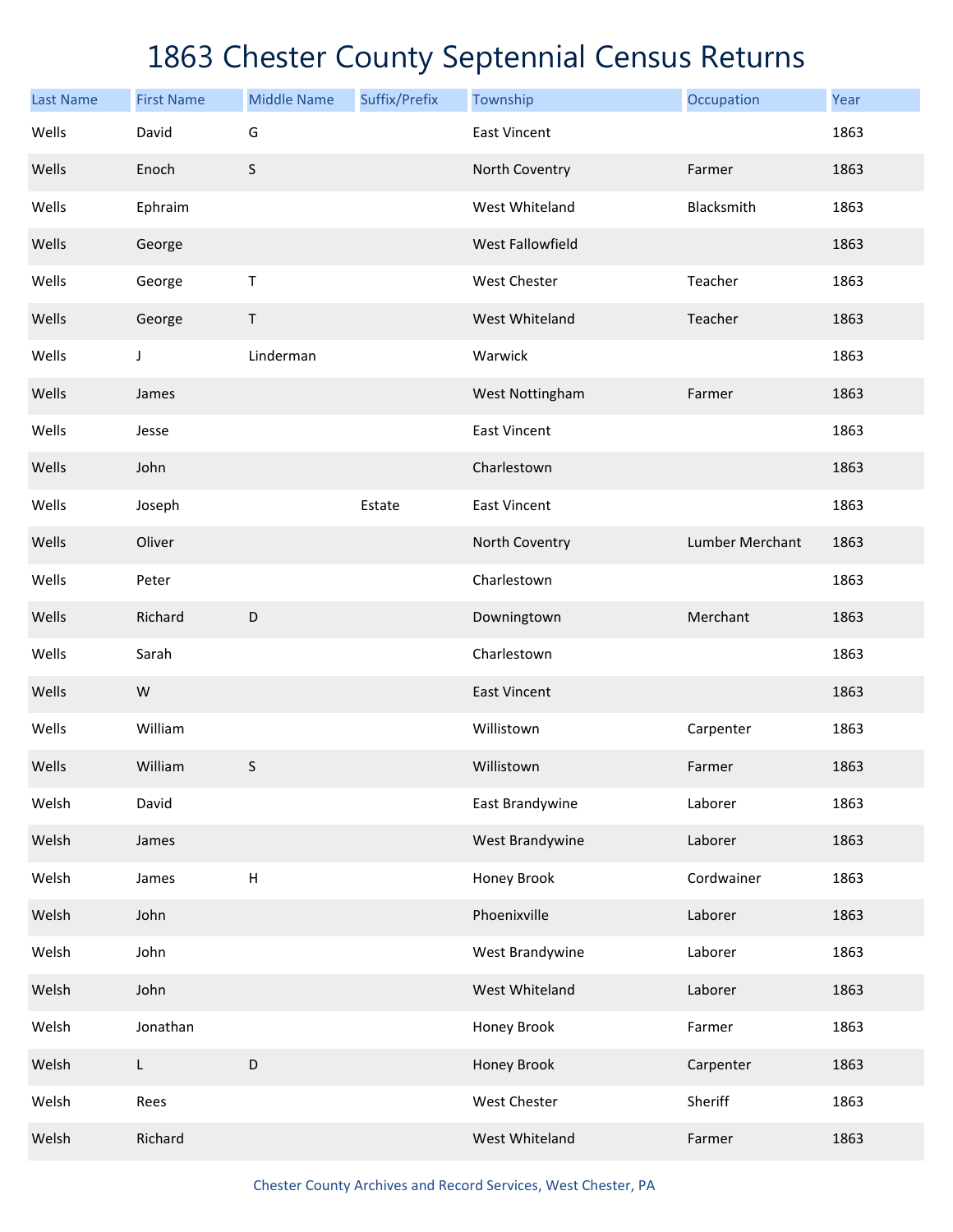| <b>Last Name</b> | <b>First Name</b> | <b>Middle Name</b> | Suffix/Prefix | Township            | Occupation    | Year |
|------------------|-------------------|--------------------|---------------|---------------------|---------------|------|
| Wensel           | Jacob             |                    |               | <b>East Vincent</b> |               | 1863 |
| Wensel           | William           |                    |               | <b>East Vincent</b> |               | 1863 |
| Wentworth        |                   |                    | Mrs.          | Tredyffrin          |               | 1863 |
| Wentworth        | J                 | L                  |               | Tredyffrin          |               | 1863 |
| Wentzel          | William           |                    |               | Phoenixville        | Plasterer     | 1863 |
| Werlow           | Enos              |                    |               | West Marlborough    | Laborer       | 1863 |
| Werntz           | George            |                    |               | Honey Brook         | Gentleman     | 1863 |
| Wersler          | John              | G                  |               | Charlestown         |               | 1863 |
| Wersler          | Milton            |                    |               | Charlestown         |               | 1863 |
| Wersler          | William           | $\mathsf T$        |               | Charlestown         |               | 1863 |
| Wesler           | John              | G                  |               | Tredyffrin          |               | 1863 |
| West             | Alexander         |                    |               | Sadsbury            | Laborer       | 1863 |
| West             | B                 |                    |               | New Garden          | Farmer        | 1863 |
| West             | Benjamin          |                    |               | Kennett             |               | 1863 |
| West             | Benjamin          |                    |               | London Grove        |               | 1863 |
| West             | David             |                    |               | <b>East Vincent</b> |               | 1863 |
| West             | David             |                    |               | <b>East Vincent</b> |               | 1863 |
| West             | Hannah            | ${\sf M}$          |               | Valley              |               | 1863 |
| West             | Isaac             | W                  |               | Willistown          | Shoemaker     | 1863 |
| West             | $\mathsf J$       | G                  |               | Franklin            | M.D.          | 1863 |
| West             | $\mathsf J$       | ${\sf P}$          |               | <b>East Vincent</b> |               | 1863 |
| West             | James             |                    |               | Kennett             |               | 1863 |
| West             | James             |                    |               | West Nottingham     | Laborer       | 1863 |
| West             | James             | $\sf S$            |               | Highland            | Laborer       | 1863 |
| West             | John              |                    |               | Willistown          | Laborer       | 1863 |
| West             | John              | ${\sf W}$          |               | West Nottingham     | Laborer       | 1863 |
| West             | Robert            |                    |               | West Chester        | Photographist | 1863 |
| West             | Thomas            |                    |               | Sadsbury            | Laborer       | 1863 |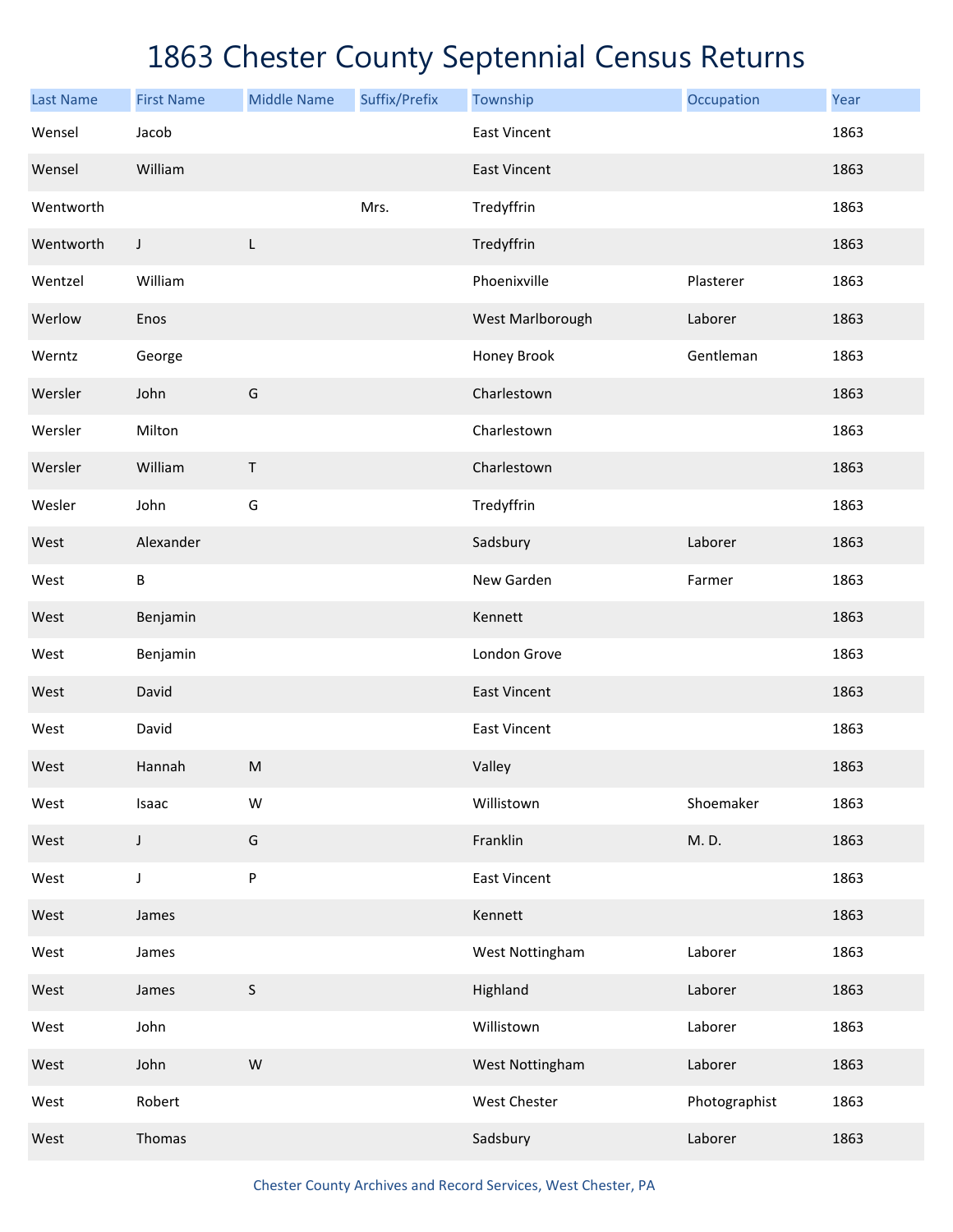| <b>Last Name</b> | <b>First Name</b> | <b>Middle Name</b> | Suffix/Prefix | Township                  | Occupation | Year |
|------------------|-------------------|--------------------|---------------|---------------------------|------------|------|
| West             | Thomas            | Τ                  |               | <b>West Bradford</b>      | Laborer    | 1863 |
| West             | William           |                    |               | Kennett                   |            | 1863 |
| West             | William           |                    |               | Phoenixville              | Laborer    | 1863 |
| West             | Wilmer            |                    |               | <b>East Vincent</b>       |            | 1863 |
| Weston           | Samuel            |                    |               | Phoenixville              | Blacksmith | 1863 |
| Wetgler          | Henry             |                    |               | Sadsbury                  |            | 1863 |
| Wetherby         | Benjamin          |                    |               | Easttown                  | Farmer     | 1863 |
| Wetherby         | Griffith          |                    |               | Easttown                  | Farmer     | 1863 |
| Wetheril         | Edward            | B                  |               | Schuylkill                | Farmer     | 1863 |
| Whalen           | Dennis            |                    |               | East Brandywine           | Laborer    | 1863 |
| Whalen           | Dennis            |                    | Jr.           | East Brandywine           | Laborer    | 1863 |
| Whalen           | Michael           |                    |               | Birmingham                |            | 1863 |
| Whann            | Catharine         |                    |               | London Britain            | Farmer     | 1863 |
| Whann            | Thomas            |                    |               | London Britain            | Farmer     | 1863 |
| Wharton          | Edward            |                    |               | Sadsbury                  | Laborer    | 1863 |
| Wharton          | Richard           |                    |               | Sadsbury                  | Laborer    | 1863 |
| Whatter          | Nathan            |                    |               | Tredyffrin                |            | 1863 |
| Wheatley         | Arthur            |                    |               | West Whiteland            | Farmer     | 1863 |
| Wheatley         | Thomas            |                    |               | Franklin                  | Laborer    | 1863 |
| Wheatly          | Charles           | ${\sf W}$          |               | Schuylkill                | Farmer     | 1863 |
| Wheeler          | Marion            |                    |               | New London                | Farmer     | 1863 |
| Wheelin          | Elizabeth         |                    |               | Downingtown               | Lady       | 1863 |
| Wheelin          | George            | ${\sf W}$          |               | Downingtown               | Gentleman  | 1863 |
| Wheeling         | Sarak             | D                  |               | <b>Upper Uwchlan</b>      | Farmer     | 1863 |
| Whelon           | John              |                    |               | East Caln                 | Laborer    | 1863 |
| Wherret          | William           |                    |               | Lower Oxford              | Laborer    | 1863 |
| Wherry           | John              | D                  |               | Elk                       | Farmer     | 1863 |
| Wherry           | Joseph            |                    |               | ${\sf E} {\sf I} {\sf k}$ | Farmer     | 1863 |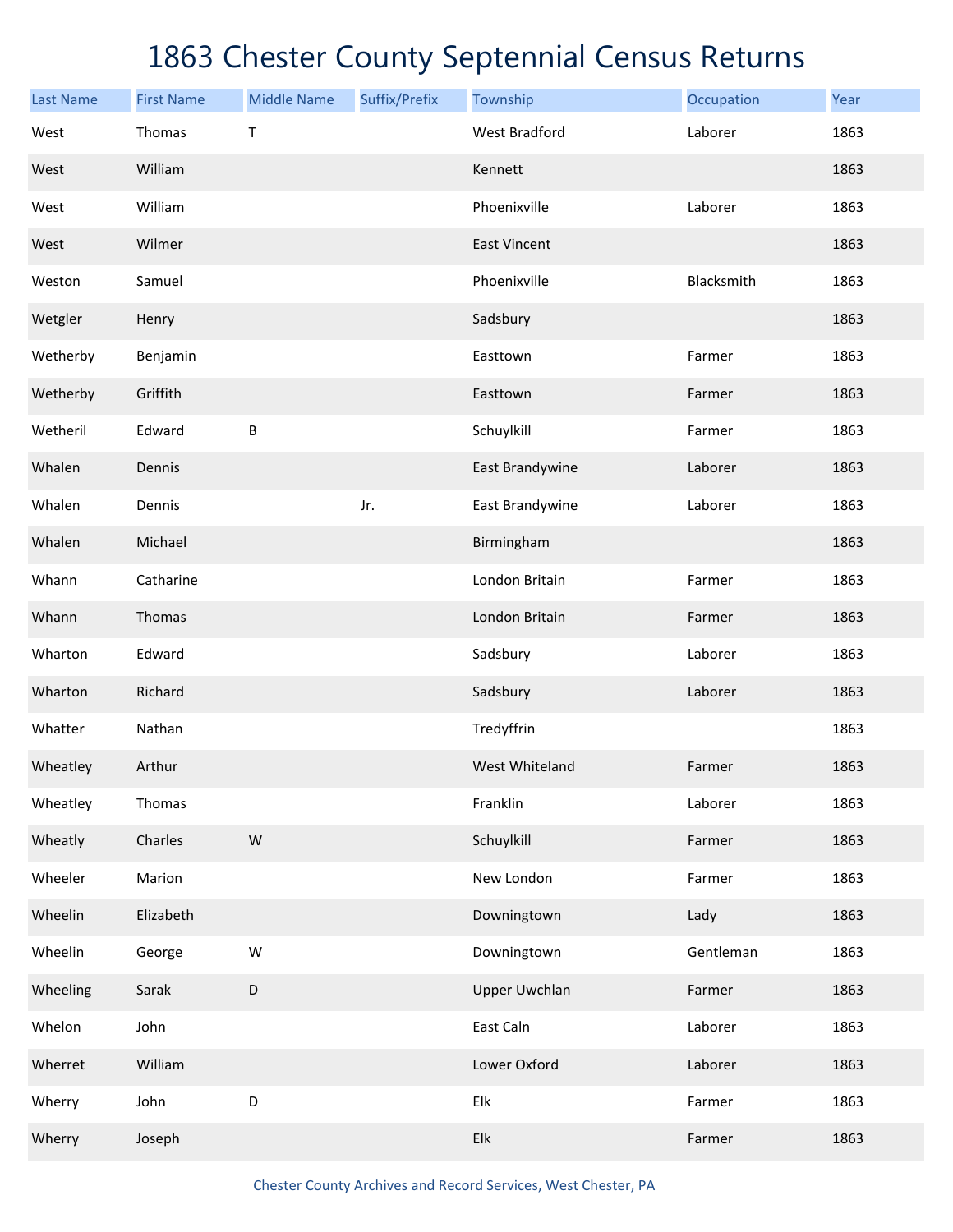| <b>Last Name</b> | <b>First Name</b> | <b>Middle Name</b> | Suffix/Prefix | Township             | Occupation  | Year |
|------------------|-------------------|--------------------|---------------|----------------------|-------------|------|
| Whilds           | Mahlon            |                    |               | Easttown             | Wheelwright | 1863 |
| While            | John              | ${\sf M}$          |               | <b>Upper Oxford</b>  | Farmer      | 1863 |
| Whipper          | John              |                    |               | Sadsbury             |             | 1863 |
| Whipper          | Thomas            |                    |               | Sadsbury             |             | 1863 |
| Whistlar         | John              |                    |               | East Whiteland       | Laborer     | 1863 |
| Whistler         | Thomas            |                    |               | West Chester         | Plasterer   | 1863 |
| Whistles         | John              | G                  |               | West Whiteland       | Laborer     | 1863 |
| Whitaker         | John              |                    |               | <b>West Nantmeal</b> |             | 1863 |
| Whitaker         | P                 | L                  |               | West Chester         | Laborer     | 1863 |
| Whitaker         | Samuel            |                    | Dr.           | Phoenixville         | Gentleman   | 1863 |
| Whitaker         | William           |                    |               | <b>East Vincent</b>  |             | 1863 |
| Whitby           | Samuel            |                    |               | East Pikeland        | Carpenter   | 1863 |
| Whitcraft        | Andrew            |                    |               | East Nottingham      |             | 1863 |
| Whitcraft        | David             |                    |               | New London           | Laborer     | 1863 |
| Whitcraft        | George            | $\sf S$            |               | East Marlborough     | Blacksmith  | 1863 |
| Whitcraft        | George            | $\sf S$            |               | East Marlborough     | Blacksmith  | 1863 |
| Whitcraft        | John              | G                  |               | East Marlborough     | Laborer     | 1863 |
| Whitcraft        | John              | G                  |               | East Nottingham      |             | 1863 |
| Whitcraft        | R                 | К                  |               | London Britain       | Laborer     | 1863 |
| Whitcraft        | Wash              | J                  |               | London Britain       | Farmer      | 1863 |
| White            | Ann               |                    |               | Kennett Square       |             | 1863 |
| White            | Charles           |                    |               | Tredyffrin           |             | 1863 |
| White            | Davis             |                    |               | East Bradford        |             | 1863 |
| White            | Elizabeth         |                    |               | East Caln            |             | 1863 |
| White            | Emeline           |                    |               | East Goshen          | Spinster    | 1863 |
| White            | Fletcher          |                    |               | Elk                  | Farmer      | 1863 |
| White            | Frederick         |                    |               | Phoenixville         | Laborer     | 1863 |
| White            | George            |                    |               | Valley               | Laborer     | 1863 |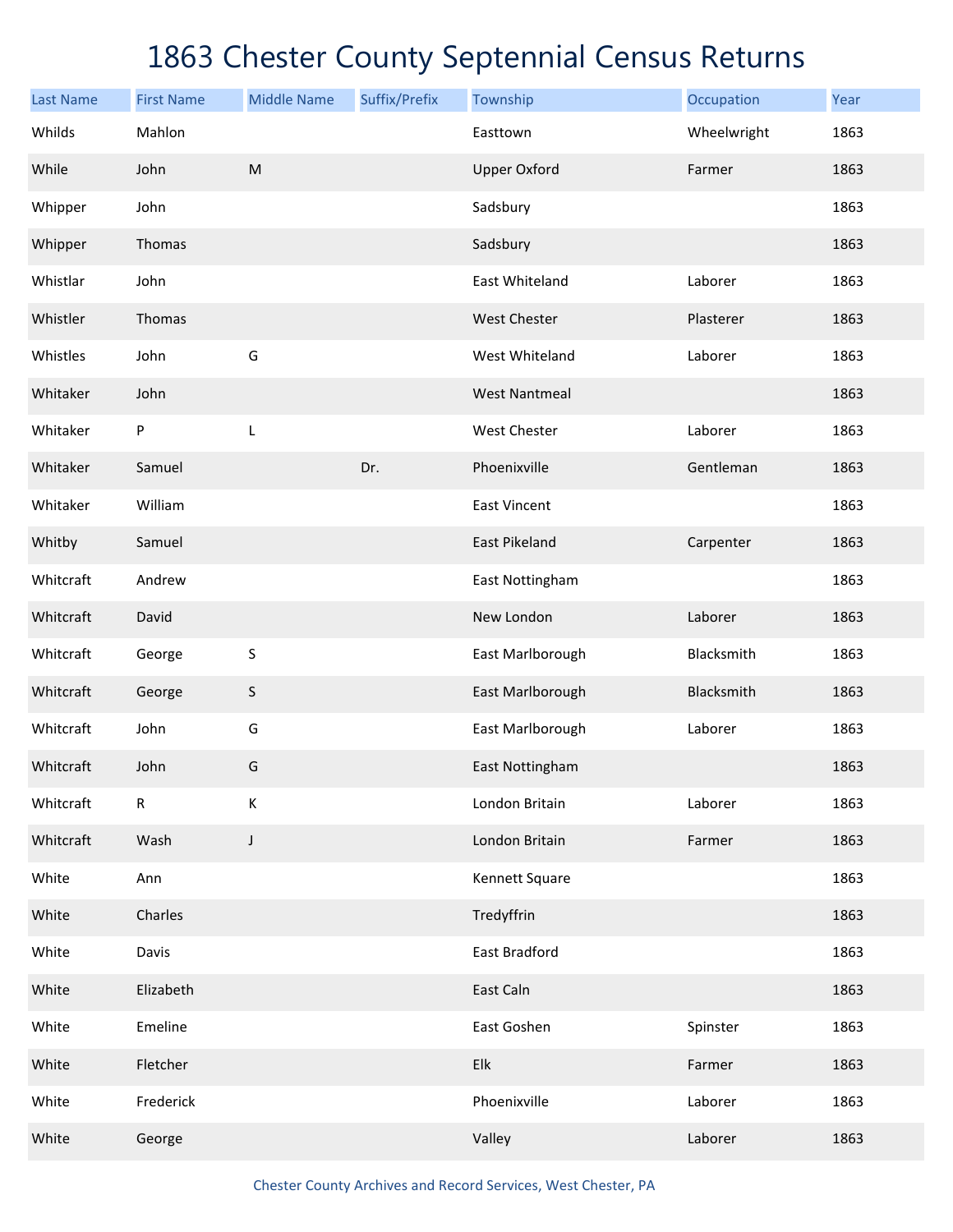| <b>Last Name</b> | <b>First Name</b> | <b>Middle Name</b> | Suffix/Prefix | Township                | Occupation               | Year |
|------------------|-------------------|--------------------|---------------|-------------------------|--------------------------|------|
| White            | George            | $\mathsf C$        |               | Easttown                | Farmer                   | 1863 |
| White            | George            | D                  |               | East Goshen             | Gentleman                | 1863 |
| White            | Henry             |                    |               | Kennett Square          | Carpenter                | 1863 |
| White            | Isaac             |                    |               | Tredyffrin              |                          | 1863 |
| White            | Isaac             |                    |               | Tredyffrin              |                          | 1863 |
| White            | Isaac             |                    |               | <b>Upper Uwchlan</b>    | Blacksmith               | 1863 |
| White            | James             |                    |               | East Caln               | M <sub>D</sub>           | 1863 |
| White            | James             |                    |               | East Caln               | MD                       | 1863 |
| White            | James             |                    |               | Kennett Square          | Coachmaker               | 1863 |
| White            | James             |                    |               | Sadsbury                | Carpenter                | 1863 |
| White            | James             |                    |               | <b>Upper Uwchlan</b>    | Farmer                   | 1863 |
| White            | James             |                    |               | <b>West Chester</b>     | Clerk                    | 1863 |
| White            | James             |                    |               | West Nottingham         | Laborer                  | 1863 |
| White            | James             |                    |               | West Whiteland          | Farmer                   | 1863 |
| White            | James             | T                  |               | <b>Upper Oxford</b>     | Farmer                   | 1863 |
| White            | John              |                    |               | <b>East Bradford</b>    |                          | 1863 |
| White            | John              |                    |               | <b>East Fallowfield</b> | Laborer                  | 1863 |
| White            | John              |                    |               | London Britain          | Farmer                   | 1863 |
| White            | John              |                    |               | West Caln               | Farmer                   | 1863 |
| White            | John              |                    |               | West Nottingham         |                          | 1863 |
| White            | John              | ${\sf M}$          |               | New Garden              | Laborer                  | 1863 |
| White            | Joseph            |                    |               | <b>East Bradford</b>    |                          | 1863 |
| White            | Joseph            |                    |               | East Brandywine         | Laborer                  | 1863 |
| White            | Joseph            |                    |               | East Brandywine         | Farmer                   | 1863 |
| White            | Joseph            |                    |               | East Caln               | $\mathsf{M}\,\mathsf{D}$ | 1863 |
| White            | Joseph            |                    |               | <b>Upper Uwchlan</b>    | Farmer                   | 1863 |
| White            | Joseph            |                    |               | Valley                  | Blacksmith               | 1863 |
| White            | Joshua            |                    |               | Londonderry             |                          | 1863 |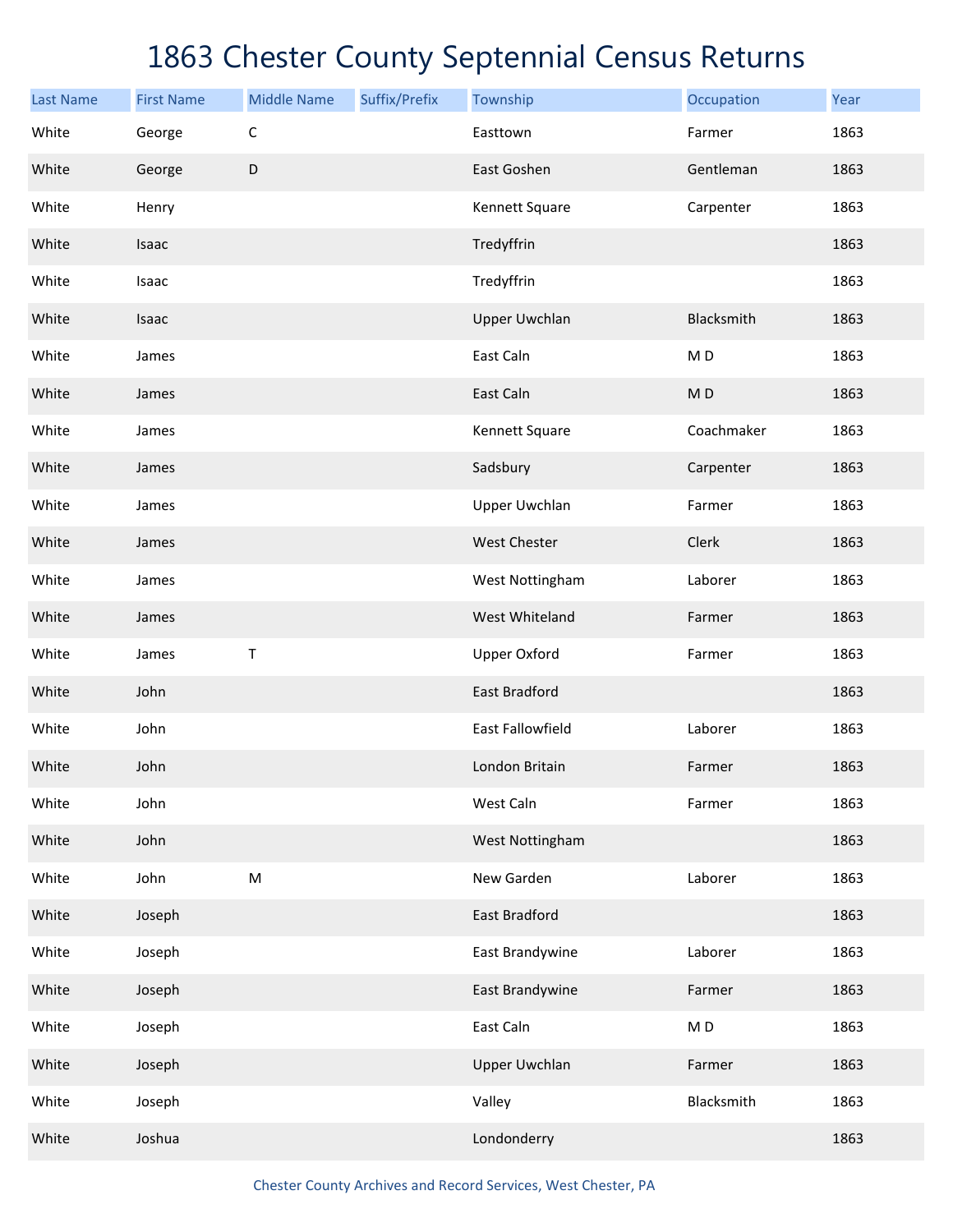| <b>Last Name</b> | <b>First Name</b> | <b>Middle Name</b> | Suffix/Prefix | Township                | Occupation     | Year |
|------------------|-------------------|--------------------|---------------|-------------------------|----------------|------|
| White            | Josiah            |                    |               | Phoenixville            | Laborer        | 1863 |
| White            | Josiah            |                    |               | Phoenixville            | Captain        | 1863 |
| White            | Lewis             |                    |               | East Bradford           |                | 1863 |
| White            | Michael           | G                  |               | Honey Brook             | Farmer         | 1863 |
| White            | Owen              |                    |               | Uwchlan                 | Laborer        | 1863 |
| White            | Pat               |                    |               | Phoenixville            | Barber         | 1863 |
| White            | Peter             |                    |               | West Caln               | Farmer         | 1863 |
| White            | Rees              |                    |               | Honey Brook             | Farmer         | 1863 |
| White            | Richard           |                    |               | Franklin                | Farmer         | 1863 |
| White            | Richard           |                    |               | <b>West Chester</b>     | Gentleman      | 1863 |
| White            | Robert            |                    |               | Valley                  | Laborer        | 1863 |
| White            | Robert            |                    |               | West Brandywine         | Blacksmith     | 1863 |
| White            | Samuel            |                    |               | Easttown                | Farmer         | 1863 |
| White            | Samuel            |                    |               | West Brandywine         | Blacksmith     | 1863 |
| White            | Senica            |                    |               | London Grove            | Laborer        | 1863 |
| White            | Susan             |                    |               | Phoenixville            | Lady           | 1863 |
| White            | Thomas            |                    |               | East Brandywine         |                | 1863 |
| White            | Thomas            |                    |               | East Caln               | Farmer         | 1863 |
| White            | Thomas            |                    |               | East Marlborough        | Farmer         | 1863 |
| White            | Thomas            |                    |               | West Brandywine         | Farmer         | 1863 |
| White            | Thomas            |                    |               | West Caln               | Farmer         | 1863 |
| White            | Thomas            | S                  |               | East Goshen             | Farmer         | 1863 |
| White            | Washington        |                    |               | East Caln               | M <sub>D</sub> | 1863 |
| White            | William           |                    |               | <b>East Fallowfield</b> | Weaver         | 1863 |
| White            | William           |                    |               | Phoenixville            | Cooper         | 1863 |
| White            | William           |                    |               | West Caln               | Farmer         | 1863 |
| White            | William           | $\sf H$            |               | London Grove            | Carpenter      | 1863 |
| White            | William           | Henry              |               | Londonderry             |                | 1863 |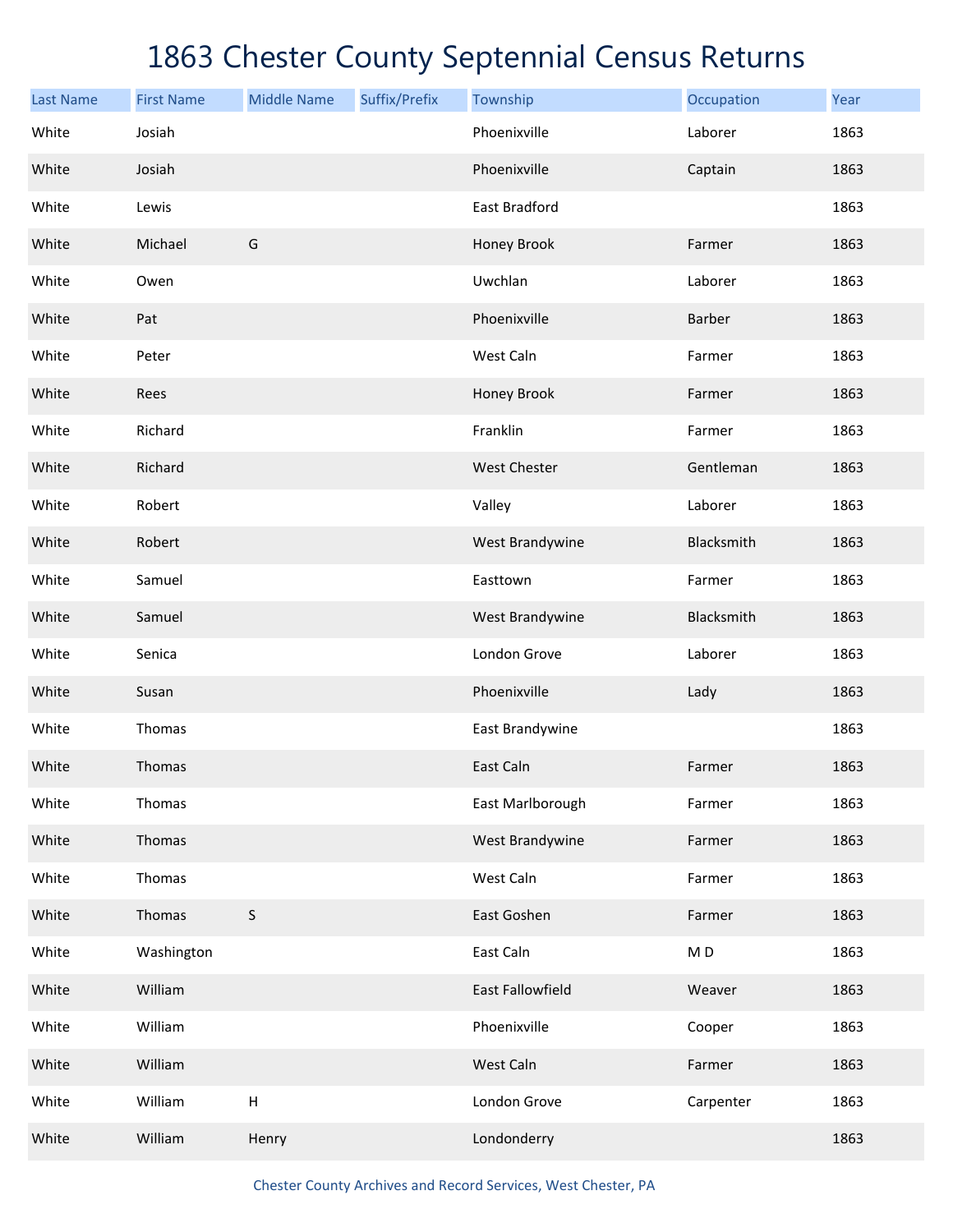| <b>Last Name</b> | <b>First Name</b> | <b>Middle Name</b> | Suffix/Prefix | Township             | Occupation | Year |
|------------------|-------------------|--------------------|---------------|----------------------|------------|------|
| Whitecraft       | J                 | B                  |               | Oxford               | Carpenter  | 1863 |
| Whitecraft       | Jacob             |                    |               | East Nottingham      | Laborer    | 1863 |
| Whitecraft       | James             |                    |               | East Nottingham      | Smith      | 1863 |
| Whitehead        | J                 | Τ                  |               | Oxford               | Tin Smith  | 1863 |
| Whitehead        | L                 | F                  |               | West Chester         | Lady       | 1863 |
| Whitehead        | ${\sf P}$         | $\mathsf F$        |               | <b>West Chester</b>  | Soldier    | 1863 |
| Whitehead        | William           |                    | Esq.          | West Chester         |            | 1863 |
| Whitehill        | Mary              | Ann                |               | <b>Upper Oxford</b>  |            | 1863 |
| Whiteley         | John              |                    |               | East Brandywine      | Farmer     | 1863 |
| Whiteley         | Thomas            |                    |               | East Brandywine      | Laborer    | 1863 |
| Whiteley         | Thomas            |                    |               | East Caln            | Laborer    | 1863 |
| Whitely          | William           |                    |               | Downingtown          | Laborer    | 1863 |
| Whiteman         | Andrew            |                    |               | Honey Brook          | Miller     | 1863 |
| Whiteman         | Andrew            |                    |               | <b>West Nantmeal</b> | Forgeman   | 1863 |
| Whiteman         | Ezra              |                    |               | <b>West Nantmeal</b> | Forgeman   | 1863 |
| Whiteman         | John              |                    |               | <b>West Nantmeal</b> | Forgeman   | 1863 |
| Whiteman         | Joseph            |                    |               | Tredyffrin           |            | 1863 |
| Whiter           | Samuel            |                    |               | Honey Brook          | Farmer     | 1863 |
| Whiteside        | Benjamin          | F                  |               | Lower Oxford         | Laborer    | 1863 |
| Whiteside        | Davis             |                    |               | <b>West Vincent</b>  | Mechanic   | 1863 |
| Whiteside        | George            |                    |               | East Nottingham      | Papermaker | 1863 |
| Whiteside        | James             |                    |               | <b>West Vincent</b>  | Farmer     | 1863 |
| Whiteside        | $\mathsf{R}$      | J M                |               | Sadsbury             | Merchant   | 1863 |
| Whiteside        | Samuel            |                    |               | Lower Oxford         | Farmer     | 1863 |
| Whiteside        | Thomas            |                    |               | <b>East Nantmeal</b> |            | 1863 |
| Whitesides       | Henry             |                    |               | <b>East Nantmeal</b> |            | 1863 |
| Whitesides       | James             |                    |               | <b>West Nantmeal</b> | Laborer    | 1863 |
| Whitesides       | Levi              |                    |               | <b>East Nantmeal</b> |            | 1863 |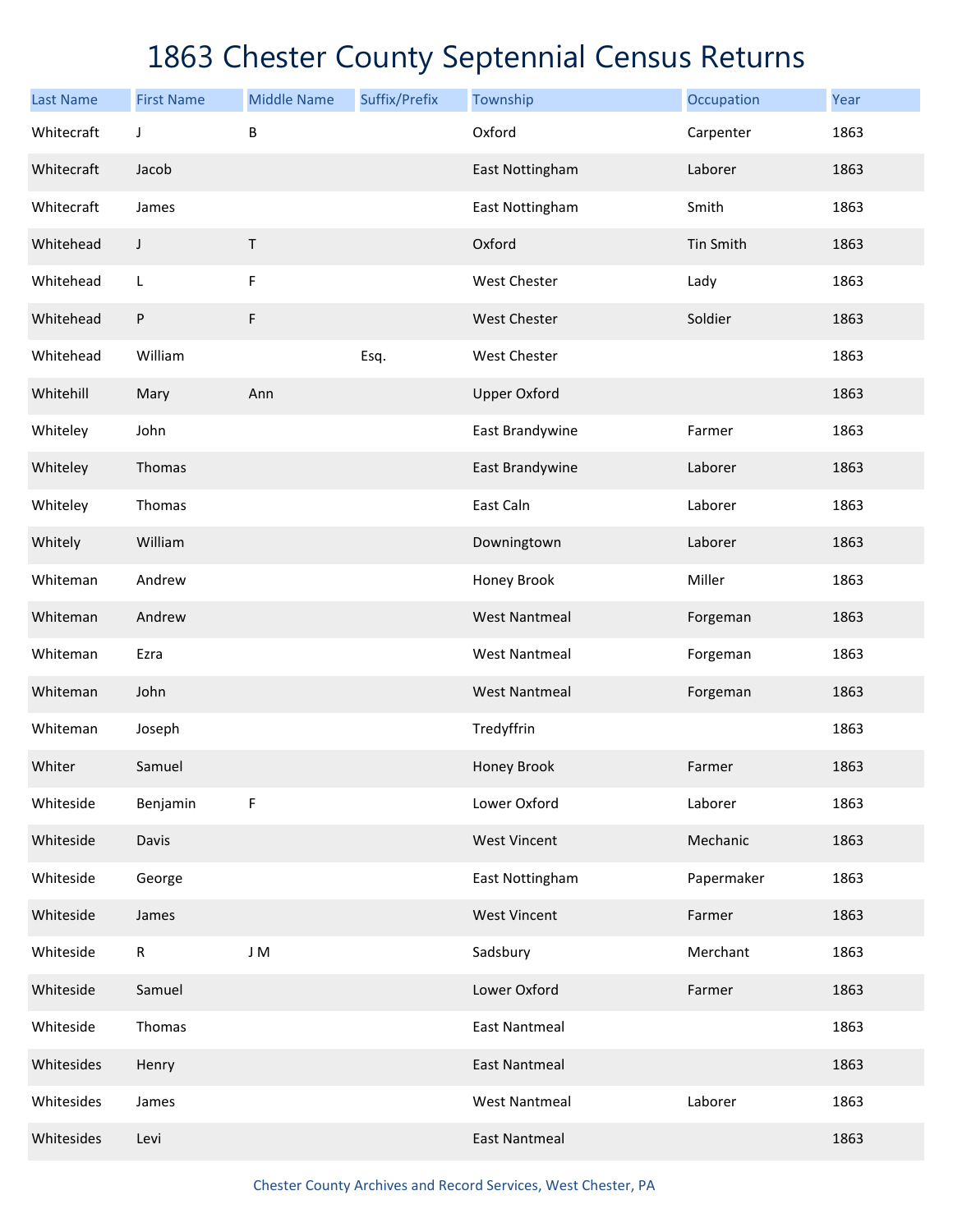| <b>Last Name</b> | <b>First Name</b> | <b>Middle Name</b> | Suffix/Prefix | Township                | Occupation  | Year |
|------------------|-------------------|--------------------|---------------|-------------------------|-------------|------|
| Whitesides       | Thomas            |                    |               | <b>East Nantmeal</b>    |             | 1863 |
| Whitetock        | Washington        |                    |               | Sadsbury                | Laborer     | 1863 |
| Whitman          | Amos              | L                  |               | North Coventry          | Farmer      | 1863 |
| Whitman          | George            |                    |               | North Coventry          | Laborer     | 1863 |
| Whitman          | Harrison          | R <sub>M</sub>     |               | North Coventry          | Farmer      | 1863 |
| Whitman          | Zachariah         |                    |               | <b>West Chester</b>     | Laborer     | 1863 |
| Whitsell         | Samuel            |                    |               | Warwick                 |             | 1863 |
| Whitson          | Amos              | $\mathsf E$        |               | Valley                  | Farmer      | 1863 |
| Whitson          | Samuel            |                    |               | Sadsbury                | Clerk       | 1863 |
| Whitson          | Thomas            |                    |               | <b>West Fallowfield</b> |             | 1863 |
| Whitson          | Thomas            | $\mathsf H$        |               | <b>East Fallowfield</b> | Farmer      | 1863 |
| Whitting         | Elizabeth         |                    |               | London Britain          | Farmer      | 1863 |
| Wiand            | Daniel            |                    |               | East Coventry           | Laborer     | 1863 |
| Wiand            | Franklin          |                    |               | <b>East Coventry</b>    | Shoemaker   | 1863 |
| Wiand            | Jacob             |                    |               | East Coventry           | Laborer     | 1863 |
| Wiand            | John              |                    |               | <b>East Coventry</b>    | Shoemaker   | 1863 |
| Wiand            | Price             |                    |               | East Coventry           | Shoemaker   | 1863 |
| Wiand            | Samuel            |                    |               | <b>East Coventry</b>    | Shoemaker   | 1863 |
| Wickersham       | В                 | F                  |               | Valley                  | Miller      | 1863 |
| Wickersham       | Benjamin          | F                  |               | New Garden              | Farmer      | 1863 |
| Wickersham       | Caleb             |                    |               | Newlin                  | Farmer      | 1863 |
| Wickersham       | Caleb             |                    |               | <b>West Bradford</b>    | Wheelwright | 1863 |
| Wickersham       | Caleb             | P                  |               | East Marlborough        | Teacher     | 1863 |
| Wickersham       | Enoch             |                    |               | East Marlborough        | Farmer      | 1863 |
| Wickersham       | Enos              | T                  |               | Newlin                  | Farmer      | 1863 |
| Wickersham       | Evan              |                    |               | East Marlborough        | Farmer      | 1863 |
| Wickersham       | George            | P                  |               | Newlin                  | Farmer      | 1863 |
| Wickersham       | Gideon            |                    |               | East Marlborough        | Farmer      | 1863 |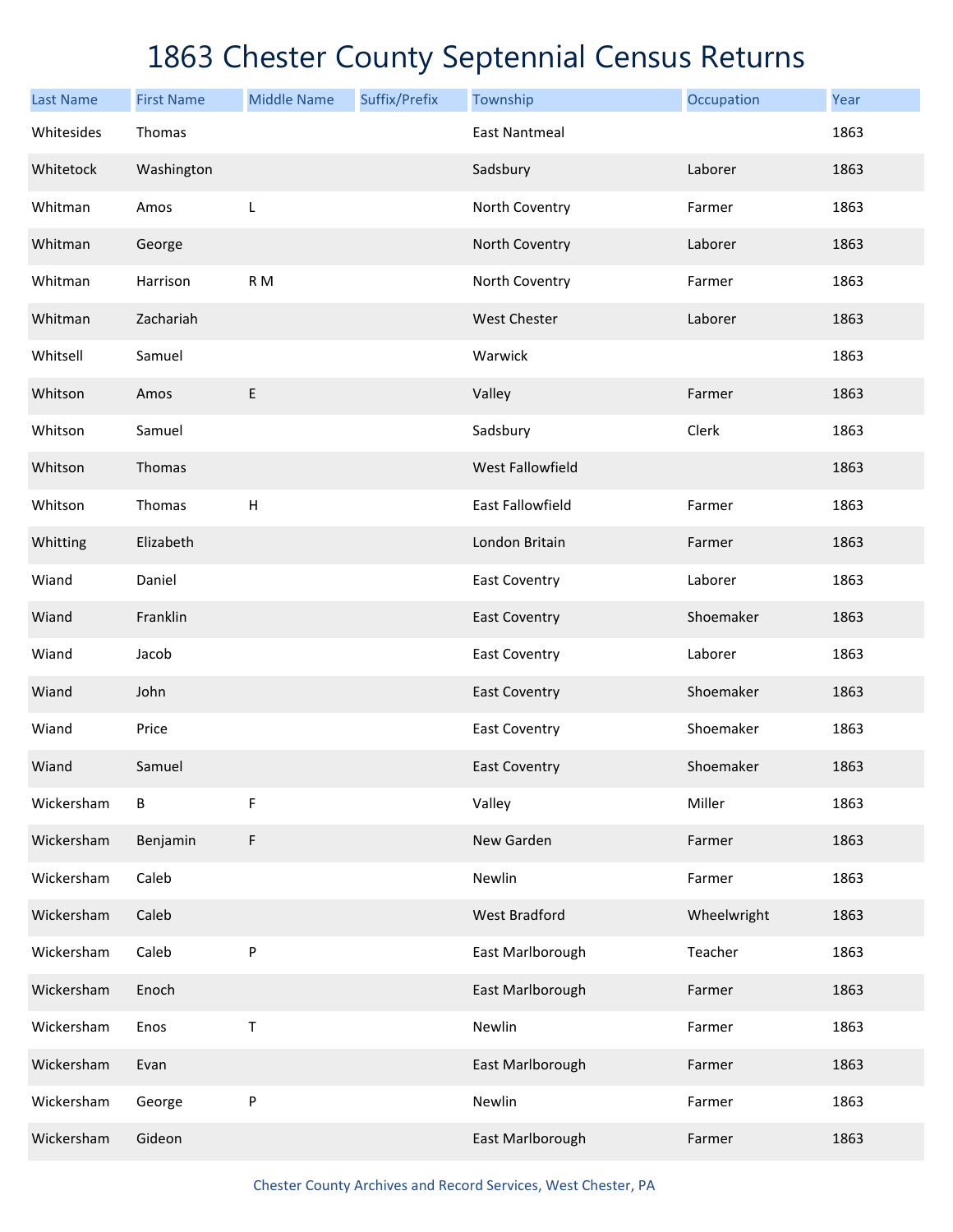| <b>Last Name</b> | <b>First Name</b> | <b>Middle Name</b> | Suffix/Prefix | Township            | Occupation     | Year |
|------------------|-------------------|--------------------|---------------|---------------------|----------------|------|
| Wickersham       | Isaac             |                    |               | East Marlborough    | Drover         | 1863 |
| Wickersham       | Isaac             |                    |               | <b>Upper Oxford</b> | Farmer         | 1863 |
| Wickersham       | Jacob             | $\mathsf S$        |               | Newlin              | Farmer         | 1863 |
| Wickersham       | John              |                    |               | East Marlborough    | Farmer         | 1863 |
| Wickersham       | John              |                    |               | <b>Upper Oxford</b> | Farmer         | 1863 |
| Wickersham       | Joshua            |                    |               | East Marlborough    | Farmer         | 1863 |
| Wickersham       | Margaret          |                    |               | <b>West Chester</b> | Lady           | 1863 |
| Wickersham       | Milton            |                    |               | Newlin              | Farmer         | 1863 |
| Wickersham       | Nathan            |                    |               | New Garden          | Farmer         | 1863 |
| Wickersham       | Pusey             |                    |               | Valley              | Gentleman      | 1863 |
| Wickersham       | Samuel            |                    |               | Newlin              | Farmer         | 1863 |
| Wickersham       | Sarah             |                    |               | New Garden          |                | 1863 |
| Wickersham       | Thomas            | W                  |               | East Marlborough    | Farmer         | 1863 |
| Wickersham       | William           |                    |               | East Marlborough    | Farmer         | 1863 |
| Wickersham       | William           |                    |               | <b>Upper Oxford</b> | Farmer         | 1863 |
| Wickersham       | William           |                    |               | Valley              | Shoemaker      | 1863 |
| Wickershaw       | Levi              |                    | Jr.           | London Grove        |                | 1863 |
| Wickershaw       | Levi              |                    |               | London Grove        |                | 1863 |
| Wickershaw       | Preston           |                    |               | Sadsbury            |                | 1863 |
| Wickershaw       | Thomas            |                    |               | London Grove        |                | 1863 |
| Wicks            | Frank             | W                  |               | Hopewell            | Blacksmith     | 1863 |
| Widacomb         | John              |                    |               | Phoenixville        | <b>Butcher</b> | 1863 |
| Widdicomb        | William           | ${\sf P}$          |               | Phoenixville        | Soldier        | 1863 |
| Widdoes          | David             |                    |               | Londonderry         |                | 1863 |
| Widdows          | Heli              |                    |               | London Grove        | Shoemaker      | 1863 |
| Widner           | Charles           |                    |               | West Brandywine     | Laborer        | 1863 |
| Widner           | Daniel            |                    |               | <b>West Vincent</b> | Merchanic      | 1863 |
| Widner           | Elizabeth         |                    |               | East Brandywine     | Miliner        | 1863 |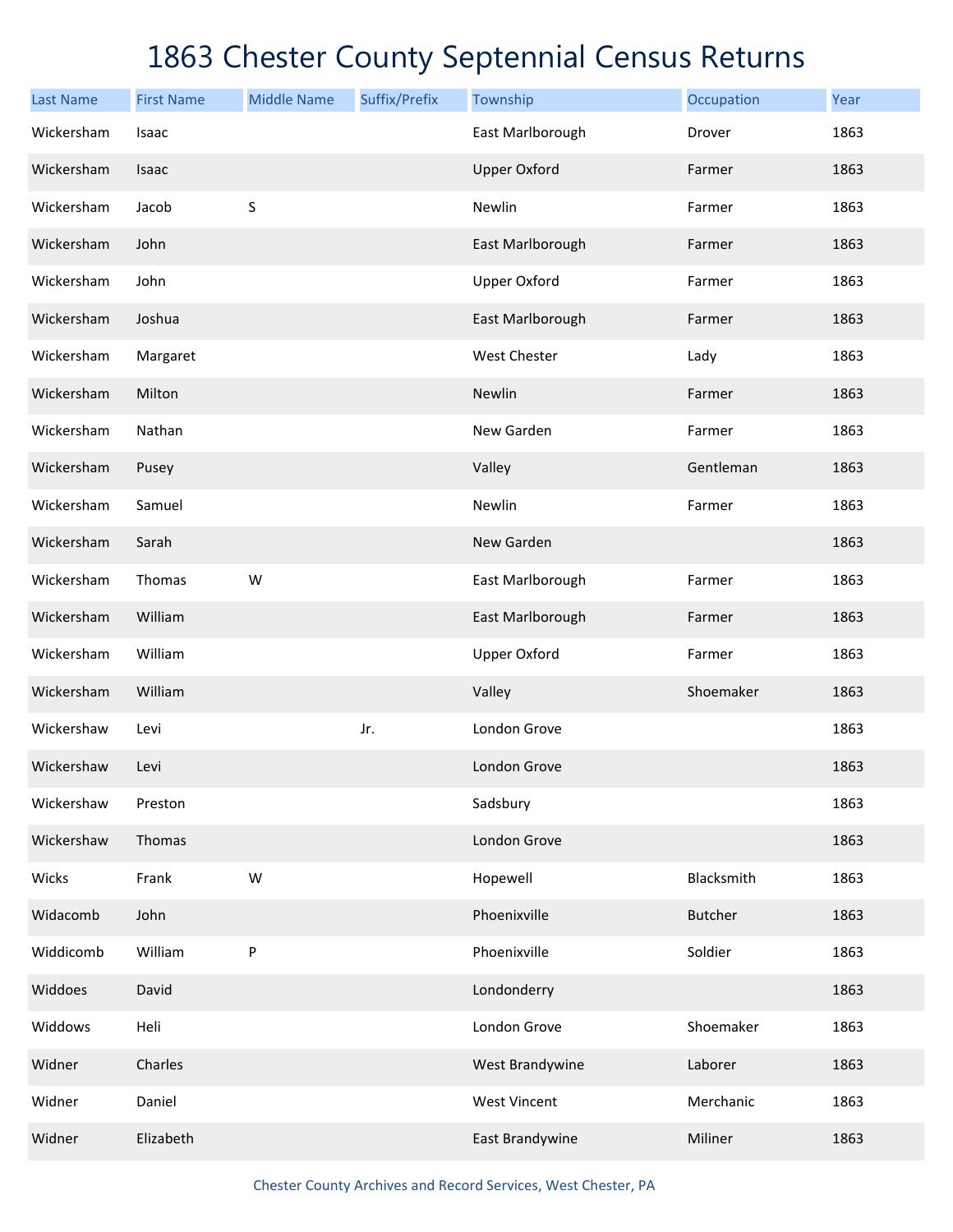| <b>Last Name</b> | <b>First Name</b> | <b>Middle Name</b> | Suffix/Prefix | Township            | Occupation  | Year |
|------------------|-------------------|--------------------|---------------|---------------------|-------------|------|
| Widner           | Samuel            |                    |               | <b>West Vincent</b> |             | 1863 |
| Widows           | Samuel            |                    |               | West Marlborough    | Carpenter   | 1863 |
| Widroder         | John              |                    |               | Phoenixville        | Clerk       | 1863 |
| Wier             | Edward            |                    |               | Willistown          | Factoryman  | 1863 |
| Wigfall          | Joseph            |                    |               | Franklin            | Farmer      | 1863 |
| Wigfall          | Richard           |                    |               | Franklin            | Farmer      | 1863 |
| Wiggons          | Jacob             |                    |               | Kennett             |             | 1863 |
| Wiggons          | Nelson            |                    |               | New Garden          |             | 1863 |
| Wiggons          | Reuben            |                    |               | New Garden          |             | 1863 |
| Wikle            | Gideon            |                    |               | <b>East Vincent</b> |             | 1863 |
| Wilds            | Isaac             |                    |               | Sadsbury            |             | 1863 |
| Wilds            | John              |                    |               | Tredyffrin          |             | 1863 |
| Wiley            | Ann               |                    |               | Sadsbury            |             | 1863 |
| Wiley            | James             |                    |               | East Nottingham     | Wheelwright | 1863 |
| Wiley            | John              |                    |               | Franklin            | Farmer      | 1863 |
| Wiley            | John              | F                  |               | West Whiteland      | Farmer      | 1863 |
| Wiley            | Joseph            |                    |               | Lower Oxford        | Farmer      | 1863 |
| Wiley            | William           |                    |               | East Nottingham     |             | 1863 |
| Wiley            | William           |                    |               | Londonderry         |             | 1863 |
| Wiley            | William           |                    |               | Wallace             | Farmer      | 1863 |
| Wiley            | William           | $\sf B$            |               | New Garden          | Shoemaker   | 1863 |
| Wiley            | William           | К                  |               | London Grove        |             | 1863 |
| Wilkins          | John              | ${\sf R}$          |               | Franklin            | Shoemaker   | 1863 |
| Wilkinson        | Allen             | J                  |               | Valley              | Mason       | 1863 |
| Wilkinson        | Asher             |                    |               | West Nottingham     | Mason       | 1863 |
| Wilkinson        | Carver            |                    |               | Franklin            | Laborer     | 1863 |
| Wilkinson        | David             |                    |               | West Brandywine     | Shoemaker   | 1863 |
| Wilkinson        | David             | $\sf S$            |               | Valley              | Shoemaker   | 1863 |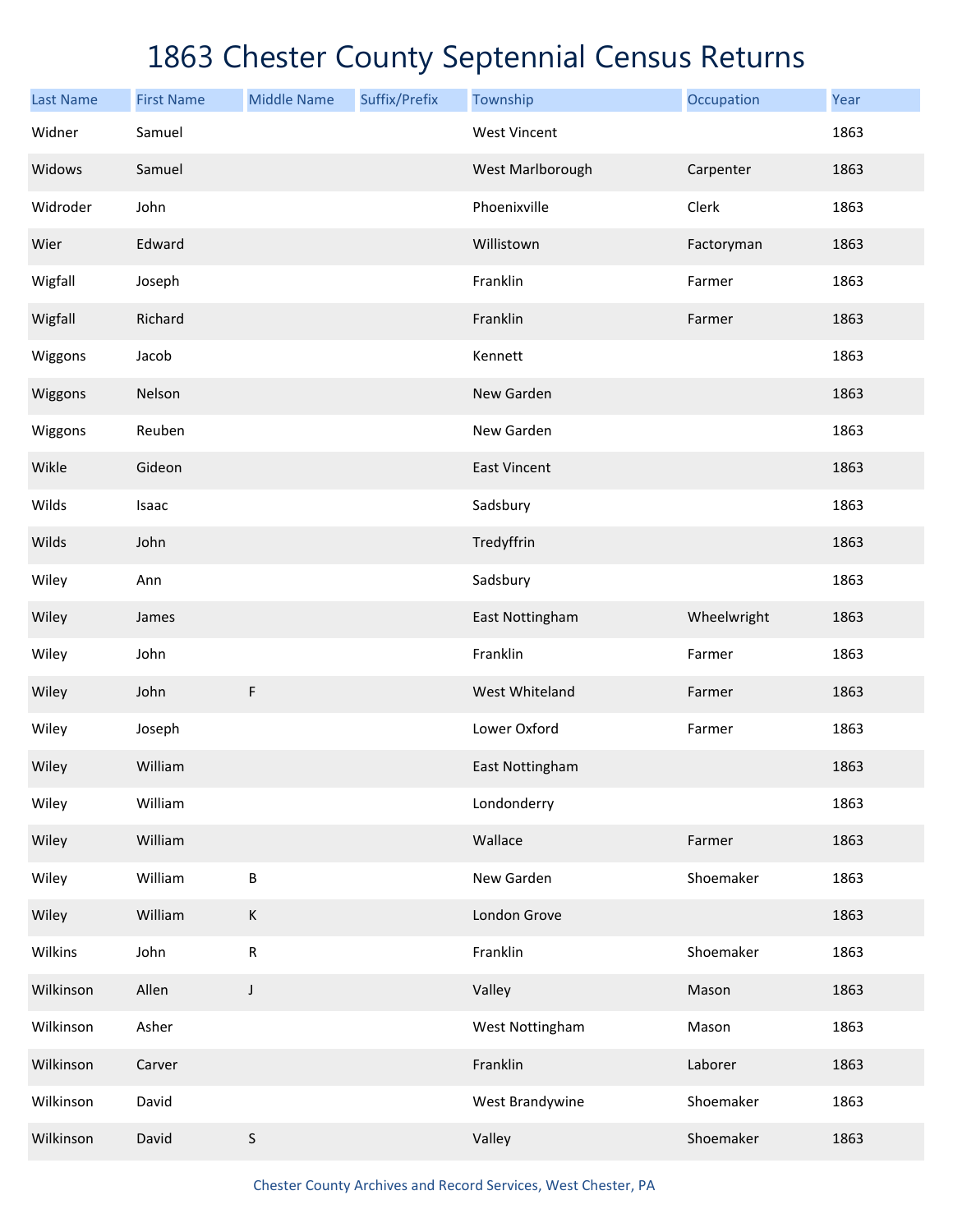| <b>Last Name</b> | <b>First Name</b> | <b>Middle Name</b> | Suffix/Prefix | Township             | Occupation            | Year |
|------------------|-------------------|--------------------|---------------|----------------------|-----------------------|------|
| Wilkinson        | Elijah            |                    |               | South Coventry       | Laborer               | 1863 |
| Wilkinson        | Ellis             | ${\sf P}$          |               | London Grove         |                       | 1863 |
| Wilkinson        | Emmor             |                    |               | East Caln            | Laborer               | 1863 |
| Wilkinson        | Hannah            |                    |               | Franklin             | Lady                  | 1863 |
| Wilkinson        | Henry             |                    |               | East Goshen          | Laborer               | 1863 |
| Wilkinson        | Isaac             |                    |               | West Brandywine      | Stonemason            | 1863 |
| Wilkinson        | Jacob             |                    |               | <b>Upper Uwchlan</b> | Farmer                | 1863 |
| Wilkinson        | John              |                    |               | London Grove         |                       | 1863 |
| Wilkinson        | John              |                    |               | New Garden           | Farmer                | 1863 |
| Wilkinson        | John              | ${\sf P}$          |               | East Marlborough     | Tanner                | 1863 |
| Wilkinson        | Joseph            |                    |               | <b>West Vincent</b>  | Mechanic              | 1863 |
| Wilkinson        | Lewis             | ${\sf P}$          |               | Pocopson             | Farmer                | 1863 |
| Wilkinson        | Martha            |                    |               | Hopewell             |                       | 1863 |
| Wilkinson        | Norris            |                    |               | New Garden           | Farmer                | 1863 |
| Wilkinson        | Phebe             |                    |               | London Grove         |                       | 1863 |
| Wilkinson        | Richard           |                    |               | Phoenixville         | <b>Blast Furnance</b> | 1863 |
| Wilkinson        | Samuel            |                    |               | East Marlborough     | Tanner                | 1863 |
| Wilkinson        | Thomas            |                    |               | New Garden           | Teacher               | 1863 |
| Wilkinson        | William           |                    |               | London Grove         | Laborer               | 1863 |
| Wilkinson        | William           |                    |               | South Coventry       | Blacksmith            | 1863 |
| Wilkinson        | William           | ${\sf M}$          |               | London Grove         | Merchant              | 1863 |
| Willaner         | Ann               |                    |               | North Coventry       | Lady                  | 1863 |
| Willaner         | David             |                    |               | North Coventry       | Laborer               | 1863 |
| Willaner         | Joseph            |                    |               | North Coventry       | Laborer               | 1863 |
| Willaner         | Joseph            | $\mathsf F$        |               | North Coventry       | Laborer               | 1863 |
| Willaner         | Peter             |                    |               | North Coventry       | Laborer               | 1863 |
| Willaner         | Samuel            |                    |               | North Coventry       | Farmer                | 1863 |
| Willard          | Benjamin          | F                  |               | Franklin             | Farmer                | 1863 |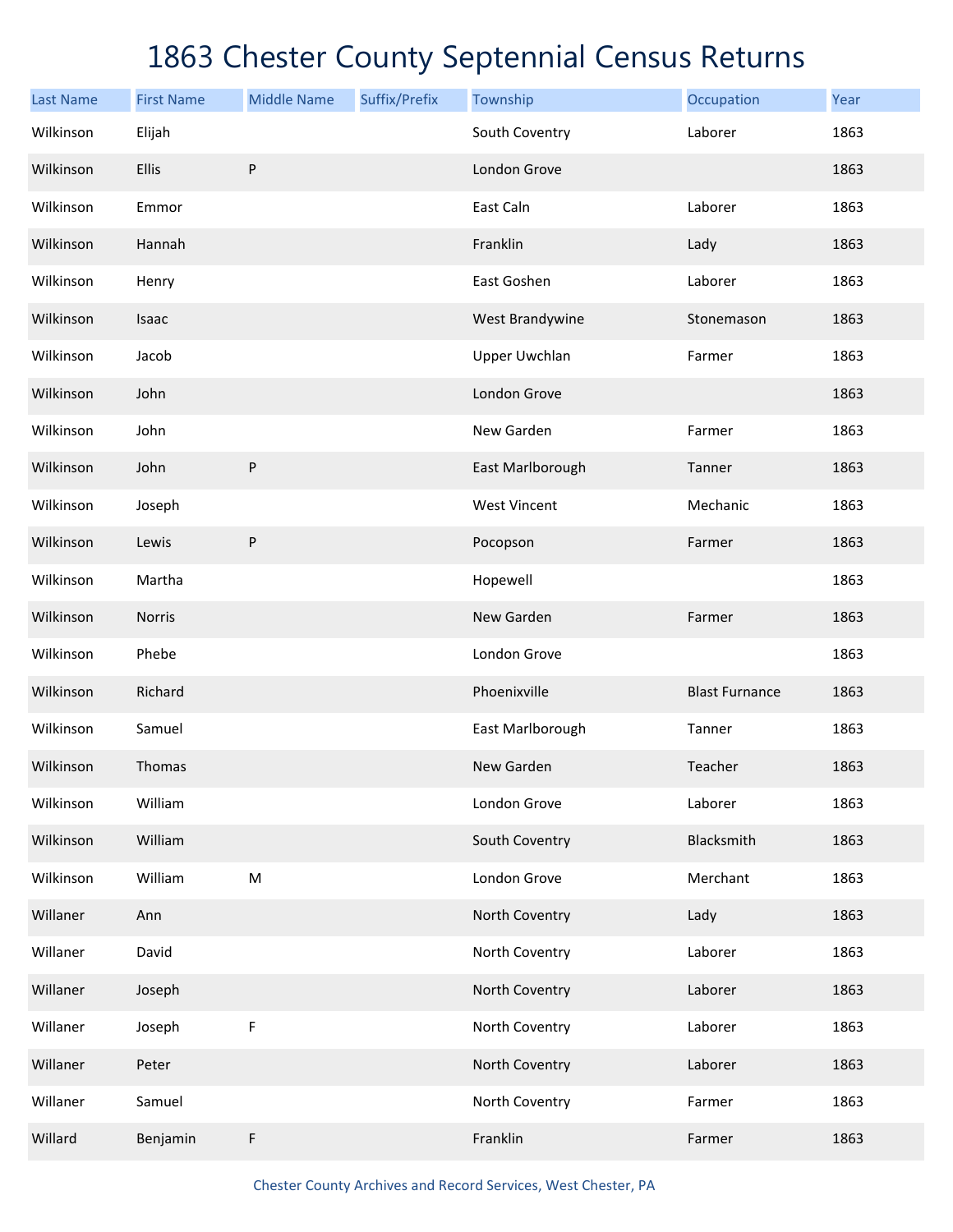| <b>Last Name</b> | <b>First Name</b> | <b>Middle Name</b> | Suffix/Prefix | Township                | Occupation   | Year |
|------------------|-------------------|--------------------|---------------|-------------------------|--------------|------|
| Willard          | Isaac             |                    |               | Highland                | Laborer      | 1863 |
| Willard          | Nathan            |                    |               | Franklin                | Farmer       | 1863 |
| Willauer         | Isaac             |                    |               | Phoenixville            | Laborer      | 1863 |
| Willaur          | Cyrus             |                    |               | South Coventry          | Carpenter    | 1863 |
| Willaur          | Harry             |                    |               | South Coventry          | Laborer      | 1863 |
| Willaur          | John              |                    |               | South Coventry          | Laborer      | 1863 |
| Willaur          | John              |                    | Jr.           | South Coventry          | Teacher      | 1863 |
| Wille            | George            |                    |               | East Whiteland          | Laborer      | 1863 |
| Willes           | Andrew            |                    |               | Uwchlan                 | M.D.         | 1863 |
| William          | Conrad            |                    |               | Phoenixville            | Roller       | 1863 |
| William          | Estes             |                    |               | Sadsbury                |              | 1863 |
| William          | Harrison          |                    |               | Kennett Square          | Wood Corder  | 1863 |
| William          | J                 | B                  |               | West Chester            | Teacher      | 1863 |
| William          | John              |                    |               | Sadsbury                |              | 1863 |
| William          | Richard           |                    |               | <b>East Nantmeal</b>    |              | 1863 |
| William          | William           |                    |               | Sadsbury                |              | 1863 |
| Williams         | A                 |                    | Dr.           | Phoenixville            | Homeopathist | 1863 |
| Williams         | Α                 |                    |               | <b>West Fallowfield</b> |              | 1863 |
| Williams         | A                 | W                  |               | West Chester            | Painter      | 1863 |
| Williams         | Abraham           |                    |               | West Goshen             | Laborer      | 1863 |
| Williams         | Alber             |                    |               | East Fallowfield        | Farmer       | 1863 |
| Williams         | Alford            |                    |               | <b>West Bradford</b>    | Laborer      | 1863 |
| Williams         | Andrew            | J                  |               | West Caln               | Clerk        | 1863 |
| Williams         | Benjamin          |                    |               | Willistown              | Mechanic     | 1863 |
| Williams         | Chackley          |                    |               | Willistown              | Farmer       | 1863 |
| Williams         | Charles           |                    |               | East Whiteland          | Laborer      | 1863 |
| Williams         | Charles           | ${\sf R}$          |               | Phoenixville            | Soldier      | 1863 |
| Williams         | David             | B                  |               | Schuylkill              | Papermaker   | 1863 |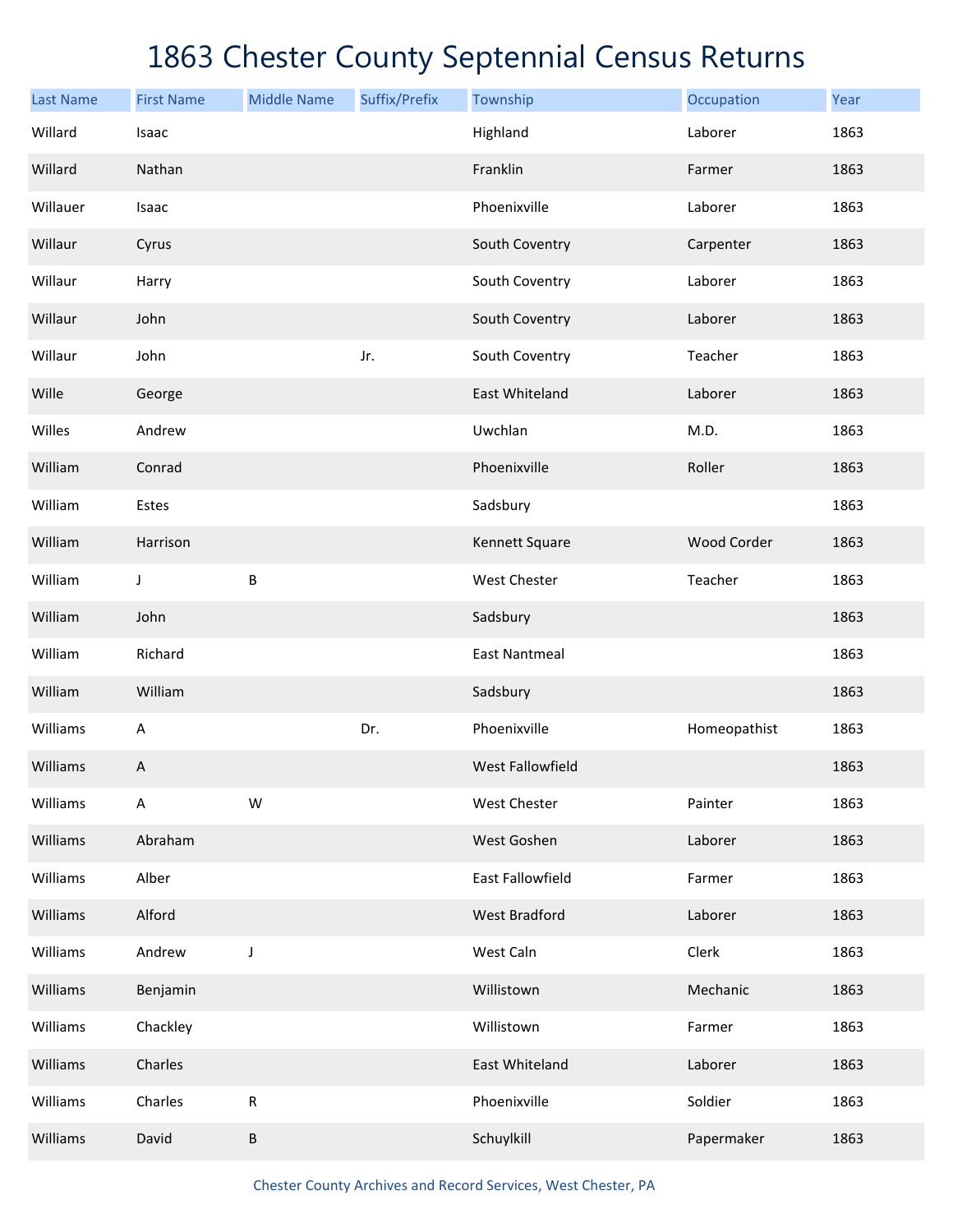| <b>Last Name</b> | <b>First Name</b> | <b>Middle Name</b> | Suffix/Prefix | Township             | Occupation | Year |
|------------------|-------------------|--------------------|---------------|----------------------|------------|------|
| Williams         | Davis             |                    |               | Charlestown          |            | 1863 |
| Williams         | Edward            |                    |               | Sadsbury             |            | 1863 |
| Williams         | Edward            |                    |               | West Whiteland       | Laborer    | 1863 |
| Williams         | Edwin             |                    |               | <b>West Vincent</b>  | Laborer    | 1863 |
| Williams         | Elias             |                    |               | Kennett Square       | Carpenter  | 1863 |
| Williams         | Ellis             |                    |               | Willistown           | Farmer     | 1863 |
| Williams         | Enoch             |                    |               | Westtown             | Farmer     | 1863 |
| Williams         | Frank             |                    |               | Newlin               | Laborer    | 1863 |
| Williams         | George            |                    |               | <b>Upper Oxford</b>  | Laborer    | 1863 |
| Williams         | George            |                    |               | Valley               | Laborer    | 1863 |
| Williams         | George            |                    |               | <b>West Pikeland</b> | Farmer     | 1863 |
| Williams         | George            |                    |               | <b>West Vincent</b>  | Mechanic   | 1863 |
| Williams         | George            | $\mathsf C$        |               | West Chester         | Physician  | 1863 |
| Williams         | Granville         |                    |               | Willistown           | Farmer     | 1863 |
| Williams         | H                 | ${\sf M}$          |               | <b>East Vincent</b>  |            | 1863 |
| Williams         | Henry             |                    |               | <b>West Chester</b>  | Druggist   | 1863 |
| Williams         | Howard            |                    |               | Willistown           | Carpenter  | 1863 |
| Williams         | Isaac             |                    |               | East Whiteland       | Laborer    | 1863 |
| Williams         | Isaac             |                    |               | Sadsbury             | Laborer    | 1863 |
| Williams         | Isaac             |                    |               | West Fallowfield     |            | 1863 |
| Williams         | Isaac             |                    |               | West Goshen          | Farmer     | 1863 |
| Williams         | Isaac             | ${\sf W}$          |               | Schuylkill           | Laborer    | 1863 |
| Williams         | Isachar           |                    |               | <b>West Nantmeal</b> | Farmer     | 1863 |
| Williams         | $\mathsf J$       | $\sf P$            |               | West Fallowfield     |            | 1863 |
| Williams         | James             |                    |               | New Garden           |            | 1863 |
| Williams         | James             |                    |               | Sadsbury             |            | 1863 |
| Williams         | James             |                    |               | Uwchlan              | Farmer     | 1863 |
| Williams         | Jeremiah          |                    |               | Uwchlan              | Laborer    | 1863 |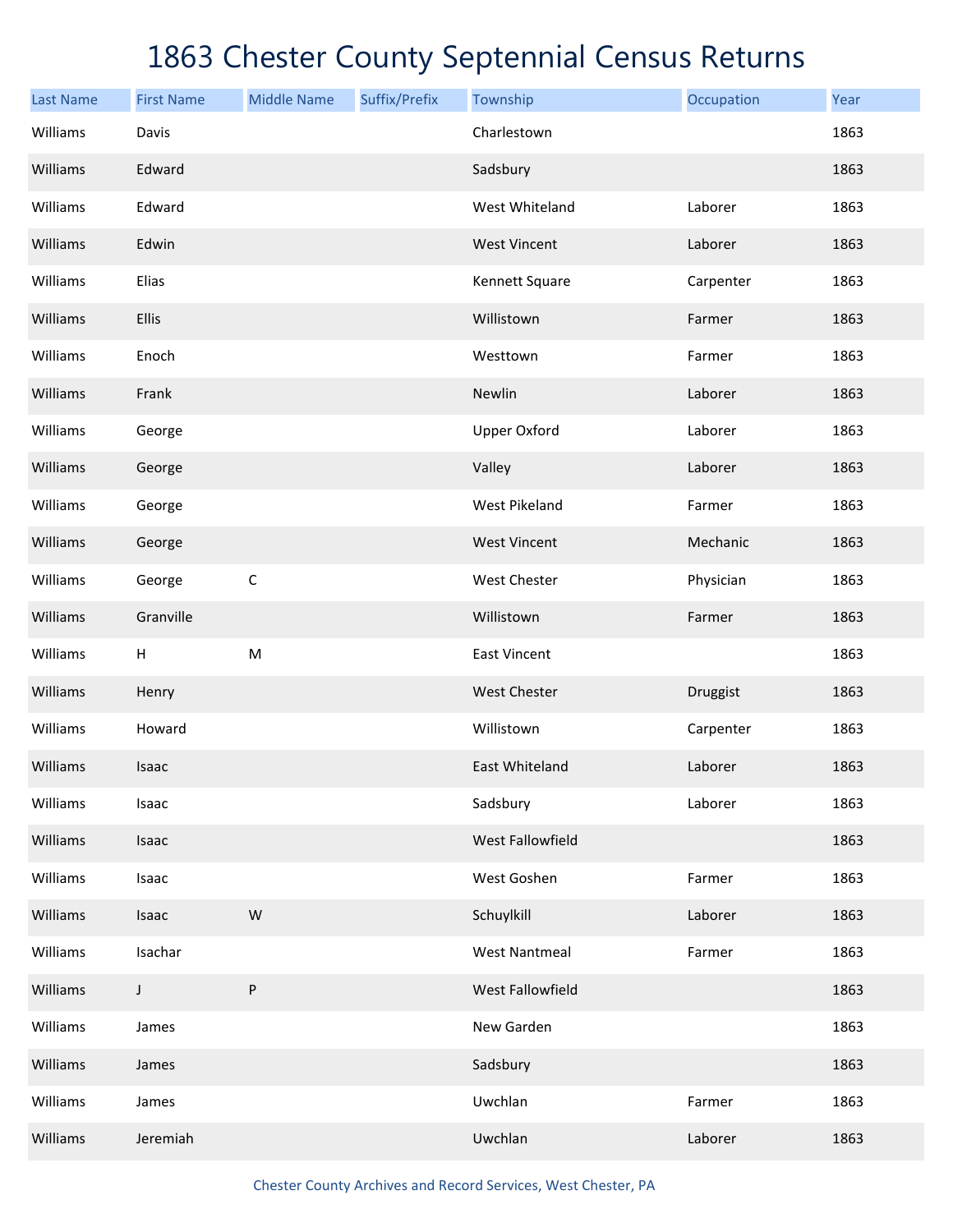| <b>Last Name</b> | <b>First Name</b> | <b>Middle Name</b> | Suffix/Prefix | Township                | Occupation  | Year |
|------------------|-------------------|--------------------|---------------|-------------------------|-------------|------|
| Williams         | Jesse             |                    |               | East Goshen             | Pumpmaker   | 1863 |
| Williams         | Jesse             |                    | Sr.           | East Goshen             | Farmer      | 1863 |
| Williams         | Jesse             |                    | Jr.           | East Goshen             | Farmer      | 1863 |
| Williams         | Jesse             |                    |               | Phoenixville            |             | 1863 |
| Williams         | John              |                    |               | Charlestown             |             | 1863 |
| Williams         | John              |                    |               | <b>East Fallowfield</b> | Farmer      | 1863 |
| Williams         | John              |                    |               | New Garden              | Laborer     | 1863 |
| Williams         | John              |                    |               | Sadsbury                |             | 1863 |
| Williams         | John              |                    |               | Schuylkill              | Farmer      | 1863 |
| Williams         | John              |                    |               | Valley                  | Laborer     | 1863 |
| Williams         | John              |                    |               | West Fallowfield        |             | 1863 |
| Williams         | John              | G                  |               | Willistown              | PRR         | 1863 |
| Williams         | Joseph            |                    |               | West Marlborough        |             | 1863 |
| Williams         | Joseph            | G                  |               | East Goshen             | Farmer      | 1863 |
| Williams         | Joshua            |                    |               | Phoenixville            | Moulder     | 1863 |
| Williams         | Kersey            |                    |               | West Brandywine         | Farmer      | 1863 |
| Williams         | Lewis             |                    |               | Phoenixville            | Shoemaker   | 1863 |
| Williams         | Lewis             | W                  |               | East Bradford           |             | 1863 |
| Williams         | Margaret          |                    |               | West Brandywine         | Lady        | 1863 |
| Williams         | Martin            |                    |               | West Pikeland           | Farmer      | 1863 |
| Williams         | Mary              | Ann                |               | Charlestown             |             | 1863 |
| Williams         | Milton            |                    |               | Charlestown             |             | 1863 |
| Williams         | Mordecai          |                    |               | East Pikeland           | Wheelwright | 1863 |
| Williams         | Moses             |                    |               | Tredyffrin              |             | 1863 |
| Williams         | Moses             |                    |               | West Chester            | Carpenter   | 1863 |
| Williams         | Nathan            |                    |               | Willistown              | Farmer      | 1863 |
| Williams         | Patrick           |                    |               | Easttown                | Laborer     | 1863 |
| Williams         | Pusey             |                    |               | Londonderry             |             | 1863 |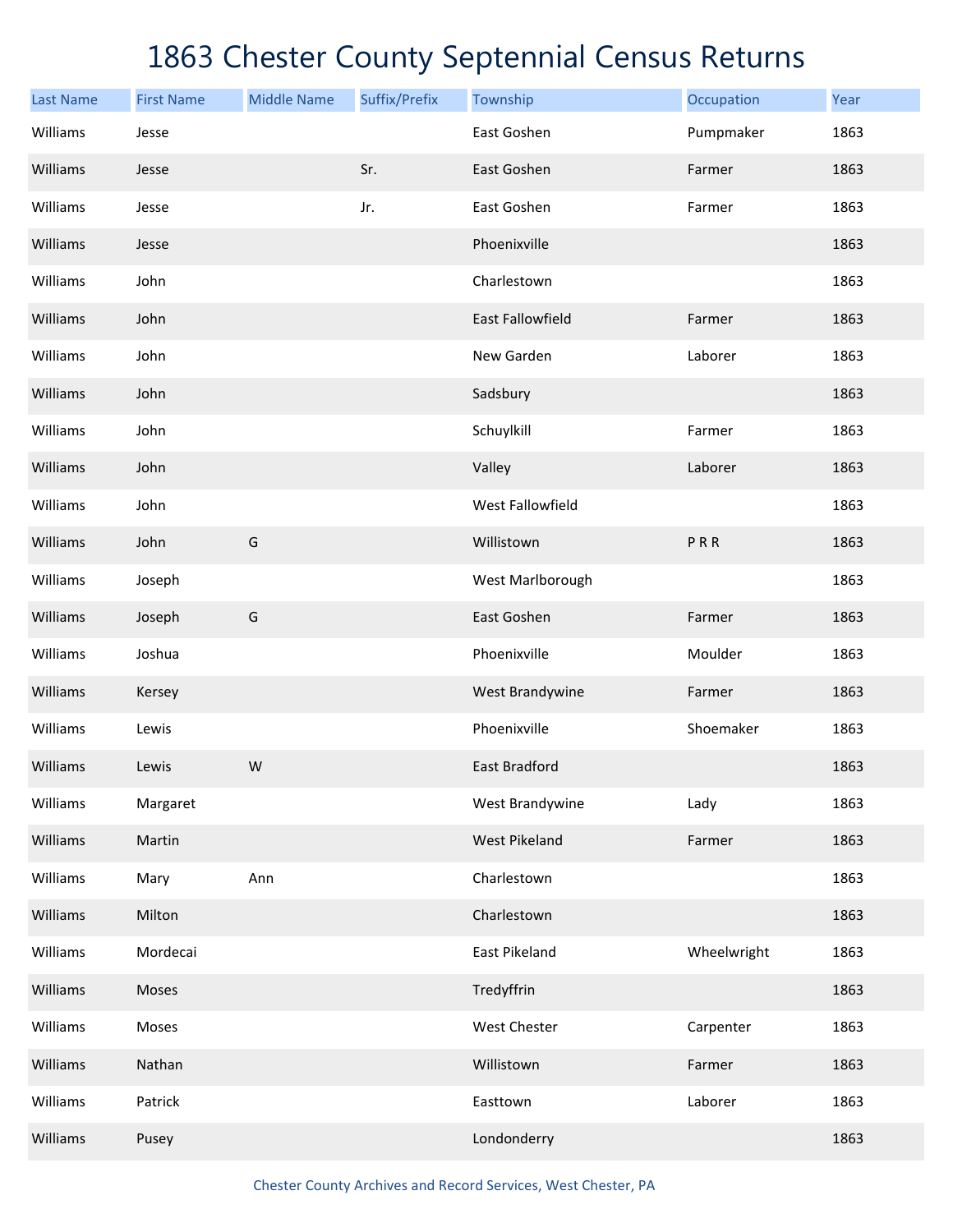| <b>Last Name</b> | <b>First Name</b> | <b>Middle Name</b> | Suffix/Prefix | Township             | Occupation     | Year |
|------------------|-------------------|--------------------|---------------|----------------------|----------------|------|
| Williams         | Reese             |                    |               | <b>West Pikeland</b> | Farmer         | 1863 |
| Williams         | Richard           |                    |               | Highland             | Farmer         | 1863 |
| Williams         | Richard           |                    |               | South Coventry       | Laborer        | 1863 |
| Williams         | Richard           |                    |               | Westtown             | Farmer         | 1863 |
| Williams         | Robert            |                    |               | Phoenixville         | Ostler         | 1863 |
| Williams         | Robert            |                    |               | West Chester         | Soldier        | 1863 |
| Williams         | Samuel            |                    |               | Charlestown          |                | 1863 |
| Williams         | Samuel            |                    |               | Hopewell             | Farmer         | 1863 |
| Williams         | Samuel            |                    |               | <b>West Pikeland</b> | Farmer         | 1863 |
| Williams         | Solomon           |                    |               | Warwick              |                | 1863 |
| Williams         | Thomas            |                    |               | Charlestown          |                | 1863 |
| Williams         | Thomas            |                    |               | <b>East Vincent</b>  |                | 1863 |
| Williams         | Thomas            |                    |               | Phoenixville         | Carter         | 1863 |
| Williams         | Thomas            |                    |               | Phoenixville         | Laborer        | 1863 |
| Williams         | Thomas            |                    |               | <b>Upper Oxford</b>  | Laborer        | 1863 |
| Williams         | Thomas            |                    |               | Valley               | Laborer        | 1863 |
| Williams         | Thomas            | ${\sf M}$          |               | Phoenixville         | Machinist      | 1863 |
| Williams         | Uriah             |                    |               | <b>West Pikeland</b> | Carpenter      | 1863 |
| Williams         | W                 | W                  |               | Schuylkill           | Farmer         | 1863 |
| Williams         | William           |                    |               | Kennett Square       | Moulder        | 1863 |
| Williams         | William           |                    | Jr.           | Kennett Square       | Moulder        | 1863 |
| Williams         | William           |                    |               | Phoenixville         | Laborer        | 1863 |
| Williams         | William           |                    |               | Warwick              |                | 1863 |
| Williams         | William           |                    |               | Willistown           | Farmer         | 1863 |
| Williams         | William           | $\sf S$            |               | New London           | Farmer         | 1863 |
| Williamson       | Amos              |                    |               | New Garden           | <b>Butcher</b> | 1863 |
| Williamson       | Benjamin          |                    |               | New Garden           | <b>Butcher</b> | 1863 |
| Williamson       | Charles           |                    |               | West Chester         | Soldier        | 1863 |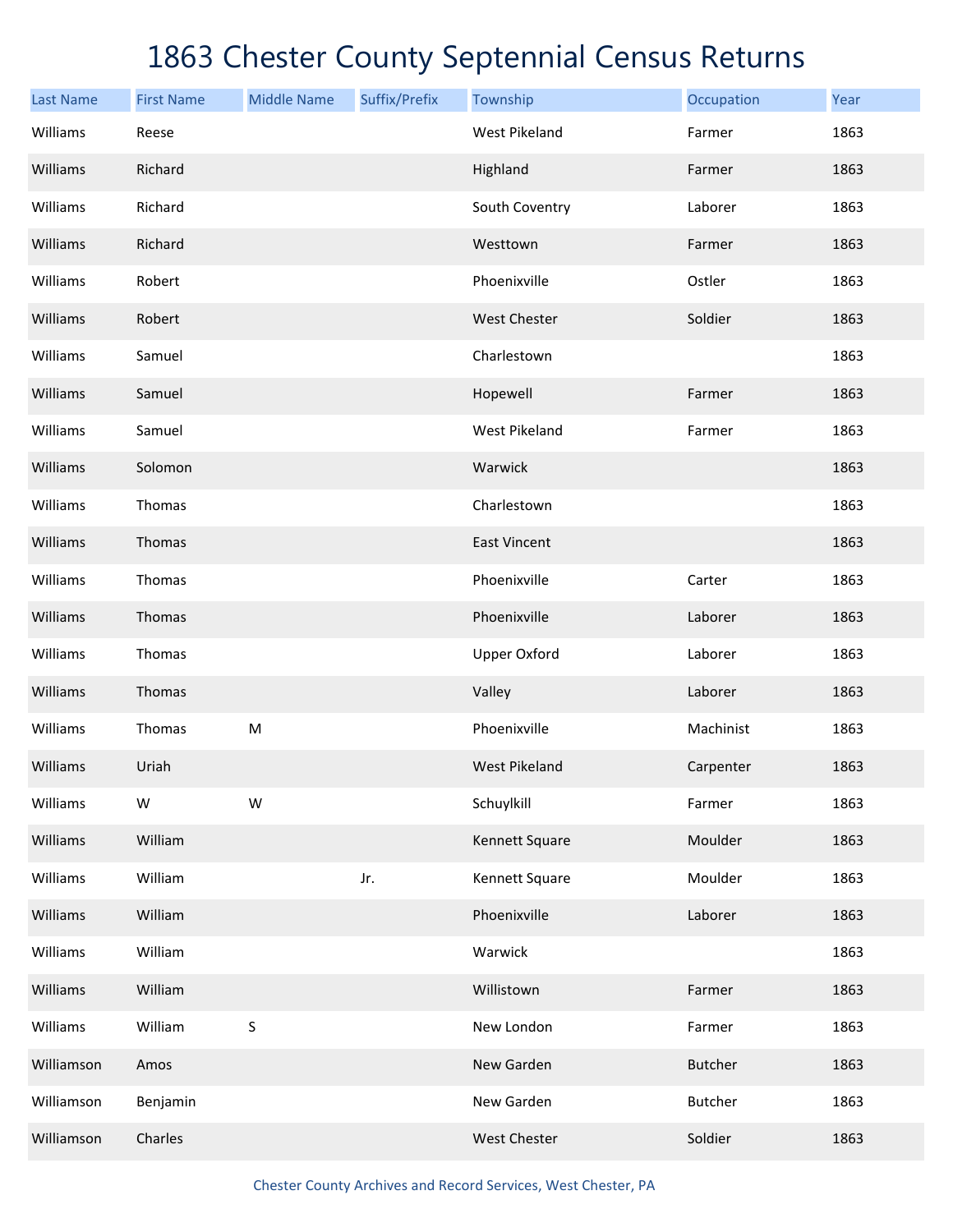| <b>Last Name</b> | <b>First Name</b> | <b>Middle Name</b> | Suffix/Prefix | Township                  | Occupation | Year |
|------------------|-------------------|--------------------|---------------|---------------------------|------------|------|
| Williamson       | Edwin             | ${\sf R}$          |               | Valley                    | Farmer     | 1863 |
| Williamson       | Ellwood           |                    |               | Valley                    | Gentleman  | 1863 |
| Williamson       | Gilpin            |                    |               | West Chester              | Constable  | 1863 |
| Williamson       | James             |                    |               | West Brandywine           | Laborer    | 1863 |
| Williamson       | Jefferis          |                    |               | West Goshen               | Innkeeper  | 1863 |
| Williamson       | John              |                    |               | East Nottingham           | Smith      | 1863 |
| Williamson       | Joseph            |                    |               | Warwick                   |            | 1863 |
| Williamson       | Mary              | Ann                |               | London Grove              |            | 1863 |
| Williamson       | Morris            |                    |               | New Garden                | Shoemaker  | 1863 |
| Williamson       | Phebe             |                    |               | Thornbury                 |            | 1863 |
| Williamson       | Robert            |                    |               | New Garden                | Laborer    | 1863 |
| Williamson       | Robert            |                    |               | Phoenixville              | Laborer    | 1863 |
| Williamson       | Sarah             |                    |               | Tredyffrin                |            | 1863 |
| Williamson       | Seymour           | $\mathsf C$        |               | Valley                    | Farmer     | 1863 |
| Williamson       | Thomas            |                    |               | London Grove              | Carpenter  | 1863 |
| Williamson       | Thomas            |                    |               | New Garden                | Farmer     | 1863 |
| Williamson       | William           |                    |               | Kennett Square            | Assessor   | 1863 |
| Williamson       | William           |                    |               | <b>West Chester</b>       | Lawyer     | 1863 |
| Willis           | William           |                    |               | West Marlborough          | Farmer     | 1863 |
| Willison         | John              |                    |               | New London                | Farmer     | 1863 |
| Willour          | Jacob             |                    |               | <b>West Vincent</b>       | Laborer    | 1863 |
| Wills            | Allen             | ${\sf W}$          |               | Downingtown               | Farmer     | 1863 |
| Willson          | Carson            |                    |               | Charlestown               |            | 1863 |
| Willson          | James             | $\mathsf C$        |               | Tredyffrin                |            | 1863 |
| Wilmer           | Edward            |                    |               | ${\sf E} {\sf I} {\sf k}$ | Farmer     | 1863 |
| Wilmer           | John              |                    |               | East Caln                 |            | 1863 |
| Wilmer           | Lewis             |                    |               | East Caln                 |            | 1863 |
| Wilmer           | Nathan            |                    |               | Newlin                    | Trader     | 1863 |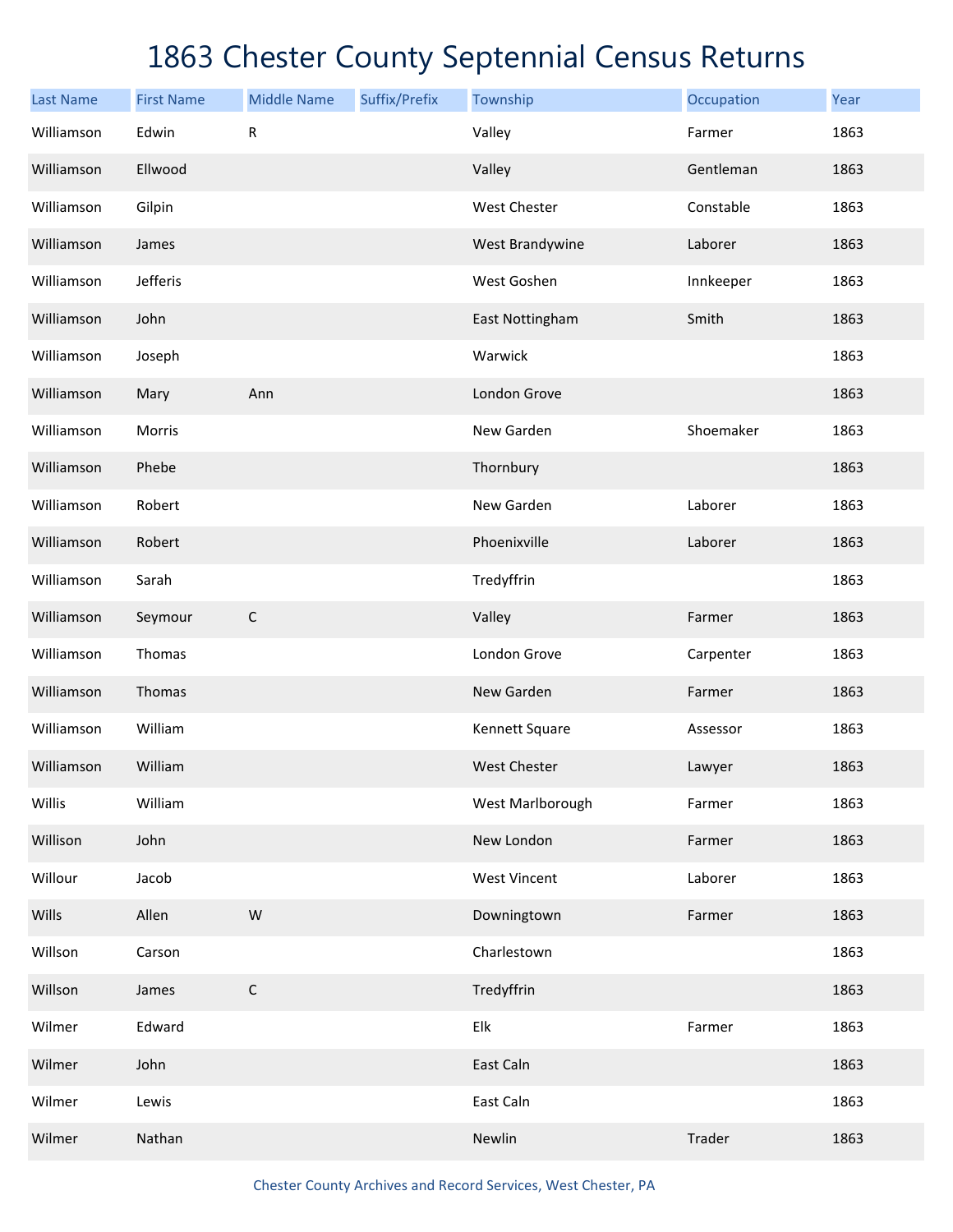| <b>Last Name</b> | <b>First Name</b> | <b>Middle Name</b> | Suffix/Prefix | Township                | Occupation   | Year |
|------------------|-------------------|--------------------|---------------|-------------------------|--------------|------|
| Wilmer           | William           |                    |               | East Caln               |              | 1863 |
| Wilmot           | William           |                    |               | Phoenixville            | Blacksmith   | 1863 |
| Wilson           |                   |                    |               | Kennett                 |              | 1863 |
| Wilson           | $\overline{A}$    | G                  |               | Sadsbury                | Post Master  | 1863 |
| Wilson           | Abigal            |                    |               | Honey Brook             |              | 1863 |
| Wilson           | Abner             |                    |               | Kennett                 |              | 1863 |
| Wilson           | Absalon           |                    |               | Honey Brook             | Farmer       | 1863 |
| Wilson           | Addison           |                    |               | <b>West Vincent</b>     | Laborer      | 1863 |
| Wilson           | Albert            |                    |               | West Fallowfield        |              | 1863 |
| Wilson           | Alexander         |                    |               | West Brandywine         | Farmer       | 1863 |
| Wilson           | Alexander         |                    |               | Willistown              | Painter      | 1863 |
| Wilson           | Amos              |                    |               | Franklin                | Bookgrinder  | 1863 |
| Wilson           | Archibald         |                    |               | Lower Oxford            | Farmer       | 1863 |
| Wilson           | Aron              |                    |               | Oxford                  | Saloonkeeper | 1863 |
| Wilson           | Atlee             |                    |               | <b>West Vincent</b>     | Farmer       | 1863 |
| Wilson           | Baldwin           | J                  |               | <b>East Fallowfield</b> | Laborer      | 1863 |
| Wilson           | Chandler          |                    |               | New Garden              | Farmer       | 1863 |
| Wilson           | Charles           |                    |               | East Nottingham         | Laborer      | 1863 |
| Wilson           | Charles           | A                  |               | East Caln               | Laborer      | 1863 |
| Wilson           | Curtus            | $\sf H$            |               | East Brandywine         | Laborer      | 1863 |
| Wilson           | David             |                    |               | East Caln               | Laborer      | 1863 |
| Wilson           | David             |                    |               | Tredyffrin              |              | 1863 |
| Wilson           | David             |                    |               | <b>Upper Oxford</b>     | Carpenter    | 1863 |
| Wilson           | David             |                    |               | West Fallowfield        |              | 1863 |
| Wilson           | David             |                    |               | West Marlborough        | Farmer       | 1863 |
| Wilson           | David             | J                  |               | West Bradford           | Farmer       | 1863 |
| Wilson           | Edward            | S                  |               | Tredyffrin              |              | 1863 |
| Wilson           | Eli               |                    |               | East Nottingham         | Laborer      | 1863 |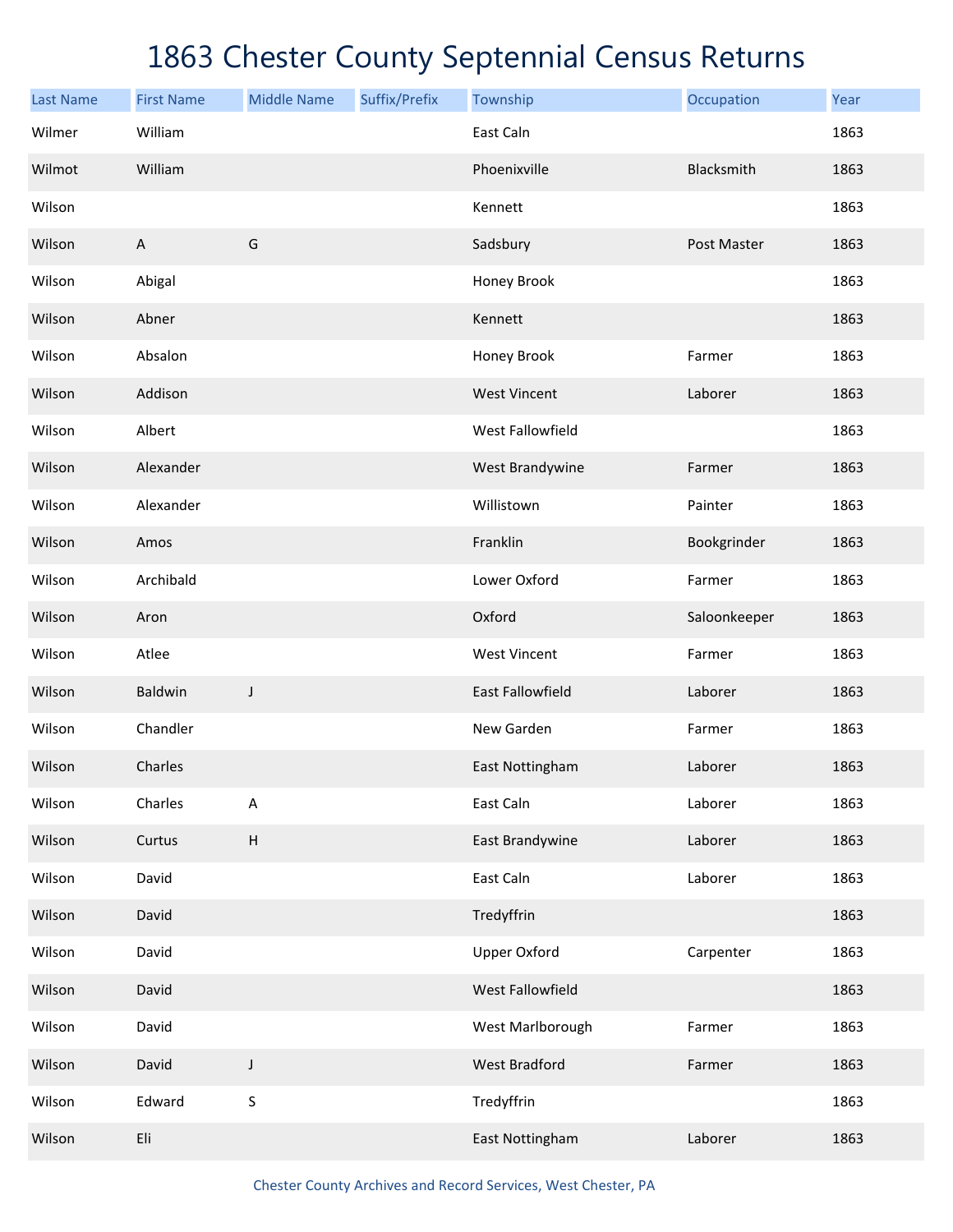| <b>Last Name</b> | <b>First Name</b> | <b>Middle Name</b> | Suffix/Prefix | Township                | Occupation          | Year |
|------------------|-------------------|--------------------|---------------|-------------------------|---------------------|------|
| Wilson           | Elizabeth         |                    |               | <b>West Bradford</b>    | Housekeeper         | 1863 |
| Wilson           | Elizabeth         | $\sf B$            |               | <b>West Bradford</b>    | Housekeeper         | 1863 |
| Wilson           | Ellis             |                    |               | Newlin                  | Farmer              | 1863 |
| Wilson           | Ezra              | H                  |               | East Brandywine         | Shoemaker           | 1863 |
| Wilson           | George            |                    |               | East Fallowfield        | Laborer             | 1863 |
| Wilson           | George            |                    |               | New London              | Farmer              | 1863 |
| Wilson           | George            | $\mathsf C$        |               | Valley                  | Plasterer           | 1863 |
| Wilson           | George            | Υ                  |               | New Garden              | Farmer              | 1863 |
| Wilson           | Griffeth          |                    |               | West Brandywine         | Laborer             | 1863 |
| Wilson           | Griffith          |                    |               | Honey Brook             | Laborer             | 1863 |
| Wilson           | Henry             | $\mathsf C$        |               | Valley                  | Laborer             | 1863 |
| Wilson           | Isaac             |                    |               | East Nottingham         | Laborer             | 1863 |
| Wilson           | Isaac             |                    |               | Kennett Square          |                     | 1863 |
| Wilson           | Isabella          |                    |               | Downingtown             | Lady                | 1863 |
| Wilson           | Isaiah            |                    |               | Honey Brook             | Farmer              | 1863 |
| Wilson           | J                 | P                  |               | Oxford                  | <b>Ticket Agent</b> | 1863 |
| Wilson           | J                 | P                  |               | West Chester            | Banker              | 1863 |
| Wilson           | Jabez             |                    |               | Highland                | Farmer              | 1863 |
| Wilson           | Jacob             |                    |               | Penn                    | Farmer              | 1863 |
| Wilson           | James             |                    |               | <b>East Fallowfield</b> | Farmer              | 1863 |
| Wilson           | James             |                    |               | East Marlborough        | Laborer             | 1863 |
| Wilson           | James             |                    |               | Elk                     | Farmer              | 1863 |
| Wilson           | James             |                    |               | <b>Upper Uwchlan</b>    | Farmer              | 1863 |
| Wilson           | James             |                    |               | <b>West Vincent</b>     | Farmer              | 1863 |
| Wilson           | James             | A                  |               | New London              | Laborer             | 1863 |
| Wilson           | James             | D                  |               | East Fallowfield        | Farmer              | 1863 |
| Wilson           | James             | E                  |               | Easttown                | Laborer             | 1863 |
| Wilson           | Jane              |                    |               | East Nottingham         |                     | 1863 |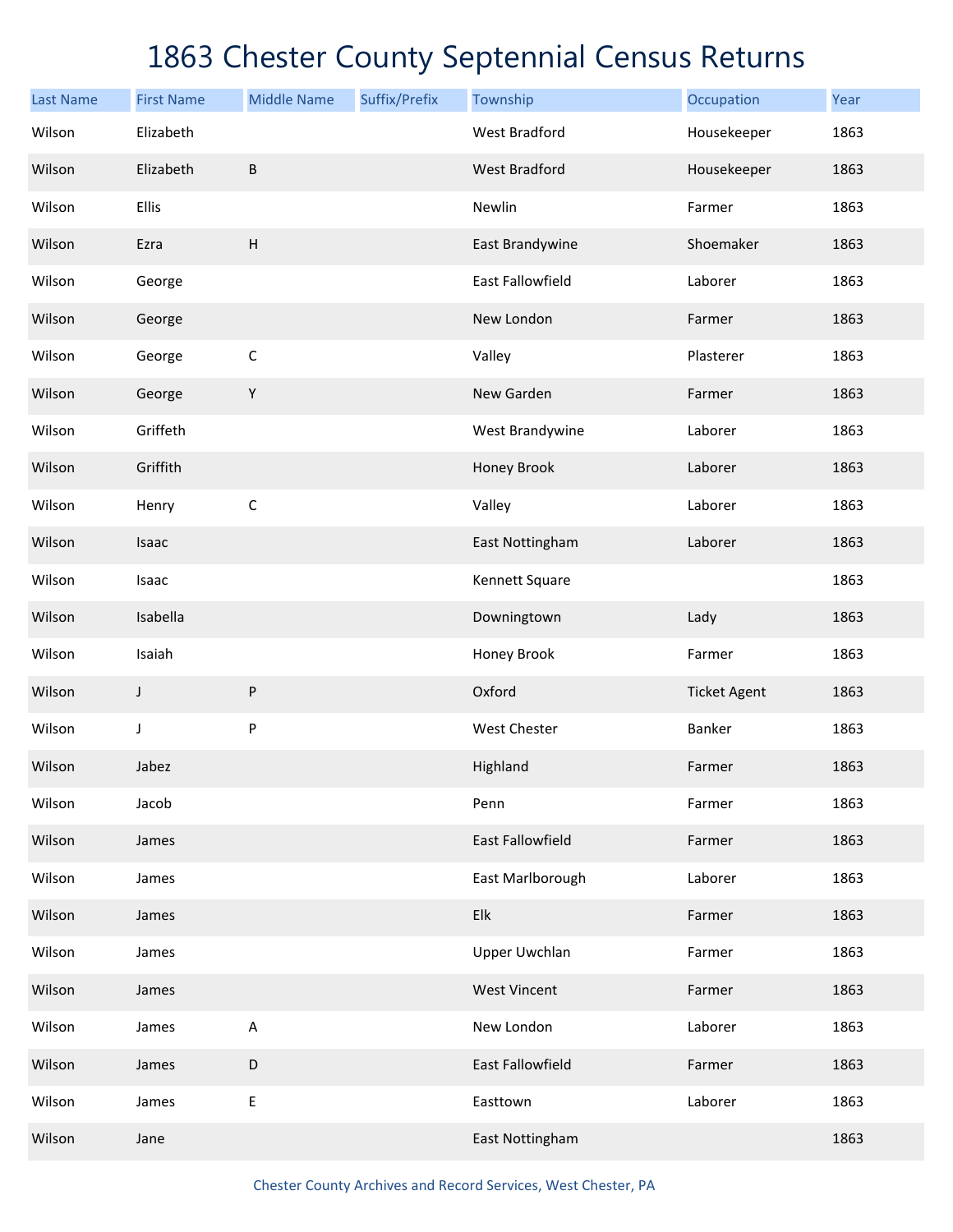| <b>Last Name</b> | <b>First Name</b> | <b>Middle Name</b> | Suffix/Prefix | Township                | Occupation | Year |
|------------------|-------------------|--------------------|---------------|-------------------------|------------|------|
| Wilson           | Joel              |                    |               | <b>East Fallowfield</b> | Farmer     | 1863 |
| Wilson           | John              |                    |               | East Brandywine         | Laborer    | 1863 |
| Wilson           | John              |                    |               | East Brandywine         | Shoemaker  | 1863 |
| Wilson           | John              |                    |               | <b>East Nantmeal</b>    |            | 1863 |
| Wilson           | John              |                    |               | <b>East Nantmeal</b>    |            | 1863 |
| Wilson           | John              |                    |               | East Nottingham         | Weaver     | 1863 |
| Wilson           | John              |                    |               | East Nottingham         | Cooper     | 1863 |
| Wilson           | John              |                    |               | Elk                     | Farmer     | 1863 |
| Wilson           | John              |                    |               | Kennett                 |            | 1863 |
| Wilson           | John              |                    |               | Kennett                 |            | 1863 |
| Wilson           | John              |                    |               | London Grove            | Laborer    | 1863 |
| Wilson           | John              |                    |               | Lower Oxford            | Laborer    | 1863 |
| Wilson           | John              |                    |               | New Garden              | Cooper     | 1863 |
| Wilson           | John              |                    |               | Newlin                  | Farmer     | 1863 |
| Wilson           | John              |                    |               | Newlin                  | Laborer    | 1863 |
| Wilson           | John              |                    |               | <b>Upper Oxford</b>     | Laborer    | 1863 |
| Wilson           | John              |                    |               | Wallace                 | Farmer     | 1863 |
| Wilson           | John              |                    |               | <b>West Bradford</b>    | Laborer    | 1863 |
| Wilson           | John              |                    |               | West Nottingham         |            | 1863 |
| Wilson           | John              |                    |               | <b>West Vincent</b>     | Farmer     | 1863 |
| Wilson           | John              |                    |               | Willistown              | Farmer     | 1863 |
| Wilson           | John              |                    | Jr.           | Willistown              | Laborer    | 1863 |
| Wilson           | John              | $\mathsf A$        |               | East Nottingham         | Miller     | 1863 |
| Wilson           | John              | $\mathsf C$        |               | East Brandywine         | Carpenter  | 1863 |
| Wilson           | John              | $\mathsf C$        |               | East Fallowfield        | Laborer    | 1863 |
| Wilson           | John              | $\mathsf C$        |               | Valley                  | Laborer    | 1863 |
| Wilson           | John              | G                  |               | New Garden              | Farmer     | 1863 |
| Wilson           | John              | ${\sf M}$          |               | East Fallowfield        | Carpenter  | 1863 |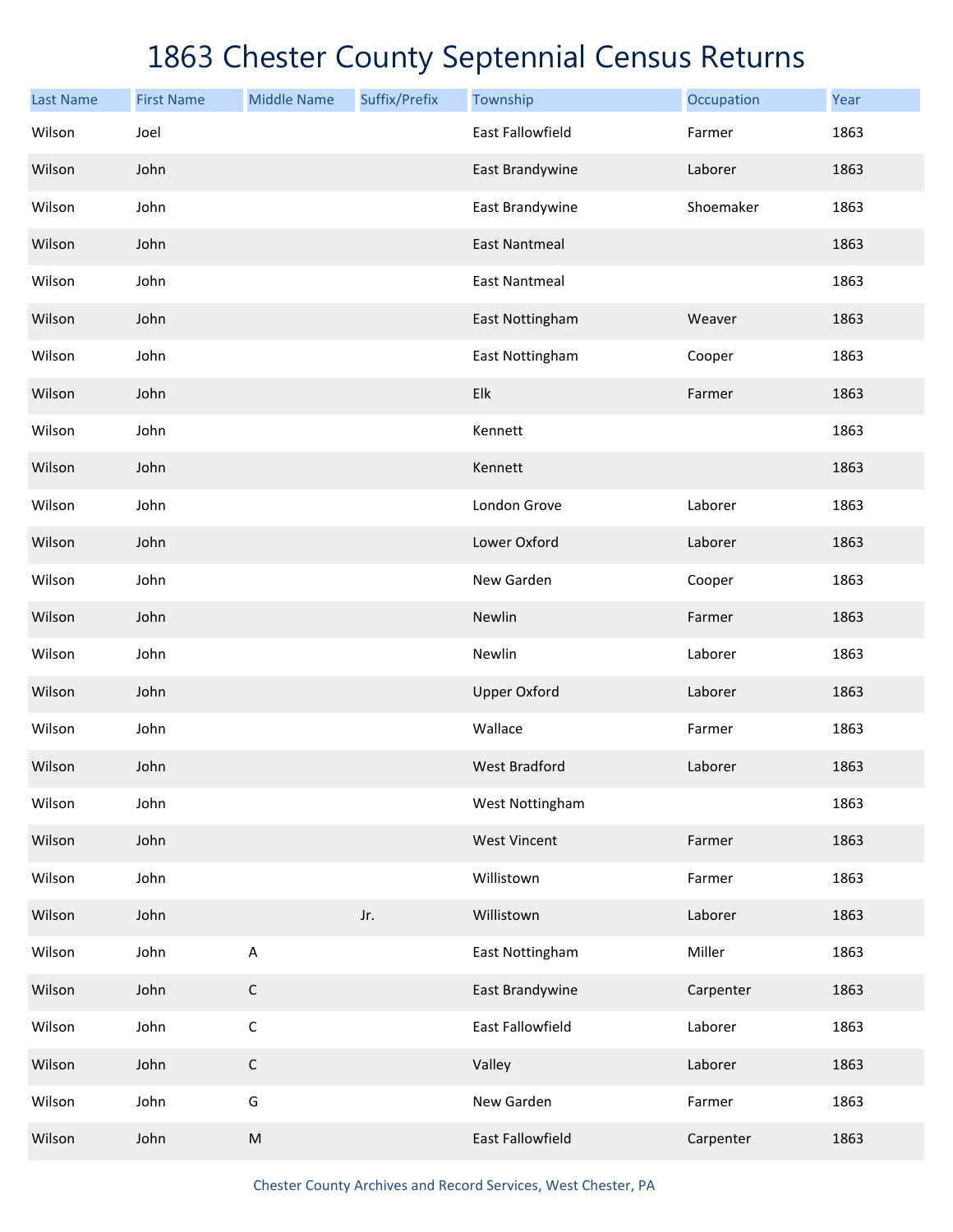| <b>Last Name</b> | <b>First Name</b> | <b>Middle Name</b> | Suffix/Prefix | Township                | Occupation     | Year |
|------------------|-------------------|--------------------|---------------|-------------------------|----------------|------|
| Wilson           | John              | W                  |               | Valley                  | Stonecutter    | 1863 |
| Wilson           | John              | Υ                  |               | Franklin                | Farmer         | 1863 |
| Wilson           | Johnett           |                    |               | Tredyffrin              |                | 1863 |
| Wilson           | Johohn            |                    |               | <b>Upper Oxford</b>     | Farmer         | 1863 |
| Wilson           | Jones             |                    |               | Newlin                  | Laborer        | 1863 |
| Wilson           | Joseph            |                    |               | East Fallowfield        | Farmer         | 1863 |
| Wilson           | Joseph            |                    |               | Lower Oxford            | Miller         | 1863 |
| Wilson           | Joseph            |                    |               | <b>Upper Uwchlan</b>    | Farmer         | 1863 |
| Wilson           | Joseph            |                    |               | West Nottingham         | <b>Butcher</b> | 1863 |
| Wilson           | Joseph            | $\sf S$            |               | East Nottingham         | Laborer        | 1863 |
| Wilson           | Joshua            |                    |               | East Fallowfield        | Farmer         | 1863 |
| Wilson           | Joshua            |                    |               | Kennett                 |                | 1863 |
| Wilson           | Josiah            |                    |               | Pennsbury               | Farmer         | 1863 |
| Wilson           | Lewis             |                    |               | Easttown                | Mason          | 1863 |
| Wilson           | Lewis             |                    |               | <b>West Vincent</b>     | Farmer         | 1863 |
| Wilson           | Lot               |                    |               | <b>East Nantmeal</b>    |                | 1863 |
| Wilson           | M                 | James              |               | East Nottingham         |                | 1863 |
| Wilson           | ${\sf M}$         | ${\sf P}$          |               | <b>East Fallowfield</b> | Carpenter      | 1863 |
| Wilson           | Mary              |                    |               | <b>East Nantmeal</b>    |                | 1863 |
| Wilson           | Mary              |                    |               | Penn                    | Lady           | 1863 |
| Wilson           | Mary              | A                  |               | East Nottingham         |                | 1863 |
| Wilson           | Oliver            | P                  |               | Honey Brook             | Farmer         | 1863 |
| Wilson           | Peter             |                    |               | Pennsbury               | Farmer         | 1863 |
| Wilson           | Robert            |                    |               | East Fallowfield        | Farmer         | 1863 |
| Wilson           | Robert            |                    |               | East Nottingham         |                | 1863 |
| Wilson           | Robert            |                    |               | East Nottingham         | Farmer         | 1863 |
| Wilson           | Robert            |                    |               | Highland                | Farmer         | 1863 |
| Wilson           | Robert            |                    |               | London Grove            |                | 1863 |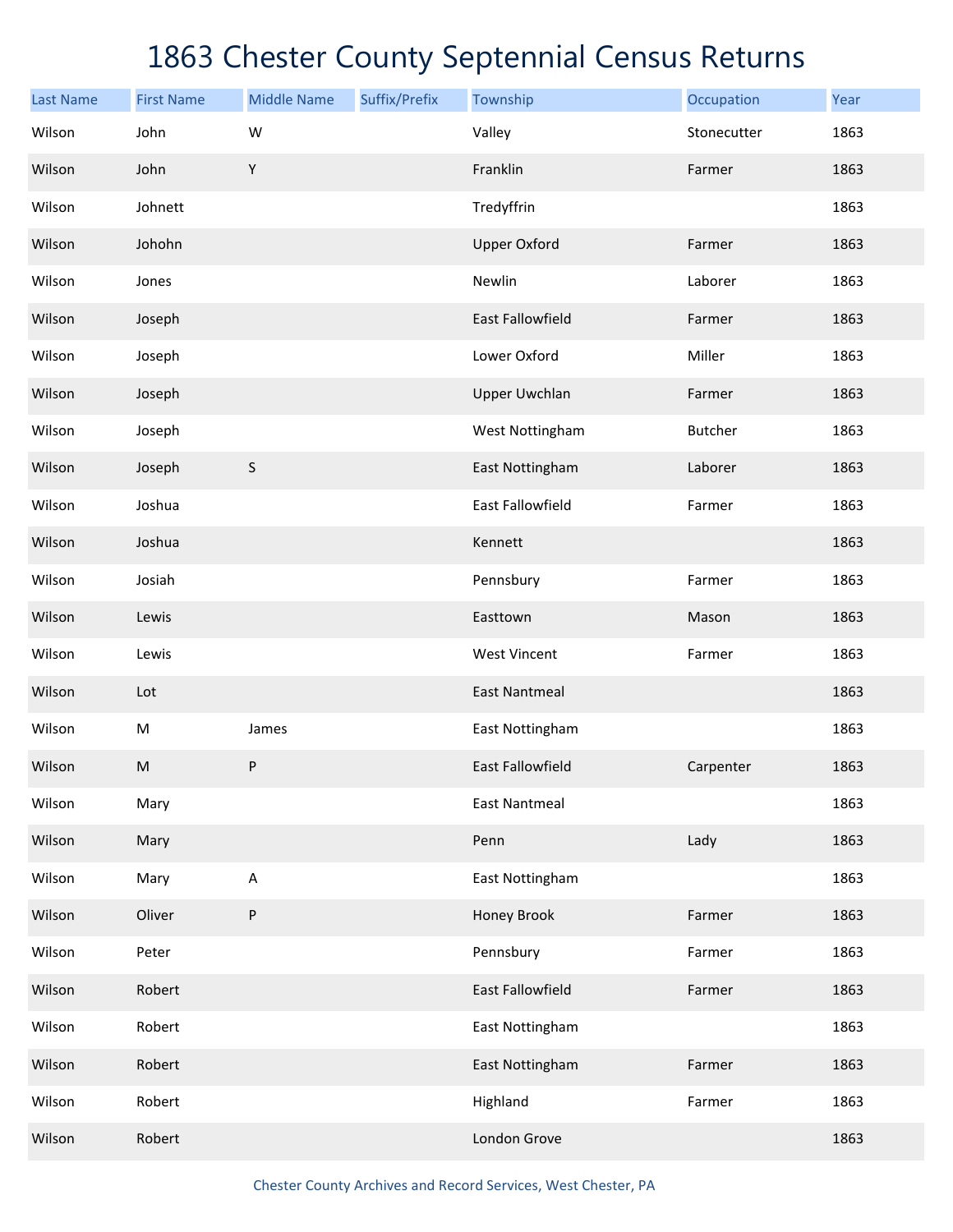| <b>Last Name</b> | <b>First Name</b> | <b>Middle Name</b> | Suffix/Prefix | Township                | Occupation | Year |
|------------------|-------------------|--------------------|---------------|-------------------------|------------|------|
| Wilson           | Robert            |                    |               | <b>Upper Uwchlan</b>    | Carpenter  | 1863 |
| Wilson           | Robert            | $\sf S$            |               | <b>East Fallowfield</b> | Laborer    | 1863 |
| Wilson           | Ross              |                    |               | East Fallowfield        | Farmer     | 1863 |
| Wilson           | Samuel            |                    |               | Oxford                  | Painter    | 1863 |
| Wilson           | Samuel            | $\sf H$            |               | Oxford                  | Clerk      | 1863 |
| Wilson           | Sarah             |                    |               | Kennett Square          |            | 1863 |
| Wilson           | Silas             |                    |               | East Nottingham         | Laborer    | 1863 |
| Wilson           | Smith             | Τ                  |               | <b>Upper Oxford</b>     | Carpenter  | 1863 |
| Wilson           | Stephen           |                    |               | New Garden              | Farmer     | 1863 |
| Wilson           | Thomas            |                    |               | East Brandywine         | Farmer     | 1863 |
| Wilson           | Thomas            |                    |               | Elk                     | Farmer     | 1863 |
| Wilson           | Thomas            |                    |               | Phoenixville            | Soldier    | 1863 |
| Wilson           | Thomas            |                    |               | Valley                  | Laborer    | 1863 |
| Wilson           | Thomas            |                    |               | West Brandywine         | Laborer    | 1863 |
| Wilson           | Thomas            |                    |               | <b>West Vincent</b>     | Farmer     | 1863 |
| Wilson           | Thomas            |                    |               | <b>West Vincent</b>     | Farmer     | 1863 |
| Wilson           | Thomas            | A                  |               | London Grove            | Laborer    | 1863 |
| Wilson           | Thomas            | ${\sf R}$          |               | Elk                     | Farmer     | 1863 |
| Wilson           | William           |                    |               | East Brandywine         | Farmer     | 1863 |
| Wilson           | William           |                    |               | London Grove            |            | 1863 |
| Wilson           | William           |                    |               | Lower Oxford            | Laborer    | 1863 |
| Wilson           | William           |                    |               | New Garden              | Farmer     | 1863 |
| Wilson           | William           |                    |               | Phoenixville            | Blacksmith | 1863 |
| Wilson           | William           |                    |               | Phoenixville            | Puddler    | 1863 |
| Wilson           | William           |                    |               | Schuylkill              | Farmer     | 1863 |
| Wilson           | William           |                    |               | <b>Upper Oxford</b>     | Carpenter  | 1863 |
| Wilson           | William           |                    |               | Valley                  | Loom Boss  | 1863 |
| Wilson           | William           |                    |               | Valley                  | Foreman    | 1863 |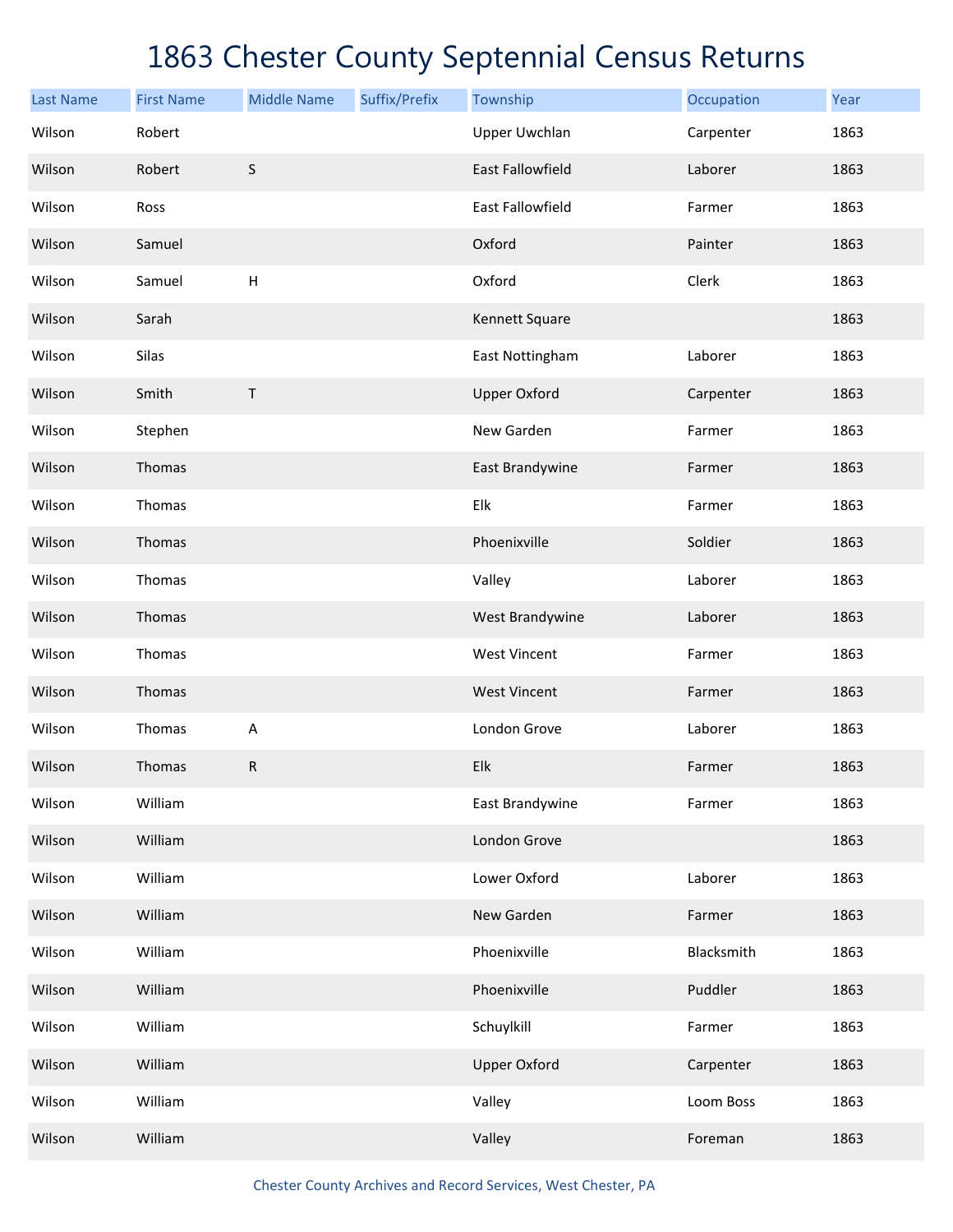| <b>Last Name</b> | <b>First Name</b> | <b>Middle Name</b>        | Suffix/Prefix | Township            | Occupation     | Year |
|------------------|-------------------|---------------------------|---------------|---------------------|----------------|------|
| Wilson           | William           |                           |               | West Brandywine     | Innkeeper      | 1863 |
| Wilson           | William           |                           |               | West Fallowfield    |                | 1863 |
| Wilson           | William           | G                         |               | <b>Upper Oxford</b> | Farmer         | 1863 |
| Wilson           | William           | H                         |               | Pennsbury           | Farmer         | 1863 |
| Wilson           | William           | $\boldsymbol{\mathsf{H}}$ |               | Valley              | Farmer         | 1863 |
| Wilson           | William           | $\mathsf O$               |               | Franklin            | Shoemaker      | 1863 |
| Winchester       |                   |                           |               | East Nottingham     |                | 1863 |
| Winchester       | Robert            |                           |               | Hopewell            | Shoemaker      | 1863 |
| Winchester       | Robert            |                           |               | Phoenixville        | Machinist      | 1863 |
| Winchester       | Samuel            |                           |               | Hopewell            | Wheelwright    | 1863 |
| Winchester       | Thomas            |                           |               | Hopewell            | Laborer        | 1863 |
| Winchester       | William           |                           |               | Hopewell            | Farmer         | 1863 |
| Winchester       | William           |                           |               | Lower Oxford        | Smith          | 1863 |
| Windell          | Sharpless         |                           |               | Pennsbury           | <b>Butcher</b> | 1863 |
| Windle           | <b>Butler</b>     |                           |               | Highland            | Farmer         | 1863 |
| Windle           | Caleb             |                           |               | Kennett             |                | 1863 |
| Windle           | Caleb             |                           |               | Pennsbury           | Butcher        | 1863 |
| Windle           | David             |                           |               | East Marlborough    | Farmer         | 1863 |
| Windle           | David             |                           |               | Pennsbury           | Carpenter      | 1863 |
| Windle           | Francis           |                           |               | West Brandywine     | Laborer        | 1863 |
| Windle           | Henry             |                           |               | East Brandywine     | Farmer         | 1863 |
| Windle           | Israel            |                           |               | West Brandywine     | Farmer         | 1863 |
| Windle           | John              |                           |               | East Marlborough    | Farmer         | 1863 |
| Windle           | John              |                           | Dr.           | Kennett             |                | 1863 |
| Windle           | John              |                           |               | West Brandywine     | Farmer         | 1863 |
| Windle           | Jonathan          |                           |               | West Brandywine     | Wheelwright    | 1863 |
| Windle           | Lewis             |                           |               | West Fallowfield    |                | 1863 |
| Windle           | Mary              |                           |               | Valley              | Gentlewoman    | 1863 |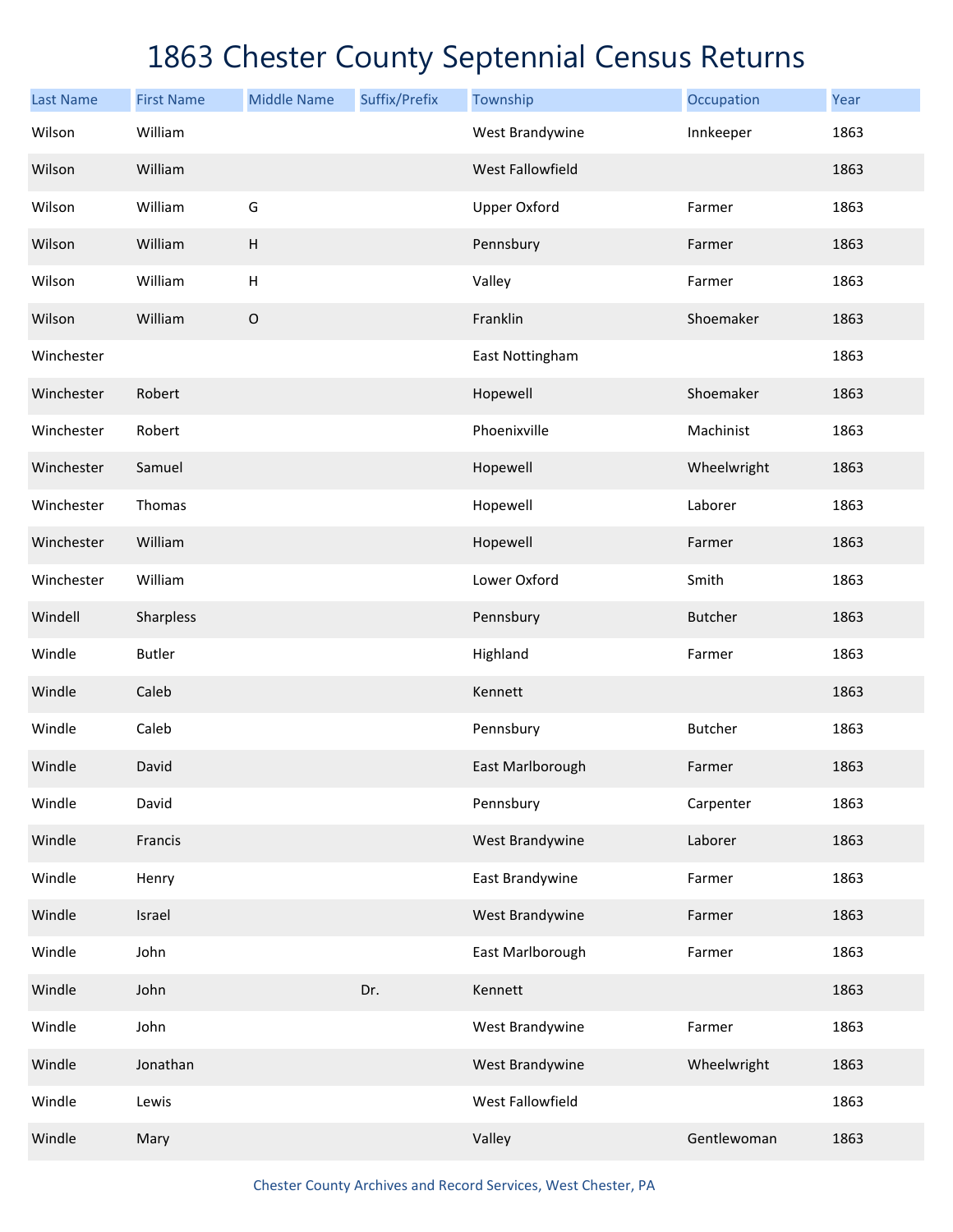| <b>Last Name</b> | <b>First Name</b> | <b>Middle Name</b>        | Suffix/Prefix | Township             | Occupation      | Year |
|------------------|-------------------|---------------------------|---------------|----------------------|-----------------|------|
| Windle           | Oliver            |                           |               | East Brandywine      | Laborer         | 1863 |
| Windle           | Parants           |                           |               | East Brandywine      | <b>Butcher</b>  | 1863 |
| Windle           | Taylor            |                           |               | Pennsbury            | <b>Butcher</b>  | 1863 |
| Windle           | Thomas            |                           |               | East Brandywine      | Farmer          | 1863 |
| Windle           | Thomas            |                           |               | Valley               | Laborer         | 1863 |
| Windle           | Thomas            | $\boldsymbol{\mathsf{A}}$ |               | West Brandywine      | Laborer         | 1863 |
| Windle           | Thomas            | $\boldsymbol{\mathsf{H}}$ |               | West Brandywine      | Clerk of Courts | 1863 |
| Windle           | Thomas            | Τ                         |               | West Chester         | Clerk of Court  | 1863 |
| Windle           | William           |                           |               | East Brandywine      | Gentleman       | 1863 |
| Windle           | William           |                           |               | East Marlborough     | Farmer          | 1863 |
| Windles          | Jonathans         |                           | "Estate Of"   | East Brandywine      |                 | 1863 |
| Winegard         | William           |                           |               | East Caln            | Laborer         | 1863 |
| Wingate          | Edward            |                           |               | Franklin             | Farmer          | 1863 |
| Wingate          | Gener             |                           |               | Franklin             | Laborer         | 1863 |
| Wingate          | Thompson          | $\mathsf C$               |               | Elk                  | Farmer          | 1863 |
| Winger           | Bernard           |                           |               | West Nottingham      | Laborer         | 1863 |
| Winger           | David             |                           |               | West Caln            | Laborer         | 1863 |
| Winger           | Isaac             |                           |               | West Caln            |                 | 1863 |
| Winger           | John              |                           |               | West Caln            | Laborer         | 1863 |
| Winger           | Joseph            |                           |               | <b>West Bradford</b> | Laborer         | 1863 |
| Winings          | George            |                           |               | Warwick              |                 | 1863 |
| Winings          | Jacob             |                           |               | Warwick              |                 | 1863 |
| Winsel           | Jacob             |                           |               | <b>East Vincent</b>  |                 | 1863 |
| Winterbottom J   |                   | P                         |               | West Chester         | Tailor          | 1863 |
| Winterbottons P  |                   |                           |               | West Chester         | Milliner        | 1863 |
| Winters          | Jesse             |                           |               | West Goshen          | Laborer         | 1863 |
| Wirt             | John              |                           |               | East Marlborough     | Laborer         | 1863 |
| Wirts            | John              |                           |               | Warwick              |                 | 1863 |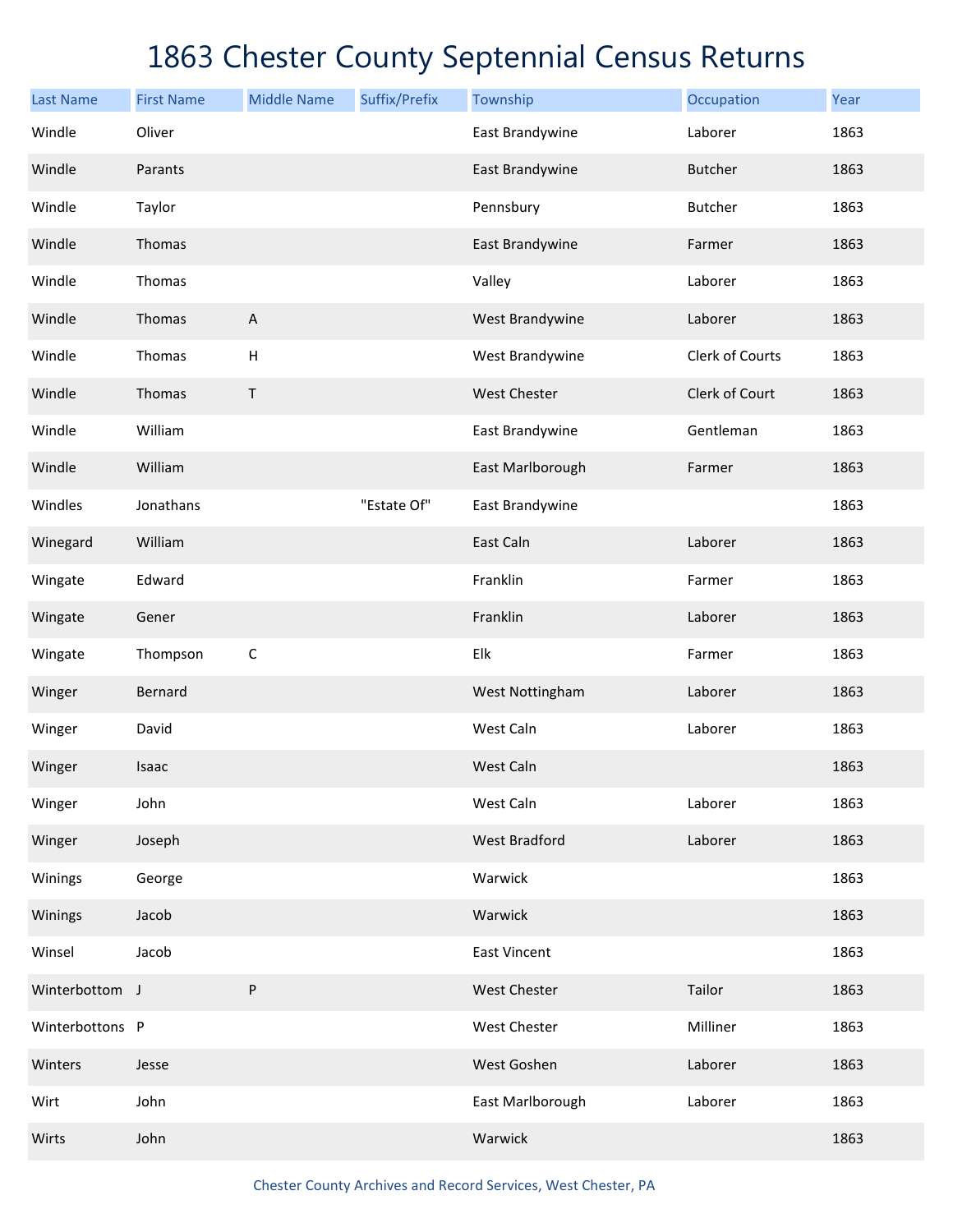| <b>Last Name</b> | <b>First Name</b> | <b>Middle Name</b> | Suffix/Prefix | Township               | Occupation            | Year |
|------------------|-------------------|--------------------|---------------|------------------------|-----------------------|------|
| Wise             | George            |                    |               | East Caln              | Farmer                | 1863 |
| Wise             | Henry             |                    |               | West Caln              | <b>School Teacher</b> | 1863 |
| Wiser            | William           |                    |               | London Britain         | Carpenter             | 1863 |
| Wisimer          | Jacob             |                    |               | Tredyffrin             |                       | 1863 |
| Wisimer          | Mary              |                    |               | Tredyffrin             |                       | 1863 |
| Wisler           | William           |                    |               | Phoenixville           | Clerk                 | 1863 |
| Wismer           | Christain         |                    |               | <b>East Vincent</b>    |                       | 1863 |
| Wismer           | Henry             |                    |               | <b>East Coventry</b>   | Farmer                | 1863 |
| Wismer           | Jacob             |                    |               | <b>East Vincent</b>    |                       | 1863 |
| Wissamer         | Epiaim?           |                    |               | Schuylkill             | Laborer               | 1863 |
| Wissamer         | Henry             |                    |               | Schuylkill             | Farmer                | 1863 |
| Wissimer         | Ruben             |                    |               | <b>West Vincent</b>    | Merchanic             | 1863 |
| Wissmer          | Joseph            |                    |               | South Coventry         | Farmer                | 1863 |
| Witherow         | Samuel            |                    |               | West Fallowfield       |                       | 1863 |
| Withrow          | Hannah            |                    |               | West Brandywine        | Lady                  | 1863 |
| Withrow          | Robert            |                    |               | <b>West Brandywine</b> | Farmer                | 1863 |
| Withrow          | Samuel            |                    |               | Valley                 | Gentleman             | 1863 |
| Woelpper         | David             |                    |               | Pennsbury              | Gentleman/Farmer      | 1863 |
| Wolf             | Alexander         |                    |               | <b>West Bradford</b>   | Laborer               | 1863 |
| Wolf             | George            |                    |               | Warwick                |                       | 1863 |
| Wolf             | Goodleib          |                    |               | West Bradford          | Laborer               | 1863 |
| Wolf             | Henry             |                    |               | Warwick                |                       | 1863 |
| Wolf             | Jacob             |                    |               | Warwick                |                       | 1863 |
| Wolf             | Peter             |                    |               | <b>West Bradford</b>   | Laborer               | 1863 |
| Wolfe            | Aaron             |                    |               | Lower Oxford           | Farmer                | 1863 |
| Wolfe            | Abraham           |                    |               | Lower Oxford           | Farmer                | 1863 |
| Wolfe            | Peter             |                    |               | Lower Oxford           | Farmer                | 1863 |
| Wollage          | John              |                    |               | Valley                 | Barber                | 1863 |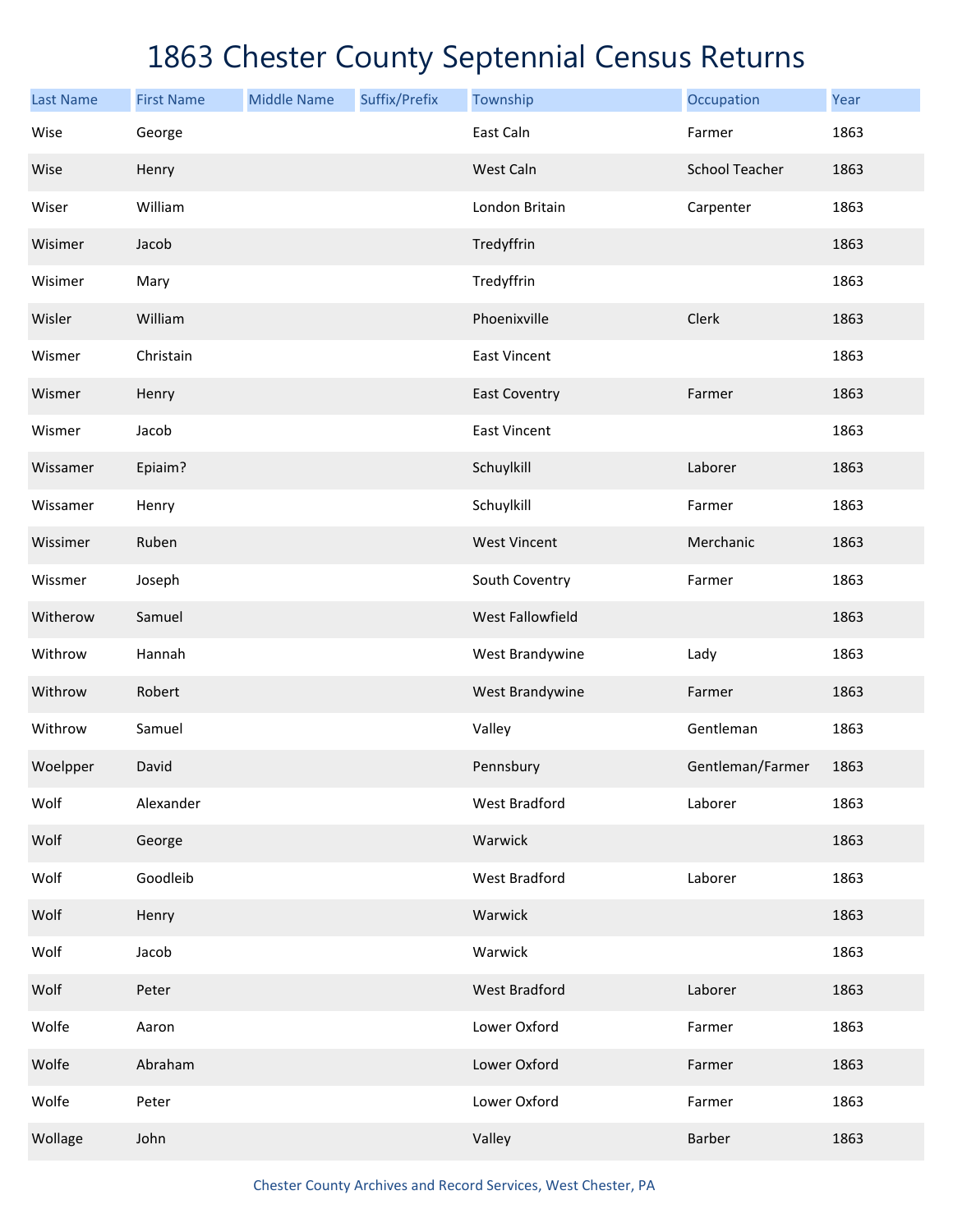| <b>Last Name</b> | <b>First Name</b> | <b>Middle Name</b> | Suffix/Prefix | Township             | Occupation | Year |
|------------------|-------------------|--------------------|---------------|----------------------|------------|------|
| Wollaston        | B                 | Franklin           |               | East Marlborough     | Farmer     | 1863 |
| Wollaston        | Mary              | Ann                |               | East Marlborough     |            | 1863 |
| Wollaston        | Thomas            |                    |               | New Garden           | Farmer     | 1863 |
| Wollastor        | Isaac             |                    |               | New Garden           | Farmer     | 1863 |
| Wollens          | Thomas            | $\mathsf E$        |               | East Nottingham      |            | 1863 |
| Wollens          | Thomas            | T                  |               | <b>West Chester</b>  | Gentleman  | 1863 |
| Wollerton        | James             |                    |               | West Whiteland       | Laborer    | 1863 |
| Wollerton        | John              | $\sf B$            |               | <b>East Bradford</b> |            | 1863 |
| Wollerton        | Mifflin           |                    |               | East Bradford        |            | 1863 |
| Wollerton        | Samuel            |                    |               | Westtown             | Farmer     | 1863 |
| Wollerton        | William           |                    |               | <b>West Chester</b>  | Gentleman  | 1863 |
| Wollerton        | William           | $\sf S$            |               | <b>East Bradford</b> |            | 1863 |
| Wollerton        | Ziba              | $\mathsf C$        |               | West Chester         | Teacher    | 1863 |
| Wollerton        | Zibe              |                    |               | Sadsbury             | Plasterer  | 1863 |
| Wolley           | Sarah             |                    |               | West Goshen          | Farmer     | 1863 |
| Wollman          | ${\sf M}$         | $\mathsf C$        |               | Tredyffrin           |            | 1863 |
| Wolman           | John              |                    |               | New Garden           | Sawyer     | 1863 |
| Wolton           | Frank             |                    |               | West Fallowfield     |            | 1863 |
| Wolton           | Isaac             |                    |               | West Fallowfield     |            | 1863 |
| Wolton           | Jacob             |                    |               | West Fallowfield     |            | 1863 |
| Wonder           | Daniel            |                    |               | West Pikeland        | Laborer    | 1863 |
| Wondle           | Caleb             |                    |               | Pennsbury            | Farmer     | 1863 |
| Wood             |                   |                    | Mr.           | New Garden           | Gentleman  | 1863 |
| Wood             | Alfred            |                    |               | Londonderry          |            | 1863 |
| Wood             | Ferdinand         |                    |               | Londonderry          |            | 1863 |
| Wood             | George            |                    |               | Franklin             | Farmer     | 1863 |
| Wood             | James             |                    |               | Uwchlan              | Laborer    | 1863 |
| Wood             | James             | $\sf B$            |               | West Chester         | Physician  | 1863 |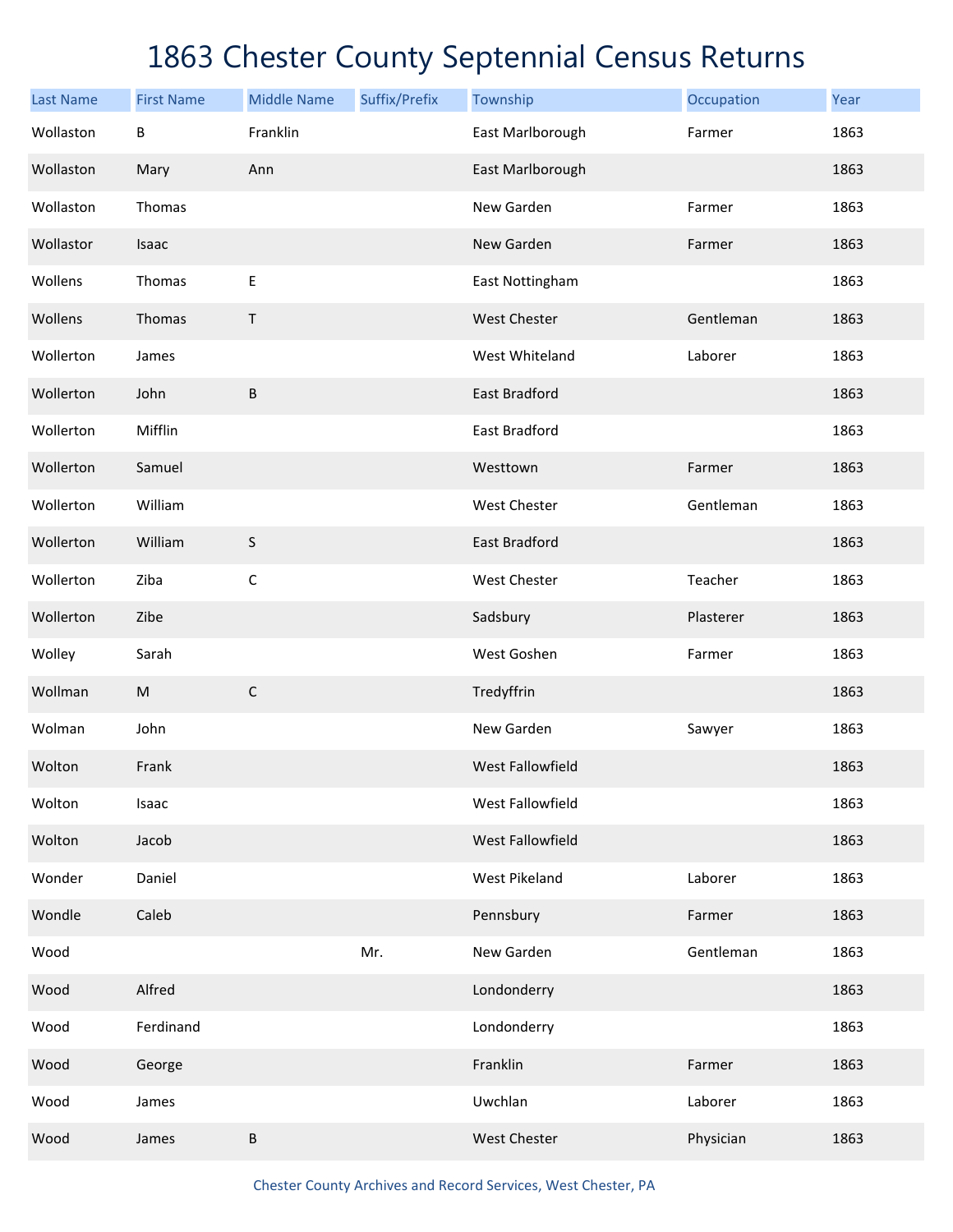| <b>Last Name</b> | <b>First Name</b>         | <b>Middle Name</b> | Suffix/Prefix | Township                | Occupation     | Year |
|------------------|---------------------------|--------------------|---------------|-------------------------|----------------|------|
| Wood             | John                      |                    |               | <b>West Chester</b>     | Gentleman      | 1863 |
| Wood             | Joseph                    |                    |               | West Chester            | Gentleman      | 1863 |
| Wood             | Milton                    |                    |               | New London              | Farmer         | 1863 |
| Wood             | Pharis                    |                    |               | Tredyffrin              |                | 1863 |
| Wood             | Samuel                    |                    | Sr.           | Tredyffrin              |                | 1863 |
| Wood             | Samuel                    |                    | Jr.           | Tredyffrin              |                | 1863 |
| Wood             | Samuel                    |                    |               | West Chester            | Contractor     | 1863 |
| Wood             | Thomas                    |                    |               | West Fallowfield        |                | 1863 |
| Wood             | Thomas                    |                    |               | West Fallowfield        |                | 1863 |
| Woodard          | Edward                    |                    |               | East Brandywine         | Laborer        | 1863 |
| Woodhead         | Thomas                    |                    |               | <b>Upper Uwchlan</b>    | Farmer         | 1863 |
| Woodland         | $\boldsymbol{\mathsf{A}}$ | G                  |               | Phoenixville            | Shoemaker      | 1863 |
| Woodland         | Benjamin                  | F                  |               | Phoenixville            | Soldier        | 1863 |
| Woodland         | Jesse                     |                    |               | Phoenixville            | Puddler        | 1863 |
| Woodrow          | Isaac                     |                    |               | Franklin                | Farmer         | 1863 |
| Woodruff         | John                      |                    |               | Londonderry             |                | 1863 |
| Woodruff         | William                   | W                  |               | <b>West Chester</b>     | Teacher        | 1863 |
| Woods            | Benjamin                  | L                  |               | <b>West Fallowfield</b> |                | 1863 |
| Woods            | John                      |                    |               | Honey Brook             | Laborer        | 1863 |
| Woods            | John                      |                    |               | New Garden              | <b>Butcher</b> | 1863 |
| Woodside         | Archibald                 |                    |               | Penn                    | Merchant       | 1863 |
| Woodside         | John                      |                    |               | Penn                    | Farmer         | 1863 |
| Woodside         | William                   | $\sf S$            |               | Penn                    | Wheelwright    | 1863 |
| Woodward         | Aaron                     |                    |               | <b>West Bradford</b>    | Mason          | 1863 |
| Woodward         | Abner                     |                    |               | Pocopson                | Laborer        | 1863 |
| Woodward         | Alice                     | Ann                |               | <b>West Bradford</b>    | Seamstress     | 1863 |
| Woodward         | Amos                      |                    |               | East Caln               | Laborer        | 1863 |
| Woodward         | Ann                       | Phebe              |               | Kennett Square          |                | 1863 |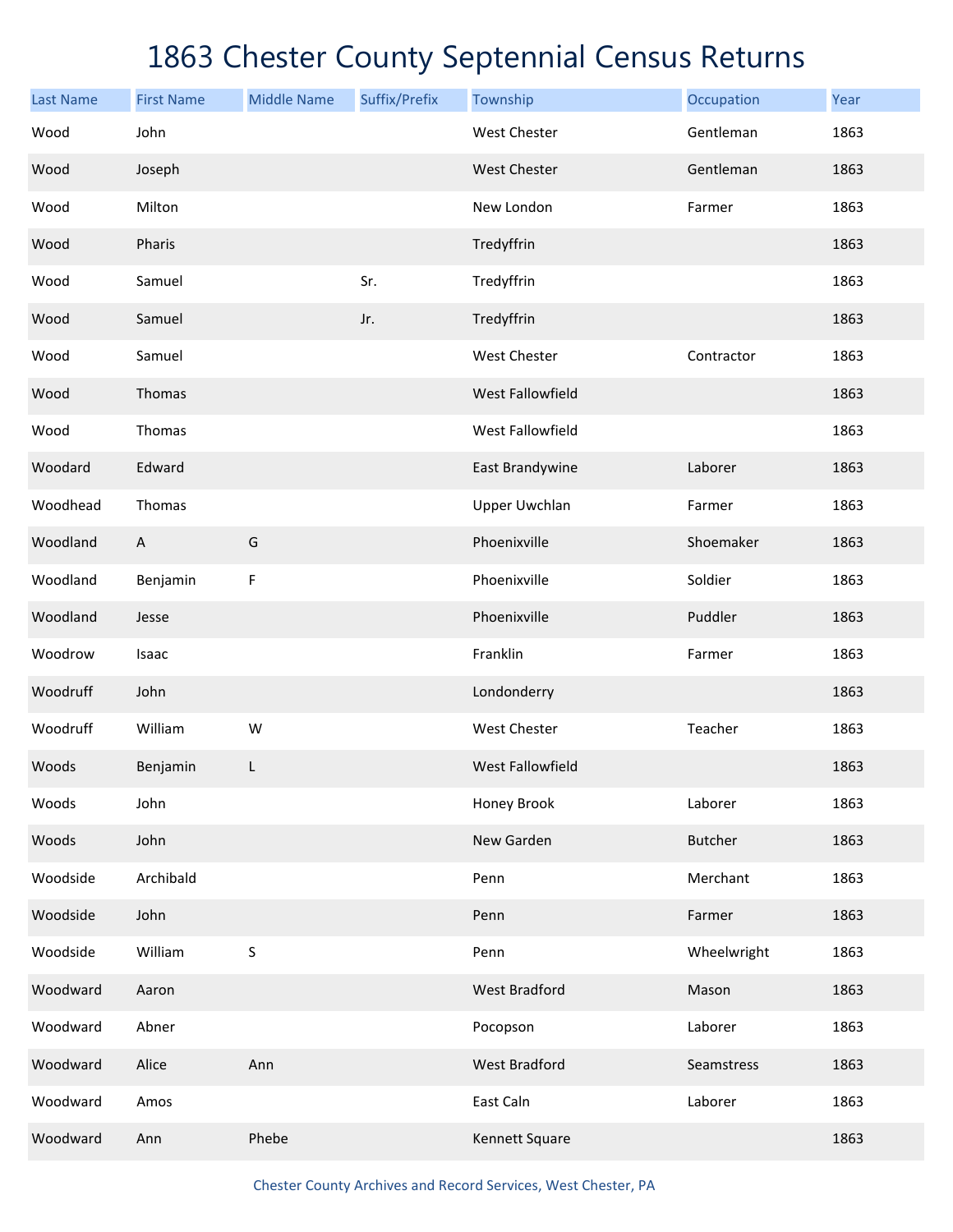| <b>Last Name</b> | <b>First Name</b> | <b>Middle Name</b> | Suffix/Prefix | Township             | Occupation    | Year |
|------------------|-------------------|--------------------|---------------|----------------------|---------------|------|
| Woodward         | $\mathsf C$       | Pyle               |               | Westtown             | Carpenter     | 1863 |
| Woodward         | Caleb             |                    |               | East Marlborough     | Farmer        | 1863 |
| Woodward         | Caleb             | B                  |               | Pennsbury            | Shoemaker     | 1863 |
| Woodward         | Clinton           |                    |               | East Caln            | Farmer        | 1863 |
| Woodward         | Davis             | B                  |               | East Fallowfield     | Carpenter     | 1863 |
| Woodward         | Eber              |                    |               | <b>West Chester</b>  | Photographist | 1863 |
| Woodward         | Elisha            |                    |               | East Bradford        |               | 1863 |
| Woodward         | Elizabeth         |                    |               | <b>West Bradford</b> | Housekeeper   | 1863 |
| Woodward         | Elizabeth         |                    |               | <b>West Bradford</b> | Housekeeper   | 1863 |
| Woodward         | Esther            |                    |               | London Grove         |               | 1863 |
| Woodward         | Evan              |                    |               | <b>West Chester</b>  | Tinner        | 1863 |
| Woodward         | Evan              |                    |               | West Whiteland       | Farmer        | 1863 |
| Woodward         | Frank             |                    |               | Kennett Square       | Carpenter     | 1863 |
| Woodward         | George            |                    |               | London Grove         | Blacksmith    | 1863 |
| Woodward         | George            |                    |               | Tredyffrin           |               | 1863 |
| Woodward         | George            | W                  |               | New Garden           | Storekeeper   | 1863 |
| Woodward         | H                 | Pearce             |               | Westtown             | Carpenter     | 1863 |
| Woodward         | Hannah            |                    |               | <b>West Bradford</b> | Housekeeper   | 1863 |
| Woodward         | Isaac             |                    |               | Westtown             | Shoemaker     | 1863 |
| Woodward         | Jackson           |                    |               | <b>Upper Oxford</b>  | Farmer        | 1863 |
| Woodward         | James             |                    |               | Pennsbury            | Laborer       | 1863 |
| Woodward         | James             |                    |               | <b>West Bradford</b> | Farmer        | 1863 |
| Woodward         | James             | $\mathsf T$        |               | West Chester         | Carpenter     | 1863 |
| Woodward         | Jefferis          |                    |               | West Chester         | Blacksmith    | 1863 |
| Woodward         | Jefferson         |                    |               | West Marlborough     | Farmer        | 1863 |
| Woodward         | Joel              |                    |               | New Garden           | Miller        | 1863 |
| Woodward         | John              |                    |               | Birmingham           |               | 1863 |
| Woodward         | John              |                    |               | East Fallowfield     | Farmer        | 1863 |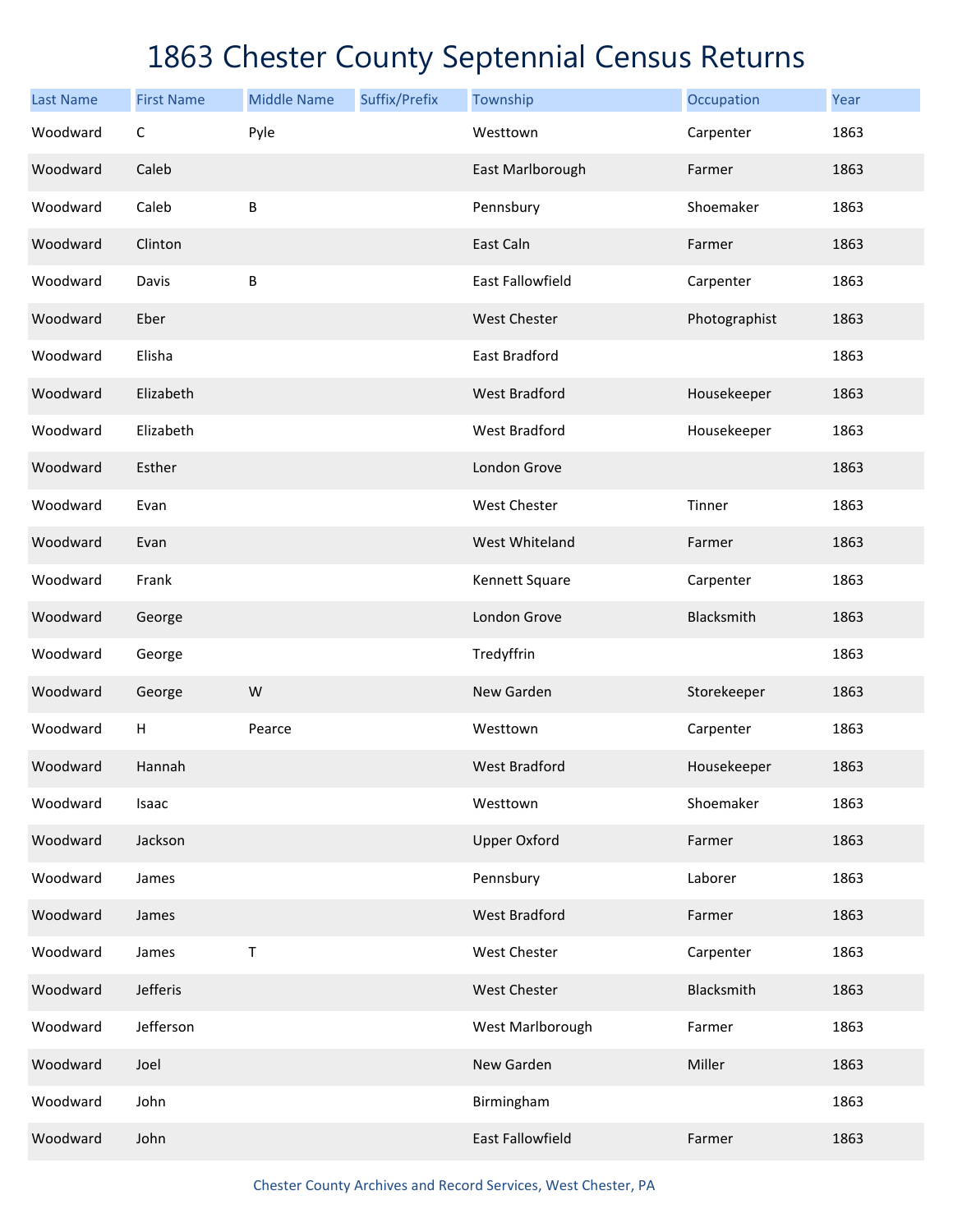| <b>Last Name</b> | <b>First Name</b> | <b>Middle Name</b>                                                                                         | Suffix/Prefix | Township                | Occupation  | Year |
|------------------|-------------------|------------------------------------------------------------------------------------------------------------|---------------|-------------------------|-------------|------|
| Woodward         | John              |                                                                                                            |               | Thornbury               |             | 1863 |
| Woodward         | John              |                                                                                                            | Jr.           | Valley                  | Farmer      | 1863 |
| Woodward         | John              |                                                                                                            |               | Valley                  | Gentleman   | 1863 |
| Woodward         | John              | J                                                                                                          |               | <b>East Fallowfield</b> | Farmer      | 1863 |
| Woodward         | John              | ${\sf M}$                                                                                                  |               | East Fallowfield        | Farmer      | 1863 |
| Woodward         | John              | $\mathsf{M}% _{T}=\mathsf{M}_{T}\!\left( a,b\right) ,\ \mathsf{M}_{T}=\mathsf{M}_{T}\!\left( a,b\right) ,$ |               | <b>West Bradford</b>    | Carpenter   | 1863 |
| Woodward         | John              | $\mathsf T$                                                                                                |               | Kennett                 |             | 1863 |
| Woodward         | John              | Z                                                                                                          |               | Kennett Square          | Farmer      | 1863 |
| Woodward         | Jonathan          | Τ                                                                                                          |               | <b>West Bradford</b>    | Farmer      | 1863 |
| Woodward         | Jonathan          | $\mathsf T$                                                                                                |               | <b>West Bradford</b>    | Mason       | 1863 |
| Woodward         | Joseph            |                                                                                                            |               | Pennsbury               | Carpenter   | 1863 |
| Woodward         | Joseph            |                                                                                                            |               | Tredyffrin              |             | 1863 |
| Woodward         | Joseph            |                                                                                                            |               | <b>West Bradford</b>    | Farmer      | 1863 |
| Woodward         | Joseph            | ${\sf N}$                                                                                                  |               | Valley                  | Miller      | 1863 |
| Woodward         | Joseph            | $\mathsf S$                                                                                                |               | New Garden              | Farmer      | 1863 |
| Woodward         | Lewis             | ${\sf M}$                                                                                                  |               | Valley                  | Storekeeper | 1863 |
| Woodward         | Lydia             |                                                                                                            |               | London Grove            |             | 1863 |
| Woodward         | Lydia             |                                                                                                            |               | <b>West Bradford</b>    | Housekeeper | 1863 |
| Woodward         | Margaretta        |                                                                                                            |               | West Bradford           | Housekeeper | 1863 |
| Woodward         | Maris             |                                                                                                            |               | <b>West Bradford</b>    | Farmer      | 1863 |
| Woodward         | Mary              |                                                                                                            |               | Kennett Square          |             | 1863 |
| Woodward         | Mary              |                                                                                                            |               | Valley                  | Gentlewoman | 1863 |
| Woodward         | Mary              |                                                                                                            |               | West Bradford           | Housekeeper | 1863 |
| Woodward         | Moses             |                                                                                                            |               | Newlin                  | Merchant    | 1863 |
| Woodward         | Moses             | $\mathsf C$                                                                                                |               | West Bradford           | Farmer      | 1863 |
| Woodward         | Moses             | $\mathsf S$                                                                                                |               | <b>West Bradford</b>    | Laborer     | 1863 |
| Woodward         | Owen              | $\mathsf L$                                                                                                |               | <b>West Vincent</b>     | Farmer      | 1863 |
| Woodward         | Phebe             | $\sf H$                                                                                                    |               | <b>West Bradford</b>    | Housekeeper | 1863 |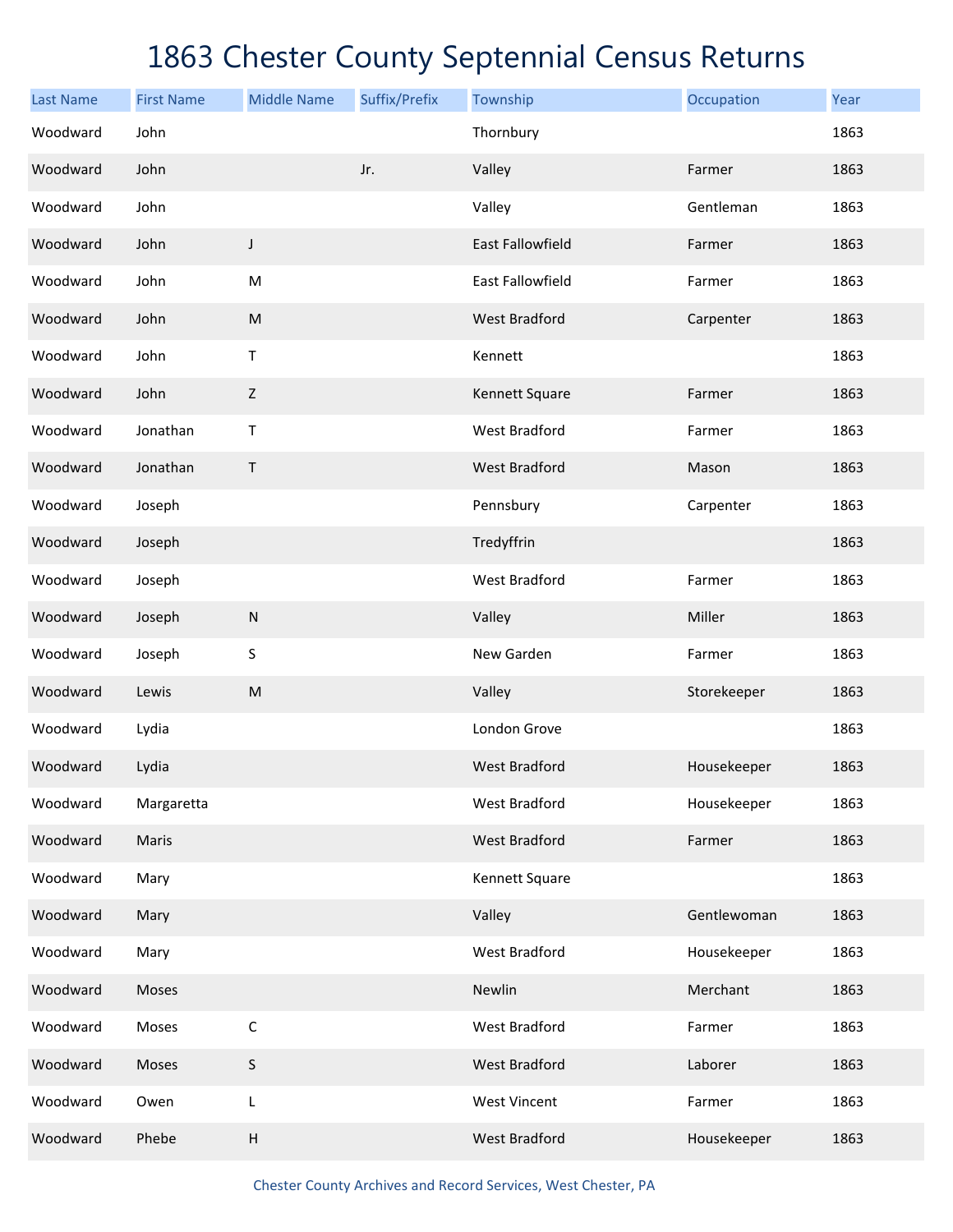| <b>Last Name</b> | <b>First Name</b> | <b>Middle Name</b> | Suffix/Prefix | Township                | Occupation         | Year |
|------------------|-------------------|--------------------|---------------|-------------------------|--------------------|------|
| Woodward         | Prudence          | Ann                |               | <b>West Bradford</b>    | Housekeeper        | 1863 |
| Woodward         | Rachel            |                    |               | <b>West Bradford</b>    | Lady               | 1863 |
| Woodward         | Rebecca           |                    |               | <b>West Bradford</b>    | Housekeeper        | 1863 |
| Woodward         | Richard           | M                  |               | <b>West Bradford</b>    | Carpenter          | 1863 |
| Woodward         | Robert            | Τ                  |               | <b>East Fallowfield</b> | Laborer            | 1863 |
| Woodward         | Samuel            |                    |               | <b>West Chester</b>     | Shoemaker          | 1863 |
| Woodward         | Samuel            | S                  |               | <b>East Fallowfield</b> | Farmer             | 1863 |
| Woodward         | Susanna           |                    |               | East Caln               |                    | 1863 |
| Woodward         | Taylor            |                    |               | <b>West Bradford</b>    | Farmer             | 1863 |
| Woodward         | Thomas            |                    |               | East Marlborough        | Farmer             | 1863 |
| Woodward         | Thomas            |                    |               | <b>East Nantmeal</b>    |                    | 1863 |
| Woodward         | Thomas            |                    |               | Pennsbury               | Farmer             | 1863 |
| Woodward         | Thomas            |                    |               | Thornbury               |                    | 1863 |
| Woodward         | Thomas            |                    |               | <b>West Chester</b>     | Courier            | 1863 |
| Woodward         | Thomas            | S                  |               | East Bradford           |                    | 1863 |
| Woodward         | Thomas            | $\mathsf T$        |               | <b>West Bradford</b>    | Farmer             | 1863 |
| Woodward         | Titus             |                    |               | <b>West Bradford</b>    | Carpenter          | 1863 |
| Woodward         | William           |                    |               | East Marlborough        | Farmer             | 1863 |
| Woodward         | William           |                    |               | Pennsbury               | Gentleman          | 1863 |
| Woodward         | William           | ${\sf M}$          |               | East Bradford           |                    | 1863 |
| Woodward         | Wilmore           |                    |               | West Bradford           | Laborer            | 1863 |
| Woodwarg         | <b>Ellis</b>      |                    |               | Valley                  | Gentleman          | 1863 |
| Woollens         | Jesse             |                    |               | Elk                     | Miller             | 1863 |
| Woollens         | Theodore          |                    |               | Elk                     | Miller             | 1863 |
| Woolverton       | William           |                    |               | Downingtown             | Telegraph Operator | 1863 |
| Woork            | Robert            |                    |               | <b>Upper Oxford</b>     | Farmer             | 1863 |
| Worfield         | Alfred            |                    |               | Sadsbury                | Laborer            | 1863 |
| Wormen           | Jacob             | S                  |               | <b>East Coventry</b>    | Farmer             | 1863 |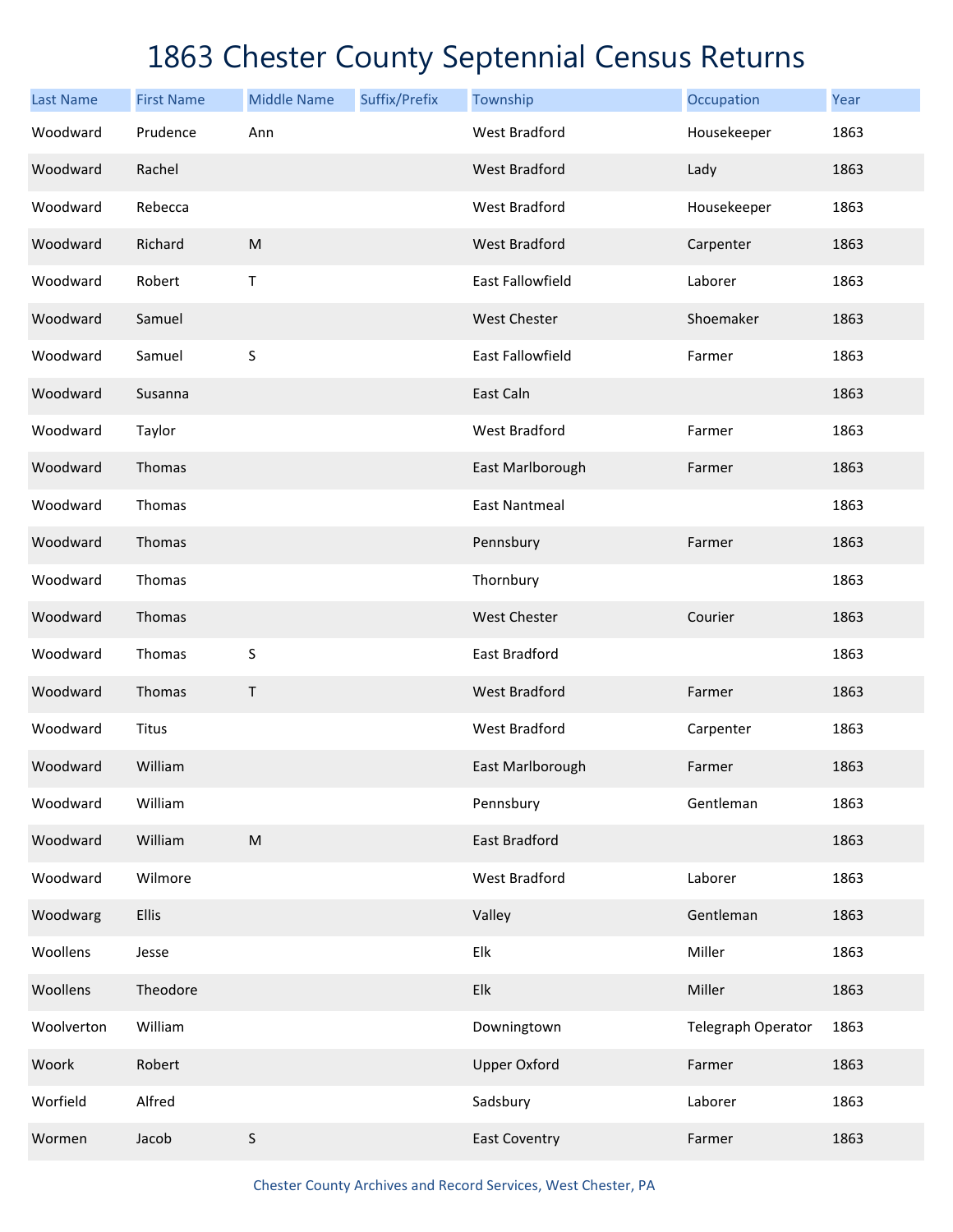| <b>Last Name</b> | <b>First Name</b> | <b>Middle Name</b> | Suffix/Prefix | Township             | Occupation   | Year |
|------------------|-------------------|--------------------|---------------|----------------------|--------------|------|
| Wormen           | Jorden            | $\cup$             |               | <b>East Coventry</b> | Laborer      | 1863 |
| Worner           | Eter              | Ann                |               | West Goshen          | House & Lott | 1863 |
| Worral           | Thomas            |                    |               | Kennett Square       | Merchant     | 1863 |
| Worral           | William           | H                  |               | Kennett Square       | Cabinetmaker | 1863 |
| Worrale          | Benjamin          |                    |               | West Brandywine      | Farmer       | 1863 |
| Worrale          | Eli               | H                  |               | West Brandywine      | Laborer      | 1863 |
| Worrale          | Enoch             |                    |               | West Brandywine      | Farmer       | 1863 |
| Worrale          | Isaac             |                    |               | West Brandywine      | Farmer       | 1863 |
| Worrale          | John              |                    |               | West Brandywine      | Teacher      | 1863 |
| Worrale          | Jonathan          |                    |               | West Brandywine      | Farmer       | 1863 |
| Worrale          | Lewis             |                    |               | West Brandywine      | Farmer       | 1863 |
| Worrall          | Benjamin          |                    |               | Willistown           | Infirm       | 1863 |
| Worrall          | Caleb             |                    |               | Willistown           | Laborer      | 1863 |
| Worrall          | E                 |                    |               | Elk                  | Farmer       | 1863 |
| Worrall          | E                 | P                  |               | <b>West Chester</b>  | Dentist      | 1863 |
| Worrall          | Enoch             |                    |               | West Caln            | Storekeeper  | 1863 |
| Worrall          | Ephraim           |                    |               | Valley               | Gentleman    | 1863 |
| Worrall          | G                 | F                  |               | <b>West Chester</b>  | Storekeeper  | 1863 |
| Worrall          | Isaac             | S                  |               | <b>Upper Oxford</b>  | Doctor       | 1863 |
| Worrall          | J                 | H                  |               | West Chester         | Teacher      | 1863 |
| Worrall          | James             | J                  |               | Honey Brook          | Farmer       | 1863 |
| Worrall          | Lewis             | L                  |               | Tredyffrin           |              | 1863 |
| Worrall          | Lewis             | P                  |               | Willistown           | Merchant     | 1863 |
| Worrall          | ${\sf M}$         |                    |               | Elk                  | Farmer       | 1863 |
| Worrall          | Morris            |                    |               | West Brandywine      | Farmer       | 1863 |
| Worrall          | Sharpless         |                    |               | Willistown           | Gentleman    | 1863 |
| Worrell          | David             |                    |               | East Brandywine      | Laborer      | 1863 |
| Worrell          | Elisha            |                    |               | Tredyffrin           |              | 1863 |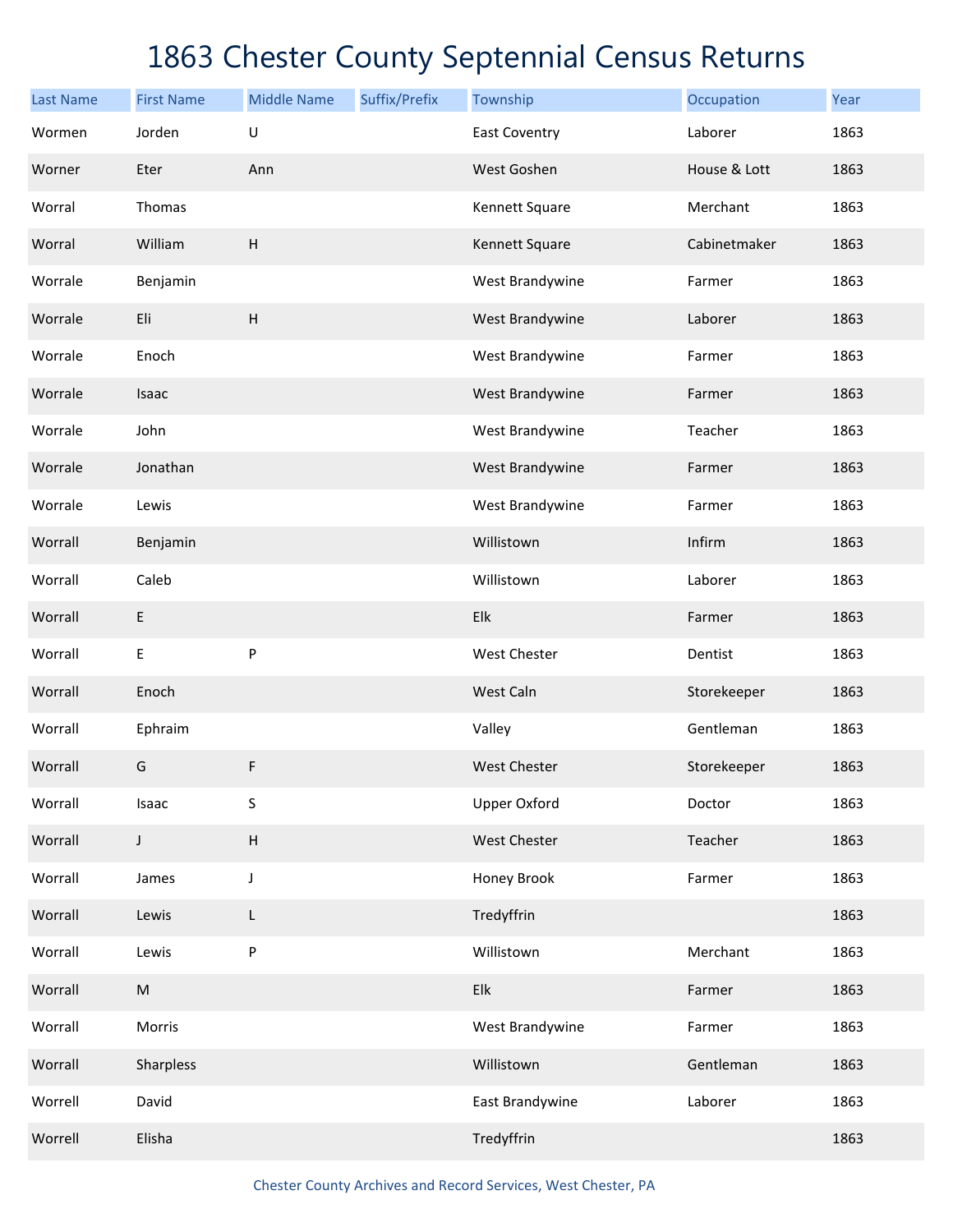| <b>Last Name</b> | <b>First Name</b> | <b>Middle Name</b> | Suffix/Prefix | Township             | Occupation          | Year |
|------------------|-------------------|--------------------|---------------|----------------------|---------------------|------|
| Worrell          | Sanord            |                    |               | East Brandywine      | Tavern Keeper & Far | 1863 |
| Worst            | George            | W                  |               | Highland             | Farmer              | 1863 |
| Wort             | Thoma             |                    |               | <b>Upper Oxford</b>  | Laborer             | 1863 |
| Worth            |                   |                    |               | Valley               | Iron Manufacturer   | 1863 |
| Worth            | Bentley           |                    |               | <b>West Chester</b>  | Lady                | 1863 |
| Worth            | Beulah            |                    |               | East Bradford        |                     | 1863 |
| Worth            | Charles           | $\mathsf C$        |               | East Marlborough     | Farmer              | 1863 |
| Worth            | Ebenezer          |                    |               | <b>East Bradford</b> |                     | 1863 |
| Worth            | Ebenezer          |                    | Jr.           | <b>East Bradford</b> |                     | 1863 |
| Worth            | Ebenezer          |                    |               | <b>West Bradford</b> | Farmer              | 1863 |
| Worth            | Elizabeth         |                    |               | <b>West Bradford</b> | Housekeeper         | 1863 |
| Worth            | Emmor             |                    |               | East Marlborough     | Farmer              | 1863 |
| Worth            | Francis           |                    |               | East Bradford        |                     | 1863 |
| Worth            | Isaac             | B                  |               | East Marlborough     | Farmer              | 1863 |
| Worth            | John              |                    | Jr.           | East Bradford        |                     | 1863 |
| Worth            | John              |                    | Jr.           | <b>East Bradford</b> |                     | 1863 |
| Worth            | John              |                    |               | <b>West Bradford</b> | Farmer              | 1863 |
| Worth            | John              | $\mathsf D$        |               | <b>West Chester</b>  | Lumberman           | 1863 |
| Worth            | Jonathan          |                    |               | West Marlborough     | Farmer              | 1863 |
| Worth            | Joseph            |                    |               | <b>West Bradford</b> | Farmer              | 1863 |
| Worth            | Joseph            |                    |               | West Chester         | Shoemaker           | 1863 |
| Worth            | Marshall          |                    |               | London Grove         | Blacksmith          | 1863 |
| Worth            | Mary              |                    |               | West Bradford        | Housekeeper         | 1863 |
| Worth            | Phebe             |                    |               | West Chester         | Lady                | 1863 |
| Worth            | $\sf S$           | $\sf A$            |               | Oxford               | Gentleman           | 1863 |
| Worth            | $\mathsf S$       | $\sf B$            |               | Valley               | Iron Manufacturer   | 1863 |
| Worth            | Samuel            |                    | Jr.           | East Bradford        |                     | 1863 |
| Worth            | Samuel            | $\sf A$            |               | East Nottingham      |                     | 1863 |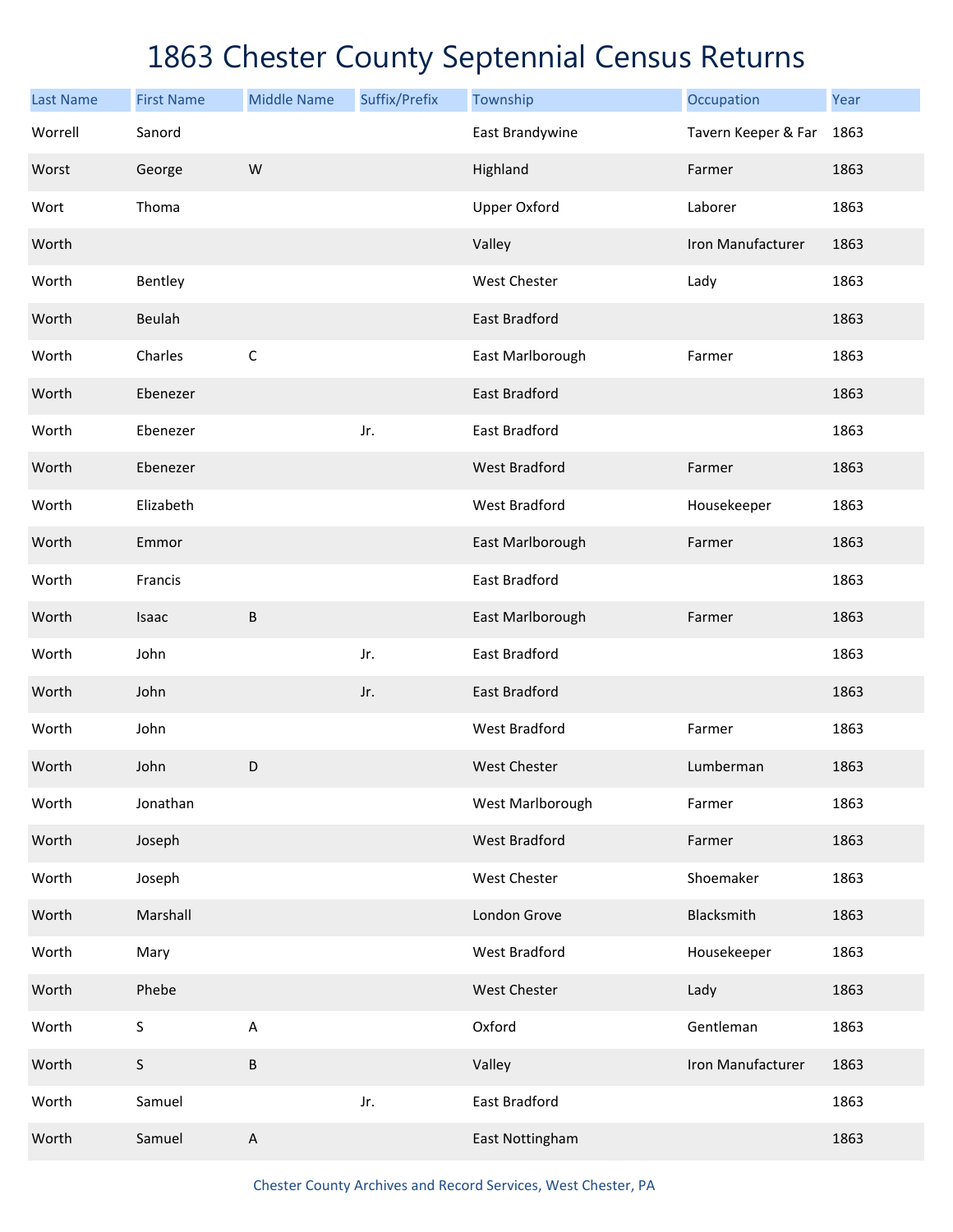| <b>Last Name</b> | <b>First Name</b>         | <b>Middle Name</b>        | Suffix/Prefix | Township             | Occupation  | Year |
|------------------|---------------------------|---------------------------|---------------|----------------------|-------------|------|
| Worth            | Sophiah                   |                           |               | <b>West Bradford</b> | Housekeeper | 1863 |
| Worth            | Thomas                    |                           |               | Birmingham           |             | 1863 |
| Worth            | Thomas                    | Τ                         |               | East Marlborough     | Farmer      | 1863 |
| Worth            | W                         | $\mathsf C$               |               | Oxford               | Merchant    | 1863 |
| Worthington      | Amos                      |                           |               | East Whiteland       | Gentleman   | 1863 |
| Worthington      | Carver                    |                           |               | West Chester         | Gentleman   | 1863 |
| Worthington      | David                     |                           |               | East Whiteland       | Gentleman   | 1863 |
| Worthington      | Emli                      |                           |               | West Caln            |             | 1863 |
| Worthington      | J                         | Τ                         |               | West Chester         | Gentleman   | 1863 |
| Worthington      | Lewis                     |                           |               | East Whiteland       | Mechanic    | 1863 |
| Worthington      | $\mathsf O$               | $\boldsymbol{\mathsf{A}}$ |               | West Chester         | Gentleman   | 1863 |
| Worthington      | Phebe                     | ${\sf M}$                 |               | West Chester         | Lady        | 1863 |
| Worthington      | Rebecca                   |                           |               | West Chester         | Lady        | 1863 |
| Worthington      | William                   | $\boldsymbol{\mathsf{H}}$ |               | West Chester         | Physician   | 1863 |
| Worthington      | William                   | ${\sf N}$                 |               | West Goshen          | Printer     | 1863 |
| Worthington      | Wilmer                    |                           |               | <b>West Chester</b>  | Physician   | 1863 |
| Worts            | Amaziah                   |                           |               | Easttown             | Laborer     | 1863 |
| Worts            | Jacob                     |                           |               | Uwchlan              | Laborer     | 1863 |
| Wright           | A                         |                           |               | <b>West Chester</b>  | Gentleman   | 1863 |
| Wright           | $\boldsymbol{\mathsf{A}}$ | ${\sf W}$                 |               | West Chester         | Gentleman   | 1863 |
| Wright           | Andrew                    |                           |               | Sadsbury             |             | 1863 |
| Wright           | Ann                       |                           |               | Honey Brook          |             | 1863 |
| Wright           | Benjamin                  |                           |               | Kennett              | Laborer     | 1863 |
| Wright           | Crispus                   |                           |               | East Vincent         |             | 1863 |
| Wright           | David                     |                           |               | London Grove         |             | 1863 |
| Wright           | David                     | $\mathsf S$               |               | Valley               | Moulder     | 1863 |
| Wright           | Edward                    |                           |               | <b>Upper Oxford</b>  | Laborer     | 1863 |
| Wright           | Eliza                     |                           |               | Valley               | Housekeeper | 1863 |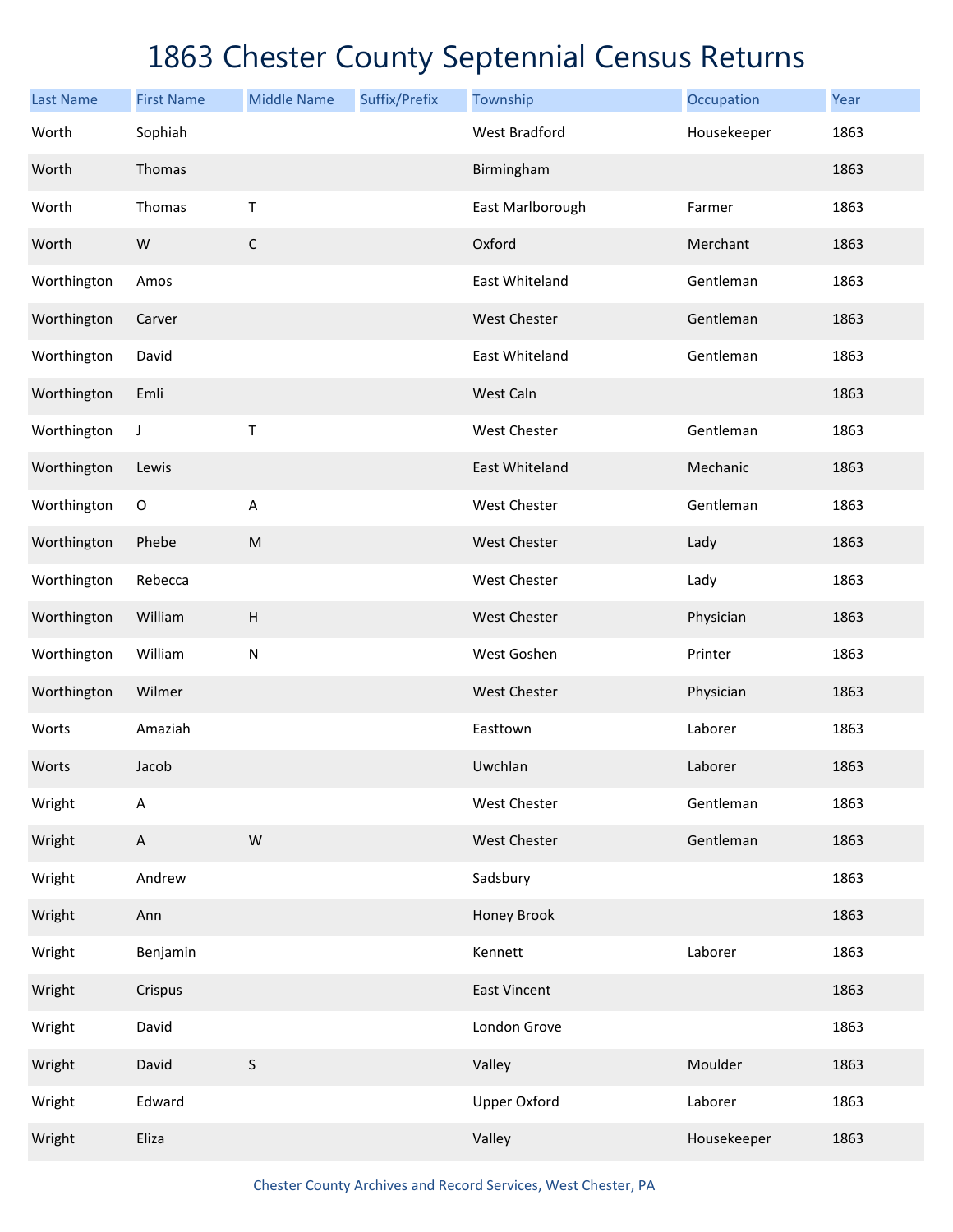| <b>Last Name</b> | <b>First Name</b> | <b>Middle Name</b>        | Suffix/Prefix | Township             | Occupation     | Year |
|------------------|-------------------|---------------------------|---------------|----------------------|----------------|------|
| Wright           | Elizabeth         |                           |               | Charlestown          |                | 1863 |
| Wright           | George            |                           |               | Honey Brook          | Laborer        | 1863 |
| Wright           | Henry             |                           |               | Thornbury            |                | 1863 |
| Wright           | Hugh              | $\boldsymbol{\mathsf{A}}$ |               | <b>West Nantmeal</b> | Papermaker     | 1863 |
| Wright           | James             |                           |               | East Nottingham      | Miller         | 1863 |
| Wright           | James             |                           |               | East Nottingham      |                | 1863 |
| Wright           | James             | $\sf B$                   |               | <b>Upper Oxford</b>  | Farmer         | 1863 |
| Wright           | John              |                           |               | East Nottingham      |                | 1863 |
| Wright           | John              |                           |               | Elk                  | Storekeeper    | 1863 |
| Wright           | John              |                           |               | Honey Brook          | Laborer        | 1863 |
| Wright           | John              |                           |               | Sadsbury             |                | 1863 |
| Wright           | John              |                           |               | <b>West Bradford</b> | Laborer        | 1863 |
| Wright           | John              |                           |               | West Chester         | Laborer        | 1863 |
| Wright           | John              | W                         |               | Sadsbury             |                | 1863 |
| Wright           | Joseph            |                           |               | Kennett              |                | 1863 |
| Wright           | Joseph            |                           |               | <b>Upper Oxford</b>  | Blacksmith     | 1863 |
| Wright           | Mifflin           |                           |               | Thornbury            |                | 1863 |
| Wright           | Robert            |                           |               | <b>West Nantmeal</b> | Mechanic       | 1863 |
| Wright           | Robert            | $\mathsf F$               |               | <b>Upper Oxford</b>  | Carpenter      | 1863 |
| Wright           | $\sf S$           | Henry                     |               | <b>Upper Oxford</b>  | Farmer         | 1863 |
| Wright           | Samuel            |                           |               | East Bradford        |                | 1863 |
| Wright           | Samuel            |                           |               | West Chester         | <b>Butcher</b> | 1863 |
| Wright           | Samuel            | G                         |               | <b>Upper Oxford</b>  | Farmer         | 1863 |
| Wright           | Thomas            |                           |               | <b>East Coventry</b> | Boatman        | 1863 |
| Wright           | William           |                           |               | Charlestown          |                | 1863 |
| Wright           | William           |                           |               | Elk                  | Farmer         | 1863 |
| Wright           | William           |                           |               | Lower Oxford         | Laborer        | 1863 |
| Wright           | William           |                           |               | Pennsbury            | <b>Butcher</b> | 1863 |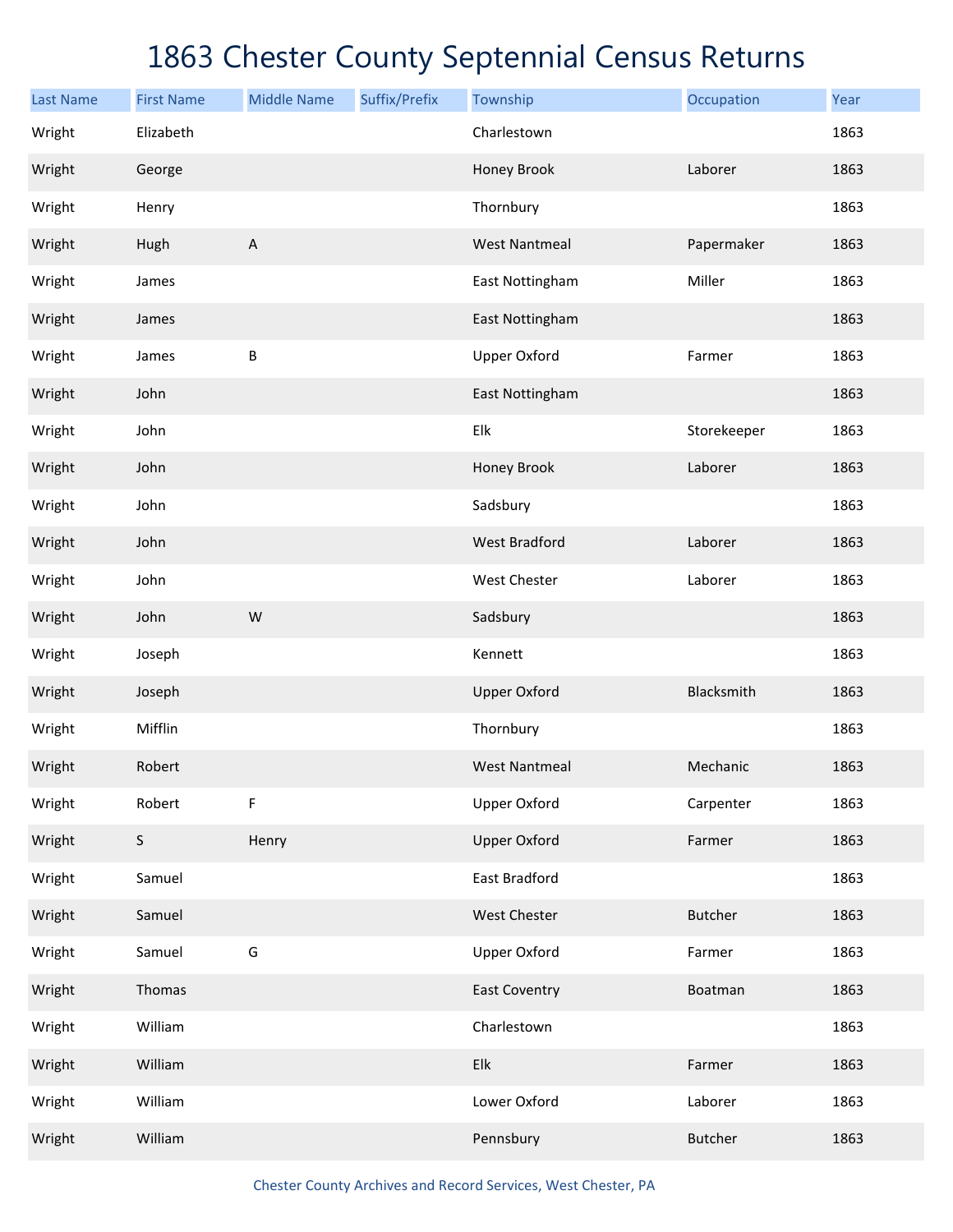| <b>Last Name</b> | <b>First Name</b> | <b>Middle Name</b>        | Suffix/Prefix | Township             | Occupation   | Year |
|------------------|-------------------|---------------------------|---------------|----------------------|--------------|------|
| Wright           | William           |                           |               | <b>West Bradford</b> | Laborer      | 1863 |
| Wright           | Willson           |                           |               | Tredyffrin           |              | 1863 |
| Wright           | Wilson            |                           |               | Elk                  | Farmer       | 1863 |
| Wyers            | William           | F                         |               | <b>West Chester</b>  | Teacher      | 1863 |
| Wynn             | David             |                           |               | <b>East Nantmeal</b> |              | 1863 |
| Wynn             | Ellis             |                           |               | <b>East Nantmeal</b> |              | 1863 |
| Wynn             | George            |                           |               | Honey Brook          | Miner        | 1863 |
| Wynn             | Harison           |                           |               | Warwick              |              | 1863 |
| Wynn             | Isaac             |                           |               | <b>East Nantmeal</b> |              | 1863 |
| Wynn             | Jonathan          |                           |               | <b>East Nantmeal</b> |              | 1863 |
| Wynn             | Jonathan          |                           |               | South Coventry       | Farmer       | 1863 |
| Wynn             | Leighton          |                           |               | <b>East Nantmeal</b> |              | 1863 |
| Wynn             | Samuel            |                           |               | <b>East Nantmeal</b> |              | 1863 |
| Wynn             | Thomas            |                           |               | <b>East Nantmeal</b> |              | 1863 |
| Wynn             | William           |                           |               | <b>East Nantmeal</b> |              | 1863 |
| Yales            | Washington        |                           |               | Sadsbury             |              | 1863 |
| Yarnall          | Amos              |                           |               | Willistown           | Farmer       | 1863 |
| Yarnall          | Ann               |                           |               | Willistown           |              | 1863 |
| Yarnall          | Edward            |                           |               | Thornbury            |              | 1863 |
| Yarnall          | Edwin             | $\boldsymbol{\mathsf{A}}$ |               | <b>West Nantmeal</b> | Farmer       | 1863 |
| Yarnall          | Eli               |                           |               | Willistown           | Farmer       | 1863 |
| Yarnall          | Eli               |                           |               | Willistown           | Laborer      | 1863 |
| Yarnall          | George            |                           |               | Kennett              |              | 1863 |
| Yarnall          | Hanna             |                           |               | Willistown           |              | 1863 |
| Yarnall          | Job               |                           |               | Phoenixville         | Carpenter    | 1863 |
| Yarnall          | John              |                           |               | Willistown           | Laborer      | 1863 |
| Yarnall          | ${\sf M}$         |                           |               | Phoenixville         | Photographer | 1863 |
| Yarnall          | Margaret          | $\sf H$                   |               | West Chester         | Lady         | 1863 |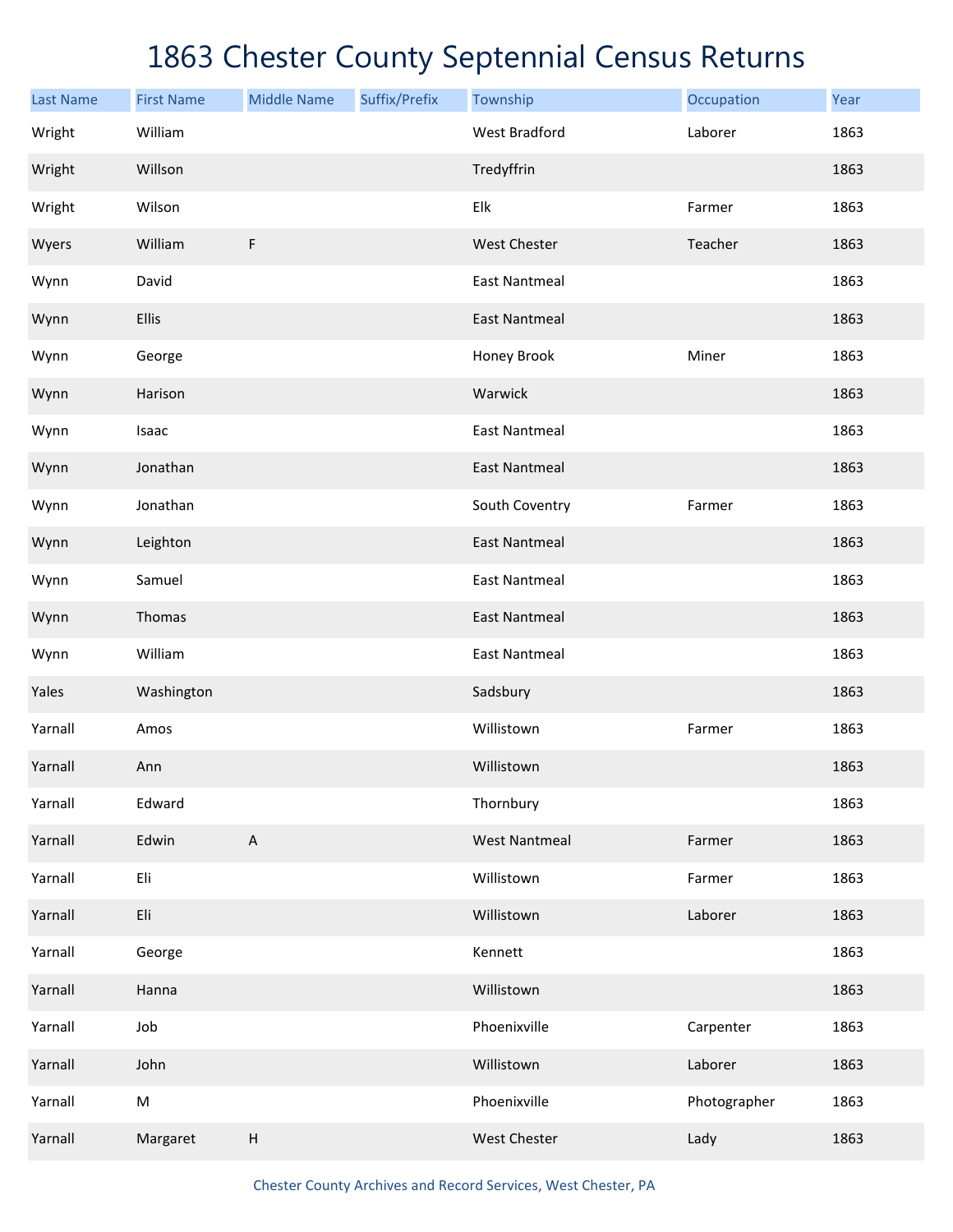| <b>Last Name</b> | <b>First Name</b> | <b>Middle Name</b>        | Suffix/Prefix | Township             | Occupation                | Year |
|------------------|-------------------|---------------------------|---------------|----------------------|---------------------------|------|
| Yarnall          | Mary              |                           |               | Londonderry          |                           | 1863 |
| Yarnall          | Nathan            | $\boldsymbol{\mathsf{H}}$ |               | Willistown           | Farmer                    | 1863 |
| Yarnall          | Nathan            | W                         |               | Willistown           | Laborer                   | 1863 |
| Yarnall          | Oliver            | 0.                        |               | <b>West Chester</b>  | Coachmaker                | 1863 |
| Yarnall          | P                 | Hill                      |               | <b>West Nantmeal</b> | Farmer                    | 1863 |
| Yarnall          | Samuel            |                           |               | Willistown           | Blacksmith                | 1863 |
| Yarnall          | Sarah             |                           |               | West Chester         | Lady                      | 1863 |
| Yarnall          | Selah             |                           |               | Phoenixville         | Helper                    | 1863 |
| Yarnall          | Thomas            |                           |               | Willistown           | Farmer                    | 1863 |
| Yarnall          | Truman            |                           |               | Willistown           | Farmer                    | 1863 |
| Yarnall          | Walker            |                           |               | West Chester         | Gentleman                 | 1863 |
| Yarnall          | Υ                 | Elwood                    |               | Willistown           | Laborer                   | 1863 |
| Yarnel           | Claton            |                           |               | Kennett Square       | Baker & Confectioner 1863 |      |
| Yarnell          | Agustus           |                           |               | New London           | Laborer                   | 1863 |
| Yarnell          | J                 | Hubbard                   |               | New London           | Farmer                    | 1863 |
| Yates            | Richard           | B                         |               | Sadsbury             | Laborer                   | 1863 |
| Yeager           | Davis             |                           |               | <b>East Vincent</b>  |                           | 1863 |
| Yeager           | Edward            |                           |               | Franklin             | Painter                   | 1863 |
| Yeager           | George            |                           |               | East Pikeland        | Farmer                    | 1863 |
| Yeager           | Henry             |                           |               | <b>East Vincent</b>  |                           | 1863 |
| Yeager           | Henry             |                           |               | <b>East Vincent</b>  |                           | 1863 |
| Yeager           | Henry             | ${\sf W}$                 |               | <b>East Vincent</b>  |                           | 1863 |
| Yeager           | Jesse             |                           |               | Phoenixville         | Carpenter                 | 1863 |
| Yeager           | John              |                           |               | <b>East Vincent</b>  |                           | 1863 |
| Yeager           | John              |                           | Jr.           | Phoenixville         | Carpenter                 | 1863 |
| Yeager           | John              |                           |               | <b>West Pikeland</b> | Farmer                    | 1863 |
| Yeager           | Joseph            |                           |               | East Pikeland        | Laborer                   | 1863 |
| Yeager           | Joseph            | E                         |               | East Pikeland        | Farmer                    | 1863 |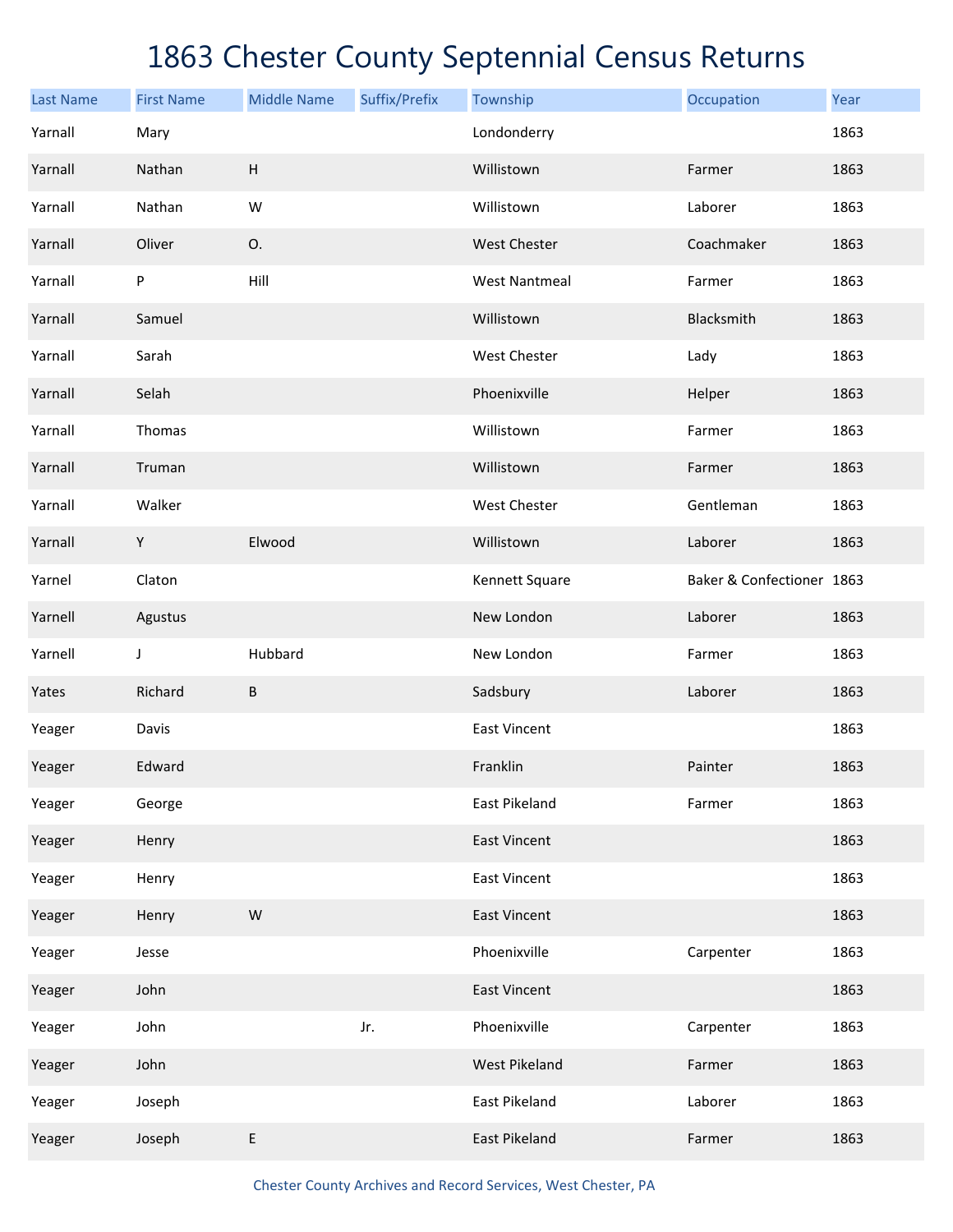| <b>Last Name</b> | <b>First Name</b> | <b>Middle Name</b> | Suffix/Prefix | Township             | Occupation   | Year |
|------------------|-------------------|--------------------|---------------|----------------------|--------------|------|
| Yeager           | Joshua            |                    |               | <b>East Vincent</b>  |              | 1863 |
| Yeager           | Levi              |                    |               | <b>East Vincent</b>  |              | 1863 |
| Yeager           | Nathan            |                    |               | <b>East Vincent</b>  |              | 1863 |
| Yeager           | Peter             |                    |               | <b>East Coventry</b> | Farmer       | 1863 |
| Yeager           | William           |                    |               | <b>East Vincent</b>  |              | 1863 |
| Yeakle           | Charles           |                    |               | Tredyffrin           |              | 1863 |
| Yeakle           | William           |                    |               | Tredyffrin           |              | 1863 |
| Yeaman           | John              | ${\sf M}$          |               | Kennett              |              | 1863 |
| Yearsley         | Alfred            |                    | Sr.           | West Caln            | Farmer       | 1863 |
| Yearsley         | Davis             |                    |               | West Caln            | Farmer       | 1863 |
| Yearsley         | Isaac             |                    |               | Valley               | Manufacturer | 1863 |
| Yearsley         | Isaac             |                    |               | West Caln            |              | 1863 |
| Yearsley         | Jane              |                    |               | Sadsbury             |              | 1863 |
| Yearsley         | Joseph            |                    |               | Elk                  | Plasterer    | 1863 |
| Yearsley         | Nathan            |                    |               | West Caln            | Farmer       | 1863 |
| Yearsly          | Jesse             |                    |               | Westtown             | Farmer       | 1863 |
| Yearsly          | Thomas            |                    |               | Westtown             | Farmer       | 1863 |
| Yearsly          | Townsand          |                    |               | Westtown             | Farmer       | 1863 |
| Yearsly          | Washington        |                    |               | Westtown             | Farmer       | 1863 |
| Yeatman          | Alfred            |                    |               | New Garden           | Farmer       | 1863 |
| Yeatman          | John              |                    |               | London Britain       | Miller       | 1863 |
| Yeatman          | Samuel            |                    |               | New Garden           | Laborer      | 1863 |
| Yerger           | Matthias          |                    |               | <b>East Coventry</b> | Farmer       | 1863 |
| Yerkes           | Alfred            |                    |               | Pennsbury            | Wheelwright  | 1863 |
| Yerkes           | Charles           |                    |               | Pennsbury            | Farmer       | 1863 |
| Yerkes           | Charles           |                    |               | Pennsbury            | Farmer       | 1863 |
| Yerkes           | Elizabeth         |                    |               | Easttown             |              | 1863 |
| Yerkes           | Elwood            |                    |               | Phoenixville         | Dentist      | 1863 |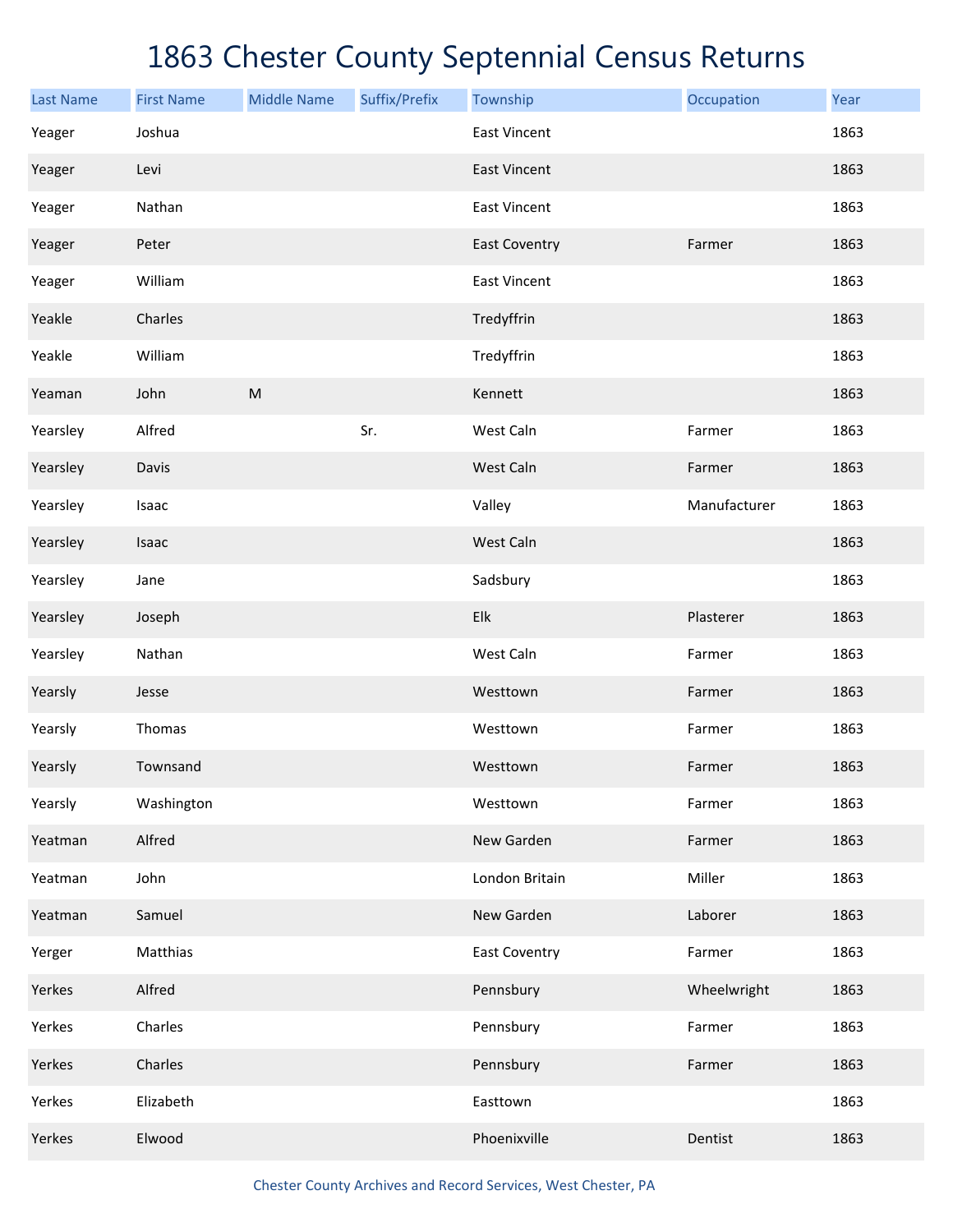| <b>Last Name</b> | <b>First Name</b> | <b>Middle Name</b> | Suffix/Prefix | Township             | Occupation | Year |
|------------------|-------------------|--------------------|---------------|----------------------|------------|------|
| Yerkes           | H                 |                    | Dr.           | Phoenixville         | Doctor     | 1863 |
| Yerkes           | Isaac             |                    |               | New Garden           | Farmer     | 1863 |
| Yerkes           | Job               |                    |               | New Garden           | Farmer     | 1863 |
| Yerkes           | John              |                    |               | Easttown             | Laborer    | 1863 |
| Yerkes           | John              |                    |               | New Garden           | Farmer     | 1863 |
| Yerkes           | Jonathan          | ${\sf P}$          |               | Easttown             | Farmer     | 1863 |
| Yerkes           | Silas             | D                  |               | Downingtown          | Lumberman  | 1863 |
| Yerkis           | John              |                    |               | Kennett Square       | Gentleman  | 1863 |
| Yerman           | Thomas            |                    |               | East Marlborough     | Laborer    | 1863 |
| Yetter           | Henry             |                    |               | Downingtown          | Trader     | 1863 |
| Yetter           | Henry             |                    |               | East Bradford        |            | 1863 |
| Yetter           | John              |                    |               | East Bradford        |            | 1863 |
| Yocom            | David             |                    |               | North Coventry       | Cooper     | 1863 |
| Yocom            | Henry             |                    |               | North Coventry       | Farmer     | 1863 |
| Yocom            | Moses             |                    |               | North Coventry       | Laborer    | 1863 |
| Yocum            | Charles           |                    |               | <b>East Nantmeal</b> |            | 1863 |
| Yocum            | D                 |                    |               | <b>East Nantmeal</b> |            | 1863 |
| Yocum            | Isaiah            |                    |               | <b>East Nantmeal</b> |            | 1863 |
| Yocum            | Peter             |                    |               | Honey Brook          | Gentleman  | 1863 |
| Yocum            | Samuel            |                    |               | Honey Brook          | Carpenter  | 1863 |
| Yocum            | Silas             |                    |               | <b>East Nantmeal</b> |            | 1863 |
| Yoder            | Christopher       |                    |               | West Caln            |            | 1863 |
| Yoder            | Isaac             |                    |               | West Caln            | Carpenter  | 1863 |
| Yoder            | John              |                    |               | <b>Upper Uwchlan</b> | Farmer     | 1863 |
| Yoder            | Josiah            |                    |               | Wallace              | Laborer    | 1863 |
| Yoder            | Mary              |                    |               | West Caln            |            | 1863 |
| Yoder            | William           |                    |               | <b>East Nantmeal</b> |            | 1863 |
| Yong             | James             | G                  |               | Highland             | Farmer     | 1863 |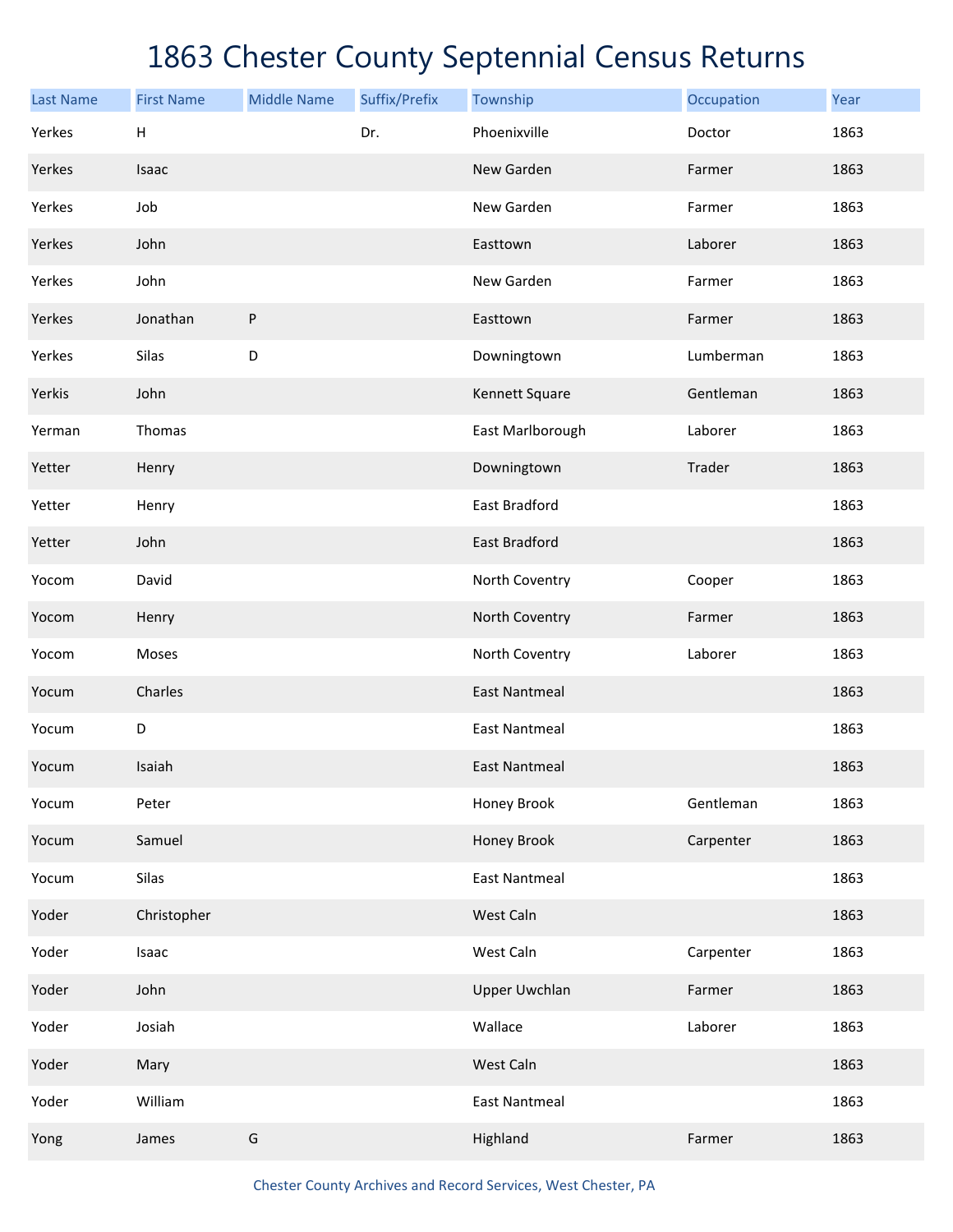| <b>Last Name</b> | <b>First Name</b> | <b>Middle Name</b>                                                                                         | Suffix/Prefix | Township                | Occupation               | Year |
|------------------|-------------------|------------------------------------------------------------------------------------------------------------|---------------|-------------------------|--------------------------|------|
| Yook             | Elhanan           |                                                                                                            |               | West Whiteland          | Grain & Lumber Merc 1863 |      |
| Yook             | Isaac             | $\mathsf{M}% _{T}=\mathsf{M}_{T}\!\left( a,b\right) ,\ \mathsf{M}_{T}=\mathsf{M}_{T}\!\left( a,b\right) ,$ |               | West Whiteland          | Farmer                   | 1863 |
| Yook             | Jacob             | M                                                                                                          |               | West Whiteland          | Farmer                   | 1863 |
| Yook             | John              |                                                                                                            |               | West Whiteland          | Farmer                   | 1863 |
| Yook             | John              | ${\sf M}$                                                                                                  |               | West Whiteland          | Grain & Lumber Merc 1863 |      |
| Yost             |                   |                                                                                                            |               | <b>East Vincent</b>     |                          | 1863 |
| Yost             | Adam              |                                                                                                            |               | Honey Brook             | Farmer                   | 1863 |
| Yost             | George            |                                                                                                            |               | Honey Brook             | Plasterer                | 1863 |
| Yost             | Henry             |                                                                                                            |               | Honey Brook             | Plasterer                | 1863 |
| Yost             | John              |                                                                                                            |               | Honey Brook             | Plasterer                | 1863 |
| Yost             | John              |                                                                                                            |               | Phoenixville            | Carpenter                | 1863 |
| Yost             | William           |                                                                                                            |               | Honey Brook             | Plasterer                | 1863 |
| Young            | Alexandria        |                                                                                                            |               | Uwchlan                 | Gentleman                | 1863 |
| Young            | Annie             | L                                                                                                          |               | Charlestown             |                          | 1863 |
| Young            | Barney            |                                                                                                            |               | Phoenixville            | Shopkeeper               | 1863 |
| Young            | David             |                                                                                                            |               | East Fallowfield        | Farmer                   | 1863 |
| Young            | David             | ${\sf R}$                                                                                                  |               | Willistown              | Farmer                   | 1863 |
| Young            | David             | $\sf S$                                                                                                    |               | <b>East Fallowfield</b> | Papermaker               | 1863 |
| Young            | E                 | ${\sf R}$                                                                                                  |               | Sadsbury                |                          | 1863 |
| Young            | George            |                                                                                                            |               | Birmingham              | Laborer                  | 1863 |
| Young            | George            |                                                                                                            |               | East Fallowfield        | Farmer                   | 1863 |
| Young            | George            |                                                                                                            |               | Newlin                  | Farmer                   | 1863 |
| Young            | George            |                                                                                                            |               | Sadsbury                |                          | 1863 |
| Young            | Jacob             |                                                                                                            |               | Newlin                  | Farmer                   | 1863 |
| Young            | James             |                                                                                                            |               | East Fallowfield        | Farmer                   | 1863 |
| Young            | James             |                                                                                                            |               | <b>West Bradford</b>    | Farmer                   | 1863 |
| Young            | James             |                                                                                                            |               | West Bradford           | Farmer                   | 1863 |
| Young            | Jesse             | BK                                                                                                         |               | Charlestown             |                          | 1863 |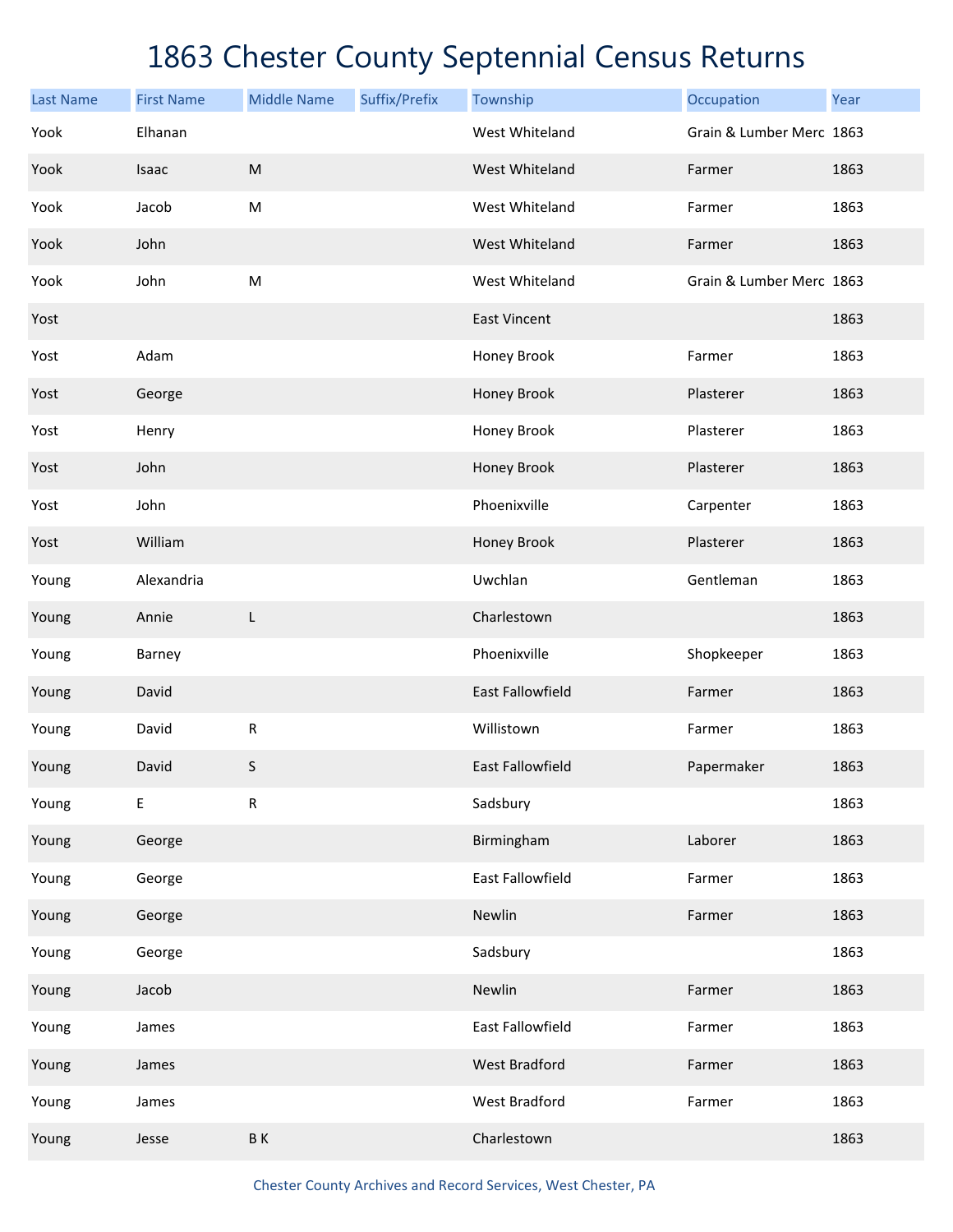| <b>Last Name</b> | <b>First Name</b> | <b>Middle Name</b>        | Suffix/Prefix | Township                | Occupation              | Year |
|------------------|-------------------|---------------------------|---------------|-------------------------|-------------------------|------|
| Young            | John              |                           |               | Pennsbury               | Shoemaker               | 1863 |
| Young            | John              |                           |               | Phoenixville            | Laborer                 | 1863 |
| Young            | John              |                           |               | Schuylkill              | Laborer                 | 1863 |
| Young            | John              |                           |               | South Coventry          | Farmer                  | 1863 |
| Young            | John              |                           |               | <b>West Bradford</b>    | Farmer                  | 1863 |
| Young            | John              |                           |               | <b>West Pikeland</b>    | Farmer                  | 1863 |
| Young            | John              |                           |               | Westtown                | Farmer                  | 1863 |
| Young            | John              | $\sf S$                   |               | Valley                  | Farmer                  | 1863 |
| Young            | John              | W                         |               | <b>East Fallowfield</b> | Farmer                  | 1863 |
| Young            | Joseph            |                           |               | <b>West Bradford</b>    | Farmer                  | 1863 |
| Young            | Mary              | Ann                       |               | <b>West Bradford</b>    |                         | 1863 |
| Young            | Milton            |                           |               | <b>West Bradford</b>    | Farmer                  | 1863 |
| Young            | Robert            |                           |               | East Fallowfield        | Farmer                  | 1863 |
| Young            | Robert            |                           | Jr.           | Valley                  | Farmer                  | 1863 |
| Young            | Robert            |                           |               | West Bradford           |                         | 1863 |
| Young            | Robert            | $\boldsymbol{\mathsf{A}}$ |               | Valley                  | <b>Provision Dealer</b> | 1863 |
| Young            | Robert            | ${\sf M}$                 |               | Valley                  | Clerk                   | 1863 |
| Young            | Samuel            | $\sf S$                   |               | <b>East Fallowfield</b> | Farmer                  | 1863 |
| Young            | Sarah             | A                         |               | West Chester            | Lady                    | 1863 |
| Young            | Thomas            | S                         |               | East Fallowfield        | Farmer                  | 1863 |
| Young            | Thomas            | $\sf S$                   |               | Valley                  | Storekeeper             | 1863 |
| Young            | Wallace           |                           |               | Kennett                 |                         | 1863 |
| Young            | Wallis            |                           |               | Pennsbury               | Laborer                 | 1863 |
| Young            | Walter            |                           |               | South Coventry          | Farmer                  | 1863 |
| Young            | Wilhelmina        |                           |               | West Bradford           |                         | 1863 |
| Young            | William           |                           |               | Phoenixville            | Laborer                 | 1863 |
| Young            | William           |                           |               | Phoenixville            | Heater                  | 1863 |
| Young            | Wilson            |                           |               | <b>West Bradford</b>    | Farmer                  | 1863 |